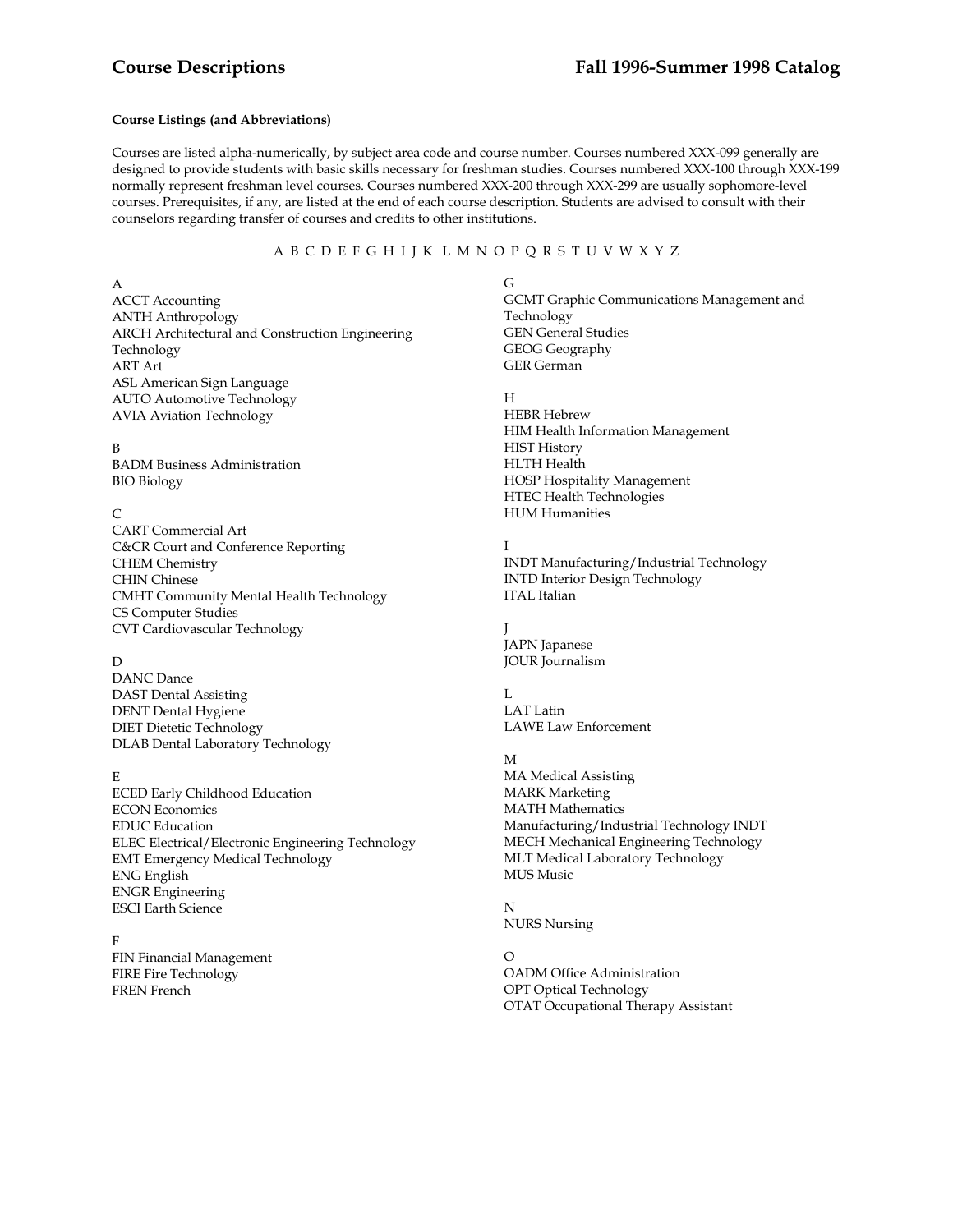# **Course Listings (and Abbreviations)**

#### $\, {\bf P}$

PA Physician Assistant PE Physical Education PHIL Philosophy PHM Pharmacy Technology PHYS Physics PL Paralegal Studies POL Political Science PNUR Practical Nursing POS Plant Operation Services PSA Surgeon's Assistant PSCI Physical Science PST Plant Science Technology PSY Psychology PTAT Physical Therapist Assisting Technology

#### R

RADT Radiography REAL Real Estate REL Religious Studies RESP Respiratory Care RUSS Russian

# S

SOC Sociology SPAN Spanish SPCH Speech Communication SSCI Social Science Surgeon's Assistant PSA

T THEA Theatre Arts

# ${\bf U}$

UST Urban Studies

#### V

VT Veterinary Technology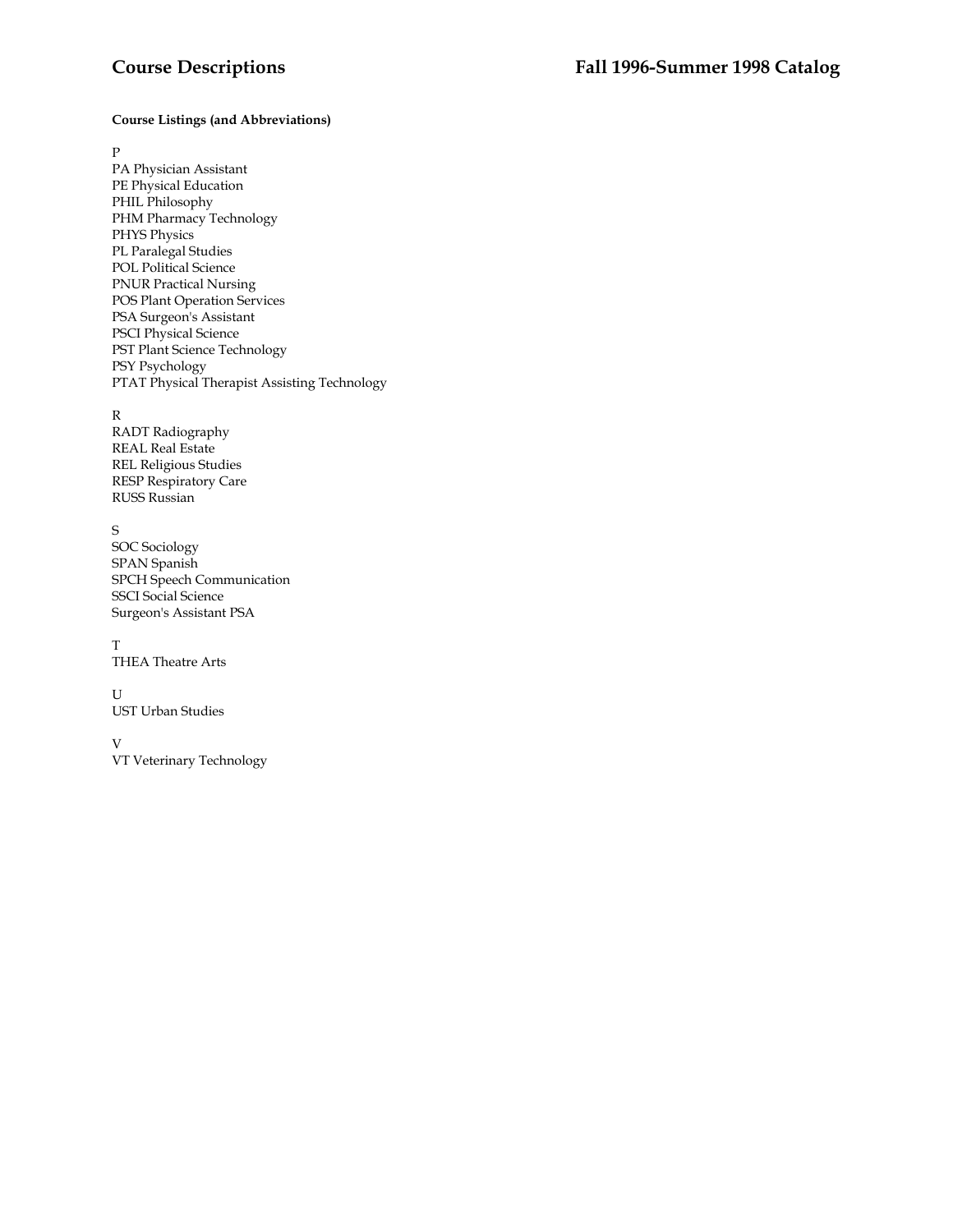# **ACCOUNTING - ACCT**

# **ACCT-115 Accounting/Business Applications with Electronic Calculations**

# **4 Credits**

Development of the touch system on the 10-key calculator. Application of simple mathematical procedures to typical accounting, financial, marketing, economic, and other business problems. Instruction and practice in the operation of calculators as used in solving these problems.

*Lecture 4 hours. Laboratory 0 hours. Prerequisite(s): Eligibility for MATH-097.* 

# **ACCT-125 Survey of Financial Accounting 4 Credits**

Introductory course in fundamentals of accounting concepts, techniques and practices for students enrolled in two-year career track accounting program and nonaccounting business career programs. Emphasis on development of financial statements and utilization of accounting information, concepts and financial statements for management decision making. *Lecture 4 hours. Laboratory 0 hours. Prerequisite(s): ACCT-115.* 

# **ACCT-126 Survey of Managerial Accounting 4 Credits**

Introductory course in the analysis of financial accounting statements and internal accounting reports for managerial decision making. Emphasis on cost accounting, budgeting, cost-volume-profit analysis, standard costs, incremental decision making and capital budgeting techniques.

*Lecture 4 hours. Laboratory 0 hours. Prerequisite(s): ACCT-125.* 

# **ACCT-128 Applied Accounting 4 Credits**

Introductory course in the fundamentals of accounting procedures as used in a double-entry system. Emphasis on application of procedures and use of tools needed to record financial information in an accounting system. *Lecture 4 hours. Laboratory 0 hours. Prerequisite(s): None.* 

### **ACCT-136 Accounting with Computer Applications 3 Credits**

Application of basic accounting concepts and procedures to microcomputers using software packages, templates and student developed projects. In-depth study of the use of microcomputers as tools in accounting and management. Emphasis will be on computer-generated written assignments and oral presentations supporting financial reports developed during the course. Open computer labs are available to students without access to a microcomputer.

*Lecture 3 hours. Laboratory 0 hours.* 

*Prerequisite(s): ACCT-125 or ACCT-128 or ACCT-145, or departmental approval: equivalent courses and/or experience.* 

#### **ACCT-145 Financial Accounting 5 Credits**

Introduction to the methodology and logic of the accounting procedures, principles, and standards followed in the development of the information presented in the financial statements of business entities. Emphasizes measuring, describing, interpreting, and analyzing a business' economic activities. For transfer/transient business/accounting students and two-year theory track accounting majors. *Lecture 5 hours. Laboratory 0 Hours. Prerequisite(s): None.* 

#### **ACCT-146 Managerial Accounting 5 Credits**

Introduces how accounting information is generated and utilized by managers of business entities in order to plan operations, control activities and make sound decisions. Emphasizes cost accounting systems, responsibility accounting, identifying financial information relevant to management, and analyzing cost behaviors. For transfer/transient business/accounting students and two-year theory track accounting majors. *Lecture 5 hours. Laboratory 0 hours. Prerequisite(s): ACCT-145 or departmental approval.* 

## **ACCT-150 Governmental/Not-for-Profit Accounting 5 Credits**

Accounting principles, standards, and procedures applicable to enterprises operated not-for-profit: covers governmental units, institutions such as universities, hospitals, charitable organizations, fraternal organizations, religious groups, clubs, etc. Emphasis on the use of funds, budgets, appropriations, third-party reimbursements, and encumbrances as a means of control.

*Lecture 5 hours. Laboratory 0 hours. Prerequisite(s): ACCT-125 and ACCT-128, or ACCT-145.* 

#### **ACCT-155 Practical Taxation 5 Credits**

Study of federal, state and local individual income tax law and procedures. Topics include gross income, inclusions and exclusions, exemptions, itemized deductions, tax credits and tax computations. Emphasis on procedures and preparation of returns and schedules. *Lecture 5 hours. Laboratory 0 hours. Prerequisite(s): MATH-091 or equivalent*.

**ACCT-201 Management Finance and Accounting 4 Credits** 

Development of managerial skills in using financial and accounting information in small ventures. *Lecture 4 hours. Laboratory 0 hours. Prerequisite(s): ACCT-125 or ACCT-145*.

# **ACCT-202 Management Finance and Accounting 4 Credits**

Continued development of managerial skills in using financial and accounting information in small ventures. *Lecture 4 hours. Laboratory 0 hours. Prerequisite(s): ACCT-201.*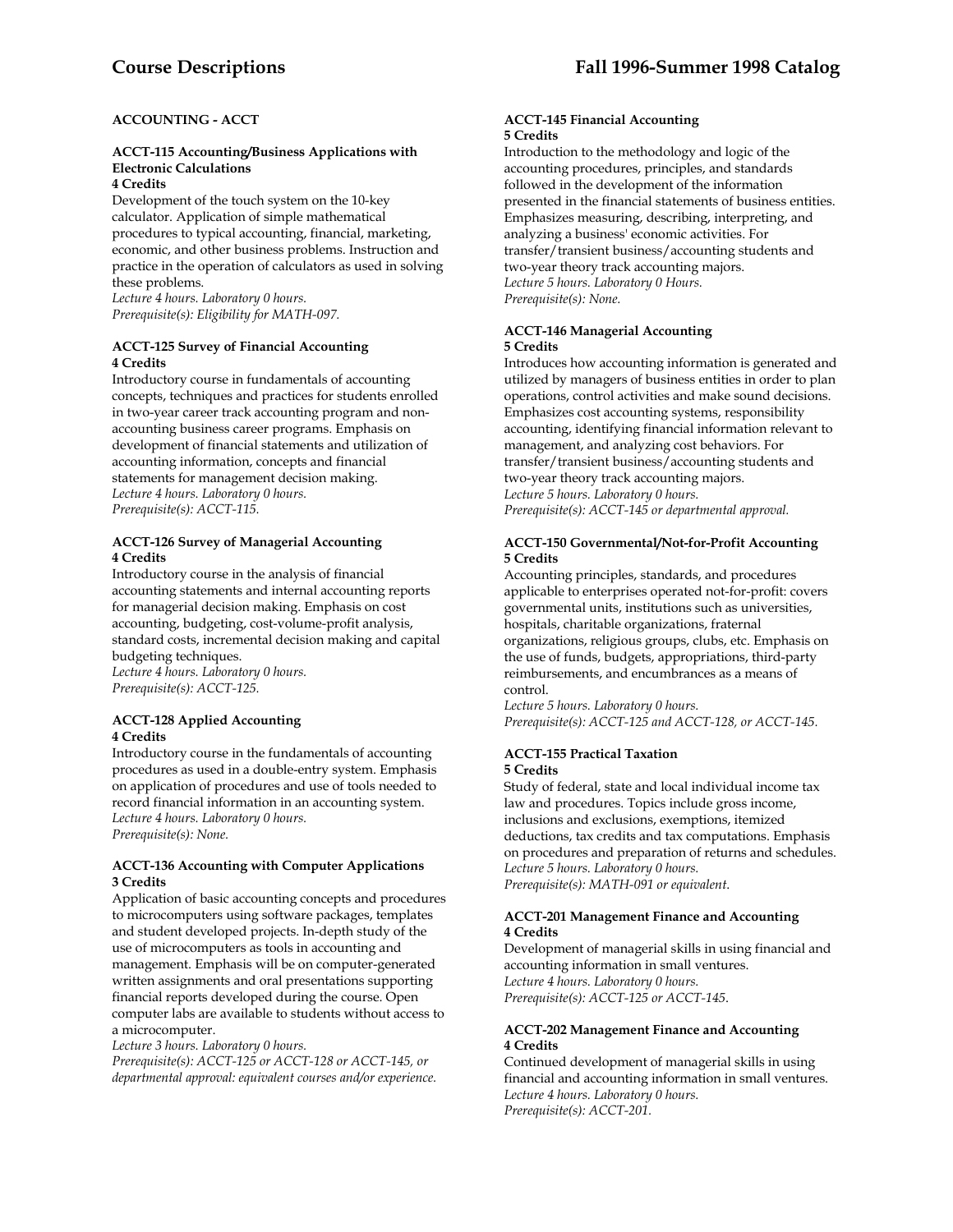## **ACCT-210 Principles of Financial Management 4 Credits**

Analytical study of the basic principles of financial management, financial analysis and planning, workingcapital management, capital budgeting, capital structure, dividend policies, long-term financing and markets. *Lecture 4 hours. Laboratory 0 hours.* 

*Prerequisite(s): ACCT-126 or ACCT-146; and MATH-124 or MATH-141*.

# **ACCT-211 Intermediate Accounting 4 Credits**

In-depth discussion of the traditional (intermediate) financial accounting topics, as well as recent developments in accounting valuation and reporting practices. Functions and theory will be examined as they relate to financial statements such as income statements, retained earnings statements, balance sheets, and statements of changes in financial position. Present value concepts and current assets such as cash, receivables, and inventories will also be discussed. *Lecture 4 hours. Laboratory 0 hours.* 

*Prerequisite(s): ACCT-146.* 

## **ACCT-212 Intermediate Accounting 4 Credits**

Accounting for current liabilities, plant assets and longterm liabilities, as well as equities and investments. Included are topics such as acquisition and disposition of properties, depreciation and depletion, intangibles and amortization.

*Lecture 4 hours. Laboratory 0 hours. Prerequisite(s): ACCT-211.* 

# **ACCT-213 Intermediate Accounting 4 Credits**

Discussion of special topics and issues related to income determination such as revenue recognition, accounting for income taxes, accounting for pension costs, accounting for leases, and accounting changes and errors. Preparation and analysis of financial statements will be examined along with financial reporting and changing prices, as well as full disclosure in financial reporting.

*Lecture 4 hours. Laboratory 0 hours. Prerequisite(s): ACCT-212.* 

# **ACCT-236 Accounting with Advanced Computer Applications**

## **3 Credits**

Application of in-depth accounting concepts and procedures to microcomputers using commercial software packages and/or student developed spreadsheet templates. Emphasis on integrated accounting systems. Student will complete a project requiring application of accounting theory using the microcomputer as a tool. Final reporting using a word processing package will be required, critically examining software's strengths and weaknesses from a business/accounting perspective. Open labs are scheduled for students to complete their assignments. *Lecture 3 hours. Laboratory 0 hours. Prerequisite(s): ACCT-136 and ACCT-211, or departmental approval.* 

# **ACCT-250 Cost Accounting 5 Credits**

Theory and practice of cost accounting as it applies to management of manufacturing businesses. Accounting for materials, labor, and overhead under process cost and job order cost systems. Study of the budgeting process and standard cost procedures. Also accounting for by-products and joint products. Use of gross profit analysis, contribution margin, break-even point, differential cost analysis, and other analytical tools by management in decision-making activities. *Lecture 5 hours. Laboratory 0 hours. Prerequisite(s): ACCT-126 or ACCT-146.* 

#### **ACCT-251 Internal Controls 5 Credits**

Survey course intended to provide understanding and appreciation of philosophy, concepts, and techniques pertaining to audit process, whether internal or external, or for public, private, or governmental organizations. Topics include study of evidence gathering, internal controls to prevent fraud or misappropriation, EDP auditing, professional ethics, legal relationships, audit tools, audit programs, and preparation of working papers and reports. Outside project will be required. *Lecture 5 hours. Laboratory 0 hours. Prerequisite(s): ACCT-126 and ACCT-128, or ACCT-146.* 

#### **ACCT-255 Theory of Taxation 5 Credits**

Introduction to the study of Federal Taxation, including the evolution and application of current tax law, and the importance of tax planning procedures. Consideration of the impact of tax factors on individual, family, and business decision-making, and an insight into tax research procedures.

*Lecture 5 hours. Laboratory 0 hours. Prerequisite(s): ACCT-146 or departmental approval: equivalent course and/or experience.*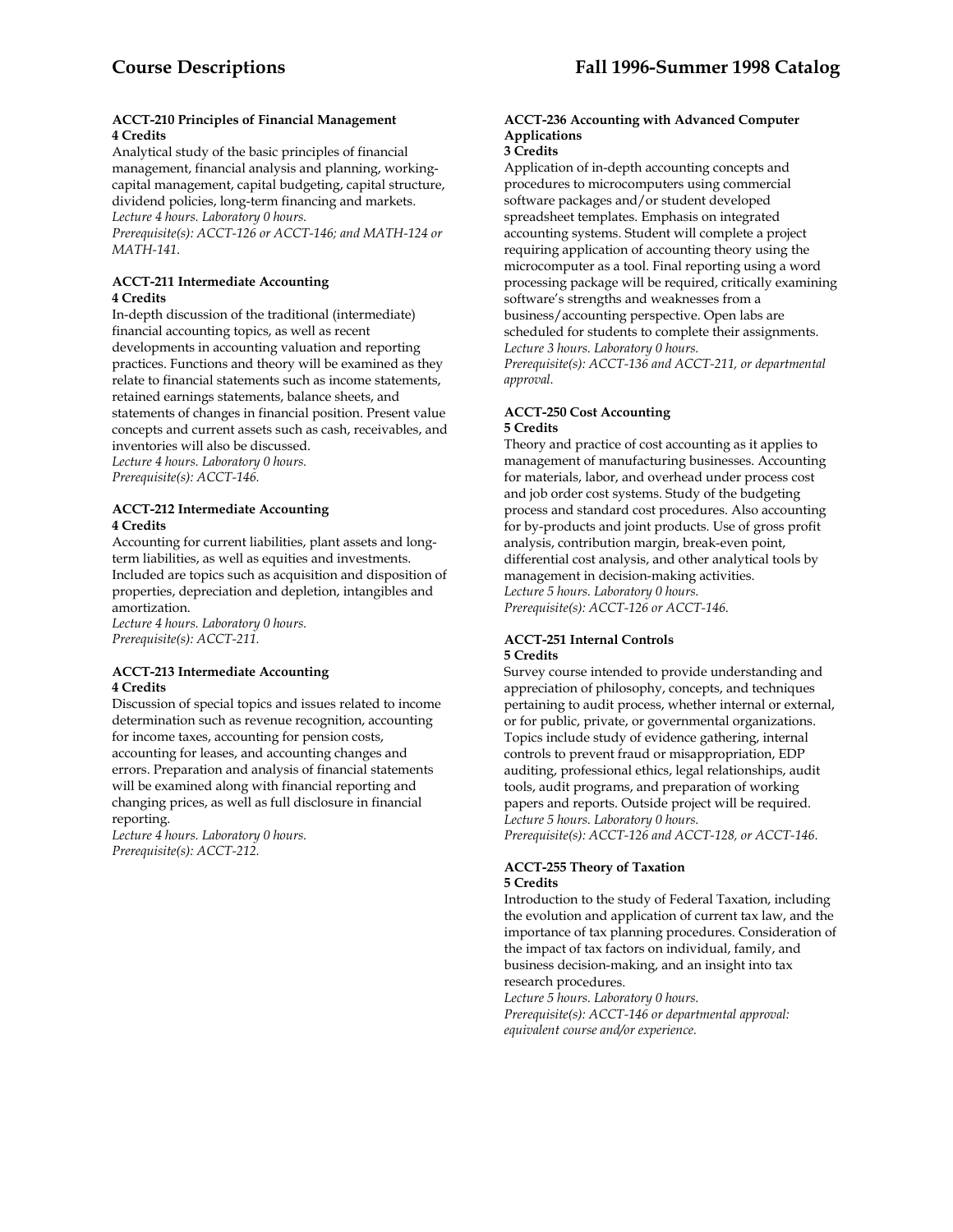### **ACCT-260 Cooperative Field Experience 1-3 Credits**

Limited to students in the Cooperative Education Program. Employment in an approved training facility under College supervision. Requirement for one credit is 120 hours of approved work. Students may earn up to three credits in one quarter. May be repeated to a

cumulative maximum of 12 credits.

*Lecture 0 hours. Laboratory 0 hours.* 

*Other Required Hours: 120 clock hours of approved work per credit hour.* 

*Prerequisite(s): Formal acceptance into the Cooperative Education Program.* 

# **ACCT-272 Accounting: Special Topics 3 Credits**

Course provides an in-depth intellectual accountingrelated endeavor. Precise nature will be detailed in contract between student and instructor developed during first week of class. May include, but is not limited to, research, group study, case study or practical experience under faculty guidance. Written and oral presentation required at end of course. Students must attend certain seminars which may be held during the day, on weekends or evenings during quarter. Topics may include business ethics, proper business attire, business protocol, human relations and other topics necessary to succeed in the accounting profession. *Lecture 3 hours. Laboratory 0 hours.* 

*Prerequisite(s): Departmental approval: enrollment limited to accounting students graduating within two quarters.* 

#### **ACCT-272A Accounting: Special Topics 1-4 Credits**

In-depth study of special topics in accounting. Topics offered will vary in response to the demands of industry and business and in response to students' needs. (Repeatable. No more than 3 credits of special topics courses may be applied toward the accounting program degree requirements.)

*Lecture 1-4 hours. Laboratory 0 hours.* 

*Prerequisite(s): ACCT-125 and ACCT-128, or departmental approval: equivalent courses and/or experience.* 

# **ANTHROPOLOGY - ANTH**

# **ANTH-101 Cultural Anthropology**

#### **4 Credits**

Cultural patterns and dynamics. History, distribution and growth of cultural patterns. Includes social organization and material culture. *Lecture 4 hours. Laboratory 0 hours. Prerequisite(s): None.* 

#### **ANTH-102 Physical Anthropology 4 Credits**

Study of man as a physical being. Origin and antiquity of man, the relationship of man to animals, paleontological discoveries and racial phenomena. *Lecture 4 hours. Laboratory 0 hours. Prerequisite(s): None*.

#### **ANTH-103 Prehistoric Archaeology 4 Credits**

Discovery of man's prehistoric past by the methods of modern archaeology. Presentation of archaeological findings and interpretation in selected parts of the world. *Lecture 4 hours. Laboratory 0 hours. Prerequisite(s): None.* 

# **ANTH-201 Peoples and Cultures of the World 4 Credits**

Survey of primitive cultures, non-Western civilizations and peasant societies. Theories of cultural anthropology will be utilized in an attempt to understand the reasons for differences among humans.

*Lecture 4 hours. Laboratory 0 hours. Prerequisite(s): None*.

# **ANTH-203 Archaeological Field Methods 2-6 Credits**

Training and experience in surveying, mapping, excavation and artifact processing at archaeological sites. Course requires 40 hours a week of participation in summer session. *Lecture 3 hours. Laboratory 0 hours. Prerequisite(s): Departmental approval.* 

### **ANTH-270 Special Topics in Anthropology 1-4 Credits**

Study of selected topics, themes, or trends in anthropology (see schedule booklet for current offerings). (Repeatable. No more than 8 credits of special topics courses may be applied towards fulfilling elective graduation degree requirements.) *Lecture 1-4 hours. Laboratory 0 hours. Prerequisite(s): ANTH-101 or departmental approval*.

#### **ANTH-281 Independent Research in Anthropology 1 Credit**

Must be taken concurrently with any 200-level course in anthropology. Specific content is to be arranged through a contract between the instructor and each student. May be repeated for an accrued maximum of three credits.

*Lecture 1 hour. Laboratory 0 hours.* 

*Prerequisite(s): Instructor approval: must be taken concurrently with a 200-level course in anthropology.*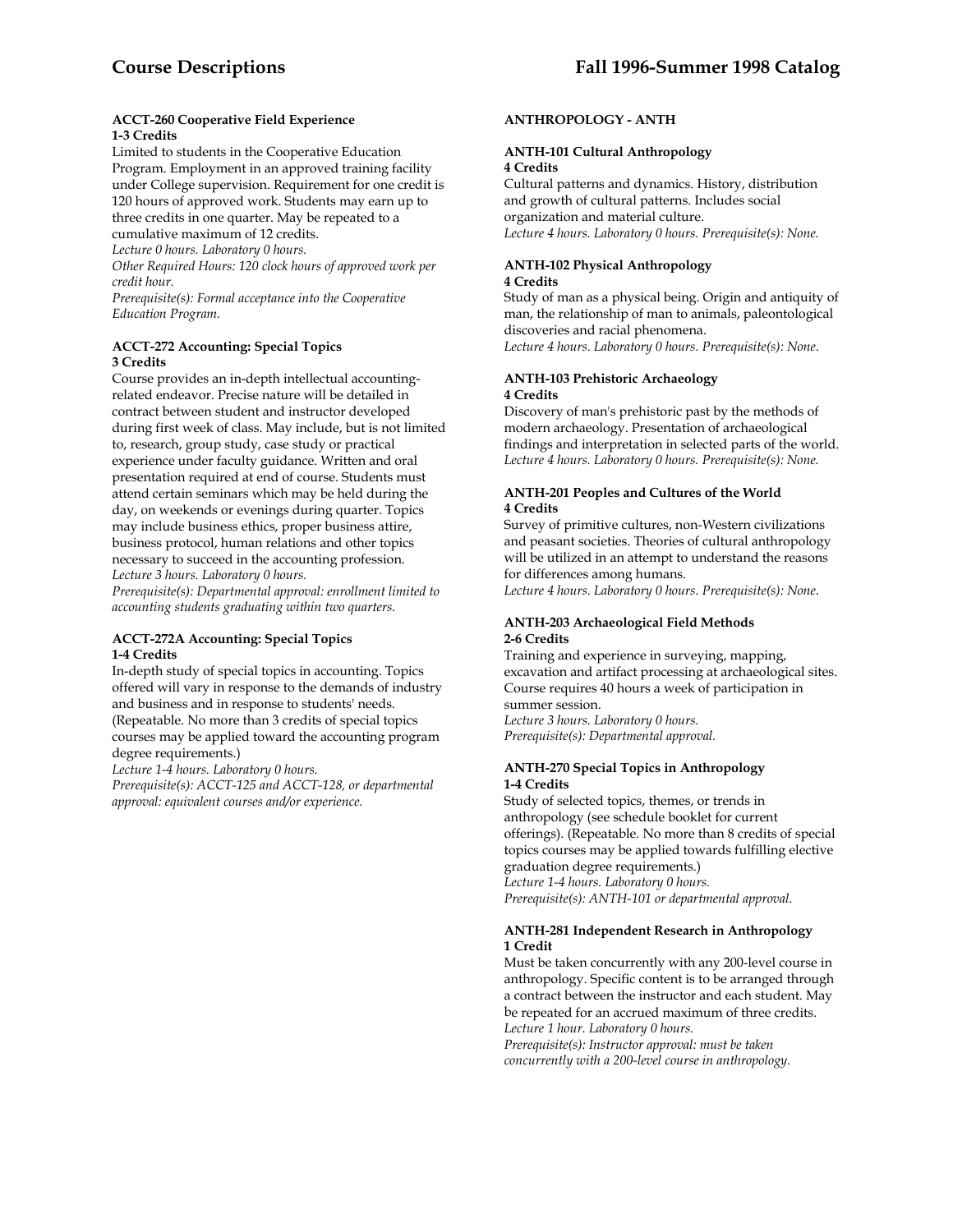#### **ARCHITECTURAL AND CONSTRUCTION ENGINEERING TECHNOLOGY - ARCH**

## **ARCH-141 Architectural Drawing I**

3 Credits

Design and working drawing techniques of domestic structures will be presented. Scale, detailing, space requirements, framing systems, dimensioning, architectural lettering and modular systems will be discussed. Contemporary building materials and methods are surveyed.

*Lecture 1 hour. Laboratory 4 hours.* 

*Prerequisite(s): Departmental approval: eligibility for MATH-116.* 

# **ARCH-142 Architectural Drawing II 3 Credits**

Architectural drawing projects, including studies of public restrooms, measured drawing, structural systems, building equipment and relative codes. *Lecture 1 hour. Laboratory 4 hours. Prerequisite(s): ARCH-141.* 

# **ARCH-143 Architectural Drawing III 3 Credits**

Architectural drawing project includes the development of a curtain walled multi-storied, steel frame, office building and parking garage. Construction methods, building systems and code research are emphasized. *Lecture 1 hour. Laboratory 4 hours. Prerequisite(s): ARCH-142.* 

#### **ARCH-221 Building Equipment (Mechanical Systems) 3 Credits**

Introduction to mechanical systems as applicable to building construction. Water supply, sanitation and acoustical systems. Environmental factors affecting systems design. *Lecture 3 hours. Laboratory 0 hours. Prerequisite(s): ARCH-142*.

#### **ARCH-222 Building Equipment (Heating/Air Conditioning Systems) 3 Credits**

Fundamentals of heating, ventilating and air conditioning. Equipment and systems will be investigated. *Lecture 3 hours. Laboratory 0 hours. Prerequisite(s): ARCH-142.* 

# **ARCH-223 Building Equipment (Electrical Systems) 3 Credits**

Electrical theory and electrical systems as applicable to building. Fundamentals of commercial and industrial lighting. Systems of power distribution. *Lecture 3 hours. Laboratory 0 hours. Prerequisite(s): ARCH-142.* 

#### **ARCH-251 Construction Procedures 3 Credits**

**Various construction** methods and procedures. Includes an orientation to contemporary construction equipment and its application to the job schedule. Site preparation, scheduling of equipment, men and materials. *Lecture 3 hours. Laboratory 0 hours. Prerequisite(s): ARCH-143 or departmental approval: ability to interpret construction drawings and specifications.* 

# **ARCH-260 Cooperative Field Experience 1-3 Credits.**

Limited to students in the Cooperative Education Program. Employment in an approved training facility under College supervision. Requirement for one credit is 120 hours of approved work. Students may earn up to three credits in one quarter. May be repeated to a cumulative maximum of twelve credits.

*Lecture 0 hours. Laboratory 0 hours.* 

*Other Required Hours: 120 clock hours of approved work per credit hour.* 

*Prerequisite(s): Formal acceptance into the Cooperative Education Program*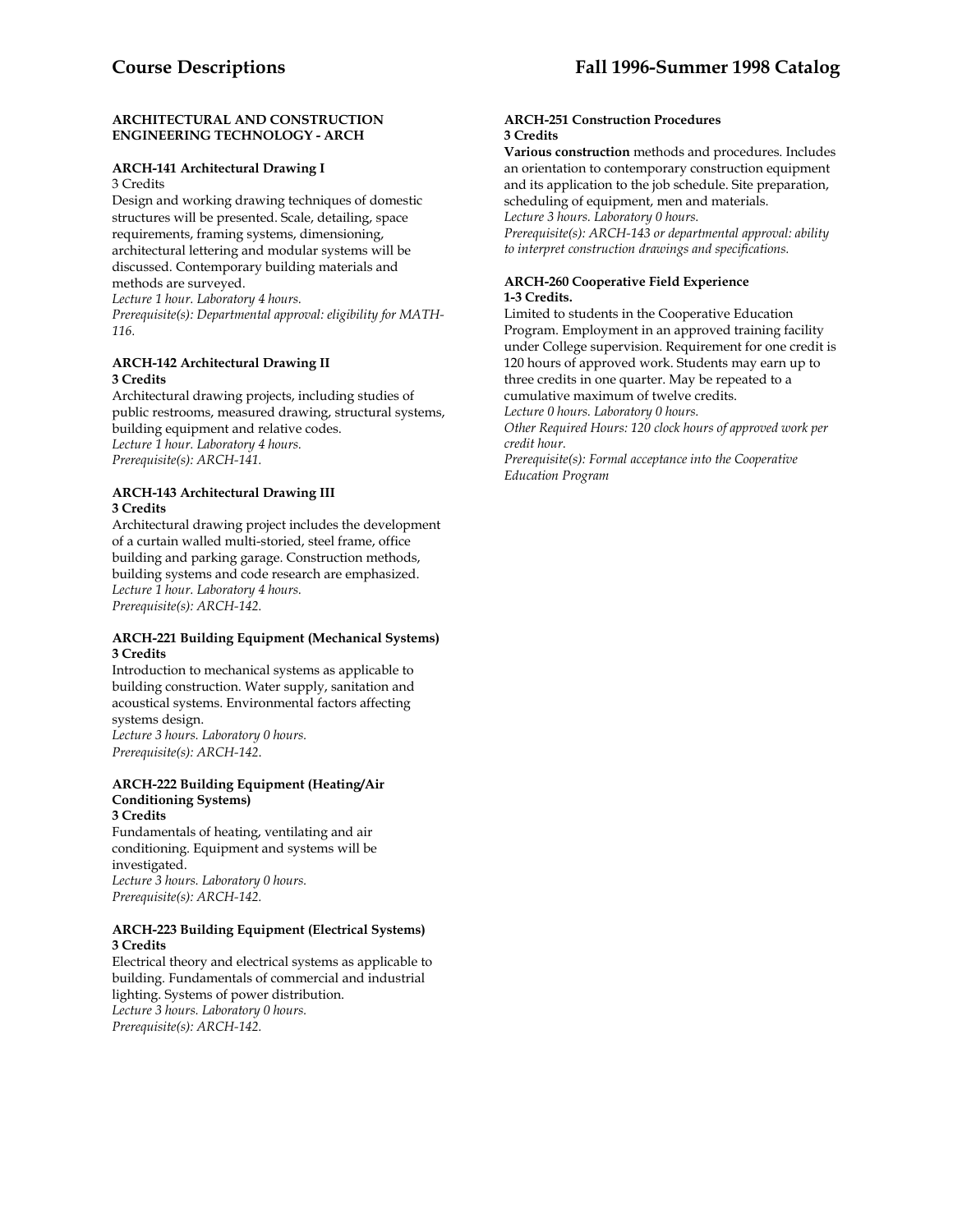# **ART - ART**

# **ART-101 Art Appreciation**

## **4 Credits**

Development of an understanding and interest in creative forms in the visual arts. Introduction to painting, sculpture and architecture. Simple experimental studies in basic design through texts and visual materials. Reading required. *Lecture 4 hours. Laboratory 0 hours. Prerequisite(s): None.* 

#### **ART-102 Art History 3 Credits**

Survey of the chronological and stylistic development of Western art. Includes Egyptian, Mesopotamian, Greek, Roman, Early Christian, Byzantine and Gothic schools. *Lecture 3 hours. Laboratory 0 hours. Prerequisite(s): None.* 

# **ART-103 Art History**

# **3 Credits**

Survey of the chronological and stylistic development of Western art. Includes Renaissance, Baroque and Rococo schools. *Lecture 3 hours. Laboratory 0 hours.* 

*Prerequisite(s): None.* 

#### **ART-104 Art History 3 Credits**

Survey of the chronological and stylistic development of Western art. Includes the 19th century schools and some study of the 20th century. *Lecture 3 hours. Laboratory 0 hours. Prerequisite(s): None.* 

#### **ART-105 Drawing I 3 Credits**

Introductory course in drawing to develop a student's ability to describe through observation. Location of forms in space, proportion, shape and light. *Lecture 2 hours. Laboratory 4 hours. Prerequisite(s): None.* 

#### **ART-106 Drawing II 3 Credits**

Exploration of different media and approaches. Building of solid forms in clearly and totally defined space, using textures and surfaces, linear and tonal qualities. *Lecture 2 hours. Laboratory 4 hours. Prerequisite(s): ART-105 or departmental approval.* 

# **ART-107 Drawing III 3 Credits**

Development of skills in drawing based upon knowledge acquired in Drawing I and II. Exploration of a wide variety of media and techniques. Attention to perspective and composition in drawing. *Lecture 2 hours. Laboratory 4 hours.* 

*Prerequisite(s): ART-106 or departmental approval.* 

## **ART-108 Fundamentals of Design I 3 Credits**

Study of such elements of design as line, mass, space, light, shade, texture and color. Organization to achieve rhythm, balance, movement and unity. *Lecture 2 hours. Laboratory 4 hours. Prerequisite(s): None.* 

#### **ART-109 Fundamentals of Design II 3 Credits**

Continuation of Fundamentals of Design I course. *Lecture 2 hours. Laboratory 4 hours. Prerequisite(s): ART-108 or departmental approval.* 

## **ART-110 Fundamentals of Design III 3 Credits**

Continuation of Fundamentals of Design II course. *Lecture 2 hours. Laboratory 4 hours. Prerequisite(s): ART-109 or departmental approval.* 

# **ART-111 Sculpture**

# **3 Credits**

Introduction to sculpture, through the medium of clay, with stress on the procedures of sculpture and modeling. *Lecture 2 hours. Laboratory 4 hours. Prerequisite(s): None.* 

# **ART-112 Sculpture**

# **3 Credits**

Introduction to plaster casting, wood and light metals plus advance techniques in clay. *Lecture 2 hours. Laboratory 4 hours. Prerequisite(s): ART-111 or departmental approval.* 

#### **ART-113 Sculpture 3 Credits**

Complex problems in clay and glaze mixing plus advanced problems in wood and metal. Introduction to stone sculpture and plastics. *Lecture 2 hours. Laboratory 4 hours. Prerequisite(s): ART-112.* 

#### **ART-120 Survey of Non-Western Art 3 Credits**

Art of Africa, Persia and the Orient and its relation to contemporary art. *Lecture 3 hours. Laboratory 0 hours. Prerequisite(s): None.* 

# **ART-121 Calligraphy**

#### **3 Credits**

Study and execution of letter forms and their history as elements of design in such applications as layout and illustration. *Lecture 2 hours. Laboratory 4 hours. Prerequisite(s): None.*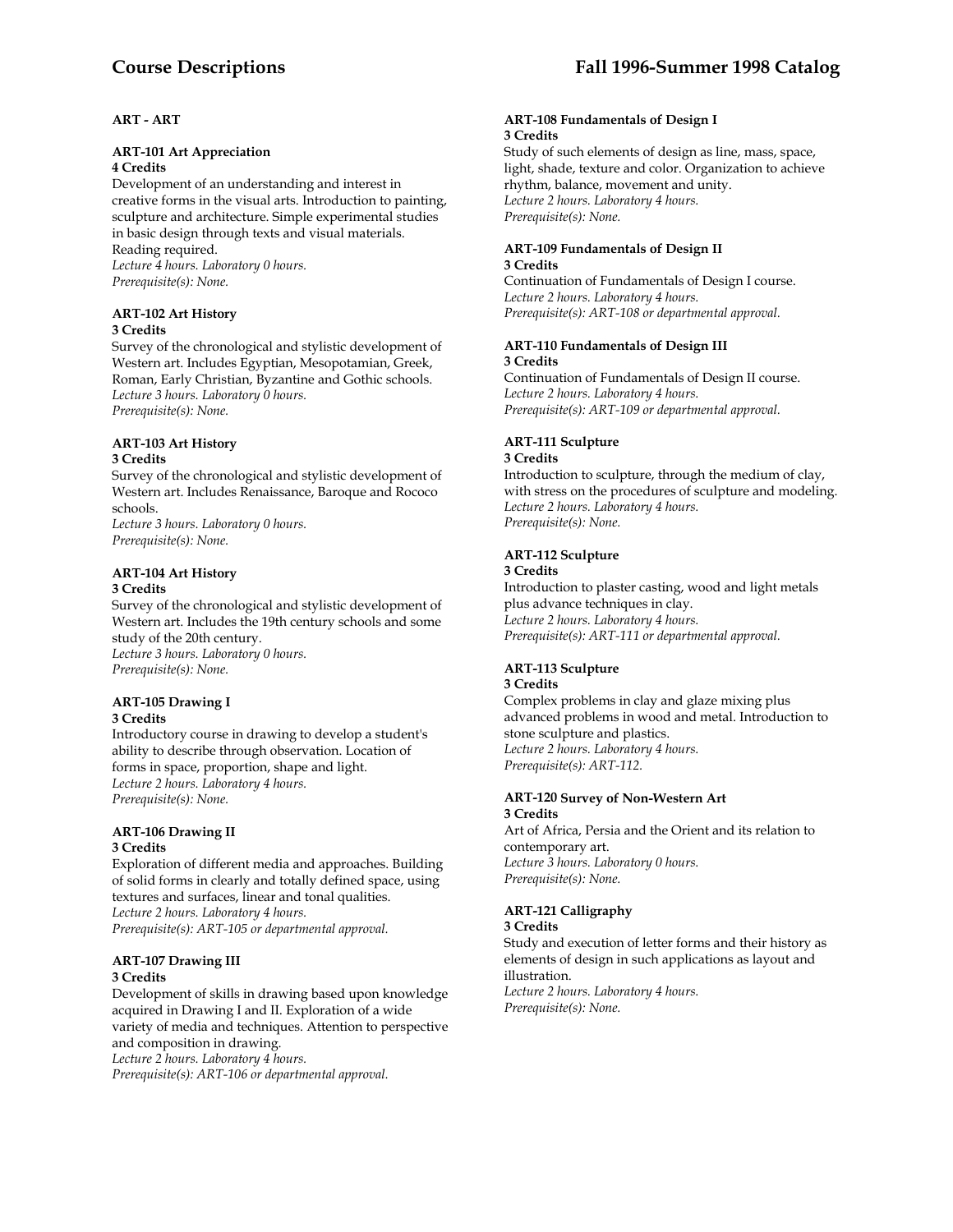#### **ART-131 Commercial/Advertising Art 3 Credits**

Knowledge of basic equipment and techniques used in the advertising, display and manufacturing fields. *Lecture 2 hours. Laboratory 4 hours. Prerequisite(s): ART-105 or ART-121, and departmental approval.* 

#### **ART-132 Commercial/Advertising Art 3 Credits**

Personal application of techniques in advertising design with emphasis on the layout and lettering methods. Knowledge of production. *Lecture 2 hours. Laboratory 4 hours. Prerequisite(s): ART-131.* 

# **ART-133 Commercial/Advertising Art 3 Credits**

Advanced methods of advertising/commercial display and their demands in the current market. *Lecture 2 hours. Laboratory 4 hours Prerequisite(s): ART-132.* 

# **ART-140 Film Appreciation 3 Credits**

Introduction to the aspects of the film including script, directing and the elements of cinematography. Includes a survey of film history and criticism. Students see film masterpieces from a number of countries. *Lecture 3 hours. Laboratory 0 hours. Prerequisite(s): None.* 

#### **ART-151 Art for Elementary Education 3 Credits**

Basic art education theory and practice in the visual arts for elementary education majors. Emphasis on the integration of the visual arts disciplines with other subjects in the elementary curriculum. *Lecture 2 hours. Laboratory 3 hours. Prerequisite(s): Eligibility for ENG-101.* 

#### **ART-169 Ceramics I 3 Credits**

Basic clay-working techniques including handbuilding. *Lecture 2 hours. Laboratory 4 hours. Prerequisite(s): None*.

# **ART-170 Ceramics II**

**3 Credits**  Handbuilding and throwing. Introduction to clay and glaze science. *Lecture 2 hours. Laboratory 4 hours. Prerequisite(s): ART-169.* 

#### **ART-171 Ceramics III 3 Credits**

Throwing skills for functional and production pottery. *Lecture 2 hours. Laboratory 4 hours. Prerequisite(s): ART-170*.

# **ART-181 Appreciation of Interior Design and Decoration**

#### **3 Credits**

Basic knowledge of the aesthetic beauty shown in architecture, interior design, decoration and furniture. *Lecture 3 hours. Laboratory 0 hours. Prerequisite(s): ART-101 recommended*.

#### **ART-182 Appreciation of Interior Design and Decoration 3 Credits**

# Knowledge of the principles of contemporary exterior and interior architectural designs.

*Lecture 3 hours. Laboratory 0 hours.* 

*Prerequisite(s): ART-101 recommended.* 

#### **ART-183 Appreciation of Interior Design and Decoration 3 Credits**

Study of the elements of pure design, expression of structure, suitability of material to its use, contrast and variety, avoidance of monotony, pleasure of surprise, establishment of unity and evidence of taste as the foundation stones of good design regardless of style or period.

*Lecture 3 hours. Laboratory 0 hours. Prerequisite(s): ART-101 recommended.* 

# **ART-190 Introduction to Computer Graphics 3 Credits**

Introduction to the computer and its uses as a creative and technical medium in the visual arts. Provides handson experience in generating visual images, then exploring creative options using paint programs to change colors, add and delete elements, create variations on a theme. Develops understanding of hardware/software relationships, input/output devices and peripherals, terms, procedures and processes of micro-based graphic computer systems. *Lecture 2 hours. Laboratory 3 hours. Prerequisite(s): ART-108 or departmental approval.* 

#### **ART-191 Computer Graphics Applications I 3 Credits**

Emphasis on operating computer systems and paint programs to produce more selective and amplified applications. Student will achieve greater speed, consistency and competence in computer graphics applications. Introduces new software, encourages more creative problem-solving, explores sequential thinking, and focuses on applying the computer to concepts of motion, time and space.

*Lecture 2 hours. Laboratory 3 hours. Prerequisite(s): ART-190 or departmental approval.* 

# **ART-207 Water Color 3 Credits**

Fundamentals of water color techniques and qualities. *Lecture 2 hours. Laboratory 4 hours. Prerequisite(s): ART-105.*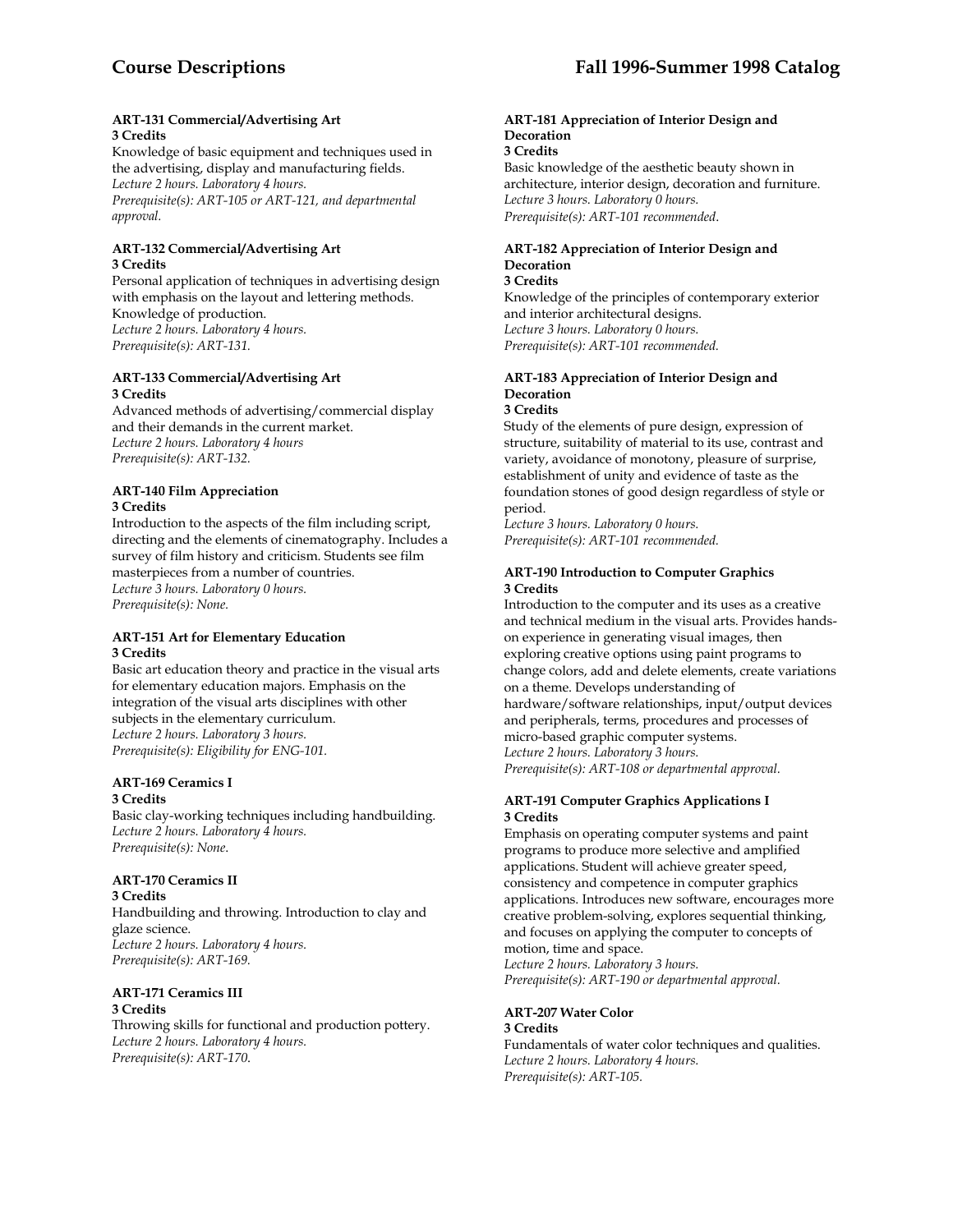## **ART-208 Portrait Drawing and Painting 3 Credits**

Basic exploration and preparation of grounds, panels and canvases for traditional drawing and painting of the human head. Anatomy and construction and in totality the composition of the picture format is emphasized.

May be taken three times for a total of nine credits. *Lecture 2 hours. Laboratory 4 hours.* 

*Prerequisite(s): ART-105 or departmental approval: portfolio.* 

# **ART-221 Printmaking I 3 Credits**

General introduction to various aspects of printmaking and graphic composition. Special emphasis on the woodcut. Some multi-color work. *Lecture 2 hours. Laboratory 4 hours. Prerequisite(s): ART-105 or departmental approval.* 

#### **ART-222 Printmaking II 3 Credits**

Emphasis on further developing the techniques of etching, engraving, drypoint and wood cut. Some multicolor work. *Lecture 2 hours. Laboratory 4 hours. Prerequisite(s): None.* 

# **ART-270 Special Topics in Art 1-4 Credits**

Study of selected topics in the traditional arts and in emerging computer art technologies (see schedule booklet for current offerings). (Repeatable. No more than 8 credits of special topics courses may be applied towards fulfilling elective graduation degree requirements.)

*Lecture 1-4 hours. Laboratory 0 hours. Prerequisite(s): Departmental approval: concurrent enrollment in ART-272 may be required.* 

# **ART-272 Special Topics in Art Laboratory Experience 1-4 Cr**

Specialized lab focuses on problem solving within a selected topic. Emphasis will be on application and production. (Repeatable. No more than 8 credits of special topics courses may be applied towards fulfilling elective graduation degree requirements.)

*Lecture 0 hours. Laboratory 2-12 hours.* 

*Prerequisite(s): Departmental approval: concurrent enrollment in ART-270 may be required.* 

# **AUTOMOTIVE TECHNOLOGY - AUTO**

## **AUTO-100 Automotive Maintenance 2 credits**

Designed to teach automotive maintenance and introduce vehicle systems and components to the automobile owner. Topics include orientation to safe and proper hand tool usage, safe work habits, proper applications for fluids and lubricants, maintenance schedules and the selection of a repair facility. Includes an introduction to brake, electrical, suspension, fuel, and cooling systems and their terminology. Minimal handson application.

*Lecture 1 hour. Laboratory 2 hours. Prerequisite(s): None.* 

## **AUTO-110 Introduction to Automotive Service 2 credits**

Designed to provide mastery of several basic service procedures required of a person beginning work in an automobile service center. Provides opportunity to perform tasks using prescribed laboratory sheets after introduction to shop safety and safe operation of automobile equipment and hand tools. Oil change, tire service, coolant service, transmission service, and service manual usage are some of the tasks to be mastered. *Lecture 1 hour. Laboratory 2 hours. Prerequisite(s): None.* 

# **AUTO-119 Basic Automotive Electrical Systems 4 credits**

Essentials of electricity for the automotive technician. Topics include electrical theory, Ohm's Law, basic, series, parallel and series-parallel circuits. Introduction to reading and using wiring schematics, along with extensive use of the Digital Volt Ohm Meter, are included.

*Lecture 3 hours. Laboratory 3 hours. Prerequisite(s): None.* 

#### **AUTO-120 Fundamentals of Internal Combustion Engines 4 credits**

Operation of the internal combustion engine including engine fundamentals, cooling system operations, disassembly, measurement and assembly. Emphasis on diagnosis and troubleshooting. *Lecture 2 hours. Laboratory 6 hours. Prerequisite(s): None* 

# **AUTO-122 Automotive Braking Systems 4 Credits**

Designed to provide student with a foundation in the theory and operation of automotive braking systems. Includes hydraulic brake principles, service operations, troubleshooting and repair of disc, drum and anti-lock braking systems including machining operations. *Lecture 2 hours. Laboratory 6 hours. Prerequisite(s): None.*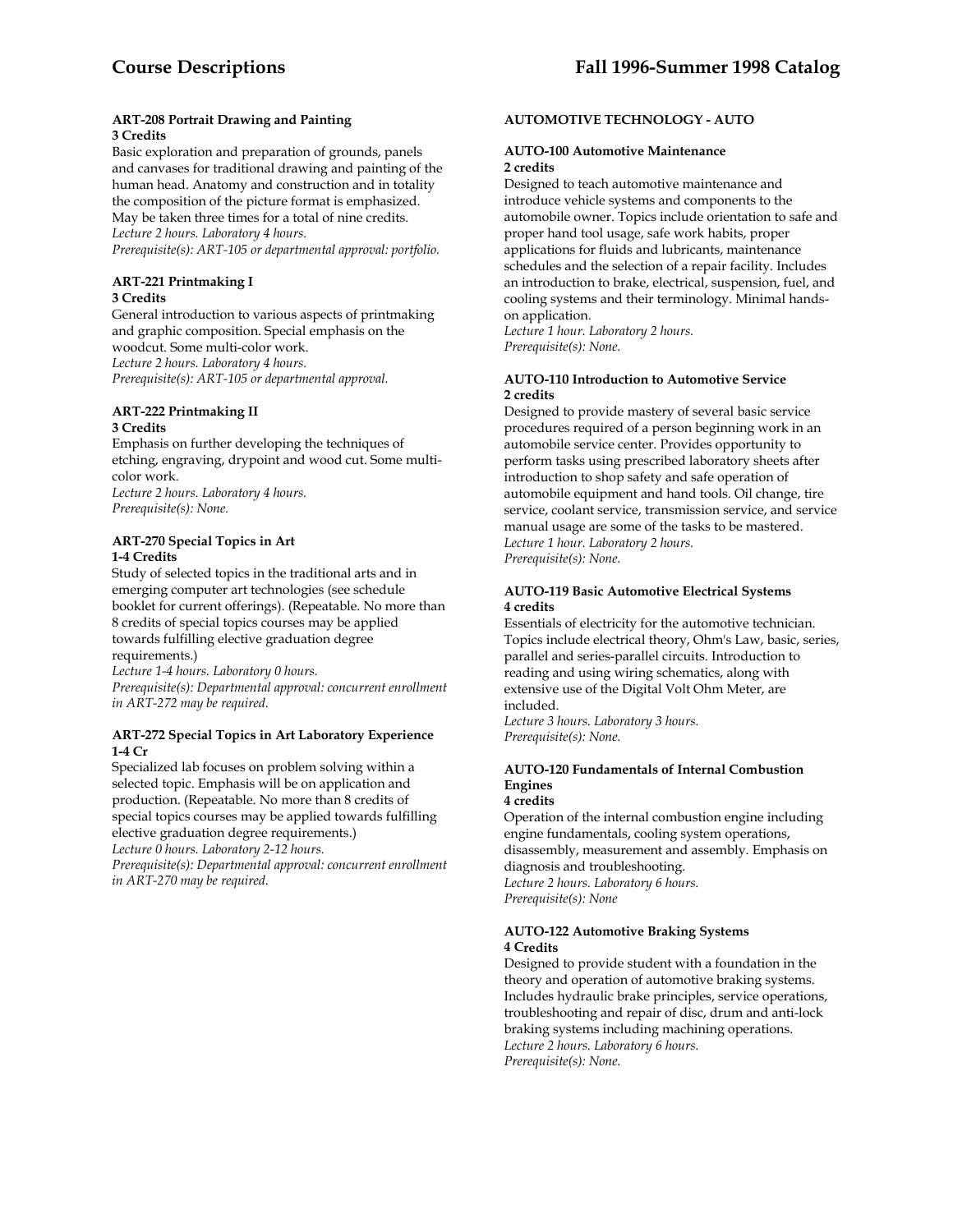# **AUTO-125 Automotive Heating and Air Conditioning 4 credits**

Theory, diagnosis and servicing procedures of automotive air conditioning systems are covered as well as heating systems, electric and vacuum components and electronic climate control systems. Includes service procedures for R-12 and R-134A refrigerants. *Lecture 2 hours. Laboratory 6 hours. Prerequisite(s): AUTO-119.* 

#### **AUTO-128 Intermediate Automotive Electrical Systems 4 Credits**

Essentials of theory of operation, diagnosis and testing of the following automotive systems: batteries, A.C. charging systems and alternators; starting systems; and basic ignition systems.

*Lecture 3 hours. Laboratory 3 hours. Prerequisite(s): AUTO-119 or departmental approval: industry related experience.* 

# **AUTO-129 Engine Tune-up and Emissions 5 credits**

Theory and operation of modern automobile ignition systems and emission control devices. Methods of analyzing and locating malfunctions, using deductive methodology and diagnostic equipment, will be used to diagnose and repair ignition and emission related problems.

*Lecture 3 hours. Laboratory 6 hours. Prerequisite(s): AUTO-119 or departmental approval: industry related experience.* 

# **AUTO-131 Automotive Technical Experience 1 credit**

Provides technical field experience needed to develop automotive service repair skills through work experience in the automotive service field. Students spend at least 12 clock hours per week per credit hour registered for gaining practical experience. May be repeated up to eight credit hours; no more than four credits may be applied toward the automotive technology program degree requirements.

*Lecture 0 hours. Laboratory 0 hours.* 

*Other Required Hours: Field experience: 12 hours per week per credit hour.* 

*Prerequisite(s): Departmental approval: job site approval required.* 

# **AUTO-220 Engine Performance and Driveability 5 credits**

Theory, operation and advanced diagnostic of modern automobile ignition, fuel, and computer controlled emission control devices. Methods of analyzing and locating malfunctions, using deductive methodology and diagnostic equipment, will be used to diagnose and repair computer controlled driveability and emission system related problems. *Lecture 3 hours. Laboratory 6 hours. Prerequisite(s): AUTO-128.* 

# **AUTO-221 Advanced Automotive Electrical and Electronic Systems**

**4 Credits** 

Theory of operation, diagnosis and testing of automotive electrical and electronic systems. Study of automotive systems including lighting, instrumentation, body and chassis electrical and electronic controls. *Lecture 2 hours. Laboratory 6 hours. Prerequisite(s): AUTO-128.* 

# **AUTO-222 Automatic Transmission/Transaxles 4 credits**

Theory of operation and diagnosis, maintenance and overhaul procedures of the automatic transmission and transaxle with a major emphasis on hydraulic fundamentals, controls and planetary gear train theory. *Lecture 2 hours. Laboratory 6 hours. Prerequisite(s): AUTO-119 or departmental approval: industry related experience.* 

# **AUTO-223 Automotive Alignment Steering and Suspension**

# **4 credits**

Theory, principles of operation, and terminology of automotive steering and suspension designs. Emphasis on system inspection and accurate malfunction diagnosis, parts replacement procedures, location and interpretation of specifications, measurement and adjustment of alignment angles, wheel balancing and correct use of special tools and equipment. *Lecture 2 hours. Laboratory 6 hours. Prerequisite(s): AUTO-119 or departmental approval: industry related experience.* 

# **AUTO-224 Manual Transmissions/Transaxles and Drive Train**

# **4 Credits**

Theory and operation of manual transmissions, transaxles, clutches, drive shafts, universal joint, rear axles, limited slip differentials and axle shafts. Emphasis on diagnosis, troubleshooting and repair. *Lecture 3 hours. Laboratory 3 hours. Prerequisite(s): AUTO-119 or departmental approval: industry related experience.* 

# **AUTO-225 Automotive Service Operations 3 Credits**

Principles of operation for today's automotive repair center to include staffing, customer relations, personnel management, scheduling of work and workers, parts inventory control procedures, job costs, supervisor's role in cost control, manufacturer's warranties, marketing and advertising.

*Lecture 3 hours. Laboratory 0 hours. Prerequisite(s): AUTO-119 or departmental approval: industry related experience.*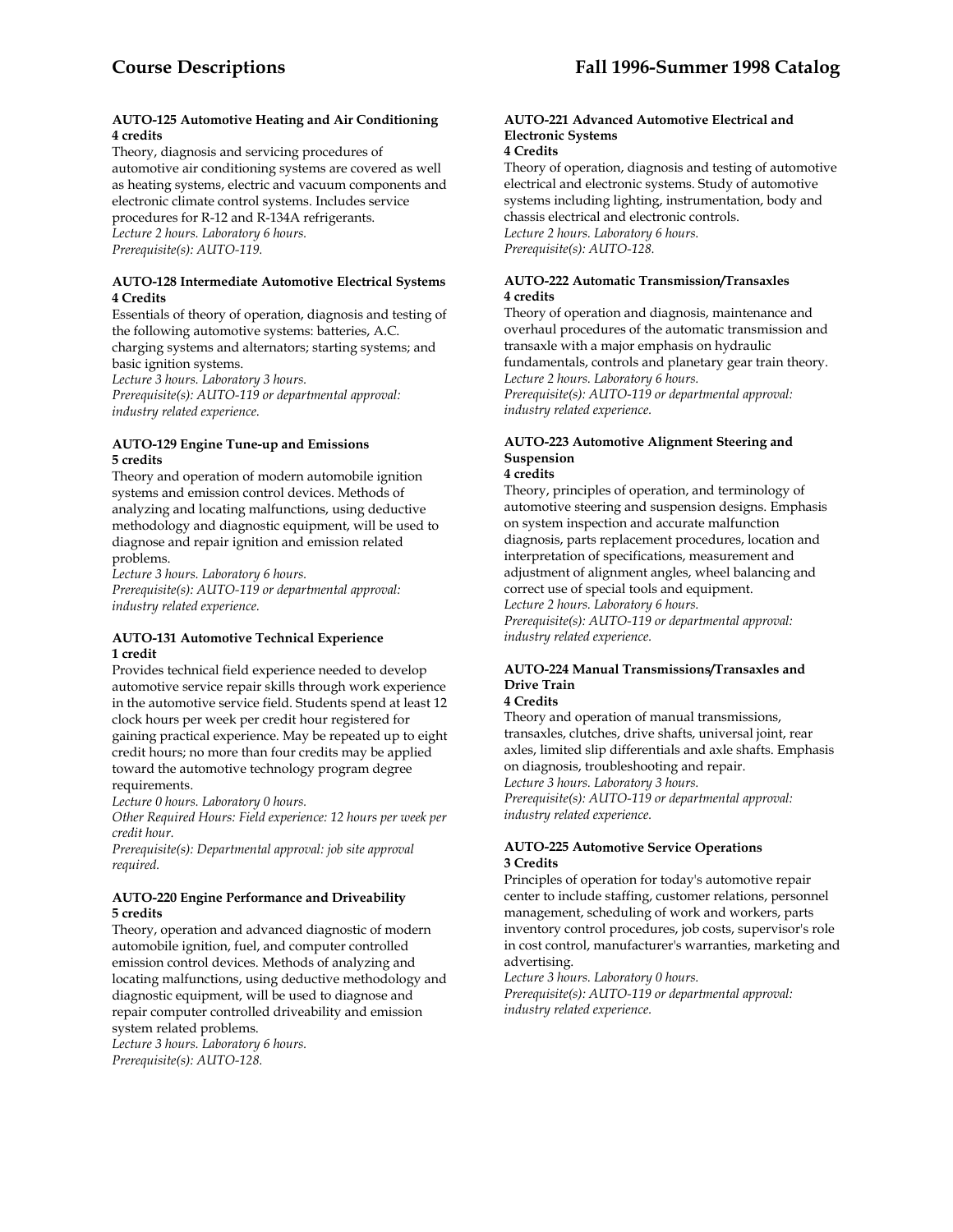## **AUTO-270 Current Topics in Automotive Technology 1-4 Credits**

Specialized course focuses on changes, trends and emerging technology in the automotive service industry including state-of-the-art changes in vehicle operation, fuel management systems, components and systems and service operations. (Repeatable. No more than 4 credits of special topics courses may be applied toward the automotive technology program degree requirements.) *Lecture 1-4 hours. Laboratory 0 hours. Prerequisite(s): None.* 

#### **AUTO-272 Current Topics in Automotive Technology Laboratory Experience 1-3 Credits**

Focuses on the practical application of emerging technology in the Automotive Service Industry including state-of-the-art changes in vehicle operation, fuel management systems, components, systems and service operations. (Repeatable. No more than 4 credits of special topics courses may be applied toward the automotive technology program degree requirements.) *Lecture 0 hours. Laboratory 2-6 hours. Prerequisite(s): Concurrent with AUTO-270.* 

# **AVIATION TECHNOLOGY - AVIA**

# **AVIA-101 Private Pilot Theory 3 Credits**

Overview of the aviation industry, the industry's importance in our economy, career opportunities in aviation, familiarization with aviation terminology, introduction to training for pilots, and preliminary study for the private pilot written examination required by the Federal Aviation Administration. *Lecture 3 hours. Laboratory 0 hours. Prerequisite(s): None.* 

#### **AVIA-105 Aviation Communications 3 Credits**

Radio usage, knowledge of low and medium frequencies, proper phraseologies, A.T.C. procedures and convenience of radio aids in navigation. Emergency procedures, radar vectors, FCC assigned frequencies, high density traffic communication, approach and departure control and en route procedures. *Lecture 3 hours. Laboratory 0 hours. Prerequisite(s): None.* 

#### **AVIA-121 Commercial Pilot Theory 3 Credits**

Elementary aerodynamics, weight and balance in aircraft, instruments and instrument systems, basic meteorology, F.A.A. regulations, radio communications and procedures, pre-flight inspection, safety procedures, navigation and principles leading to the written examination for commercial pilots administered by the Federal Aviation Administration. *Lecture 3 hours. Laboratory 0 hours. Prerequisite(s): None.* 

#### **AVIA-141 Aviation Meteorology 3 Credits**

Basic concepts of meteorological phenomena, formation of air masses, fronts, thunderstorms, icing, fog and clouds, and the analysis and use of weather data for safe flight.

*Lecture 3 hours. Laboratory 0 hours. Prerequisite(s): None.* 

#### **AVIA-151 Primary Flight 3 Credits**

Actual flight experience in approved aircraft. Designed to train students in aircraft pilot fundamentals which lead to private pilot licensure by the Federal Aviation Administration. Flight experience: 38 hours.\* *Lecture 1 hour. Laboratory 3 hours. Prerequisite(s): None.*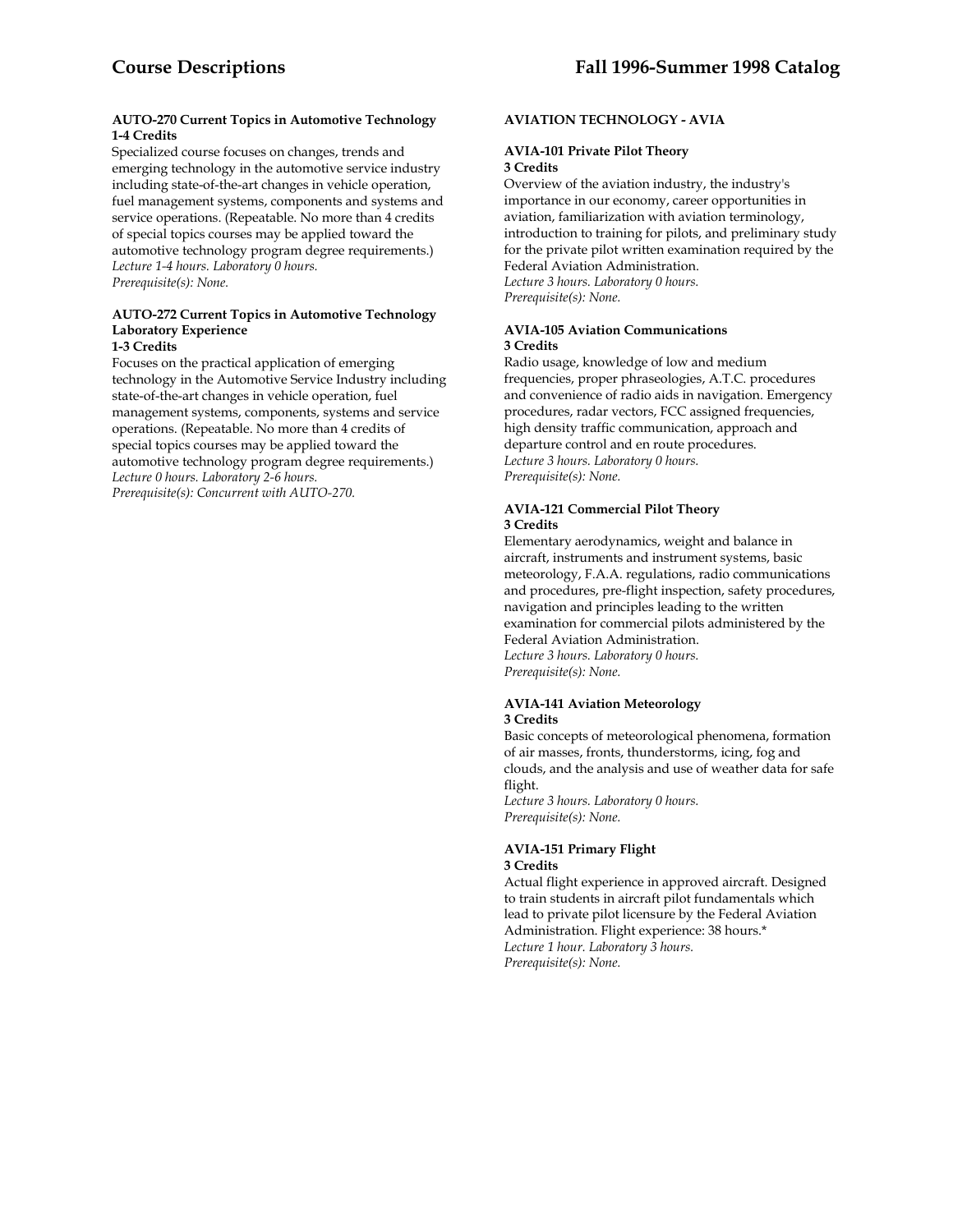#### **AVIA-171 Commercial Pilot 3 Credits**

Advanced maneuvers including chandelles, lazy eights and eights-on-pylons and 720-degree power turns; gliding spirals; 180-degree side approaches and 360 degree overhead approaches; accuracy landings. Advanced cross-country flying. Flight experience: 38 hours.\*

*Lecture 1 hour. Laboratory 3 hours.* 

*Prerequisite(s): AVIA-151 or departmental approval: private pilot certificate.* 

# **AVIA-172 Commercial Pilot 3 Credits**

Extensive navigation training including radio navigation utilizing VHF and LF radio navigation aids; air surveillance; radar approaches; night operations including night navigation; extensive basic instrument training including radar approach procedures. Flight experience: 38 hours.\*

*Lecture 1 hour. Laboratory 3 hours. Prerequisite(s): AVIA-171.* 

## **AVIA-201 Intermediate Flight 3 Credits**

Review of all precision maneuvers and multi-engine aircraft systems, loading and performances; pre-flight, takeoffs and landings, basic maneuvers; single engine operation; emergency procedures, flight and fuel consumption, planning VMC V1 and V2 speeds, theories of multi-engine flight. Flight experience: 38 hours.\* *Lecture 1 hour. Laboratory 3 hours. Prerequisite(s): AVIA-172.* 

#### **AVIA-202 Intermediate Flight 3 Credits**

Instrument flight planning; filing flight plan; aircraft performance range and fuel requirements; required instrumentation and equipment and their proper use; emergency procedures; IFR navigation including VOR, ILS, DME and ADF and radar approach procedures; holding procedures; missed approach procedures; compliance with A.T.C. procedures. Flight experience: 40 hours.\*

*Lecture 1 hour. Laboratory 3 hours. Prerequisite(s): AVIA-201.* 

#### **AVIA-221 Instrument Pilot Theory 3 Credits**

Advanced course leading to the F.A.A. examination for instrument pilot rating. Covers instruments, charts, advanced meteorology, approach and landing aids, radio navigation, radar, automatic flight, etc. *Lecture 3 hours. Laboratory 0 hours. Prerequisite(s): AVIA-101 or AVIA-121 or departmental approval*.

#### **AVIA-271 Flight Instructor 3 Credits**

Advanced course leading to F.A.A. written examination for instructor rating. Covers fundamentals of flight instruction, effective flight instruction methods, instructor responsibilities, medical requirements of flying, F.A.A. regulations and safety. *Lecture 3 hours. Laboratory 0 hours. Prerequisite(s): AVIA-221 or concurrent enrollment, or F.A.A. Instrument Pilot License.* 

# **AVIA-281 Ground Instructor**

**3 Credits** 

Comprehensive study of the fundamentals of teaching and learning as they apply to flight introduction, effective teaching methods; instructional management; instructor responsibilities; aeromedical information for instructors; aerodynamics; airplane performance; flight training syllabus; federal regulations for instructors. *Lecture 3 hours. Laboratory 0 hours. Prerequisite(s): AVIA-221 or concurrent enrollment.* 

# **AVIA-285 Advanced Ground Instructor/Dispatcher 3 Credits**

Advanced course leading to the F.A.A. written examination for the advanced ground instructor as well as the flight dispatcher. Covers advanced operating and flight rules, flight operations including weather services, AIM, IAP, Mach speeds, flight logs, weight and balance, and aircraft performance analysis.

*Lecture 3 hours. Laboratory 0 hours.* 

*Prerequisite(s): AVIA-221, AVIA-271, and AVIA-281; or departmental approval*.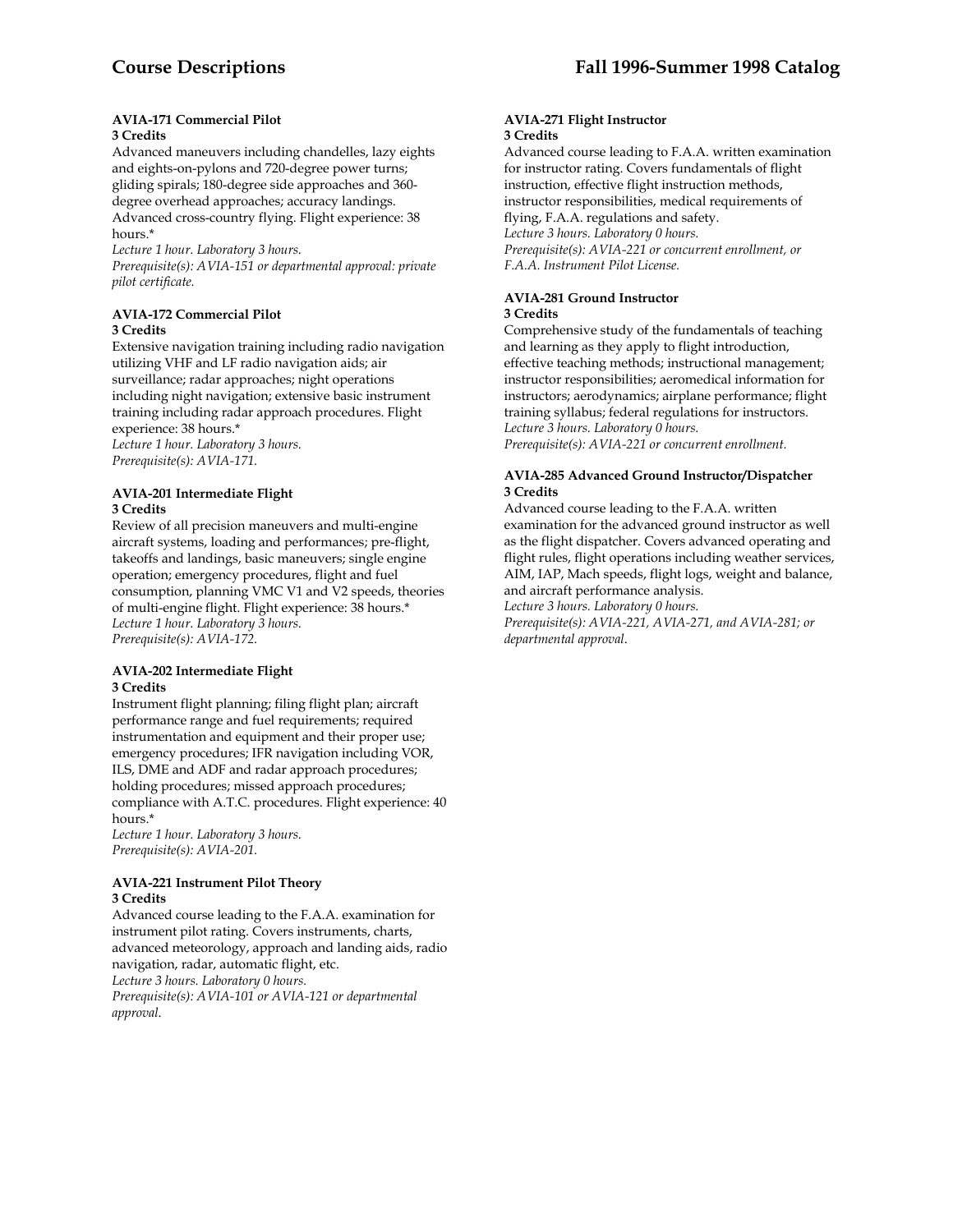# **BUSINESS ADMINISTRATION - BADM**

#### **BADM-102 Introduction to Business 4 Credits**

Comprehensive survey of the American business system with emphasis on basic business vocabulary. Examination of principles and careers related to economics, management, marketing, accounting, finance and general business. *Lecture 4 hours. Laboratory 0 hours. Prerequisite(s): None.* 

#### **BADM-110 Business Decision Making 2 Credits**

Analysis and application of systematic reasoning towards business problems. Examination of current business problems utilizing both measurable and qualitative tools of decision making. Case analysis will provide methodology for framing decisions. *Lecture 2 hours. Laboratory 0 hours. Prerequisite(s): BADM-102.* 

#### **BADM-112 Principles of Management 4 Credits**

Introduction to management principles, concepts and skills utilized in operating a business organization. Detailed analysis of management function with emphasis on planning, organizing, decision-making, delineating of authority, leading and controlling. *Lecture 4 hours. Laboratory 0 hours.* 

*Prerequisite(s): BADM-102 or departmental approval.* 

#### **BADM-120 Transportation Principles 3 Credits**

Survey of the American domestic freight transportation systems, including areas of history, applicable regulations and industrial traffic management. Emphasis on modes of transportation and their interrelationships including but not limited to motor, rail, water and air. *Lecture 3 hours. Laboratory 0 hours. Prerequisite(s): None.* 

#### **BADM-121 Labor-Management Relations 3 Credits**

Historical, legal and structural environments which influence labor relations, and an examination of the negotiation and administration of labor contracts. *Lecture 3 hours. Laboratory 0 hours. Prerequisite(s): None.* 

#### **BADM-130 Small Business Management I 3 Credits**

Development of entrepreneurial skills needed by those who may want to start their own venture or by those who already run their own venture. *Lecture 3 hours. Laboratory 0 hours. Prerequisite(s): BADM-102 or departmental approval.* 

#### **BADM-131 Small Business Management II 3 Credits**

Development of managerial skills needed by those who may want to start their own venture or by those who already run their own venture. *Lecture 3 hours. Laboratory 0 hours. Prerequisite(s): BADM-130.* 

# **BADM-211 Production/Operations Management 3 Credits**

Principles and techniques of coordinating the routing, scheduling and control of industrial production including planning, charting, critical path analysis and quality control. *Lecture 3 hours. Laboratory 0 hours. Prerequisite(s): None.* 

# **BADM-213 Business Law 4 Credits**

Study of the legal process as it relates to society, government, business and the individual; the laws governing commercial transactions such as contracts, personal property, bailments and sales. *Lecture 4 hours. Laboratory 0 hours. Prerequisite(s): None*.

# **BADM-214 Business Law 4 Credits**

Study of the legal process as it relates to society, government, business and the individual; study of laws governing commercial transactions, such as commercial paper, real property, secured transactions, agency, employment, partnerships and corporations. *Lecture 4 hours. Laboratory 0 hours. Prerequisite(s): BADM-213.* 

#### **BADM-216 Introduction to Purchasing 3 Credits**

Analysis of purchasing organization structure and procedures. Description of quality, specifications and standardization, supplier selection, price theory, contract negotiation and legal aspects of purchasing. *Lecture 3 hours. Laboratory 0 hours. Prerequisite(s): BADM-102 or departmental approval.* 

#### **BADM-217 Intermediate Purchasing 3 Credits**

Application of principles relating to price policies, speculation, equipment procurement, salvage operations, legal matters, records and budget analysis. *Lecture 3 hours. Laboratory 0 hours. Prerequisite(s): BADM-216.* 

#### **BADM-218 Purchasing Management 3 Credits**

Procedures and policies relative to contract negotiations. Vendor-buyer relationships, make or buy decisions, inventory control, buyer training, materials handling, records and budgets. Analysis of specific case studies. *Lecture 3 hours. Laboratory 0 hours. Prerequisite(s): BADM-217.*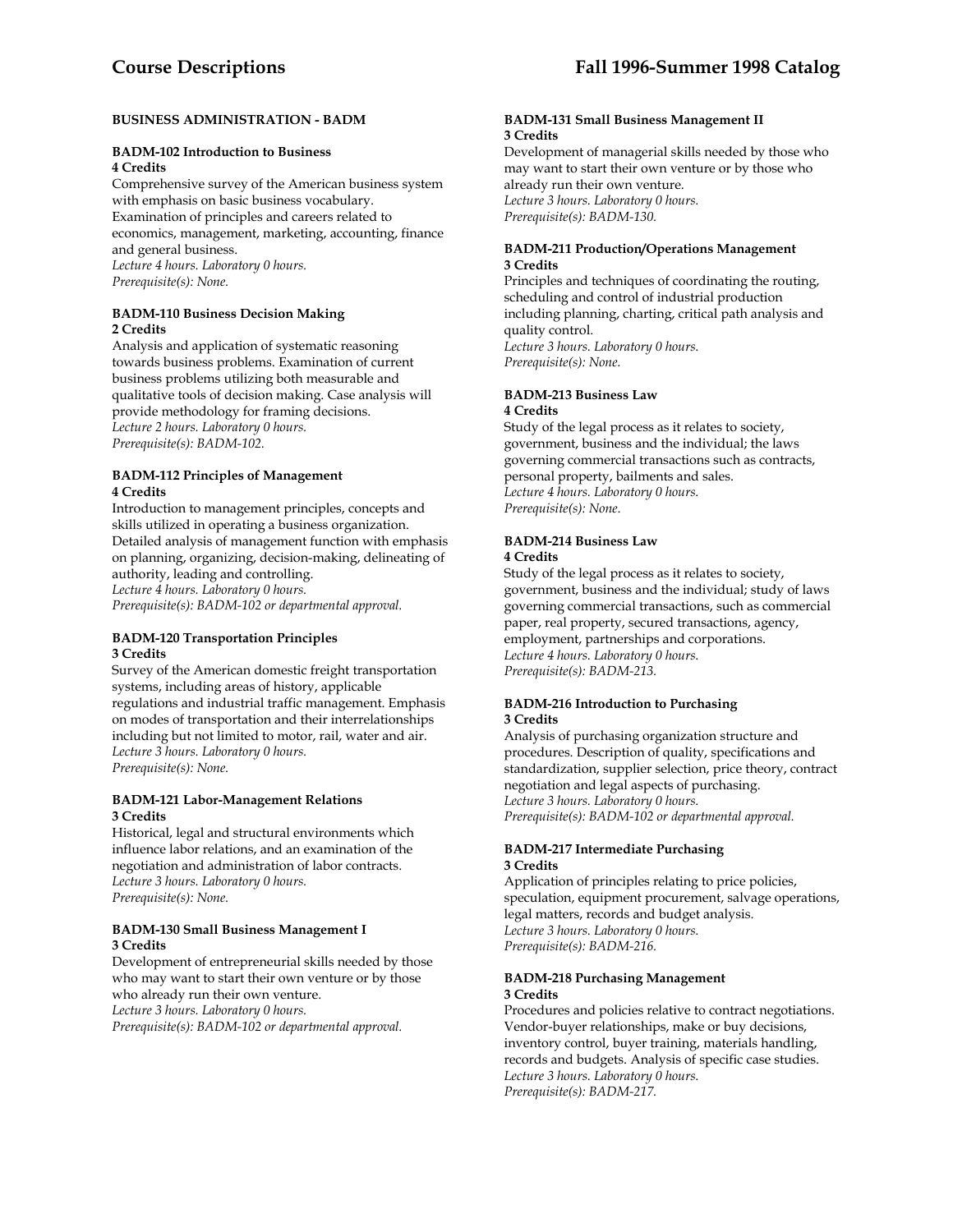#### **BADM-220 Human Relations in Business 3 Credits**

Basic motives of people in job situations. Company relationships with workers, suppliers and customers. Leadership development, communication and group processes.

*Lecture 3 hours. Laboratory 0 hours. Prerequisite(s): None.* 

### **BADM-222 Organizational Behavior 3 Credits**

Study of the principles and practices of organizational dynamics. The interrelationships of formal, informal and individual subsystems are emphasized. Lecture, discussion, case studies and projects are used or designed to enhance the learning experience. *Lecture 3 hours. Laboratory 0 hours. Prerequisite(s): BADM-220.* 

#### **BADM-223 Value Analysis 3 Credits**

Focuses on a system which reduces the cost of materials and services. Included are the techniques, formal and informal programs, major areas to analyze, start-up, training, use of suppliers and keeping the program going.

*Lecture 3 hours. Laboratory 0 hours. Prerequisite(s): BADM-217 or departmental approval.* 

## **BADM-224 Negotiations 3 Credits**

Principles, techniques and skills needed in interpersonal, buyer-seller, transportation and labor management negotiations.

*Lecture 3 hours. Laboratory 0 hours. Prerequisite(s): BADM-216 or departmental approval.* 

# **BADM-230 Industrial Traffic Management 3 Credits**

Traffic manager's responsibility operating within an industrial/commercial company. Includes freight loss and damage claims, handling of hazardous materials regulations, import/export and just-in-time concepts. Relationship of industrial traffic management function to operating units of the company including inventory control, purchasing, warehousing and information management.

*Lecture 3 hours. Laboratory 0 hours. Prerequisite(s): None.* 

#### **BADM-233 Personnel Management 3 Credits**

Problems, practices and policies in the management of people. Leadership, motivation and direction of employees toward management-employee-oriented goals. Employment practices. Administration of management-union relationship, benefit programs and employee compensation.

*Lecture 3 hours. Laboratory 0 hours. Prerequisite(s): Departmental approval.* 

#### **BADM-241 Office Management 4 Credits**

Basic principles of office organization and management. Emphasizes the interrelationship between physical, personal and procedural factors affecting the efficient layout of an office. *Lecture 4 hours. Laboratory 0 hours. Prerequisite(s): None*.

# **BADM-245 New-Business Seminar**

# **4 Credits**

On-the-job analysis of an existing small business creation of a simulated business. *Lecture 2 hours. Laboratory 4 hours. Prerequisite(s): BADM-131 or departmental approval.* 

## **BADM-246 New-Business Seminar 4 Credits**

Continued on-the-job analysis of an existing small business creation of a simulated business. *Lecture 2 hours. Laboratory 4 hours. Prerequisite(s): BADM-245.* 

#### **BADM-250 Business Operations 3 Credits**

Capstone course which focuses on the application of entrepreneurship, management, finance, accounting and marketing skills. Emphasis is on the interrelationship of specific business disciplines. Perspective of the manager or owner is experienced via case analysis, computer simulations, or actual operational exposure. *Lecture 2 hours. Laboratory 2 hours. Prerequisite(s): ACCT-126 or ACCT-145; and BADM-110, BADM-112, BADM-130, MARK-201, and OADM-130.*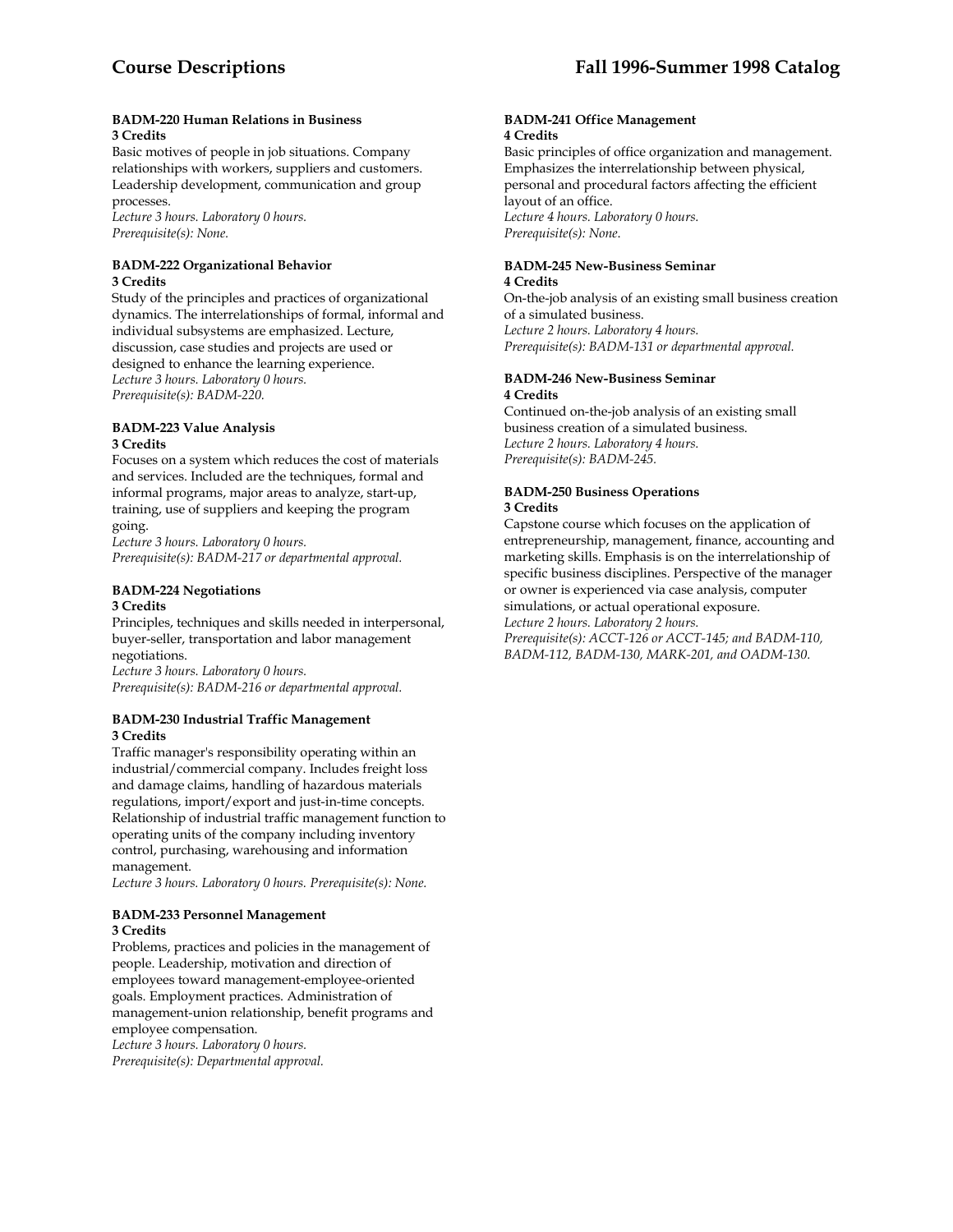# **BIOLOGY – BIO**

#### **BIO-104 Introduction to Biology-Cellular Controls/Genetics/Ecology 4 Credits**

Designed primarily for non-science majors to fulfill lab science requirement. Fundamental concepts of cellular biology, genetic inheritance, developmental biology, natural selection, communities and ecosystems, with special emphasis on the applications of these concepts to the individual living in today's world. *Lecture 3 hours. Laboratory 3 hours. Prerequisite(s): None.* 

# **BIO-105 Introductory Biology - Human Body in Health and Disease**

#### **4 Credits**

Designed primarily for non-science majors to fulfill lab science requirement. Fundamental concepts of homeostasis of the human body. Emphasis on the anatomy and physiology of the nervous-hormone, skeletal-muscular, circulatory and respiratory and urogenital systems with special emphasis on the significance of these concepts to the individual living in today's world.

*Lecture 3 hours. Laboratory 3 hours. Prerequisite(s): Eligibility for ENG-101.* 

## **BIO-107 Oral Structure and Development 4 Credits**

Introduction to dental terminology, form and function of teeth and related structures. Development, histology, morphology, and pathology of the permanent and deciduous dentitions and soft tissue structures. Helps students identify the normal structures and common abnormalities within the oral cavity, and to communicate effectively with other members of the dental team. *Lecture 4 hours. Laboratory 0 hours.* 

*Prerequisite(s): Departmental approval: admission to the Dental Assisting program.* 

#### **BIO-108 General and Oral Tissues 3 Credits**

Study of general principles of histology and pathology related to the oral cavity. Emphasis will be on development and types of basic tissues, formation of facial structures, and pathological process of systemic and oral diseases.

*Lecture 2 hours. Laboratory 3 hours. Prerequisite(s): Departmental approval: admission to the* 

*Dental Hygiene program.* 

# **BIO-110 Anatomy and Physiology for Radiographers 5 Credits**

Basic understanding of body systems, structures and organs in regard to their functions and relationship to diagnostic radiographic examinations. Includes topographic anatomy and different radiographic appearance of body structures.

*Lecture 4 hours. Laboratory 3 hours.* 

*Prerequisite(s): Departmental approval: admission to the Radiography program.* 

#### **BIO-111 General Biology I 4 credits**

General introduction to basic biological principles structured around a detailed study of cell morphology and physiology with emphasis on the metabolic processes of photosynthesis, respiration, cell division, and embryological development. Biochemical principles are stressed.

*Lecture 3 hours. Laboratory 3 hours. Prerequisite(s): Eligibility for ENG-101.* 

# **BIO-112 General Biology II**

**4 credits** 

Multicellular organisms are examined in regards to structure, function, and regulation. Utilizing comparative anatomy and physiology, emphasis is on the increasing complexity found within these organisms. Extensive coverage is given to the tissues, organs, and systems level of complexity as they have evolved in the various major groups of multicellular plants and animals. In animals, this includes a detailed study of the circulatory, digestive, respiratory, musculo-skeletal, excretory, endocrine, and nervous systems. In plants nutrient procurement, transport, and hormones are examined. Role of all of the above in maintaining homeostasis within the multicellular organism is stressed. *Lecture 3 hours. Laboratory 3 hours.* 

*Prerequisite(s): BIO-111 or departmental approval: equivalent knowledge.* 

# **BIO-113 General Biology III 4 credits**

Continuity of life, evolution, diversity of life, and ecology. Continuity of life includes reproduction and genetics. Evolution delves into the origins of evolutionary theory and modern concepts of evolution. Diversity of life includes an examination of various taxonomic schemes and a survey of the five kingdoms. Ecology explores the various levels of ecological organization and interrelationships among organisms and their environment.

## *Lecture 3 hours. Laboratory 3 hours.*

*Prerequisite(s): BIO-111 or departmental approval: equivalent knowledge.* 

#### **BIO-121 Principles of Medical Science 4 Credits**

Basic principles of inorganic chemistry, organic chemistry and biochemistry necessary for the study of human physiology. Emphasizes physiological applications of the chemical processes of cellular transport, communication and metabolism. Designed to prepare students for anatomy and physiology. The laboratory includes use of the metric system, basic chemistry techniques and physiological applications. *Lecture 3 hours. Laboratory 3 hours. Prerequisite(s): Successful completion of MATH-093 or MATH-094, or eligibility for MATH-100N.*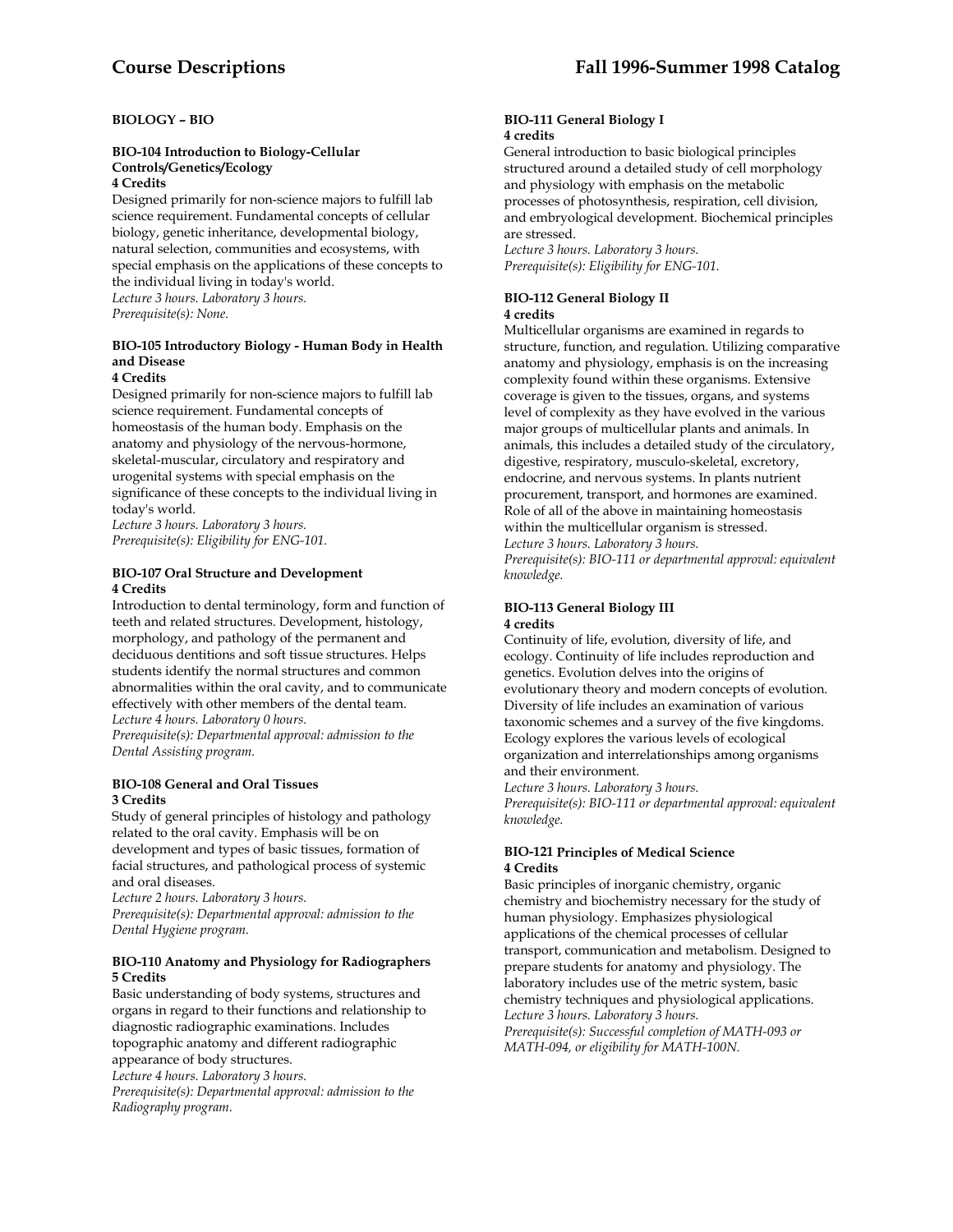#### **BIO-131 Anatomy and Physiology of the Eye 3 Credits**

Study of the composition of the eye and its associated structure such as orbit, eyelids, and muscles. *Lecture 3 hours. Laboratory 0 hours. Prerequisite(s): Departmental approval: admission to the Optical Technology program.* 

#### **BIO-135 Dental Anatomy and Terminology 4 Credits**

Introduction to physiological and anatomical characteristics of the oral environment with specific reference to terms used in the dental profession. *Lecture 4 hours. Laboratory 0 hours. Prerequisite(s): Departmental approval: admission to the Dental Laboratory Technology program.* 

## **BIO-136 Bio-Mechanics of Dentistry 4 Credits**

Basic metric system, inorganic chemistry, organic chemistry and physics course, with emphasis on inorganic chemistry and principles of physics. Designed principally for the Dental Laboratory Technology program to provide students with the general chemical and physics knowledge required to improve the comprehension of dental laboratory materials, procedures and life in general. Laboratory experiences include chemistry and physics. *Lecture 3 hours. Laboratory 3 hours. Prerequisite(s): Departmental approval: admission to the Dental Laboratory Technology program* 

# **BIO-141 Anatomy and Physiology of Domestic Animals I**

#### **5 Credits**

Explores the comparative anatomy and physiology of the canine, feline, equine, bovine, ovine, and porcine species. Focuses on cellular biology, the digestive, circulatory, respiratory, urinary, and musculo-skeletal systems with emphasis on species variations. Laboratory includes preserved specimens, models, microscopic observations, and audio/visual aids when available. *Lecture 4 hours. Laboratory 3 hours. Prerequisite(s): BIO-121 or concurrent enrollment.* 

# **BIO-142 Anatomy and Physiology of Domestic Animals II**

# **5 Credits**

Explores the comparative anatomy and physiology of the canine, feline, equine, bovine, ovine, and porcine species. Focuses on embryology, early development and genetics; includes the nervous, endocrine, and reproductive systems. Laboratory includes preserved specimens, models, microscopic observations, and audio/visual aids when available. *Lecture 4 hours. Laboratory 3 hours.* 

*Prerequisite(s): BIO-141.* 

#### **BIO-143 Anatomy and Physiology I 4 Credits**

Study of the structure and function of the human body. Focus on fundamental concepts of cellular structure and physiology. Structure, function, and terminology of the skeletal, muscular, circulatory, lymphatic, and digestive system are considered. Laboratory experiences include demonstrations, microscopic observations, videos and films related to lecture topics.

*Lecture 3 hours. Laboratory 3 hours. Prerequisite(s): BIO-121; or CHEM-102 or concurrent enrollment; or departmental approval.* 

## **BIO-144 Anatomy and Physiology II 4 Credits**

Study of the structure and function of the human body. Focus on structure and functions of the respiratory, urinary and nervous systems. Hematology, acid-base balance, and fluid and electrolyte balance are also considered. Special emphasis on these topics in normal and diseased states is discussed. Laboratory experiences include demonstrations, microscopic observations, videos, and films related to lecture topics. *Lecture 3 hours. Laboratory 3 hours. Prerequisite(s): BIO-143 or departmental approval.* 

# **BIO-145 Anatomy and Physiology III 4 Credits**

Study of the structure and function of the human body. Focus on the structure and functions of the endocrine, reproductive systems, immunology, cellular division, human sexuality, birth control, fertilization, embryological and fetal development, gestation, parturition, classical and theoretical genetics, recombinant DNA, terratogens, and common congenital abnormalities. Specific emphasis placed upon the mechanisms and controls of these topics in normal, dysfunctional and diseased states. Laboratory includes experiments, demonstrations, microscopic observations, video-tapes and films related to lecture topics. *Lecture 3 hours. Laboratory 3 hours. Prerequisite(s): BIO-144 or departmental approval.* 

#### **BIO-150 Field Botany 4 Credits**

Study of the plant kingdom, local vegetation and plant communities. Emphasis is placed on understanding the natural heritage of northeastern Ohio. *Lecture 3 hours. Laboratory 3 hours. Prerequisite(s): None.* 

#### **BIO-151 Environment: Issues and Choices for Society 3 Credits**

Ecological/environmental study designed to have students recognize the interdependence of the environment and humanity and their responsibilities for preservation of the environment. Will not fulfill a lab science requirement. *Lecture 3 hours. Laboratory 0 hours.* 

*Prerequisite(s): None.*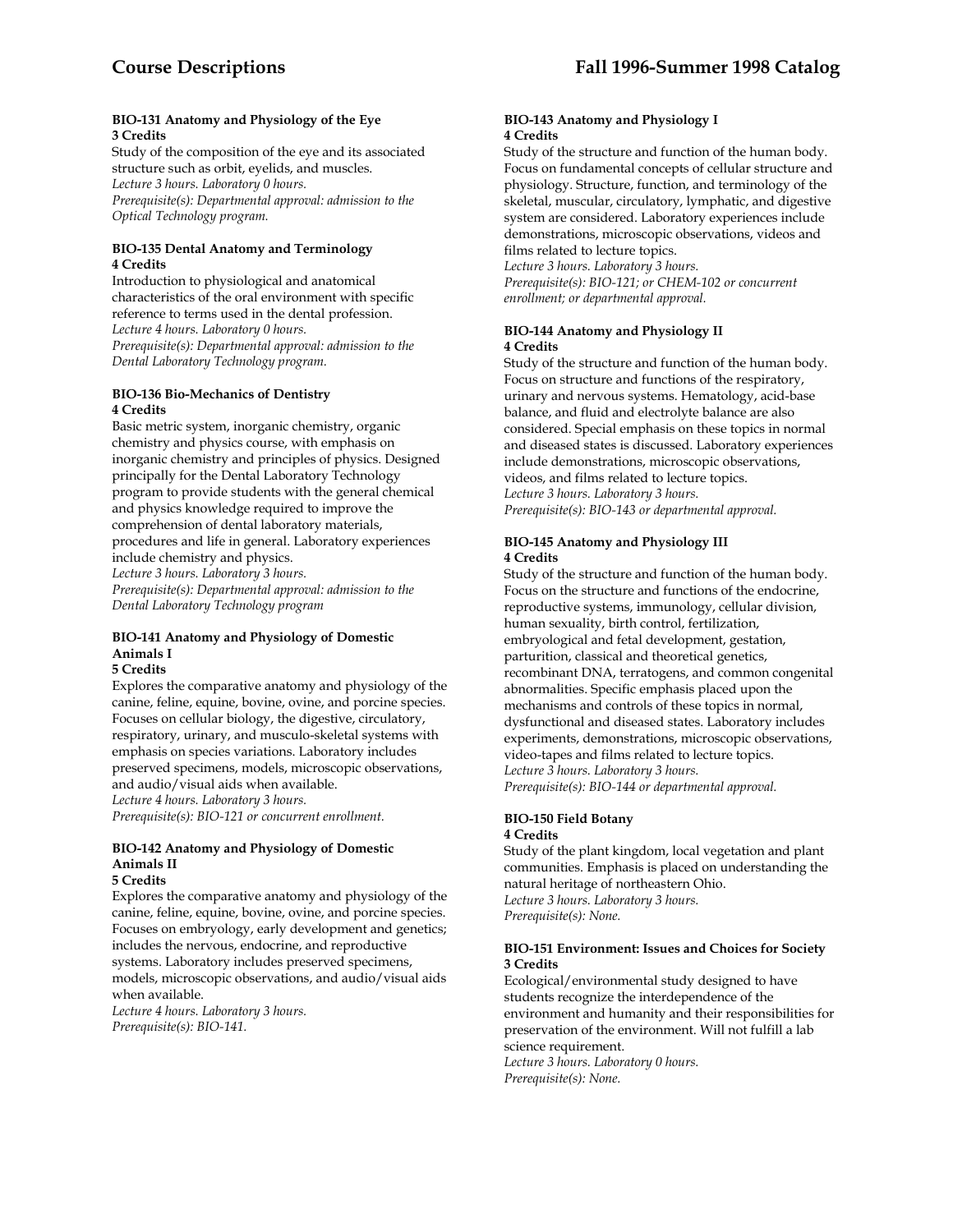#### **BIO-205 Field Zoology 4 credits**

Study of the animal kingdom with emphasis on animal identification found in local habitats and ecosystems. Field trips are included for direct observations, measurements and collecting of specimens. *Lecture 3 hours. Laboratory 3 hours. Prerequisite(s): Completion of any 100-level or higher science course.* 

# **BIO-206 Principles of Genetics 3 credits**

Study of the principles of genetics as they relate to inheritance in organisms, particularly humans. Study will deal with classical Mendelian genetics, biological basis of inheritance, facts of modern genetics, developments in the molecular nature of hereditary determinants, and the role of environmental factors. Emphasis is given to current research and future implications.

*Lecture 3 hours. Laboratory 0 hours. Prerequisite(s): BIO-104, or BIO-105, or BIO-111, or BIO-143.* 

#### **BIO-207 Techniques in Molecular Genetics 3 Credits**

Advanced study of structure and function of DNA with emphasis on laboratory techniques used in molecular biology. Laboratory practices and applications of sterile techniques, gel electrophoresis, DNA isolation, RFLP analysis, plasmids, and recombinant DNA will be included.

*Lecture 2 hours. Laboratory 3 hours. Prerequisite(s): BIO-104 or BIO-111 or BIO-145.* 

#### **BIO-210 Biology of Aging 5 Credits**

Study of the biological theories of aging, the fundamental concepts of cell biology and physiology and the preventive techniques to enhance well-being. *Lecture 5 hours. Laboratory 0 hours.* 

*Prerequisite(s): BIO-104 and BIO-105, or departmental approval.* 

#### **BIO-220 Radiobiology 2 Credits**

Theories and practical application of the biological effects of ionizing radiation, enhancement factors, quantities and units of measurement, proper protective measures for both patient and personnel, maximum permissible doses, radiation absorption processes and shielding, and exposure monitoring devices.

*Lecture 2 hours. Laboratory 0 hours.* 

*Prerequisite(s): Departmental approval: admission to the Radiography program.* 

#### **BIO-221 Microbiology 4 Credits**

Survey of representative types of microorganisms in terms of their structure, function, cultivation, identification and methods employed for their control. Emphasis is placed on those causing human disease and the role of the immune system.

*Lecture 3 hours. Laboratory 3 hours.* 

*Prerequisite(s): Allied Health Majors: CHEM-101, or BIO-121 or equivalent; and BIO-142 or BIO-144, or departmental approval: equivalent knowledge. Biology Majors: BIO-112.* 

#### **BIO-222 Pathophysiology 3 credits**

Descriptions of abnormal physiology with the processes that bring about these disruptions, and with the various ways in which these diseases manifest themselves as symptoms, signs, physical factors, and laboratory findings leading to diagnosis, treatment and prognosis. An examination of basic pathophysiological processes is followed by a survey of diseases of the various body systems.

*Lecture 3 hours. Laboratory 0 hours. Prerequisite(s): BIO-145.* 

# **BIO-270 Special Topics in Biology 1-4 Credits**

Study of selected topics or current issues in the field of biology. Provides student an opportunity to explore various biological phenomenon in greater detail. Topics offered will vary (see schedule booklet for current offerings). (Repeatable. No more than 8 credits of special topics courses may be applied towards fulfilling elective graduation degree requirements).

*Lecture 01-04 hours. Laboratory 0 hours. Prerequisite(s): Dependent on special topic, biology counterparts will determine appropriate prerequisite when approving topical outline.*

# **BIO-272 Special Laboratory Topics in Biology 1-3 Credits**

Laboratory study of selected topics or current issues in the field of biology. An opportunity to gain laboratory experience and investigative skills to further one's understanding of biology. Topics offered will vary (see schedule booklet for current offerings). (Repeatable. No more than 8 credits of special topics courses may be applied towards fulfilling elective graduation degree requirements.)

*Lecture 0 hours. Laboratory 2-9 hours. Prerequisite(s): Dependent on special topic, biology counterparts will determine appropriate prerequisite when approving topical outline.*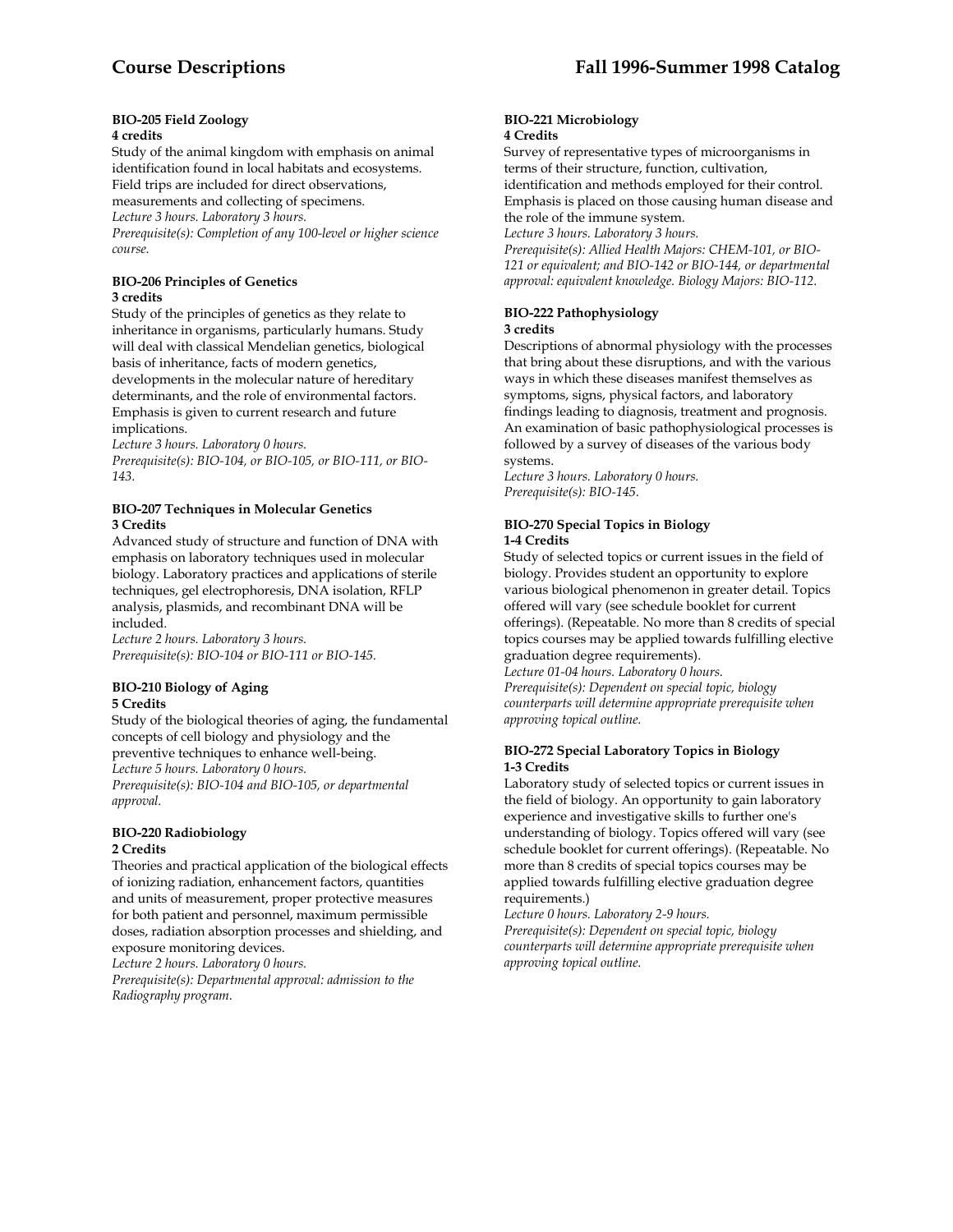#### **BIO-281 Independent Research in Biology 1-3 Credits**

May be taken by students who wish to select and design an independent research project in biology, or by students concurrently enrolled in a 200-level biology course who wish to obtain honors credit for the 200-level biology course.

*Lecture 0-3 hours. Laboratory 0-9 hours.* 

*Prerequisite(s): Departmental approval: completion of any 100-level biology course and instructor approval of proposed research project.* 

# **COMMERCIAL ART - CART**

## **CART-105 Commercial Art Orientation 2 Credits**

Overview of the commercial art industry including history, employment trends, professional materials and processes. Typical commercial artists' assignments will be discussed.

*Lecture 2 hours. Laboratory 0 hours. Prerequisite(s): None.* 

# **CART-111 Typography and Layout 2 Credits**

Advertising layout, design and lettering to prepare the commercial art student/freshman for the more specialized second year of the program. Emphasis on basic layout design plus type recognition, roughing in of headline lettering, copy designating, total design approach and terminology understanding. *Lecture 1 hour. Laboratory 3 hours. Prerequisite(s): None.* 

# **CART-112 Typography and Layout 2 Credits**

Continuation in preparing the student for hand lettering. Speed ball pen, ruling pen, crowquill pen and brush will be utilized. Roman, Gothic and Block-letter styles will be studied as well as formal and informal scripts, poster

and outline lettering. *Lecture 1 hour. Laboratory 3 hours. Prerequisite(s): CART-111.* 

# **CART-113 Typography and Layout 2 Credits**

Study of the use and application of pressure sensitive type sheets available today. Use of type or hand lettering in the design of monograms, trademarks and logotypes and the situations where hand lettering is a must. *Lecture 1 hour. Laboratory 3 hours. Prerequisite(s): CART-112.* 

#### **CART-140 Page Layout on Computer 3 Credits**

Introductory course in electronic page layout using a graphic computer system and vector software. Emphasized is hands-on experience, application and production in hardcopy of typography and layout choices. Designing and redesigning through selection, size, placement, proportion and manipulation of type and scanned images to visually clarify and unify the page. Output to a postscript laser printer to proof and finalize page designs. May be repeated for up to nine credits, three of which are applicable to a commercial art degree.

*Lecture 1 hour. Laboratory 6 hours. Prerequisite(s): CART-111 and ART-108, or departmental approval.* 

# **CART-201 Graphic Drawing 2 Credits**

Designed to help students transfer basic skills to areas of practical usage through assignments in graphic production and illustration similar to those encountered in the field of commercial art. Projects will include drawing the clothed human figure and the parts of the figure most frequently used commercially, and constructing drawings of manufacturer's products. *Lecture 1 hour. Laboratory 3 hours. Prerequisite(s): ART-107, ART-109 and ART-202.* 

#### **CART-202 Graphic Drawing 2 Credits**

Concentration on drawing product packages and containers, fashions and animals. *Lecture 1 hour. Laboratory 3 hours. Prerequisite(s): CART-201.* 

# **CART-211 Illustration**

#### **3 Credits**

Introducing basic professional rendering technique in black and white and color generally used in simple illustrations for advertising design and newspaper advertising. Primary emphasis, however, on black and white renderings. *Lecture 2 hours. Laboratory 4 hours.* 

*Prerequisite(s): ART-107, ART-109, and ART-202.* 

# **CART-212 Illustration**

# **3 Credits**

Emphasizing the airbrush and its role in advertising art. Maintenance, care and use of the airbrush, friskets and acetate masks. Various textures, obtainable with the airbrush, will be pursued. Complete airbrush renderings will be emphasized.

*Lecture 2 hours. Laboratory 4 hours. Prerequisite(s): CART-211.*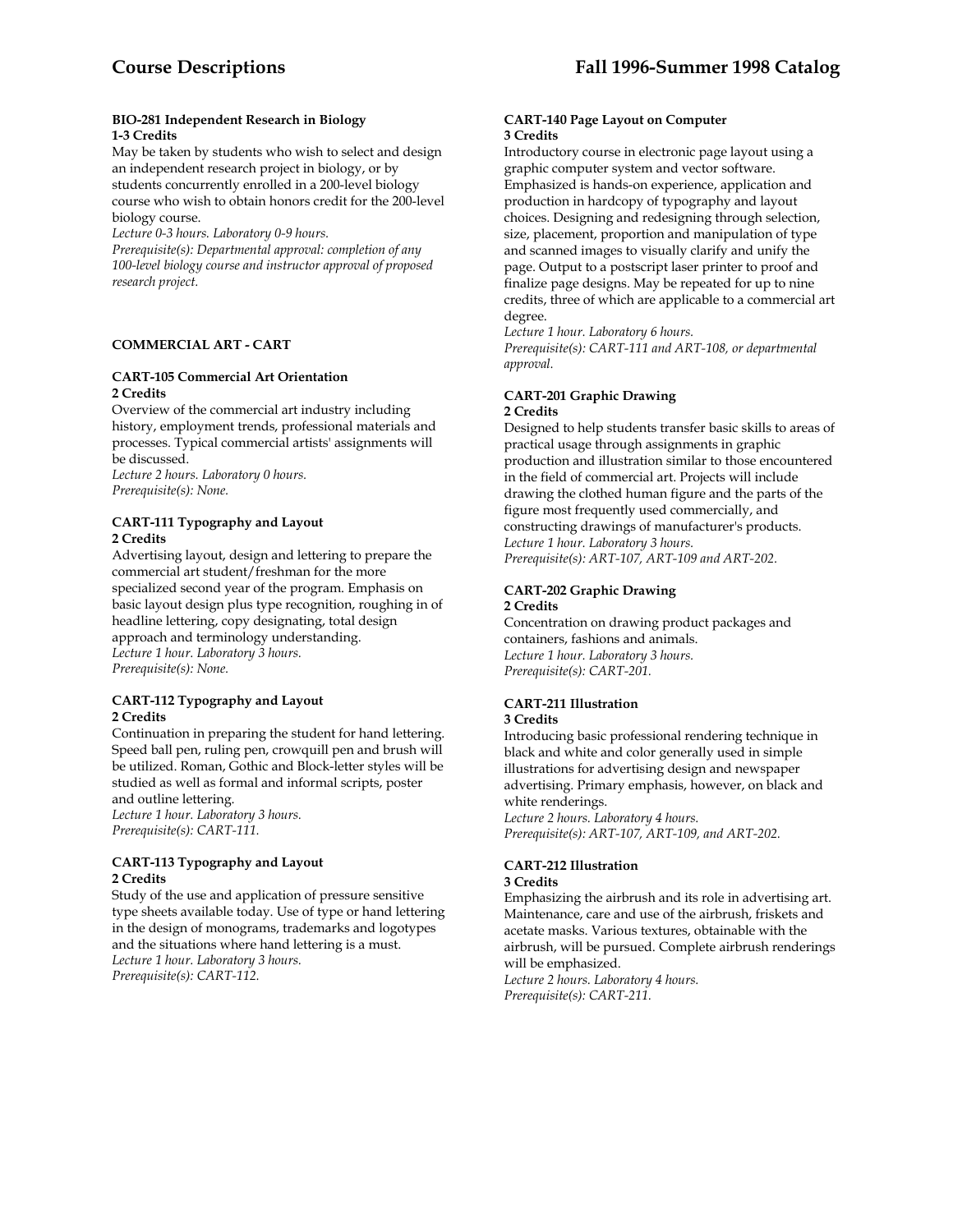#### **CART-221 Graphic Production 2 Credits**

Comprehensive course in preparation of art for reproduction (camera-ready art). Editorial preparation and layout of copy for publication. Includes a study of style; the point system; type faces; work and character count; texture substances and uses; paper; printing process; photo engraving; platemaking; and offset lithography to acquaint the student with the practical and economical advantages of different media used in the production of publications. Study of professional standards and cost of production in the publishing industry.

*Lecture 1 hour. Laboratory 3 hours. Prerequisite(s): ART-107 and ART-109.* 

#### **CART-222 Graphic Production 2 Credits**

Continuation of graphic production in the preparation of artwork for reproduction, including the use of crop marks, register marks, bleed, cropping, sizing of artwork and photographs. Also a complete understanding of keyline procedure and paste-up necessary for getting artwork ready for the camera. *Lecture 1 hour. Laboratory 3 hours. Prerequisite(s): CART-221.* 

#### **CART-240 Designing with Type on Computer 3 Credits**

Intermediate course in electronic page layout introducing the student to vector oriented drawing software in conjunction with type. Emphasis will be in the manipulation of type in conjunction with simple graphic images. Obtaining type, manipulating type with several different software packages, and type application will be covered. Projects will be output to a postscript laser printer. Working with service bureaus and other output options will be discussed. May be repeated for up to nine credits, three of which are applicable to a commercial art degree.

*Lecture 1 hour. Laboratory 6 hours. Prerequisite(s): CART-140 or departmental approval.* 

#### **CART-241 Integrating Art with Type on Computer 3 Credits**

Advanced course in desktop publishing. Provides handson experience in creating various graphic elements typically found in full-page design, then assembling them into an integrated two-page spread. Emphasis on interrelationships of line illustration, halftone photo images, display type, text, logos, boxes and rules as components of a unified two-page layout. May be repeated for up to nine credits, three of which are applicable to a commercial art degree. *Lecture 1 hour. Laboratory 6 hours. Prerequisite(s): CART-240 or departmental approval.* 

#### **CART-262 Commercial Art Practicum 2 Credits**

Designed to help the commercial art student, who is in the final quarter, prepare a portfolio of professional quality. Portfolio will be critiqued on a professional basis. A work experience, arranged by the College in a professional setting off-campus, requires 14 hours of student participation each week.

*Lecture 0 hours. Laboratory 0 hours. Other Required Hours: Practicum: 14 hours per week. Prerequisite(s): Final quarter standing in the Commercial Art program.* 

# **CART-270 Special Topics in Commercial Art 1-4 Credits**

Changes, trends and emerging technology in the field of commercial art; computer graphics, air brush techniques, design for video, illustration techniques and package design; applied projects providing hands-on experience. (Repeatable. No more than 4 credits of special topics courses may be applied toward the commercial art program degree requirements.) *Lecture 1-4 hours. Laboratory 0-3 hours. Prerequisite(s): Departmental approval.*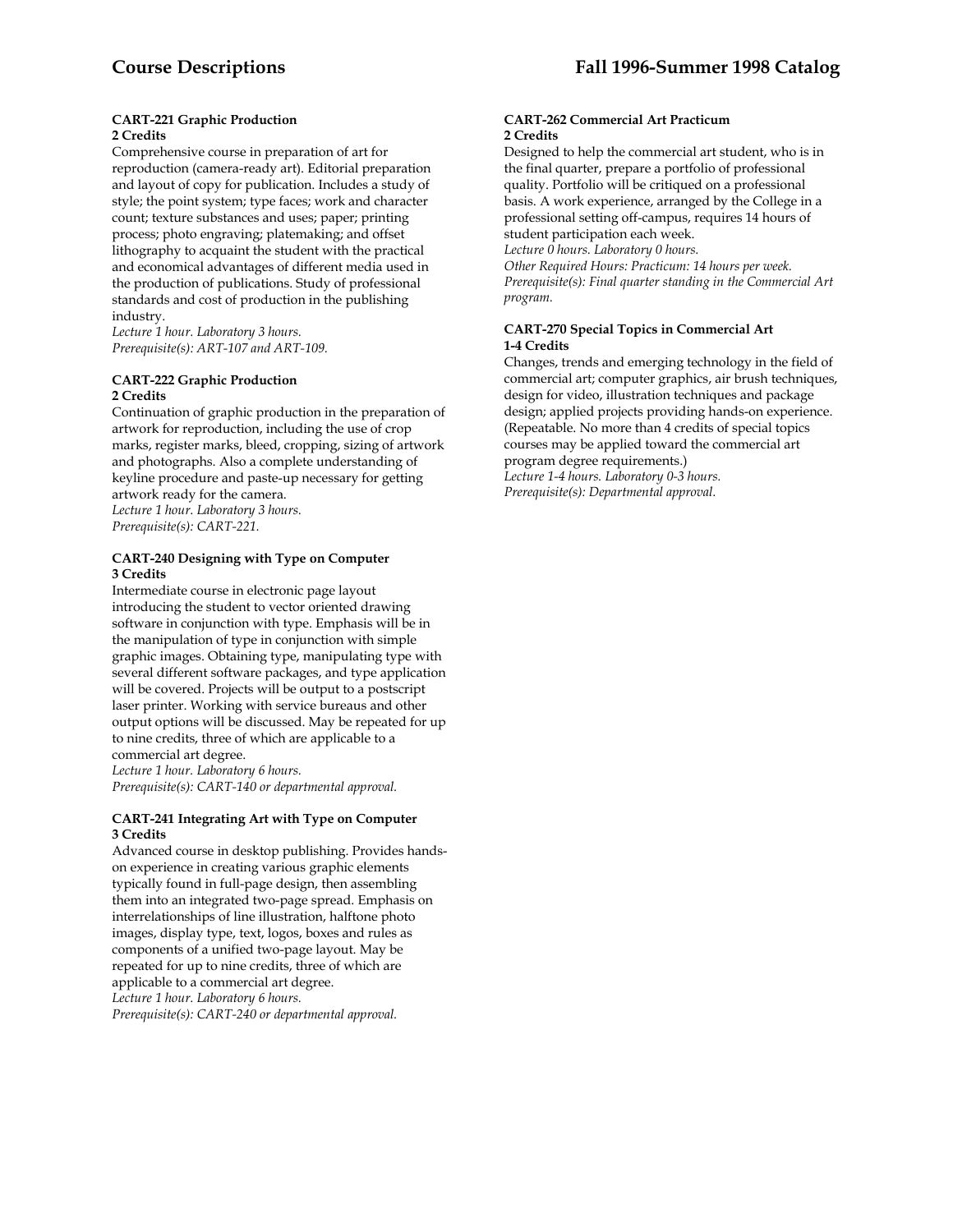# **COURT & CONFERENCE REPORTING - C&CR**

# **C&CR-100 Introduction to Court Reporting 1 Credit**

Comprehensive survey of the field of court reporting. Examination of the history of reporting, importance of recognizing diversity for the working reporter, equipment needs and technological trends, and the role of a working reporter within the legal system. *Lecture 1 hour. Laboratory 0 hours. Prerequisite(s): None.* 

#### **C&CR-103 Legal Terminology & Communications I 3 Credits**

Basic terminology utilized by the legal profession. Emphasis on spelling, definition, pronunciation and usage of legal terms. Instruction in professional etiquette and demeanor.

*Lecture 3 hours. Laboratory 0 hours. Prerequisite(s): Eligibility for ENG-101.* 

#### **C&CR-104 Legal Terminology & Communications II 3 Credits**

Advanced terminology utilized by the legal profession. Emphasis on spelling, definition, pronunciation and usage of legal terms. Introduction to the roles and responsibilities of those working in the legal field and telephone techniques.

*Lecture 3 hours. Laboratory 0 hours. Prerequisite(s): C&CR-103.* 

#### **C&CR-105 Basic Theory I 3 Credits**

Introduction to principles of stenotype machine with emphasis on reading, theory rule application for conflictfree writing, and the system of phonetic writing. *Lecture 3 hours. Laboratory 0 hours.* 

*Prerequisite(s): ENG-101 or concurrent enrollment, or written departmental approval.* 

#### **C&CR-106 Basic Theory II 3 Credits**

Introduction to substitute letters and principles presentation of theory with emphasis on reading, writing, and reporter English skills in preparation for speedbuilding and transcription.

*Lecture 3 hours. Laboratory 0 hours.* 

*Prerequisite(s): C&CR-105 or concurrent enrollment, or written departmental approval: beginning knowledge of stenotype machine theory.* 

#### **C&CR-109 Introduction to CAT 2 Credits**

Hands-on introduction to computer aided (CAT) realtime translations systems. Overview of the many softwares available to the stenotype writer as well as basic terms, system supports, preliminary preparations, and transcript production. To write accurate, conflict-free notes which equates to producing a near-final product instantly, theory and style techniques that are easily adapted to increase a student's computer competency are presented.

*Lecture 1 hour. Laboratory 2 hours.* 

*Prerequisite(s): ENG-101 or concurrent enrollment, and written departmental approval: minimum steno speed of 60 wpm.* 

#### **C&CR-110 Steno Editing 3 Credits**

Stenotype students will become familiar with a variety of skills necessary in the transcription and production of transcripts/documents needed in their careers as a verbatim reporter, educational reporter, transcriptionist, captionist, or rapid entry writer. Rules of punctuation and grammar will be modified to accommodate ambiguous, clumsy, incongruous, and incorrect English. Proofreading, spelling, and vocabulary development will also be emphasized.

*Lecture 3 hours. Laboratory 0 hours. Prerequisite(s): OADM-108 or concurrent enrollment.* 

#### **C&CR-120 Skills Analysis 1 Credit**

Specialized lab devoted to machine handling and problem solving. Provides support for individualized writing progress utilizing the computer (computer tutor programs), audio tapes and other pertinent resources (as available). Credit for this lab is granted as one credit for each three hours in lab. May be repeated as often as needed but a maximum of three credits will apply toward graduation requirements. *Lecture 0 hours. Laboratory 3 hours. Prerequisite(s): Departmental approval.* 

# **C&CR-122A Speedbuilding and Transcription I 3 Credits**

Speedbuilding at the 80-100 wpm level of the Court and Conference Reporting Program. Utilization and expansion of machine-writing theory. Practical procedures on the stenotype machine to develop beginning skill levels. Minimum exit speed is 100 wpm. *Lecture 2 hours. Laboratory 3 hours. Prerequisite(s): None.*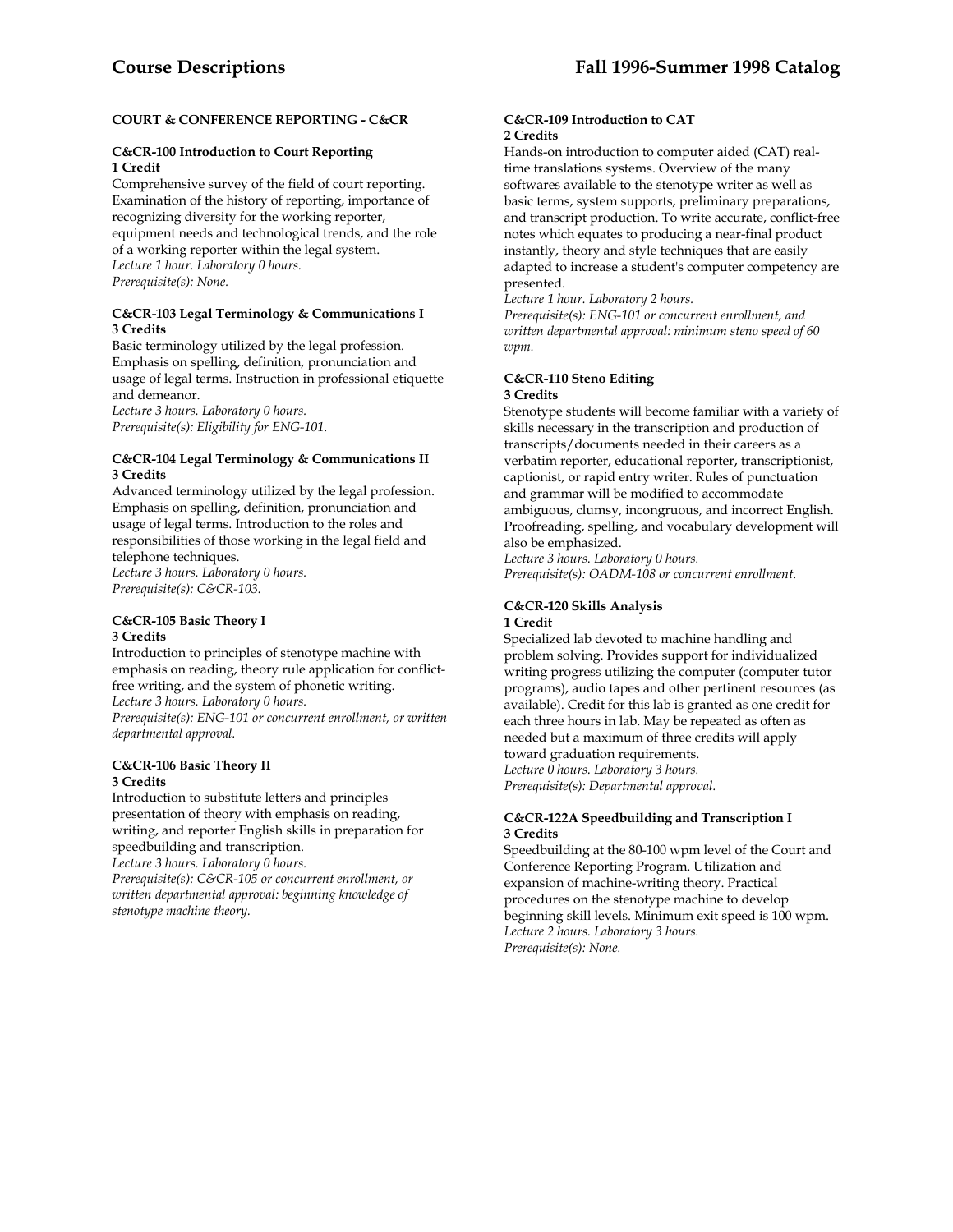## **C&CR-122B Speedbuilding and Transcription II 3 Credits**

Speedbuilding at the 120-140 wpm level of the Court and Conference Reporting program. Utilization and expansion of machine-writing theory. Practical procedures on the stenotype machine to develop skill levels on question and answer testimony, jury charge and literary materials. *Lecture 2 hours. Laboratory 3 hours.* 

*Prerequisite(s): None.* 

### **C&CR-123 Steno Processing I 3 Credits**

Introduction to the software program RapidText Entry. Text entry uses a steno machine for word processing functions to input text.

*Lecture 3 hours. Laboratory 0 hours. Prerequisite(s): C&CR-106 and/or written departmental approval: equivalent knowledge of theory and minimum writing speed of 60 wpm.* 

# **C&CR-124 Steno Processing II 3 Credits**

Introduction to writing techniques using the steno machine and real-time application to build text entry skills utilizing advanced word processing functions for document preparation.

*Lecture 3 hours. Laboratory 0 hours. Prerequisite(s): C&CR-123 and C&CR-122A.* 

# **C&CR-202 Medical Reporting 3 Credits**

Medical testimony is an integral part of many court cases. Emphasis on writing consistency of medical terms. Word relationships, spelling techniques/rules cited. Materials selected include names not in the basic CAT dictionary so that students learn the techniques of developing a "job" dictionary.

*Lecture 2 hours. Laboratory 2 hours. Prerequisite(s): C&CR-122B, C&CR-109, and MA-103.* 

# **C&CR-203 Court Reporting I 3 Credits**

Presentation of subject matter that court reporters encounter. Introduction to wide variety of speaking styles with material duplicated from real-life situations. Continued emphasis on vocabulary development as well as grammar rules relative to punctuating the "spoken" word correctly.

*Lecture 2 hours. Laboratory 2 hours. Prerequisite(s): C&CR-122A and C&CR-109.* 

# **C&CR-204 Court Reporting II 2 Credits**

Emphasis on multi-voice, literary, and jury charge materials. Transcription skills reinforcement includes a review of English, vocabulary expansion, and proofing skills in producing the transcript. *Lecture 1 hour. Laboratory 2 hours.* 

*Prerequisite(s): C&CR-122B and C&CR-109.* 

#### **C&CR-207 Reporter Technology I 3 Credits**

Designed to introduce the many technological tools available to the court reporter. Use of videotaping, CAT transcription and litigation support are among the many technological areas covered.

*Lecture 2 hours. Laboratory 2 hours.* 

*Prerequisite(s): C&CR-122B and C&CR-109, or written departmental approval: minimum steno speed of 140 wpm.* 

# **C&CR-208 Reporter Technology II 3 Credits**

Continues to build on Reporter Technology I. Student will prepare transcripts while writing in the "realtime" mode. Realtime reporting in the deposition, in the classroom environment, in the broadcast environment, and for seminars/conferences/conventions will be discussed. *Lecture 2 hours. Laboratory 2 hours.* 

*Prerequisite(s): C&CR-207.* 

#### **C&CR-211 Courtroom Procedures 3 Credits**

Emphasizes the role of the reporter in trials, depositions, and administrative hearings. Preparation of deposition/court transcripts, marking and handling of exhibits, indexing and storing of notes, reporting techniques and ethics will be stressed. *Lecture 3 hours. Laboratory 0 hours. Prerequisite(s): C&CR-109.* 

#### **C&CR-221 Internship 1 Credit**

# Provides the student with 55 verified hours of actual writing time during on-the-job training using machine shorthand technology.

*Lecture 0 hours. Laboratory 0 hours.* 

*Other Required Hours: Directed practice: 5 hours per week. Prerequisite(s): C&CR-122B or concurrent enrollment, and departmental approval: C&CR-223 or concurrent enrollment or 200 wpm speed certificate.* 

# **C&CR-222A Speedbuilding and Transcription III 3 Credits**

Speedbuilding at the 160-180 wpm level of the Court and Conference Reporting program. Utilization of and expansion of machine-writing theory. Practical procedures on the stenotype machine to develop skill levels on Literary, Jury Charge and Q&A materials. *Lecture 2 hours. Laboratory 3 hours. Prerequisite(s): None.* 

# **C&CR-222B Speedbuilding and Transcription IV 3 Credits**

Speedbuilding at the 200-225 wpm level of the Court and Conference Reporting program. Utilization of and expansion of machine-writing theory. Practical procedures on the stenotype machine to develop skill levels on Literary, Jury Charge and Q&A materials. *Lecture 2 hours. Laboratory 3 hours. Prerequisite(s): None.*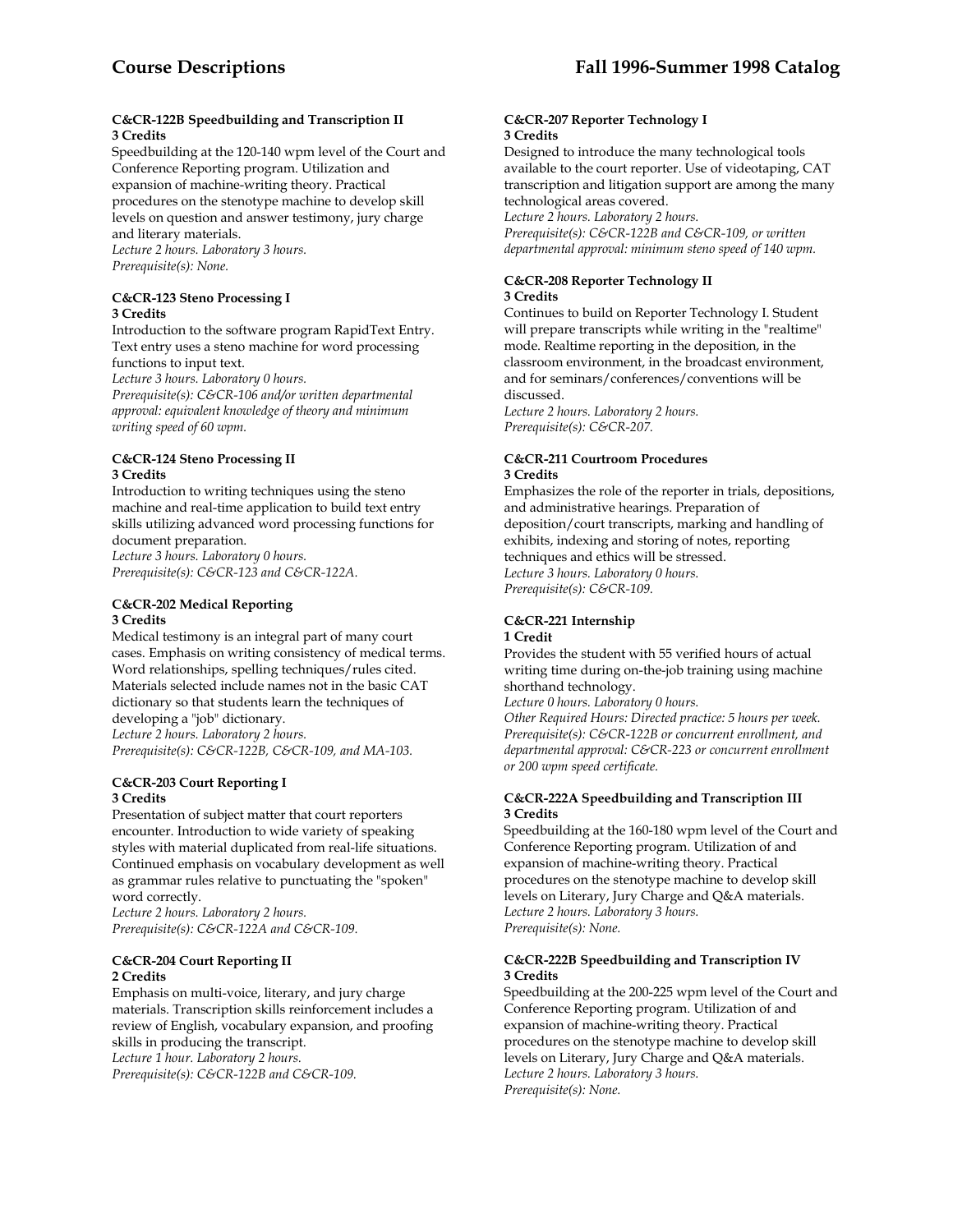#### **C&CR-223 Steno Application 3 Credits**

Using the machine shorthand keyboard, real-time theory and skill, students will hone writing skills using RapidText or realtime software. Continued perfection of production skills and building a comprehensive steno to

English dictionary.

*Lecture 2 hours. Laboratory 2 hours.* 

*Prerequisite(s): C&CR-122B or concurrent enrollment; and C&CR-109; and C&CR-123 or C&CR-203 or C&CR-204.* 

# **CHEMISTRY - CHEM**

# **CHEM-101 Introduction to Inorganic Chemistry 5 Credits**

Introductory course with atomic structure and bonding as a basis for understanding valence, formulas, compounds and chemical reactions. Measurement, stoichiometry, states of matter, solutions, ionization and their applications in daily life are discussed. *Lecture 4 hours. Laboratory 3 hours. Prerequisite(s): One year of high school algebra or equivalent.* 

# **CHEM-102 Introduction to Organic Chemistry and Biochemistry**

**5 Credits** 

Chemistry of carbon compounds. Structure, physical and chemical properties and metabolism of biomedical compounds important to physiology and nutrition. *Lecture 4 hours. Laboratory 3 hours. Prerequisite(s): CHEM-101 or equivalent*.

# **CHEM-109 Introduction to Biochemistry 5 Credits**

Chemical bonding, the chemistry of carbohydrates, fats, proteins, enzymes and the metabolic process. Emphasis will be placed on the practical application of the relationship of nutrition. (Not designed for pre-medical students.)

*Lecture 4 hours. Laboratory 2 hours. Prerequisite(s): None.* 

#### **CHEM-130 General Chemistry I 4 Credits**

Study of the fundamental principles of chemistry with emphasis on atomic structure, chemical bonding, and stoichiometry.

*Lecture 4 hours. Laboratory 0 hours. Prerequisite(s): Eligibility for MATH-120; CHEM-101, and concurrent with CHEM-135, or departmental approval.* 

# **CHEM-131 General Chemistry II 4 Credits**

Emphasis on states of matter, solutions, electrochemistry, chemical kinetics and chemical equilibrium. *Lecture 4 hours. Laboratory 0 hours.* 

*Prerequisite(s): CHEM-130, CHEM-135, and concurrent with CHEM-136, or departmental approval.* 

#### **CHEM-132 General Chemistry III 3 Credits**

Emphasis on ionic equilibrium, acid-base theory, thermodynamics, complex compounds, nuclear chemistry, descriptive inorganic chemistry, and a brief introduction to organic chemistry. *Lecture 3 hours. Laboratory 0 hours. Prerequisite(s): CHEM-131, CHEM-136, and concurrent with CHEM-137, or departmental approval.* 

# **CHEM-135 General Chemistry Laboratory I 1 Credit**

Basic laboratory experiments which correlate with the chemical concepts, principles and processes of "General Chemistry I". Emphasis on technique and procedures. *Lecture 0 hours. Laboratory 3 hours. Prerequisite(s): CHEM-130 or concurrent enrollment, or departmental approval.* 

# **CHEM-136 General Chemistry Laboratory II 1 Credit**

Basic laboratory experiments which correlate with the chemical concepts, principles and processes of "General Chemistry II".

*Lecture 0 hours. Laboratory 3 hours. Prerequisite(s): CHEM-135, and concurrent with CHEM-131, or departmental approval.* 

## **CHEM-137 General Chemistry Laboratory III 2 Credits**

Basic laboratory experiments which correlate with the chemical concepts, principles and processes of "General Chemistry III".

*Lecture 0 hours. Laboratory 6 hours. Prerequisite(s): CHEM-136, and CHEM-132 or concurrent enrollment.* 

#### **CHEM-211 Organic Chemistry I 5 Credits**

Chemistry of carbon compounds including nomenclature, properties, preparation, and reactions of aliphatic and aromatic groups. Theoretical concepts and reaction mechanisms are introduced. *Lecture 3 hours. Laboratory 6 hours. Prerequisite(s): CHEM-132 and CHEM-137.* 

#### **CHEM-212 Organic Chemistry II 5 Credits**

Chemistry of carbon compounds emphasizing reaction mechanisms, synthetic uses and spectroscopy of hydrocarbons and their derivatives. *Lecture 3 hours. Laboratory 6 hours. Prerequisite(s): CHEM-211*.

#### **CHEM-213 Organic Chemistry III 5 Credits**

Advanced topics of carbon chemistry including complex synthesis, molecular rearrangements, molecular orbital theory, heterocyclics, polymers and biochemistry. *Lecture 3 hours. Laboratory 6 hours. Prerequisite(s): CHEM-212.*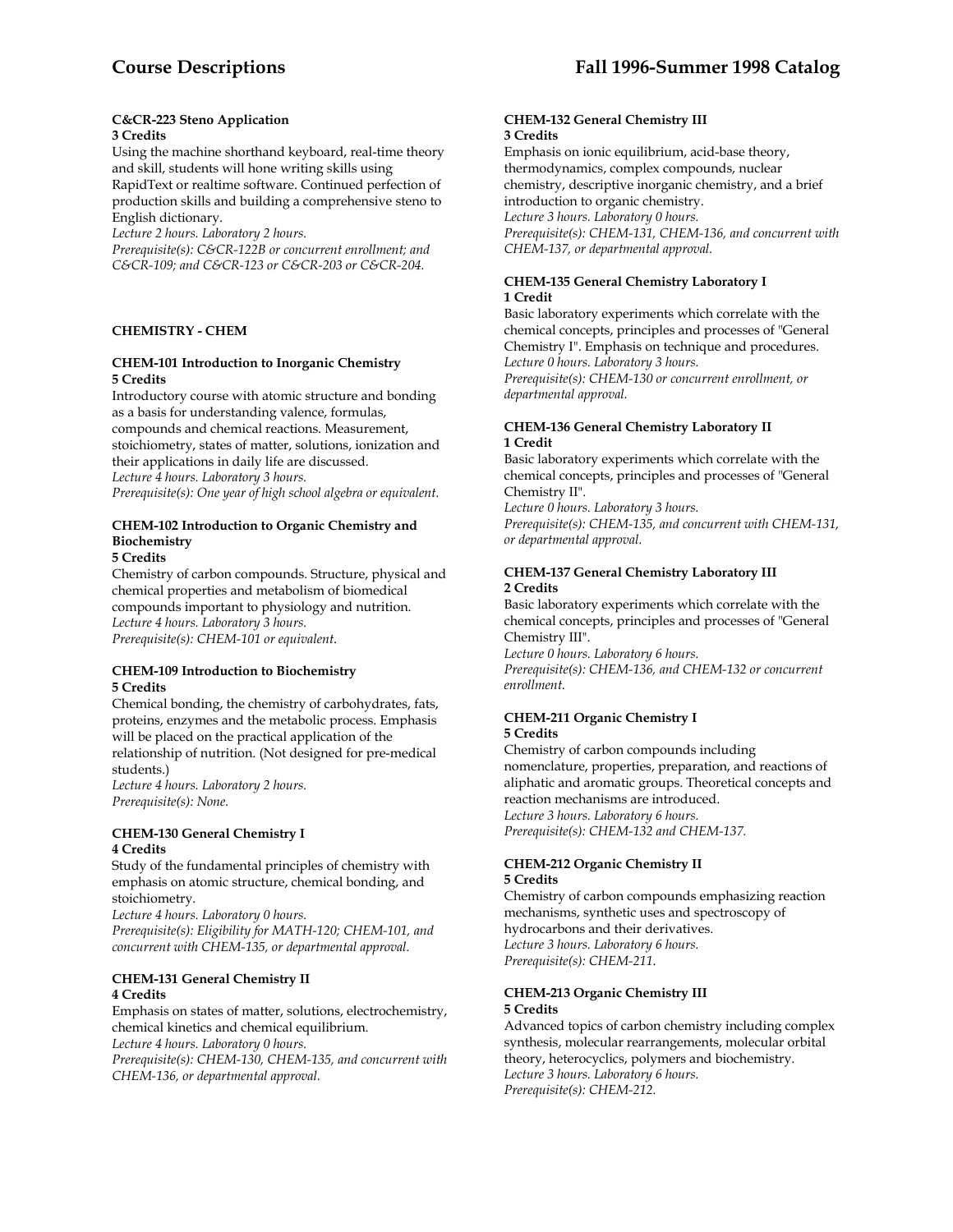#### **CHEM-220 Quantitative Analysis 6 Credits**

Study of chemical stoichiometry, homogeneous and heterogeneous equlibria and the theory and techniques of gravimetric and volumetric methods of quantitative analytical chemistry. Focuses on instrumental analysis. *Lecture 4 hours. Laboratory 6 hours. Prerequisite(s): CHEM-132 and CHEM-137.* 

#### **CHIN - CHINESE**

#### **CHIN-111 Beginning Chinese I 5 Credits**

Introduction to standard spoken Chinese (Mandarin) and a small part of related Chinese characters through listening, speaking and reading. *Lecture 5 hours. Laboratory 0 hours. Prerequisite: None.* 

#### **CHIN-112 Beginning Chinese II 5 Credits**

Study of the Chinese language with emphasis on speaking. Expansion of vocabulary. Continued practice in speaking, listening and reading. *Lecture 5 hours. Laboratory 0 hours. Prerequisite: CHIN-111 or departmental approval.* 

#### **CHIN-113 Beginning Chinese III 5 Credits**

Continued study of the Chinese language. Practice in conversation on given subjects. Transition from speaking to reading.

*Lecture 5 hours. Laboratory 0 hours. Prerequisite: CHIN-112 or departmental approval.* 

## **COMMUNITY MENTAL HEALTH TECHNOLOGY - CMHT**

### **CMHT-104 Group Work in the Human Services 4 credits**

Introduction to group work. Investigation of group work theories, different types of groups, family dynamics, stages of the group process, group facilitation, participant role/influences, and group counseling techniques. Cooperative learning and role playing are incorporated into the learning experience. *Lecture 4 hours. Laboratory 0 hours. Prerequisite(s): Concurrent enrollment in CMHT-126M, or* 

*departmental approval: assessment by program coordinator.* 

## **CMHT-110 Introduction to Residential Services 4 Credits**

Introduction to mental retardation and other developmental disabilities. Emphasis on the residential services currently available to persons with mental retardation and developmental disabilities. Understanding persons with mental retardation and developmental disabilities in a residential setting. *Lecture 4 hours. Laboratory 0 hours. Prerequisite(s): None.* 

#### **CMHT-120 Recording, Analyzing, and Using Data 4 Credits**

Practice in using behavioral observation to record, analyze and use data. Knowledge of factors that affect behavior. Emphasis on the use of the scientific method of inquiry during field placement.

*Lecture 2 hours. Laboratory 0 hours. Other Required Hours: Directed practice: 15 hours per week. Prerequisite(s): CMHT-110.* 

#### **CMHT-121 Introduction to Community Mental Health 4 Credits**

Survey of the history of human services with emphasis on the mental health movement. Introduction to contemporary service delivery systems and the use of empirical data in the development of service interventions. Explanation of humanism as a philosophical basis in contemporary service delivery. *Lecture 4 hours. Laboratory 0 hours. Prerequisite(s): Eligibility for ENG-101 or departmental approval.* 

#### **CMHT-121M Introduction to Human Services 4 credits**

Survey of the history of the Human Services. Philosophy of the Human Services. Introduction to contemporary Human Service delivery systems. Development of clientcentered Human Service interventions. Emphasis on understanding Human Services in the context of a culturally/ ethnically/racially diverse urban environment.

*Lecture 4 hours. Laboratory 0 hours. Prerequisite(s): ENG-099, or eligibility for ENG-101.*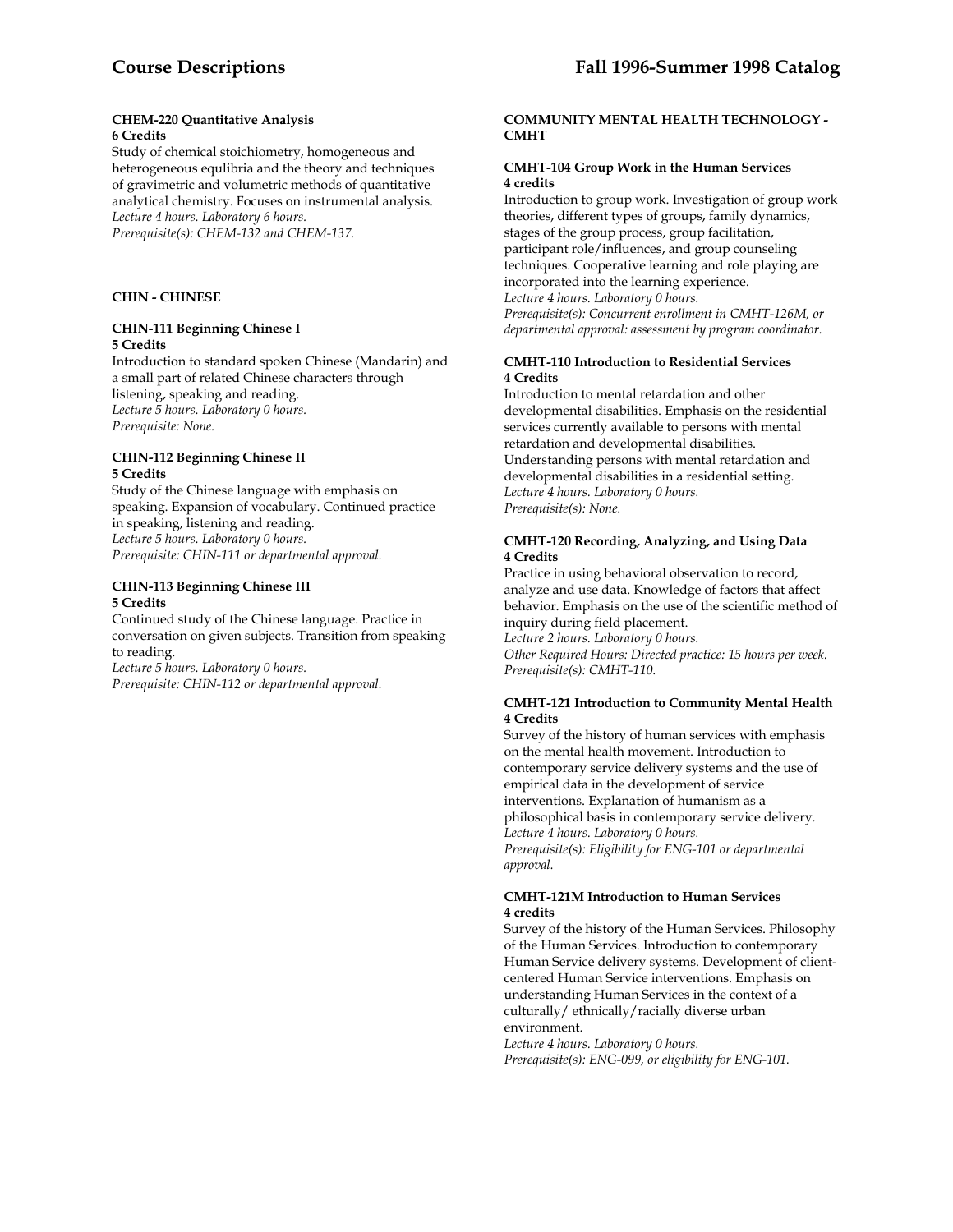# **CMHT-125 Roles and Responsibilities of a Habilitation Technician**

# **4 Credits**

Survey of the roles and responsibilities of a communitybased habilitation technician. Development of assertive behavior. Emphasis on working as a team player for the benefit of the client.

*Lecture 4 hours. Laboratory 0 hours. Prerequisite(s): CMHT-110.* 

#### **CMHT-126 Inquiry, Observation and Assessment 4 Credits**

Practice in the use of behavioral observation and descriptive terms. Direct field experience of ten hours per week, data gathering, hypothesis formation and decision making with reference to individuals, groups and social systems. Emphasis on the use of the scientific method of inquiry in a field setting.

*Lecture 3 hours. Laboratory 0 hours.* 

*Other Required Hours: Field experience: 10 hours per week. Prerequisite(s): CMHT-121.* 

# **CMHT-127M Human Services Principles and Practices I**

# **4 credits**

Continuation of practicum experience. Development of assessment skills. Completion of log writing requirements. Emphasis on managed care essentials and implementation of therapy principles. Assertiveness skills. Class discussion of practicum experience. Practicum site visits.

*Lecture 1 hour. Laboratory 0 hours.* 

*Other Required Hours: Practicum: 14 hours per week. Seminar: 1 hour per week.* 

*Prerequisite(s): CMHT-126M; or concurrent enrollment in CMHT-128M; or departmental approval: equivalent courses and/or experience.* 

#### **CMHT-128M Human Service Systems 3 credits**

Development of a systems approach to human service delivery, with the emphasis on macro and micro systems. Exploration of formal and informal systems. Development of skills to evaluate existing human services in the community. Exploration of the use of networking as a method of client advocacy. Student will develop assessment skills and intervention strategies for individuals and families through the use of genogram and ecological mapping tools.

*Lecture 3 hours. Laboratory 0 hours.* 

*Prerequisite(s): Concurrent enrollment in CMHT-127M Human Services Principles and Practices I.* 

# **CMHT-129 Principles and Practice in Behavior Management of Persons with Developmental Disabilities**

**4 Credits** 

Individual/group behavioral management of persons with mental retardation and developmental disabilities in a variety of settings. Application of management strategies during off-campus field experience. Exploration of the habilitation technician's responsibilities in behavior management. *Lecture 2 hours. Laboratory 0 hours. Other Required Hours: Field experience: 15 hours per week. Prerequisite(s): CMHT-120.* 

#### **CMHT-130 Primary Service Delivery for Persons with Developmental Disabilities 4 Credits**

Introduction to primary service delivery for persons with mental retardation and developmental disabilities. Knowledge of first aid and other emergency procedures. The habilitation technician's involvement in the daily care of persons with mental retardation and developmental disabilities. *Lecture 4 hours. Laboratory 0 hours. Prerequisite(s): CMHT-120.* 

# **CMHT-132 Crisis Prevention and Safety Practices in the Residential Setting**

**4 Credits** 

Knowledge of crisis situations in a residential setting. Introduction to various ways to react to a crisis. Emphasis on the importance of preventing a crisis. Knowledge of safety practices in a residential setting. *Lecture 4 hours. Laboratory 0 hours. Prerequisite(s): CMHT-120.* 

#### **CMHT-200 Service Strategies in Community Mental Health Technology 4 Credits**

Practice in the development of the skills of assessment, planning, coordination, intervention, maintenance and referral as an integral part of case management. Emphasis on oral and written communication as they pertain to case management. *Lecture 4 hours. Laboratory 0 hours. Prerequisite(s): CMHT-202 or concurrent enrollment, or CMHT-210 or concurrent enrollment.* 

#### **CMHT-202 Community Mental Health Technology Principles and Practices I 4 Credits**

Introduction to the basic principles of time management. Application of time management techniques to individual's schedule. Investigation into the therapeutic theories of laughter and playfulness. *Lecture 0 hours. Laboratory 0 hours. Other Required Hours: Field experience: 15 hours per week. Seminar: 2 hours per week on campus. Prerequisite(s): CMHT-127 and CMHT-128.*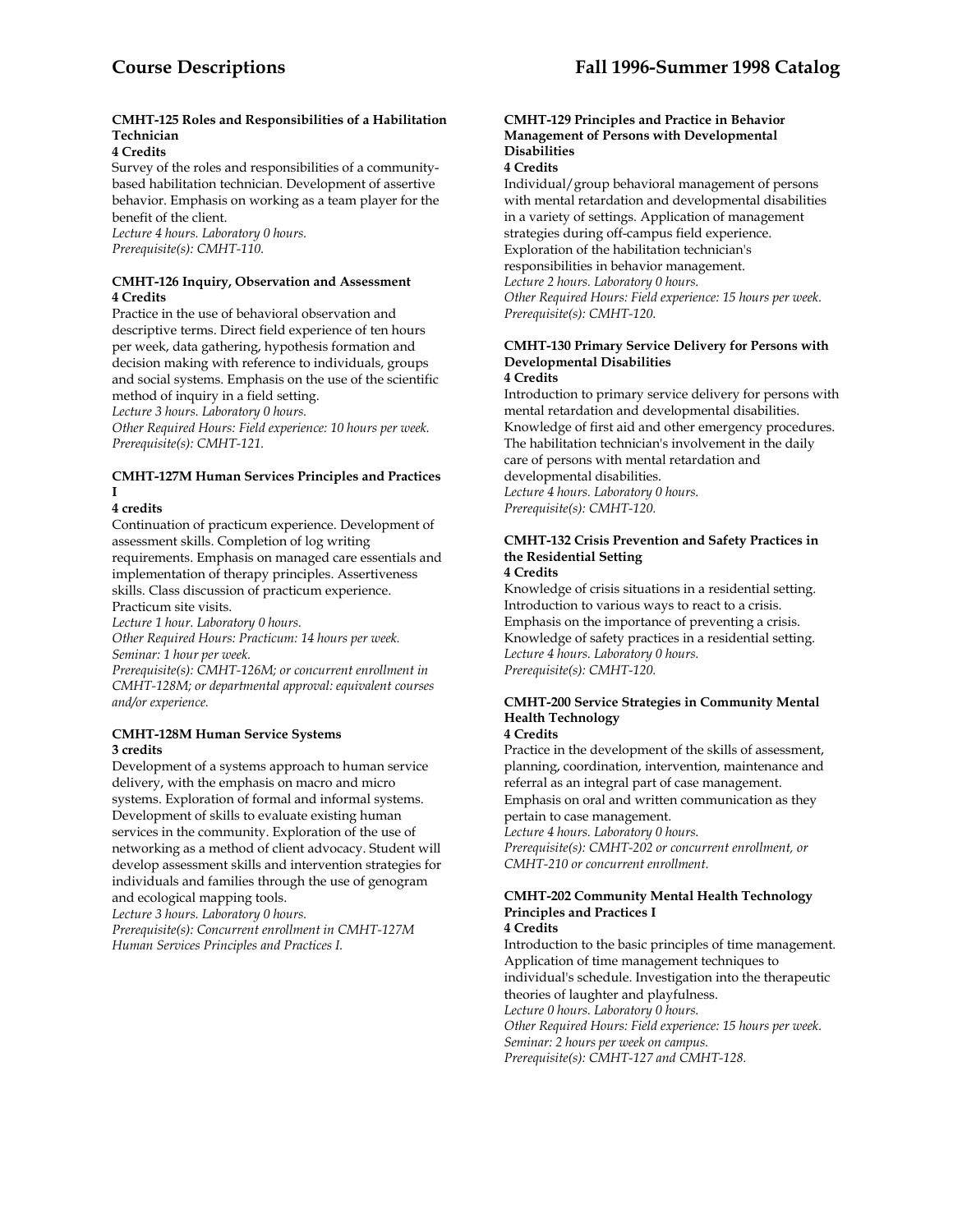# **CMHT-203 Community Mental Health Technology Principles and Practices II**

4 Credits

Research and practice in the development of preventive measures in the human service field. Information exchange between field site representatives and students. *Lecture 0 hours. Laboratory 0 hours.* 

*Other Required Hours: Field experience: 15 hours per week. Seminar: 2 hours per week on campus. Prerequisite(s): CMHT-202.* 

#### **CMHT-204 Community Mental Health Technology Principles and Practices III 4 Credits**

Fundamentals of proposal writing and program development. Continuation of field experience with focus on the client within the context of the existing service delivery system.

*Lecture 0 hours. Laboratory 0 hours.* 

*Other Required Hours: Field experience: 15 hours per week. Seminar: 2 hours per week on campus. Prerequisite(s): CMHT-203.* 

# **CMHT-210 Individual Habilitation Planning 4 Credits**

Knowledge of individual habilitation plan. Emphasis on the purpose, development and implementation of the individual habilitation plan. The habilitation technician's responsibilities in the implementation of the individual habilitation plan.

*Lecture 2 hours. Laboratory 0 hours. Other Required Hours: Practicum: 15 hours per week. Prerequisite(s): CMHT-129.* 

# **CMHT-215 Development of Functional Living Skills 4 Credits**

Habilitation technician's contribution to the enhancement of a disabled person's living skills. Development of everyday living skills. Exploration of community resources available to assist persons with mental retardation and developmental disabilities in daily life. *Lecture 2 hours. Laboratory 0 hours.* 

*Other Required Hours: Practicum: 15 hours per week. Prerequisite(s): CMHT-210.* 

# **CMHT-224 Roles in Community Mental Health 3 Credits**

Familiarization of students with their own behavior and the behavior of others in terms of assertiveness. Survey of community mental health generalist roles as identified by the National Institute of Mental Health. Development of general and specific methods to use to advocate successfully in a variety of situations.

*Lecture 3 hours. Laboratory 0 hours.* 

*Prerequisite(s): Eligibility for ENG-101 or departmental approval*.

## **CMHT-225 Legal Issues in Mental Health 3 Credits**

Basic knowledge of the legal issues in the mental health field, including current Ohio Revised Code Statutes such as commitment, retention, release, due process, patients' rights and confidentiality. Discussion of recent court decisions pertaining to mental health legal issues. *Lecture 3 hours. Laboratory 0 hours. Prerequisite(s): Eligibility for ENG-101 or departmental approval.* 

# **CMHT-226 Alternatives to Institutional Care 3 credits**

Historical overview of the care of the handicapped. Study of the effects of institutionalization on various handicapped populations. Current trends toward use of "least restrictive setting." Overview of the development of community-based services. The "balanced service system" concept as a philosophy of help. Skills in effective community living for service consumers. *Lecture 3 hours. Laboratory 0 hours. Prerequisite(s): Eligibility for ENG-101, or departmental approval: work experience*.

# **CMHT-227 Prevention of Psychopathology 3 Credits**

Study of the process by which communities develop and organize themselves to prevent/solve common problems which effect community mental health. Knowledge of the role of the Community Mental Health Generalist and the skills necessary to organize a group of people to effectively define, mobilize and manage their community/groups for the prevention of mental health problems.

*Lecture 3 hours. Laboratory 0 hours. Prerequisite(s): Eligibility for ENG-101 or departmental approval.* 

#### **CMHT-229 Community Mental Health Issues in Chemical Dependency I 3 Credits**

Introduction to the current concepts, theoretical models and research used by practitioners to understand the total ecology of the chemically dependent individual. Examinations and explorations of the psychological, social and cultural/lifestyle aspects of chemical dependency as it applies to special populations and subcultures.

*Lecture 3 hours. Laboratory 0 hours. Prerequisite(s): CMHT-127 or concurrent enrollment, or departmental approval.* 

#### **CMHT-230 Community Mental Health Issues in Chemical Dependency II 3 Credits**

Examination of the levels of prevention, the legal aspects, methods, strategies and community resources that are used to prevent chemical dependency and relapse. *Lecture 3 hours. Laboratory 0 hours. Prerequisite(s): CMHT-202 or concurrent enrollment, or* 

*departmental approval.*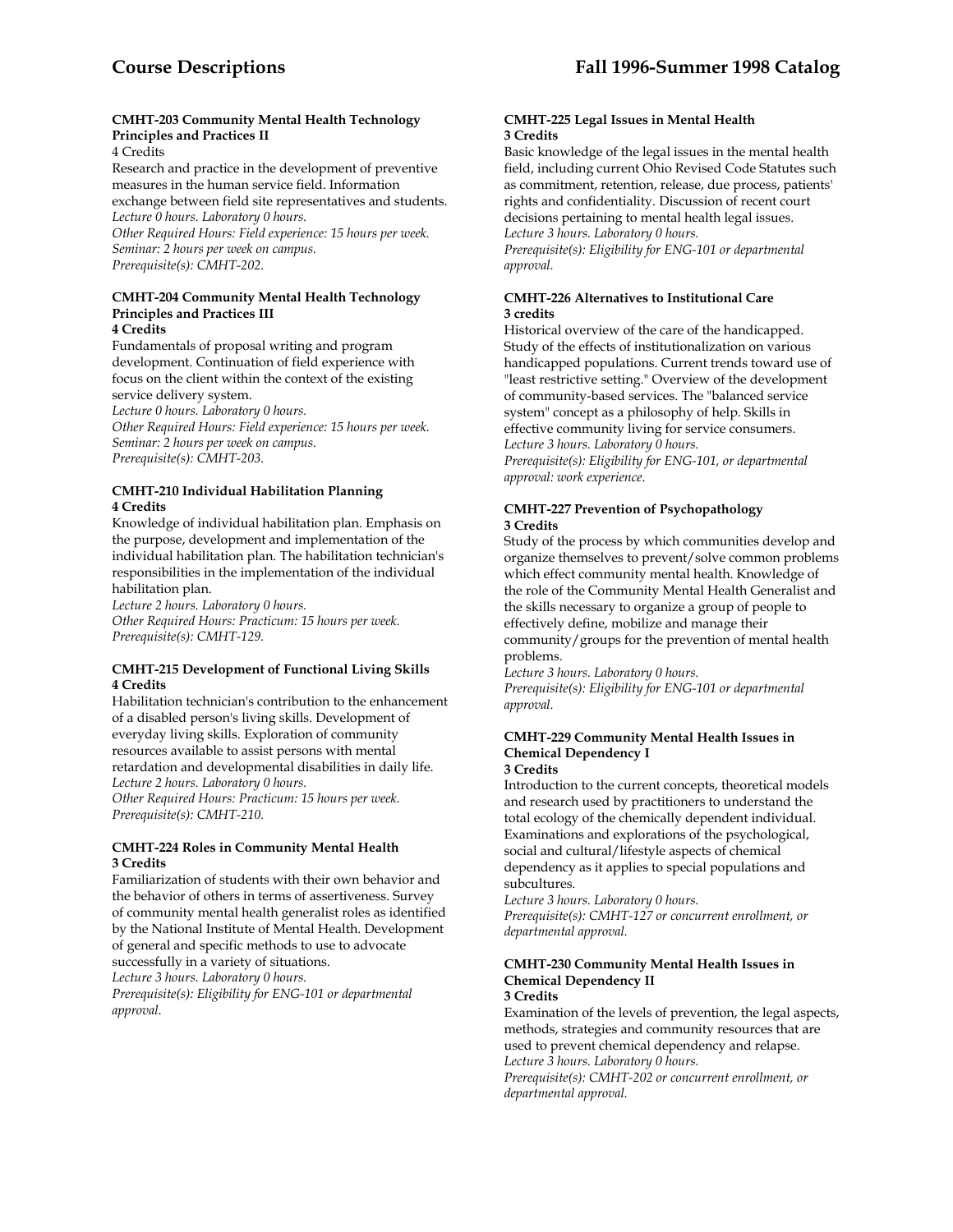#### **CMHT-231 Community Mental Health Issues in Chemical Dependency III 3 Credits**

Review of the physical, cultural, social and psychological aspects of chemical dependency. Examination of the various methods of intervention, assessment, case management, referrals and community resources which will assist the chemically dependent person to maintain sobriety.

*Lecture 3 hours. Laboratory 0 hours. Prerequisite(s): CMHT-203 or concurrent enrollment, or departmental approval*.

## **CMHT-232 Community Mental Health Issues in Chemical Dependency IV**

Examination of the roles, skills, knowledge and ethics necessary for a career in the field of chemical dependency. A personal inventory of one's skills and knowledge. Special emphasis placed on assertiveness, advocacy, stress management and ethical standards as each pertains to the field.

*Lecture 3 hours. Laboratory 0 hours.* 

*Prerequisite(s): CMHT-204 or concurrent enrollment, or departmental approval*.

## **CMHT-251 Community Mental Health Seminar 3 Credits**

Assessment of one's knowledge, experiences, and skills as a community mental health generalist. Instruction of the preparation and presentation of one's qualifications through the written resume and portfolio. Guidelines and preparation for the employment interview. Investigation into service areas of special interest. *Lecture 0 hours. Laboratory 0 hours. Other Required Hours: Seminar: 3 hours per week. Prerequisite(s): CMHT-203 or CMHT-215.* 

# **CMHT-270 Special Topics in the Human Services 1-4 credits**

Study of selected topics or current issues in the field of Human Services. Topics will vary as new topics of interest arise in the human services. (Repeatable. No more than 8 credits of special topics courses [CMHT-270 and CMHT 272] may be applied toward fulfilling Community Mental Health Technologies elective graduation requirements.)

*Lecture 1-4 hours. Laboratory 0 hours. Prerequisite(s): Faculty counterparts determine appropriate prerequisite/corequisite for each topic.* 

# **CMHT-272 Special Topics in the Human Services –**  Practicum 1 credit

Study of selected topics or current issues in the field of Human Services. Topics will vary as new topics of interest arise in the human services. (Repeatable. No more than 8 credits of special topics courses [CMHT-270 and CMHT 272] may be applied toward fulfilling Community Mental Health elective graduation requirements.)

*Lecture 0 hours. Laboratory 0 hours. Other Required Hours: Practicum: 7 hours per week. Prerequisite(s): Concurrent enrollment in CMHT-270.* 

# **COMPUTER STUDIES – CS**

# **CS-102 Introduction to Computer Use 4 Credits**

Study of the role of computers in the evolution of information-based society. Information processing, its historical development, need, components and processing cycle are examined. Computers, systems and program development are included. Hands-on introduction to word processing, spreadsheets and file management is provided. Required of all computer studies majors, and also satisfies the basic computer literacy of other academic disciplines and career programs. Open lab time is available for students who are unable to complete assignments during regularly scheduled class sessions. *Lecture 4 hours. Laboratory 1 hour. Prerequisite(s): None.* 

#### **CS-114 Internal Computer Functions 4 Credits**

Examines data structures and hierarchy, hardware configuration and architecture, and both systems and applications software. Introduces concepts of problem solving.

*Lecture 4 hours. Laboratory 0 hours. Prerequisite(s): CS-102.* 

# **CS-120 Microcomputer Applications I 4 Credits**

Introduction to the software tools and techniques used in the entry, storage, protection, retrieval and reporting of transaction support data. Development, use, maintenance and disposal of transaction files and data bases are included. *Lecture 3 hours. Laboratory 2 hours. Prerequisite(s): CS-114.* 

# **CS-124 Techniques and Logic of Program Design 4 Credits**

Language-independent course introducing computer program design and development. Identification and solution of business problems are emphasized. Structured flow charts, hierarchy charts and pseudo code will be used in program description and design. *Lecture 4 hours. Laboratory 0 hours. Prerequisite(s): CS-102.* 

#### **CS-125 Applications Program Development I: COBOL I 4 Credits**

Introduction to structured programming in a mainframe environment; learning to code from stated problems and given specifications to produce accurate, reliable and maintainable programs. Topics include record descriptions, elementary verbs, table handling and control break logic. Manipulation of data from existing files to provide desired reports. *Lecture 3 hours. Laboratory 2 hours. Prerequisite(s): CS-124*.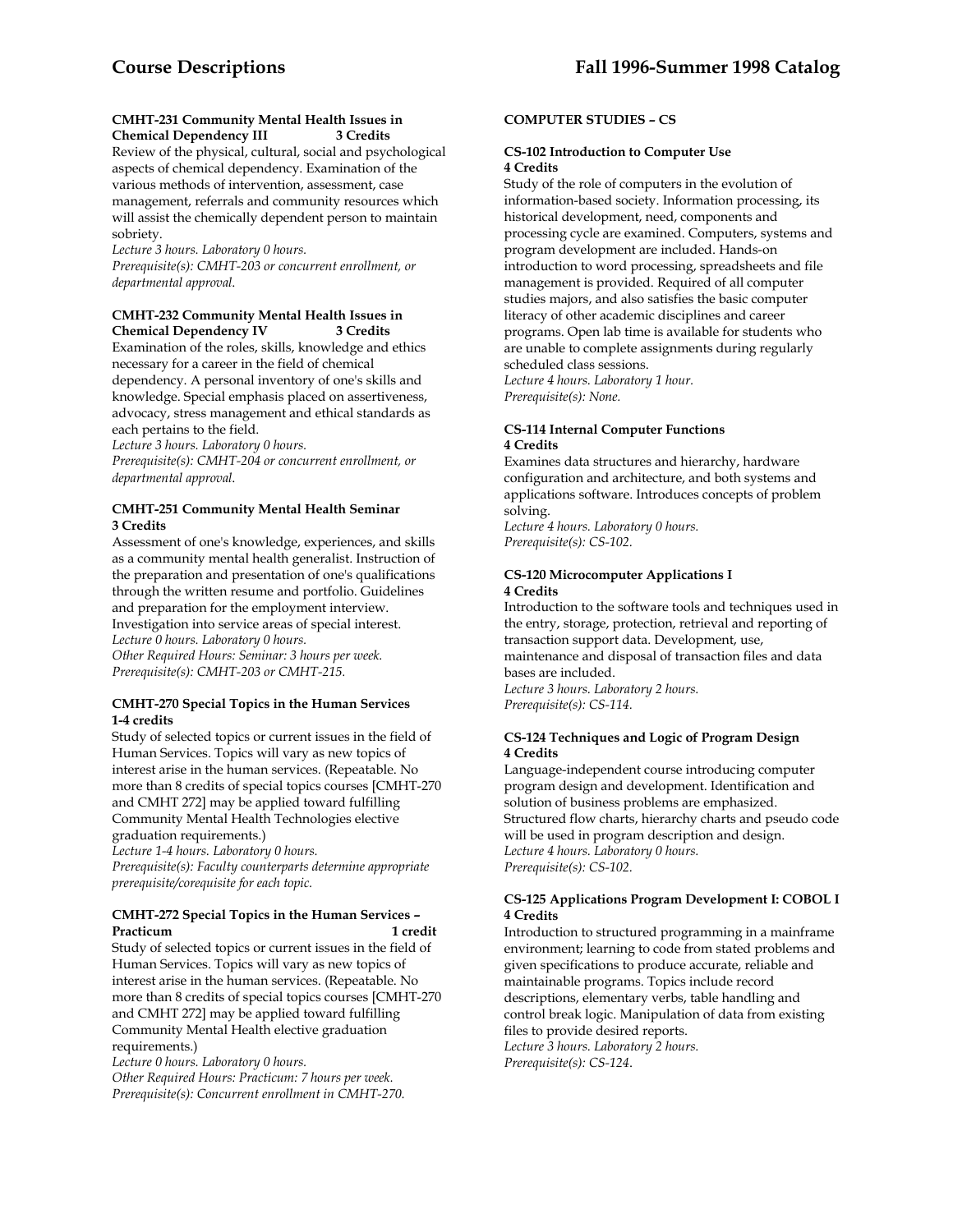#### **CS-230 Microcomputer Applications II 4 Credits**

Intermediate applications that includes study in spreadsheet techniques required for accurate and timely interpretation and presentation of data. Spreadsheet development, commands, capabilities and applications are discussed.

*Lecture 3 hours. Laboratory 2 hours. Prerequisite(s): None.* 

#### **CS-234 Systems Analysis Methods 4 Credits**

Overview of the system development life cycle. Emphasis on current system documentation through the use of both classical and structured tools/techniques for describing process flows, data flows, data structures, file designs, input and output designs and program specifications. Discussion of the information gathering and reporting activities and of the transition from analysis to design.

*Lecture 4 hours. Laboratory 0 hours. Prerequisite(s): CS-114*.

# **CS-235 Applications Program Development II: COBOL II**

# **4 Credits**

Coursework applies and builds upon concepts, knowledge, skills and competencies learned in the prerequisite course. Includes necessary syntax and techniques for creating and maintaining files organized under different modes.

*Lecture 3 hours. Laboratory 2 hours. Prerequisite(s): CS-125*.

#### **CS-240 Microcomputer Applications III 4 Credits**

Advanced applications course that includes methods used to access, transfer, and/or exchange data between applications and/or computer systems. Physical transfer conversions, shared environments, and local and remote networks are included.

*Lecture 3 hours. Laboratory 2 hours. Prerequisite(s): CS-120 or CS-230.* 

#### **CS-245 Applications Program Development III: COBOL and CICS 4 Credits**

Intermediate applications course builds upon concepts, skills and competencies learned in the prerequisite course. Includes the use of operating system libraries, virtual storage file structures, interacting with indexed type files and on-line processing techniques. *Lecture 3 hours. Laboratory 2 hours. Prerequisite(s): CS-235.* 

# **CS-250 Microcomputer Applications IV 5 Credits**

Advanced applications course that includes in-depth study of a popular microcomputer operating system and of popular microcomputer hardware. Includes a survey of operating environments and utility software. Completion of a comprehensive term project using the microcomputer will be required. *Lecture 4 hours. Laboratory 2 hours. Prerequisite(s): CS-120 or CS-230 or CS-240.* 

# **CS-255 Applications Program Development IV: CICS 5 Credits**

Advanced applications course builds upon concepts, knowledge, skills and competencies learned in the prerequisite course. Screen design and the on-line query and maintenance of existing data bases are included. *Lecture 3 hours. Laboratory 4 hours. Prerequisite(s): CS-245.* 

#### **CS-260 Cooperative Field Experience 1-3 Credits**

Limited to students in the Cooperative Education Program. Employment in an approved training facility under College supervision. The requirement for one credit is 120 hours of approved work. Students may earn up to three credits in one quarter. May be repeated to a cumulative maximum of twelve credits.

*Lecture 0 hours. Laboratory 0 hours.* 

*Other Required Hours: 120 clock hours of approved work per credit hour.* 

*Prerequisite(s): Formal acceptance into the Cooperative Education Program.* 

# **CS-270 Special and Current Topics in Computer Studies**

# **1-4 Credits**

Specialized course focuses on changes, trends and emerging technology in the field of computer software; state-of-the-art information processing packages and currently used and recognized hardware. An overview of concepts, components, architecture and application of software systems packages. Examples include DOS, LOTUS, dBase III, Prolog and expert systems. (Repeatable. No more than 5 credits of special topics courses may be applied toward the computer studies program degree requirements.) *Lecture 1-4 hours. Laboratory 0 hours. Prerequisite(s): None.*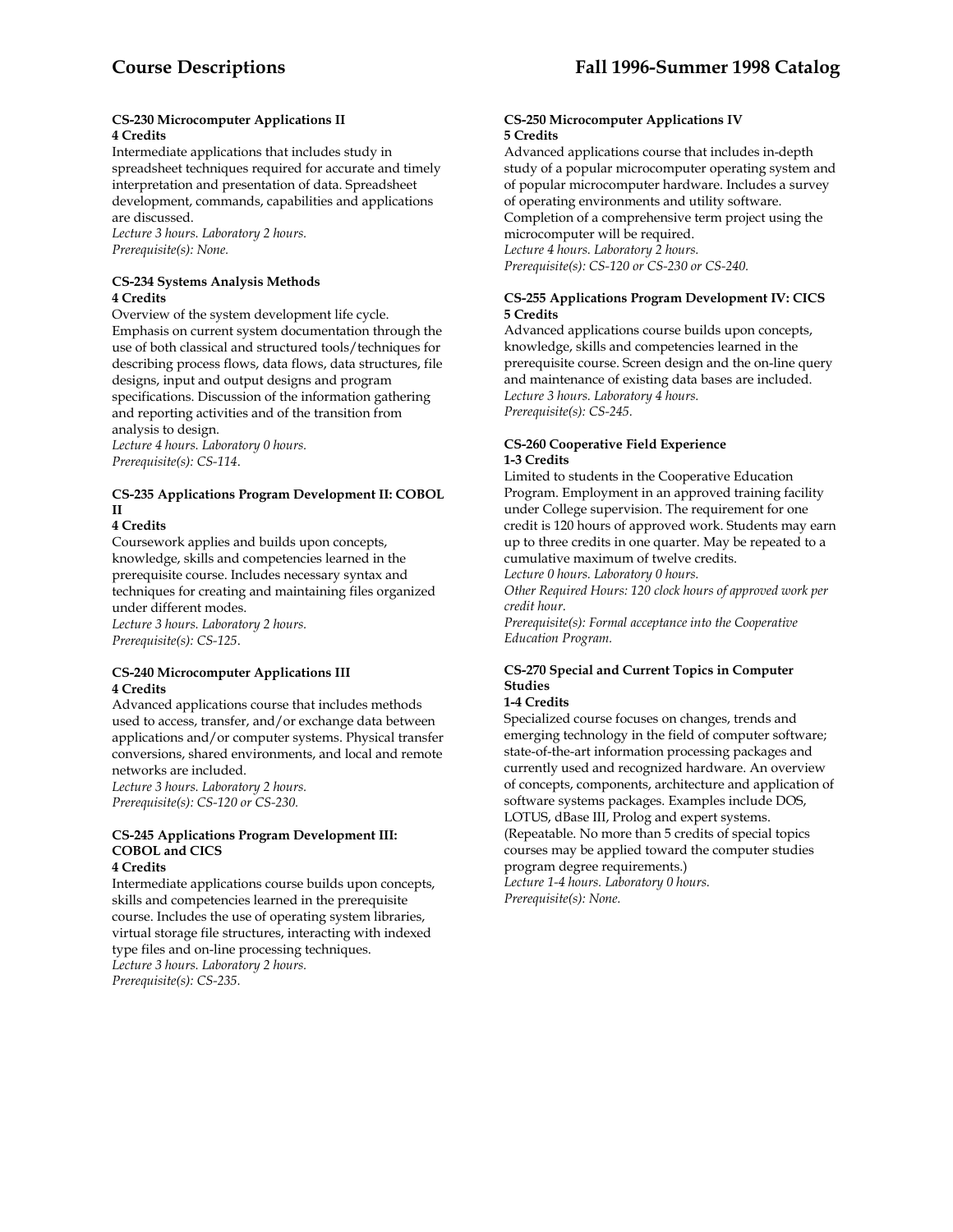# **CS-272 Special and Current Topics in Computer Studies Laboratory Experience**

# **1 Credit**

Specialized lab focuses on applications portion of subject matter found in CS-270, Special and Current Topics in Computer Studies. Devoted to problem solving, system software experimentation and machine handling. Direct purpose of providing tools to physically build experimental and active models of productivity. (Repeatable. No more than 5 credits of special topics courses may be applied toward the computer studies program degree requirements.) *Lecture 0 hours. Laboratory 2 hours.* 

*Prerequisite(s): None.* 

#### **CS-281 Assembly Language Programming 5 Credits**

Computer programming in an assembly level language to demonstrate control of memory addressing, register usage, internal data representation, and manipulation and instruction formats. *Lecture 4 hours. Laboratory 2 hours. Prerequisite(s): CS-124*.

# **CS-282 Basic Programming 5 Credits**

First course in the study of the programming language BASIC using modular programming techniques and logical control structures to solve general programming problems in a highly structured design. Emphasis on the design of business type programs and logic flow. *Lecture 4 hours. Laboratory 2 hours. Prerequisite(s): CS-124.* 

#### **CS-284 RPG Programming 5 Credits**

Involves the coding and execution of Report Program Generator programs generating elementary level reports as used in the business environment. Functions include the editing of data, computations, comparing, control breaks and transaction processing which will use logical relationships among fields, records and files. *Lecture 4 hours. Laboratory 2 hours. Prerequisite(s): CS-124.* 

#### **CS-285 PASCAL Language 5 Credits**

First course in the study of the programming language PASCAL using modular programming techniques and logical control structures to solve general programming problems in a highly structured (top-down) design. Emphasis on the design of the control structures and modularity to enhance readability, increase efficiency and minimize errors in program design. *Lecture 4 hours. Laboratory 2 hours. Prerequisite(s): CS-124.* 

#### **CS-286 Structured Systems Analysis and Design 4 Credits**

Advanced study of structured systems development. Emphasis on strategies and techniques of structured analysis and structured design for producing logical methodologies which deal with complexity in the development of information systems. *Lecture 4 hours. Laboratory 0 hours. Prerequisite(s): CS-234.* 

#### **CS-287 C Programming 5 Credits**

First course in the C programming language covering elementary programming logic, functions, structures, pointers, data types, and input/output devices, relaying of C's inherent structured programming orientation to solve problems. Average of four to six hours of preparation is usually needed for the student to maintain effective use of the two hours per week in the computer lab.

*Lecture 4 hours. Laboratory 2 hours. Prerequisite(s): CS-124.*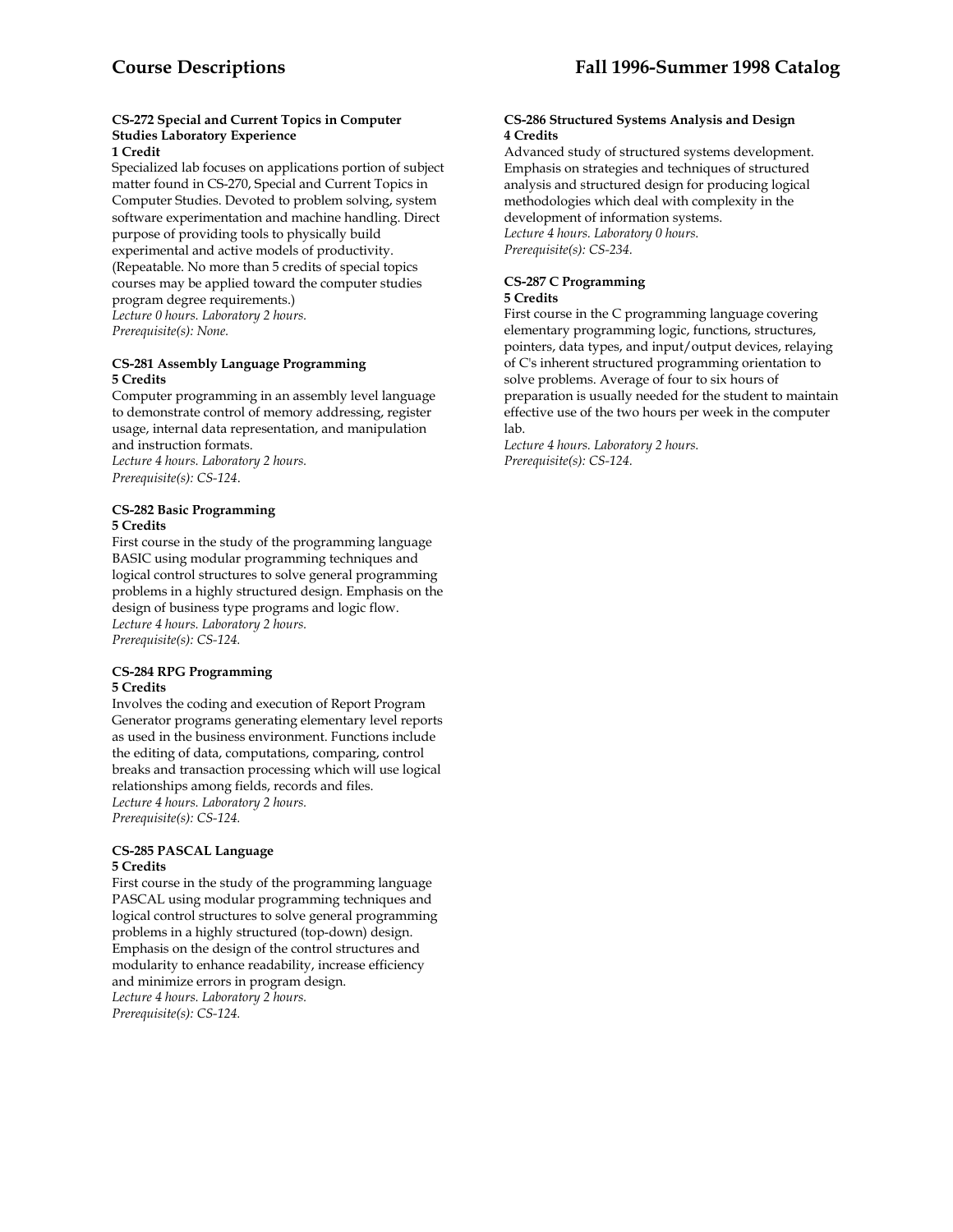# **CARDIOVASCULAR TECHNOLOGY - CVT**

# **CVT-101 Electrocardiography (Interpretation) 3 Credits**

Presents the fundamentals of electrocardiography (EKG), normal pacer activation sequences, electrical pathways, pattern assessment, measurement intervals and changes seen in pathological states. Full interpretations from 12 lead EKG tracings will be discussed. *Lecture 3 hours. Laboratory 0 hours. Prerequisite(s): Departmental approval: admission to the program.* 

#### **CVT-106 Introduction to the Health Care Setting 2 Credits**

Introduces the modern hospital/health care environment, professionalism, and basic patient care and safety techniques. Includes exposure to emergency cardiac procedures. (Note: Study of each cardiovascular testing modality will occur in subsequent program courses.)

*Lecture 2 hours. Laboratory 0 hours.* 

*Prerequisite(s): Departmental approval: admission to the program.* 

## **CVT-108 EKG, Holter, Pacemaker Lab 2 Credits**

Theory and laboratory practice of entry level cardiovascular procedures including EKG, holters, and pacemakers. Emphasis is on technical accuracy in operational, problem solving and quality control skills. *Lecture 1 hour. Laboratory 3 hours. Prerequisite(s): CVT-106 and concurrent with CVT-101.* 

# **CVT-109 Stress Testing Lab 2 Credits**

Theory and laboratory practice of exercise stress testing cardiovascular procedures. Emphasis is on technical accuracy in operational, problem solving and quality control skills.

*Lecture 1 hour. Laboratory 3 hours. Prerequisite(s): CVT-101 and CVT-108.* 

#### **CVT-113 Introduction to Cardiovascular Assessment 3 Credits**

Introduces the theory and practice of those cardiovascular assessment tools used in patient preparation for cardiovascular procedures. Presents how this data base is used in determining procedural appropriateness and patient safety, skills to be taught, history taking, physical assessment (auscultation, palpation, percussion), analysis of appropriate lab data and clinical correlations.

*Lecture 2 hours. Laboratory 2 hours.* 

*Prerequisite(s): Departmental approval: admission to the program.* 

#### **CVT-115 Cardiovascular Anatomy and Physiology 3 Credits**

Focuses on the study of normal cardiovascular anatomy and physiology from its embryologic development to adulthood. Normal age related changes will be presented and the various hemodynamic mechanisms that function at each age are analyzed and discussed. Various topographic planes used in ultrasound to assess the cardiac structures will be introduced with emphasis placed on accurate structure recognition.

*Lecture 3 hours. Laboratory 0 hours. Prerequisite(s): BIO-143 or concurrent enrollment, and admission to the program.* 

#### **CVT-120 Vascular Physical Principles and Instrumentation 4 credits**

Basic physical principles of electronics, ultrasound, and hemodynamics as they relate to the diagnosing of vascular disease. Special focus on preparing student to take the Board examination in this specialty area of ultrasound testing.

*Lecture 4 hours. Laboratory 0 hours. Prerequisite(s): PHYS-110 or departmental approval.* 

#### **CVT-126 Principles and Practice of 2-D/M Mode Echocardiography 6 Credits**

Theory and laboratory practice of cardiac ultrasound procedures including echocardiography (M-Mode and 2- Dimensional), phonocardiography, and pulse wave forms. Emphasis is on technical accuracy in operational, problem solving and quality control skills. Also presented is an overview of acquired and congenital cardiac pathology involving heart valves, heart muscle, and related structures. Each pathological entity will be examined not only echocardiographically, but also through the use of the following cardiac assessment tools: ECG data, history/physical exam findings, and catheterization data. Changes from normal noted by each modality will serve to typify each pathologic condition, providing a classic data base. *Lecture 5 hours. Laboratory 3 hours.* 

*Prerequisite(s): CVT-108, CVT-113 and CVT-115.*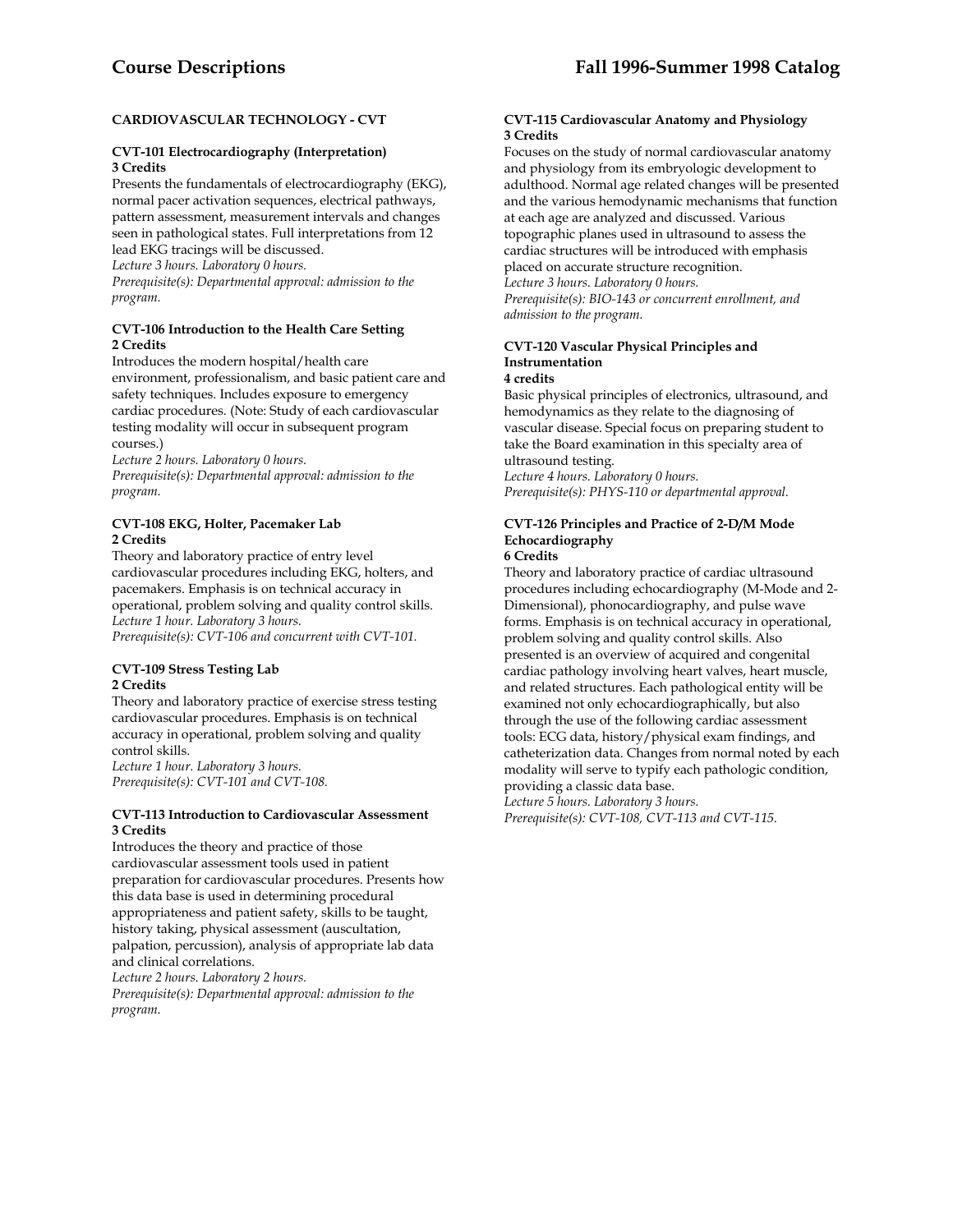#### **CVT-127 Principles and Practice of Cardiac Doppler**  6 Credits

Theory and laboratory practice of cardiac Doppler procedures including pulsed-wave, continuous-wave and color flow mapping modalities. Fundamentals include the physics of Doppler and wave form analysis. In lab, emphasis is placed on technical accuracy, awareness of operator dependent quality, recognition of acceptable data, and problem solving. The role of Doppler in the entire cardiac exam is highlighted. In examining the clinical applications of Doppler, an overview of acquired and congenital cardiac pathology involving the heart valves, heart muscle and related structures is presented. Other assessment tools used to evaluate each pathological entity and complement the Doppler findings include echocardiographic imaging data, ECG data, history/physical exam findings, and catheterization data.

*Lecture 5 hours. Laboratory 3 hours. Prerequisite(s): PHYS-110 and CVT-126.* 

#### **CVT-130 Vascular Technology 6 credits**

Focus on mastery of the battery of tests necessary to diagnose cerebrovascular and peripheral vascular disease, non-invasively. *Lecture 5 hours. Laboratory 3 hours.* 

*Prerequisite(s): CVT-126 and CVT-120.* 

# **CVT-211 Clinical Rotation, Applications and Interpretations I**

# **4 Credits**

Directed practice at a clinical site utilizing cardiovascular testing equipment. This first rotation in a sequence involves the supervised performance of diagnostic procedures in the area of electrocardiography. Experiences leading to technical accuracy in the performance of EKG's, holters, pacemaker assessment and exercise stress testing will be provided. Beyond the development of technical competency, this clinical rotation will also guide the student toward the professional realm. Upon gathering a complete cardiac data base in the electrocardiographic domain, the student will be able to analyze the information and formulate interpretive statements which are incorporated into preliminary reports. Emphasis is placed on the ability to accurately gather data, note variations, and arrive at logical interpretive conclusions.

*Lecture 0 hours. Laboratory 0 hours.* 

*Other Required Hours: Directed practice: 20 hours per week. Prerequisite(s): CVT-101, CVT-108, and/or concurrent with CVT-109.* 

# **CVT-212 Clinical Rotation, Applications and Interpretations II**

## **4 Credits**

Directed practice at a clinical site utilizing cardiac ultrasound equipment in the supervised performance of diagnostic procedures. Emphasis will be placed on developing technical accuracy in the areas of echocardiography (M-Mode and 2-D), phonocardiography and pulse wave recordings. Beyond the development of technical competency, this clinical rotation will also guide the student toward the professional realm. Upon gathering a complete cardiac data base in the echocardiographic domain, the student will be able to analyze the information and formulate interpretive statements which are incorporated into preliminary reports. Emphasis is placed on the ability to accurately gather data, note variations, and arrive at logical interpretive conclusions*.* 

*Lecture 0 hours. Laboratory 0 hours. Other Required Hours: Directed practice: 20 hours per week. Prerequisite(s): CVT-211, CVT-126, CVT-113, and CVT-115.* 

#### **CVT-213 Clinical Rotation, Applications and Interpretations III 4 Credits**

Directed practice in a clinical setting utilizing cardiac ultrasound equipment in the supervised performance of diagnostic procedures. Emphasis will be placed on developing technical accuracy in all the areas of Doppler echocardiography and incorporating this additional data into the total cardiac exam. Students will have exposure to advanced cardiac ultrasound procedures. This clinical rotation segment also continues to develop assessment and interpretive skills by incorporating findings from Doppler examinations into the total cardiac data base. Interpretive statements will be formulated from the data base and included in a preliminary report. Students will be required to participate in directed practice in all phases of non-invasive cardiac testing (including both electro- and echocardiographic exams) with a greater degree of independence at a clinical site for 20 clock hours per week. (At least 4 clinical hours per week should be devoted to reiterating technical competency objectives in electrocardiographic testing modalities, so as to continue to gain proficiency in these tests.) *Lecture 0 hours. Laboratory 0 hours.* 

*Other Required Hours: Directed practice: 20 hours per week. Prerequisite(s): CVT-212 and CVT-127.*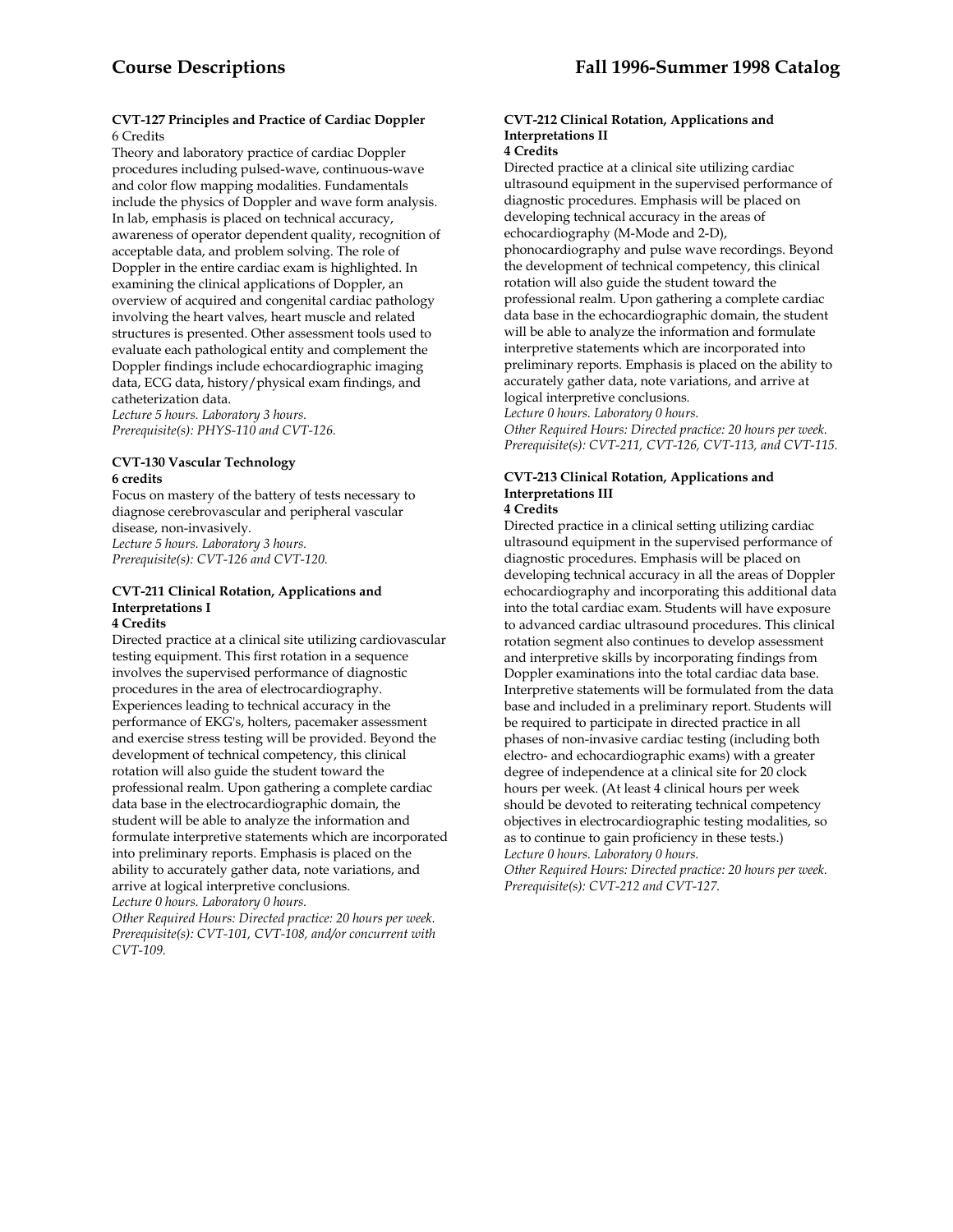# **CVT-214 Clinical Rotation, Applications and Interpretations IV**

# **4 Credits**

Last segment of the clinical course sequence challenges the student to independently function within the supervised laboratory setting at a clinical site, guiding and tailoring each examination according to the requirements of each patient situation. Students will be exposed to more complex cardiac pathology through experience in portable ultrasound assessments in critical care areas. Students will be required to participate in directed practice in all non-invasive cardiac testing modalities.

*Lecture 0 hours. Laboratory 0 hours. Other Required Hours: Directed practice: 20 hours per week. Prerequisite(s): CVT-213.* 

#### **CVT-220 Trends in Cardiovascular Technology 2 Credits**

Formal sessions covering professional issues and strategies in cardiovascular studies. Includes guest lecturers, literature review/critiques, panel discussions of current topics, new diagnostic techniques and technology, case presentations, future directions of the profession, and the research process. *Lecture 2 hours. Laboratory 0 hours. Prerequisite(s): Concurrent with CVT-213.* 

## **CVT-226 Advanced Clinical Correlations 2 Credits**

Review of cardiac ultrasound physics and echocardiography examination questions, intended to assist student in preparation for national registries. Recommend this course be taken in last quarter of the cardiovascular technology degree program. *Lecture 2 hours. Laboratory 0 hours. Prerequisite(s): CVT-126, CVT-127, and PHYS-110.* 

# **DANCE - DANC**

# **DANC-110 Survey and Appreciation of Dance as an Art Form**

# **4 Credits**

Introduction to the elements and styles of the art of dance to increase the student's ability to identify and understand stage, movie, and video dance styles through visual and movement concepts. Various performing artists and choreography will be studied in their cultural and historical context. Lectures supplemented with textbook and video assignments. Additional reading from course bibliography and attendance at live performances required. *Lecture 4 hours. Laboratory 0 hours. Prerequisite(s): None*.

# **DANC-122 Stage Movement I 2 Credits**

Teaches effective communication through the organization and control of movement. Individual analysis of posture, use of space, energy and pedestrian movement will be applied to group experiences. Includes expressive non-verbal and verbal activities as well as stage fights and falls.

*Lecture l hour. Laboratory 2 hours. Prerequisite(s): None*.

#### **DANC-123 Stage Movement II 2 Credits**

Create a character through control of weight, energy, posture and gesturing. Identify and recreate body language to reflect mood, attitude and emotion. Includes basic movement required for musical theatre performing. *Lecture l hour. Laboratory 2 hours. Prerequisite(s): DANC-122 or departmental approval.* 

#### **DANC-150 Dance I, Fundamentals of Dance 3 Credits**

For the new dancer. Theoretical approach to the fundamentals of dance with an emphasis on the classic vocabulary of modern dance and ballet, leg, arm and body positions. Stressing the importance of proper alignment and muscular awareness, the student will perform basic dance combinations. *Lecture 2 hours. Laboratory 2 hours. Prerequisite(s): None.* 

#### **DANC-151 Dance II, Modern Dance 3 Credits**

Theoretical and practical approach to secondary techniques of modern dance. Stresses dance as an expressive art form. Student will perform secondary dance combinations. *Lecture 2 hours. Laboratory 2 hours. Prerequisite(s): DANC-150.*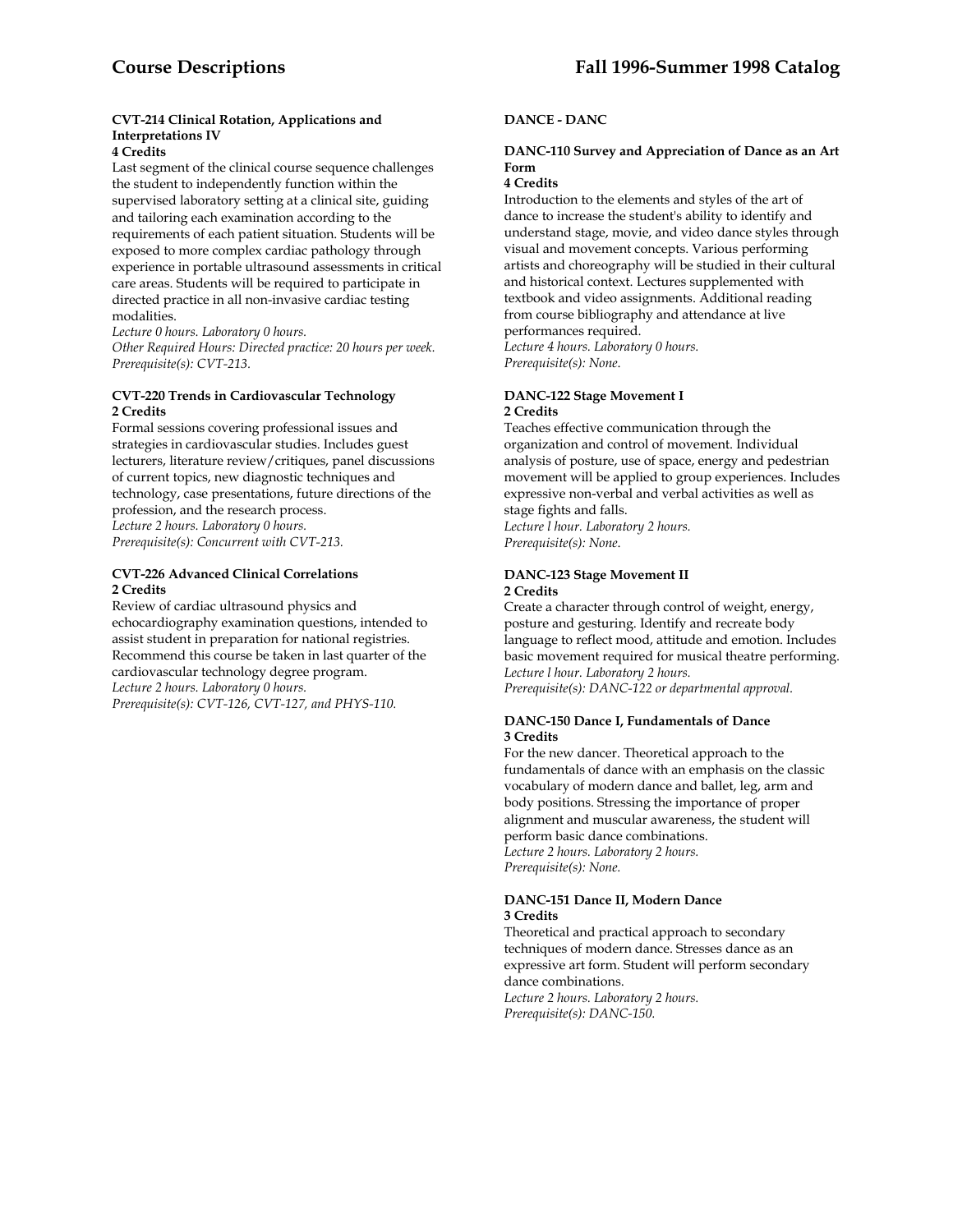#### **DANC-152 Dance III, Modern Dance 3 Credits**

For the experienced student dancer. Further study of the theory and skills of modern dance with emphasis on understanding of underlying theory and increasing physical competence. Stresses dance as an artistic form of self expression. Students will perform intermediate dance combinations.

*Lecture 2 hours. Laboratory 2 hours. Prerequisite(s): DANC-151.* 

#### **DANC-160 Dance Production 2 Credits**

Elements of choreographing, lighting, costuming and advertising the dance performance are studied. Informal and formal dance performances are prepared in class. *Lecture 0 hours. Laboratory 6 hours.* 

*Prerequisite(s): DANC-151 or concurrent enrollment, or departmental approval: dance skills equal to those learned in DANC-151.* 

# **DANC-230 Dance Technique IV 2 Credits**

For the experienced student dancer. Studio work will apply and expand upon the skills of dance techniques. Emphasizes movement memory, rhythmic accuracy and spatial orientation. *Lecture 0 hours. Laboratory 4 hours. Prerequisite(s): DANC-152.* 

# **DANC-231 Dance Technique V 2 Credits**

Further application of dance techniques, concepts and theories. Studio work will emphasize movement memory, flexibility, and musicality. *Lecture 0 hours. Laboratory 4 hours. Prerequisite(s): DANC-230.* 

#### **DANC-232 Dance Technique VI 2 Credits**

Advanced dance techniques. Studio work will emphasize dynamic variety and challenge the student's physical limitations and interpretive abilities. *Lecture 0 hours. Laboratory 4 hours. Prerequisite(s): DANC-231.* 

# **DANC-270 Special Topics in Dance 1-4 Credits**

Study of selected specific forms of dance (see class schedule for current offerings). (Repeatable. No more than 8 credits of special topics courses may be applied towards fulfilling elective graduation degree requirements.)

*Lecture 1-4 hours. Laboratory 0 hours. Prerequisite(s): Course prerequisite will be determined by the topic.* 

## **DANC-272 Special Topics in Dance Studio Experience 1-3 Credits**

Study of selected specific forms of dance (see class schedule for current offerings). (Repeatable. No more than 8 credits of special topics courses may be applied towards fulfilling elective graduation degree *requirements.)* 

*Lecture 0 hours. Laboratory 2-6 hours.* 

*Prerequisite(s): Course prerequisite will be determined by the topic.*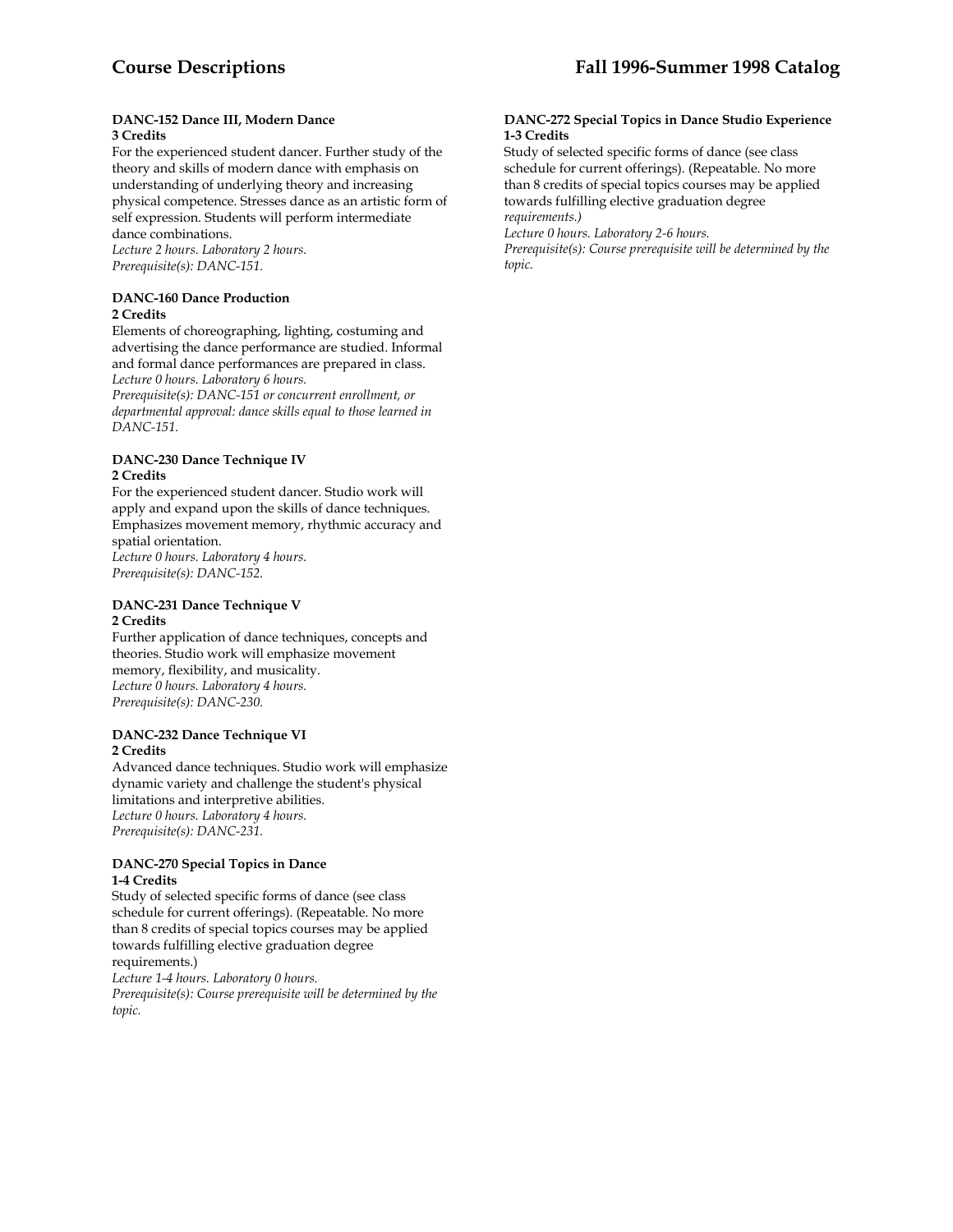# **DENTAL ASSISTING – DAST**

#### **DAST-121 Dental Assisting Methods I 7 Credits**

Integrated study of dental equipment, instruments, materials, assistant and operator roles, and clinical procedures associated with the delivery of basic dental treatment. Physical and biological properties of restorative materials, bases, gypsum products, and impression materials are discussed as a foundation for application of these materials during the examination, diagnostic, amalgam, and composite procedures. Skills are developed in the preparation and manipulation of the materials and instruments, in the principles and practice of four-handed dentistry, and in anticipating the needs of the operator. Introduction to the principles of microbial activity and the application of current practices of infection control in the dental office. Outside assignment: observation in a general practice setting. *Lecture 4 hours. Laboratory 9 hours. Prerequisite(s): BIO-107 or concurrent enrollment.* 

#### **DAST-122 Dental Assisting Methods II 5 Credits**

Integrated study of dental equipment, instruments, materials, assistant and operator roles, and clinical procedures associated with the delivery of specialty dental treatment. Physical and biological properties of materials are discussed as a foundation for application of these materials during endodontic, removable and fixed prosthodontic, orthodontic, surgical, and periodontic clinical procedures. Skills are developed in the preparation and manipulation of the materials, instruments and equipment, in the principles and practice of four-handed dentistry, in anticipating the needs of the operator and in monitoring patient reaction. Outside assignment: observation in a specialty practice. *Lecture 2 hours. Laboratory 9 hours. Prerequisite(s): DAST-121.* 

# **DAST-131 Dental Assisting Radiography I 4 Credits**

Study of physical properties of x-radiation, generation of x-rays for dental applications, uses of x-rays in dentistry, and understanding of and adherence to strict safe operating procedures and infection control practices. Theory and practice in the fundamentals of oral radiographic technique as delegable to the dental assistant. Emphasis on mastery of bisect-the-angle exposure technique in producing diagnostically acceptable full mouth and bite-wing radiographs on the adult patient. After successful skill development utilizing mannequins, a supervised experience on a patient will be scheduled. Skills in processing, mounting and evaluation of film, including recognition of errors and methods for their correction, and recognition of normal anatomic landmarks are developed.

*Lecture 3 hours. Laboratory 3 hours.* 

*Prerequisite(s): BIO-107 or concurrent enrollment.* 

#### **DAST-132 Dental Assisting Radiography II 2 Credits**

Theory and practice in the fundamentals of oral radiographic technique for special applications including occlusal, panoramic, edentulous and pediatric radiographs. Emphasis on mastery of the paralleling exposure technique, using the extension cone paralleling device, in producing diagnostically acceptable full mouth and bite-wing radiographs on the adult patient. Patients will be regularly appointed to the dental assisting radiography course clinic where students will develop clinical competence under instructor supervision. Skills in maintenance of processing equipment, duplication of radiographs, monitoring quality assurance of the equipment, charting existing restoration from radiographs, and recognition of pathologic condition commonly seen on radiographs are developed. *Lecture 1 hour. Laboratory 3 hours Prerequisite(s): DAST-131.* 

## **DAST-150 Dental Office Management 5 Credits**

Development of sound dental office business procedures and identification of role of the dental auxiliary in the management of the dental practice. Emphasis on appointment scheduling guidelines, bookkeeping, telephone etiquette, collections, banking and insurance procedures. Review of basic math, grammar and spelling. Typing and computer keyboard skills are introduced and/or reinforced.

*Lecture 4 hours. Laboratory 3 hours. Prerequisite(s): Departmental approval: admission to the Dental Assisting Program.* 

# **DAST-191 Dental Assisting Practicum I**  2 Credits

Practical application of dental assisting principles and skills via a field experience consisting of seven hours per week in a dental practice setting under the supervision of a program recognized practitioner or supervisor. Course orientation and related dental seminars will be offered on the average of one hour per week.

*Lecture 0 hour. Laboratory 0 hours. Other Required Hours: Practicum: 7 hours per week. Seminar: 1 hour per week. Prerequisite(s): Departmental approval: admission to the program.* 

# **DAST-193 Dental Assisting Practicum II 6 Credits**

Practical application of dental assisting skills and principles via a field experience in a dental practice setting under the supervision of a program recognized practitioner or supervisor. Students rotate through various dental facilities. Emphasis is placed on techniques, efficiency, patient contact and personal and professional growth. Participation in a campus-based weekly seminar allows students to share learning experiences. Guest speakers are invited to address relevant topics. *Lecture 0 hours. Laboratory 0 hours. Other Required Hours: Practicum: 28 hours per week. Seminar: 2 hours per week. Prerequisite(s): DAST-191.*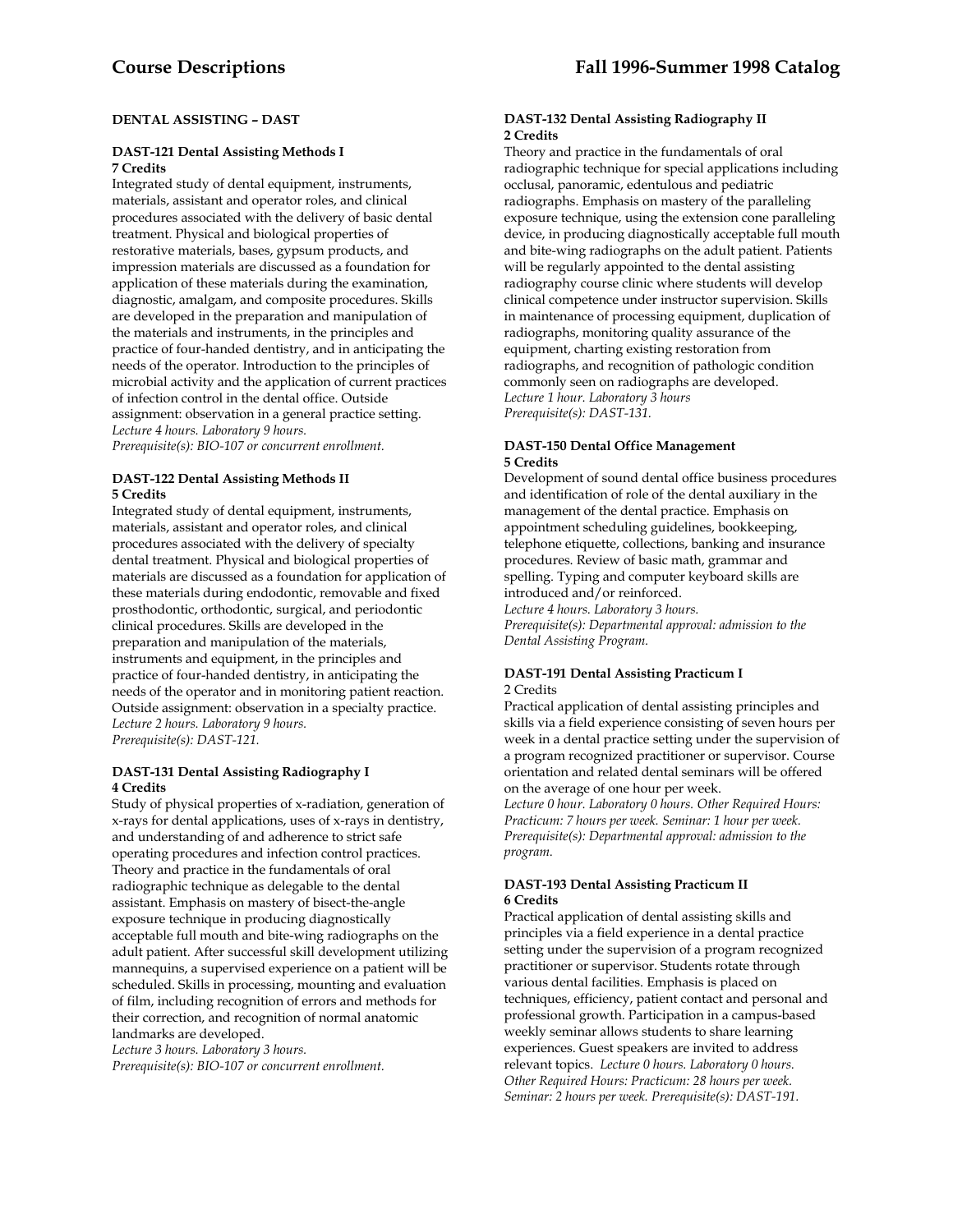# **DENTAL HYGIENE – DENT**

### **DENT-101 Preventive Oral Health Service I 5 Credits**

Principles of social science related to dental hygiene practice and the professionalization of dental hygiene. Knowledge and understanding of an oral inspection and history prior to initiation of treatment. Philosophy of preventive oral health and its relevance to dental hygiene. Etiology, pathogenesis, treatment and prevention of all oral accretions. Principles of technique for the oral prophylaxis. Students practice on mannequins and then apply instruments to the mouth. Observation time in Sophomore Clinic. View clinical procedures as an entity, especially in relation to those preventive oral health service topics discussed. *Lecture 3 hours. Laboratory 6 hours.* 

*Prerequisite(s): Departmental approval: admission to the Dental Hygiene program.* 

# **DENT-102 Tooth Morphology 3 Credits**

Study of nomenclature, development, calcification and eruption of permanent and deciduous teeth. Lectures on physiology of the dentition, physiologic tooth form, the periodontium, arrangement of teeth and occlusion. *Lecture 3 hours. Laboratory 0 hours.* 

*Prerequisite(s): Departmental approval: admission to the program.* 

# **DENT-112 Applied Oral Anatomy 3 Credits**

Study of the function of the masticatory apparatus as a unit. Lectures on dentosseous structures and the tempero-mandibular joint, muscles of the tongue, innervation and vascular supply to the head, and viscera of the head.

*Lecture 3 hours. Laboratory 0 hours. Prerequisite(s): DENT-102.* 

# **DENT-113 Preventive Oral Health Service II 5 Credits**

Methods and materials utilized to implement preventive oral health. Study of diagnostic aids used by dentist in treatment planning. Identification of diagnostic criteria for caries susceptibility used in oral diagnosis. Apply knowledge of plaque control in patient oral physiotherapy instruction. Apply topical anticariogenic agents and understand mode of action. Study of clinical manual to apply knowledge to all facets of treatment of

patients in the dental hygiene clinic. *Lecture 3 hours. Laboratory 6 hours. Prerequisite(s): DENT-101.* 

#### **DENT-126 Radiology 4 Credits**

History and development of the x-ray, its nature and properties. Safety precautions and uses of the x-ray in dentistry. Theory and practice in the fundamentals of oral radiographic technique. Film placement, tube angulation, processing and mounting of films. Consists of twenty modules of instruction, lecture modules correlated with ten laboratory modules. *Lecture 3 hours. Laboratory 3 hours. Prerequisite(s): DENT-102.* 

# **DENT-128 Oral Histo-Pathology 2 Credits**

Introduction to the clinical manifestations of histology and pathology for diseases affecting the teeth and supporting structures. Visual differentiation between normal and abnormal conditions. *Lecture 2 hours. Laboratory 0 hours. Prerequisite(s): BIO-108.* 

## **DENT-131 Preventive Oral Health Service III 3 Credits**

Students perform oral prophylaxis, expose radiographs, apply topical fluoride to the teeth and provide preventive oral health services to adult and child patients in the clinic. Learn the special needs of geriatric and handicapped patients. *Lecture 1 hour. Laboratory 6 hours. Prerequisite(s): DENT-113.* 

#### **DENT-136 Current Concepts in Dental Materials 4 Credits**

Physical properties of dental materials and basic principles of their preparation. Application of the principles of dental materials by manipulating cements, bases, liners, amalgam, impression materials, composites, bonding and sealant materials tooth bleaching agents in the laboratory setting. *Lecture 2 hours. Laboratory 6 hours. Prerequisite(s): DENT-113.* 

#### **DENT-138 Peridontics I 1 Credit**

Histological study of changes to tissues of oral cavity due to periodontal disease. *Lecture 1 hour. Laboratory 0 hours. Prerequisite(s): DENT-113.*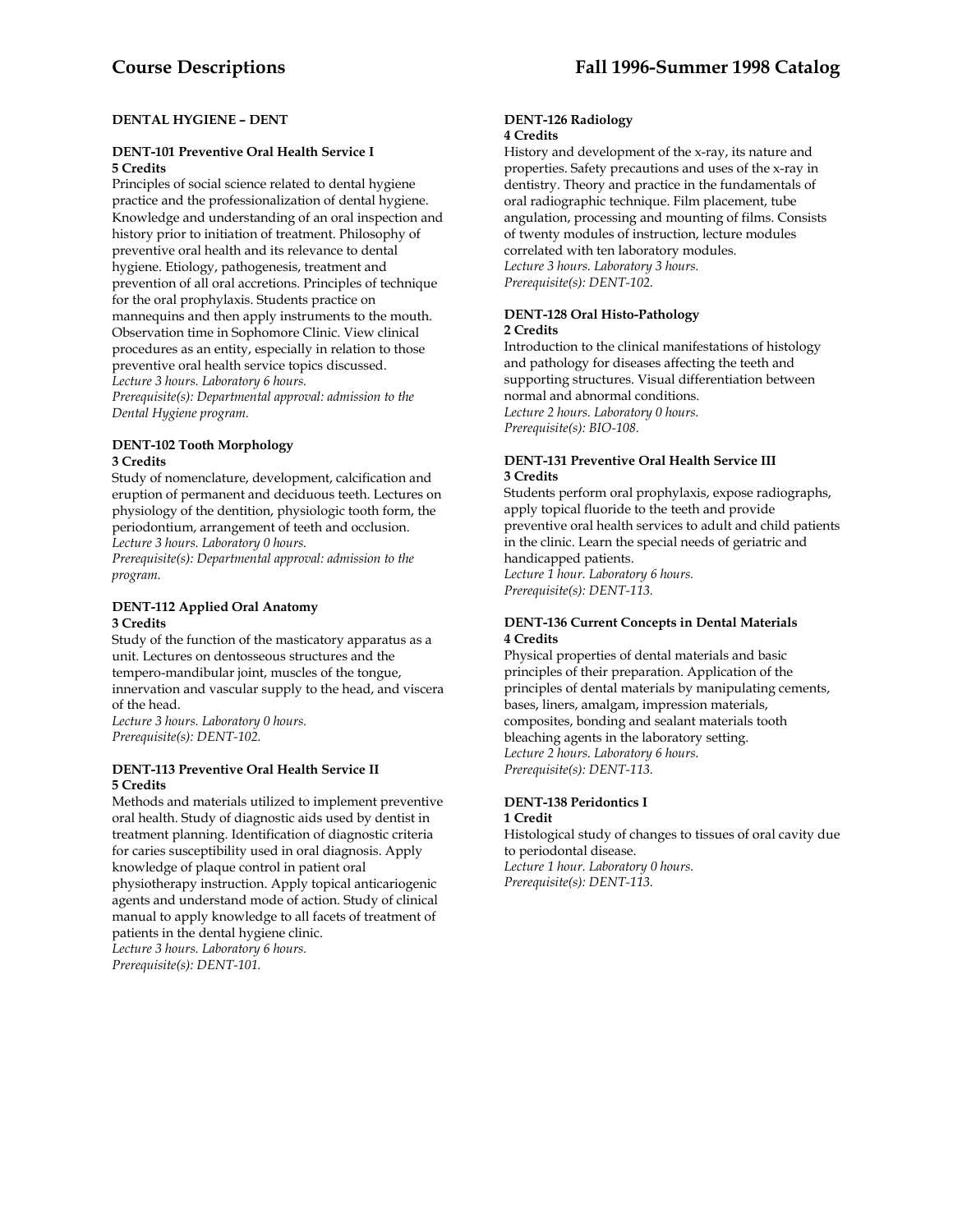# **DENT-200 Preventive Oral Health Services IV 3 Credits**

Concentrated clinical experience performing oral prophylaxis, exposing radiographs, applying topical fluoride, polishing restorations, and providing patient education to adult and child patients in the clinic. Introduction to principles of treatment planning to include assessment, implementation and evaluation of patient needs. Development of office management skills, to include patient continuous care regime, appointment planning and interpersonal communication techniques. Ten hours of case presentation required to discuss clinical patient care.

*Lecture 0 hours. Laboratory 9 hours. Prerequisite(s): DENT-131.* 

#### **DENT-206 Community Oral Health I 2 Credits**

Dental hygiene profession and its potential for impact upon community health practices is examined. Study of research design as it relates to the interpretation of scientific journal articles, and the planning and implementation of a dental public health research project. Selection, survey, development and validation of a dental health education program will be completed for a specific population.

*Lecture 2 hours. Laboratory 0 hours. Prerequisite(s): DENT-212.* 

# **DENT-208 Periodontics II 2 Credits**

Study of periodontal diseases and their etiology. Discussion includes hygienist's responsibility to periodontal patient's condition, treatment and education. *Lecture 1 hour. Laboratory 3 hours. Prerequisite(s): DENT-138.* 

# **DENT-209 Pharmacology and Therapeutics 3 Credits**

Drugs and anesthetics, with emphasis on those used in the dental office. Discussion of the origin of drugs and anesthetics, physical and chemical properties, preparation, mode of administration and effects on body systems. Preoperative and postoperative patient care. *Lecture 3 hours. Laboratory 0 hours. Prerequisite(s): DENT-136.* 

#### **DENT-212 Preventive Oral Health Service V 4 Credits**

Study and clinical application of the principles of performing the oral prophylaxis, exposing radiographs, applying topical fluorides and treatment planning on adult and child patients. Ten hours of case presentations required to discuss clinical patient care. *Lecture 0 hours. Laboratory 12 hours. Prerequisite(s): DENT-200.* 

### **DENT-221 Preventive Oral Health Service VI 4 Credits**

Clinical assignments focus on the needs of the special patient and treatment planning procedures within the scope of dental hygiene. Review of preventive oral health service methodologies. Ten hours of case presentations required to discuss clinical patient care. *Lecture 0 hours. Laboratory 12 hours. Prerequisite(s): DENT-212.* 

### **DENT-222 Community Oral Health II 3 Credits**

Study of the principles of public health dentistry, concepts of epidemiology, fundamentals of dental needs assessment, resources and objectives, fundamentals of planning, organizing, delivery and evaluating public health dental care. Review of special needs programs and public health approach to preventive dentistry. *Lecture 3 hours. Laboratory 0 hours. Prerequisite(s): DENT-206.* 

#### **DENT-228 Dental Specialties 2 Credits**

Study of general dentistry and specialty practices. Role of dental auxiliaries in various settings through assignments to specialty practices. Twelve hours of observation required in specialty practices. *Lecture 2 hours. Laboratory 0 hours. Prerequisite(s): DENT-212.* 

# **DENT-236 Dental Practice Management 2 Credits**

Future of dentistry and role of the dental hygienist as related to the profession and association. Principles of ethics and laws relating to dental practice. Introduction to administration and management of a dental health team.

*Lecture 1 hour. Laboratory 3 hours. Prerequisite(s): DENT-228.* 

# **DENT-241 Preventive Oral Health Service VII 4 Credits**

Continuation of clinical experience integrating social and basic sciences with the clinical practice of dental hygiene. Application of the principles of performing the oral prophylaxis, exposing radiographs, utilizing topical fluorides and supplemental preventive treatment procedures. Ten hours of case presentations required to discuss clinical patient care. *Lecture 0 hours. Laboratory 12 hours.* 

*Prerequisite(s): DENT-221.*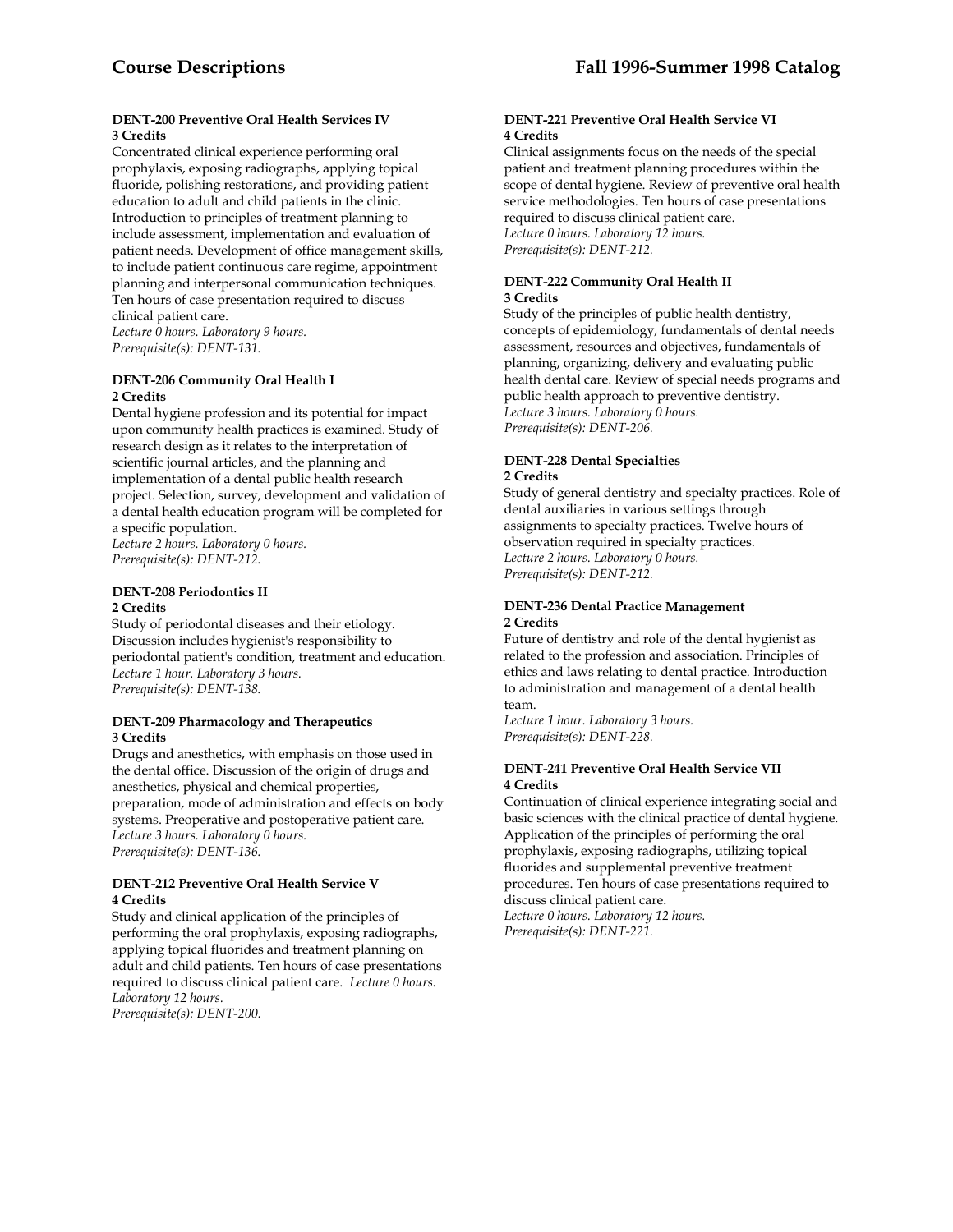# **DIETETIC TECHNOLOGY - DIET**

#### **DIET-102 Dietetic Orientation and Nutrition Management Techniques 4 Credits**

Introduction to philosophy, principles and concepts of dietetics as a science, including knowledge and application of standards of practice, and requirements of entry into the dietetics profession. Study the organizational structures involving nutrition delivery systems, dietetics' professionals roles, responsibilities, and ethical consideration. Employment opportunities and job market trends examined. Students will participate in activities related to professional motivation and goal setting, communication, and nutrition multicultural/ethnic awareness. *Lecture 4 hours. Laboratory 0 hours. Prerequisite(s): Eligibility for ENG-101.* 

#### **DIET-106 Nutrition Care I 4 Credits**

Study of energy yielding nutrients, their food sources, digestion, absorption, and utilization in humans. Nutritional implications of socioeconomic, cultural, and psychological factors affecting food selection patterns upon normal health status throughout the life cycle will be explored. Nutritional recommendations and dietary guidelines for individuals and groups will be discussed. *Lecture 4 hours. Laboratory 0 hours. Prerequisite(s): Eligibility for ENG-101.* 

# **DIET-107 Nutrition Care II 4 Credits**

In-depth study of vitamins, minerals and water, their food sources, health benefits and risks. Their importance to human nutrition throughout the life cycle is applied. Sources of reliable scientific information are explored. *Lecture 4 hours. Laboratory 0 hours. Prerequisite(s): DIET-106 and BIO-121.* 

# **DIET-110 Nutrition for Consumers 3 Credits**

Study of physical, psychological and social importance of food to the body during life cycle as affected by environmental factors. Consumer skills concerned with labeling, shopping, menu planning and food preparation are stressed. Nutrition concerns are assessed for changing behavior and developing future goals. *Lecture 3 hours. Laboratory 0 hours. Prerequisite(s): Eligibility for ENG-099.* 

# **DIET-111 Normal Nutrition 3 Credits**

Designed for nursing students and other majors to help develop awareness and knowledge of nutrition principles related to personal and patient care. Nutrient and energy requirements, weight control and stages of the life cycle will be discussed. Dietary recommendations and food patterns applied to culture, diets and prevention of nutrition related disease. *Lecture 3 hours. Laboratory 0 hours. Prerequisite(s): Eligibility for ENG-099.* 

## **DIET-115 Nutrition for Children and Families 3 Credits**

Designed for persons interested in the education of small children and the relationship of nutrition to the total development and health of children. Nutritional requirements and methods of encouraging the development of good eating habits will be included. *Lecture 3 hours. Laboratory 0 hours. Prerequisite(s): ECED-101.* 

# **DIET-129 Fundamentals of Food Production and Management**

# **4 Credits**

Study of basic foods. Application of scientific principles of food preparation, safe food handling techniques, recipe conversion and dietary modifications. Introduction to human resources management. *Lecture 2 hours. Laboratory 4 hours. Prerequisite(s): MATH-100D, DIET-102, and eligibility for ENG-101*.

# **DIET-130 Food Production Principles 1 Credit**

Principles involved with food production for normal and therapeutic meals. Principles of selection of tools and equipment for different uses. Principles of food production that are consistent with quality assurance standards. Introduction to ethical technical decisions involved in food production.

*Lecture 1 hour. Laboratory 0 hours. Prerequisite(s): DIET-129, DIET-106, ENG-101, and concurrent with DIET-133.* 

# **DIET-133 Techniques of Dietetic Food Production and Management**

# **3 Credits**

Application of scientific principles, techniques and methods of food production and management for normal and therapeutic meals. Use of tools and equipment appropriate for different food service systems. Evaluation of food products consistent with quality assurance standards and nutritional criteria appropriate for all ages and diverse ethnic groups. *Lecture 1 hour. Laboratory 6 hours. Prerequisite(s): Concurrent with DIET-130.* 

# **DIET-159 Dietetic Quantity Food Procedures 3 Credits**

Lecture, demonstration, and application of dietetic quantity purchasing skills required in the supervision of institutional nutritional care delivery systems. Food specifications, legal and ethical issues, budget management, information systems methods and records management. Students will participate in simulated food purchasing activities and decision making processes. *Lecture 3 hours. Laboratory 0 hours. Prerequisite(s): Concurrent with DIET-133.*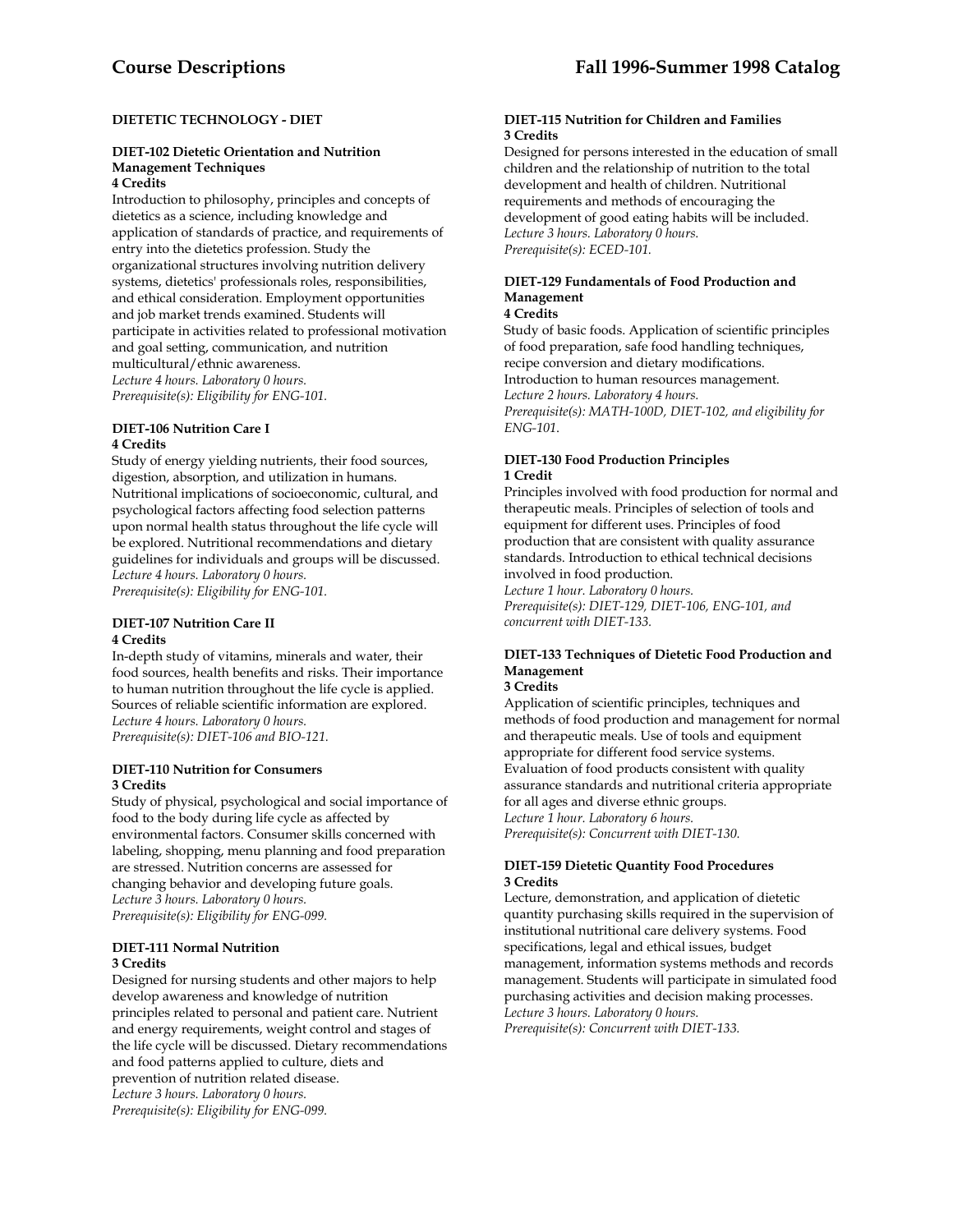#### **DIET-170 Dietetic Technology Practicum 5 Credits**

First experience in Nutrition Services in a health care facility under the direction of a registered dietitian. Includes application of techniques in food production, equipment use and care, employee management, information flow, documentation, sanitation regulations, food service personnel recruitment, training and retention, and quality assurance. Students will have opportunity to demonstrate the application of knowledge acquired in previous and concurrent didactic courses. Students will spend 210 hours in an off-campus practicum experience in addition to an on-campus weekly seminar.

*Lecture 0 hours. Laboratory 0 hours. Other Required Hours: Practicum: 21 hours per week. Seminar: 2 hours per week. Prerequisite(s): DIET-159 and DIET-107*.

#### **DIET-180 Sports Nutrition 3 Credits**

Focus on nutritional implications for human physical and athletic performance including energy and specific nutrients. Emphasis on food selection to enhance performance and nutrient recommendations with regard to varying athletic activities. Includes sports nutrition for adolescent, aging, and female athletics as well as fulltime and weekend-competitive athletes. Designed for coaches, athletes, and persons interested in enhancing physical performance through nutritional means. *Lecture 3 hours. Laboratory 0 hours. Prerequisite(s): Eligibility for ENG-099.* 

#### **DIET-210 Nutrition Care Practicum 4 Credits**

Application of Dietetic Technician skills required in the nutritional care of patients, clients, or residents in acute or extended care facilities under the supervision of a registered dietitian. Application, documentation of care plans and patient education will be discussed. Seminar will provide forum for discussion of the practicum experience.

*Lecture 0 hours. Laboratory 0 hours. Other Required Hours: Practicum: 14 hours per week.* 

*Seminar: 2 hours per week. Prerequisite(s): DIET-170, and concurrent with DIET-219 and SPCH-101.* 

#### **DIET-216 Diet Therapy I 4 Credits**

Food therapy for prevention and treatment of disease. Writing menu extensions, calculation and use of meal patterns for diets modified in consistency, calories and carbohydrate. Review and application of current research and treatment as applied in patient care and education.

*Lecture 4 hours. Laboratory 0 hours. Prerequisite(s): DIET-107.* 

#### **DIET-219 Diet Therapy II 3 Credits**

Therapeutic menu planning procedures for diets modified in protein, fat, vitamins and minerals. Nutrition care planning and delivery for treatment of disease and health promotion. Alternative nutrition support systems for rehabilitation and critical care management. Role of the health care team in implementing the nutrition care plan.

*Lecture 3 hours. Laboratory 0 hours. Prerequisite(s): DIET-216.* 

# **DIET-222 Geriatric Nutrition 4 Credits**

Study of concepts, scientific principles, techniques and application of nutrition care management processes that focus on older persons. Discussion of aging theories, legislative issues and service delivery systems that impact upon older persons. Includes physical, social, psychological and economical factors that influence the nutritional status, health and well being of diverse cultural population groups in both institutional and community-based settings.

*Lecture 4 hours. Laboratory 0 hours. Prerequisite(s): DIET-219 and concurrent with DIET-225.* 

# **DIET-225 Geriatric Nutrition Practicum 4 Credits**

Supervised practicum experience in a nutrition services department of long term care facilities, health clinics, or community based organizations that provide services to older persons.

*Lecture 0 hours. Laboratory 0 hours. Other Required Hours: Practicum: 14 hours per week. Seminar: 2 hours per week. Prerequisite(s): Concurrent with DIET-222.* 

#### **DIET-253 Community Nutrition and Public Health 3 Credits**

Introduction to public health nutrition. Review and study of nutritional status of diverse population groups and types of community agencies and services provided. Trends, concepts and principles of public health delivery systems examined. Community resources, government programs, agencies, legislative and regulatory agencies described. Study of health assessment, health promotion strategies, nutrition education and evaluation of community health delivery systems.

*Lecture 3 hours. Laboratory 0 hours. Prerequisite(s): DIET-222, DIET-236, and concurrent with DIET-260.* 

#### **DIET-260 Community Nutrition Practicum 3 Credits**

Practicum experience under the supervision of a registered dietitian. Skills in delivery of nutrition services in community-based agencies, out-patient health care settings, or social service agencies. Includes nutrition intervention, wellness promotion, and community-based treatment techniques.

*Lecture 0 hours. Laboratory 0 hours. Other Required Hours: Practicum: 7 hours per week. Seminar: 2 hours per week. Prerequisite(s): Concurrent with DIET-253.*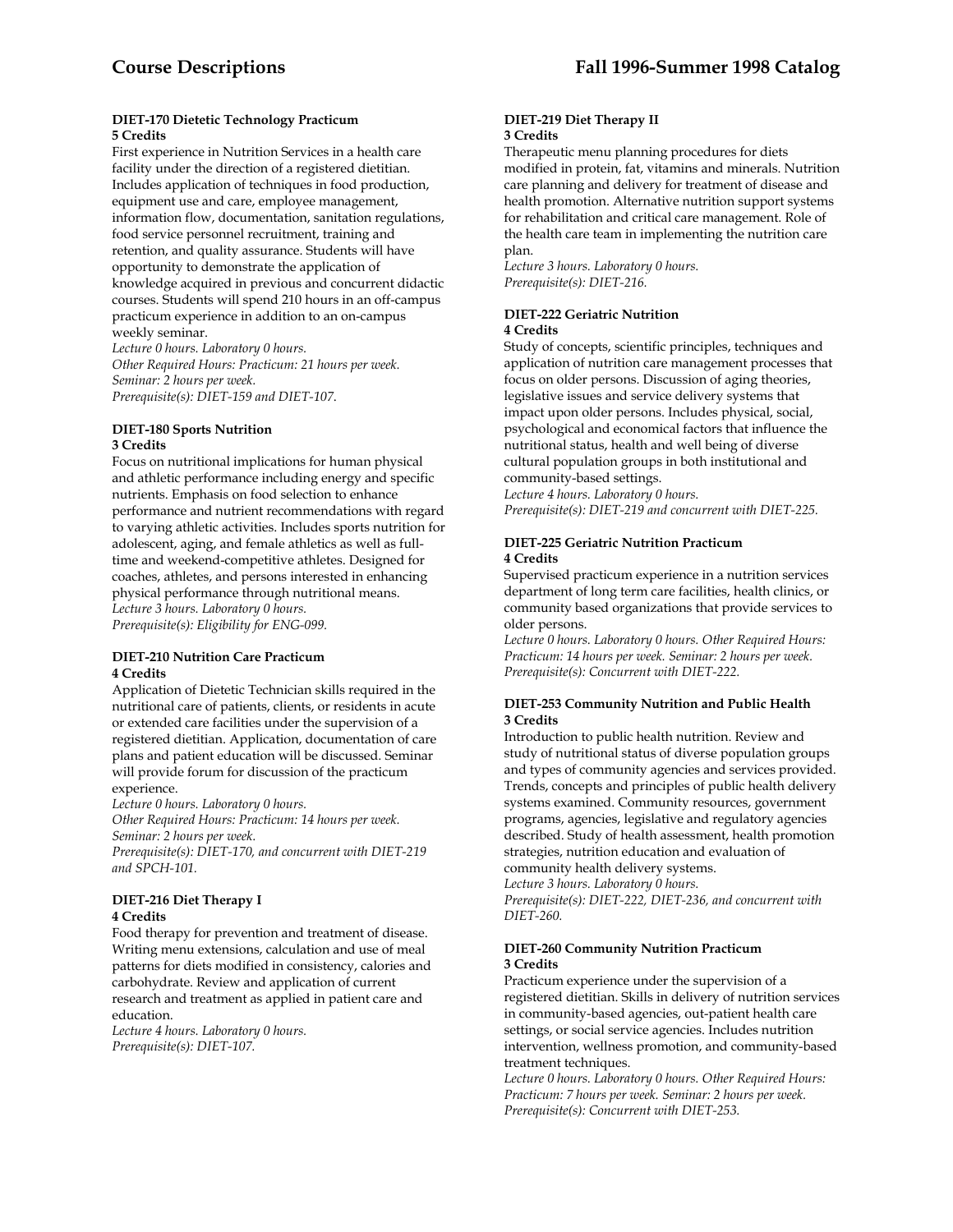# **DENTAL LABORATORY TECHNOLOGY - DLAB**

#### **DLAB-112 Complete Dentures I 4 Credits**

Study of the fabrication of removable dentures in the clinical and laboratory setting. Laboratory manipulations will include boxing and pouring preliminary and master models; construction of various custom trays; construction of various baseplates and occlusal rims; and the mounting of master casts on non-adjustable and semi-adjustable articulators.

*Lecture 1 hour. Laboratory 9 hours. Prerequisite(s): Department approval: admission to the Dental Laboratory program.* 

# **DLAB-113 Complete Dentures II 4 Credits**

Study of prosthodontic techniques involved in the construction of removable complete dentures utilizing various tooth forms, materials, instruments and equipment. Laboratory manipulations include the tooth selection and arrangement of various edentulous arches. Student will also wax, contour and polish maxillary and mandibular complete dentures for try-in. *Lecture 1 hour. Laboratory 9 hours. Prerequisite(s): DLAB-112.* 

#### **DLAB-132 Fixed Restorations I 4 Credits**

Study of the fabrication of crown and bridge techniques with emphasis placed on the principles of occlusion as they relate to fixed dental restorations. Laboratory manipulations include waxing, spruing, investing, casting, finishing and polishing inlay, onlay and single crown restorations utilizing stone dies and opposing models that are articulated on half- and full-arch casts. Anatomical waxing exercises on semi-adjustable articulators will also be utilized to emphasize the occlusal morphology and cusp relations used in fixed restorative dentistry.

*Lecture 1 hour. Laboratory 9 hours. Prerequisite(s): BIO-135.* 

# **DLAB-133 Fixed Restorations II 4 Credits**

In-depth study of the fabrication of crown and bridge techniques with emphasis on the principles of occlusion as they relate to fixed dental restorations. Laboratory manipulations include waxing, spruing, investing, casting, finishing and polishing veneer crowns, a cantilever bridge and a multiple unit bridge utilizing stone dies and opposing models that are articulated on various non- and semi-adjustable articulators. *Lecture 1 hour. Laboratory 9 hours. Prerequisite(s): DLAB-132.* 

#### **DLAB-152 Principles of Dental Materials 4 Credits**

Introduction to the science of dental materials where the physical and mechanical properties of cystalline and non-crystalline structures are emphasized. Includes the nature of matter and energy; reversible and irreversible reactions; units of measurement; exothermic and endothermic heat; heat transfer; the nature of light, color and optics; and stress and hardness factors. Provides the dental laboratory technology student with information about the dental materials that will be encountered on a daily basis.

*Lecture 4 hours. Laboratory 0 hours. Prerequisite(s): BIO-136 or departmental approval.* 

# **DLAB-153 Practices in Orthodontics 4 Credits**

In-depth study of the concepts and applications involved in pedodontic and orthodontic appliances. Laboratory manipulations will include the fabrication, finishing, polishing and repair of pedodontic and preventive orthodontic wrought wire and autopolymerizing resin appliances. Such appliances as retainers, habit appliances and various types of space maintaining and positioning appliances will be fabricated. Other laboratory manipulations will include fabrication of orthognathic study casts; fabrication of bruxism splints; and fabrication of a provisional wrought wire denture. *Lecture 1 hour. Laboratory 9 hours. Prerequisite(s): BIO-135.* 

#### **DLAB-161 Dental Morphology 3 Credits**

In-depth study of the form and structure of deciduous and permanent natural teeth in the oral cavity. Anatomical and cusp relationship factors will also apply. Laboratory manipulations will include the preparation of diagnostic casts, drawing and sculpturing tooth shapes to specified measurements. Tooth identification, classification and numbering systems will also be applied. Introduction of dental instruments and equipment used in a dental laboratory environment. *Lecture 1 hour. Laboratory 6 hours. Prerequisite(s): Departmental approval: admission to the program.* 

#### **DLAB-162 Infection Control for the Dental Laboratory 2 Credits**

Introduction to the necessity and enforcement of infection control measures in the dental laboratory, based on knowledge of specific infections and diseases and their various modes of transmissions. *Lecture 2 hours. Laboratory 0 hours. Prerequisite(s): BIO-135.*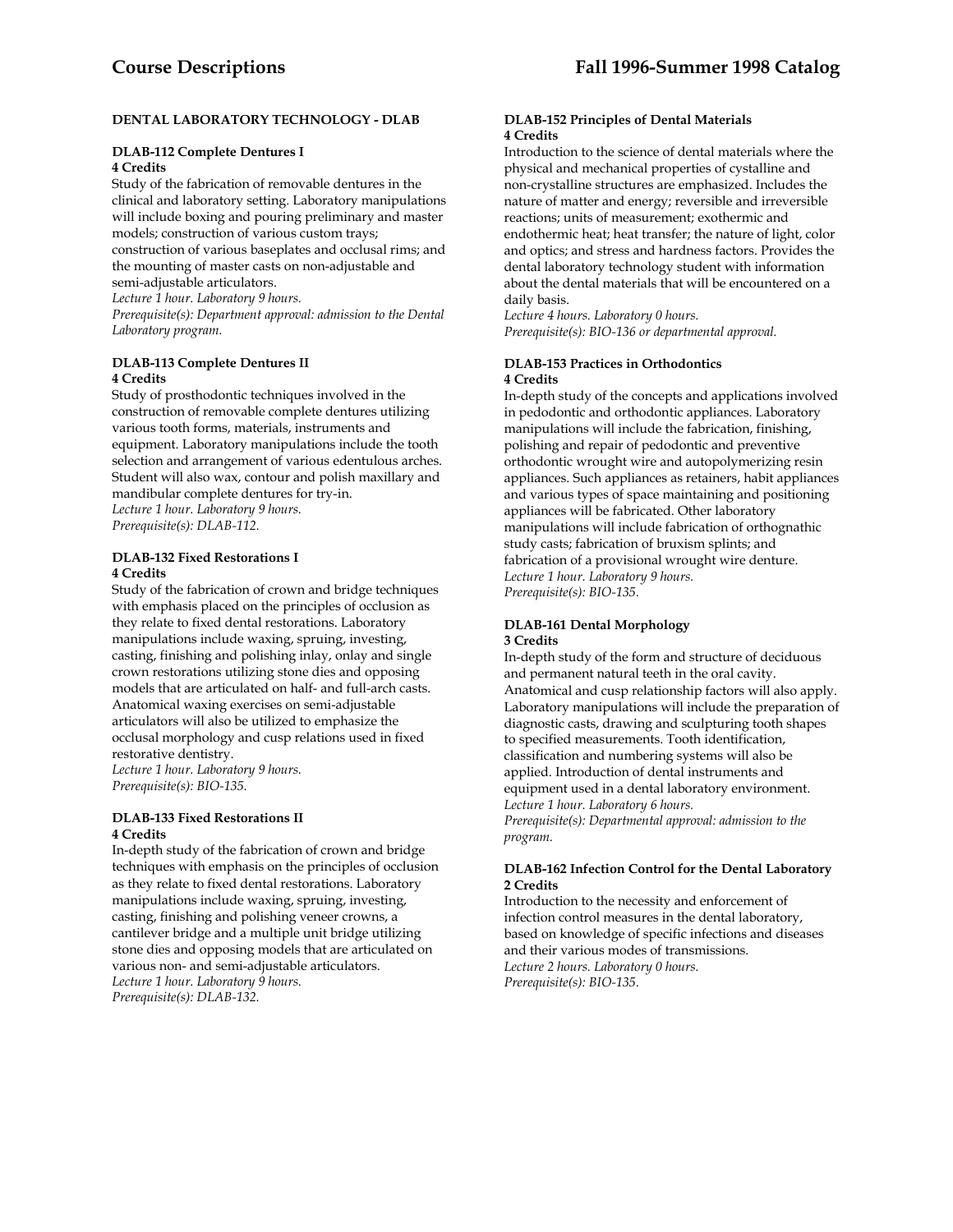#### **DLAB-210 Complete Dentures III 4 Credits**

Advanced study of complete denture techniques, relines and repairs. Laboratory manipulations include the finishing and polishing of maxillary and mandibular denture bases; repair and maintenance of complete denture prostheses; and complete fabrication of immediate dentures and surgical trays. *Lecture 1 hour. Laboratory 9 hours. Prerequisite(s): DLAB-113.* 

#### **DLAB-217 Dental Laboratory Practicum--Removable 3 Credits**

Field experience in the specialty areas of complete and partial dentures and orthodontics. Student will work 14 hours per week in a commercial dental laboratory under the supervision of an experienced program-recognized, owner/supervisor. The student will also attend course orientation and related dental laboratory technology seminars one hour per week.

*Lecture 0 hours. Laboratory 0 hours. Other Required Hours: Practicum: 14 hours per week. Seminar: 1 hour per week. Prerequisite(s): Departmental approval.* 

#### **DLAB-224 Partial Denture Designs 4 Credits**

Study of basic techniques used in the fabrication of cast removable partial dentures. Laboratory exercises will include survey, design, blockout, relief, master duplication, waxing, investing and casting, finishing and polishing of maxillary and mandibular chrome partial frameworks.

*Lecture 2 hours. Laboratory 6 hours. Prerequisite(s): BIO-135.* 

#### **DLAB-225 Removable Partial Dentures 3 Credits**

Advanced study of partial denture techniques, major connector and minor connector repairs. Laboratory manipulations include the design and fabrication of maxillary and mandibular partial denture frameworks, articulation and arrangement of artificial teeth, acrylic processing, acrylic finishing and polishing. Major connector and minor connector repairs will also be performed.

*Lecture 1 hour. Laboratory 6 hours. Prerequisite(s): DLAB-224.* 

#### **DLAB-226 Precision Attachments 4 Credits**

Advanced study and fabrication of removable partial dentures utilizing intracoronal and extracoronal semiprecision attachments. Laboratory manipulations include the design and fabrication of a maxillary semi-precision attachment framework, articulation and arrangement of artificial teeth, acrylic processing, finishing and polishing. Attachment soldering techniques will be applied. Concepts and applications of overdentures and precision attachment coordinating factors will be explored.

*Lecture 1 hour. Laboratory 9 hours. Prerequisite(s): DLAB-225.* 

#### **DLAB-230 Fixed Partial Dentures I 4 Credits**

In-depth study of the fabrication of crown and bridge techniques with emphasis on the principles of occlusion as they relate to fixed dental restorations. Laboratory manipulations include waxing, spruing, investing, casting, finishing and polishing a Maryland bridge and a multiple unit bridge utilizing stone dies and opposing models that are articulated on various non- and semiadjustable articulators. Other laboratory manipulations include design and construction of a pontic; soldering and repairing techniques used in cast restorations; and construction of a transitional bridge. Adaptation of lightcured and resin build-up techniques will be explored. *Lecture 1 hour. Laboratory 9 hours. Prerequisite(s): DLAB-133.* 

#### **DLAB-234 Fixed Partial Dentures II 4 Credits**

Advanced study of the fabrication of crown and bridge techniques with emphasis placed on the principles of occlusion as they relate to fixed dental restorations. Laboratory manipulations include the fabrication of cosmetic facings and a full crown composite restoration. Composite light-cured materials will be explored utilizing stone dies and opposing models. In-depth study of semi-precision attachments will be included. Other laboratory manipulations include waxing, spruing, investing, casting, finishing and polishing semi-precision substructures. Soldering techniques for adapting semiprecision attachments will be studied. *Lecture 2 hours. Laboratory 6 hours. Prerequisite(s): DLAB-230.* 

#### **DLAB-237 Dental Laboratory Practicum--Fixed 3 Credits**

Field experience in the specialty areas of crown and bridge, and dental ceramics. Student will work 14 hours per week in a commercial dental laboratory under the supervision of an experienced program-recognized, owner/supervisor. Student will also attend course orientation and related dental laboratory technology seminars one hour per week.

*Lecture 0 hours. Laboratory 0 hours. Other Required Hours: Practicum: 14 hours per week. Seminar: 1 hour per week. Prerequisite(s): Departmental approval.*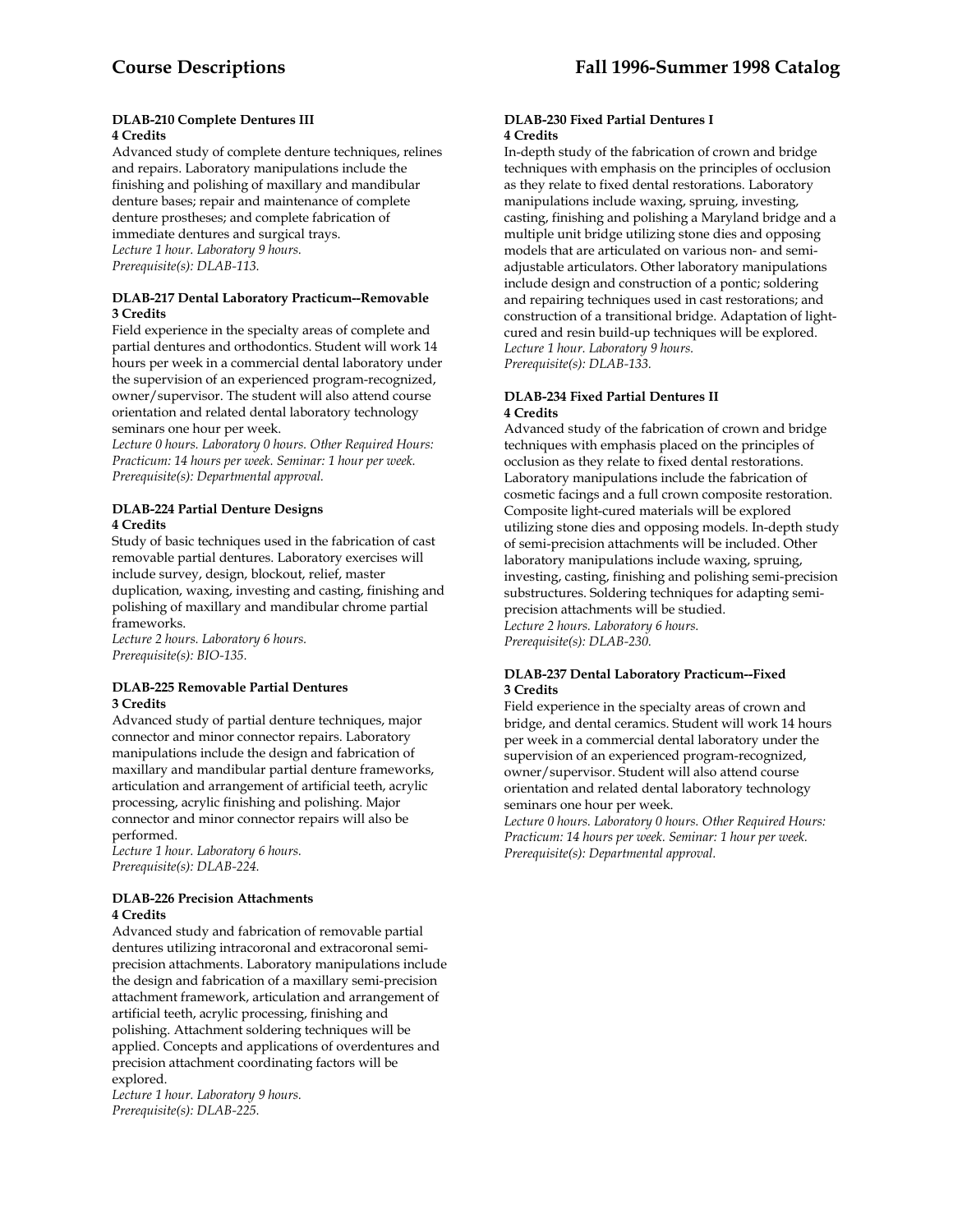#### **DLAB-245 Dental Ceramics I 4 Credits**

Physical study and manipulation of porcelain which includes the designing of a metal substructure and personalized building and staining of a single unit ceramic crown. Laboratory manipulations include waxing, spruing, casting, finishing and polishing a metal substructure utilizing stone dies and opposing models. Opaque firing; porcelain adaptation; contouring and firing of porcelain; shading and staining of porcelain; finishing, polishing and glazing of porcelain will also be applied. Other laboratory manipulations include platinum matrix adaptation used in porcelain jacket crown construction and porcelain adaptation to semiprecision attachment substructures. *Lecture 2 hours. Laboratory 6 hours. Prerequisite(s): BIO-135.* 

#### **DLAB-246 Dental Ceramics II 3 Credits**

Physical study and manipulation of porcelain. Advanced study of various techniques used in the designing of metal substructures and personalized building and staining of a multiple unit ceramic bridge. Laboratory manipulations include waxing, spruing, casting, finishing and polishing multiple unit substructures utilizing stone dies and opposing models. Opaque firing; porcelain adaptation; contouring and firing of porcelain; shading and staining of porcelain; finishing and glazing of porcelain; and pre- and post-soldering techniques will be applied. In-depth study of castable ceramic restorations will be utilized in the fabrication of a single unit Dicor crown, a Dicor inlay, and Dicor anterior facings.

*Lecture 1 hour. Laboratory 6 hours. Prerequisite(s): DLAB-245.* 

#### **DLAB-266 Professional Concerns in Dentistry 2 Credits**

Study of the dental laboratory technician's role in the dental health team concept. Recognition of the laws that regulate the dental laboratory profession will be examined. Emphasis will be placed on the certified dental technician's role in the dental laboratory profession. Concentration will be focused on the Recognized Graduate Examination offered by the National Board for Certification. *Lecture 2 hours. Laboratory 0 hours. Prerequisite(s): Departmental approval.* 

# **EARLY CHILDHOOD EDUCATION - ECED**

#### **ECED-101 Introduction to Early Childhood Education 4 Credits**

Introduction to history and philosophy of Early Childhood Education. Emphasis on developmental characteristics of young children from birth through age eight. Overview of developmentally appropriate practices with young children inclusive of the child with special needs. Ways of distinguishing a developmentally appropriate early childhood learning environment. Twohour observation in Early Childhood Education setting required.

*Lecture 4 hours. Laboratory 0 hours. Prerequisite(s): None.* 

#### **ECED-102 Early Childhood Education 4 Credits**

Study of various types of preschool centers. Emphasis on curriculum and program development, administration and the role of the preschool teacher. *Lecture 4 hours. Laboratory 0 hours. Prerequisite(s): ECED-101.* 

#### **ECED-120 Early Language Development 3 Credits**

Overview of spoken and written language development of young children. Theories and research related to language and literacy development and the role of the teacher in facilitating this development. Preparation and use of developmentally appropriate materials and experiences for language discovery and learning. Extensive practice in learning how to listen and talk with young children*.* 

*Lecture 3 hours. Laboratory 0 hours. Prerequisite(s): ECED-101.* 

#### **ECED-121 Literature for Early Childhood Education 3 Credits**

History of children's literature; authors and illustrators of outstanding books for early childhood. Evaluating and selecting books to serve needs of individual children and/or groups. Practice in reading picture books and in telling stories. Other experiences include poetry, finger plays, film strips and creative dramatics. In addition to scheduled classroom activities on campus, students will participate in several off-campus visitations to early childhood learning centers to learn more about interacting with young children.

*Lecture 3 hours. Laboratory 0 hours. Prerequisite(s): ECED-101 or departmental approval: equivalent experience.*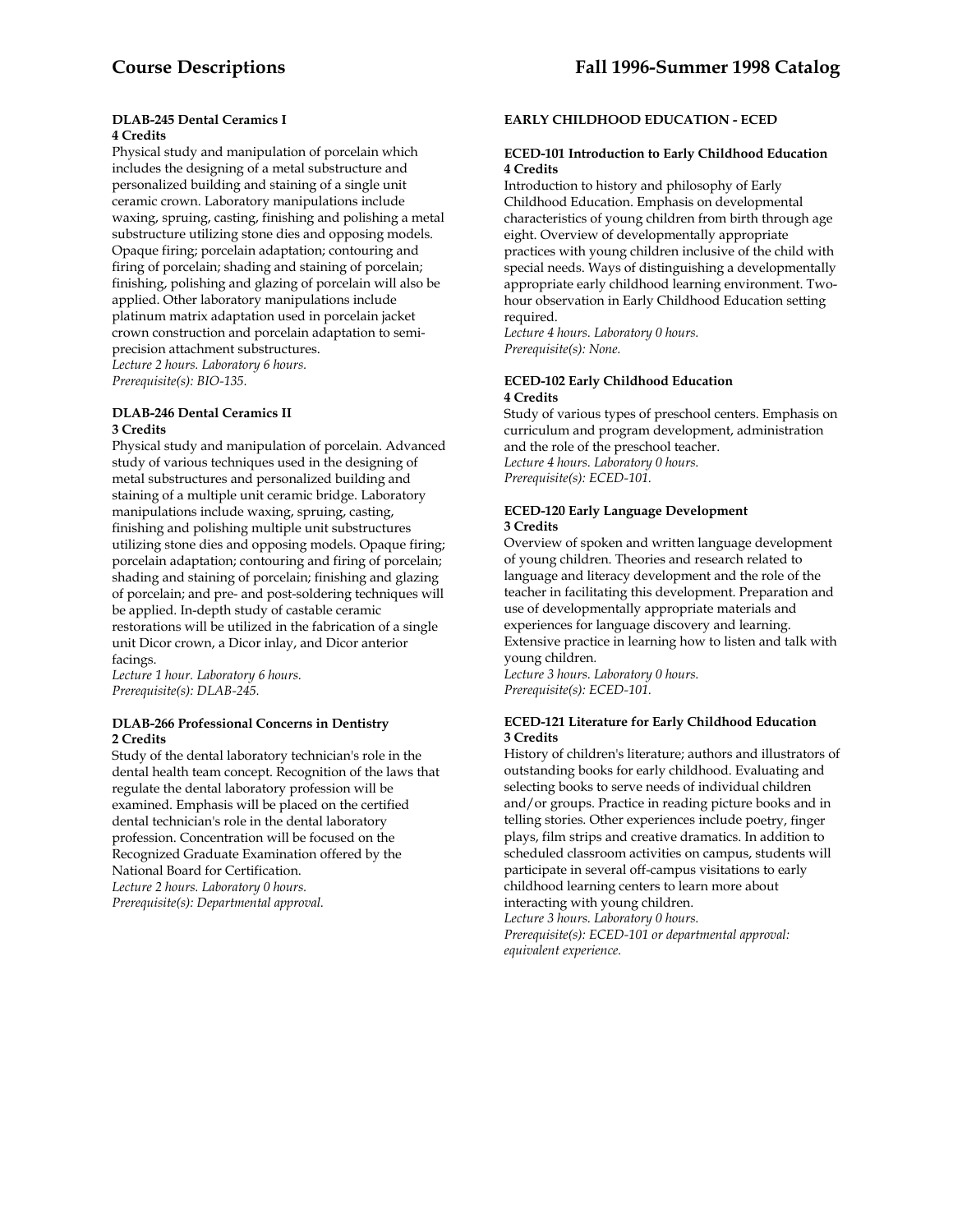#### **ECED-122 Art for Early Childhood Education 3 credits**

Students in a lecture/workshop setting experience extensive variety of art media suitable for young children. Teacher's role in curriculum planning and guidance is emphasized. Outside assignment: planned activities at early childhood sites is required.

*Lecture 2 hours. Laboratory 2 hours.* 

*Prerequisite(s): ECED-101 or departmental approval: understanding of developmental characteristics of young children and appropriate teaching practices and experiences.* 

# **ECED-123 Science for Early Childhood Education 3 credits**

Students in a classroom setting are acquainted with an extensive variety of curriculum experiences in science, math and the social sciences for preschool children. Role of the teacher in facilitating science/social science experiences and a scientific attitude is explored. In addition to approved scheduled classroom activities on campus, students will participate in several off-campus visitations to early childhood learning centers to learn more about interacting with young children. *Lecture 2 hours. Laboratory 2 hours.* 

*Prerequisite(s): ECED-102 or departmental approval: understanding of developmental characteristics of young children and appropriate teaching practices and experiences.* 

# **ECED-124 Music for Early Childhood 3 Credits**

Designed to acquaint and train students to understand and develop the instinctive creativity of young children. Basic music vocabulary and concepts will be stressed. Experiences with sound, rhythms, musical games, instruments and records will be explored. *Lecture 2 hours. Laboratory 2 hours. Prerequisite(s): ECED-101.* 

#### **ECED-125 Music for Early Childhood Education 3 credits**

Methods and materials in music appropriate for preschool children. Includes the planning of music sessions which will incorporate creative self-expression using sound and movement, songs, musical instruments and/or records and tapes. Expanded experiences in adult use of instruments and in developing adult musical skills.

*Lecture 2 hours. Laboratory 2 hours. Prerequisite(s): ECED-101.* 

#### **ECED-130 Administration, Budgeting, Policy and Procedures for Child Care Centers 3 credits**

Overview of major administrative principles, types of child care centers, legislative constraints, center policies and procedures, insurance ramifications, design of physical facilities, purchasing, budgeting, record keeping and professional public relationships. *Lecture 3 hours. Laboratory 0 hours. Prerequisite(s): None.* 

# **ECED-131 Quality Programming and Staff Relationships**

#### **3 credits**

Survey of a wide variety of programmatic formats as related to philosophical assumptions, educational theories and environmental design with respect to infant, toddler, preschool and after-school child care settings. Modes of staff support and management including problem solving and conflict resolution. *Lecture 3 hours. Laboratory 0 hours. Prerequisite(s): None.* 

#### **ECED-132 Communication in Sensitive Situations 3 credits**

Impact of major stress situations on the lives of young children including abuse and neglect, death, divorce, separation, attachment, autonomy, developmental, emotional strains, communication with the support of families experiencing stress will be discussed. Assessment and referral services will be considered. *Lecture 3 hours. Laboratory 0 hours. Prerequisite(s): None.* 

# **ECED-140 Community Resources for the Special Needs Child**

#### **3 credits**

Expands the student's knowledge of community agencies and/or related services regarding the special needs child, his or her family and associated professionals. Community agencies and their services will be explored through site visits, community speakers and media. Federal government legislation will serve as the foundation for all studies, especially as it focuses on the special needs child from birth through 21 years of age. *Lecture 3 hours. Laboratory 0 hours. Prerequisite(s): None.* 

#### **ECED-141 Role of the Special Needs Assistant 3 credits**

Develops knowledge and understanding of the role of the special needs assistant in child care settings serving special needs children from infancy through primary grade levels. Focuses on major skills which include observation and collection of data on individual needs of children. Current job descriptions from school districts, day care centers, non-profit agencies and residential settings will be analyzed. Course conducted in coordination with students' weekly internships in community settings.

*Lecture 3 hours. Laboratory 0 hours. Prerequisite(s): None.*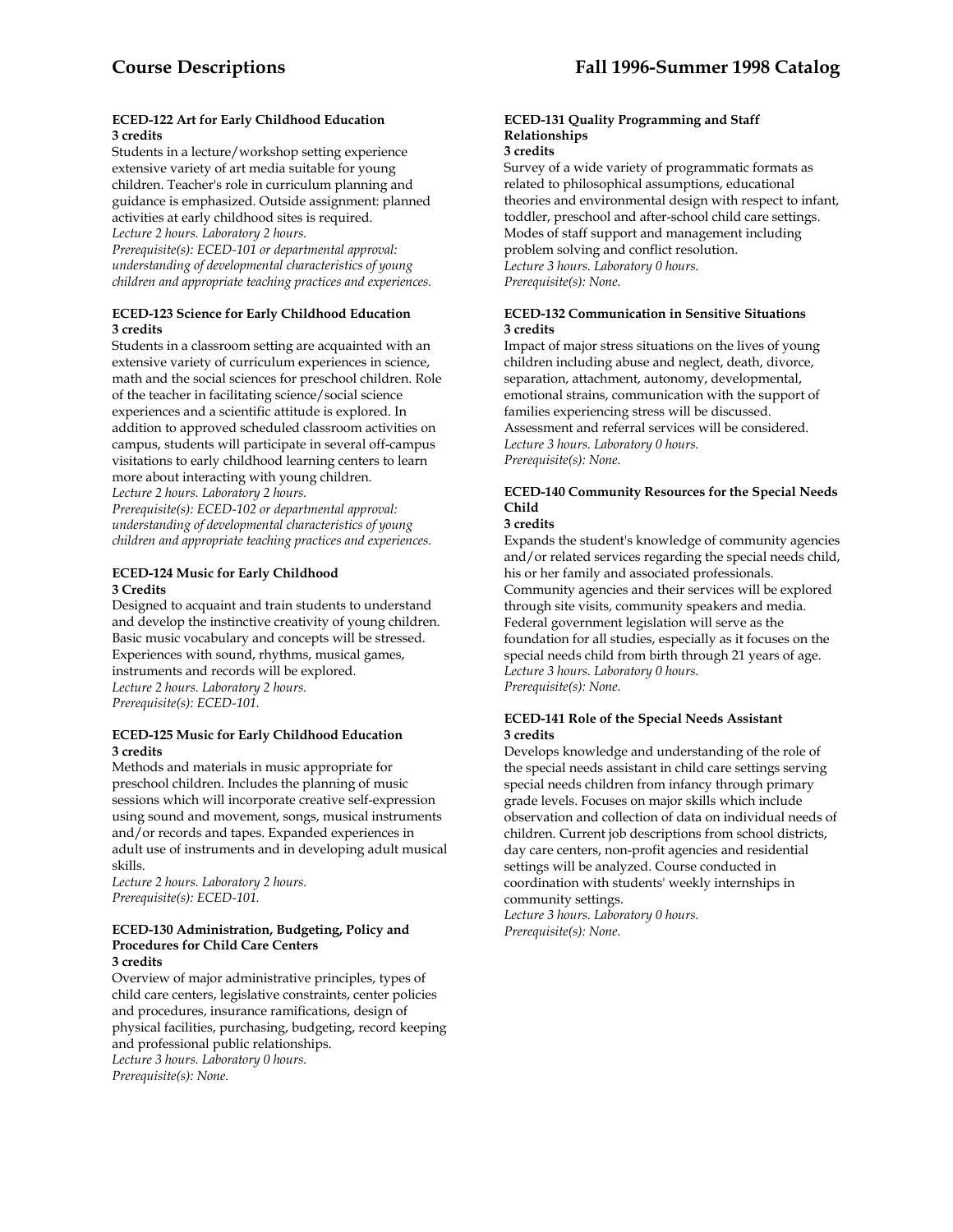# **ECED-142 Personal/Professional Skill Assessment for the Special Needs Assistant**

# **3 credits**

Provides specific career assessment and preparations for persons who will work in child care settings serving special needs children. Focuses on developing and organizing skills which will assist the student in attaining a successful job match. These career entry skills will include resume development, interviewing, job search and networking, understanding professional application *forms and development of a personnel file. Lecture 3 hours. Laboratory 0 hours. Prerequisite(s): None.* 

#### **ECED-150 Curriculum, Materials and Equipment for the Special Needs Child 3 Credits**

Knowledge of effecting curriculum, materials, and equipment appropriate for the special needs child. Positive educational environments. Practice presenting activities and making materials that address abilities of special needs children. Devices and equipment utilization applicable to special needs. *Lecture 2 hours. Laboratory 2 hours. Prerequisite(s): ECED-101.* 

#### **ECED-151 Behavior Observation, Individualized Planning and Group Management 3 Credits**

Observation and involvement with children handicapping conditions. Off-campus settings will provide opportunities to implement individualized developmental plans and develop group management skills.

*Lecture 2 hours. Laboratory 2 hours. Prerequisite(s): ECED-101.* 

#### **ECED-160 Experience in ECED Learning Center 2 Credits**

Practice within the College-based Early Childhood Education Learning Center. Introduction to developmentally appropriate care and education of young children within an assigned setting. Preparation, organization and maintenance of an educational environment, communication strategies, planning and presentation of experiences/activities for young children will be emphasized. Experience will be provided in relating to the wide array of individuality among children. Cultural and familial expectation, adjustment of children to a group setting and development of positive work relationships will be emphasized. One three-hour block of time will be spent *with the assigned age group and one hour in a follow-up seminar per week.* 

*Lecture 0 hours. Laboratory 3 hours.* 

*Other Required Hours: Seminar: 1 hour per week. Prerequisite(s): ECED-102, ECED-120, and departmental approval.* 

#### **ECED-170 Role of the Special Child 3 credits**

Survey course in identification, assessment and mainstreaming of the child with special needs in a normal preschool classroom. Techniques for working with professionals from other disciplines and with parents of handicapped children. In addition to the scheduled classroom activities on campus, students will participate in several observations of special needs children in a variety of child care settings. Primarily designed for early childhood education majors. *Lecture 3 hours. Laboratory 0 hours. Prerequisite(s): ECED-101.* 

#### **ECED-220 Child Behavior and Guidance 3 Credits**

Guidance of preschool children within an educational program based on interpretation of child growth principles in practice. To help students understand themselves in their roles as teachers of young children. *Lecture 3 hours. Laboratory 0 hours. Prerequisite(s): None.* 

#### **ECED-222 Center-Family Relationships: Child Health Concerns 3 credits**

Develop skills to effectively work with parents in fostering the total developmental growth of their children. Emphasis on interpersonal techniques that will promote positive relationships with family, child care center and community. Training in child abuse and neglect, first aid, and communicable diseases. *Lecture 3 hours. Laboratory 0 hours. Prerequisite(s): ECED-102 or ECED-150 or ECED-253, or concurrent enrollment in ECED-234.* 

# **ECED-232 Early Childhood Education Student Teaching 3 Credits**

Discussion and analysis of components of teaching environments. Covers aspects of equipment, materials, routines, purchasing, and qualities of a setting that enhance developmentally appropriate practice. Analysis of teaching skills, attitudes and values necessary for assuming responsibilities leading to the teacher position in a pre-kindergarten setting will also be addressed. *Lecture 3 hours. Laboratory 0 hours. Prerequisite(s): Departmental approval and concurrent with ECED-233.* 

#### **ECED-233 Early Childhood Student Teaching Practicum 2 Credits**

Participation in an assigned pre-kindergarten teaching site under College supervision to develop practical skills in teaching young children. Each student will spend approximately 140 hours in a field experience. *Lecture 0 hours. Laboratory 0 hours.* 

*Other Required Hours: Practicum: 14 hours per week. Prerequisite(s): Departmental approval and concurrent with ECED-232.*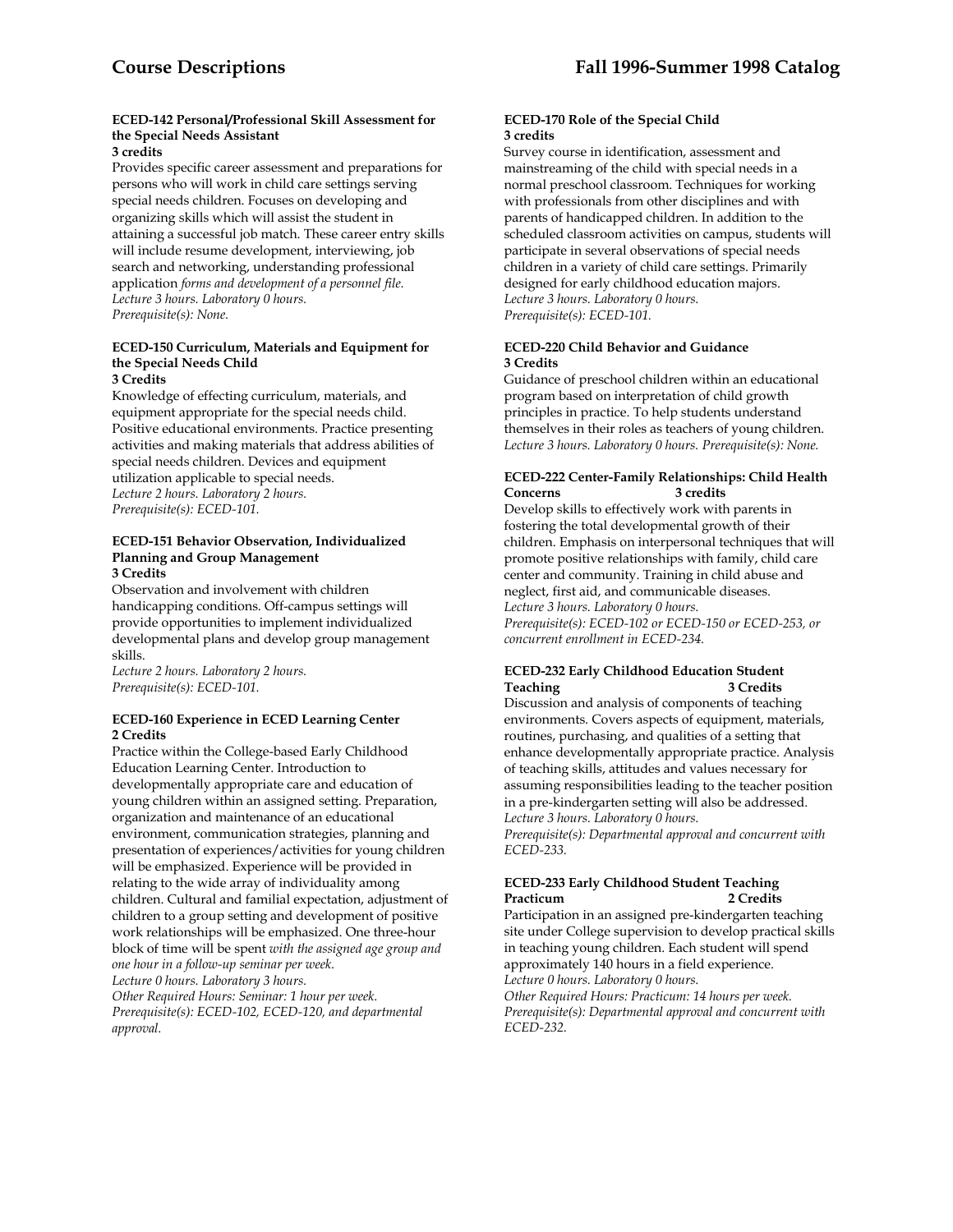# **ECED-234 Early Childhood Education Student Teaching**

#### **3 Credits**

Information relative to the knowledge, skills, attitudes, and values associated with becoming an efficient, effective lead/group teacher of young children. Covers aspects of budgeting for a child care center, legal responsibilities of the center and the teacher, professional conduct, and ethical issues. Resume writing, interviewing techniques, preparation of materials to support a wide variety of thinking processes, and readiness for kindergarten will be reviewed. Possible indicators of learning difficulties and planning and guidance techniques, appropriate for managing groups of children in a day-long environment, will also be included.

*Lecture 3 hours. Laboratory 0 hours.* 

*Prerequisite(s): ECED-232, ECED-233, and concurrent with ECED-235.* 

# **ECED-235 Early Childhood Student Teaching Practicum**

#### **2 Credits**

Actual participation in an assigned pre-kindergarten teaching site under College supervision to develop and refine practical application of skills necessary for becoming a lead/group teacher of young children. Each student will spend 140 hours in a field experience. *Lecture 0 hours. Laboratory 0 hours.* 

*Other Required Hours: Practicum: 14 hours per week. Prerequisite(s): ECED-232, ECED-233, and concurrent with ECED-234.* 

#### **ECED-240 Infant and Toddler Care 3 credits**

In-depth learning experience relating to child growth and development from birth to age three; studying methods of providing healthful and safe environments for infants/toddlers in a variety of child care settings; licensing recommendations; parent involvement. In addition to scheduled classroom activities on campus, students will participate in several observations of children under three years old in a variety of child care settings.

*Lecture 3 hours. Laboratory 0 hours. Prerequisite(s): ECED-101.* 

#### **ECED-252 Independent Living Skills for the Special Needs Child 4 Credits**

Role of the educational assistant in assisting children with special needs to develop self-help skills. Appropriate physical care of children will be introduced and practiced. Code of ethics explored. *Lecture 4 hours. Laboratory 0 hours. Prerequisite(s): ECED-150.* 

# **ECED-253 Field Experience with the Special Needs Child**

#### **3 Credits**

Seven hours per week in a field placement site to provide practical experience for the educational assistant in a setting serving the developmentally disabled child. Preparation and presentation of instructional plans. Portfolio writing preparation. Strengthening of staff communications. Job preparation. On-site observation and evaluation.

*Lecture 2 hours. Laboratory 0 hours. Other Required Hours: Practicum: 7 hours per week. Prerequisite(s): ECED-150.* 

#### **ECED-270 Special Topics in Early Childhood Education 1-4 Credits**

Study of selected topics or current issues to explore various emerging theories, research and applications impacting early childhood classrooms. Topics will vary as new issues emerge in the early childhood field (see class schedule for current offerings). (Repeatable. No more than three credits of special topics courses may be applied toward the Early Childhood Education degree requirements.)

*Lecture 1-4 hours. Laboratory 0 hours.* 

*Prerequisite(s): Faculty counterparts determine appropriate prerequisite/corequisite for each topic.*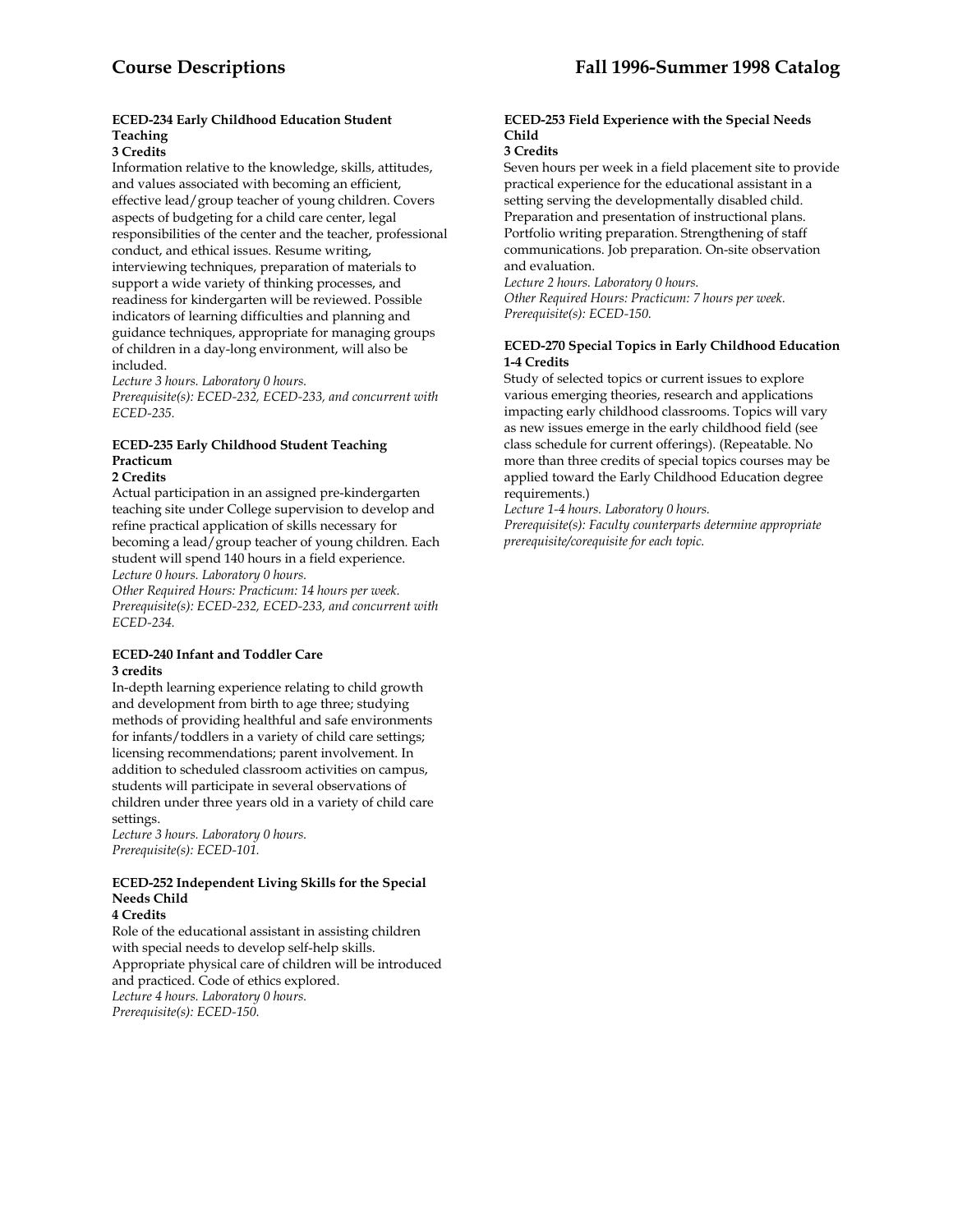# **ECON - ECONOMICS**

#### **ECON-100 Basic Economics**

#### **3 Credits**

Principles of economics designed to provide an understanding of the structure, organization and operation of our economy; relationship of our economy to our social and political welfare and to our standard of living.

*Lecture 3 hours. Laboratory 0 hours. Prerequisite(s): None.* 

# **ECON-151 Development of the American Economy 4 Credits**

Evolutionary development of our economic system from medieval times to present. Designed for better understanding of the economic life. *Lecture 4 hours. Laboratory 0 hours. Prerequisite(s): None.* 

#### **ECON-161 Principles of Economics I 4 Credits**

Introduction to the scope and method of economics, scarcity and resource allocation, basic demand-supply analysis, the mixed economy and its basic components, national income analysis and modern employment theory, money and banking and economic growth. *Lecture 4 hours. Laboratory 0 hours. Prerequisite(s): None.* 

#### **ECON-162 Principles of Economics II 4 Credits**

Refinements in demand-supply theory, supply and the costs of production, price and output determination by market structure; resource pricing, general equilibrium analysis, economics of poverty and inequality, international trade theory, comparative economic systems and current economic problems. *Lecture 4 hours. Laboratory 0 hours. Prerequisite(s): ECON-161.* 

#### **ECON-270 Special Topics in Economics 1-4 credits**

Study of selected topics and events in the area of economics (see schedule booklet for current offerings). (Repeatable. No more than eight credits of special topics courses may be applied toward fulfilling elective graduation degree requirements.) *Lecture 1-4 hours. Laboratory 0 hours. Prerequisite(s): Faculty counterparts determine the appropriate prerequisite/corequisite for each topic.* 

# **EDUCATION - EDUC**

#### **EDUC-101 Introduction to Education 3 Credits**

Introduction to the broad and complex field of public education. Emphasis on personal and professional characteristics required for successful teaching. *Lecture 3 hours. Laboratory 0 hours. Prerequisite(s): None.* 

#### **EDUC-200 Approaches To Teaching 4 Credits**

General strategies and skills of instruction with emphasis on curriculum design, instructional planning, learner diversity, decision making, interpersonal communication, questioning and classroom management. *Lecture 4 hours. Laboratory 0 hours. Prerequisite(s): EDUC-101.* 

#### **EDUC-205 Human Diversity in Education 3 Credits**

Socio-cultural patterns related to race, gender, culture, class, health and differential ability, with instructional implications for sensitivity to culturally-based and community differences.

*Lecture 3 hours. Laboratory 0 hours.* 

*Prerequisite(s): EDUC-101, and concurrent with EDUC-240 and PSY-203.* 

# **EDUC-240 Sophomore Practicum 2 Credits**

Participation of students at assigned sites in an applied extended field experience under college supervision to fashion, develop and evaluate practical skills in teaching. *Lecture 0 hours. Laboratory 0 hours.* 

*Other Required Hours: Practicum: 7-1/2 hours per week. Seminar: 1 hour per week.* 

*Prerequisite(s): Concurrent with EDUC-205 and PSY-203.*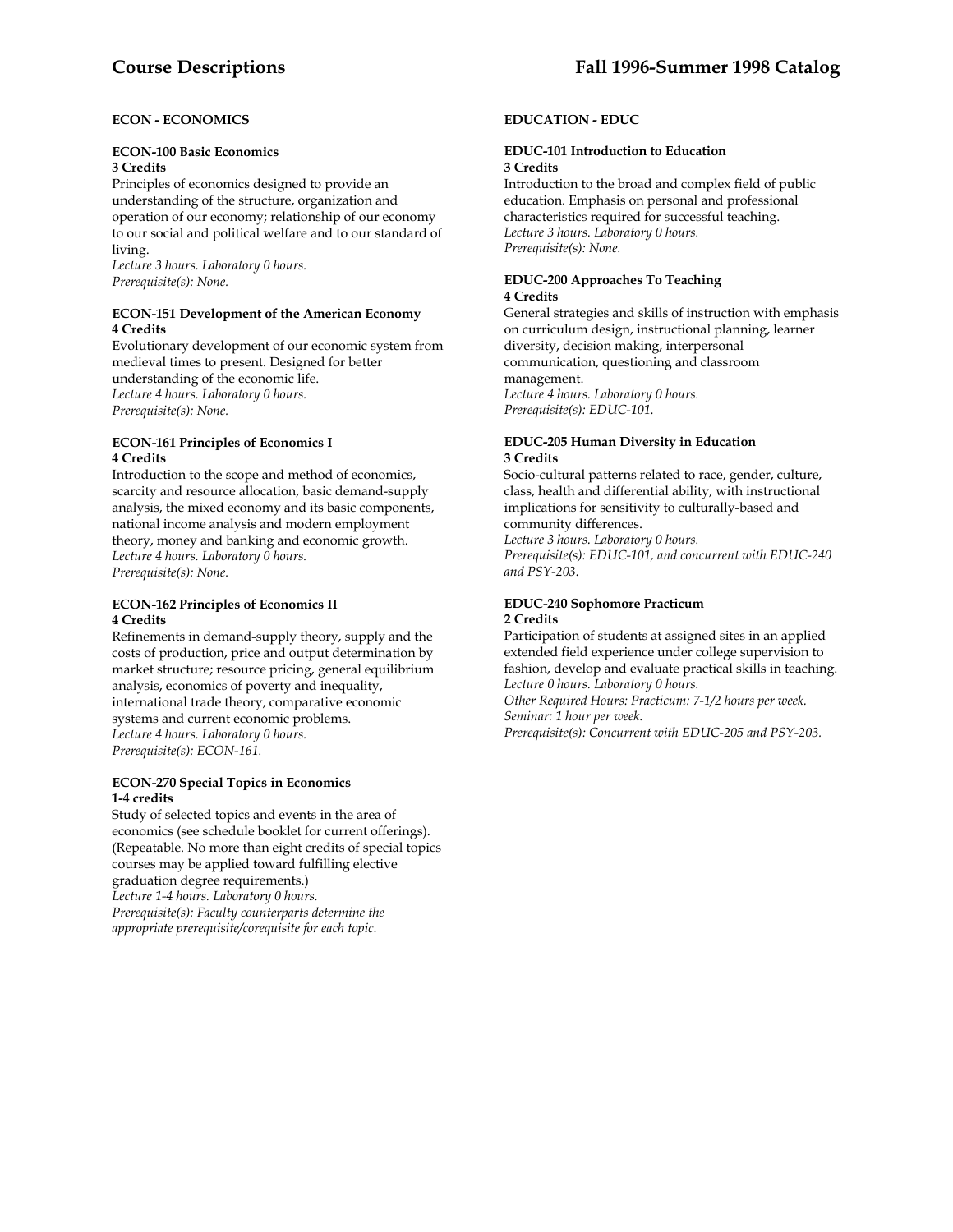#### **ELECTRICAL/ELECTRONIC ENGINEERING TECHNOLOGY - ELEC**

#### **ELEC-120 Introduction to Electric and Electronic Circuits 3 Credits**

Introduction to electric-electronic terms, prefixes, components, symbols, circuits, and schematic diagrams. Use of Ohm's Law, Kirchoff's voltage and current Laws to solve simple two-resistor series and parallel circuits. Practical laboratory experience with electronic voltmeter, DC ammeters, batteries, electronic power supplies and the construction of working circuits.

*Lecture 2 hours. Laboratory 2 hours.* 

*Prerequisite(s): Departmental approval: MATH 091 or equivalent.* 

#### **ELEC-122 Principles of DC/AC Circuits 3 Credits**

Direct-current and alternating-current circuit fundamentals. Electrical quantities and units of measurements. Series and parallel circuits. OHM's Law, Kirchhoff's voltage and current waves. Phasors and J-Operators. Impedance, admittance and power triangles. Power factor and power factor correction. *Lecture 2 hours. Laboratory 2 hours. Prerequisite(s): MATH-126 or concurrent enrollment.* 

#### **ELEC-125 DC Electric Circuits 3 Credits**

Direct-current (DC) circuit fundamentals, emphasis on conventional current flow, electrical quantities and units of measurement, sources of EMF, Ohm's Law, electrical energy and power relations, series, parallel and seriesparallel circuits, and voltage dividers. Kirchhoff's Laws, Thevenin's and Norton's theorems. Laboratory experience in construction of working circuits and evaluation of their performance.

*Lecture 2 hours. Laboratory 2 hours.* 

*Prerequisite(s): Eligibility for MATH-116 or departmental approval.* 

#### **ELEC-126 AC Electric Circuits I 3 Credits**

Fundamentals of alternating current (AC) circuits with emphasis upon capacitance, inductance, time constants, sinusoidal voltage and current, reactance, vectors and phasors, impedance, and RC, RL and RLC series and parallel circuits. Practical laboratory experience with AC instruments including oscilloscopes, capacitance testing and the evaluation of reactive circuits.

*Lecture 2 hours. Laboratory 2 hours.* 

*Prerequisite(s): ELEC-125; and MATH-126 or concurrent enrollment.* 

#### **ELEC-127 AC Electric Circuits II 3 Credits**

Emphasis on power, resonance, coupled circuits, transformer action and harmonics. Practical laboratory experience with various combinations of series and parallel reactive circuits and resonant circuits. *Lecture 2 hours. Laboratory 2 hours. Prerequisite(s): ELEC-126.* 

#### **ELEC-140 Direct Current Machines 3 Credits**

Direct current generator-motor principles and construction. Principles covered include magnetic fields and excitation, voltage generation, current, armature reaction, power losses, torque, speed and speed regulation, efficiency, machine ratings and application. Practical laboratory experiences with DC machinery. *Lecture 2 hours. Laboratory 2 hours. Prerequisite(s): ELEC-125 or departmental approval: high school algebra.* 

#### **ELEC-145 Power Transformers and AC and DC Electrical Machinery 3 Credits**

Principles of electro magnetism. Principles of design, construction, application and operation of power transformers, and DC and AC single-phase and polyphase rotating machinery. *Lecture 2 hours. Laboratory 2 hours.* 

*Prerequisite(s): MATH-126; and ELEC-127 or concurrent enrollment.* 

#### **ELEC-150 Alternating Current Machines 3 Credits**

Theory of alternating current machinery. Construction, characteristics, and operation of transformers, induction and synchronous motors, synchronous generators and converters, both single and polyphase. Practical laboratory experience with machinery.

*Lecture 2 hours. Laboratory 2 hours.* 

*Prerequisite(s): ELEC-140; and ELEC-127 or concurrent enrollment.* 

# **ELEC-160 Semiconductor and Electronic Circuits I 3 Credits**

Fundamentals of vacuum tubes and semiconductors. Circuit applications including waveshaping circuits, rectifier and power supply circuits and filter networks. Vacuum triode and semiconductor diode characteristics. Practical laboratory experience with circuits involving semiconductors, diodes, zeners and vacuum triodes. Includes the design of amplifiers and design and troubleshooting of power supply circuits. *Lecture 2 hours. Laboratory 2 hours. Prerequisite(s): ELEC-127 or concurrent enrollment, or departmental approval.* 

#### **ELEC-170 Electrical/Electronic Design and Drafting 3 Credits**

Principles and practice of electrical/electronic drafting techniques. Specific applications as related to motor control diagrams (ladder), electrical/electronic circuits, layout of circuit components for chassis and printed circuit applications. Graphic symbols and conventions. *Lecture 1 hour. Laboratory 4 hours.* 

*Prerequisite(s): ELEC-160 and ENGR-121, or departmental approval.*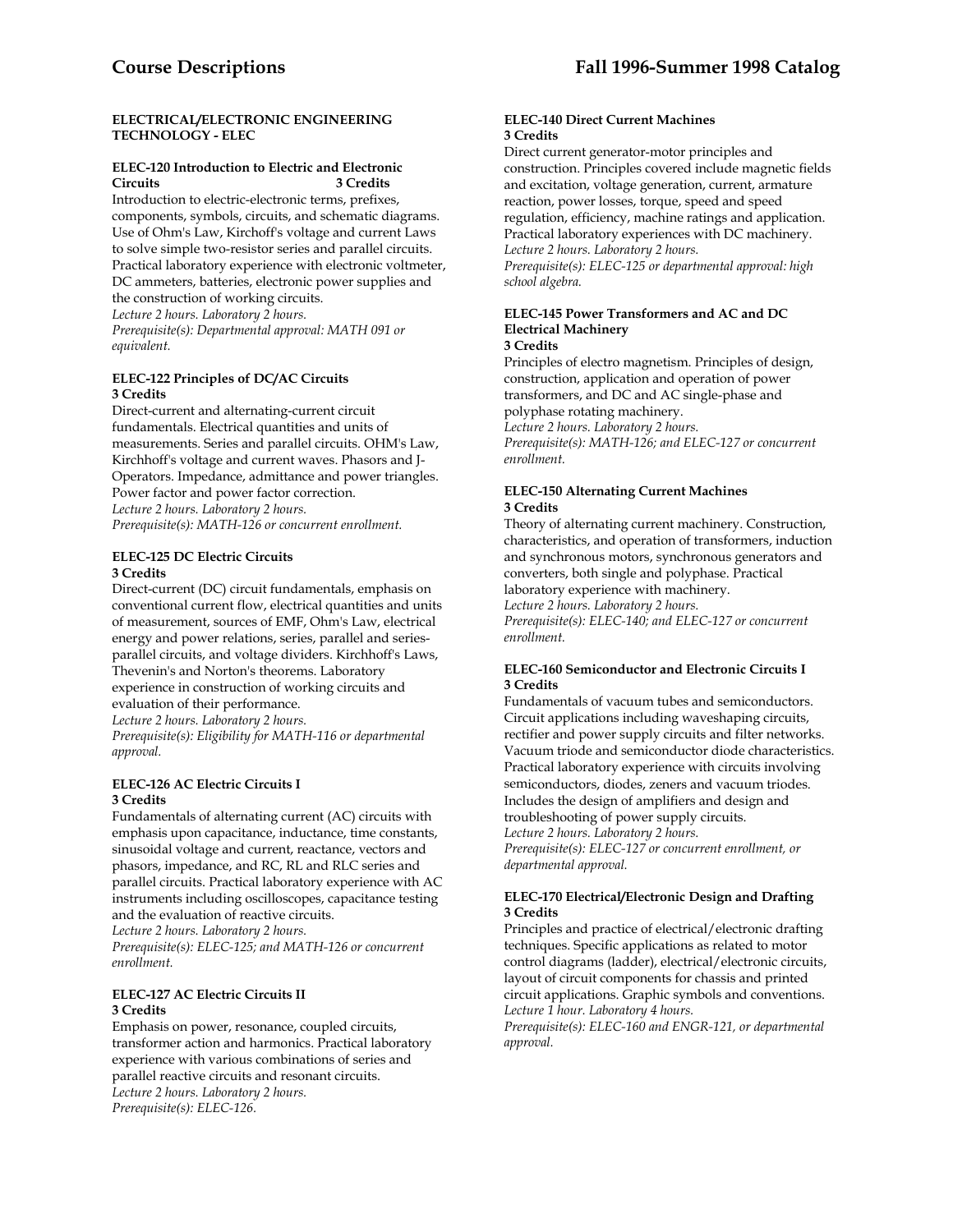#### **ELEC-211 Electrical Construction and Application 2 Credits**

Wiring systems for light, heat and power. Transmission and distribution systems; switches, contactors, relays and circuit breakers. Wire, cable and conduit applications. Feeder and branch circuit protection. Safety and grounding practices. Lighting systems and design. Electric heating design. Demonstrations will be used to familiarize students with equipment. *Lecture 2 hours. Laboratory 0 hours. Prerequisite(s): ELEC-127 and ELEC-140.* 

# **ELEC-231 Electrical CAD I 4 Credits**

Advanced course in computer-aided drafting for application of CAD as used in electrical and electronic applications. Specific areas of interest are: chassis layout, development of a parts list format, development of a symbol library, drawing of schematic diagrams and industrial control circuits. Application of the attribute commands as part of the report generation process. *Lecture 2 hours. Laboratory 4 hours.* 

*Prerequisite(s): ENGR-130A; and ELEC-170 or concurrent enrollment.* 

#### **ELEC-237 Telecommunications I 3 Credits**

Fundamentals of basic analog communication systems at the circuit and subsystem level. Topics include modulation, demodulation, transmitters, receivers and a complete analog communication system. Emphasis is placed on circuits and systems using I.C. technology. *Lecture 2 hours. Laboratory 2 hours. Prerequisite(s): ELEC-260 or concurrent enrollment.* 

#### **ELEC-238 Telecommunications II 3 Credits**

Comprehensive introduction to contemporary digital data communications theory, hardware and systems applications. Topics include digital modulation methods, multiplexing methods, bandwidth considerations, baud rates noise considerations, demodulation methods, half duplex, full duplex, synchronous and asynchronous systems, and interfacing techniques. *Lecture 2 hours. Laboratory 2 hours. Prerequisite(s): ELEC-237.* 

#### **ELEC-239 Telecommunications III 3 Credits**

Introduces the fundamentals and applications of transmission lines, waveguides, antennas and radiowave, and microwave propagation. Focuses on theory and application of microwave, fiber optic, cellular, and broadband based communication systems. *Lecture 2 hours. Laboratory 2 hours. Prerequisite(s): ELEC-238.* 

#### **ELEC-240 Bio-Medical Terminology and Technology 4 Credits**

Introduction to the bio-medical program and to the organization of the hospital or health facility. Study of anatomy and physiology as pertaining to the servicing and maintaining bio-medical electronic equipment (such as ECG, EMG, EEG, defibrillators, heat monitors and other monitoring equipment and diagnostic equipment) is included. Hospital electrical safety and interaction with nursing and physicians are also discussed. *Lecture 4 hours. Laboratory 0 hours. Prerequisite(s): ELEC-125.* 

#### **ELEC-243 Bio-Medical Equipment I 4 Credits**

Hospital intensive care equipment such as electrocardiograms, patient monitors and defibrillator units will be studied. Basic electronic equipment principles will be studied and reinforced in the laboratory. Various measurements, calibration and preventive maintenance techniques will be performed in the laboratory.

*Lecture 3 hours. Laboratory 2 hours. Prerequisite(s): ELEC-240 and ELEC-260.* 

# **ELEC-245 Bio-Medical Equipment II 3 Credits**

Study of general bio-medical equipment using technical service manuals. Safety checks will be performed in the laboratory on all equipment. *Lecture 2 hours. Laboratory 2 hours. Prerequisite(s): ELEC-243 and ELEC-252.* 

#### **ELEC-247 Clinical Internship 6 Credits**

The bio-medical engineering student internship program will provide the student with on-the-job experience in the bio-medical equipment field. During the eight-week period, the student will be rotated 40 hours a week at a local health facility, equipment manufacturer or medical field service organization.

*Lecture 0 hours. Laboratory 0 hours.* 

*Other Required Hours: Directed practice: 40 hours per week. Prerequisite(s): ELEC-245.* 

#### **ELEC-250 Industrial Electronics I 3 Credits**

Operating principles of universally oriented electronic equipment. Industrial application of semiconductors and tube operated circuits. Rectifiers, thyristors, thyratrons and associated equipment. Includes sensing of time, voltage and light.

*Lecture 2 hours. Laboratory 2 hours. Prerequisite(s): ELEC-160 or concurrent enrollment.*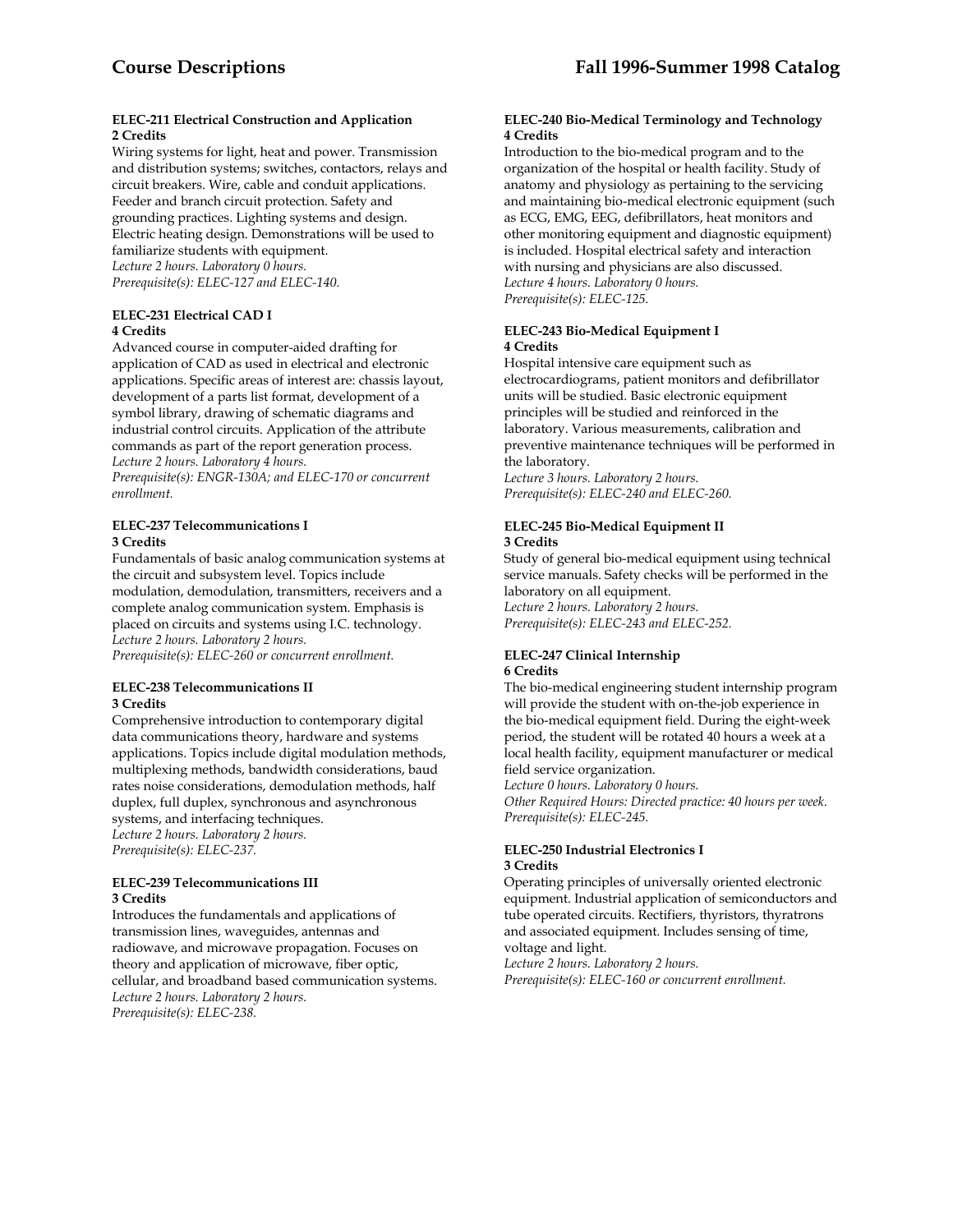#### **ELEC-251 Industrial Electronics II 3 Credits**

Zener diode and transistor voltage regulators, saturable reactor power control, motor counter EMF, three-phase rectification, thyristers and firing controls, automatic motor control, introduction to feedback control systems and robotics.

*Lecture 2 hours. Laboratory 2 hours. Prerequisite(s): ELEC-250 and ELEC-260.* 

#### **ELEC-252 Logic, Pulse and Switching Circuitry 3 Credits**

Elements of logic, pulse and switching circuitry. Emphasis on number systems and Boolean algebra; clipping and clamp circuits; the transistor as a switch; bistable, monostable and astable multivibrators; pulse amplifiers; and blocking oscillators. *Lecture 2 hours. Laboratory 2 hours. Prerequisite(s): ELEC-260.* 

#### **ELEC-253 Computer Circuitry 3 Credits**

Application of logic, pulse and switching circuits to computers. Codes and introduction to machine language. Emphasis on counters and shift registers, timing and control, computer arithmetic operations and memory systems, input-output equipment, digital-to-analog (D/A) and analog-to-digital (A/D) conversion. *Lecture 2 hours. Laboratory 2 hours. Prerequisite(s): ELEC-252.* 

# **ELEC-254 Digital Systems I 3 Credits**

Introduction to digital electronics, digital arithmetic and logic operations, basic gate theory, techniques for analysis of gate systems combinational logic theory, use of SSI and MSI components in digital systems. *Lecture 2 hours. Laboratory 2 hours. Prerequisite(s): ELEC-260 or concurrent enrollment.* 

#### **ELEC-255 Digital Systems II 3 Credits**

Introduction to the theory and operation of sequential digital circuits. Topics include design and analysis of SSI and MSI asynchronous and synchronous counters, MSI memory IC's and systems, shift registers, arithmetic/logic units and interface circuits. *Lecture 2 hours. Laboratory 2 hours. Prerequisite(s): ELEC-254.* 

#### **ELEC-256 Microprocessor Devices I 3 Credits**

Topics include an introduction to microprocessor theory and function, microprocessor architecture and operation, single board systems, memories, microprocessor programming, and program design and testing. *Lecture 2 hours. Laboratory 2 hours. Prerequisite(s): ELEC-255.* 

#### **ELEC-257 Microprocessor Devices II 3 Credits**

Introduction to the basic theory of software implemented counters and time delays, software interrupts, microprocessor stack and subroutines, code conversion, BCD arithmetic, I/O ports and direct memory access, software development systems and assemblers, parallel input/output and basic interfacing techniques. *Lecture 2 hours. Laboratory 2 hours. Prerequisite(s): ELEC-256.* 

#### **ELEC-260 Semiconductor and Electronic Circuits II 3 Credits**

Transistor characteristics and theory of operation. Transistor biasing and thermal stabilization. Small signal and low frequency amplifier circuits. Field effect transistor. Practical laboratory experience with transistor small and large signal amplifier circuits. *Lecture 2 hours. Laboratory 2 hours. Prerequisite(s): ELEC-160.* 

#### **ELEC-261 Semiconductor and Electronic Circuits III 3 Credits**

Study of semiconductor and electronic circuits with emphasis on amplifiers, feedback amplifiers, differential amplifiers, oscillator circuits and operational amplifier circuits. Laboratory experience with cascaded, cascoded amplifiers, power supplies, differential amplifiers, operational amplifiers and other integrated circuits will be included.

*Lecture 2 hours. Laboratory 2 hours. Prerequisite(s): ELEC-260.* 

#### **ELEC-262 Electronic Measurement 3 Credits**

Principles of electronic measuring and test instruments. Basic meters in DC and AC measurements. Comparison and bridge type measurements will be performed. Electronic meters and oscilloscopes application. Practical laboratory experience with instrument circuits, operation, calibration and measurement. *Lecture 2 hours. Laboratory 2 hours. Prerequisite(s): ELEC-260.* 

#### **ELEC-263 Electronic Instrumentation 3 Credits**

Circuitry, operation and calibration of sophisticated electronic instruments such as impedance bridges, signal generators, frequency measuring devices, temperature sensors and transducers, and recorders. *Lecture 2 hours. Laboratory 2 hours. Prerequisite(s): ELEC-252 and ELEC-262.*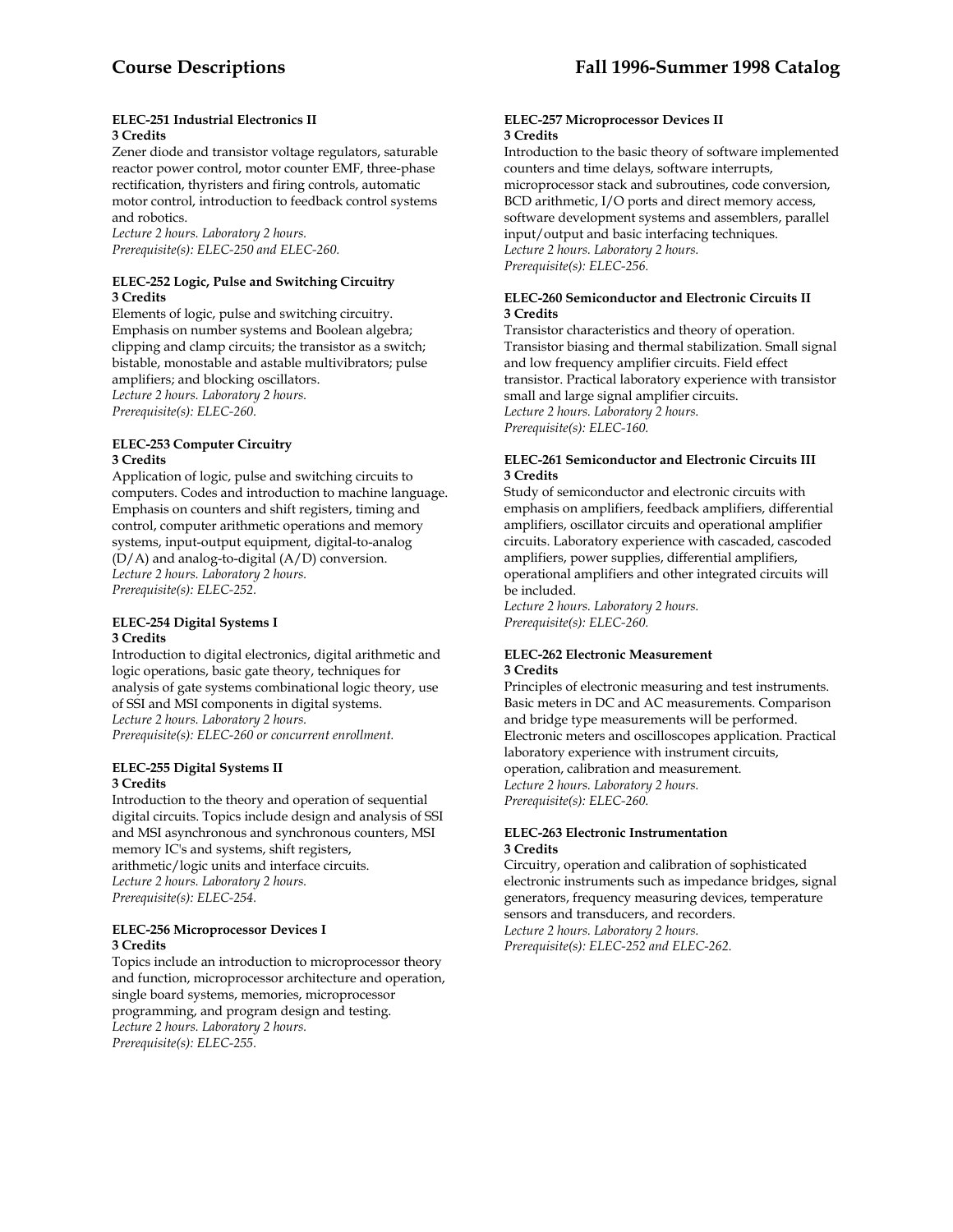#### **ELEC-270 Cooperative Field Experience 1-3 Credits**

Limited to students in the Cooperative Education Program. Employment in an approved training facility under College supervision. Requirement for one credit is 120 hours of approved work. Students may earn up to three credits in one quarter. May be repeated to a cumulative maximum of 12 credits. *Lecture 0 hours. Laboratory 0 hours.* 

*Other Required Hours: 120 clock hours of approved work per credit hour.* 

*Prerequisite(s): Formal acceptance into the Cooperative Education Program.* 

# **ELEC-272 Integrated Circuit Analysis 3 Credits**

Introduction to linear integrated circuit components used in industry today. Topics include operational amplifiers, voltage comparators, digital-to-analog (D/A) and analog-to-digital (A/D) converters, active filter circuits, sample and hold circuits, and phase-locked loops. *Lecture 2 hours. Laboratory 2 hours. Prerequisite(s): ELEC-261.* 

#### **EMERGENCY MEDICAL TECHNOLOGY - EMT**

# **EMT-124 EMT-Basic**

#### **7 Credits**

Comprehensive study of basic life support skills of Emergency Medical Technician-Basic including recognition of nature and seriousness of patient's condition or extent of injuries, assessing the requirements of emergency care, lifting, moving, handling and transporting patients as part of the prehospital emergency care system. Development of proficiency in endotracheal intubation and automated defibrillation skills under the direction of on-line medical control.

*Lecture 5 hours. Laboratory 6 hours. Prerequisite(s): Departmental approval: students must receive formal acceptance to the program.* 

# **EMT-131 Cardiopulmonary Resuscitation 1 Credit**

Introduction to respiratory and circulatory emergencies in adults and children. Instruction and treatment methods to meet American Red Cross and/or the American Heart Association certification for Cardiopulmonary Resuscitation module (CPR). *Lecture 1 hour. Laboratory 0 hours. Prerequisite(s): None.* 

#### **EMT-134 Emergency Medical Technician - Ambulance 1 Credit**

A 33-hour clinical laboratory experience based in hospitals under college supervision. Student will rotate through selected hospital and squad units with a focus on patient assessment, interaction with patients and staff, and basic emergency skills. Successful completion of an in-hospital rotation is required as a portion of the EMT-A certification process.

*Lecture 0 hours. Laboratory 3 hours. Prerequisite(s): EMT-124 and departmental approval.* 

# **EMT-136 Heavy Rescue 3 Credits**

Techniques of heavy rescue, and the equipment management necessary to release an entrapped victim. *Lecture 2 hours. Laboratory 3 hours. Prerequisite(s): Certified EMT-A and department approval.* 

#### **EMT-137 Defensive Driving 1 Credit**

Principles and practices of defensive driving related to emergency rescue vehicles including laws, conditions of accidents, and methods of avoiding accidents. *Lecture 0 hours. Laboratory 3 hours.* 

*Prerequisite(s): Departmental approval: certified EMT-A, EMT-P, current EMT student, or working with safety forces driving. Must have a valid Ohio driver's license.*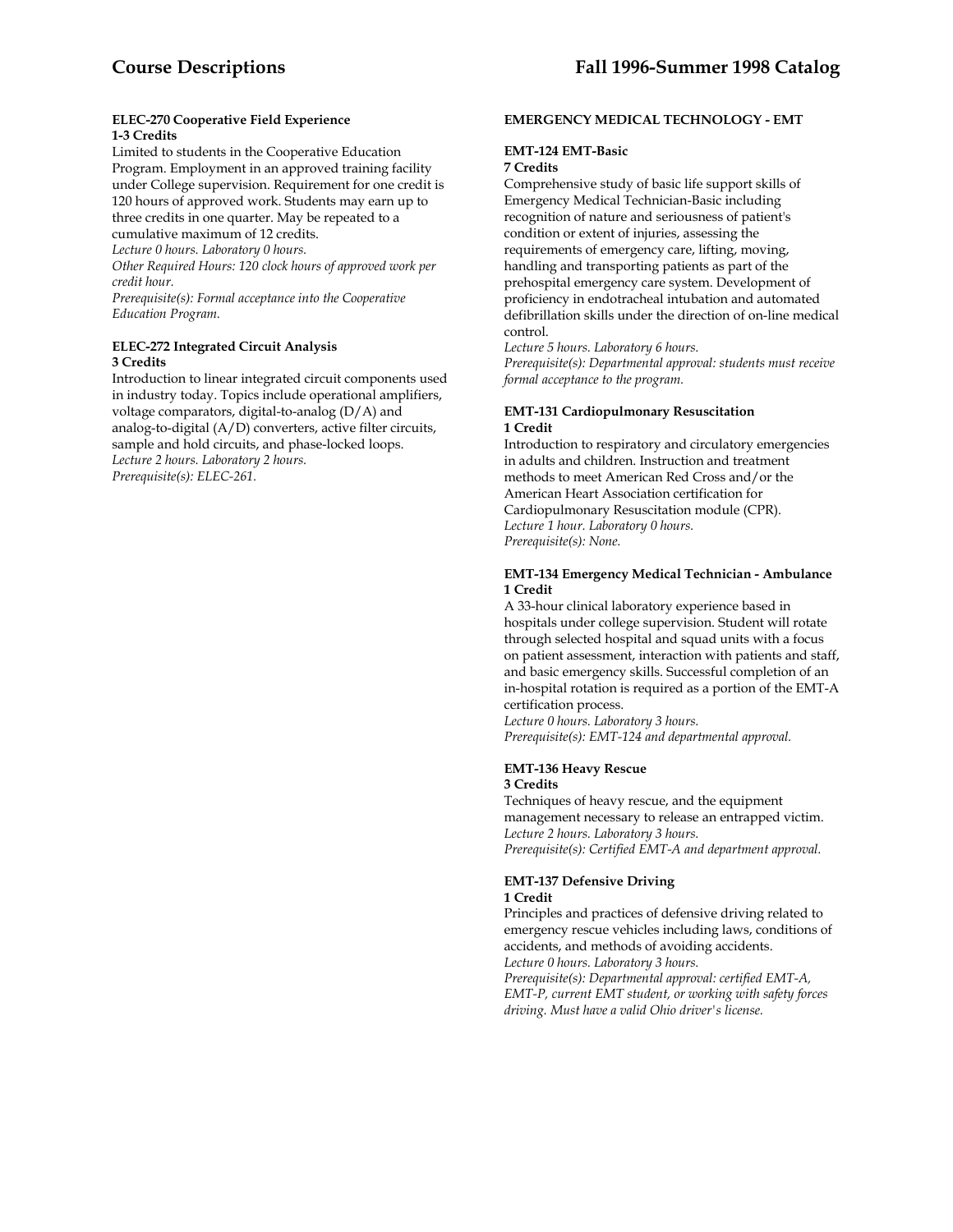#### **EMT-138 Emergency Medical Services Communications**

#### **2 Credits**

Provides theoretical and technical knowledge required to operationally perform the functions of an emergency medical communicator. General topics include telemetry, telephone techniques, dispatching, triage procedures, equipment, and FCC regulations governing use of VHF, UHF, FM and AM frequencies. *Lecture 1 hour. Laboratory 2 hours. Prerequisite(s): Departmental approval.* 

# **EMT-211 Advanced Techniques of Assessment and Triage**

# **2 Credits**

Advanced techniques and theory pertaining to physical assessment. Consideration is given to the diagnosis, treatment and triage of emergency conditions. *Lecture 1 hour. Laboratory 3 hours. Prerequisite(s): Departmental approval and certified EMT-A or EMT-P.* 

#### **EMT-212 EMT-Intermediate 6 Credits**

Principles and practices of emergency medical technicians at the intermediate level, including roles and responsibilities, EMS systems, medical/legal considerations, EMS communications, shock, trauma, anatomy and physiology.

*Lecture 3 hours. Laboratory 6 hours.* 

*Other Required Hours: Clinical/field experience: 3 hours per week. Prerequisite(s): Current State or National Registry EMT-Basic certification, and departmental approval.* 

# **EMT-221 Emergency Medical Technology Paramedic Theory IV**

# **3 Credits**

Covers the cognitive and practical aspects of Advanced Cardiac Life Support (ACLS). Student must complete course with the minimal certification of advanced cardiac life support. To obtain certification at this level, student must meet the standards of the American Heart Association (AHA). Course will be taught by an ACLS certified instructor with the sanction of the AHA, Northeast Ohio Affiliate and be sponsored by a physician who is certified as an advanced cardiologist. *Lecture 2 hours. Laboratory 3 hours.* 

*Prerequisite(s): Student must be an Ohio Board of Regents certified Paramedic, an R.N. who is involved in providing or teaching advanced life support, or an M.D. All must be certified AHA, CPR instructors and must have approval for admission from an AHA certified instructor. All applicants must be screened by the American Heart Association Northeast Ohio Affiliate and they must present required credentials including a near-perfect CPR strip. Registration must be six weeks in advance of taking the course.*

#### **EMT-222 Paramedic Theory I/EMT-Intermediate 10 Credits**

Principles and practices of emergency medical technicians at the intermediate and paramedic level including roles and responsibilities, EMS systems, medical/legal considerations, EMS communications, rescue, major incidents responses, stress management, shock, pharmacology, trauma, burns, environmental injuries and defibrillation.

*Lecture 6 hours. Laboratory 6 hours.* 

*Other Required Hours: Practicum: 10 hours per week. Prerequisite(s): Certified EMT-A or departmental approval: admission to the program including pre-test, credentials and health forms.* 

# **EMT-223 Paramedic Theory II 10 Credits**

Principles and practices of the study of anatomy and physiology of normal respiratory function and mechanism of respiration. Assessment of respiratory system, management respiratory disorders due to medical or trauma related emergencies. Anatomy and physiology of cardiovascular system, assessment of cardiac patient, EKG interpretation of normal rhythms and dysrhythmias. Treatment modalities, pharmacologic intervention, defibrillation, fluid and shock therapy. Management of other vascular medical and trauma emergencies. Completion of Advanced Cardiac Life Support curriculum of American Heart Association. *Lecture 6 hours. Laboratory 6 hours.* 

*Other Required Hours: Practicum: 10 hours per week. Prerequisite(s): EMT-222 and departmental approval.* 

#### **EMT-224 Paramedic Theory III 10 Credits**

Principles and practices of emergency medical technicians at the paramedic level in the management of medical, central nervous system, geriatric, environmental, pediatric obstetrical, gynecological, neonatal and behavioral emergencies. Includes anatomy, physiology, assessment and field treatment. *Lecture 6 hours. Laboratory 6 hours. Other Required Hours: Practicum: 10 hours per week. Prerequisite(s): EMT-222, EMT-223, and departmental approval.* 

#### **EMT-229 Instructional Techniques 3 Credits**

Focuses on the instructional training methods necessary to impart clinical competencies to students. Develops skills in instructional design, delivery and evaluation. *Lecture 2 hours. Laboratory 3 hours.* 

*Prerequisite(s): Departmental approval: current enrollment in the Emergency Medical Technician associate degree program, or currently certified Emergency Medical Technician-Ambulance with a minimum of 5 years experience.*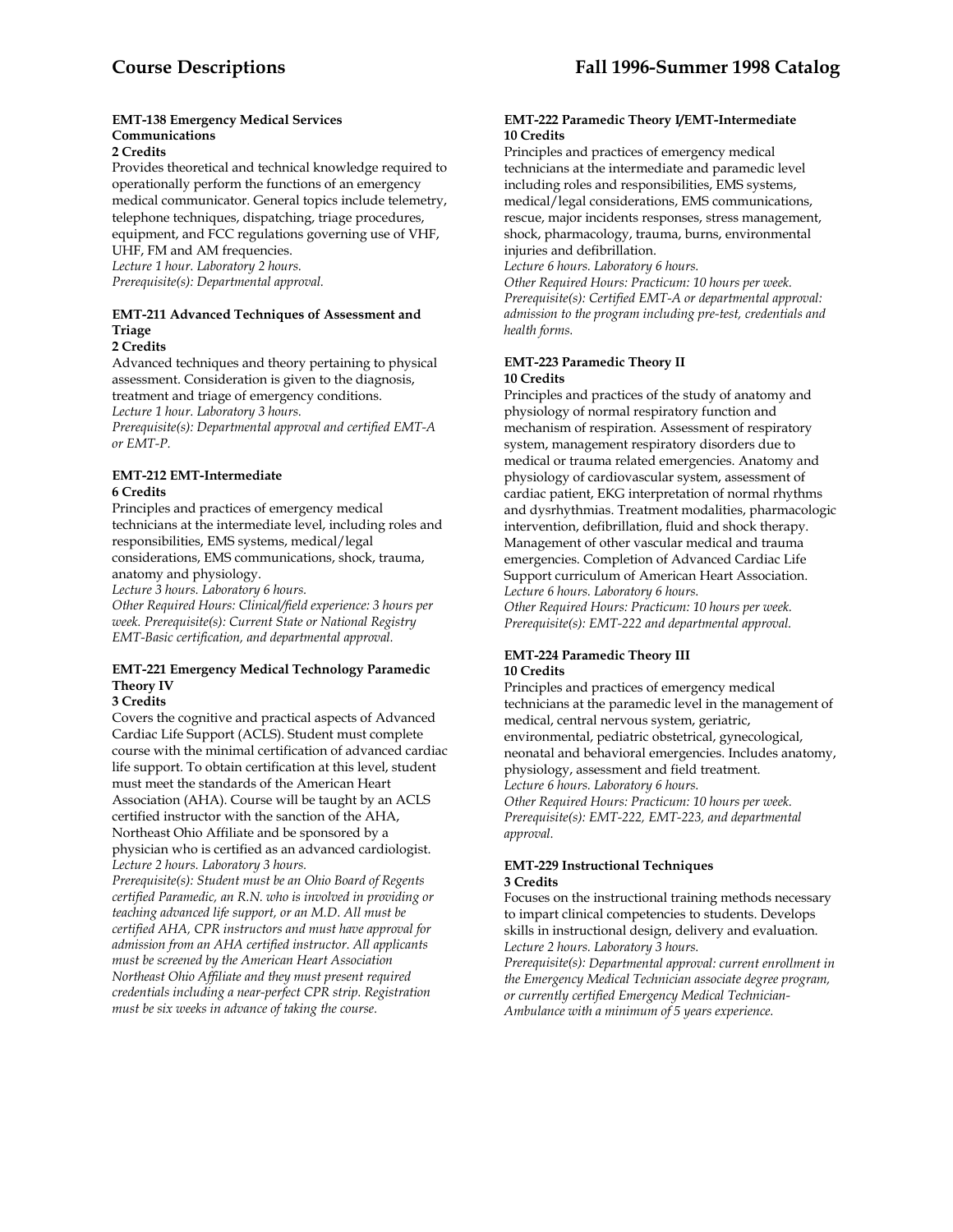# **EMT-230 Emergency Medical Technology Technical Management**

#### **3 Credits**

Study of diagnostic categories of emergencies, emergency service categorization, hospital care capabilities, patient transport protocol and transfer agreements. Discussion of area-wide planning in preparation for disaster as well as procedures for establishing a training system for emergency medical personnel. In addition to on-campus educational activity, exploration of emergency medical service planning and operations in a practical working environment will be included.

*Lecture 2 hours. Laboratory 2 hours.* 

*Prerequisite(s): Departmental approval, and Certified EMT-A or EMT-P. People in administrative levels of emergency services will be considered* 

#### **ENGLISH - ENG**

# **ENG-097 Language Fundamentals I**

6 Credits Designed for those students who need to develop vocabulary strategies, reading comprehension and basic writing skills. *Lecture 6 hours. Laboratory 0 hours. Prerequisite(s): Placement by department: appropriate placement test score.* 

# **ENG-098 Language Fundamentals II**

6 Credits Designed for those students who need additional course work in reading comprehension, vocabulary development and basic writing skills. *Lecture 6 hours. Laboratory 0 hours. Prerequisite(s): ENG-097 or placement by department.* 

#### **ENG-099 Language Fundamentals III**

6 Credits Mastery of language fundamentals: reading comprehension; basic essay writing skills; and basic study and test-taking skills. *Lecture 6 hours. Laboratory 0 hours. Prerequisite(s): ENG-098 or placement by department.* 

#### **ENG-101 College Composition**

3 Credits Study and practice in the principles of good writing. *Lecture 3 hours. Laboratory 0 hours. Prerequisite(s): Placement by department: appropriate placement test score; or ENG-099; or ENG-138 (with instructor recommendation); or instructor recommendation from a prior English course.* 

# **ENG-102 College Composition**

3 Credits

Study and practice in the principles of good writing, with emphasis on interpretive papers and research papers. *Lecture 3 hours. Laboratory 0 hours. Prerequisite(s): ENG-101.* 

#### **ENG-103 College Composition**

3 Credits Study and practice in the principles of good writing, with emphasis on critical papers about literature. *Lecture 3 hours. Laboratory 0 hours. Prerequisite(s): ENG-102.* 

#### **ENG-107 Advanced Reading Improvement**  3 Credits

Emphasis on reading comprehension and critical interpretation of college-level material. Some applications to professional and business-level reading when adaptable. Some effective speed-reading techniques. Group instruction and individualized attention in the art and skills of efficient reading. *Lecture 3 hours. Laboratory 0 hours. Prerequisite(s): Eligibility for 100-level English courses, or placement by department.*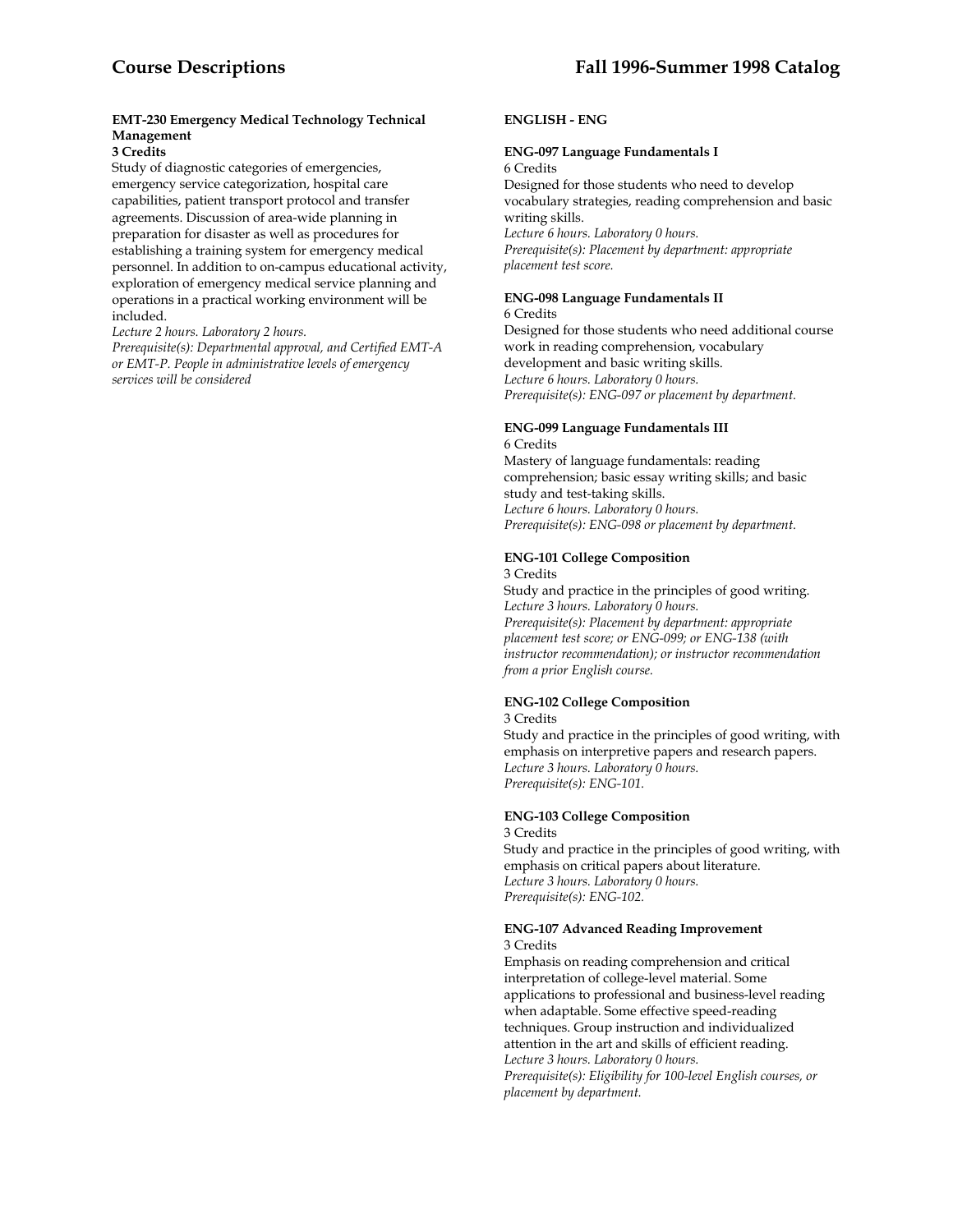#### **ENG-131 English as a Second Language: Grammar for Communication I**

#### 6 Credits

English for non-native speakers. An intensive approach combines oral practice, written exercises, language laboratory work, and videotaped lessons. Students are prepared to communicate in real-life situations and also to continue in more advanced classes of English as a Second Language.

*Lecture 4 hours. Laboratory 4 hours.* 

*Prerequisite(s): Placement by ESL assessment exam or instructor, and concurrent with ENG-132 or departmental approval.* 

### **ENG-132 English as a Second Language: Reading and Writing I**

# 6 Credits

English for non-native speakers. An intensive approach to reading provides practice in reading texts, essays, and short stories, understanding lectures, and building vocabulary. Intensive writing practice consists of writing sentences and paragraphs using basic sentence patterns and correct spelling and punctuation. Both guided composition and free expression are included. Students are prepared for everyday reading and writing tasks as well as for more advanced classes of English as a Second Language.

*Lecture 4 hours. Laboratory 4 hours.* 

*Prerequisite(s): Placement by ESL assessment exam or instructor, and concurrent with ENG-131 or departmental approval.* 

# **ENG-133 English as a Second Language: Grammar for Communication II**

3 Credits

English for non-native speakers. Practice in listening to and speaking basic English sentence patterns. Focus on form, meaning, and use.

*Lecture 2 hours. Laboratory 2 hours.* 

*Prerequisite(s): ENG-131 or placement by instructor: ESL assessment exam; and concurrent with ENG-134 or departmental approval.* 

# **ENG-134 English as a Second Language: Reading and Writing II**

#### **5 Credits**

English for non-native speakers. Practice in high beginning readings and simplified literary material. Practice in writing paragraphs.

*Lecture 5 hours. Laboratory 0 hours.* 

*Prerequisite(s): ENG-132 or placement by instructor: ESL assessment exam; and concurrent with ENG-133 or departmental approval.* 

# **ENG-135 English as a Second Language: Grammar for Communication III**

#### **3 Credits**

English for non-native speakers. Practice in listening to and speaking modified English sentence patterns. Focus on form, meaning, and use.

*Lecture 2 hours. Laboratory 2 hours.* 

*Prerequisite(s): ENG-133 or placement by instructor: ESL assessment exam; and concurrent with ENG-136 or departmental approval.* 

# **ENG-136 English as a Second Language: Reading and Writing III**

#### **5 Credits**

English for non-native speakers. Practice in intermediate readings and literary materials. Practice in creating topic sentences and developed paragraphs.

*Lecture 5 hours. Laboratory 0 hours.* 

*Prerequisite(s): ENG-134 or placement by instructor: ESL assessment exam; and concurrent with ENG-135 or departmental approval.* 

# **ENG-137 English as a Second Language: Grammar for Communication IV**

# **3 Credits**

English for non-native speakers. Practice in listening to and speaking complex English sentence patterns. Focus on form, meaning, and use.

*Lecture 2 hours. Laboratory 2 hours.* 

*Prerequisite(s): ENG-135 or placement by instructor: ESL assessment exam; and concurrent with ENG-138 or departmental approval.* 

# **ENG-138 English as a Second Language: Reading and Writing IV**

# **5 Credits**

English for non-native speakers. Practice in advanced intermediate readings and literary material. Practice in writing paragraphs and essays.

*Lecture 5 hours. Laboratory 0 hours.* 

*Prerequisite(s): ENG-136 or placement by instructor: ESL assessment exam; and concurrent with ENG-137 or departmental approval.* 

# **ENG-201 Creative Writing**

#### **3 Credits**

Practice in imaginative writing for students who wish to explore their creative potential. *Lecture 3 hours. Laboratory 0 hours. Prerequisite(s): ENG-102 or departmental approval.* 

#### **ENG-215 Technical Writing I 4 Credits**

Students learn about the technical communication process, about their roles in a complex organization and how those roles affect the communication of technical information. Emphasis on writing reports which effectively meet the needs of various readers within an organization.

*Lecture 4 hours. Laboratory 0 hours. Prerequisite(s):ENG-102 or departmental approval.*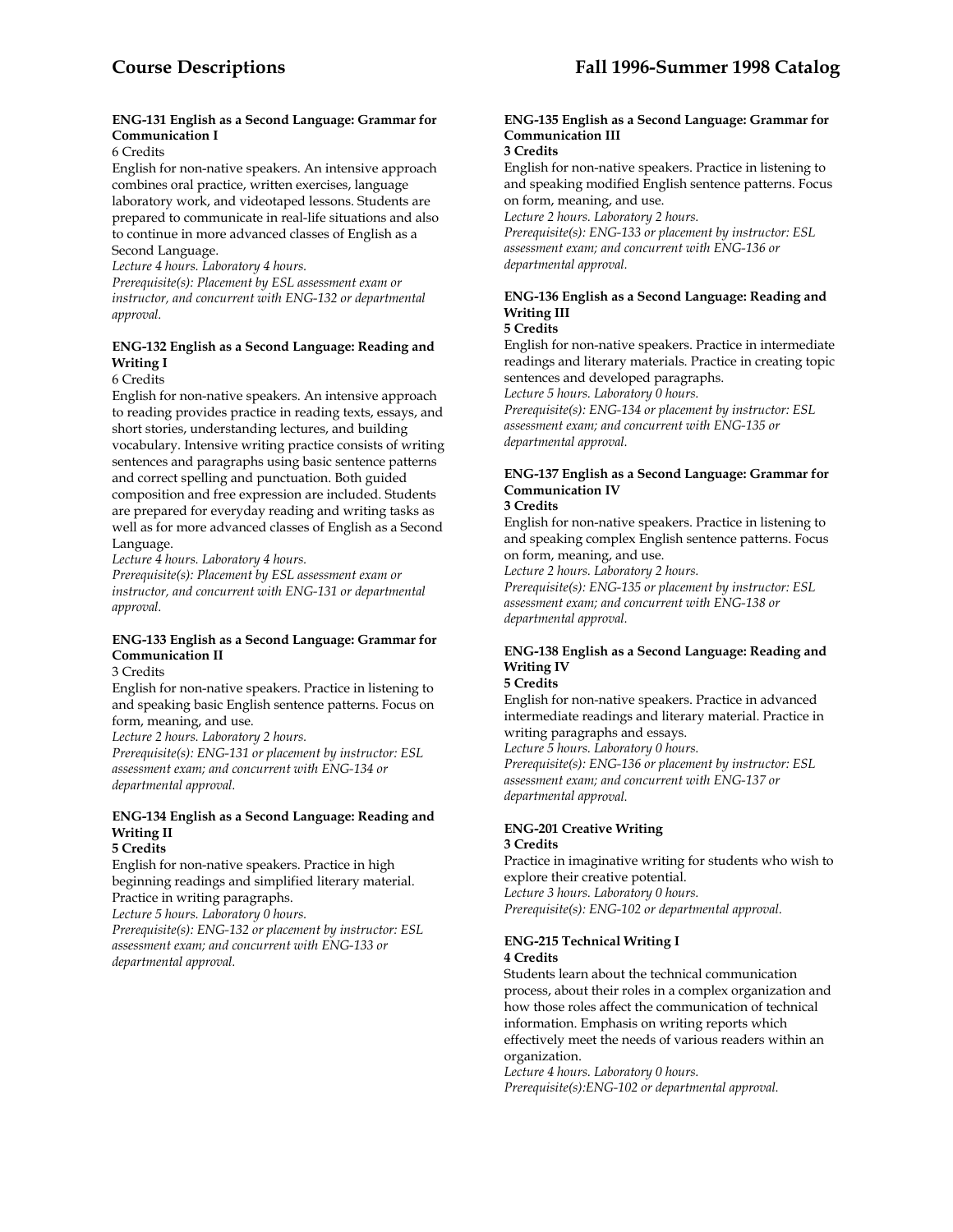#### **ENG-216 Technical Writing II 4 Credits**

Develops the students' abilities to distinguish between data, conclusions drawn from data, and recommendations based on the conclusions. Includes principles for the design and use of effective visual aids in a technical report. Students learn when to use various report formats for effective communication. *Lecture 4 hours. Laboratory 0 hours. Prerequisite(s): ENG-215 or departmental approval.* 

#### **ENG-221 British Literature: Early Period 3 Credits**

Study of major works of British literature from the early period to 1660. *Lecture 3 hours. Laboratory 0 hours. Prerequisite(s): ENG-102.* 

#### **ENG-222 British Literature: Middle Period 3 Credits**

Study of major works of British literature from 1660 to 1832. *Lecture 3 hours. Laboratory 0 hours. Prerequisite(s): ENG-102.* 

#### **ENG-223 British Literature: Modern Period 3 Credits**

Study of major works of British Literature from 1832 to the present. *Lecture 3 hours. Laboratory 0 hours. Prerequisite(s): ENG-102.* 

#### **ENG-231 American Literature: Early Period 3 Credits**

Reading and analysis of notable American literary works from the early period to the Civil War. *Lecture 3 hours. Laboratory 0 hours. Prerequisite(s): ENG-102.* 

#### **ENG-232 American Literature: Middle Period 3 Credits**

Reading and analysis of notable literary works from the Civil War to World War I. *Lecture 3 hours. Laboratory 0 hours. Prerequisite(s): ENG-102.* 

#### **ENG-233 American Literature: Modern Period 3 Credits**

Reading and analysis of notable American literary works from World War I to the present. *Lecture 3 hours. Laboratory 0 hours. Prerequisite(s): ENG-102.* 

#### **ENG-241 Introduction to Literature: Poetry 3 Credits**

Interpretive scrutiny of poetic form, including an examination of mechanical structure, an exploration of emotional thrust, and a search for both the actual and potential sense of the poem. *Lecture 3 hours. Laboratory 0 hours. Prerequisite(s): ENG-102.* 

#### **ENG-242 Introduction to Literature: Fiction 3 Credits**

Critical analysis of selected works of fiction designed to develop appreciation and understanding of the short story and the novel as literary forms. *Lecture 3 hours. Laboratory 0 hours. Prerequisite(s): ENG-102.* 

#### **ENG-243 Introduction to Literature: Drama 3 Credits**

Critical analysis of selected dramatic works designed to develop appreciation and understanding of the drama as a literary form. *Lecture 3 hours. Laboratory 0 hours. Prerequisite(s): ENG-102.* 

#### **ENG-245 Special Studies in Literature 3 Credits**

Study of selected literary works which may include fiction, drama, poetry and/or exposition of a specified central theme. Study of the literary experience as it relates to specific themes and trends. (See schedule book for current offerings.) May be taken for an accrued maximum of nine credits. *Lecture 3 hours. Laboratory 0 hours. Prerequisite(s): ENG-102or departmental approval.* 

#### **ENG-251 African-American Literature I 3 Credits**

Study of major works of African-Americans from the Post-Reconstruction era through the Harlem Renaissance. *Lecture 3 hours. Laboratory 0 hours. Prerequisite(s): ENG-102.* 

#### **ENG-252 African-American Literature II 3 Credits**

Study of major works of African-Americans from 1930 to 1960. *Lecture 3 hours. Laboratory 0 hours. Prerequisite(s): ENG-102.* 

#### **ENG-253 African-American Literature III 3 Credits**

Study of major works of African-Americans from the sixties to the present. *Lecture 3 hours. Laboratory 0 hours. Prerequisite(s): ENG-102.* 

#### **ENG-260 Survey of Juvenile Fiction 3 Credits**

Designed to cover the literature read by the school-age child through adolescence, a fiction study offering a unique mix, from folklore to the ultra-modern, from the traditional to the experimental, where the older learn from the younger. *Lecture 3 hours. Laboratory 0 hours. Prerequisite(s): ENG-102.*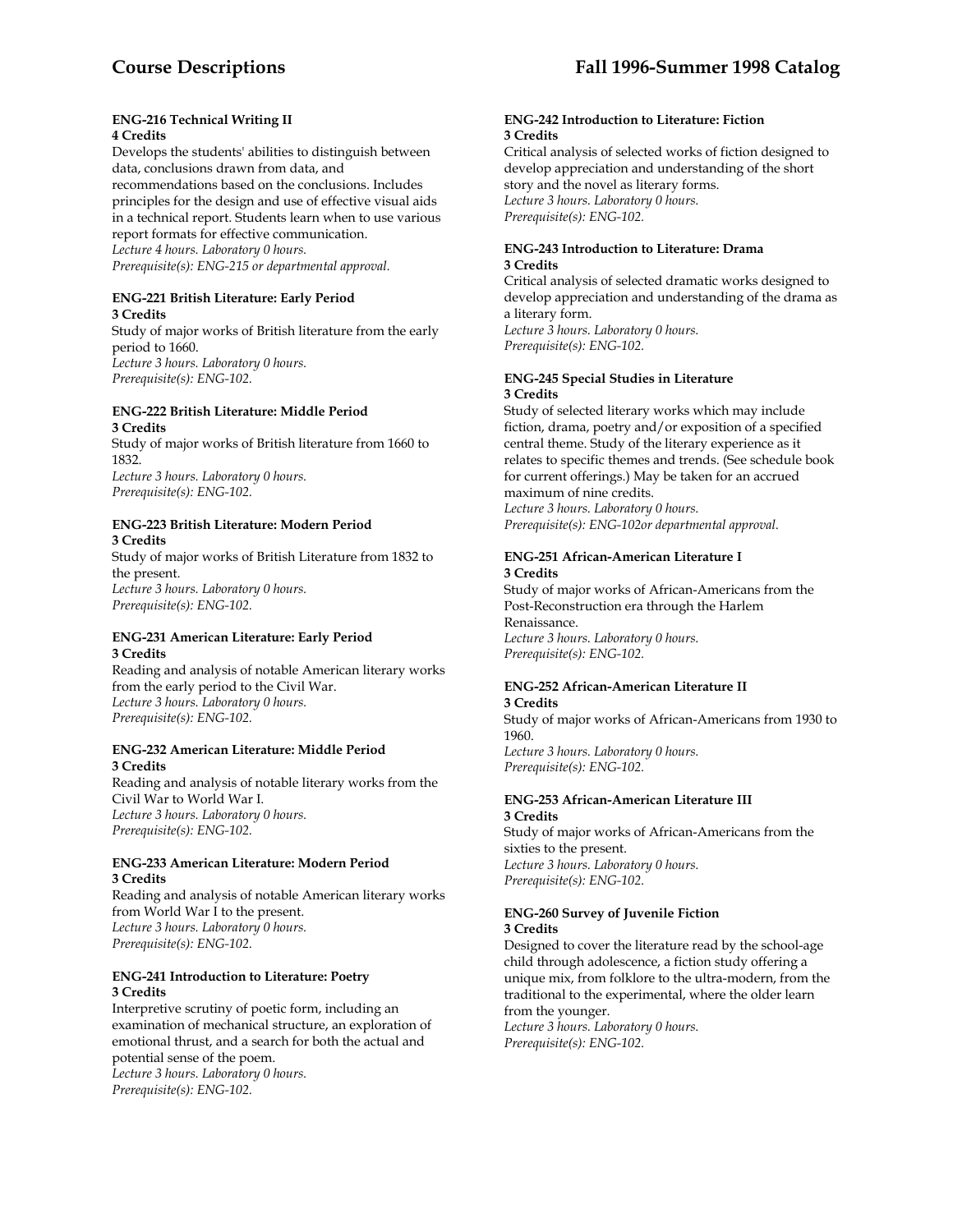#### **ENG-271 Shakespeare 4 Credits**

Comprehensive reading course which includes a representative selection of Shakespeare's plays: comedies, tragedies and histories. *Lecture 4 hours. Laboratory 0 hours. Prerequisite(s): ENG-102* 

#### **ENG-281 Independent Research in Literature 1 Credit**

Must be taken concurrently with any 200-level English course. Specific content is to be arranged through a contract between the instructor and each student. May be repeated for an accrued maximum of nine credits. *Lecture 1 hour. Laboratory 0 hours.* 

*Prerequisite(s): ENG-102 and instructor approval: must be taken concurrently with a 200-level course in English.* 

#### **ENGINEERING - ENGR**

#### **ENGR-101 Metallurgy I 3 Credits**

Physical and mechanical properties of pure metals and alloys. Metallic state, crystallization, annealing, equilibrium phase diagrams. Hardness tensile, impact testing and metallographic methods.

*Lecture 2 hours. Laboratory 2 hours.* 

*Prerequisite(s): Departmental approval: eligibility for MATH-116.* 

#### **ENGR-102 Metallurgy II 3 Credits**

Heat treatment and phase changes of steels, alloy steels, tool steels and cast irons. Study of their microstructure and mechanical properties. *Lecture 2 hours. Laboratory 2 hours. Prerequisite(s): ENGR-101.* 

# **ENGR-103 Metallurgy III 3 Credits**

Study of nonferrous metals and alloys, effects of high and low temperature on metals, wear and corrosion. Extractive and powder metallurgy. *Lecture 2 hours. Laboratory 2 hours. Prerequisite(s): ENGR-101.* 

#### **ENGR-109 Engineering Technology Orientation 2 Credits**

Orientation and introduction to modern technical education and technical careers. Acquaints students with technical fields and employment opportunities. Includes definitions, a self-assessment, and basic skills needed for success in technical programs.

*Lecture 2 hours. Laboratory 0 hours. Prerequisite(s): Departmental approval: eligibility for ENG-101.* 

#### **ENGR-116 Engineering Report Construction 2 Credits**

Oral, written and graphic methods of communication for the engineer and technician. Provides practice in preparation of technical reports. *Lecture 1 hour. Laboratory 2 hours. Prerequisite(s): Eligibility for ENG-101.* 

#### **ENGR-121 Engineering Drawing I 3 Credits**

Principles and practices in orthographic and pictorial drawing and sketching. Lettering, applied geometry and use of instruments. Sectional and auxiliary views. Dimensioning systems as applicable to production drawings graphic data representation. *Lecture 1 hour. Laboratory 4 hours. Prerequisite(s): Departmental approval: eligibility for MATH-116.* 

#### **ENGR-122 Engineering Drawing II 3 Credits**

Elements of machine drawing, electronic diagrams, piping and welding drawing, intersections and developments. Precision dimensioning as dictated by shop processes. Working drawings, methods of reproduction and control. *Lecture 1 hour. Laboratory 4 hours. Prerequisite(s): ENGR-121.* 

#### **ENGR-123 Engineering Drawing III 3 Credits**

Drafting principles and applications pertinent to working drawings. Includes metric, dual and true position dimensioning; geometric tolerancing. Tool drawings, design drawing and technical illustration are introduced together with applications of special drafting aids and techniques. Graphical mathematics methods and media are included. *Lecture 1 hour. Laboratory 4 hours. Prerequisite(s): ENGR-122.* 

#### **ENGR-128 Calculating Methods 2 Credits**

Scientific calculator and computer programming in the BASIC language applied to technical program solving. *Lecture 1 hour. Laboratory 2 hours. Prerequisite(s): MATH-116.*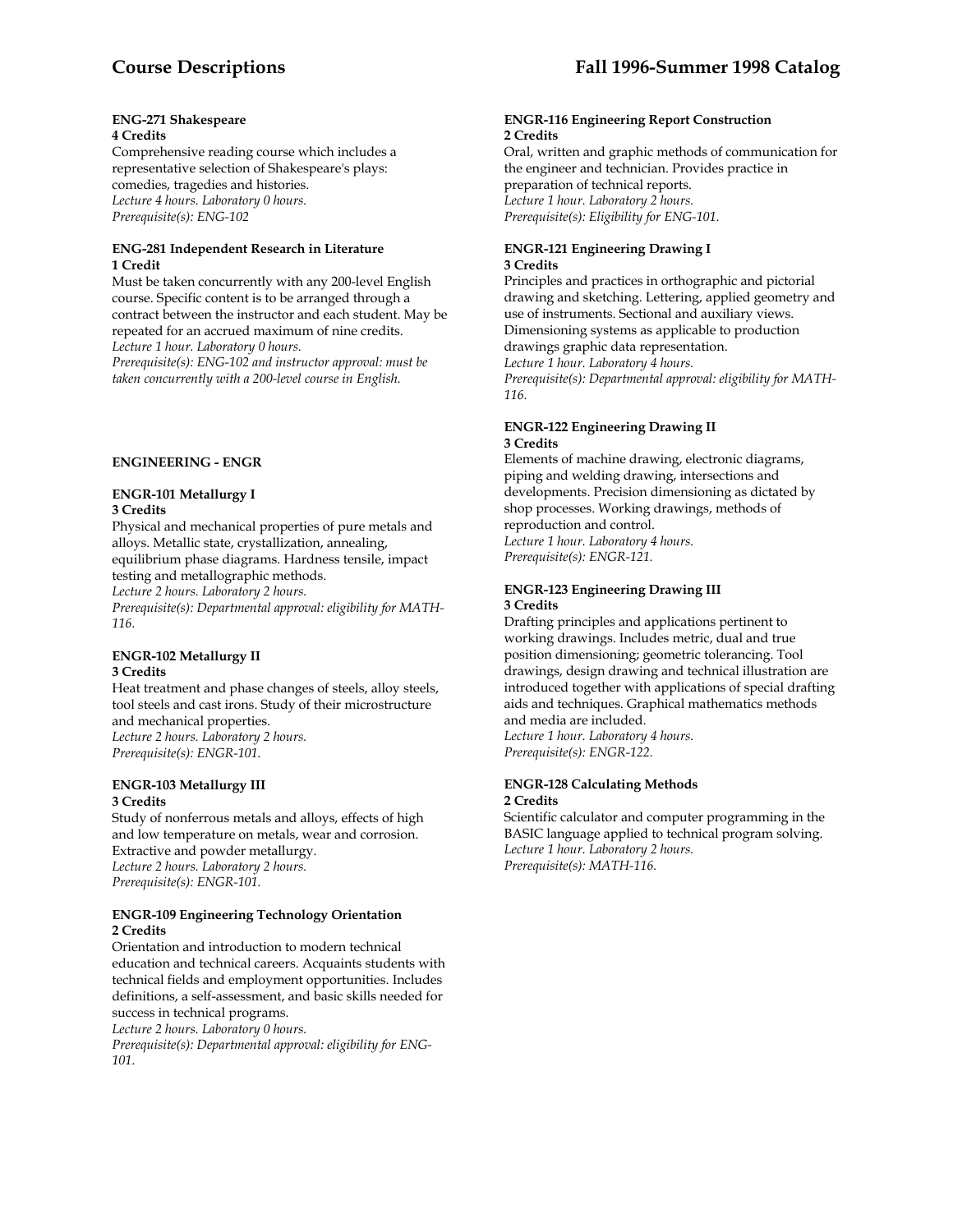#### **ENGR-130A Introduction to AUTOCAD 4 Credits**

Introduction to computer assisted drafting (CAD) will use structured programming techniques to enable the student to operate a CAD system consisting of a CPU, associated peripherals and the AUTOCAD software. An interactive drafting capability will be developed by combining the existing manual drafting skills of the student and the versatility of the AUTOCAD software. Student, using the system, will draw the basic lines, arcs and circles, and expand this skill to the use of the BLOCK, ARRAY, TEXT, DIMENSIONING and other AUTOCAD commands. An overview of the necessary DOS commands required for the operation of the IBM or compatible computer will be provided. Student will become familiar with the special terms and definitions used in CAD and other related computer applications. *Lecture 2 hours. Laboratory 4 hours.* 

*Prerequisite(s): ENGR-121; or ARCH-141 or concurrent enrollment; or departmental approval: equivalent knowledge.* 

#### **ENGR-130B Introduction to Intergraph CAD 4 Credits**

Introduction to CAD using MicroStation software. Study on how to establish design files, how to enter commands and how to use the MicroStation system of units. Instruction in element placement, manipulation and modification. Grouping concepts will be studied, including the use of fences, graphic groups and working sets. Cell generation and placement will be explained. Study of view control, keypoint snap, patterning, dimensioning, text placement, use of enter data fields, and the significance and use of reference files. Instruction in the various commands and features of MicroStation will be reinforced by the preparation of several sample application drawings.

*Lecture 2 hours. Laboratory 4 hours. Prerequisite(s): ENGR-121; or ARCH-141 or concurrent enrollment; or departmental approval: equivalent knowledge*.

# **ENGR-151 Statics 3 Credits**

Study of forces and the effect of forces on bodies at rest. Applications in vector analysis. Force analysis of simple structures and simple machines. Friction and its effect. Center of gravity, centroids and moments of inertia. *Lecture 3 hours. Laboratory 0 hours. Prerequisite(s): MATH-126 or concurrent enrollment.* 

# **ENGR-215 Surveying 3 Credits**

Applications and care of surveying instruments. Techniques and practice in taping. Use of transit and level in horizontal and vertical measurement, differential and profile. Emphasis on accurate recording of field data in note form, contours, drainage, grading, layout of vertical curves, topographic stadia and plane table work. *Lecture 2 hours. Laboratory 3 hours. Prerequisite(s): MATH-126*.

#### **ENGR-252 Applied Dynamics 3 Credits**

Basic study of engineering dynamics including plane motion, curvilinear motion, kinetics, work, energy, power and efficiency. *Lecture 3 hours. Laboratory 0 hours. Prerequisite(s): ENGR-151.* 

#### **ENGR-254 Strength of Materials 4 Credits**

Study of stresses and deformation caused by externally applied forces. Includes the effect of forces applied to beams, torsional forces, combined forces, and forces applied to columns.

*Lecture 3 hours. Laboratory 2 hours. Prerequisite(s): ENGR-151.* 

#### **ENGR-270 Special and Current Topics in Engineering 1-4 Credits**

Specialized course focuses on changes, trends, and emerging technology in the field of engineering software, state-of-the-art information processing packages, and currently used and recognized hardware. Overview of concepts, components, architecture, and application of software systems packages. (Repeatable. No more than 4 credits of special topics courses may be applied toward the engineering technology program degree requirements.)

*Lecture 1-4 hours. Laboratory 0 hours.* 

*Prerequisite(s): Departmental approval: based on analysis of previous experience.* 

#### **ENGR-272 Special and Current Topics in Engineering Laboratory Experience 1-4 Credits**

Specialized lab focuses on problem solving, system software experimentation, and machine handling. Direct purpose of providing tools to physically build experimental and active models of productivity. (Repeatable. No more than 4 credits of special topics courses may be applied toward the engineering technology program degree requirements.). *Lecture 0 hours. Laboratory 2-8 hours. Prerequisite(s): Departmental approval: based on analysis of previous experience*.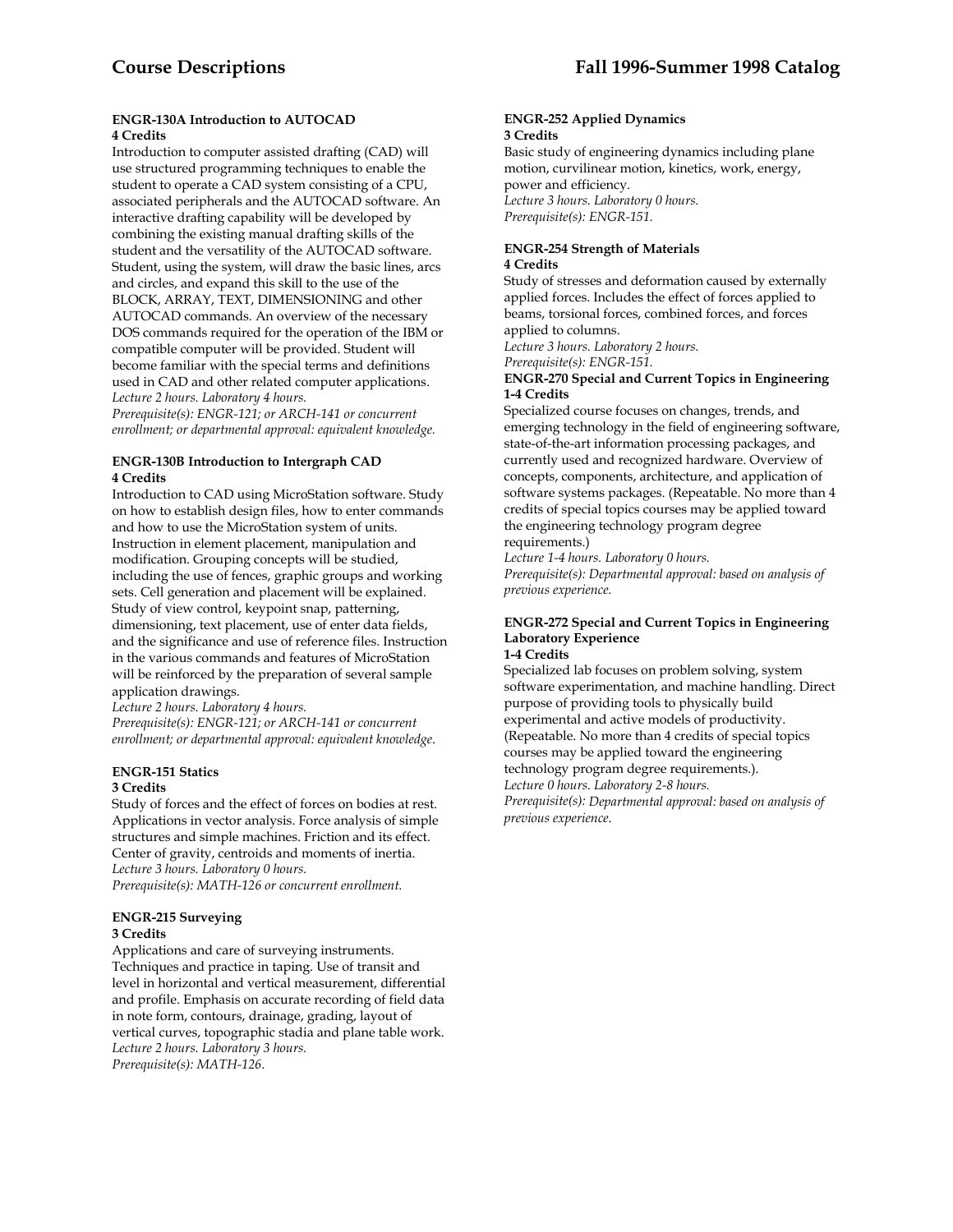# **EARTH SCIENCE - ESCI**

#### **ESCI-101 Physical Geography 4 Credits**

Introductory study of geography's physical elements. Includes earth-sun relationships, maps, elements and controls of climate. Landforms and the agents, erosion and deposition, water resources, vegetation associations, and soil types. World distribution, causal relationships and significance to man are stressed. *Lecture 3 hours. Laboratory 3 hours. Prerequisite(s): None.* 

# **ESCI-102 Physical Geology 4 Credits**

Materials and structures of the earth, processes, and agencies by which the earth's crust has been and is being changed. Rocks and their mineral composition. Work of rivers, winds, and glaciers as agents of erosion. Volcanoes and earthquakes as forces which change the surface of the earth. Regularly scheduled field trips are an integral part of this course. *Lecture 3 hours. Laboratory 3 hours. Prerequisite(s): None.* 

#### **ESCI-103 Historical Geology 4 Credits**

Geologic history of the earth and its inhabitants, with special emphasis on North America. Laboratory study deals with principal fossil life of the various geologic periods. Occasional field work is required. *Lecture 3 hours. Laboratory 3 hours. Prerequisite(s): None.* 

#### **ESCI-120 Geology of the National Parks 4 Credits**

Studies of each park will include the reasons why this area was set apart as a park, its geological history, its present lithology and topography, the geologic processes operating today, and the influence of lithology and topography on climatic and biotic factors (and vice versa). Ecological and geological problems that have arisen because of man's presence in the parks or in nearby areas will also be stressed. Laboratory exercises will include the study of rocks and fossils, interpretation of topographic and geologic maps, study of depositional and erosional patterns, analysis of climatic and biological data, and investigations into ecological problems. *Lecture 3 hours. Laboratory 3 hours. Prerequisite(s): None.* 

#### **ESCI-206 Introduction to the Science of Ecosystems 4 Credits**

Studies of the lithosphere, atmosphere, hydrosphere, and biosphere are incorporated into a comprehensive study of ecosystems. Emphasis placed on the effects of humans on these ecosystems and how these altered ecosystems, in turn, affect humans. The effects of humans to be studied are primarily those that are inflicted on the ecosystems because of their numbers, their concentrations, their standards of living, and their everyday economic activities. *Lecture 4 hours. Laboratory 0 hours. Prerequisite(s): Sophomore status or departmental approval.* 

#### **ESCI-270 Special Topics in Earth Science**  1-4 Credits

Study of selected topics or current issues in the field of earth science. Opportunity to explore various geologic and geographic phenomenon in greater detail. Topics offered will vary as new topics of interest arise in the earth sciences (see class schedule for current offerings). (Repeatable. No more than 8 credits of special topics courses may be applied towards fulfilling elective graduation degree requirements.)

*Lecture 1-4 hours. Laboratory 0 hours.* 

*Prerequisite(s): Dependent on special topic, earth science counterparts will determine appropriate prerequisite when approving topical outline.* 

#### **ESCI-272 Special Laboratory Topics in Earth Science 1-3 Credits**

Study of selected topics or current issues in the field of earth science. Opportunity to gain laboratory experience and investigative skills to further one's understanding of earth science. Topics offered will vary as new topics of interest and techniques arise in the earth sciences (see class schedule for current offerings). (Repeatable. No more than 8 credits of special topics courses may be applied towards fulfilling elective graduation degree requirements.)

*Lecture 0 hours. Laboratory 3-9 hours.* 

*Prerequisite(s): Dependent on special topic, earth science counterparts will determine appropriate prerequisite when approving topical outline.*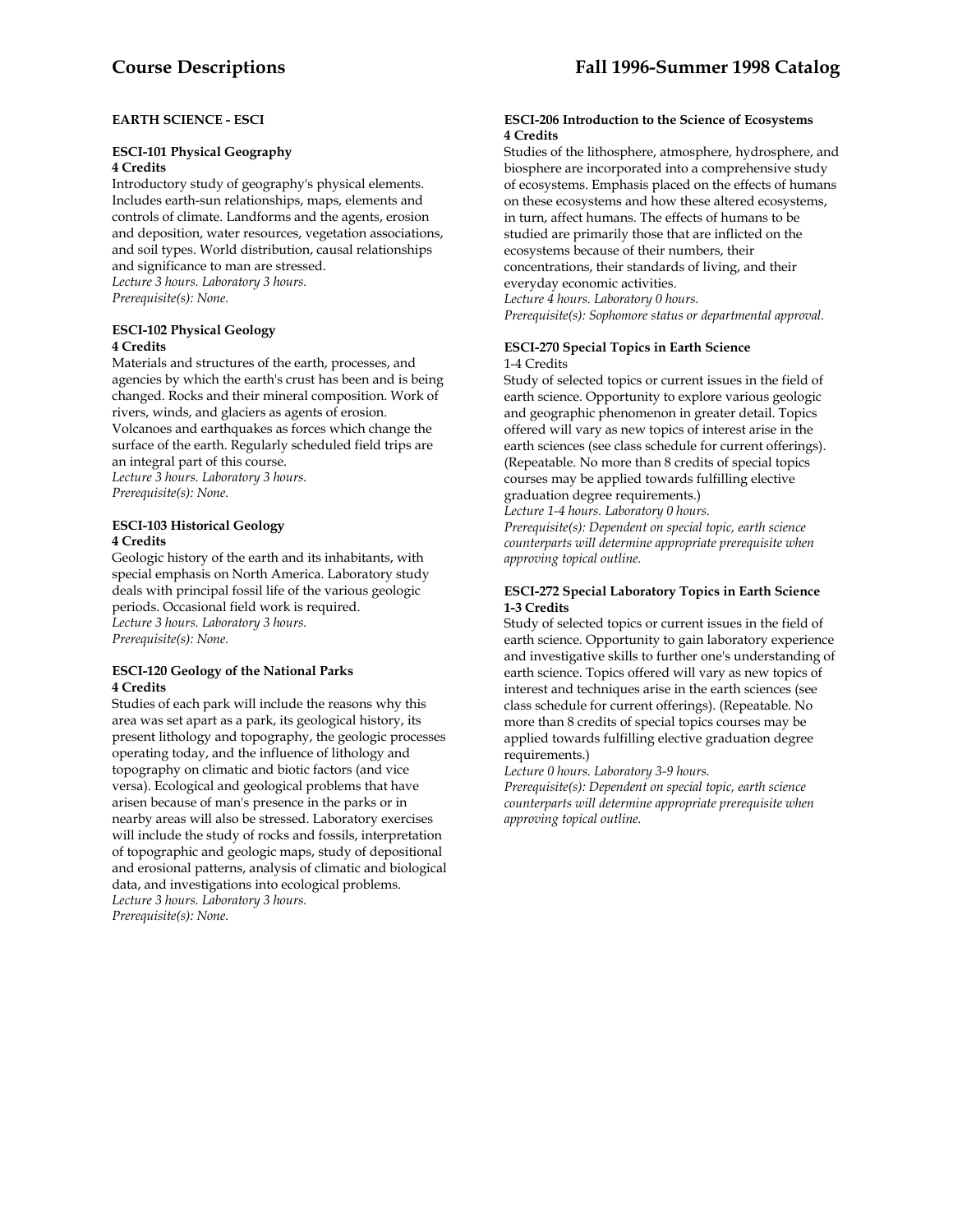# **FINANCIAL MANAGEMENT - FIN**

# **FIN-106 Consumer Finance**

#### **3 Credits**

Management of personal finances and study of consumer protection; personal budgeting, buying on credit, planning an insurance program and medical care. Also covers investments, home ownership, retirement planning and income taxes. *Lecture 3 hours. Laboratory 0 hours. Prerequisite(s): None.* 

**FIN-110 Principles of Finance 3 Credits** 

Introduction to the basic principles of finance, private and government financial institutions, financial instruments, money and credit systems, and current problems in consumer and business financing. *Lecture 3 hours. Laboratory 0 hours. Prerequisite(s): ACCT-115 and BADM-102.* 

#### **FIN-161 Retail Banking 3 Credits**

Survey of the role of savings associations in the modern business world. Savings associations' historical development, present-day organization, competition, and future directions are presented. *Lecture 3 hours. Laboratory 0 hours. Prerequisite(s): None.* 

#### **FIN-162 Savings Association Operations 3 Credits**

Survey of major operational areas in savings associations including functions, work processes and interrelationships among operating areas. *Lecture 3 hours. Laboratory 0 hours. Prerequisite(s): FIN-161 or departmental approval.* 

# **FIN-163 Deposit Accounts and Services 3 Credits**

In-depth study of the general characteristics, ownership, and classification of savings accounts. Legal and contractual features of savings accounts will be analyzed. Additional topics include types of savings accounts, financial institutions offering savings accounts, forms of account ownership, account classification systems, determination of account earnings, taxation and reporting of earnings, and recent laws and regulations pertaining to savings accounts.

*Lecture 3 hours. Laboratory 0 hours. Prerequisite(s): FIN-161.* 

#### **FIN-164 Deposit Account Operations 3 Credits**

In-depth and technical treatment of the administration of savings accounts and the numerous laws and regulations governing savings associations. Topics include the Federal Savings and Loan Insurance Corporation, savings account loans, garnishment, dormant and decedent accounts, liquidity requirements, advertising regulations, and recent changes in regulations in insurance coverage, branch and family banking. *Lecture 3 hours. Laboratory 0 hours. Prerequisite(s): FIN-163.* 

#### **FIN-221 Residential Mortgage Lending 3 Credits**

Principles essential in originating, processing and administering residential mortgage loans. Topics include different types of residential mortgage loans, property appraisal techniques, risk evaluation, legal requirements of loans and the secondary mortgage market. *Lecture 3 hours. Laboratory 0 hours. Prerequisite(s): FIN-161.* 

#### **FIN-222 Mortgage Loan Servicing 3 Credits**

Servicing of mortgage loans from the close of the loan until the final payment. In-depth study of the actual procedures required in the daily operation of mortgage loan servicing.

*Lecture 3 hours. Laboratory 0 hours. Prerequisite(s): FIN-221.* 

# **FIN-223 Individual Retirement Accounts/Keogh Plans 3 Credits**

Comprehensive study of the fundamental, legal, and regulatory factors pertinent to Individual Retirement Accounts, simplified Employee Pension Plans and Keogh Plans. Coverage will include administrative procedures required for the marketing and administration of plans. *Lecture 3 hours. Laboratory 0 hours. Prerequisite(s): None.* 

#### **FIN-260 Cooperative Field Experience 1-3 Credits**

Limited to students in the Cooperative Education Program. Employment in an approved training facility under College supervision. Requirement for one credit is 120 hours of approved work. Students may earn up to three credits in one quarter. May be repeated to a cumulative maximum of twelve credits. *Lecture 0 hours. Laboratory 0 hours. Other Required Hours: 120 clock hours of approved work per* 

*credit hour. Prerequisite(s): Formal acceptance into the Cooperative Education program.* 

#### **FIN-270 Special Topics in Financial Institutions 3 Credits**

Specially presented education experiences related to financial institutions. Emphasizes current changes in legislation, institutional practices, financial instruments or other technical areas pertinent to Savings and Loan Associations. . (Repeatable. No more than 8 credits of special topics courses may be applied toward the financial management program degree requirements.) *Lecture 3 hours. Laboratory 0 hours. Prerequisite(s): None.*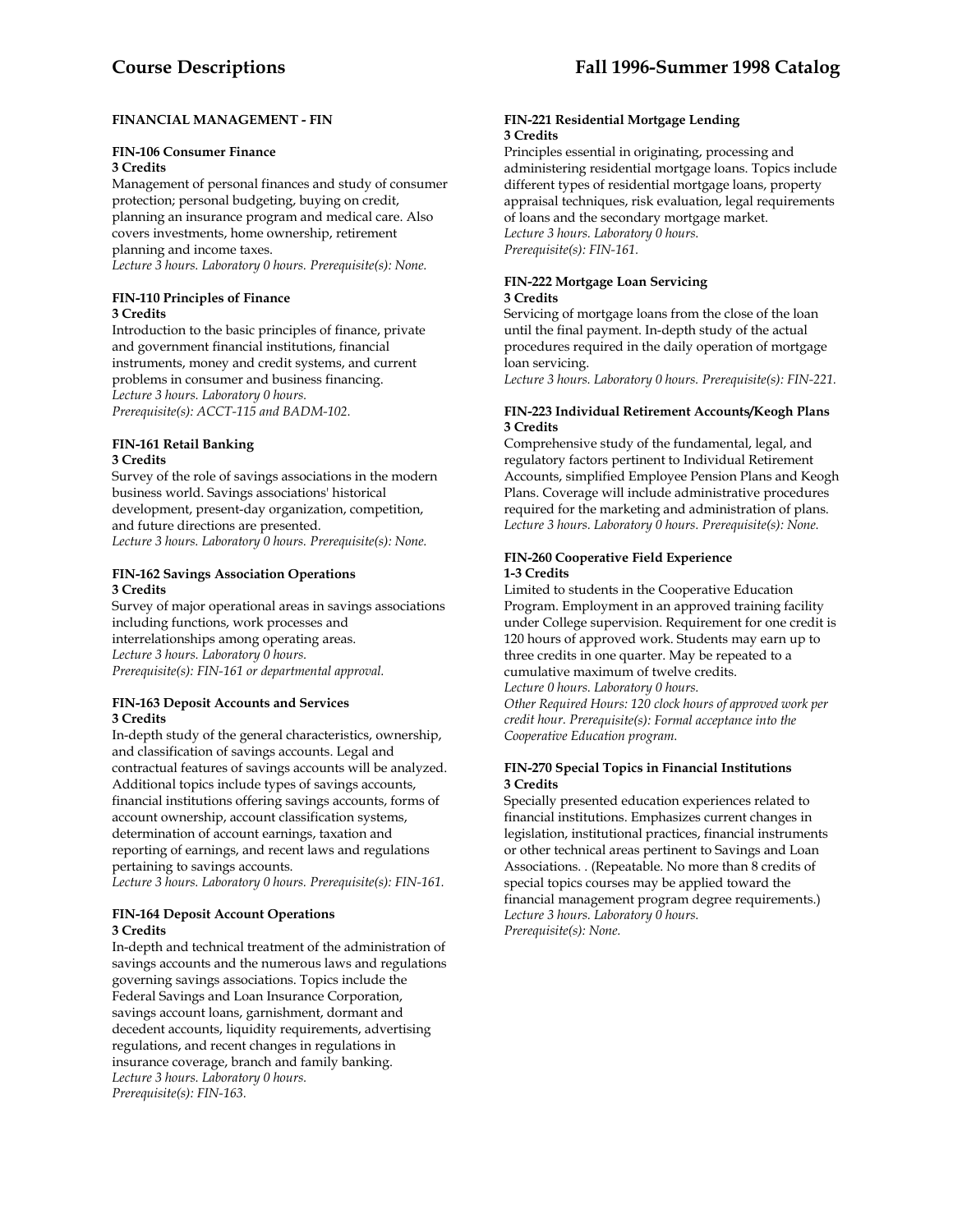# **FIRE TECHNOLOGY - FIRE**

#### **FIRE-100 Introduction to Fire Science 3 Credits**

Organization of fire service, structure and function of battalion and company. Personnel management, training, fire equipment and apparatus, communications, records and reports, insurance rating systems and fire service laws.

*Lecture 3 hours. Laboratory 0 hours. Prerequisite(s): Eligibility for ENG-101.* 

#### **FIRE-210 Fire Fighting Command 3 Credits**

Group operations and command strategy. Pre-planning of fire fighting operations, size up at the fire, employment of personnel and equipment. *Lecture 3 hours. Laboratory 0 hours. Prerequisite(s): FIRE-100.* 

#### **FIRE-211 Fire Fighting Command and Administration 3 Credits**

Specific tactical problems from a command point of view, pre-planning of fire-fighting operations and the evaluation of these plans. *Lecture 3 hours. Laboratory 0 hours. Prerequisite(s): FIRE-100.* 

#### **FIRE-220 Chemistry of Hazardous Materials 3 Credits**

Analysis of chemical reactions as the causative agent of fire. Includes redox reactions, reaction rates, toxic compounds, and hazardous combinations of chemicals. *Lecture 3 hours. Laboratory 0 hours. Prerequisite(s): FIRE-100.* 

#### **FIRE-230 Building Construction for Fire Prevention 3 Credits**

Study of building construction and materials. Emphasis on fire prevention procedures and practices as related to building construction. Fire ratings of materials. *Lecture 3 hours. Laboratory 0 hours. Prerequisite(s): FIRE-100.* 

#### **FIRE-232 Fire Prevention and Protection Systems 3 Credits**

Design and operation of fire protection systems, water distribution, detection, alarm and watchman services. Carbon dioxide, dry chemical, foam and water spray systems. Inspection practices and fire prevention. Fire codes and ordinances and examination of heating systems.

*Lecture 3 hours. Laboratory 0 hours. Prerequisite(s): FIRE-230.* 

#### **FIRE-235 Fire Investigation Methods 3 Credits**

Principles of fire investigation, arson laws, interrogation of witness and application of photography. Preparation of reports and adjustments of losses. *Lecture 3 hours. Laboratory 0 hours. Prerequisite(s): FIRE-100.* 

#### **FIRE-236 Fire Investigation Methods 3 Credits**

Emphasis on preparation of reports and collection and presentation of arson evidence in court. *Lecture 3 hours. Laboratory 0 hours. Prerequisite(s): FIRE-235.* 

# **FIRE-240 Fire Hydraulics 3 Credits**

Hydraulic theory. Drafting of water, velocity and discharge, friction loss, engine and nozzle pressure, fire streams, pressure losses, flow and pump testing, and applications in fire service. *Lecture 3 hours. Laboratory 0 hours. Prerequisite(s): Eligibility for MATH-120.* 

#### **FIRE-260 Cooperative Field Experience 1-3 Credits**

Limited to students in the Cooperative Education Program. Employment in an approved training facility under College supervision. Requirement for one credit is 120 hours of approved work. Students may earn up to three credits in one quarter. May be repeated to a cumulative maximum of twelve credits. *Lecture 0 hours. Laboratory 0 hours. Other Required Hours:* 

*120 clock hours of approved work per credit hour. Prerequisite(s): Formal acceptance into the Cooperative Education Program.* 

#### **FIRE-270 Fire Services Training and Public Relations 3 Credits**

Methods and techniques of instruction for fire personnel. Organization of training programs and preparation of related materials. Study of public relations as pertinent to municipal fire services including processes for building goodwill and publicity efforts. *Lecture 3 hours. Laboratory 0 hours. Prerequisite(s): FIRE-100.* 

#### F**IRE-280 Managing Fire Services 3 Credits**

Total management of effective emergency fire and medical services on an immediate need basis. Budget, personnel, labor relations and measurement and evaluation of productivity, as well as training and education of fire service units. *Lecture 3 hours. Laboratory 0 hours. Prerequisite(s): FIRE-211 or departmental approval.*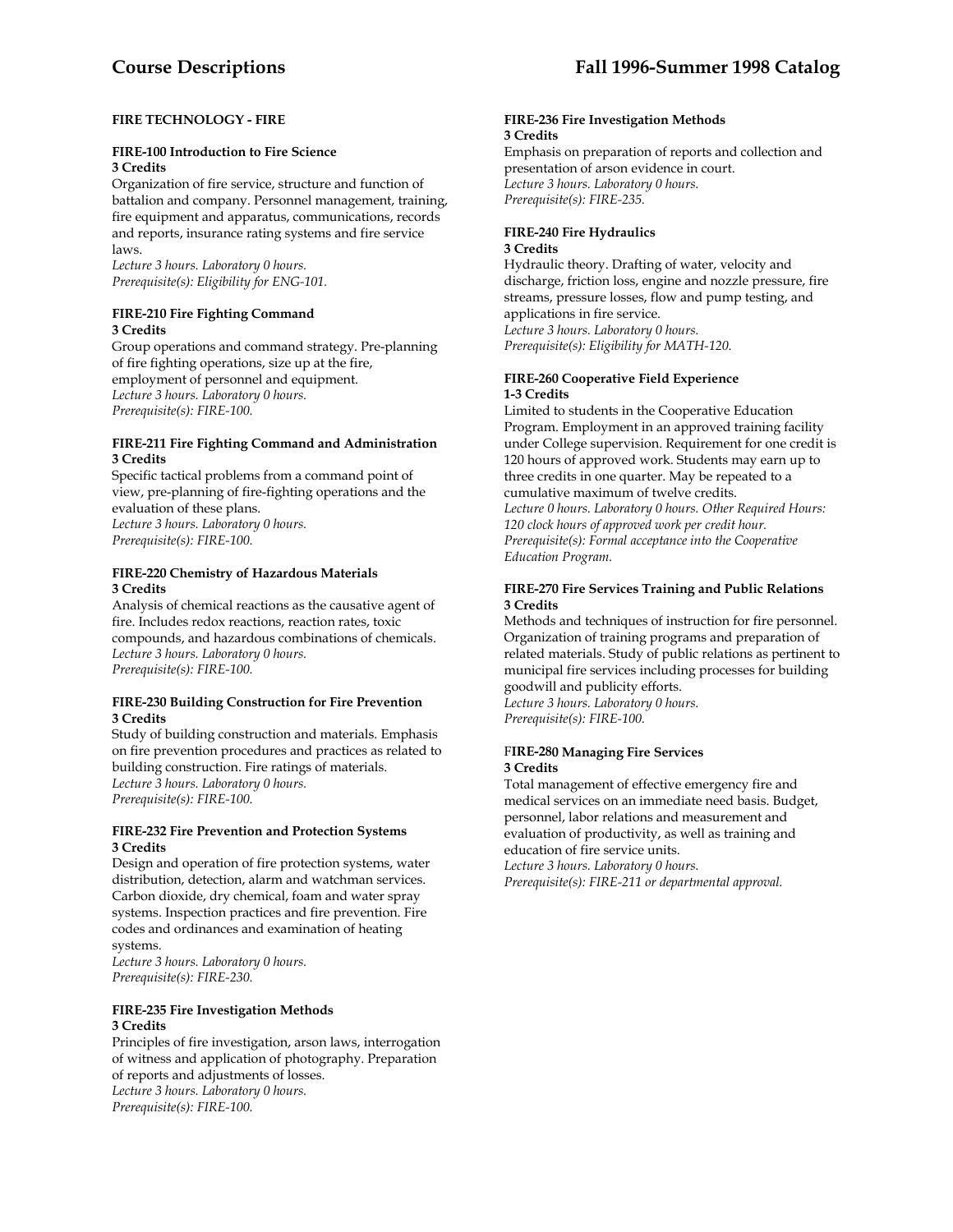#### **FRENCH - FREN**

#### **FREN-111 Beginning French I 5 Credits**

Introduction to French through multiple approach with emphasis on speaking and understanding. Practice in conversational French and aural comprehension on topics of daily interest. Some practice in writing basic sentences and small simple paragraphs on relevant topics, and reading short paragraphs. Outside assignment: listening to cassettes in French may be required.

*Lecture 5 hours. Laboratory 0 hours. Prerequisite(s): None*.

#### **FREN-112 Beginning French II 5 Credits**

Study of the French language with emphasis on speaking. Continued practice in speaking, understanding, reading, and writing. Further development of conversational skills. Outside assignment: listening to cassettes in French may be required.

*Lecture 5 hours. Laboratory 0 hours. Prerequisite(s): FREN-111 or one year of high school French*.

#### **FREN-113 Beginning French III 5 Credits**

Continued study of the French language. Development of proficiency in understanding, speaking, reading and writing. Emphasis on strengthening conversational skills through discussions of selected readings and cultural topics and more conversational opportunities. Outside assignment: listening to cassettes in French may be required.

*Lecture 5 hours. Laboratory 0 hours. Prerequisite(s): FREN-112 or two years of high school French.* 

#### **FREN-201 Intermediate French I 4 Credits**

Intensive exercises in written and oral expression. Grammar review and vocabulary building. Study of French civilization. Introduction to literature. *Lecture 4 hours. Laboratory 0 hours. Prerequisite(s): FREN-113 or three years of high school French.* 

#### **FREN-202 Intermediate French II 4 Credits**

Intensive exercises in written and oral expression. Continuation of grammar review and vocabulary building. Continuation of introduction to literature. *Lecture 4 hours. Laboratory 0 hours.* 

*Prerequisite(s): FREN-201 or three years of high school French.* 

#### **FREN-203 Intermediate French III 4 Credits**

Intensive exercises in written and oral expression. Emphasis on advanced grammar review and vocabulary building. Continuation of the study of literature. *Lecture 4 hours. Laboratory 0 hours. Prerequisite(s): FREN-202 or three years of high school French.* 

#### **FREN-241 French Conversation and Composition 4 Credits**

Discussion of topics of everyday life, colloquialisms, vocabulary augmentation, and improvement of speech patterns. Practice in writing compositions. *Lecture 4 hours. Laboratory 0 hours. Prerequisite(s): FREN-203 or concurrent enrollment, or departmental approval: three years of high school French.* 

#### **FREN-242 French Civilization and Literature 4 Credits**

Introduction to civilization and literature of France. Emphasis on interrelationship between history and geography of France and its culture. *Lecture 4 hours. Laboratory 0 hours. Prerequisite(s): FREN-203 or concurrent enrollment, or departmental approval: three years of high school French.* 

#### **FREN-243 Readings in French Literature 4 Credits**

Introduction to French literature of the 19th and 20th centuries. Highlights of representative authors and their works. Emphasis on oral discussion. L*ecture 4 hours. Laboratory 0 hours.* 

*Prerequisite(s): FREN-203 or concurrent enrollment, or departmental approval: three years of high school French*.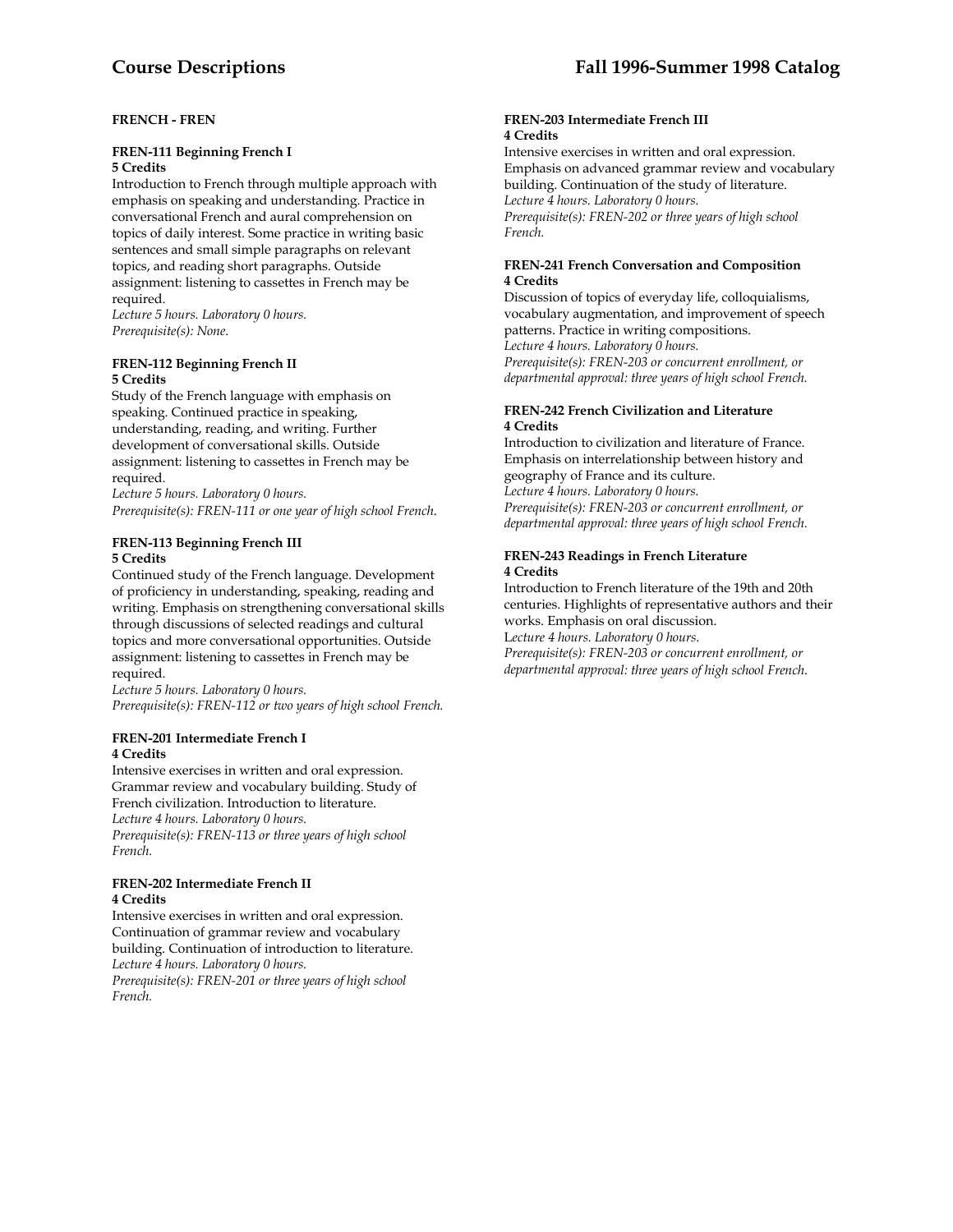#### **GRAPHIC COMMUNICATIONS MANAGEMENT AND TECHNOLOGY - GCMT**

#### **GCMT-101 Graphic Arts Orientation 2 Credits**

Overview of the graphic arts industry: career field, employment trends and typical future technical assignments.

*Lecture 2 hours. Laboratory 0 hours. Prerequisite(s): None.* 

#### **GCMT-103 Introduction to Printing 1 Credit**

Exploratory experiences in processes and procedures used to produce printed product. Includes laboratory and field experiences to augment and reinforce concepts. *Lecture 0 hours. Laboratory 3 hours. Prerequisite(s): None.* 

#### **GCMT-105 Science of Graphic Arts 4 Credits**

Basic physics, chemistry and mathematics applied to the printing process including metrics, measuring systems, effects of different molecular states, molecular energy, magnetism, electricity, pressroom chemistry, lithographic plates, chemistry of inks and paper, physics of light, reflection, refraction, photographic lenses, photographic emulsions, sensitometry and densitometry, colour theory, colour separation principles, electronic prepress and electronic scanning. *Lecture 4 hours. Laboratory 0 hours.* 

*Prerequisite(s): GCMT-103 or departmental approval.* 

#### **GCMT-110 Graphic Arts Materials 3 Credits**

Study of printing papers, alternative substrates, plastics and metals, and printing inks for lithography, gravure, letterpress, flexography and screen process. *Lecture 2 hours. Laboratory 3 hours. Prerequisite(s): None.* 

#### **GCMT-113 Beginning Photography 3 Credits**

Fundamentals of black and white photography. Emphasis on basic skills necessary to understand and operate a camera, develop film, make photographic prints and develop an appreciation for the photographs of others. Student must provide own camera, film and printing paper.

*Lecture 2 hours. Laboratory 3 hours. Prerequisite(s): None.* 

#### **GCMT-114 Intermediate Black and White Photography 3 Credits**

Black and white photographic principles and techniques, with an emphasis on methods of refinement of negative and print quality and an introduction to the aesthetics of contemporary photography.

*Lecture 2 hours. Laboratory 3 hours. Prerequisite(s): GCMT-113 or departmental approval: submission of portfolio of prints.* 

#### **GCMT-115 Advanced Black and White Photography 3 Credits**

Advanced study in black and white photographic principles and techniques. Continued refinement of technical skills and development of the critical skills necessary for self-evaluation and appreciation of aesthetic issues in the medium. *Lecture 2 hours. Laboratory 3 hours. Prerequisite(s): GCMT-114 or departmental approval:* 

**GCMT-125 Computer Applications in Graphic Communications** 

*submission of portfolio of prints.* 

#### **4 Credits**

Introduction to the computer and its applications in the graphic arts industry. Provides experiences with microcomputers, software, storage, input and output devices used within the printing, publishing and photographic industries. Concentrates on applications used to create and modify graphic images, page layouts, visual presentations, etc. Includes an introduction to computer operation, business applications and programming within the industry. Explores hardware and software selection, networking, telecommunications and program languages specific to the industry. *Lecture 2 hours. Laboratory 6 hours. Prerequisite(s): None.* 

#### **GCMT-131 Copy Preparation 4 Credits**

Designing, planning and preparing black and white and color copy for reproduction emphasizing both phototypesetting operations and mechanical art preparation. Includes principles of design and layout; type identification and specification; copy mark-up and proofreading; scaling copy, preparing paste-up and keyline art; and an introduction to generating typeset composition.

*Lecture 2 hours. Laboratory 6 hours. Prerequisite(s): None.* 

# **GCMT-171 Reproduction Photography and Film Assembly**

**4 Credits** 

Introduction to fundamental concepts of lithographic darkroom and offset stripping procedures. Theory and practice with contacting, and process camera operations producing line, halftone and special effect images on a variety of light sensitive materials. Includes planning layouts and assembly of flats for single and multi-color printing with single and multi-page impositions, proofing, register systems, machine processing, densitometry and quality control. *Lecture 2 hours. Laboratory 6 hours.* 

*Prerequisite(s): None.*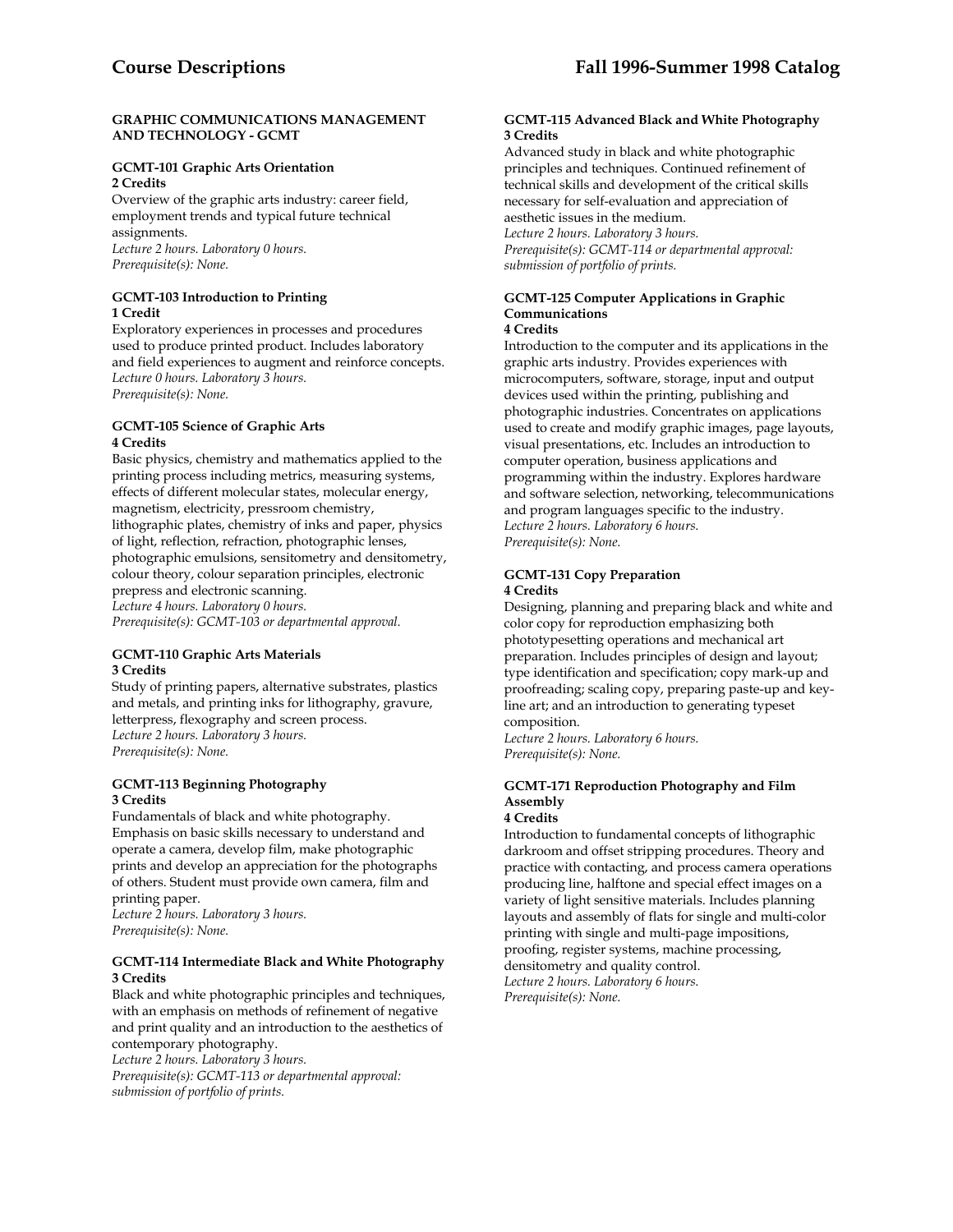#### **GCMT-201 Platemaking and Presswork 4 Credits**

Fundamental lithographic platemaking and presswork operations. Includes additive and subtractive plate structure, platemaking procedures, and register control. Students will operate offset-lithographic duplicators and presses to gain understanding of both conventional and integrated dampening systems, make ready, press adjustments and print evaluation. Emphasis on separating environmental and quality control procedures.

*Lecture 2 hours. Laboratory 6 hours. Prerequisite(s): None.* 

# **GCMT-203 Advanced Offset Press Techniques 3 Credits**

Theory and laboratory practice relating to single and multi-color offset presses. Emphasis on state-of-the-art equipment and systems, press operating and adjustment procedures, identifying and correcting common pressrelated problems, and printing analysis and quality control procedures.

*Lecture 2 hours. Laboratory 3 hours.* 

*Prerequisite(s): GCMT-201 or departmental approval: prior offset press operating experience.* 

# **GCMT-209 Finishing and Bindery 4 Credits**

Designed for graphic arts students and others interested in paper finishing and binding methods. Desktop publishing students will learn how printed pages are laid out with correct gutters and trims. Students will plan job flow, select equipment and prepare impositions. Students will practice with paper folding, paper cutting, stitching, pamphlet binding, plastic binding, perfect binding, aqueous coatings, UV coatings, diecutting, paper embossing, hot foil stamping and other finishing and numbering processes. *Lecture 2 hours. Laboratory 6 hours. Prerequisite(s): None.* 

#### **GCMT-212 Artificial Lighting Technique 3 Credits**

Theory and practice of artificial lighting technique in black and white and color photography. Commercial studio and location problems will be addressed in the areas of portrait, fashion, product advertising and editorial photography. *Lecture 2 hours. Laboratory 3 hours.* 

*Prerequisite(s): GCMT-114 or departmental approval: submission of portfolio.* 

#### **GCMT-213 Color Transparencies 3 Credits**

Introduction to color photography with emphasis on the color transparency. Film characteristics, lighting characteristics, processing, and the use of slides in audiovisual applications.

*Lecture 2 hours. Laboratory 3 hours.* 

*Prerequisite(s): GCMT-113 or departmental approval: submission of portfolio of photographs.* 

#### **GCMT-214 Color Printing I 3 Credits**

Introduction to color printing theory and practice. Film processing and printing from color negatives. Emphasis on color theory, technical print quality and aesthetics of the color image.

*Lecture 2 hours. Laboratory 3 hours. Prerequisite(s): GCMT-113 or departmental approval: submission of portfolio of prints*.

# **GCMT-216 Individual Projects in Photography 3 Credits**

Individual projects in black and white or color photography in areas of the student's choice. Progress and grading will be determined on an individual basis according to criteria mutually agreed upon between the student and the instructor. May be repeated up to nine credits.

*Lecture 2 hours. Laboratory 3 hours.* 

*Prerequisite(s): Departmental approval: six quarter hours in photography, or submission of portfolio of photographs.* 

# **GCMT-217 Large Format Camera Technique 3 Credits**

Theory and practice of large format camera technique. Application in commercial studio and location problems, including portraiture, fashion, advertising product, architectural and editorial photography. *Lecture 2 hours. Laboratory 3 hours. Prerequisite(s): GCMT-114.* 

#### **GCMT-218 Multimedia Production 3 Credits**

Introduction to methods used in the production of multimedia presentations incorporating photographic imagery, full motion video and computer graphics. Emphasis on use of computer in kinetic and sequential communications, and on aesthetic and technical considerations of these methods.

*Lecture 2 hours. Laboratory 3 hours. Prerequisite(s): GCMT-255.* 

#### **GCMT-219 Color Printing II 3 Credits**

Advanced color printing techniques with an emphasis on refinement of technical controls and the aesthetics of the color print.

*Lecture 2 hours. Laboratory 3 hours. Prerequisite(s): GCMT-214 or departmental approval: submission of portfolio of prints.* 

#### **GCMT-222 Production and Operations Management 3 Credits**

Procedures applied to managing various sizes of graphic arts facilities. Includes planning, scheduling, job tracking, inventory control, quality control, plant layout, and purchasing.

*Lecture 3 hours. Laboratory 0 hours.* 

*Prerequisite(s): GCMT-125, GCMT-171, GCMT-201, and GCMT-209.*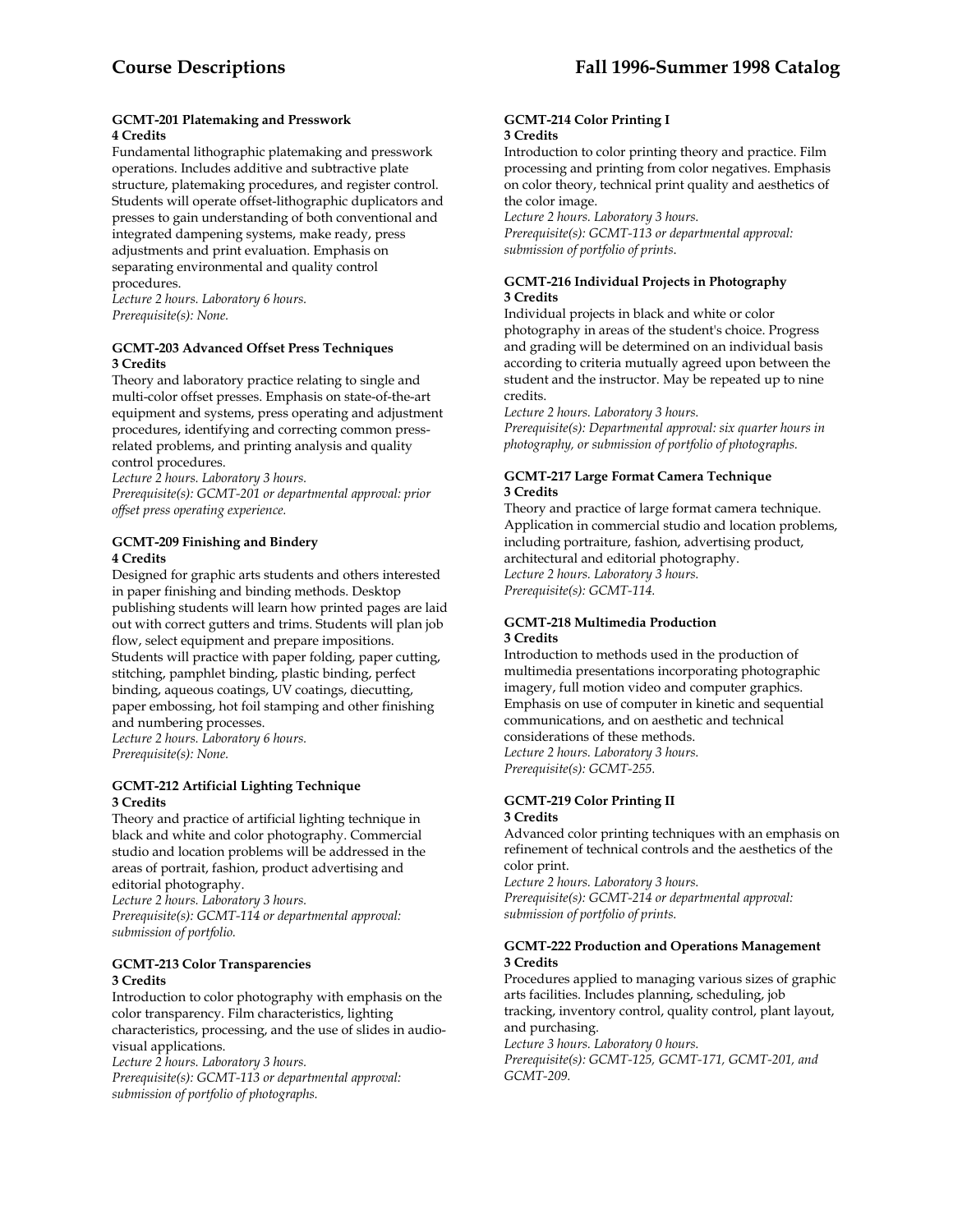#### **GCMT-223 Applied Graphic Arts Sales 3 Credits**

Practical applications of customer sales and service techniques related to the production or supplying of printed products, printing services, supplies and equipment. Students will participate in a sales and/or customer service setting in industry seven hours per week.

*Lecture 0 hours. Laboratory 0 hours. Other Required Hours: Practicum: 7 hours per week. Seminar: 2 hours per week. Prerequisite(s): MARK-202, and GCMT-226 or concurrent enrollment, or departmental approval.* 

#### **GCMT-226 Graphic Arts Estimating 4 Credits**

Introduction to various cost estimating systems and procedures used in small and medium-sized printing facilities. Includes establishing cost centers, production standards and mark-ups, estimating time and materials needed for pre-press, press and binding operations. Introduction to computer estimating. *Lecture 4 hours. Laboratory 0 hours. Prerequisite(s): Eleven hours GCMT class work, or departmental approval.* 

# **GCMT-235 Personal and Corporate Publishing I 3 Credits**

Overview and applications of microcomputer-based electronic desktop publishing systems. Use of hardware and software for the design and production of printed documents for personal, office, business, advertising, scientific and technical communications. Basic principles of graphic design and electronic page layout.

*Lecture 2 hours. Laboratory 3 hours.* 

*Prerequisite(s): GCMT-125 and GCMT-131, or departmental* approval: page layout and computer experience.

#### **GCMT-236 Personal and Corporate Publishing II 3 Credits**

Production and preparation of documents for output to proofing and image setting devices. Study of popular page layout programs with an emphasis on using advanced typographic controls, preparation of documents for multicolor reproduction, integrating graphic images into documents and preparation of Postscript imagesetting files.

*Lecture 2 hours. Laboratory 3 hours.* 

*Prerequisite(s): GCMT-235 or departmental approval.* 

#### **GCMT-237 Imagesetting Systems 3 Credits**

Study of hardware, software, and current practices incorporated in the publication of complex full color documents using modern imagesetting methods. Emphasis on the final assembly of text and graphics composition, organization and planning of complex documents, requirements for color reproduction, and system configurations for service bureau requirements. Includes creating, proofing and correcting final film output. Emphasis on industry trends and evolving technology and publishing practices. Students must have a good working knowledge of page layout and illustration software prior to taking this class. *Lecture 2 hours. Laboratory 3 hours. Prerequisite(s): GCMT-236 or departmental approval.* 

#### **GCMT-250 Presentation Graphics 3 Credits**

Presentation graphics for use in business, industry, education and publication. Principles of effective design and production of computer generated graphic images used to display data, develop organizational charts and graphs. Review and selection of hardware and software used for these applications.

*Lecture 2 hours. Laboratory 3 hours.* 

*Prerequisite(s): GCMT-125 or departmental approval: prior computer experience.* 

# **GCMT-253 Electronic Drawing and Illustration 3 Credits**

Creating and modifying Paint, Draw, and PostScript Illustration images using professional software designed for art production applications in the graphic arts industry. Includes comparison of software applications, image file structure, use of appropriate electronic imaging tools, creation and modification of color, and selection and use of input and output devices. *Lecture 2 hours. Laboratory 3 hours. Prerequisite(s): GCMT-125 or departmental approval.* 

# **GCMT-255 Electronic Still Photography I 3 Credits**

Introduction to the techniques of electronic still photography with an emphasis on computer manipulation of the photographic image. Use and understanding of hardware and software systems for the input, modification and output of digital images. *Lecture 2 hours. Laboratory 3 hours. Prerequisite(s): ART-108 or GCMT-113, and GCMT-125.* 

# **GCMT-256 Electronic Still Photography II 3 Credits**

Visual problem solving in electronic still photography with an emphasis on color input, color manipulation of the photographic image and color output techniques. Use and understanding of hardware and software systems for the refined application of theory and technique in making digital color photographic images. *Lecture 2 hours. Laboratory 3 hours. Prerequisite(s): GCMT-255.*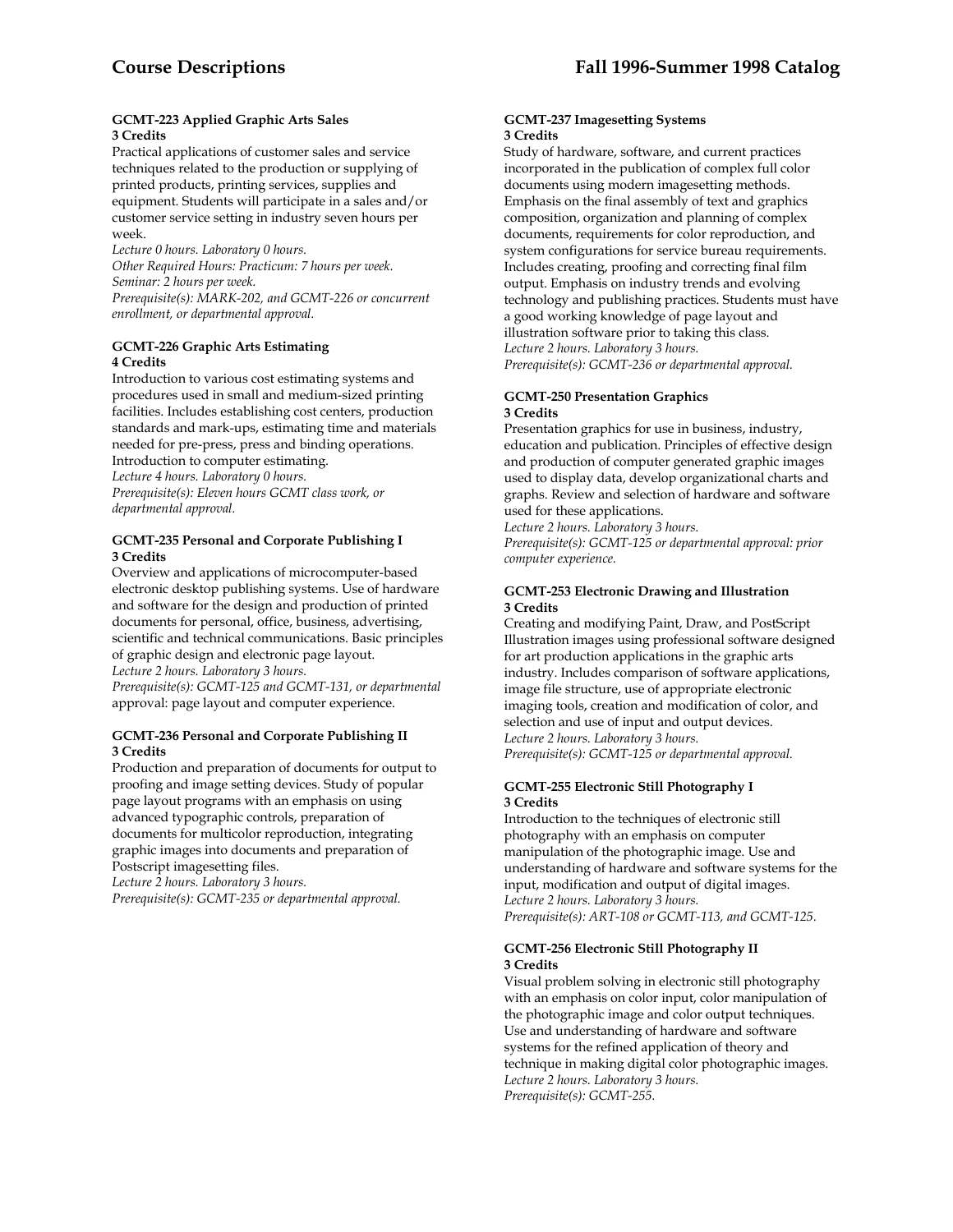#### **GCMT-260 Cooperative Field Experience 1-3 Credits**

Limited to students in the Cooperative Education Program. Employment in an approved training facility under College supervision. Requirement for one credit is 120 hours of approved work. Students may earn up to three credits in one quarter. May be repeated to a

cumulative maximum of twelve credits.

*Lecture 0 hours. Laboratory 0 hours. Other Required Hours: 120 clock hours of approved work per credit hour.* 

*Prerequisite(s): Formal acceptance into the Cooperative Education Program.* 

# **GCMT-261 Internship**

# **1-3 Credits**

Limited to students in the Internship Program. Employment in an approved training facility under College supervision. Requirement for one credit is 120 hours of approved work. Students may earn up to three credits in one quarter. May be repeated to a cumulative maximum of twelve credits.

*Lecture 0 hours. Laboratory 0 hours.* 

*Other Required Hours: Internship: 12 hours per week. Prerequisite(s): Formal acceptance into the Internship Program.* 

# **GCMT-270 Special Topics in Graphic Communications and Photography**

# **1-4 Credits**

In-depth study of special topics including photography, electronic imaging, printing, finishing and industry trends. Topics offered will vary in response to changing aesthetic and technological trends in the field. (Repeatable. No more than 4 credits of special topics courses may be applied toward the graphic communications management and technology program degree requirements.) *Lecture 1-4 hours. Laboratory 0 hours.* 

*Prerequisite(s): None.* 

#### **GCMT-272 Special Topics in Graphic Communications and Photography Laboratory Experience 1-2 Credits**

In-depth applied study of special topics including photography, electronic imaging, printing, finishing and industry trends. Topics offered will vary in response to changing aesthetic and technological trends in the field. (Repeatable. No more than 4 credits of special topics courses may be applied toward the graphic communications management and technology program degree requirements.)

*Lecture 0 hours. Laboratory 3-6 hours. Prerequisite(s): None.* 

#### **GCMT-273 Color Reproduction 3 Credits**

Introduction to the various methods used to reproduce color originals. Emphasis on color separation, color correction, color proofing and printing requirements. Includes color theory, investigating of conventional and electronic color separation techniques, color correction, reproduction requirements, color proofing, color communications and evaluation of final print or proof. *Lecture 2 hours. Laboratory 3 hours. Prerequisite(s): GCMT-125 or departmental approval.* 

# **GCMT-275 Portfolio Preparation 3 Credits**

Preparation by students of a professional portfolio of their work. Emphasis will be placed on developing the design of their portfolio to emphasize individual strengths or areas of specialization. Use of appropriate presentation materials, business forms and protocols to insure the proper handling of their portfolios will be discussed, as well as presentation techniques used in interviews.

*Lecture 2 hours. Laboratory 3 hours. Prerequisite(s): Departmental approval: a sufficient quantity of* 

*successfully completed work for portfolio inclusion is required.* 

# **GCMT-276 Electronic Page Makeup 3 Credits**

Applications of the computer in modifying and assembling images for reproduction. Includes study in electronic imposition, electronic page layout, and electronic image placement, modification, enhancement, and retouching. Lab experience on low and medium resolution systems and field observations of high resolution systems.

*Lecture 2 hours. Laboratory 3 hours. Prerequisite(s): GCMT-125 and GCMT-171, or departmental approval.* 

#### **GCMT-277 Professional Photographic Practices 3 Credits**

Introduction to business and marketing practices common in the commercial photography industry. Emphasis will be placed on developing professional objectives based upon careful consideration of the financial, legal, organizational, promotional, interpersonal, and ethical practices particular to the photographic industry.

*Lecture 3 hours. Laboratory 0 hours. Prerequisite(s): None.*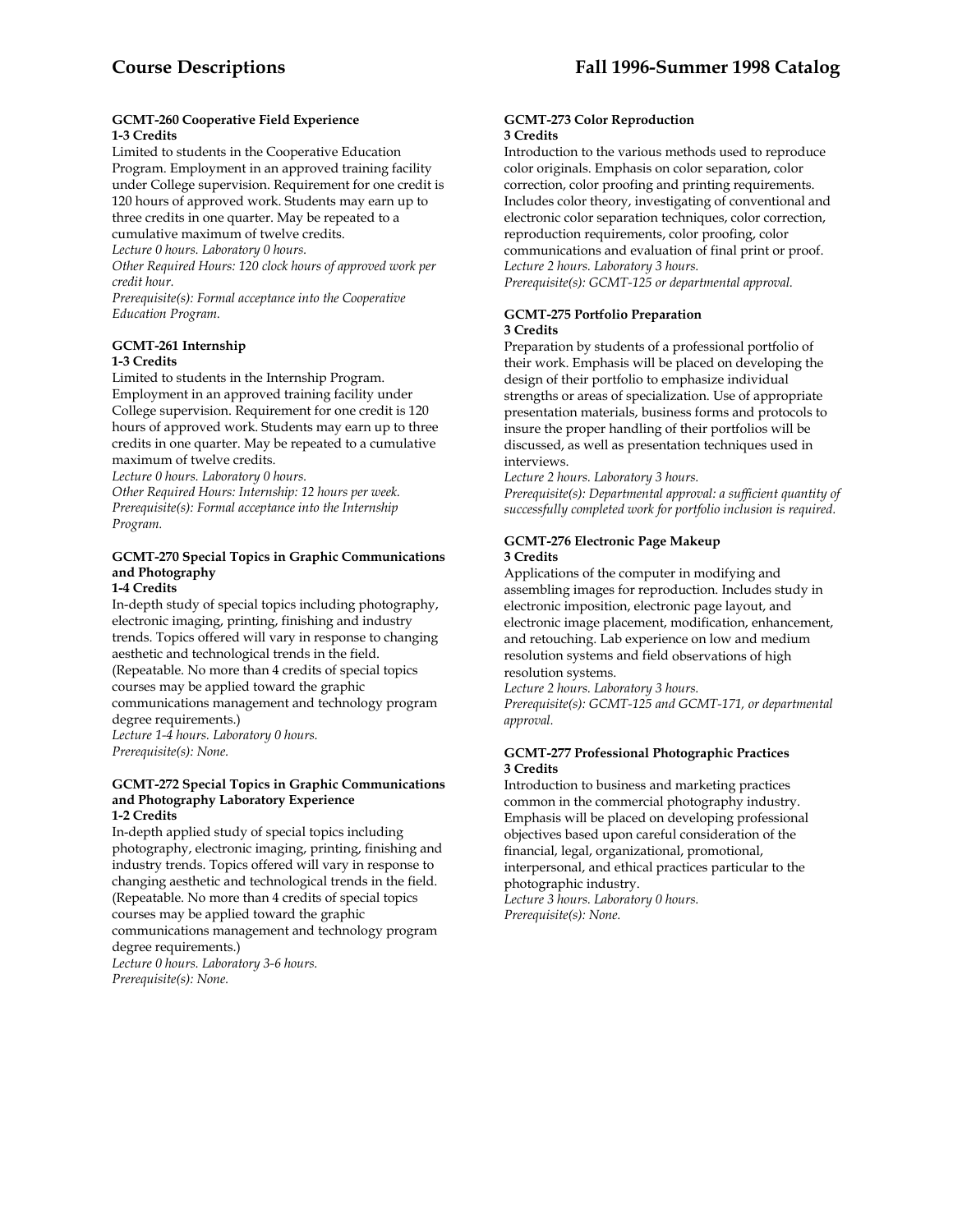# **GENERAL STUDIES - GEN**

#### **GEN-101 Personal Development 3 Credits**

Experience-based approach designed to help students examine their individual resources, values, and goals as they relate to their personal development. Emphasis on experiences planned to assist in achieving the objectives of becoming more self-directing, self-motivating, selfconfident, and empathetic towards others.

*Lecture 1 hour. Laboratory 0 hours.* 

*Other Required Hours: Students will spend 3 hours in a less formalized group session each week. Prerequisite(s): None.* 

# **GEN-102 Career Exploration 3 Credits**

Survey of career development theory. Emphasis on the nature and meaning of work, values, interests, functional skills, attitudes and needs as they relate to the career development process. Sources of occupational information are discussed. Series of self-assessment inventories are utilized.

*Lecture 3 hours. Laboratory 0 hours. Prerequisite(s): None.* 

#### **GEN-103 Organizing Your Employment Campaign 3 Credits**

Designed for students who have made a mature career choice. Techniques for initiating an employment campaign which includes occupational information, identifying potential employers, labor market trends, interviewing techniques and resume preparation. Criteria for job satisfaction and job adjustment are analyzed.

*Lecture 3 hours. Laboratory 0 hours. Prerequisite(s): None.* 

#### **GEN-106 Introduction to College 1 Credit**

Designed for students entering college for the first time. Course orients students to the College and its programs, services, and policies. Student resources, college and student expectations, academic support services, financial aid, degree programs, and student rights and responsibilities are some of the topics that are covered. Recommended for new students with 12 or less cumulative hours.

*Lecture 1 hour. Laboratory 0 hours. Prerequisite(s): None.* 

#### **GEN-120 College Survival Strategies: Guidelines for Your Success**

Presentation of information and methods helpful for student success in college such as planning, time management, communication skills, relationships, memory techniques and test-taking skills. Includes an emphasis on college resources and other topics important to college success.

*Lecture 3 hours. Laboratory 0 hours.* 

*Prerequisite(s): Eligibility for ENG-098 or departmental approval.* 

#### **GEN-181 Independent Study 1 Credit**

Designed for students entering college for the first time with course placement in Language Fundamentals I (English course). Must be taken concurrently with General Studies course, Introduction to College. Specific content to be arranged (through a contract) between instructor and student.

*Lecture 1 hour. Laboratory 0 hours. Prerequisite(s): Concurrent enrollment in GEN-106 and placement in ENG-097.* 

# **GEN-270 Special Topics in General Studies 1-4 Credits**

Specialized course focuses on selected topics in student development. (Repeatable. No more than 8 credits of special topics courses may be applied towards fulfilling program requirements in the Associate of Arts and Associate of Science degrees.) *Lecture 1-4 hours. Laboratory 0 hours. Prerequisite(s): Non*e.

# **GEOGRAPHY - GEOG**

# **GEOG-102 World Regional Geography 4 Credits**

Geographical study of selected world regions. Landforms, climate, peoples, problems of cultural and political differences. *Lecture 4 hours. Laboratory 0 hours. Prerequisite(s): None.* 

#### **GEOG-103 World Resources 4 Credits**

Study of area variation on the earth's surface in man's activities related to producing, exchanging and consuming wealth. *Lecture 4 hours. Laboratory 0 hours. Prerequisite(s): None.* 

#### **GEOG-105 The African Diaspora 4 Credits**

Study of the world regions touched by the African Diaspora, especially Africa, the Caribbean, Brazil and the United States. Focus on the characteristics of each region, demographic changes and variations that shaped the cultures during and after slavery until the present. *Lecture 4 hours. Laboratory 0 hours. Prerequisite(s): None.* 

#### **GEOG-151 Geography of the United States and Canada 4 Credits**

Regional survey of the United States and Canada noting significant characteristics of each region. Includes physical characteristics, resource potentials and important political, economic and social activities. *Lecture 4 hours. Laboratory 0 hours. Prerequisite(s): None.*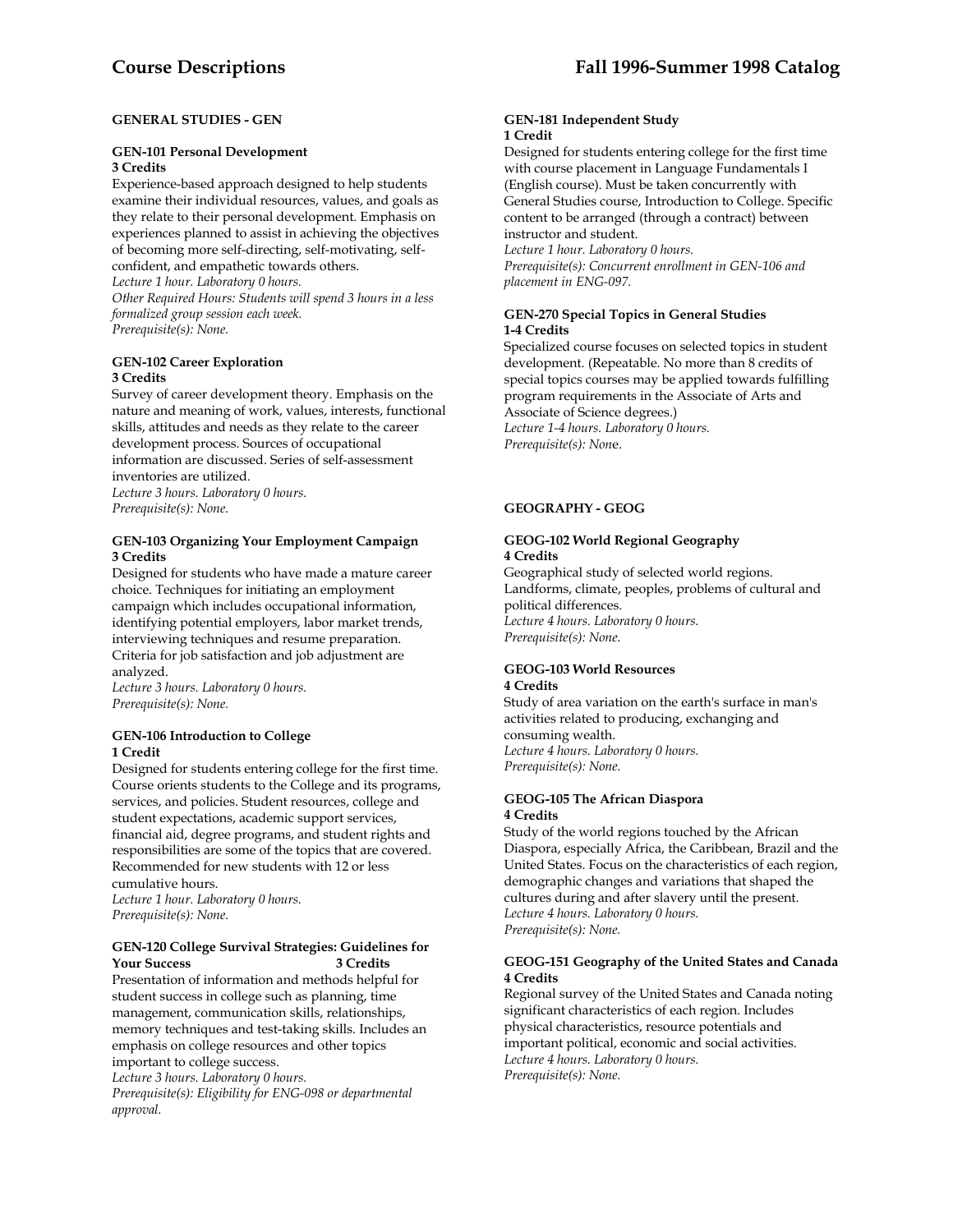#### **GERMAN – GER**

# **GER-111 Beginning German I 5 Credits**

Introduction to German through multiple approach with emphasis on speaking and understanding. Intensive practice in conversational German and aural comprehension in simple sentences on topics of daily interest. Some practice in writing and reading short paragraphs. Outside assignment: listening to cassette tapes based on textbook material. *Lecture 5 hours. Laboratory 0 hours. Prerequisite(s): None.* 

#### **GER-112 Beginning German II 5 Credits**

Study of the German language with emphasis on speaking and understanding. Continued practice in speaking, understanding, reading and writing. Emphasis on strengthening conversational skills through discussion of selected readings and cultural topics. Outside assignment: practice with audio cassette tapes based on textbook materials.

*Lecture 5 hours. Laboratory 0 hours.* 

*Prerequisite(s): GER-111 or one year of high school German.* 

#### **GER-113 Beginning German III 5 Credits**

Study of the German language with emphasis on speaking and understanding. Practice and strengthening of conversational skills through use of basic dialogue. Selected readings and discussions on cultural topics. Practice in writing short compositions on assigned topics. Outside assignment: practice with audio cassette tapes based on textbook materials. *Lecture 5 hours. Laboratory 0 hours. Prerequisite(s): GER-112 or two years of high school German.* 

#### **GER-115 Beginning Business German I 5 Credits**

Introduction to German business practices. Emphasis on business vocabulary and business terms through use of simple exercises. Conversational topics associated with daily business dealings. Awareness of cultural business differences. Outside assignment: listening to cassettes based on textbook materials is required. *Lecture 5 hours. Laboratory 0 hours. Prerequisite(s): None.* 

#### **GER-116 Beginning Business German II 5 Credits**

Study of German business dealings and continued practice in speaking, understanding, reading and writing. Emphasis on strengthening conversational business skills through discussions of selected business terms and settings. Study of management style, labor relations and import-export dealings. Emphasis on cultural differences. Outside assignment: practice with cassettes based on textbook materials is required. *Lecture 5 hours. Laboratory 0 hours.* 

*Prerequisite(s): GER-115 or instructor approval.* 

#### **GER-201 Intermediate German 4 Credits**

Study of the major developments of German literature and culture. Selected grammar review. Emphasis on oral facility.

*Lecture 4 hours. Laboratory 0 hours. Prerequisite(s): GER-113 or departmental approval: two years of high school German.* 

#### **GER-202 Intermediate German 4 Credits**

Emphasis on oral and written expression. Building of more advanced vocabulary and sentence structure through more difficult prose. *Lecture 4 hours. Laboratory 0 hours. Prerequisite(s): GER-201 or departmental approval: two years* 

*of high school German.* 

# **GER-203 Intermediate German 4 Credits**

Continued study in literature and civilization. Increasing emphasis on conversation and free composition. *Lecture 4 hours. Laboratory 0 hours. Prerequisite(s): GER-202 or departmental approval: three years of high school German.* 

#### **GER-241 German Conversation and Composition 4 Credits**

Discussion on topics of everyday life, colloquialisms, vocabulary augmentation and improvement of speech patterns. Practice in writing compositions. *Lecture 4 hours. Laboratory 0 hours. Prerequisite(s): GER-203 or concurrent enrollment, or departmental approval: three years of high school German.* 

#### **GER-242 German Civilization and Literature 4 Credits**

Introduction to German civilization and literature. Interrelationships among German history, geography, literature and culture.

*Lecture 4 hours. Laboratory 0 hours. Prerequisite(s): GER-203 or concurrent enrollment, or departmental approval: three years of high school German.* 

#### **GER-243 Readings in German Literature 4 Credits**

Introduction to German literature from the 18th century to the present. Highlights of representative authors and their works. Emphasis on oral discussions. *Lecture 4 hours. Laboratory 0 hours.* 

*Prerequisite(s): GER-203 or concurrent enrollment, or departmental approval: three years of high school German.*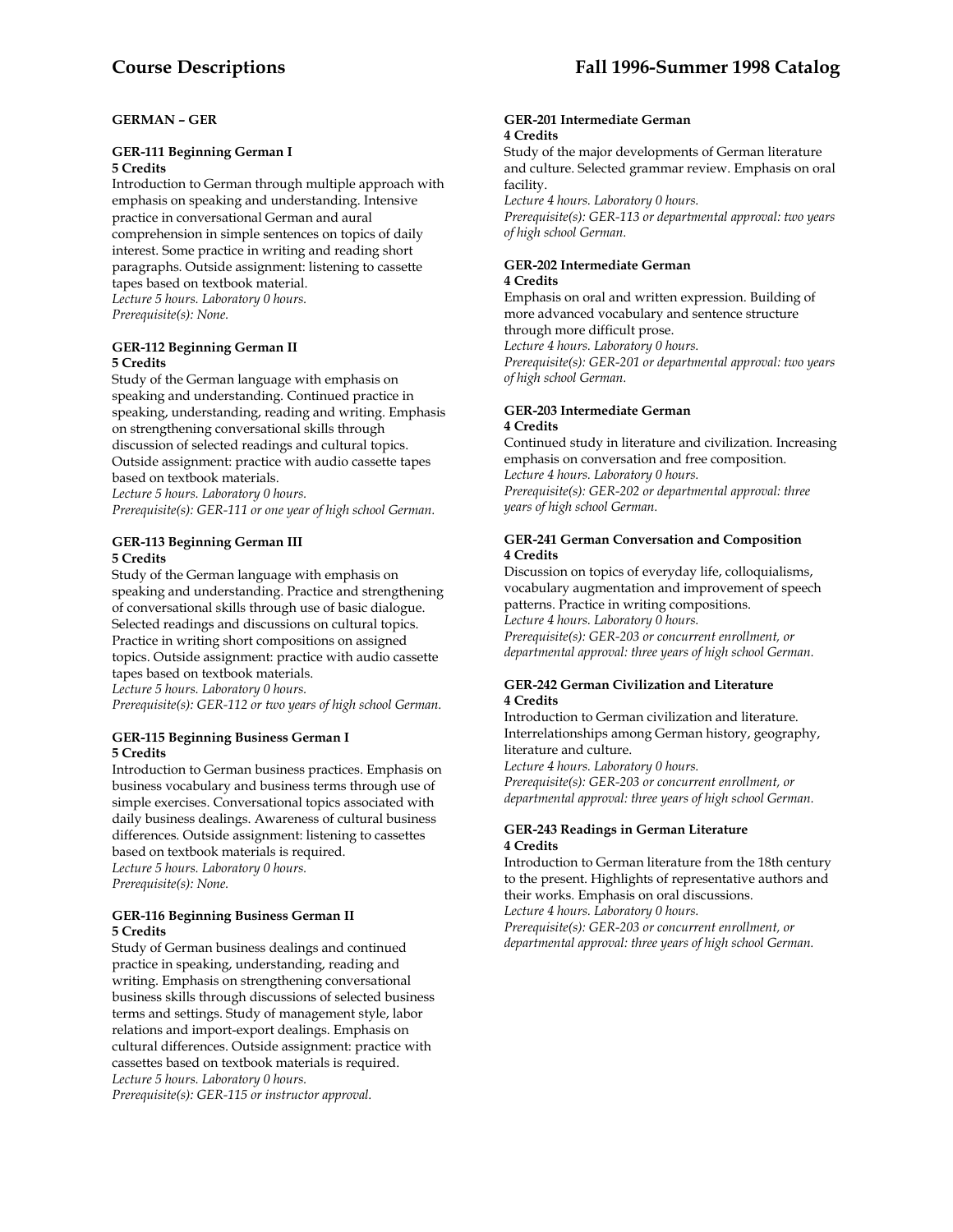# **HEBREW - HEBR**

#### **HEBR-111 Beginning Hebrew I 5 Credits**

Study of the Hebrew language with emphasis on understanding oral communication; reading and writing to produce simple sentences to convey needs, wishes or thoughts.

*Lecture 5 hours. Laboratory 0 hours. Prerequisite(s): None.* 

#### **HEBR-112 Beginning Hebrew II 5 Credits**

Study of the Hebrew language with particular emphasis on production of oral and written communication. Study of written texts to develop reading skills for speed and comprehension.

*Lecture 5 hours. Laboratory 0 hours.* 

*Prerequisite(s): HEBR-111 or departmental approval: one year of high school Hebrew.* 

# **HEBR-113 Beginning Hebrew III 5 Credits**

Study of the Hebrew language with emphasis on conversation, reading with comprehension, and on the language's interdependence with historical and

contemporary culture.

*Lecture 5 hours. Laboratory 0 hours. Prerequisite(s): HEBR-112 or departmental approval: two years of high school Hebrew.* 

#### **HEBR-201 Intermediate Hebrew 4 Credits**

Introduction to more advanced vocabulary and speech patterns; acquainting the student with Hebrew literature, modern and medieval. Systematic review of grammar. Laboratory drill.

*Lecture 3 hours. Laboratory 1 hour. Prerequisite(s): HEBR-113 or departmental approval: two years of high school Hebrew.* 

#### **HEBR-202 Intermediate Hebrew 4 Credits**

Strengthening facility of oral and written expression in the language. Building of more advanced vocabulary and sentence structure by means of selections from Hebrew literature. Laboratory drill.

*Lecture 3 hours. Laboratory 1 hour. Prerequisite(s): HEBR-201 or departmental approval: two years of high school Hebrew.* 

#### **HEBR-203 Intermediate Hebrew 4 Credits**

Oral and written expression in the language are further developed. Literary selections are to be discussed to gain deeper understanding and appreciation of Hebrew thought and culture. Laboratory drill. *Lecture 3 hours. Laboratory 1 hour. Prerequisite(s): HEBR-202 or departmental approval: three years of high school Hebrew.* 

#### **HEALTH INFORMATION MANAGEMENT - HIM**

#### **HIM-110 Introduction to the Health Care Field 3 Credits**

Overall view of the health care system. Topics stressed will include the organization of hospitals and medical staffs; professional organizations; licensing, certifying and accrediting agencies; federal health care programs; ethics; medical record profession; and health care delivery trends and issues. *Lecture 3 hours. Laboratory 0 hours.* 

*Prerequisite(s): Departmental approval: admission to the Health Information Management program.* 

#### **HIM-112 Principles of Health Information Management I**

Introduction to the acquisition and maintenance of health care data including methods of numbering, filing, record storage, retrieval, retention, indices, registers, microfilming and aspects of computerization in the Medical Record Department.

*Lecture 2 hours. Laboratory 2 hours. Prerequisite(s): Departmental approval: admission to the program.* 

# **HIM-114 Principles of Health Information Management II**

Introduction to the health record in the acute care setting including its content, importance, uses and forms; documentation requirements for complete and accurate health records as required by external licensing, certifying and accrediting agencies; forms design; and the functions of assembly, analysis and abstracting. *Lecture 2 hours. Laboratory 2 hours. Prerequisite(s): HIM-110, HIM-112, and MA-102, or departmental approval.* 

#### **HIM-116 Health Records in Ancillary Care Facilities 3 Credits**

Introduction to long term care facilities, ambulatory care facilities, home health care programs and hospice programs with emphasis on the goals; essential services provided; medical staff and personnel requirements; licensing, certifying and accrediting agencies controls; and health records practices.

*Lecture 3 hours. Laboratory 0 hours. Prerequisite(s): HIM-110 and HIM-112, or departmental approval.* 

# **HIM-118 Health Data Collection and Analysis 3 Credits**

Collection, computation, presentation, and analysis of health and administrative statistics including simple retrieval through abstracting of information from the health record, generating manual and computerized reports, graphically presenting data, and securing and reporting vital statistics.

*Lecture 2 hours. Laboratory 2 hours.* 

*Prerequisite(s): Departmental approval: math requirement for the AAS degree and HIM-114*.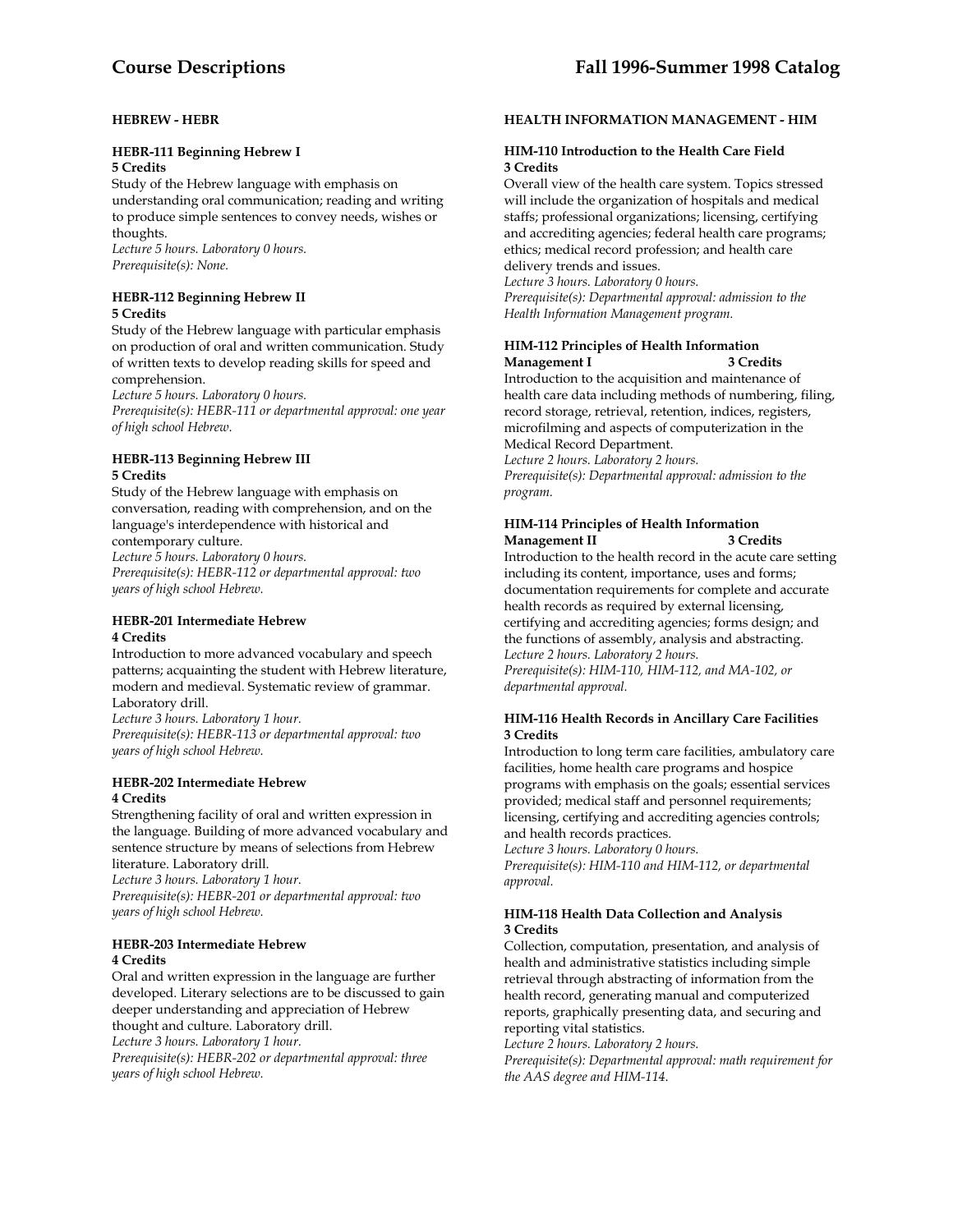# **HIM-120 Computer Applications in Health Information Management**

# **2 Credits**

Overview of computer applications in health care facilities with emphasis on uses in the medical record department; basic information on computer systems, computer system configurations common to health care facilities, future trends and applications that will impact medical record departments; and hands-on experience in major software applications.

*Lecture 1 hour. Laboratory 3 hours. Prerequisite(s): Departmental approval: CS-102 and HIM-114; and HIM-116 or HIM-131 or HIM-133.* 

#### **HIM-131 Introduction to Medical Transcription 2 Credits**

Emphasis on transcription equipment, transcribing techniques, use of medical reference books, and practice in transcribing histories and physicals, operative reports and discharge summaries.

*Lecture 1 hour. Laboratory 3 hours. Prerequisite(s): MA-102 or departmental approval.* 

# **HIM-133 Medical Office Coding 2 Credits**

Introduction to the basic concepts of coding using ICD-9- CM (International Classification of Diseases, Ninth Revision, Clinical Modification) for diseases and current procedural terminology (CPT) to meet the requirements for physician office coding and billing. *Lecture 1 hour. Laboratory 3 hours. Prerequisite(s): MA-102 or departmental approval.* 

#### **HIM-135 Introduction to Coding with CPT 2 Credits**

Introduction to coding using current procedural terminology (CPT) with emphasis on the basic skills required to code medical services and procedures. *Lecture 1 hour. Laboratory 3 hours. Prerequisite(s): MA-103 or departmental approval.* 

#### **HIM-137 Introduction to Coding with ICD-9-CM 2 Credits**

Introduction to the theory and the basic principles required to code diseases and procedures using the International Classification of Diseases, Ninth Revision, Clinical Modification (ICD-9-CM) classification system. *Lecture 1 hour. Laboratory 3 hours. Prerequisite(s): MA-103 or departmental approval.* 

#### **HIM-220 Coding, Nomenclature and Classification Systems 3 Credits**

Study of nomenclatures and classification systems with emphasis on the theory and application of skills required to code diagnoses and procedures using the International Classification of Diseases, Ninth Revision, Clinical Modification (ICD-9-CM) classification system. *Lecture 2 hours. Laboratory 3 hours. Prerequisite(s): BIO-145, BIO-221, HTEC-161, and MA-103, or departmental approval.* 

**HIM-222 Medicolegal Aspects of Health Care Services 3 Credits** 

Evaluation of health care records as legal documents; special emphasis on policies and procedures concerning release of medical information and patient confidentiality; principles and organizations of the judicial system; and risk management. *Lecture 2 hours. Laboratory 2 hours. Prerequisite(s): Departmental approval: HIM-118; and HIM-120 or HIM-133 or HIM-137.* 

#### **HIM-224 Coding Using Current Procedural Terminology (CPT) 3 Credits**

Theory and application of skills required to code medical services and procedures using CPT. *Lecture 2 hours. Laboratory 2 hours. Prerequisite(s): BIO-145 and MA-103, or departmental approval.* 

#### **HIM-226 Evaluating Health Care Services 3 Credits**

Introduction to continuous quality improvement, utilization review and risk management programs in the health care setting, with emphasis on the increasing measurement of quality by outside entities on state and national levels.

*Lecture 2 hours. Laboratory 2 hours. Prerequisite(s): HIM-220 and HIM-222, or departmental approval.* 

#### **HIM-228 Coding for Fiscal Reimbursement 2 Credits**

Introduction to the prospective payment system, diagnosis related groups, data quality, and computer applications available to increase coding productivity; further development of skills necessary to code diagnoses and operations using the International Classification of Diseases, Ninth Revision, Clinical Modification (ICD-9-CM). *Lecture 1 hour. Laboratory 3 hours.* 

*Prerequisite(s): BIO-222 and HIM-220, or departmental approval.* 

#### **HIM-230 Management Practices in Health Information 3 Credits**

Introduction to the aspects and techniques of collecting, analyzing, and managing health information functions, with emphasis on the duties and responsibilities of a supervisor in coordinating the goals of a health information management department; methods of control through work measurements; evaluating work performance; developing job descriptions and procedure manuals; training of personnel; and concepts of total quality management.

*Lecture 2 hours. Laboratory 2 hours. Prerequisite(s): HIM-224 and HIM-226, or departmental approval.*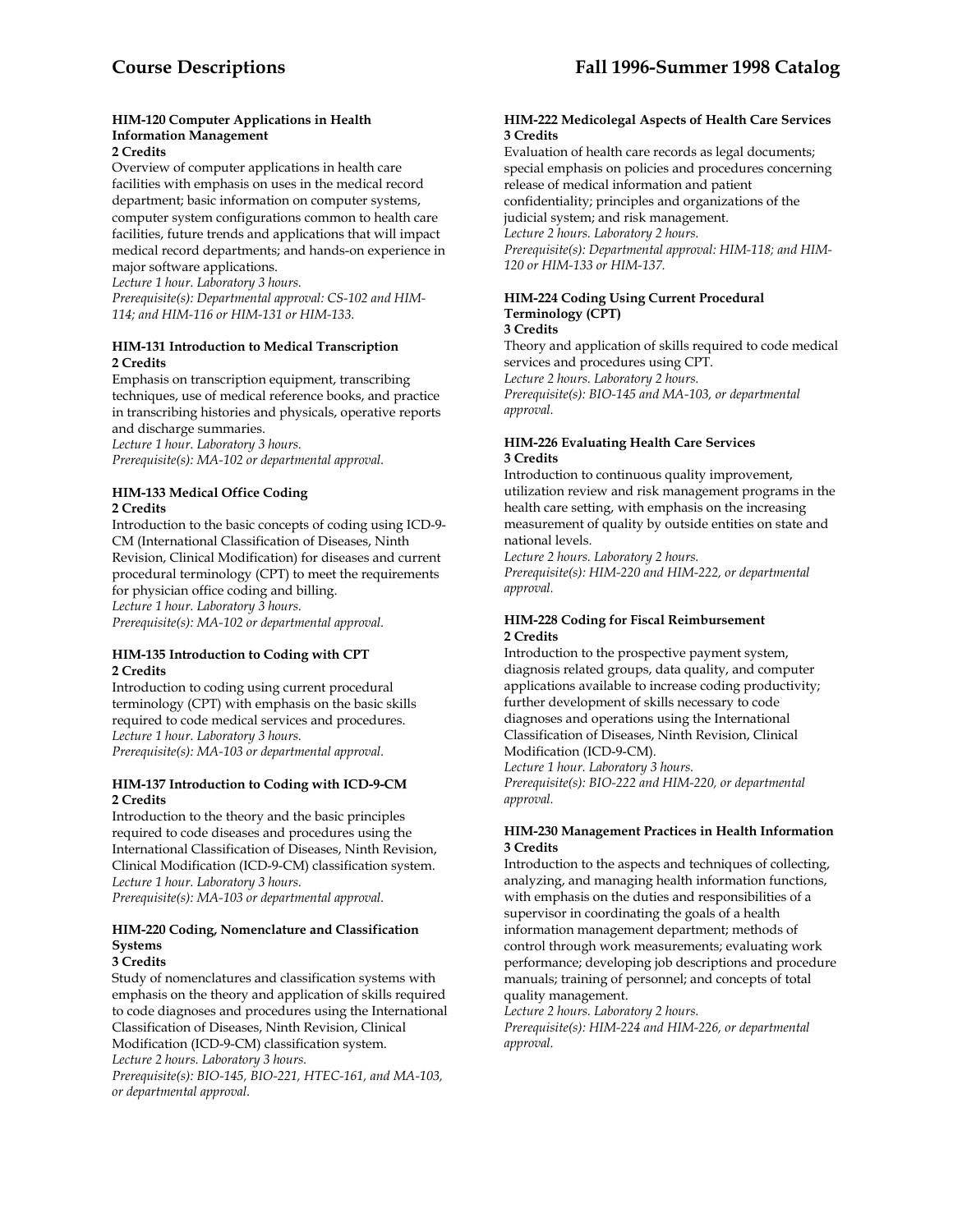#### **HIM-231 Advanced Medical Transcription 2 Credits**

Further development of skills necessary to transcribe medical dictation with emphasis on speed and accuracy, the transcribing of medical reports dictated by physicians with foreign accents, and the practice of transcribing consultation, pathology, autopsy and radiology reports.

*Lecture 1 hour. Laboratory 3 hours. Prerequisite(s): MA-103 and HIM-131, or departmental approval.* 

#### **HIM-232 Tumor Registry 3 Credits**

Description of the group of abnormal neoplasms known as cancer, the description of the methods of diagnosis and treatment of the discipline known as oncology and the application of cancer data collected. Analysis and interpretation of end results known as tumor registry. *Lecture 3 hours. Laboratory 0 hours. Prerequisite(s): HIM-220 or departmental approval.* 

#### **HIM-240 Clinical Experience I 3 Credits**

Supervised directed practice experience designed to allow the student to apply technical knowledge and skills learned in the classroom to procedures performed in the health information management department. Assignment to nontraditional facilities to gain exposure to health information practices at these settings. *Lecture 0 hours. Laboratory 0 hours.* 

*Other Required Hours: Directed practice: 15 hours per week. Prerequisite(s): BIO-221 and departmental approval: sophomore status in the Health Information Management program.* 

#### **HIM-242 Clinical Experience II 3 Credits**

Supervised directed practice experience designed to allow the student to apply technical knowledge and skills learned in the classroom to procedures performed in the health information management department. Students will assume more responsibility and demonstrate the development of competencies involving speed and accuracy that are comparable to the competencies of an entry-level MRT graduate. Assignment to nontraditional facilities to gain exposure to health record practices at these settings. *Lecture 0 hours. Laboratory 0 hours.* 

*Other Required Hours: Directed practice: 15 hours per week. Prerequisite(s): HIM-240; and concurrent with HIM 224, HIM-226, and HIM-232; or departmental approval.* 

#### **HIM-244 Clinical Experience III 3 Credits**

Supervised directed practice experience designed to allow the student to apply technical knowledge and skills learned in the classroom to procedures performed in the health information department. Students to perform in an expanded role and assume more responsibility with less supervision from the directed practice supervisor. Assignment to nontraditional facilities to gain exposure to health information management practices at these settings. *Lecture 0 hours. Laboratory 0 hours.* 

*Other Required Hours: Directed practice: 15 hours per week. Prerequisite(s): HIM-242; and concurrent with HIM-230, and with HIM-228 or HIM-231; or departmental approval.*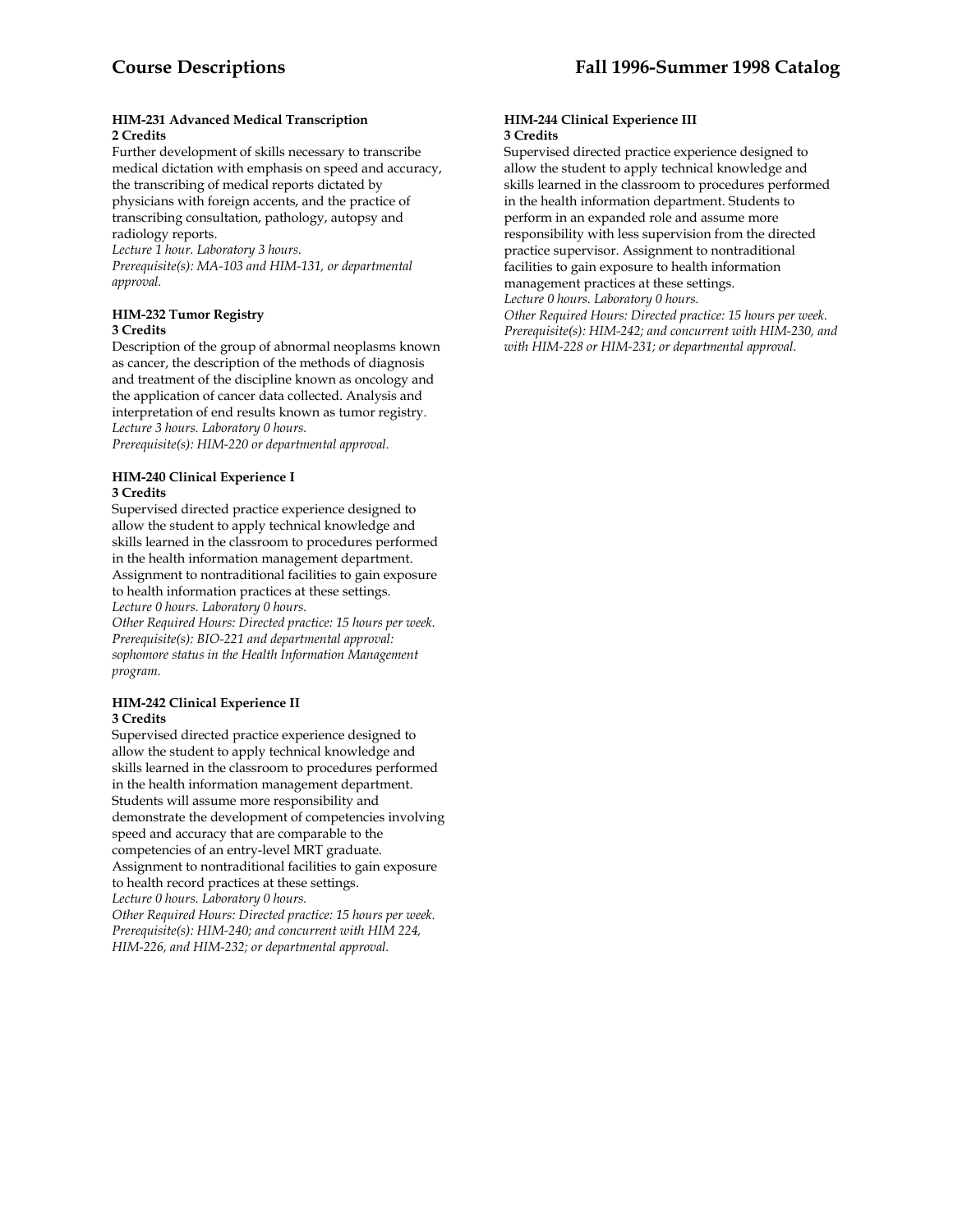# **HISTORY - HIST**

# **HIST-101 History of Civilization 3 Credits**

Major trends in the development of Western and Asiatic civilizations from ancient Eurasian times to the fall of Byzantium (1453). Basic approach: use of documents as well as textual materials. *Lecture 3 hours. Laboratory 0 hours. Prerequisite(s): None.* 

#### **HIST-102 History of Civilization 3 Credits**

Major problems that are cultural, political, economic, and religious in the development of Western and non-Western civilizations from the fall of Byzantium to the Congress of Vienna (1453-1815). Basic approach: use of documents as well as textual materials. *Lecture 3 hours. Laboratory 0 hours. Prerequisite(s): None.* 

# **HIST-103 History of Civilization 3 Credits**

Major problems that are cultural, political, economic, and religious in the development of Western and non-Western civilizations since the Congress of Vienna (1815) to the present. Basic approach: use of documents as well as textual materials. *Lecture 3 hours. Laboratory 0 hours.* 

*Prerequisite(s): None.* 

#### **HIST-151 United States History to 1841 3 Credits**

American development from discovery, colonial foundations, movement for independence and early years of the Republic through Jackson's administration. *Lecture 3 hours. Laboratory 0 hours. Prerequisite(s): None.* 

#### **HIST-152 United States History from 1841 to 1896 3 Credits**

Jacksonian Democracy through the Populist Movement with emphasis on domestic, economic and political developments. *Lecture 3 hours. Laboratory 0 hours. Prerequisite(s): None.* 

#### **HIST-153 United States History from 1896 to Present 3 Credits**

Populist Movement to the present emphasizing the reform movements, two world wars, and the rise of America as a world power. *Lecture 3 hours. Laboratory 0 hours. Prerequisite(s): None.* 

#### **HIST-161 American Studies 3 Credits**

Introduction to American Studies. Discussion of approaches to subject matter, utilizing multidisciplinary techniques in which perceptions associated with minorities and minority viewpoints will be explored. A student journal and genealogical record will be maintained.

*Lecture 3 hours. Laboratory 0 hours. Prerequisite(s): None.* 

# **HIST-162 American Studies**

3 Credits

Colloquium on selected contemporary issues and institutions employing a multidisciplinary approach. *Lecture 3 hours. Laboratory 0 hours. Prerequisite(s): None.* 

#### **HIST-164 American Urban History 4 Credits**

Growth of the American city from the early period to the megalopolitan era. Emphasis on the development of the urban economy, the historical functioning of the political system and physical development. Includes the Black man and the city and our ethnic heritage. *Lecture 4 hours. Laboratory 0 hours. Prerequisite(s): GEOG-103 or departmental approval.* 

# **HIST-170 History of Africa**

#### **4 Credits**

General survey of African history. Special emphasis on political, economic and social problems of the 19th and 20th centuries.

*Lecture 4 hours. Laboratory 0 hours. Prerequisite(s): None.* 

#### **HIST-171 African-American History to 1877 4 Credits**

Role of African-American culture from origins in Africa, as slaves in the New World, in the making of America, the struggles to improve their status, and contributions to American culture through Reconstruction. *Lecture 4 hours. Laboratory 0 hours. Prerequisite(s): None.* 

# **HIST-172 African-American History from 1877 to Present**

#### **4 Credits**

Studies beginning with late nineteenth century racial intolerance and the birth of NAACP and the Urban League, Black migration, the Harlem Renaissance, and the struggle for civil rights, political power and important social and cultural trends. *Lecture 4 hours. Laboratory 0 hours. Prerequisite(s): None.*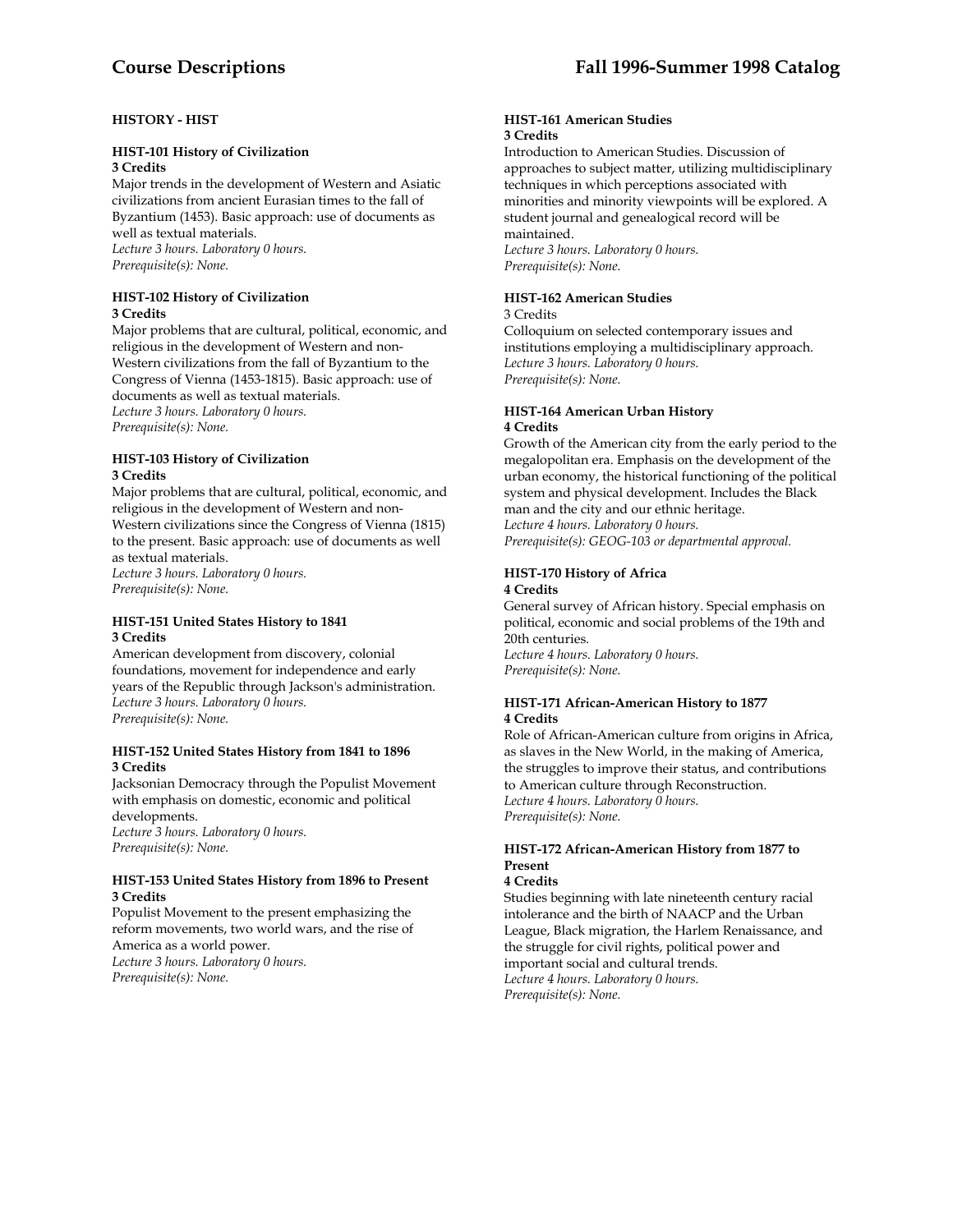#### **HIST-181 Independent Study 1 Credit**

Must be taken concurrently with any 100-level course in history. Specific content to be arranged between the instructor and the student. May be repeated for an accrued maximum of nine credit hours. *Lecture 1 hour. Laboratory 0 hours. Prerequisite(s): Must be taken concurrently with a 100-level* 

**HIST-205 History of Russia 4 Credits** 

*course in history.* 

Growth, development and decline of Kievan State. Evolution of the Muscovite tsardom and the expansion of the Russian Empire to 1917. Considers geopolitical, social, cultural and intellectual development. Emphasis on the theory of tsardom, which led to the emergence of a distinct civilization in Russia. *Lecture 4 hours. Laboratory 0 hours.* 

*Prerequisite(s): HIST-103.* 

#### **HIST-206 Modern Russian History and Politics 4 Credits**

Development of the U.S.S.R. since the collapse of the Tsarist monarchy to the present. Emphasis is on the origins, development, establishment of power and rule by the Communist government. Analysis of the development and implementation of Soviet domestic and foreign policies. *Lecture 4 hours. Laboratory 0 hours. Prerequisite(s): HIST-103.* 

#### **HIST-210 American Vistas: Post WWII 3 Credits**

Study of selected topics in the history of the United States designed to offer an in-depth and dynamic assessment of major issues in the post World War II period.

*Lecture 3 hours. Laboratory 0 hours. Prerequisite(s): HIST-153, HIST-103, and HIST-172; or departmental approval.* 

#### **HIST-266 Women in American History 4 Credits**

Study of the change in role of women in American life and thought; introduction to the current research and techniques used in the women's studies field; an analysis of the historical development of the American feminist movement--the preconditions, leadership, and development characteristics.

*Lecture 4 hours. Laboratory 0 hours. Prerequisite(s): None.* 

#### **HIST-270 Special Topics in History 1-4 credits**

Study of selected topics or trends in history (see schedule booklet for current offerings). (Repeatable. No more than eight credits of special topics courses may be applied towards fulfilling elective graduation degree requirements.)

*Lecture 1-4 hours. Laboratory 0 hours. Prerequisite(s): Faculty counterparts determine appropriate prerequisite/corequisite for each topic.* 

#### **HIST-281 Independent Research in History 1 Credit**

Must be taken concurrently with any 200-level course in history. Specific content is to be arranged through a contract between the instructor and the student. May be repeated for an accrued maximum of three credits. *Lecture 1 hour. Laboratory 0 hours. Prerequisite(s): Instructor approval: must be taken concurrently with a 200-level course in history.*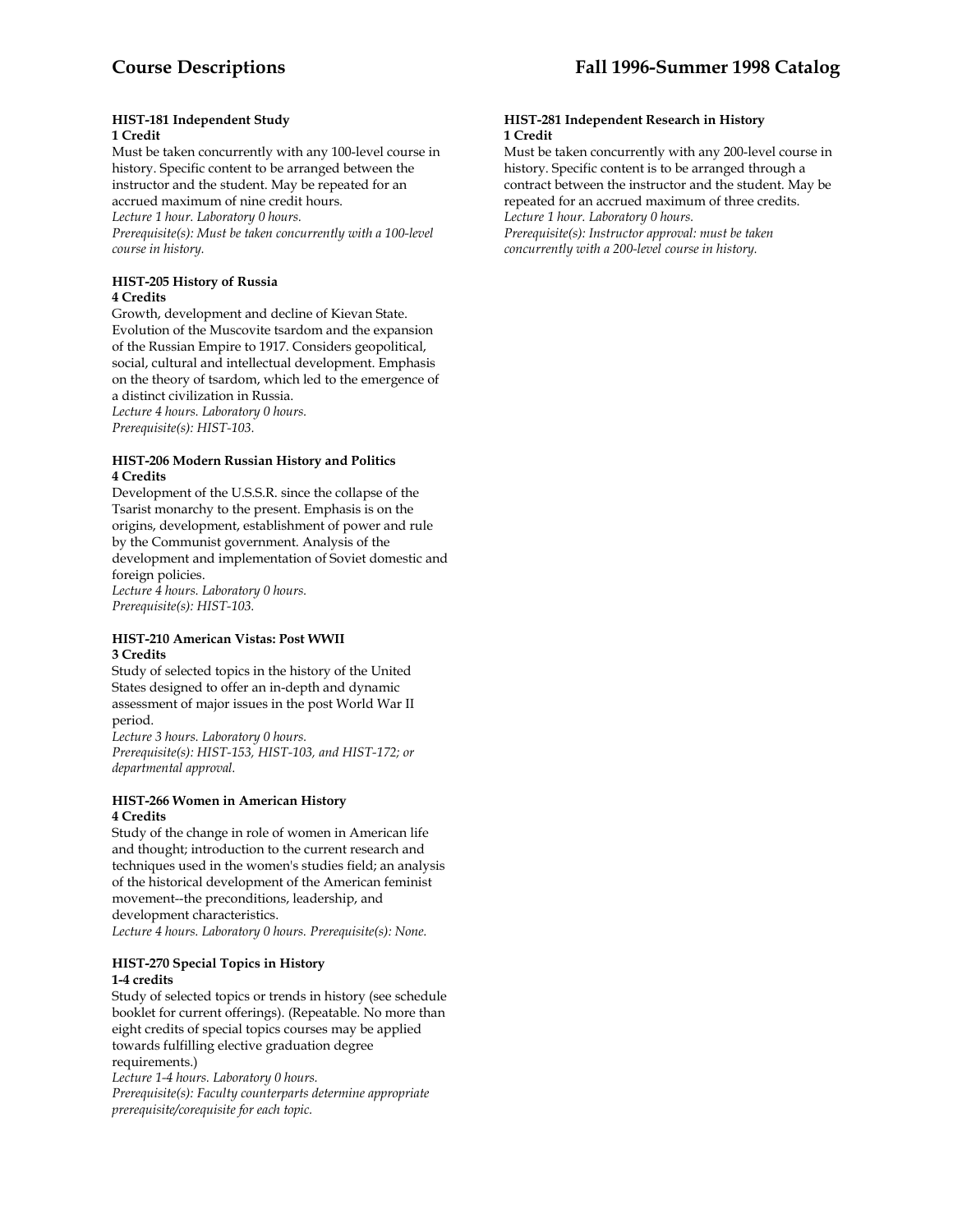# **HEALTH – HLTH**

#### **HLTH-100 Introduction to Health Technologies 3 Credits**

Introduction and orientation to health careers including specific duties, certification and licensure requirements, work settings and conditions, career ladder opportunities, salary, and employment potential. Reviews the interaction of personality and values in the selection of a career choice. *Lecture 3 hours. Laboratory 0 hours. Prerequisite(s): None.* 

#### **HLTH-101 Personal Health Education 4 Credits**

Introduction to the meaning and scope of health as related to the individual, family, and community. Focus on an introspective view of physical, emotional, intellectual, social, and spiritual factors with emphasis on mechanisms for positive behavior change. *Lecture 4 hours. Laboratory 0 hours. Prerequisite(s): None.* 

# **HLTH-106 Health and Medical Aspects of Chemical Dependency**

#### **4 Credits**

Focuses on health and medical considerations of drug use, with particular emphasis on alcohol and chemical dependency. Provides an overview of the history of alcohol and drug use, the etiology of drug dependency, the effects of drug use on the family, evaluation of the client and current treatment approaches. *Lecture 4 hours. Laboratory 0 hours. Prerequisite(s): None*.

#### **HLTH-140 Childhood Health and Safety 3 Credits**

Focus on the protection and promotion of children's health and safety in day care. Training is provided in communicable disease recognition, prevention and management, first aid, and child abuse recognition and prevention, as required by the Ohio Day Care Licensing Rules. Positive health practices are emphasized as integral elements in nurturing children's total development.

*Lecture 3 hours. Laboratory 0 hours. Prerequisite: None.* 

#### **HLTH-223 Standard First Aid and Personal Safety 2 Credits**

Basic level first aid and one-person CPR course to provide knowledge and skills necessary to minimize the consequences of injury or sudden illness until professional medical help arrives. Special emphasis placed on cause, effect and prevention in relation to emergency care. After successful completion of course, student is eligible for certification in Standard First Aid by the American National Red Cross. *Lecture 2 hours. Laboratory 0 hours. Prerequisite(s): None.* 

#### **HLTH-224 Advanced First Aid 2 Credits**

Emergency medical care instruction, with emphasis on advanced practical treatments for accidents and sudden illnesses. Students will be participating in the program established by the American National Red Cross and will become eligible for certification in Advanced First Aid. *Lecture 1 hour. Laboratory 2 hours.* 

*Prerequisite(s): HLTH-223 and/or Standard First Aid certification.* 

# **HLTH-270 Special Topics in Health Education 1-4 Credits**

Study of selected topics, themes, or trends in the field of health (see schedule booklet for current offerings). (Repeatable. No more than 8 credits of special topics courses may be applied towards fulfilling program requirements in the Associate of Arts and Associate of Science degrees.)

*Lecture 1-4 hours. Laboratory 0 hours.* 

*Prerequisite(s): HLTH-101 or departmental approval: ability to read and analyze health information at sophomore level.*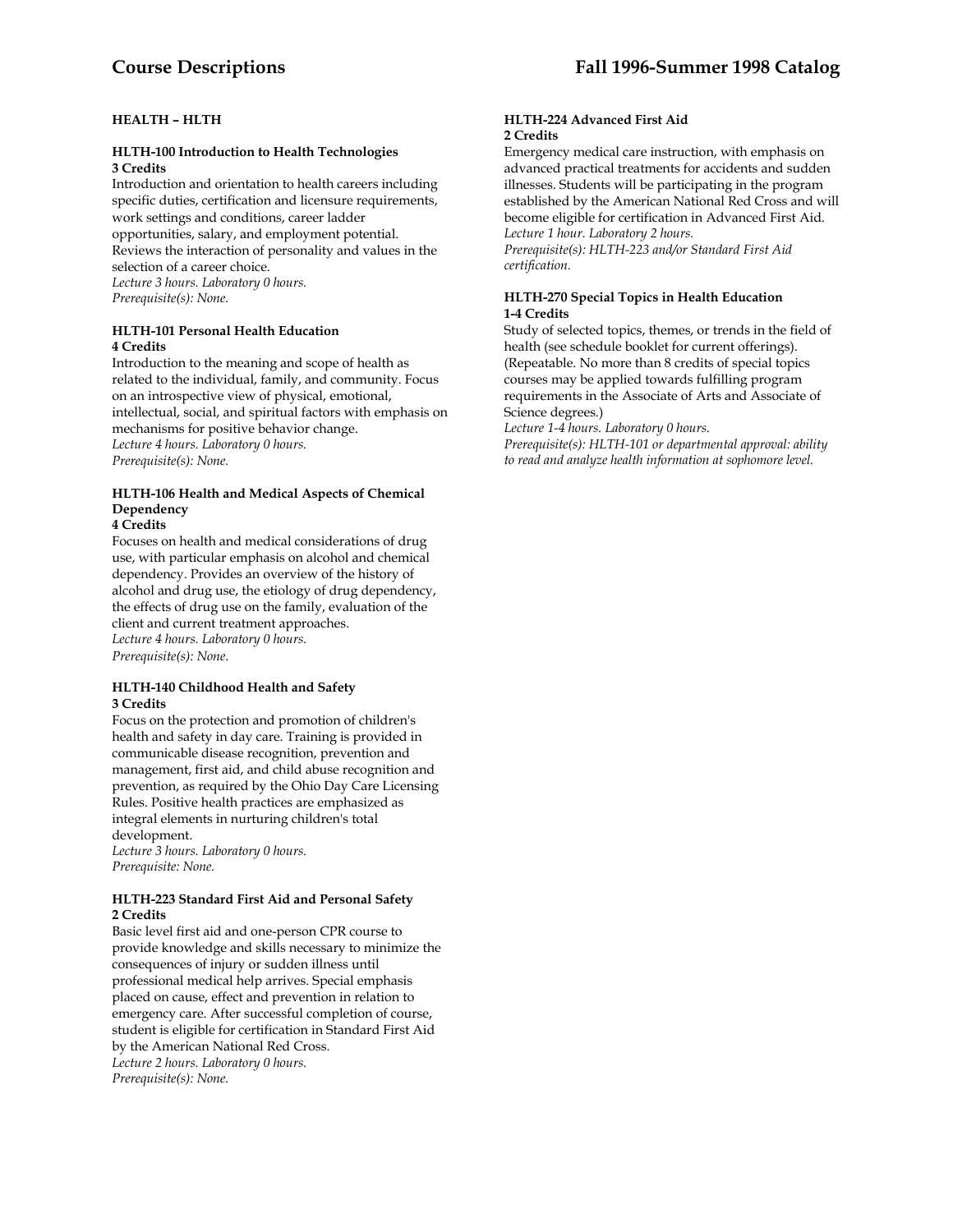# **HOSPITALITY MANAGEMENT - HOSP**

#### **HOSP-101 Introduction to Hospitality Management 3 Credits**

Introduction to the evolution, state-of-the-art and trends of the hospitality industry. Identification of components of the industry. Discussion of career paths, opportunities, and basic principles of business management functions. Overview of the hospitality industry in the Greater Cleveland area. Special projects and field trips. *Lecture 3 hours. Laboratory 0 hours. Prerequisite(s): Eligibility for ENG-101.* 

#### **HOSP-102 Sanitation and Safety 3 Credits**

Sanitation and accident prevention practices in foodservice and lodging establishments. Managementoriented treatment for the prevention of food-borne illnesses, safe food handling, sanitary design and care of facilities and equipment, pest control, self inspection, and the interpretation of foodservice laws. Causes and prevention of accidents and discussion of elementary first aid including the Heimlich maneuver. Emphasis on employee training.

*Lecture 3 hours. Laboratory 0 hours.* 

*Prerequisite(s): Eligibility for ENG-101 and departmental approval: prior industry experience.* 

#### **HOSP-103 Fundamentals of Foodservice Laboratory 1 Credit**

Introduction to food preparation techniques and equipment used in commercial foodservice. Outside assignment may include field trips. *Lecture 0 hours. Laboratory 3 hours. Prerequisite(s): HOSP-102 or concurrent enrollment, and HOSP-104 or concurrent enrollment, or departmental approval: industry related experience.* 

#### **HOSP-104 Fundamentals of Foodservice 3 Credits**

Basic concepts of kitchen organization and operation, heat transfer, basic terminology, use of standardized recipes, weights and measures, recipe conversion, food composition, nutrition, elementary menu construction and introduction to commercial equipment and work methods. Field trips may be required. *Lecture 3 hours. Laboratory 0 hours. Prerequisite(s): Eligibility for MATH-093 and ENG-101.* 

#### **HOSP-105 Food Preparation I 4 Credits**

Basic principles of preparation of soups, sauces, salads, salad dressings, fruits and vegetables, pastas, rice, cereals, eggs, cheese dishes and breakfast items. Demonstration of professional cooking techniques, discussion of principles and selected hands-on experiences. ACF required competency skills included. *Lecture 2 hours. Laboratory 6 hours.* 

*Prerequisite(s): HOSP-101 and HOSP-103, or departmental approval: industry related experience and HOSP-103.* 

#### **HOSP-106 Food Preparation II 3 Credits**

Identification, selection and appropriate preparation of cuts of meat, various kinds of poultry and seafood. Demonstration of cooking techniques, discussion and selected hands-on experiences and recognition of quality standards.

*Lecture 1 hour. Laboratory 6 hours.* 

*Prerequisite(s): HOSP-105 or departmental approval: industry related experience.* 

#### **HOSP-110 Dining Room Operations 2 Credits**

Dining room operations which include various types of service. Emphasis on individual training of service personnel.

*Lecture 0 hours. Laboratory 6 hours.* 

*Prerequisite(s): HOSP-103, and HOSP-145 or concurrent enrollment, or departmental approval: industry related experience and HOSP-103.* 

# **HOSP-120 Foodservice and Hotel Purchasing 3 Credits**

Decision-making factors for purchasing for hotels, and food and beverage operations with emphasis on customer preferences for menu and service. Exploration of government regulations, industry standards, product availability, economic concerns, supplier relationships and the market. Field trips may be required.

*Lecture 2 hours. Laboratory 2 hours. Prerequisite(s): HOSP-105 or departmental approval: industry related experience.* 

#### **HOSP-133 Quantity Food Production 3 Credits**

Quantity foodservice operations, under departmental supervision with emphasis on quality food preparation and use of commercial equipment. *Lecture 0 hours. Laboratory 9 hours.* 

*Prerequisite(s): HOSP-106 or departmental approval: industry related experience.* 

# **HOSP-138 Front Office Operations 3 Credits**

Hotel and motel front office operations including organization, staffing, relationship to other services, staff-guest relationships, reservations, room management and night audit. Comparison of manual, machine assisted and computer methods for front office functions. Outside assignment of 16 hours of on-site observation of front office operations.

*Lecture 2 hours. Laboratory 3 hours.* 

*Prerequisite(s): HOSP-101, and CS-102 or concurrent enrollment.*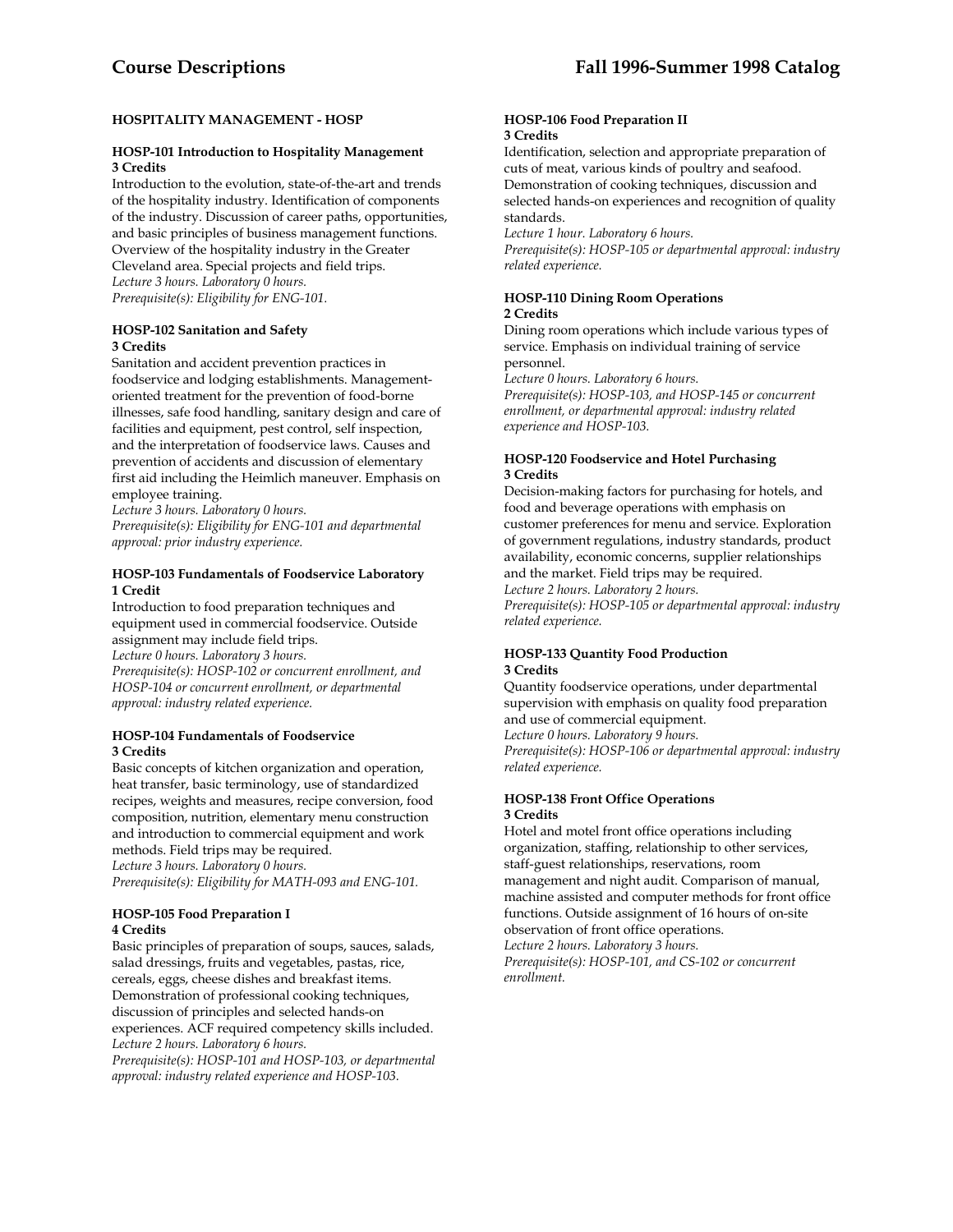#### **HOSP-139 Baking Production 3 Credits**

Fundamentals of professional baking. Development of skills for quality handcrafted products including elementary cake decorating. Emphasis on recognizing quality standards.

*Lecture 1 hour. Laboratory 6 hours.* 

*Prerequisite(s): HOSP-103 and HOSP-104, or departmental approval: industry related experience.* 

# **HOSP-140 Menu Planning and Management 3 Credits**

Study of the central role of the menu in any food and beverage operation in terms of facility, equipment, staff, nutritional adequacy, merchandising and marketing for profitability.

*Lecture 2 hours. Laboratory 2 hours.* 

*Prerequisite(s): HOSP-106 or departmental approval: industry related experience.* 

#### **HOSP-145 Food and Beverage Service Management 1 Credit**

Study of managerial planning, organization and control of food and beverage service. *Lecture 1 hour. Laboratory 0 hours.* 

*Prerequisite(s): HOSP-101, HOSP-102, and HOSP-104.* 

#### **HOSP-148 Housekeeping Operations 3 Credits**

Overview of professional housekeeping services in the lodging industry. Examines basic cleaning methods and equipment currently used; work production and quality control techniques peculiar to housekeeping management; and factors determining frequency workload and staffing. Outside assignment of 16 hours of observation at assigned site(s). *Lecture 2 hours. Laboratory 3 hours. Prerequisite(s): HOSP-101 and HOSP-102.* 

#### **HOSP-160 Tourism in the Hospitality Industry 3 Credits**

Overview of the tourism industry. Introduction to terminology, concepts and the various specialized fields that comprise the industry as well as the types of jobs and opportunities available. Field trips may be required. *Lecture 3 hours. Laboratory 0 hours.* 

*Prerequisite(s): HOSP-101 or department approval: eligibility for MATH-106 and ENG-101.* 

# **HOSP-200 Hospitality Management I 4 Credits**

Analysis of hospitality operations from a systems point of view. Responsibilities of a manager of each system, the interactions of systems, and techniques for more effective foodservice systems.

*Lecture 4 hours. Laboratory 0 hours. Prerequisite(s): HOSP-101.* 

#### **HOSP-217 Garde Manger 2 Credits**

Development of skills in the art of garde manger; artistic presentation of cold foods and buffet items.

Demonstration and hands-on laboratory experiences including preparation of plate presentations, table displays and showpieces. Outside assignment may include scheduled buffet event.

*Lecture 1 hour. Laboratory 3 hours.* 

*Prerequisite(s): HOSP-105 or departmental approval: industry related experience.* 

# **HOSP-218 Haute Cuisine 2 Credits**

Introduction to haute cuisine or fine foods in modern foodservice. Principles of preparation, presentation and vocabulary. Demonstration and hands-on laboratory experience.

*Lecture 1 hour. Laboratory 3 hours.* 

*Prerequisite(s): HOSP-106 or departmental approval: industry related experience.* 

# **HOSP-221 Food and Beverage Cost Control 4 Credits**

Basic procedures to control food, beverage, labor costs and sales income in food and beverage operations. Analysis of factors that serve as the base for decisionmaking and improvement of operations that result in increased profits. *Lecture 4 hours. Laboratory 0 hours.* 

*Prerequisite(s): HOSP-120 and ACCT-128.* 

#### **HOSP-223 Hospitality Facilities Management and Design**

#### **3 Credits**

Introduction to hospitality facility design and management knowledge that is needed for clear communication with those in charge of maintenance and engineering departments, lodging and foodservice facilities. Survey of blueprint reading; basic elements of electrical systems and appliances; plumbing and water systems; heating principals; refrigeration; ventilation and air conditioning; building transportation systems; swimming pools; sound and pollution controls; and energy conservation. Planning and evaluation of facilities and the selection of appropriate equipment. Field trips may be required.

*Lecture 2 hours. Laboratory 2 hours. Prerequisite(s): HOSP-104.* 

#### **HOSP-224 Hospitality Marketing and Sales 3 Credits**

Application of marketing and sales principles to the food and lodging industry. Strategies and techniques to increase sales with an emphasis on planned profits. *Lecture 2 hours. Laboratory 2 hours. Prerequisite(s): HOSP-101*.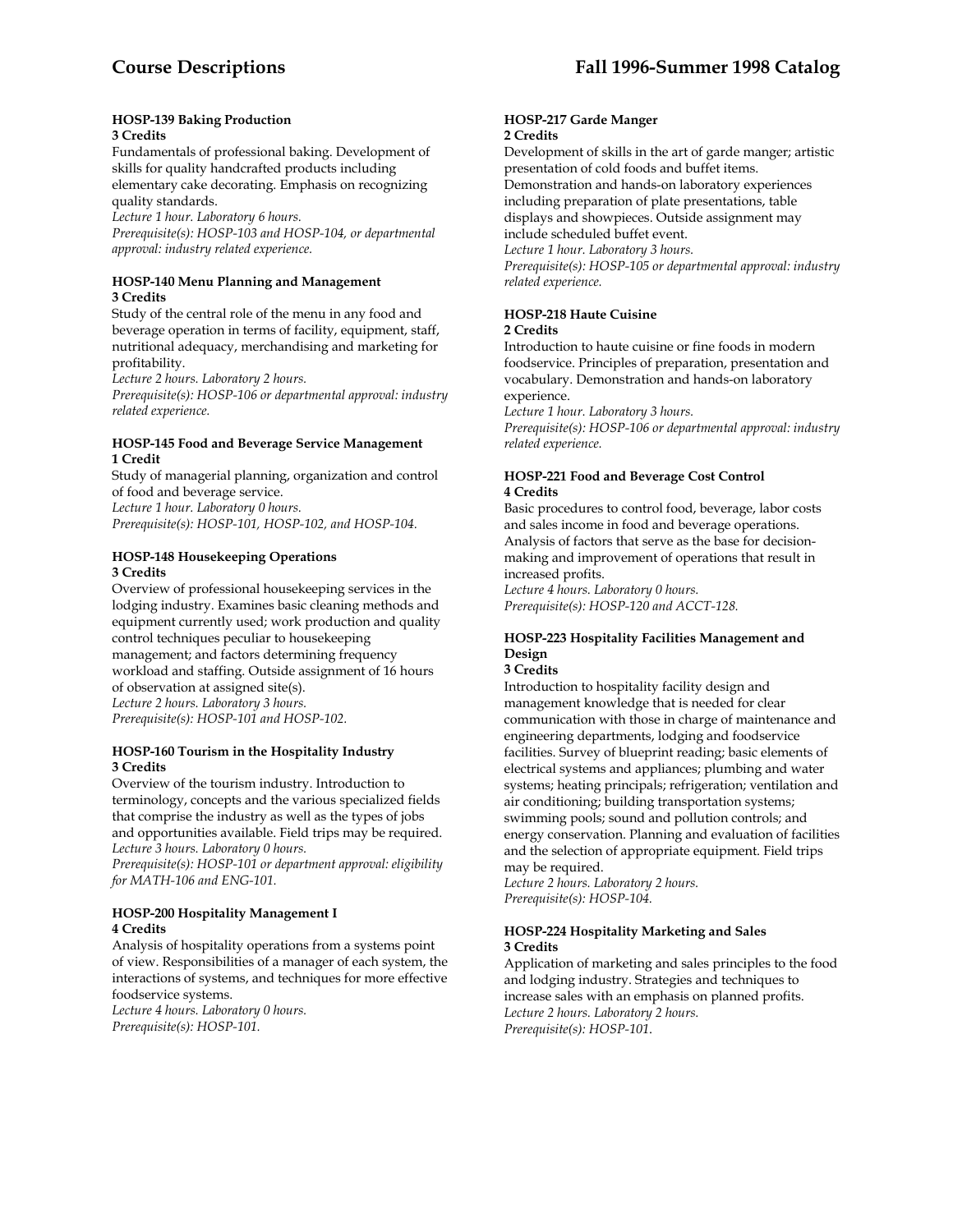#### **HOSP-234 Hospitality Management II 3 Credits**

Duties and responsibilities of the first-line hospitality supervisor in hospitality operation. Development of standards and procedures for selecting, training and placement of personnel in the hospitality industry. Consideration of problems of high turnover, marginal and seasonal employees, low productivity, customer relations and rising labor costs characteristic of hospitality management.

*Lecture 3 hours. Laboratory 0 hours. Prerequisite(s): HOSP-200 or departmental approval: admission to Dietetic Technology program.* 

#### **HOSP-235 Restaurant Management Operations 4 Credits**

Development of responsibility for the operation of a restaurant. Students demonstrate their knowledge of food production and management systems and use hands-on skills in a functional foodservice operation. *Lecture 0 hours. Laboratory 12 hours. Prerequisite(s): HOSP-140, HOSP-110, HOSP-200, and HOSP-221; and HOSP-234 or concurrent enrollment.* 

# **HOSP-250 Convention Management 3 Credits**

Discussion of the wide spectrum of the convention market, the individual needs of the people who plan and are part of the group function and ways to service conventions effectively.

*Lecture 3 hours. Laboratory 0 hours. Prerequisite(s): HOSP-224 or departmental approval.* 

# **HOSP-258 Hospitality Law 4 Credits**

Examination of legal considerations of hospitality property management. Discussion includes hotel-guest relationship, employment laws, antitrust regulations, food and beverage sales, wage and hour standards, social security and income tax withholding requirements, consumer protection laws, public health and safety requirements, tax laws and tip reporting, and product liability laws.

*Lecture 4 hours. Laboratory 0 hours Prerequisite(s): HOSP-101.* 

# **HOSP-263 Seminar**

#### 1 Credit

Presentation and discussion of special topics pertinent to the hospitality industry. Includes issues that have applications to work-related situations within the scope of hospitality careers. Outside assignment may include attending professional industry meetings. *Lecture 0 hours. Laboratory 0 hour. Other Required Hours: Seminar: 1 hour per week. Prerequisite(s): HOSP-234.* 

#### **HOSP-265 Hospitality Practicum 3 Credits**

Hospitality Management Department --supervised work experience in the hospitality industry, requiring students to function in a variety of job stations to reinforce learned classroom/lab skills. May be repeated for a maximum of nine credits with departmental approval.

*Lecture 0 hours. Laboratory 0 hours. Other Required Hours: Practicum: 14 hours per week. Seminar: 1 hour per week. Prerequisite(s): HOSP-101, HOSP-102, and departmental approval.* 

#### **HOSP-270 Culinary Arts: Evaluation and Enhancement 1 Credit**

Evaluation of culinary skills based on the standards established by the American Culinary Federation Educational Institute and other industry standards. Individualized guided practice of culinary skills learned in previous courses. Instruction and guided practice of selected culinary skills not covered in other courses. May be repeated up to a maximum of four credits but only one credit may be applied toward a hospitality degree program.

*Lecture 0 hours. Laboratory 3 hours.* 

*Prerequisite(s): Departmental approval: student must have completed at least one food preparation laboratory course or have previous industry experience* 

# **HOSP-295 Hospitality Management Experience 3 Credits**

Observation and practice of technical supervisory skills in a selected area of the hospitality industry. May be repeated for a maximum of six credits with departmental approval.

*Lecture 0 hours. Laboratory 0 hours.* 

*Other Required Hours: Practicum: 14 hours per week of supervisory experience.* 

*Seminar: 1 hour per week.* 

*Prerequisite(s): HOSP-265 and departmental approval: site selection approval.*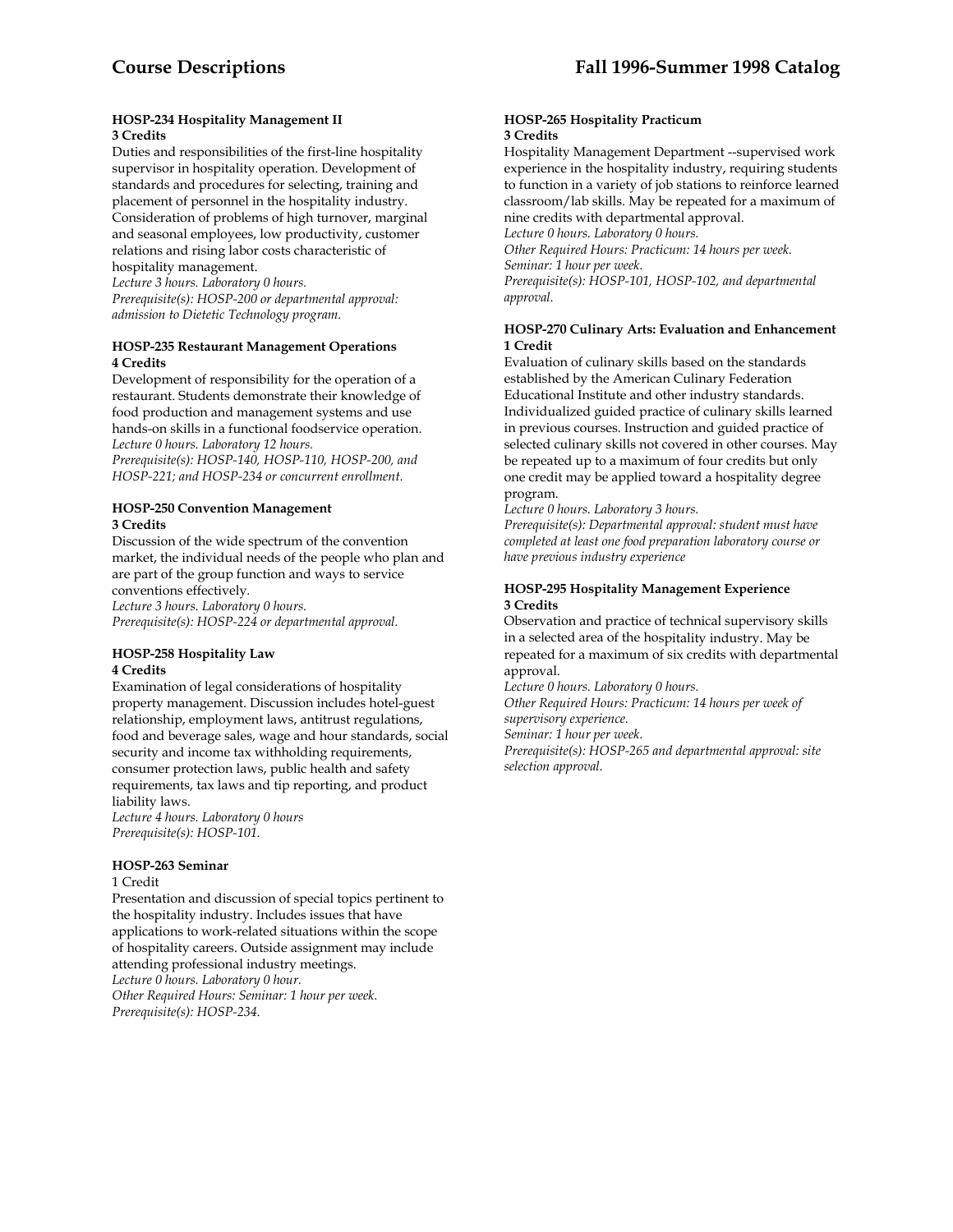# **HEALTH TECHNOLOGIES - HTEC**

# **HTEC-102 Integrated Basic Science 5 Credits**

Introduction to basic sciences and pathology. Concepts of physics, chemistry and life sciences emphasizing application to human structure and function. Integrated approach to the study of the human body in health and as altered by various disease states. *Lecture 4 hours. Laboratory 3 hours. Prerequisite(s): Eligibility for ENG-101.* 

# **HTEC-108 Introduction to Dental Health Careers 1 Credit**

Introduction and orientation to dental health careers and dental team. Focus on dental terminology, relationship of auxiliaries, licensure, ethics and basic techniques. *Lecture 1 hour. Laboratory 0 hours. Other Required Hours: 10 hours observation in dental care* 

*and/or dental laboratory facilities. Prerequisite(s): Eligibility for ENG-101.* 

#### **HTEC-110 Ethics for Health Care Professionals 2 Credits**

Survey course emphasizing basic definitions, concepts and issues of clinical law and ethics for health care professionals. Ethical decision-making models will be explained and utilized. The professional-patient relationship and case studies exemplifying ethical dilemmas will be discussed. Resources involving Allied Health professionals will be presented. *Lecture 2 hours. Laboratory 0 hours. Prerequisite(s): Eligibility for ENG-101.* 

#### **HTEC-161 Introduction to Pharmacology 3 Credits**

Basic principles and concepts of pharmacology. To provide an understanding of the indications, uses, therapeutic dosage ranges, and contraindications associated with drug classes, as well as pertinent information on drug administration and therapeutic management of major disease processes. Review of the basic mathematical skills needed to prepare and administer medications correctly. *Lecture 3 hours. Laboratory 0 hours. Prerequisite(s): Acceptance into a Health Career program, or departmental approval.* 

# **HTEC-171 EKG for the Health Care Technician 2 Credits**

Theory and laboratory practice of entry level cardiovascular procedures for electrocardiography (EKG). Emphasis on technical accuracy in operational, problem solving and quality control skills. Recommended for students currently enrolled in a health career program or employed in a health career field *Lecture 1 hour. Laboratory 2 hours. Prerequisite(s): None.* 

# **HTEC-177 Patient Management for Health Career Professionals**

# **3 Credits**

Basic overview of how to manage any patient in various typical or atypical situations, to educate them, to deal with their feelings and to provide motivational plans based on their individual needs in pursuit of improvement in their long-term health status. *Lecture 3 hours. Laboratory 0 hours.* 

*Prerequisite(s): Acceptance into a Health Career program, or departmental approval.*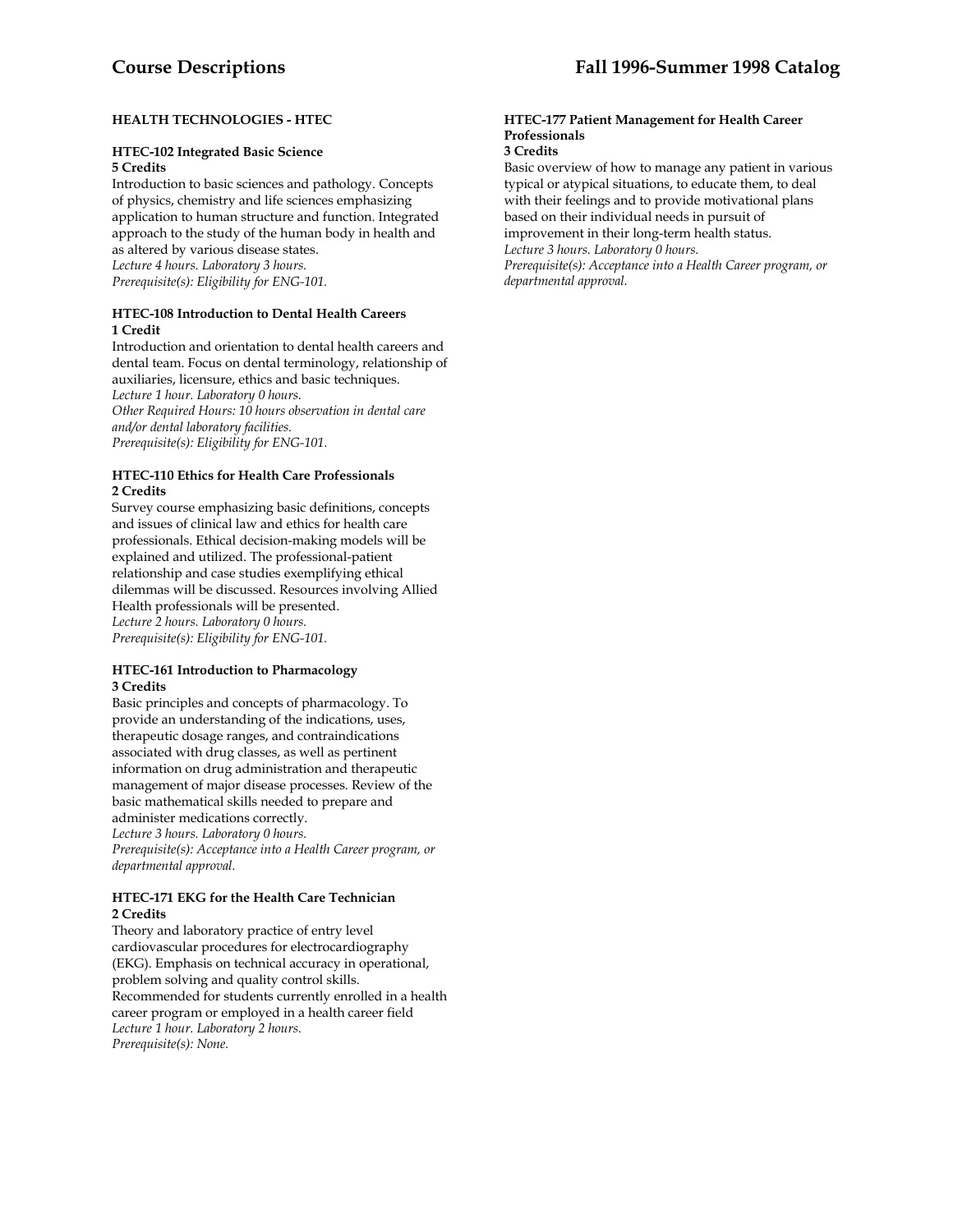# **HUMANITIES - HUM**

# **HUM-101 Introduction to Humanities: Humanities and the Individual**

# **3 credits**

Introduction to works of art and philosophy which define both the limitations and enduring nobility of humanity. Lectures, films, performances, exhibits and field trips.

*Lecture 3 hours. Laboratory 0 hours. Prerequisite: None.* 

# **HUM-102 Introduction to Humanities: Humanities and Society**

# **3 credits**

Introduction to works of art and philosophy which reflect the struggle of individuals to maintain their individuality while members of society. Lectures, films, performances, exhibits and field trips. *Lecture 3 hours. Laboratory 0 hours. Prerequisite: None.* 

# **HUM-103 Introduction to Humanities: Humanities and the Cosmos**

#### **3 credits**

Introduction to works of art and philosophy which reflect the individual's attempt to resolve his/her relationship to the cosmos. Lectures, films, performances, exhibits and field trips. *Lecture 3 hours. Laboratory 0 hours. Prerequisite: None.* 

#### **HUM-185 Honors Forum: Critical Issues 3 Credits**

To establish a coterie of honors scholars, this forum will focus on critical issues facing our local, national and global communities. By means of various faculty presentations, students will examine issues and themes across disciplines. Will serve as a vehicle for honor students to explore ways that the arts and sciences can advance students' understanding of the human community and their place in it.

*Lecture 3 hours. Laboratory 0 hours.* 

*Prerequisite(s): Departmental approval: campus honors program faculty coordinator.* 

#### **HUM-270 Special Topics in Humanities 1-4 Credits**

Study of selected topics in the humanities relating to the individual, society and the larger issues which face human beings. Examination of how, through the arts, these topics are treated. (Repeatable. No more than 8 credits of special topics courses may be applied towards fulfilling elective graduation degree requirements.) *Lecture 1-4 hours. Laboratory 0 hours. Prerequisite(s): HUM-101 or HUM-102 or HUM-103 or any course which satisfies the humanities requirement.* 

# **MANUFACTURING/INDUSTRIAL TECHNOLOGY - INDT -**

# **INDT-122 Introduction to Manufacturing Management 3 Credits**

Basic planning for manufacturing costs and materials. Management of work force, production and inventory. Personnel and Public Relations. Basic sequence of manufacturing, automation and computer integrated manufacturing (CIM).

*Lecture 3 hours. Laboratory 0 hours. Prerequisite(s): Departmental approval: eligibility for MATH-116.* 

# **INDT-129 Motion and Time Study 3 Credits**

Methods of motion and time study in various jobs. Identifying motions, limiting motions, basic motion times, and work sampling. Wage incentive plans and basic wage rates in relation to motion and time study. *Lecture 3 hours. Laboratory 0 hours.* 

*Prerequisite(s): Departmental approval: eligibility for MATH-116.* 

# **INDT-164 Inventory Management**

# **3 Credits**

Comprehensive coverage of principles and techniques utilized in managing inventory including inventory classification, methods of replenishment, safety stock determination, order quantities, lot sizing, stockroom organization and physical counting. *Lecture 3 hours. Laboratory 0 hours. Prerequisite(s): MATH-116 or concurrent enrollment, or* 

*departmental approval.* 

# **INDT-166 Materials Requirements Planning 3 Credits**

Forecasting materials requirements with bills of materials to establish a time phased program of inventory replenishment for assembled products. Roles of a forecast, bills of materials, lead time accuracy, computer software and shop capacity planning. *Lecture 3 hours. Laboratory 0 hours. Prerequisite(s): None* 

# **INDT-169 Shop Capacity and Floor Control 3 Credits**

Converting sales forecasts into a production plan and a master schedule. Techniques used by managers to plan, schedule, control and evaluate the effectiveness of shop production operations including control of work in process, expediting, determining priorities and shop paperwork system.

*Lecture 3 hours. Laboratory 0 hours. Prerequisite(s): None*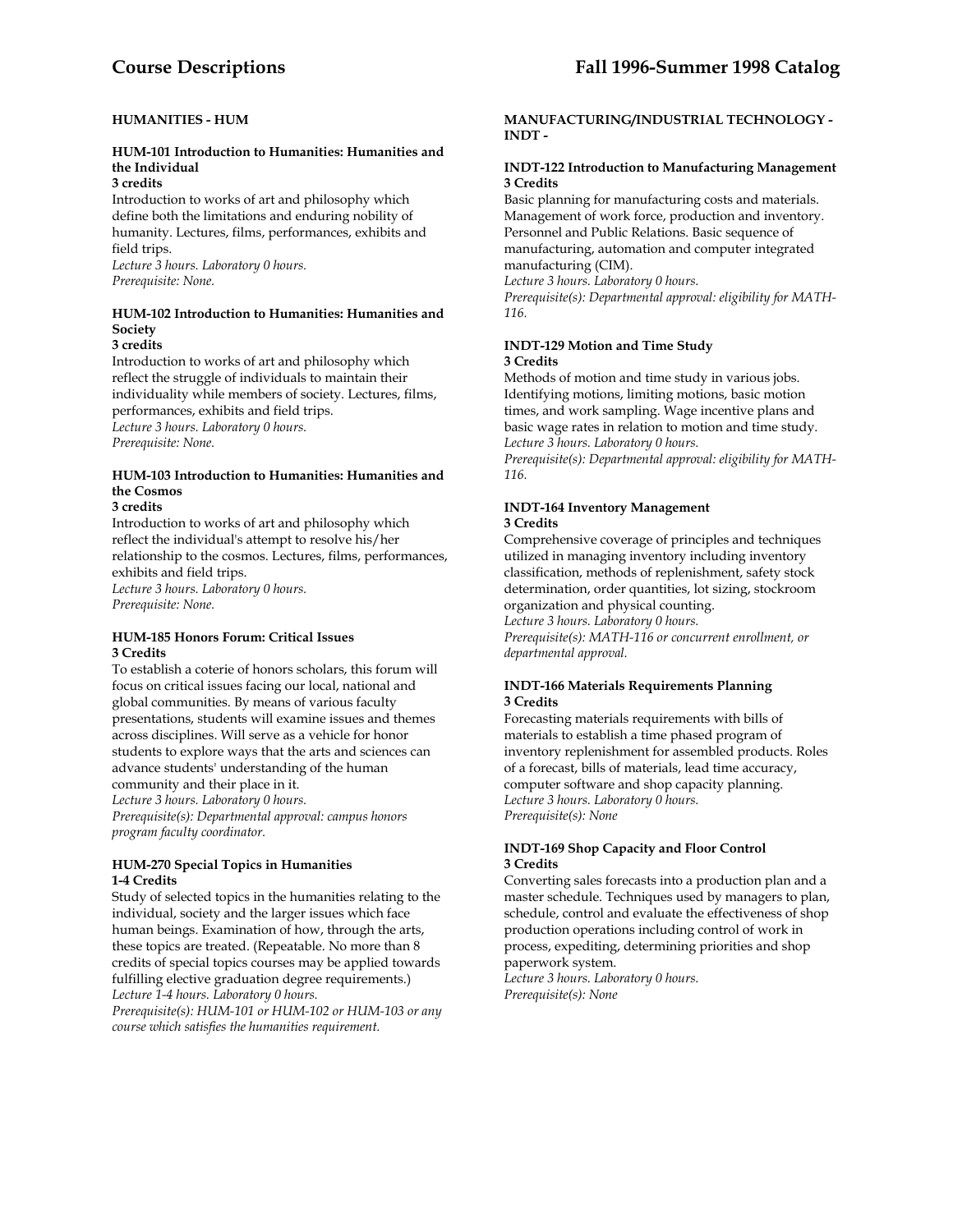#### **INDT-215 Industrial Drawing Essentials 3 Credits**

Analysis and application of drawing symbols and terminology as applied to mechanical drawings and related to industrial processes. Topics will include detail and assembly drawings, geometric dimensioning and tolerancing, drawing notes and changes, and specialized print reading.

*Lecture 2 hours.. Laboratory 2 hours. Prerequisite(s): ENGR-121 and MECH-152, or departmental approval: equivalent courses and/or experience.* 

# **INDT-222 Manufacturing Management 3 Credits**

Production systems and their development with emphasis on planning, scheduling management and control of various production systems. Computer integrated manufacturing reviewed as a basis for production.

*Lecture 3 hours. Laboratory 0 hours.* 

*Prerequisite(s): INDT-237 or concurrent enrollment, or departmental approval.* 

# **INDT-224 Employee and Plant Safety (formerly INDT-134)**

**3 Credits** 

Safety and protection of employees and company property. Security personnel. Security personnel and training. Maintenance of property for safety, fire equipment and its use. Employee protection against unsafe practices. Discussion of Workmen's Compensation and Occupational Safety and Health Act *Lecture 3 hours. Laboratory 0 hours. Prerequisite(s): Departmental approval: eligibility for MATH-116.* 

#### **INDT-225 Introduction to Computer Integrated Manufacturing (formerly INDT-135) 3 Credits**

By use of computer-driven planning for manufacturing, the student will be exposed to computer techniques available to industry in developing product design, planning, manufacturing and quality control *Lecture 2 hours. Laboratory 2 hours. Prerequisite(s): INDT-122.* 

# **INDT-226 CIM - Design (formerly INDT-136) 3 Credits**

Design of a product or service to be organized and/or manufactured. Specifying part or service dimensions, materials and tolerance function performance. Standardization of parts or services to be produced. Modular design, reliability and quality evaluation of product or service. Use of computer integrated manufacturing techniques to complete the design process.

*Lecture 1 hour. Laboratory 4 hours. Prerequisite(s): INDT-225.* 

#### **INDT-235 Computer Integrated Manufacturing Production Planning 3 Credits**

By use of CIM methods and techniques, the student will use computer techniques and procedures to organize the people, machinery and materials for manufacturing a product or service.

*Lecture 1 hour. Laboratory 4 hours. Prerequisite(s): INDT-225 or departmental approval.* 

# **INDT-236 Computer Integrated Manufacturing Shop Floor Management**

**3 Credits** 

Using CIM methods and techniques, the student learns computer methods to direct, analyze and supervise manufacturing during the production process. Making modifications and changes during this activity will be included.

*Lecture 1 hour. Laboratory 4 hours. Prerequisite(s): INDT-225 or departmental approval.* 

#### **INDT-237 Computer Integrated Manufacturing Production and Quality Control 4 Credits**

Using CIM methods and techniques, the student will learn about verifying the quality and quantity of parts and total production as to accuracy and completeness. Review of the CIM process to correct and improve production procedures.

*Lecture 2 hours. Laboratory 4 hours. Prerequisite(s): INDT-225.* 

#### **INDT-238 Industrial CAD I 4 Credits**

Beginning through intermediate levels of computeraided drafting. Basic and intermediate commands will be used for 2D and 3D drawings. Three dimensional wireframe models will be rendered with different applications and rotated in space to produce different views. Multiple viewports will be used to enhance visualization and relate view projection *Lecture 2 hours. Laboratory 4 hours. Prerequisite(s): ENGR-130A.* 

#### **INDT-239 Industrial CAD II 4 Credits**

Application of the computer, using drafting/design software, as a tool for industrial drafting. A complete set of production drawings are created using 2D and 3D drawing environments. Principles of size tolerancing, thread specification, welding joint description, and sectioned assemblies are directly applied. Emphasis is placed on 3D drawing by using wire frame rendering for enhanced part description. Software macros, and special language commands will be used to customize program operation. Analyzing mass properties for individual parts will be introduced. New manufacturing techniques relating drafting methods with production processes will be discussed

*Lecture 2 hours. Laboratory 4 hours. Prerequisite(s): INDT-238.*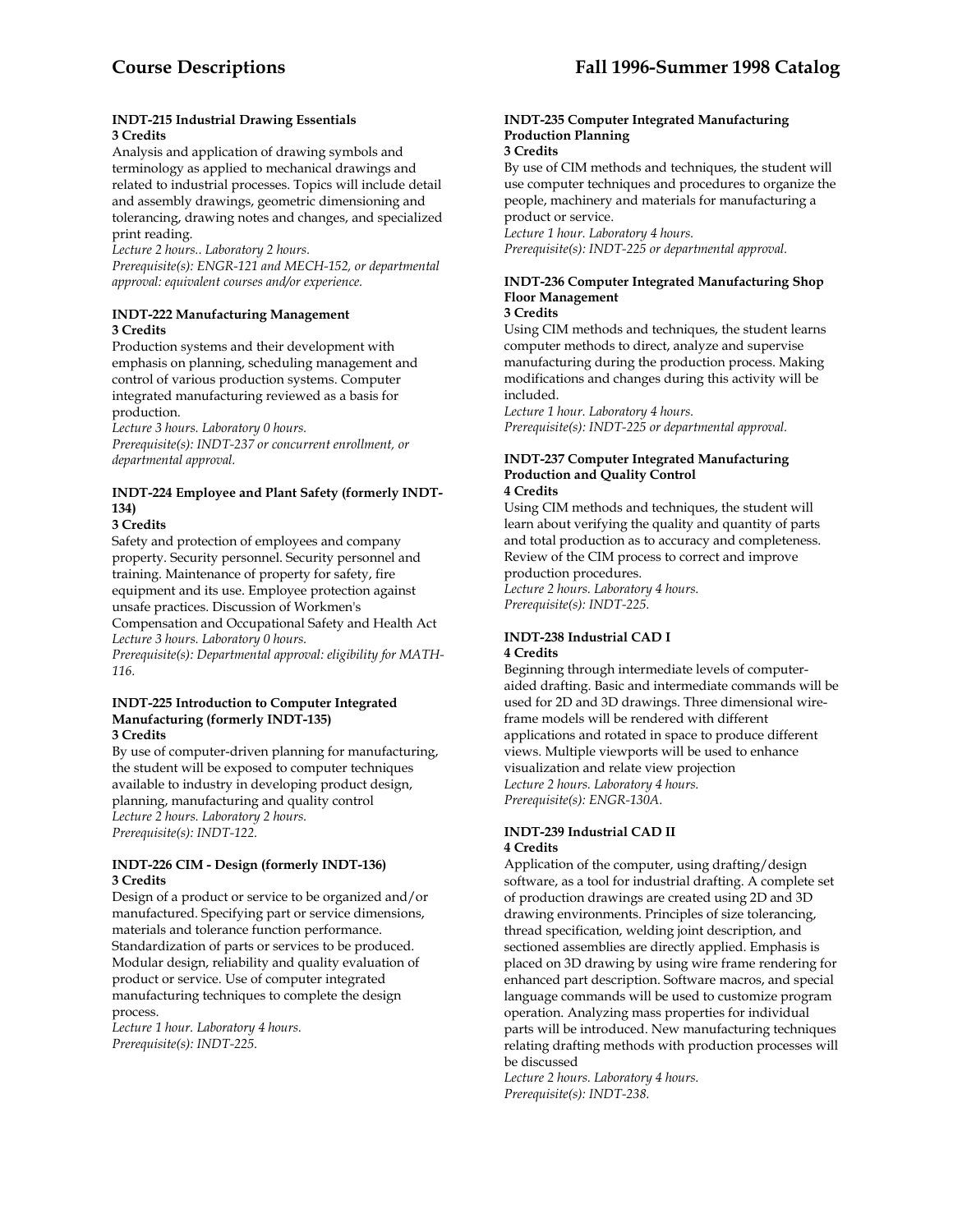#### **INDT-260 Cooperative Field Experience 1-3 Credits**

Limited to students in the Cooperative Education Program. Employment in an approved training facility under College supervision. Requirement for one credit is 120 hours of approved work. Students may earn up to three credits in one quarter. May be repeated to a cumulative maximum of 12 credits. *Lecture 0 hours. Laboratory 0 hours. Other Required Hours: 120 clock hours of approved work per credit hour. Prerequisite(s): Formal acceptance into the Cooperative Education Program* 

# **INDT-261 Introduction to Statistical Quality Control 3 Credits**

Application of statistical techniques in the analysis of data for the control of product quality and costs. Control charts, sampling systems and procedures. Correction of product variability. Theory of probability fundamentals. Solution of statistical problems related to specifications, production or inspection. Statistical approach of acceptance sampling. Statistical quality control as a decision making tool.

*Lecture 3 hours. Laboratory 0 hours. Prerequisite(s): None.* 

#### **INDT-262 Internship 1-3 Credits**

Limited to students in the Internship program. Employment in an approved training facility under College supervision. The requirement for one credit is 120 hours of approved work. Students may earn up to three credits in one quarter. May be repeated to a cumulative maximum of 12 credits *Lecture 0 hours. Laboratory 0 hours. Other Required Hours: Internship: 120 clock hours of approved work per credit hour.* 

*Prerequisite(s): Formal acceptance into the Internship program and formal admission into the Manufacturing/Industrial Technology program.* 

#### **INDT-270 Special Topics in Manufacturing**  1-4 Credits

New and current technology practices for manufacturing. Concepts are introduced and analyzed through lecture and demonstration. Topics offered will vary in response to changing technological trends. (Repeatable. No more than 3 credits of special topics courses may be applied toward the Manufacturing/Industrial Technology program degree requirements.) *Lecture 1-4 hours. Laboratory 0 hours.* 

*Prerequisite(s): Departmental approval: industry experience or enrolled in second year of Manufacturing/Industrial Technology program; concurrent enrollment in INDT-272 may be required.* 

# **INDT-272 Special Topics in Manufacturing Laboratory Experience**

## **1-2 Credits**

New and current technology practices for manufacturing. Concepts are introduced and analyzed through demonstration and laboratory activities. Topics offered will vary in response to changing technological trends. (Repeatable. No more than 3 credits of special topics courses may be applied toward the Manufacturing/Industrial Technology program degree requirements.)

*Lecture 0 hours. Laboratory 3-6 hours.* 

*Prerequisite(s): Departmental approval: industry experience or enrolled in second year of Manufacturing/Industrial Technology program; concurrent enrollment in INDT-270 may be required.* 

# **INDT-291 Materials Handling and Plant Layout 3 Credits**

Purpose, scope, transportation of materials, selection of equipment, objectives and cost of material handling are integrated with plant layout, materials, and product flows and the effective arrangement of manufacturing and service facilities. Emphasis is also placed on the coordination which is necessary between materials handling, plant layout, production planning and control, methods engineering, process engineering and production techniques.

*Lecture 3 hours. Laboratory 0 hours. Prerequisite(s): INDT-122 or equivalent.*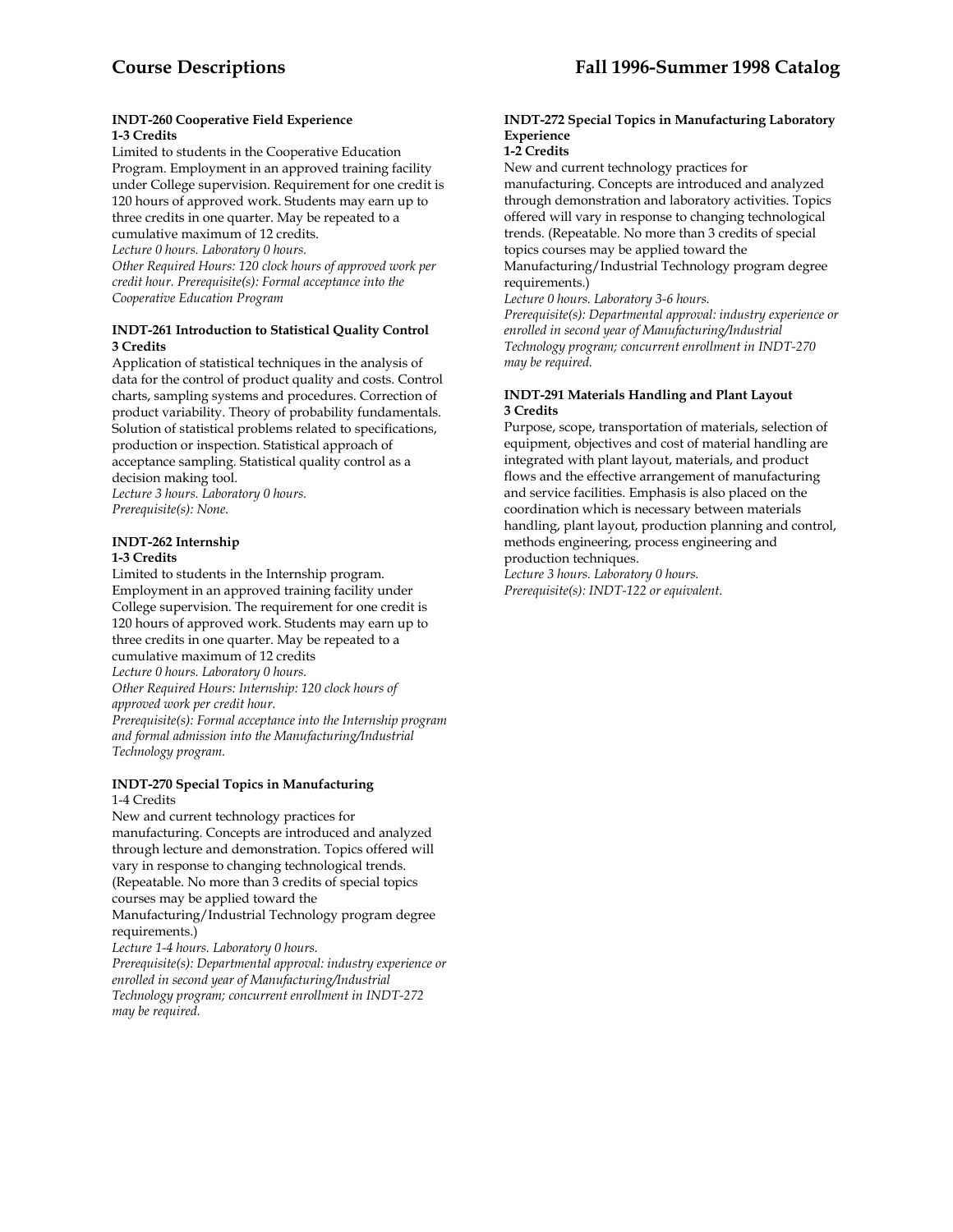# **INTERIOR DESIGN TECHNOLOGY - INTD**

# **INTD-101 Introduction to Interior Design 2 Credits**

Designed to investigate the profession of interior design as a field for employment. Emphasis will be placed on identification, need and functions of the interior designer.

*Lecture 2 hours. Laboratory 0 hours. Prerequisite(s): None.* 

#### **INTD-201 Introductory Interior Design 3 Credits**

Involves students in planning simple interior floor plans and elevations with consideration to traffic flow and room functions. Emphasis will be placed on exploring multiple-design solutions and analysis of design problems.

*Lecture 2 hours. Laboratory 3 hours. Prerequisite(s): ARCH-141, ART-107, and ART-110.* 

#### **INTD-202 Intermediate Interior Design 3 Credits**

Provides practice in planning traditional and contemporary interiors. Coordination of schemes, styles and furnishings will be emphasized as related to commercial and residential design. *Lecture 1 hour. Laboratory 6 hours. Prerequisite(s): INTD-201, INTD-205, and concurrent with INTD-210.* 

# **INTD-203 Advanced Interior Design 3 Credits**

Considers advance problems of commercial and residential interiors, working drawing, specifications and client-designer communication. Emphasis on total design product and presentation. *Lecture 1 hour. Laboratory 6 hours. Prerequisite(s): INTD-202.* 

# **INTD-205 History of Interiors 3 Credits**

History of interior design from Egyptian to the present time. Emphasis will be placed on contemporary styles and contemporary interpretations of traditional styles. *Lecture 3 hours. Laboratory 0 hours. Prerequisite(s): None.* 

#### **INTD-206 Architectural Materials and Methods 3 Credits**

Basic materials and methods of building construction, emphasizing wood, concrete, unit masonry and light steel construction. Laboratory projects include working drawings and interpretations, field trips to construction sites and fabricating plans. *Lecture 2 hours. Laboratory 3 hours.* 

*Prerequisite(s): ARCH-141.* 

#### **INTD-207 Interior Design Materials and Methods 3 Credits**

Reviews the various interior furnishings and materials available in the current market to the interior designer. Emphasis is placed on appropriate use of materials in design and on furniture materials construction. *Lecture 2 hours. Laboratory 3 hours. Prerequisite(s): INTD-206.* 

# **INTD-208 Textiles**

# **3 Credits**

How various fibers, both natural and man-made synthetics, are manufactured and utilized in interior design. Includes floor coverings, drapery, upholstery and wall coverings. Emphasis will be placed on style familiarity and appropriate usage. *Lecture 2 hours. Laboratory 3 hours. Prerequisite(s): None.* 

# **INTD-210 Interior Design Presentation 3 Credits**

Basic professional rendering techniques, emphasizing water color, casein and reproducible drawing techniques (such as felt tip pen, and pressure sensitive materials) through presentation of plans, elevations, perspectives and collages as well as quick sketch techniques used in the field of commercial and residential interior design. *Lecture 1 hour. Laboratory 6 hours.* 

*Prerequisite(s): ARCH-141, ART-107, ART-110, and concurrent with INTD-202*.

# **INTD-220 Professional Practice of Interior Design 3 Credits**

Designed to give the student insight into and familiarity with the professional methods by which a design business is conducted. *Lecture 3 hours. Laboratory 0 hours.* 

*Prerequisite(s): Concurrent with INTD-221.* 

# **INTD-221 Interior Design Field Experience 2 Credits**

Limited to students in the second year of the interior design program. Students will be placed in a practical work environment under College supervision averaging fourteen hours per week at which time they will interact with professionals in the field of interior design and participate in practical applications of the skills and knowledge required of successful practitioners in the field.

*Lecture 0 hours. Laboratory 0 hours. Other Required Hours: Practicum: 14 hours per week. Prerequisite(s): Concurrent with INTD-220.*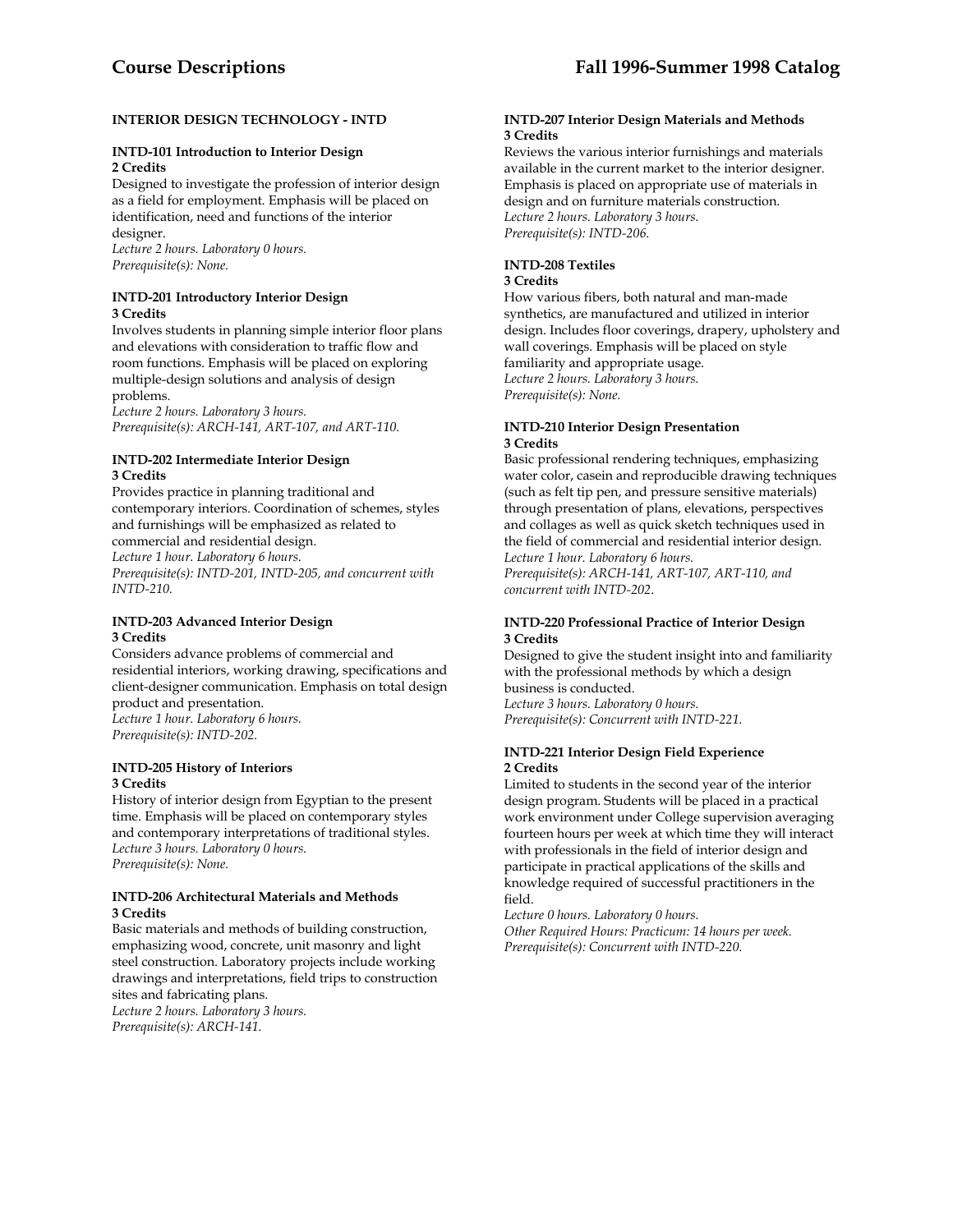# **ITALIAN - ITAL**

#### **ITAL-111 Beginning Italian I 5 Credits**

Introduction to Italian through multiple approach with emphasis on speaking. Practice in conversing in Italian in simple idiomatic sentences on topics of everyday interest.

*Lecture 5 hours. Laboratory 0 hours. Prerequisite(s): None.* 

# **ITAL-112 Beginning Italian II 5 Credits**

Study of the Italian language with emphasis on speaking. Continued practice in speaking, understanding, reading and writing. Further development of conversational skills.

*Lecture 5 hours. Laboratory 0 hours. Prerequisite(s): ITAL-111 or departmental approval.* 

# **ITAL-113 Beginning Italian III 5 Credits**

Study of the Italian language. Development of proficiency in speaking, understanding, reading and writing. Emphasis on strengthening conversational skills through discussions of selected readings and cultural topics.

*Lecture 5 hours. Laboratory 0 hours. Prerequisite(s): ITAL-112 or departmental approval.* 

# **ITAL-201 Intermediate Italian I 4 Credits**

Increased vocabulary development and structural review through readings of cultural texts. Emphasis on oral expression and group discussions. *Lecture 4 hours. Laboratory 0 hours. Prerequisite(s): ITAL-113 or departmental approval: two years of high school Italian.* 

# **ITAL-202 Intermediate Italian II 4 Credits**

Strengthening oral and written expression in Italian with emphasis on conversation. Further improvement of written skills. Reading of selected texts in order to deepen the understanding and appreciation of Italian culture.

*Lecture 4 hours. Laboratory 0 hours.* 

*Prerequisite(s): ITAL-201 or departmental approval: two years of high school Italian*.

# **ITAL-203 Intermediate Italian III 4 Credits**

Readings of simple prose texts and review of sentence structure in order to obtain oral and written proficiency in Italian. Emphasis on group discussion. *Lecture 4 hours. Laboratory 0 hours. Prerequisite(s): ITAL-202 or departmental approval: three years of high school Italian.* 

#### **ITAL-241 Italian Conversation and Composition 4 Credits**

Discussion of topics of everyday life, colloquialisms, vocabulary augmentation and improvement of speech patterns. Practice in writing compositions.

*Lecture 4 hours. Laboratory 0 hours. Prerequisite(s): ITAL-203 or concurrent enrollment, or departmental approval: three years of high school Italian.* 

# **ITAL-242 Italian Civilization and Literature 4 Credits**

Introduction to the civilization and literature of Italy. Emphasis on the interrelationship between history and geography of Italy and its culture. *Lecture 4 hours. Laboratory 0 hours. Prerequisite(s): ITAL-203 or concurrent enrollment, or departmental approval: three years of high school Italian.* 

# **ITAL-243 Readings in Italian Literature 4 Credits**

Introduction to Italian literature of the medieval to the 20th centuries. Highlights of representative authors and their works. Emphasis on oral discussion.

*Lecture 4 hours. Laboratory 0 hours. Prerequisite(s): ITAL-203 or concurrent enrollment, or* 

*departmental approval: three years of high school Italian.*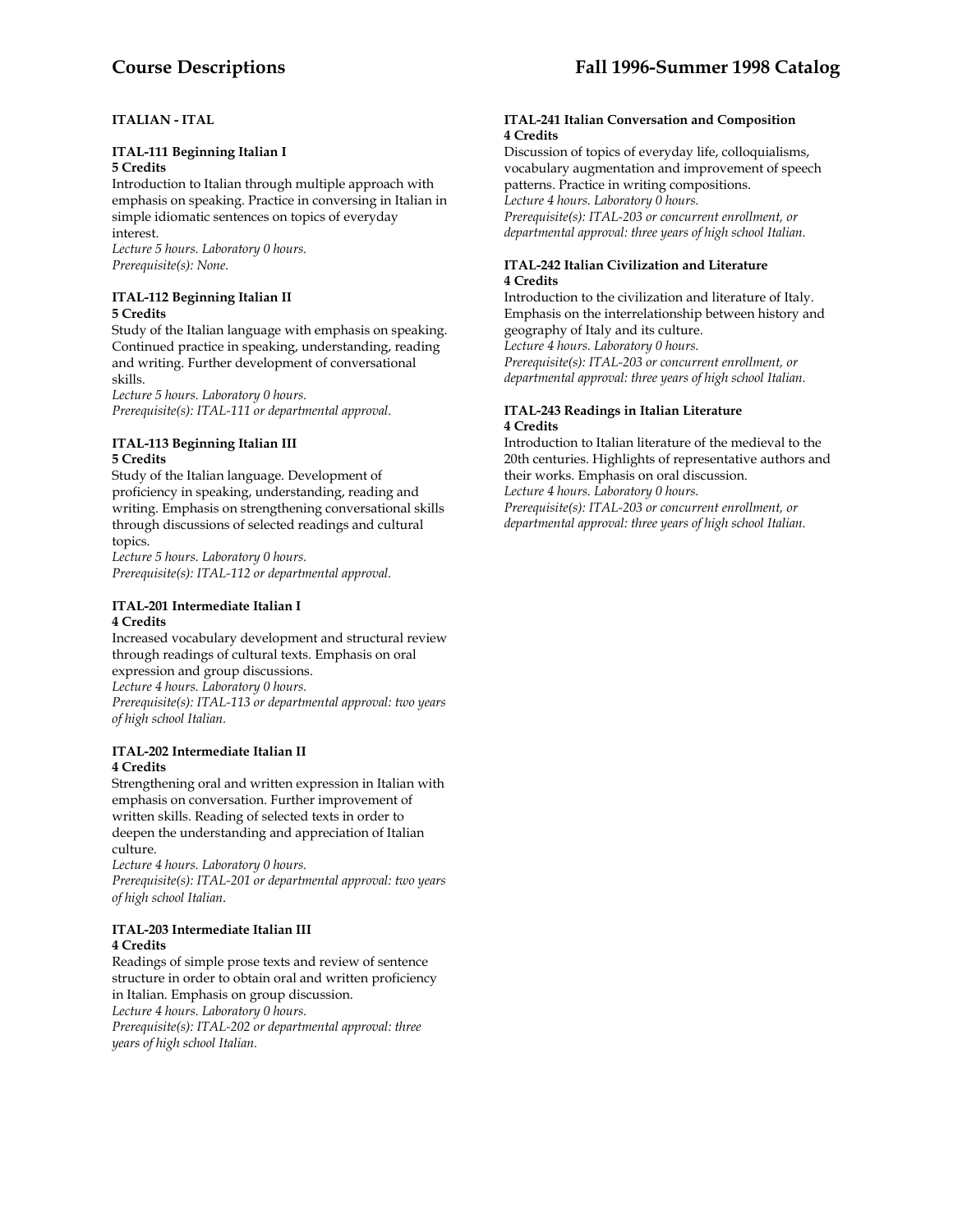# **JAPANESE - JAPN**

# **JAPN-111 Beginning Japanese I**

**5 Credits** 

Introduction to Japanese through listening, speaking, reading and writing with emphasis on speaking. Practice in conversation in informal and polite form. *Lecture 5 hours. Laboratory 0 hours. Prerequisite(s): None.* 

# **JAPN-112 Beginning Japanese II 5 Credits**

Study of the Japanese language with emphasis on speaking. Continued practice in speaking, listening, understanding, reading and writing. *Lecture 5 hours. Laboratory 0 hours. Prerequisite(s): JAPN-111 or departmental approval.* 

# **JAPN-113 Beginning Japanese III 5 Credits**

Continued study of the Japanese language. The basic mastery of grammar. Further practice in conversation through discussions of selected readings. *Lecture 5 hours. Laboratory 0 hours. Prerequisite(s): JAPN-112 or departmental approval.* 

# **JAPN-201 Intermediate Japanese I 4 Credits**

Increased vocabulary development and reading and writing improvement of Katakana, hiragana and Kanji. *Lecture 4 hours. Laboratory 0 hours. Prerequisite(s): JAPN-113 or departmental approval.* 

# **JAPN-202 Intermediate Japanese II 4 Credits**

Further practice in reading and writing of Katakana, hiragana and Kanji with emphasis on conversation. Reading and interpretation of prose works. *Lecture 4 hours. Laboratory 0 hours. Prerequisite(s): JAPN-201 or departmental approval.* 

# **JAPN-203 Intermediate Japanese III 4 Credits**

Reading and writing of Katakana, hiragana and Kanji on an advanced level. An analysis of a novella. *Lecture 4 hours. Laboratory 0 hours. Prerequisite(s): JAPN-202 or departmental approval.* 

# **JAPN-241 Advanced Japanese I 4 Credits**

Study of three forms of speech and writing: abrupt, polite, honorific. Vocabulary augmentation and expansion of Kanji to 1,000. Reading and discussion of modern fiction.

*Lecture 4 hours. Laboratory 0 hours. Prerequisite(s): JAPN-203 or concurrent enrollment, or departmental approval.* 

#### **JAPN-242 Advanced Japanese II 4 Credits**

Introduction to the civilization and literature of Japan. Emphasis on the overview of the literal and cultural history of Japan. Expansion of Kanji to 1,500. *Lecture 4 hours. Laboratory 0 hours. Prerequisite(s): JAPN-203 or concurrent enrollment, or departmental approval.* 

# **JAPN-243 Advanced Japanese III 4 Credits**

Emphasis on the discussion and analysis of major modern writers in Japanese literature. Expansion of Kanji to 2,000.

*Lecture 4 hours. Laboratory 0 hours. Prerequisite(s): JAPN-203 or concurrent enrollment, or departmental approval.*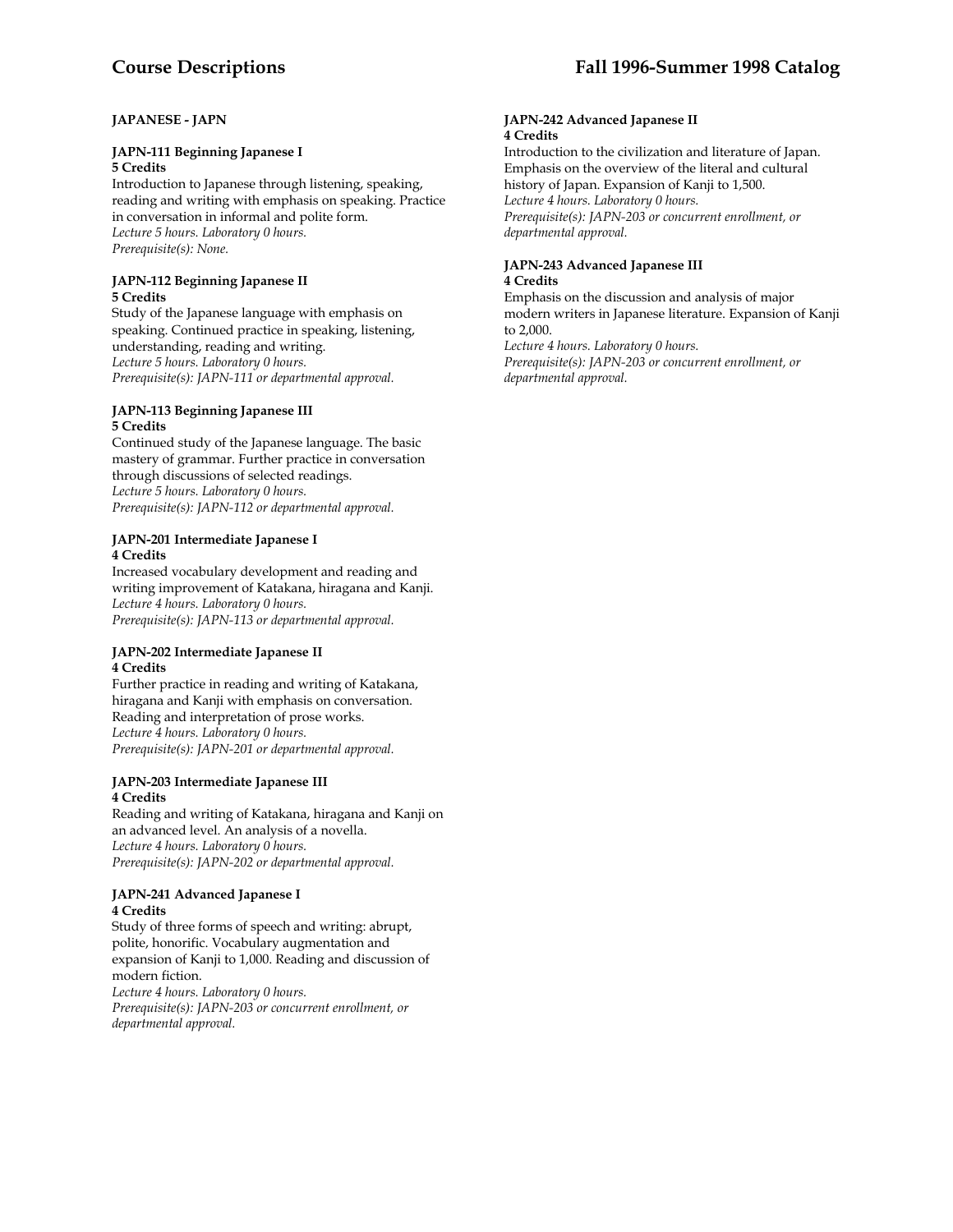# **JOURNALISM - JOUR**

#### **JOUR-101 Introduction to Mass Communications 4 Credits**

Nature and function of mass media such as the press, television, radio and film. Impact and influence of the mass media on man in the democratic society. *Lecture 4 hours. Laboratory 0 hours. Prerequisite(s): None.* 

# **JOUR-131 News Writing and Reporting 4 Credits**

News gathering and writing for the print media. Emphasis on basic structure of the news story and writing against a deadline. Survey of career opportunities in print and broadcast journalism. Principal ethical, policy and legal questions confronting reporters and their newspapers. *Lecture 4 hours. Laboratory 0 hours. Prerequisite(s): None.* 

# **JOUR-132 News Writing and Reporting 4 Credits**

Emphasis on problems of news gathering using the community as a laboratory. Interpretive reporting. Attention to needs of a wide variety of types of newspapers and to journalistic specialties. *Lecture 4 hours. Laboratory 0 hours. Prerequisite(s): JOUR-131.* 

#### **JOUR-141 Staff Practice 1 Credit**

Class laboratory experience in assembling, making-up and publishing the College newspaper. Detailed weekly analysis of the effectiveness of the news stories written and published as well as of the overall presentation of the College newspaper. Students are assigned to the staff of the College newspaper. May be repeated for credit, however not more than six credits may be applied to degree requirements.

*Lecture 0 hours. Laboratory 3 hours.* 

*Prerequisite(s): Departmental approval: consent of instructor.* 

#### **JOUR-151 Broadcast Journalism 4 Credits**

News reading, news preparation, news reporting on audio tape, video tape, film and live camera for television and radio. Covers Federal Communications Commission rules and regulations on news. Fundamentals of what makes a story and how to get it.

The art of interviewing. Field work, study of radio and television history. *Lecture 4 hours. Laboratory 0 hours.* 

*Prerequisite(s): None.* 

#### **JOUR-161 Survey of the Black Press 3 Credits**

Nature and function of the Black press including broadcast, with emphasis on the history and function of the Black press and the impact of the Black press on minorities in general. Career opportunities for minorities and the problems of the Black journalist working on the general press are given special attention. *Lecture 3 hours. Laboratory 0 hours. Prerequisite(s): None.* 

# **JOUR-201 News Editing**

#### **4 Credits**

Copy desk methods. Copy and proofreading, headline writing, newspaper makeup and style. Introduction to newspaper law, including libel, right to privacy and press privileges. Editorial writing, problems and policy. Examination of major contemporary American newspapers.

*Lecture 4 hours. Laboratory 0 hours. Prerequisite(s): JOUR-131.* 

#### **JOUR-202 News Editing 4 Credits**

Copy desk methods continued. Copy and proofreading, headline writing, newspaper make-up and style. Newspaper law, including libel, right of privacy and press privileges. Editorial writing, problems and policy. Examination of major contemporary American newspapers.

*Lecture 4 hours. Laboratory 0 hours. Prerequisite(s): JOUR-201.* 

# **JOUR-260 Cooperative Education 1-3 Credits**

Limited to students in the Cooperative Education Program. Employment in an approved training facility under College supervision. Requirement for one credit is 120 hours of approved work. Students may earn up to three credits in one quarter. May be repeated to a cumulative maximum of twelve credits. *Lecture 0 hours. Laboratory 0 hours.* 

*Other Required Hours: 120 clock hours of approved work per credit hour. Prerequisite(s): Formal acceptance into the Cooperative Education Program*.

# **JOUR-270 Special Topics in Journalism 1-4 Credits**

Study of specialized topics in Journalism relating to current trends and issues involving society and the individual. (Repeatable. No more than 8 credits of special topics courses may be applied towards filling elective graduation degree requirements.)

*Lecture 1-4 hours. Laboratory 0 hours.* 

*Prerequisite(s): Departmental approval: dependent upon the special topic, the Journalism counterparts will determine the prerequisite for each topic.*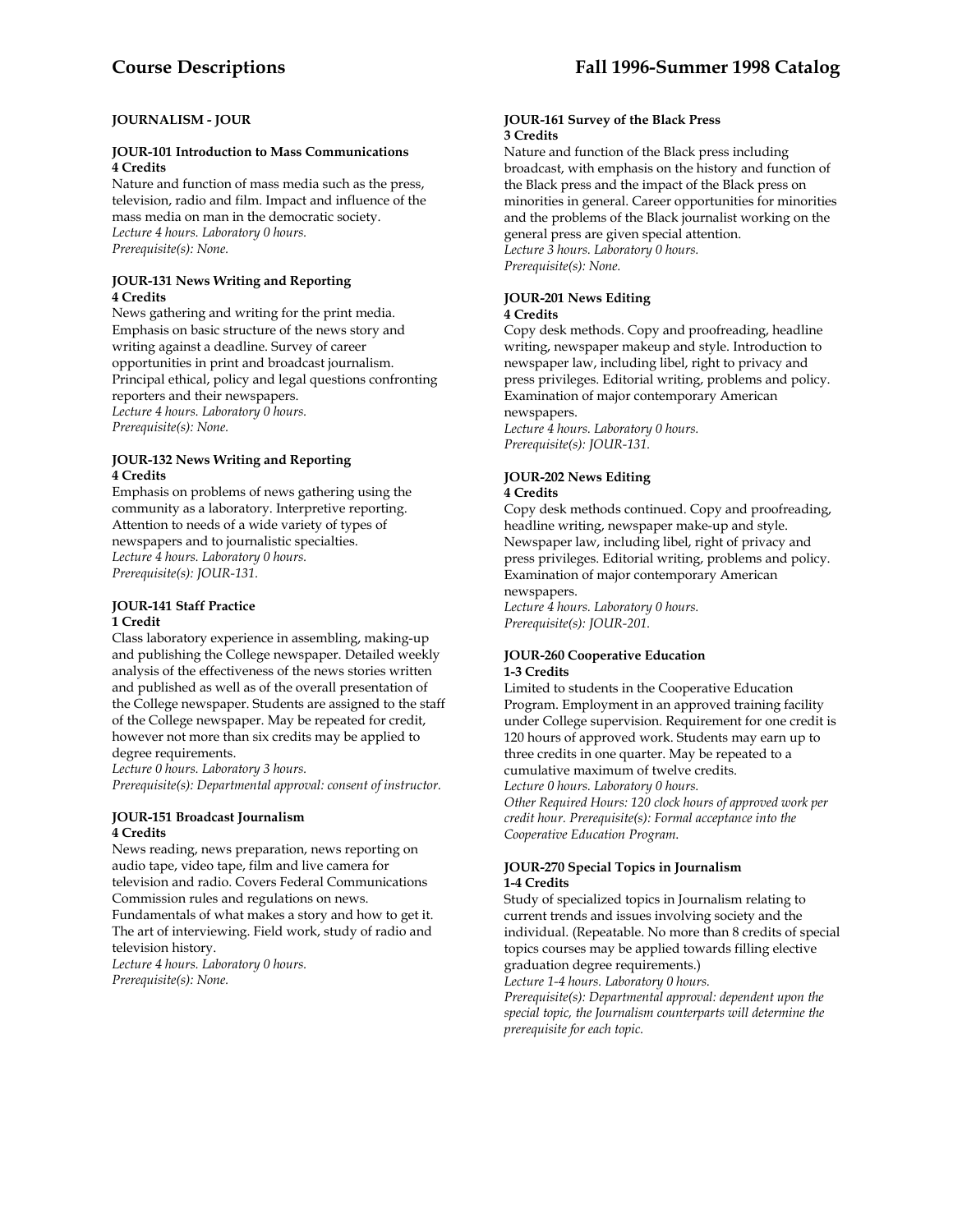# **LATIN - LAT**

# **LAT-111 Beginning Latin I**

# **5 Credits**

Introduction to Latin through multiple approaches with emphasis on comprehension of basic grammar. Practice in conversing in Latin. Analysis of Latin derivations of English vocabulary. *Lecture 5 hours. Laboratory 0 hours. Prerequisite(s): None.* 

#### **LAT-112 Beginning Latin II 5 Credits**

Continued study of the Latin language with emphasis on the more complex aspects of grammar. Introduction to Roman culture and mythology. Further stress on conversational Latin. *Lecture 5 hours. Laboratory 0 hours. Prerequisite(s): LAT-111 or departmental approval.* 

#### **LAT-113 Beginning Latin III 5 Credits**

Continued study of the Latin language. Development of proficiency in reading, writing and speaking. Emphasis on reading selected classical works. *Lecture 5 hours. Laboratory 0 hours. Prerequisite(s): LAT-112 or departmental approval.* 

# **LAW ENFORCEMENT - LAWE**

#### **LAWE-102 Introduction to Policing 3 Credits**

Historical development of the police, identifying the various subsystems; the role and organization of police and their functions in a modern society. *Lecture 3 hours. Laboratory 0 hours. Prerequisite(s): None* 

#### **LAWE-110 Police Supervision 3 Credits**

Introduction to the concepts of first-line supervision for police. Emphasis on human relations aspects of supervision; leadership development; use of discipline; evaluation of personnel; complaint investigations; and training with the objective to improve both quality and quantity of operations through a subordinate oriented approach.

*Lecture 3 hours. Laboratory 0 hours. Prerequisite(s): LAWE-102 or departmental approval: equivalent experience.* 

#### **LAWE-121 Criminal Law Procedure 3 Credits**

Exploration of U.S. adversary system of criminal justice beginning with arrest and search, steps which precede trial as well as the trial process itself. Modern approaches to preliminary handling of criminal cases. Bail and pretrial release are reviewed and the criminal trial process is traced. Discussion of current theory on sentencing and corrections, and rules controlling posttrial proceedings: appeals, habeas corpus hearings, and the probation and parole process. *Lecture 3 hours. Laboratory 0 hours.* 

*Prerequisite(s): None.* 

#### **LAWE-122 Constitutional Law 3 Credits**

Development of the Federal Constitution and the history of the Bill of Rights. The substantive content of the first eight Amendments and corresponding state provisions with emphasis on recent court interpretations and trends.

*Lecture 3 hours. Laboratory 0 hours. Prerequisite(s): LAWE-121.* 

#### **LAWE-123 Laws of Evidence 3 Credits**

Thorough study of the evidence rules with specific emphasis on their application in preparing and presenting evidence. Discusses the admissibility of documentary and real evidence and practical considerations. Includes portions of requirements for Ohio Peace Officer certification. *Lecture 3 hours. Laboratory 0 hours. Prerequisite(s): LAWE-122 or departmental approval*.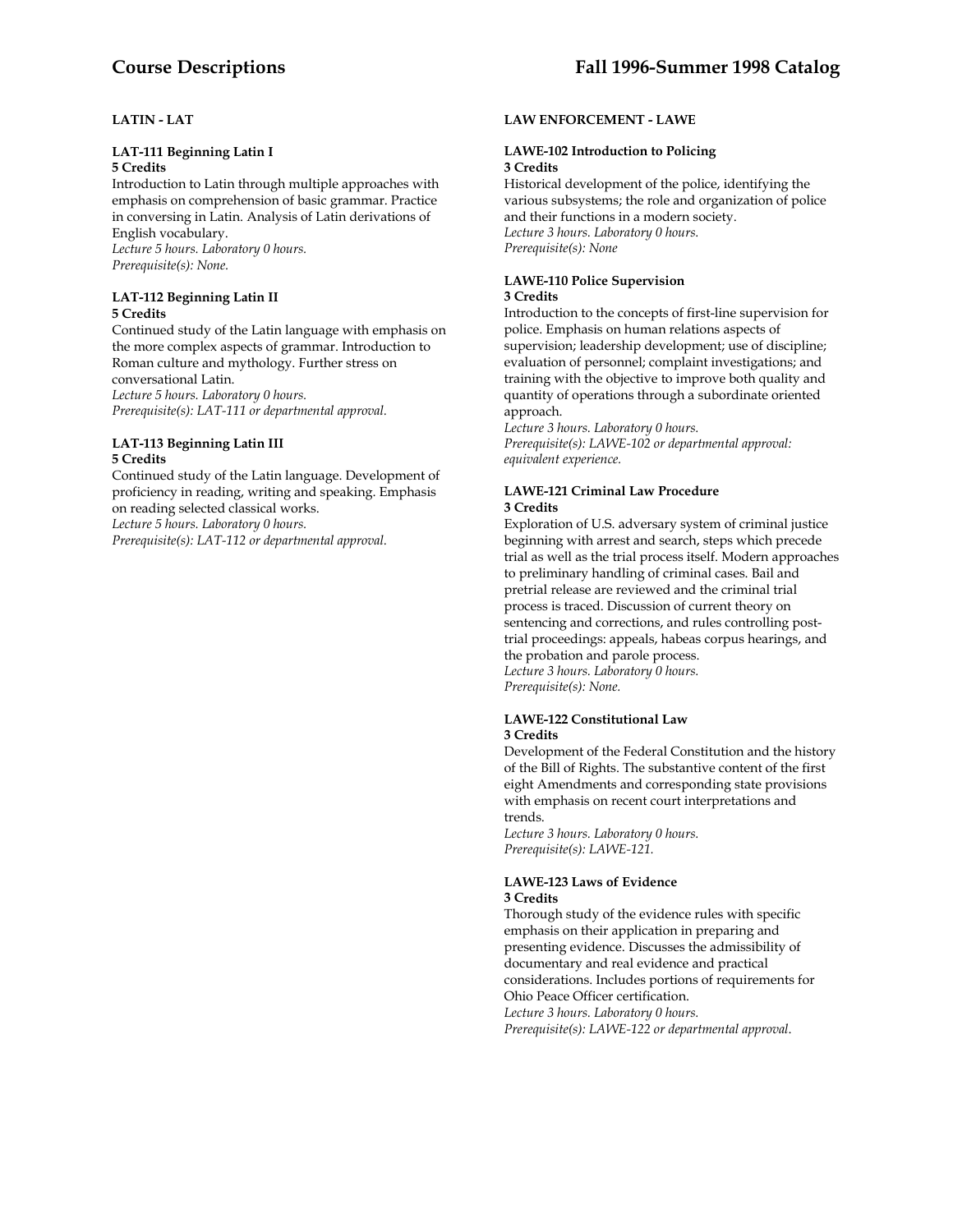#### **LAWE-144 Probation and Parole 3 Credits**

Reviews and examines the philosophy, history, and practice of probation and parole as they deal specifically with juvenile and adult offenders in federal, state, and local corrections systems. Covers all community-based aspects of corrections, but particular weight will be placed on probation and parole.

*Lecture 3 hours. Laboratory 0 hours.* 

*Prerequisite(s): LAWE-102 or departmental approval: equivalent experience.* 

# **LAWE-150 Introduction to Security 3 Credits**

Historical perspective on the development of security with a definition of current role and function; studies in the fundamental principles of risk assessment, physical protection, systems of defense, internal security, fire prevention and emergency opportunities in the security field. Includes portions of requirements for Ohio Peace Officer certification.

*Lecture 3 hours. Laboratory 0 hours. Prerequisite(s): None.* 

# **LAWE-151 Principles of Loss Prevention 3 Credits**

In-depth study of the principles of loss prevention including management's responsibilities, employee functions, physical security factors and shortage control systems. Changing role of security is critically examined with an emphasis on risk management. *Lecture 3 hours. Laboratory 0 hours.* 

*Prerequisite(s): LAWE-150 or departmental approval.* 

# **LAWE-152 Physical Security 3 Credits**

Study of those measures necessary to protect a facility against the effects of unauthorized access, theft, fire, sabotage, loss or other intentional crime or damage. Examines the concepts of physical security integrated with management systems; physical security requirements and standards; alarms and surveillance devices, animate security costing, planning and engineering. Principles of safety practices and regulations; property conservation; occupational hazards and personal safeguards.

*Lecture 3 hours. Laboratory 0 hours. Prerequisite(s): LAWE-150 or departmental approval.* 

# **LAWE-154 Security Administration 4 Credits**

Comprehensive examination of the organization, staffing and administration of the security function. Concerned with general security management, security personnel management, operational management and public relations.

*Lecture 4 hours. Laboratory 0 hours. Prerequisite(s): LAWE-150 or departmental approval*.

#### **LAWE-155 Security Investigation 3 Credits**

All aspects of the criminal investigation function of security administration are fully covered from the preliminary investigation to the preparation of the case for review to determine further processing. *Lecture 3 hours. Laboratory 0 hours. Prerequisite(s): LAWE-150 or departmental approval.* 

# **LAWE-156 Contemporary Security Problems 4 Credits**

Analysis of current and special security problems. Provides an opportunity for students to select areas of security for individual emphasis and further study, i.e., bank security, retail security, industrial security, hotel/motel security, computer security, cargo security, airline security, hospital security, campus security, etc. *Lecture 4 hours. Laboratory 0 hours. Prerequisite(s): LAWE-150 or departmental approval.* 

# **LAWE-157 Legal Considerations in Security 3 Credits**

Overview of federal and state laws and their impact on the decision-making processes of the security administration.

*Lecture 3 hours. Laboratory 0 hours. Prerequisite(s): LAWE-154 and LAWE-123, or departmental approval.* 

# **LAWE-160 Introduction to Basic Training 2 Credits**

Basic introduction to the Ohio Peace Officer training program. Defines the expectations of the student within the program; needs and reasons for training. Discussion of canons and ethics of law enforcement and introduction to basic military customs and courtesies. Introduction to basic military drills and ceremonies. Designed to fulfill specific requirements for Ohio Peace Officer certification.

*Lecture 2 hours. Laboratory 0 hours.* 

*Prerequisite(s): Departmental approval, or contract for Ohio Peace Officer certification*.

#### **LAWE-164 Patrol Techniques 4 Credits**

Examination of the techniques required in performing the patrol function. Covers preparation, vehicle patrol, foot patrol, crimes in progress, prowler calls, building searches, performance of stops and approaches, vehicle identification, and prisoner booking and handling. *Lecture 4 hours. Laboratory 0 hours.* 

*Prerequisite(s): LAWE-102 or departmental approval: equivalent experience.* 

# **LAWE-170 Introduction to Corrections 3 Credits**

Introduction to the processes, procedures and issues in contemporary corrections. Evolution of the various elements of the juvenile and adult corrections systems. *Lecture 3 hours. Laboratory 0 hours. Prerequisite(s): None.*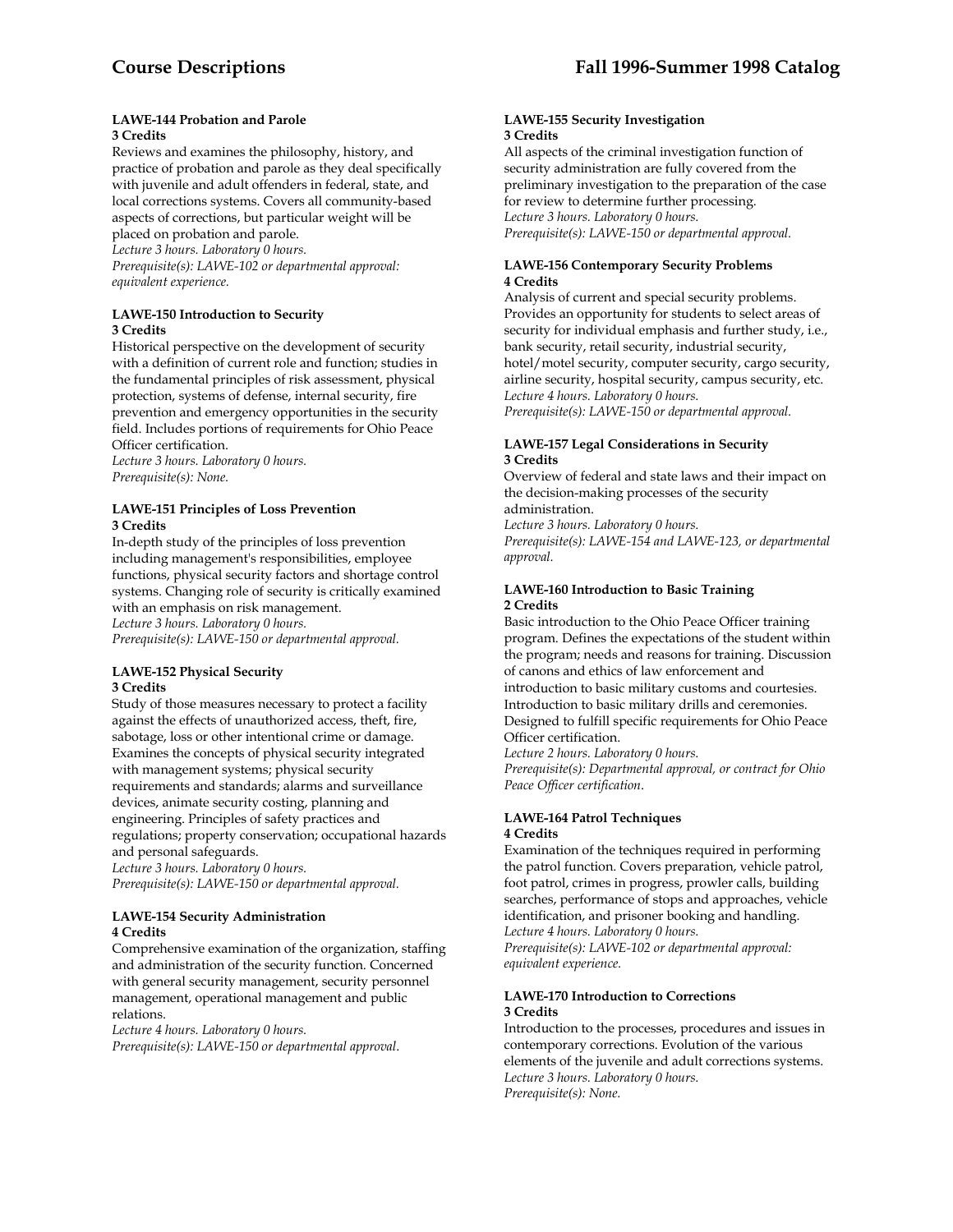#### **LAWE-200 Ohio Criminal Law 4 Credits**

Intensive examination and study of the criminal and traffic statutes of the Ohio Revised Code. Designed to provide the student with the ability to recognize specific violations of both criminal and traffic law from the

elements present in a given situation. *Lecture 4 hours. Laboratory 0 hours. Prerequisite(s): LAWE-121 or departmental approval: equivalent experience.* 

#### **LAWE-201 Delinquency Prevention and Control 3 Credits**

Problems of juvenile delinquency; police programs and community resources for prevention of juvenile delinquency. Juvenile court organization and procedure, detention, filing and police procedures in enforcement of juvenile code. Includes portions of requirements for Ohio Peace Officer certification.

*Lecture 3 hours. Laboratory 0 hours. Prerequisite(s): LAWE-121.* 

## **LAWE-211 Criminal Investigation 4 Credits**

Fundamental principles and techniques applicable to police investigation from incident to trial. Use of communications systems, records and principles. Specific procedures in more frequent violations will be individually presented. Includes portions of requirements for Ohio Peace Officer certification. *Lecture 4 hours. Laboratory 0 hours. Prerequisite(s): LAWE-121 or departmental approval: inservice personnel.* 

#### **LAWE-212 Criminalistics 3 Credits**

Techniques of scientific investigation and assistance of various scientific aids to the police officer or field investigator. Special techniques employed in particular kinds of investigation. Includes portions of requirements for Ohio Peace Officer certification. *Lecture 3 hours. Laboratory 0 hours. Prerequisite(s): LAWE-211.* 

#### **LAWE-220 Traffic Enforcement 3 Credits**

Examination of traffic accident investigation, traffic enforcement and other control procedures utilized in the highway transportation system. Includes a comprehensive study of traffic enforcement principles, problems, and procedures and how a traffic accident investigation program relates to a traffic enforcement program. Students learn how to investigate an accident scene and methods for the enforcement of specific driving violations.

*Lecture 3 hours. Laboratory 0 hours.* 

*Prerequisite(s): LAWE-102 or departmental approval: equivalent experience.* 

#### **LAWE-221 Police Administration 4 Credits**

Introduction to public administration focused on the police function. Relationships of police administration to the community and political environments are discussed. Emphasis is on public management theory, the human element in administration, communications, human resource management, the planning process, administering police functions, manpower allocation and controlling stress. Includes portions of requirements of Ohio Peace Officer certification. *Lecture 4 hours. Laboratory 0 hours. Prerequisite(s): LAWE-110 or departmental approval.* 

#### **LAWE-227 Community Intervention Resources 3 Credits**

Survey of community-based resources designed for intervention, prevention and control or rehabilitation of the juvenile or adult offender. *Lecture 3 hours. Laboratory 0 hours. Prerequisite(s): LAWE-144*.

# **LAWE-228 Correction Case Management 3 Credits**

Application of counseling-interviewing techniques applicable to the correctional offender. Field and clinical situations are simulated so the student can gain experience in interviewing, chronological recording, report writing, and oral presentation of cases. *Lecture 3 hours. Laboratory 0 hours. Prerequisite(s): LAWE-170 or departmental approval: equivalent experience.* 

# **LAWE-229 Corrections: Principles and Practices 3 Credits**

Pre-service student is placed in a criminal justice agency facility under the direction of experienced and qualified corrections personnel. Primary learning takes place through field experience in a corrections environment. Students learn to apply corrections principles. Class time is spent in small group discussions of specific theories and their applications. Students will spend 15 hours per week in field work and two hours per week in a scheduled on-campus seminar.

*Lecture 0 hours. Laboratory 0 hours.* 

*Other Required Hours: Practicum: 15 hours per week. Seminar: 2 hours per week. Prerequisite(s): Departmental approval: completion of 15 hours in corrections concentration.* 

# **LAWE-230 Criminology**

#### **3 Credits**

Development of criminology, sociology of criminal law, the legal order and crime control, and patterns of criminal law. Also deals with social reaction to crime and future crime control in American society. *Lecture 3 hours. Laboratory 0 hours. Prerequisite(s): LAWE-144 or departmental approval.*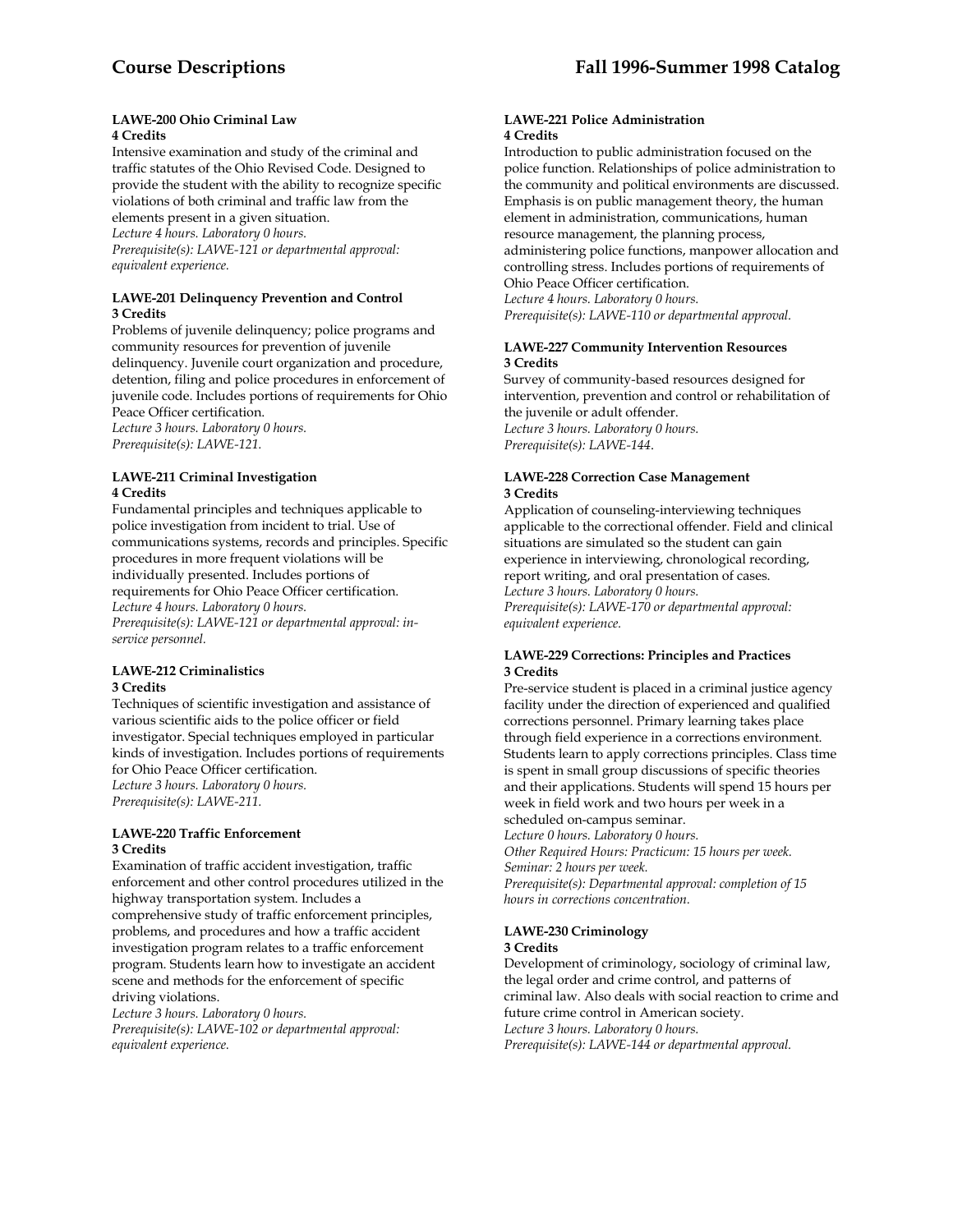#### **LAWE-242 Crime Prevention 3 Credits**

Philosophy, style and methods of providing police service and managing the police organization relative to crime prevention. Many approaches are explored including neighborhood policing and problem-oriented policing, with a strong emphasis on community policing. Examples of successful programs throughout the United States are examined.

*Lecture 3 hours. Laboratory 0 hours. Prerequisite(s): LAWE-102 or departmental approval: equivalent experience.* 

# **LAWE-250 Computers in Criminal Justice 3 Credits**

Overview of computer applications to the criminal justice of study will include records systems, computer aided dispatch, information systems, crime analysis, access control systems, fire/security and uses in a correctional environment.

*Lecture 3 hours. Laboratory 0 hours.* 

*Prerequisite(s): LAWE-102, LAWE-150, and LAWE-170, or departmental approval: equivalent experience*.

#### **LAWE-257 Special Issues in Criminal Justice 2 Credits**

Review of special and contemporary issues in the field of criminal justice. Discussion of varying viewpoints and aspects of problems faced in these fields. A critical and analytical approach is used to understand the role and relationship of the criminal justice system to today's society.

*Lecture 2 hours. Laboratory 0 hours.* 

*Prerequisite(s): Departmental approval: completion of all law courses except final quarter of requirements for graduation, or equivalent experience.* 

# **LAWE-260 Cooperative Field Experience 1-3 Credits**

Limited to students in the Cooperative Education Program. Employment in an approved training facility under College supervision. Requirement for one credit is 120 hours of approved work. Students may earn up to three credits in one quarter. May be repeated to a cumulative maximum of 12 credits.

*Lecture 0 hours. Laboratory 0 hours. Other Required Hours: 120 clock hours of approved work per credit hour. Prerequisite(s): Formal acceptance into the Cooperative Education Program.* 

#### **LAWE-268 Police Report Writing 2 Credits**

Examination of report writing required of police officers. Discussion of the various types and forms of reports necessary and the methods for the accurate completion. Use and structure of field notes. Investigative report form and content and use of proper grammar and spelling in narrative reports. Fulfills specific requirements for Ohio Peace Officer certification. Students must have specific permission to register. *Lecture 2 hours. Laboratory 0 hours. Prerequisite(s): Departmental approval: contract for Ohio Peace Officer certification.* 

# **LAWE-270 Law Enforcement: Special Topics 1-3 Credits**

Provides opportunity to engage in specific law enforcement related endeavors. Precise nature will be detailed in contract between student and instructor. May include, but is not limited to, research, group study, case studies, or practical experience under faculty guidance. Written and/or oral presentations as well as demonstrative skill may be required at conclusion of course. Students must attend specified curricular presentations as stipulated by agreement. May include materials mandated by the State Attorney General's office, law enforcement procedures, or other topics necessary to success in law enforcement. (Repeatable. No more than 6 credits of special topics courses may be applied toward the law enforcement program degree requirements.)

*Lecture 1-3 hours. Laboratory 1-4 hours. Prerequisite(s): Departmental approval: contractual agreement.*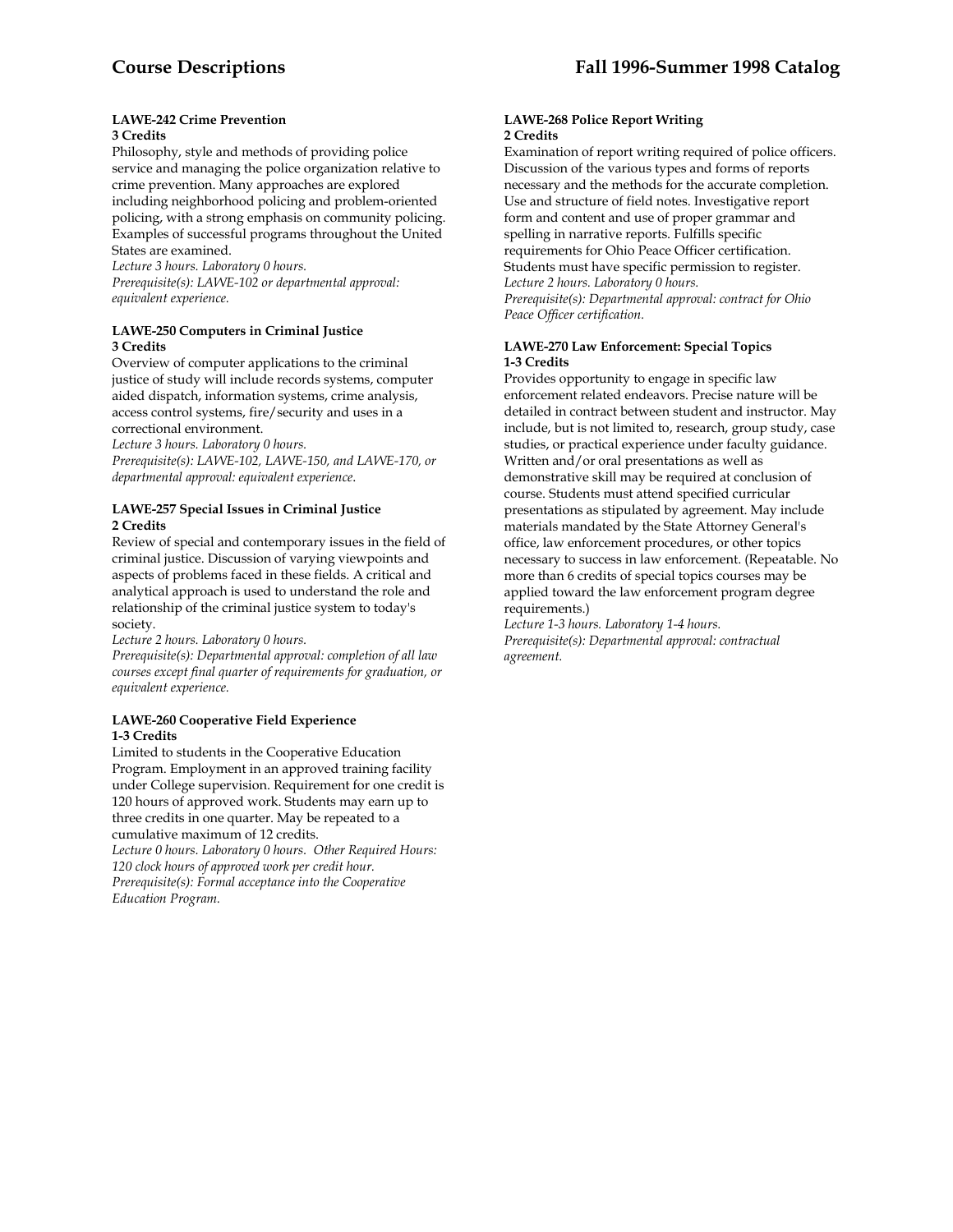# **MEDICAL ASSISTING - MA**

# **MA-100 Introduction to Medical Terminology 3 Credits**

Introduction to medical terminology used by health care professionals with emphasis on the basics of word building, defining, spelling, reading practice, and pronunciation. Designed to provide students with foundation for medical word building and to help students who intend to enroll in Medical Terminology I and/or Anatomy and Physiology I in Biology. *Lecture 3 hours. Laboratory 0 hours. Prerequisite(s): ENG-098 or eligibility for ENG-099.* 

# **MA-102 Medical Terminology I 3 Credits**

Terminology utilized by health care professionals. Emphasis on spelling, definition, pronunciation, and usage of basic and complex medical terms related to body as a whole and musculoskeletal, digestive, respiratory, urinary, female reproductive and male reproductive systems. Proficient use of medical dictionary is emphasized.

*Lecture 3 hours. Laboratory 0 hours. Prerequisite(s): Eligibility for ENG-101; recommended: concurrent enrollment in BIO-143.* 

# **MA-103 Medical Terminology II 3 Credits**

Terminology utilized by health care professionals. Emphasis on spelling, definition, pronunciation, and usage of basic and complex medical terms related to cardiovascular, hematology, lymphatic, integumentary, special senses, nervous, and endocrine systems. Proficient use of medical dictionary is emphasized. *Lecture 3 hours. Laboratory 0 hours. Prerequisite(s): MA-102 or departmental approval: related work experience.* 

# **MA-122 Sterile Processing and Distribution I 4 Credits**

Principles of sterilization; basic microbiology and fundamentals of cleaning in central service; instrumentation and maintenance of equipment used in central service.

*Lecture 4 hours. Laboratory 0 hours.* 

*Prerequisite(s): Eligibility for ENG-101, or departmental approval: persons working in the medical assisting industry and applying for certification.* 

# **MA-123 Sterile Processing and Distribution II 4 Credits**

Principles of decontamination; principles of chemical, heat and gas sterilization; proper packaging; preparation of procedure trays; care of traction equipment and reusable needles and syringes; inventory control, storage and distribution of supplies.

*Lecture 4 hours. Laboratory 0 hours.* 

*Prerequisite(s): MA-122 or departmental approval: admission to the program* 

# **MA-126 Sterile Processing and Distribution Management**

# **2 Credits**

Sterilization monitoring systems and quality assurance in central service; safety principles; role of central service in infection control; isolation procedures; evaluating use of disposables versus reusables; cost containment. *Lecture 2 hours. Laboratory 0 hours. Prerequisite(s): MA-123, and concurrent with MA-129, or departmental approval.* 

# **MA-129 Sterile Processing Directed Practice 4 Credits**

Supervised learning experience. Students observe and practice basic functions of sterile processing technician; sterile practices, decontamination, detergents, disinfectants and instrumentation; wrapping, sterile setups; safety rules, regulations and quality assurance; inventory control and record keeping. *Lecture 2 hours. Laboratory 0 hours. Other Required Hours: Directed Practice: 10 hours per week. Prerequisite(s): MA-122.* 

# **MA-160 Medical Office Lab I 4 Credits**

Instruction and practice in microscopy, physical, chemical and microscopic examination of urine, and basic office serology. Proper specimen collection, quality control and safety in the medical office lab. Basic principles of metric system.

*Lecture 3 hours. Laboratory 3 hours.* 

*Prerequisite(s): Departmental approval: admission to the program.* 

# **MA-170 Medical Office Lab II**

4 Credits

Instruction and practice in basic office hematology, capillary blood collection, blood typing, coagulation studies and basic office chemistry. *Lecture 3 hours. Laboratory 3 hours. Prerequisite(s): MA-160.* 

# **MA-248 Medical Office Procedures 5 Credits**

Specific application of administrative duties and responsibilities to the medical office. Mailing, telephone services, appointments, written and oral communications, accounting, fee collections, record maintenance, insurance forms, machine transcription, typing and preparation of physicians' speeches and manuscripts.

*Lecture 3 hours. Laboratory 4 hours. Prerequisite(s): MA-102 and OADM-121, and department approval: admission to the program.*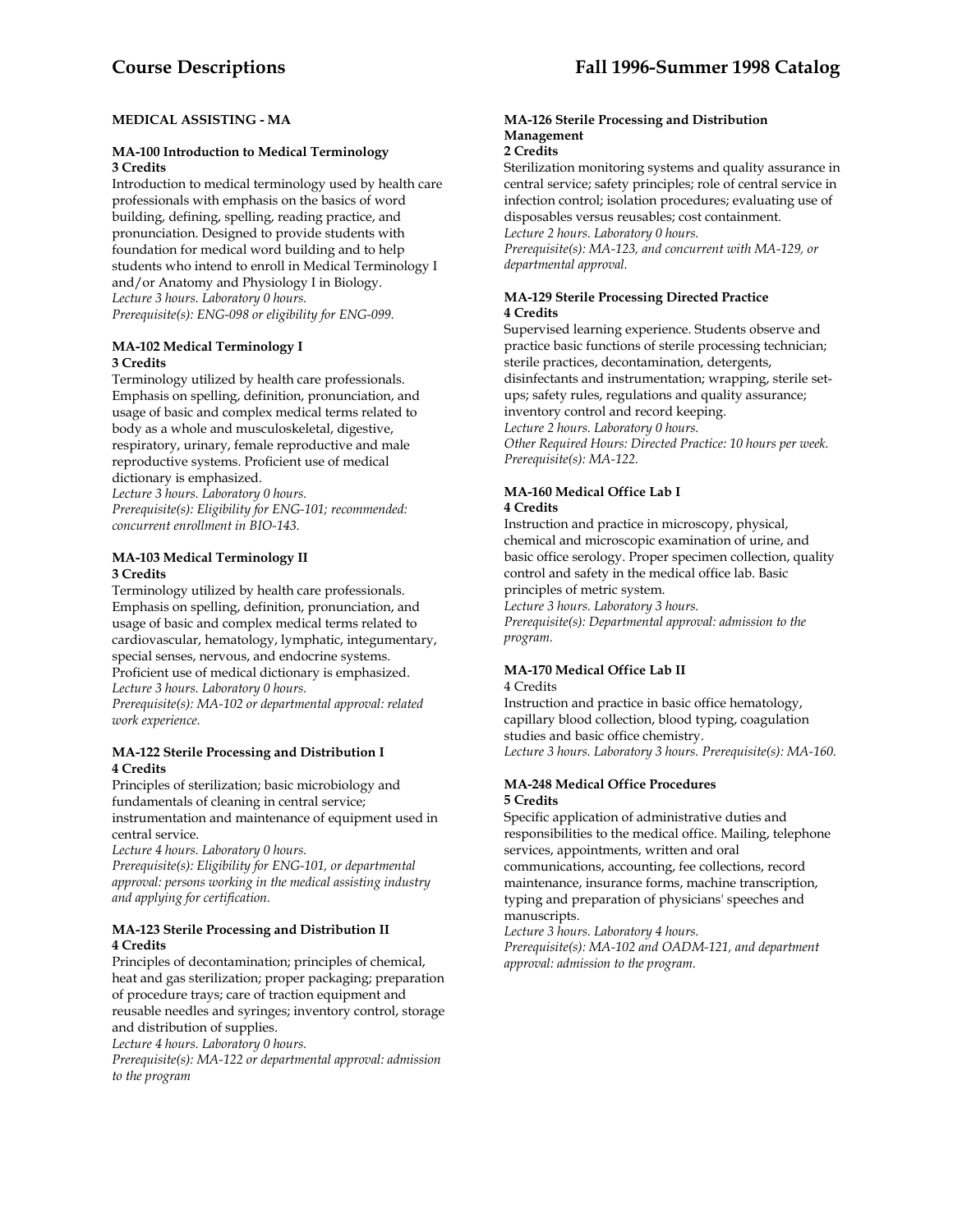#### **MA-249 Clinical Medical Assisting 5 Credits**

Orientation to patient care in the physician's examination room: purpose, content and procedure for the health history; preparing the patient; and assisting the physician during the physical exam. Instruction on principles and practices in aseptic techniques, which include assisting with minor surgery, sterilization of instruments, preparation of basic surgical setups, and understanding and applying concepts and principles of universal precautions. Principles and practice of electrocardiography, venipuncture and injection. Fundamentals of nutrition and application of physical therapy and x-ray to medical assisting are also presented. *Lecture 3 hours. Laboratory 4 hours.* 

*Prerequisite(s): Concurrent with MA-248, or departmental approval.* 

#### **MA-254 Applied Medical Assisting 1 Credit**

Principles, procedures and practical application of administrative, clinical and special medical assisting procedures. Provides an opportunity to compare and contrast practices in a variety of clinical settings. Discussion of certification and preparation to function as a certified medical assistant. Discussion of future trends in the medical assisting profession. *Lecture 1 hour. Laboratory 0 hours. Prerequisite(s): Concurrent with MA-255, and/or departmental approval.* 

# **MA-255 Medical Office Practicum 3 Credits**

Supervised clinical experiences. Students will spend a minimum of twenty-four hours each week, which may include Saturdays, performing duties of a medical assistant while rotating through administrative and clinical areas of a physician's office, clinic or hospital. *Lecture 0 hours. Laboratory 0 hours. Other Required Hours: Practicum: 24 hours per week.* 

*Prerequisite(s): MA-103, MA-248 and MA-249; and concurrent with MA-254.* 

#### **MA-256 Allied Health Seminar 3 Credits**

The Allied Health professional, evolving concepts, issues and problems. Interpersonal relations, communication, professional decorum, responsibilities and organizations. Professional development, continuing education, resources, the outline, annotated bibliography, and equivalency and proficiency examinations. Certification examination requirements. Employment opportunities, the resume and personal interview. *Lecture 0 hours. Laboratory 0 hours. Other Required Hours: Seminar: 3 hours per week. Prerequisite(s): Eligibility for ENG-101*.

#### **MA-260 Medical Billing 2 Credits**

Specific application of universal concepts of medical insurance and billing procedures. Understanding of insurance terminology, types of insurance coverage, obtaining consent for release of information, assignment of insurance benefits and claim forms preparation. Beneficial for persons practicing in the medical assisting or allied fields in updating medical billing skills. *Lecture 2 hours. Laboratory 0 hours. Prerequisite(s): MA-100 or MA-102, or departmental approval.*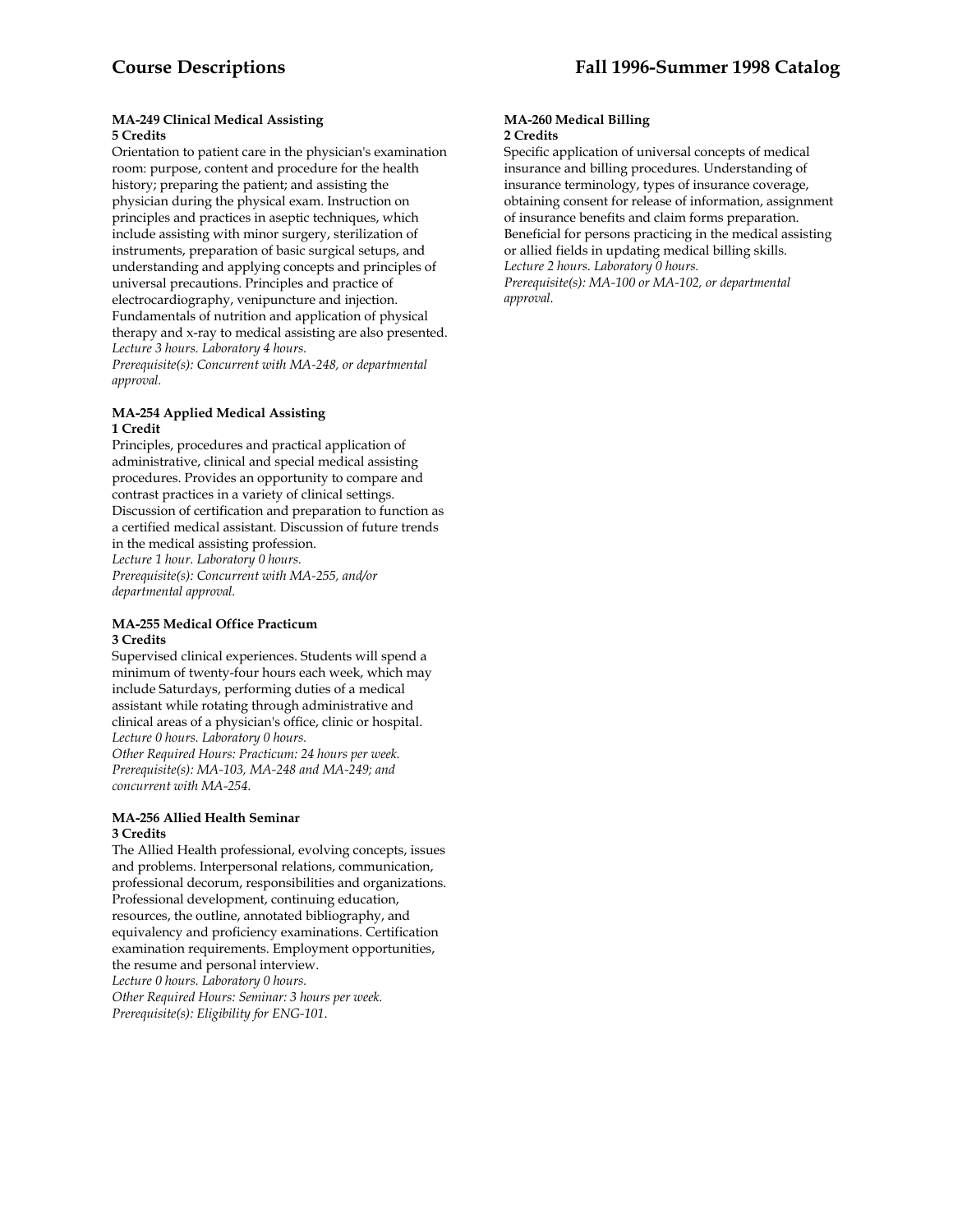# **MARKETING - MARK**

# **MARK-201 Principles of Marketing 4 Credits**

Introduction to the functions, institutions and basic problems associated with the marketing of goods and services from the viewpoint of the manager of a business firm operating within the social, economic and legal environments of today's business world. *Lecture 4 hours. Laboratory 0 hours. Prerequisite(s): None.* 

# **MARK-202 Principles of Salesmanship 4 Credits**

Fundamentals of retail, wholesale, outside and service selling. Customer impact, merchandise and sales presentation. Closing and post-sale service. Principles of self-management, practice on sales preparation and demonstration. Relationship of the sales process to promotion and advertising.

*Lecture 4 hours. Laboratory 0 hours. Prerequisite(s): BADM-102 or departmental approval.* 

# **MARK-207 Retail Management 4 Credits**

Introduction to the retail industry with a management perspective. Study of retailing environment, retail institutions, consumer behavior, location, organization, merchandise planning, pricing, customer services, promotion and career opportunities. Review of selected cases.

*Lecture 4 hours. Laboratory 0 hours. Prerequisite(s): MARK-201 and BADM-102.* 

# **MARK-209 Marketing Management 4 Credits**

Viewpoint of the marketing manager. Case approach to marketing policies and strategies, buyer behavior, product management, marketing channels, promotion and pricing. *Lecture 4 hours. Laboratory 0 hours. Prerequisite(s): MARK-201.* 

# **MARK-211 Introduction to World Trade 4 Credits**

Current world export/import pattern. International credits, payments and collections. World geography. Transportation modes. Economics environment. *Lecture 4 hours. Laboratory 0 hours. Prerequisite(s): MARK-201 or departmental approval: the equivalent.* 

# **MARK-212 Import/Export-Procedures and Documentation**

# **4 Credits**

Import/export procedures and documentation in world trade. Import/export practices in a variety of raw, semifinished and finished materials. Import/export companies. Documentation procedures. *Lecture 4 hours. Laboratory 0 hours. Prerequisite(s): MARK-201 or departmental approval: the equivalent.* 

## **MARK-213 International Payments, Credits & Collections**

4 Credits

International payments, credits and collections. International currency exchange. International banking procedures. *Lecture 4 hours. Laboratory 0 hours. Prerequisite(s): MARK-201 or departmental approval: the equivalent*.

#### **MARK-224 Effective Selling Practices**  4 Credits

Fine tuning the skills of the individuals who plan to sell professionally. Focus is on varied sales environments and the techniques suitable to productive selling in those environments. Number of sales roles will be assumed by the student. Small group instruction is emphasized. *Lecture 4 hours. Laboratory 0 hours. Prerequisite(s): MARK-202*.

#### **MARK-225 Promotion Management 4 Credits**

Study of the promotional mix-advertising, sales promotion, publicity and professional selling. Consideration given to promotion selection criteria including target markets, competition, budget constraints, and message credibility. *Lecture 4 hours. Laboratory 0 hours. Prerequisite(s): MARK-201.* 

# **MARK-250 Industrial Marketing 4 Credits**

Principles and problems involved in marketing materials, equipment and supplies to manufacturers, other business firms and institutions which use the goods in further production. Analysis of the characteristics of the industrial market, channels of distribution, industrial selling, promotional practices and marketing policies.

*Lecture 4 hours. Laboratory 0 hours. Prerequisite(s): MARK-201.* 

# **MARK-260 Cooperative Field Experience 1-3 Credits**

Limited to students in the Cooperative Education Program. Employment in an approved training facility under College supervision. Requirement for one credit is 120 hours of approved work. Students may earn up to three credits in one quarter. May be repeated to a cumulative maximum of 12 credits.

*Lecture 0 hours. Laboratory 0 hours.* 

*Other Required Hours: 120 clock hours of approved work per credit hour.* 

*Prerequisite(s): Formal acceptance into the Cooperative Education Program.*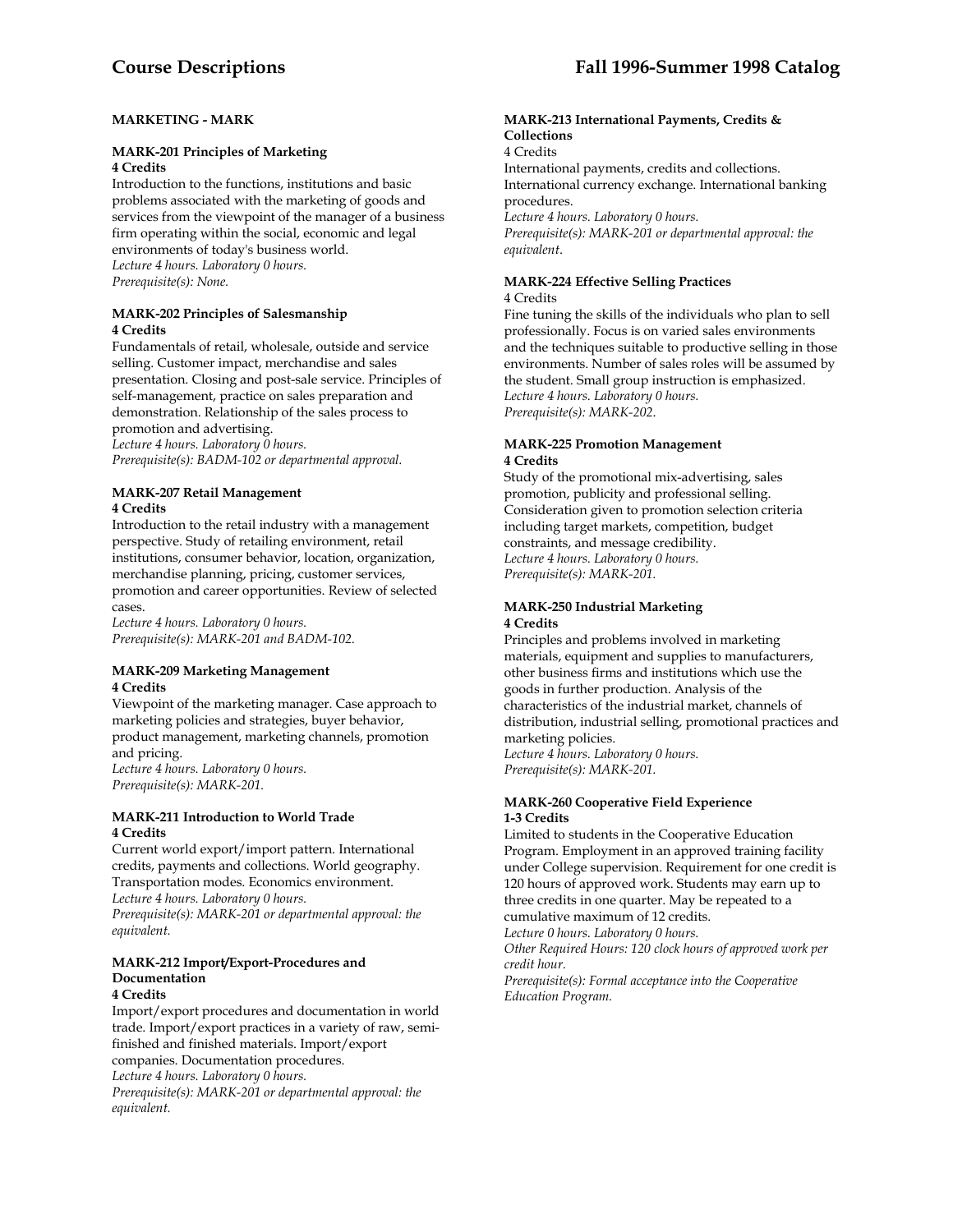#### **MARK-266 Sales Management 4 Credits**

Planning, implementing, and controlling the on-going sales program in an organization. Sales team, time and territory management are included. Focus on practical applications and case analysis.

*Lecture 4 hours. Laboratory 0 hours.* 

*Prerequisite(s): MARK-224, or BADM-112 or concurrent enrollment.* 

# **MARK-270 Special and Current Topics in Marketing 1-4 Credits**

Specialized course focusing on advances, changes, trends and emerging technology in marketing. Involves flexible program of guided reading, discussion and written assignments. (Repeatable. No more than 4 credits of special topics courses may be applied toward the marketing program degree requirements.) *Lecture 1-4 hours. Laboratory 0 hours. Prerequisite(s): Departmental approval*.

# **MATHEMATICS - MATH**

# **MATH-090 Basic Arithmetic 3 Credits**

Review of basic arithmetic operations with whole numbers, decimals and an introduction to fractions. Applications and activities will build skills in estimation and approximation. Topics will include place value, reading and writing numbers, rounding the operations with whole numbers and decimals and the U.S. system of measurement.

*Lecture 3 hours. Laboratory 0 hours. Prerequisite(s): None.* 

#### **MATH-091 Arithmetic and Prealgebra 3 Credits**

Review of basic arithmetic and an introduction to some algebra concepts. Includes a basic review of whole numbers and decimals, addition, subtraction, multiplication and division of fractions, order of operations, ratio and proportion, percents, measurement with the metric system, estimation, applications, an introduction to integers and simple linear equations, and some definitions in geometry.

*Lecture 3 hours. Laboratory 0 hours. Prerequisite(s): MATH-090 or departmental approval: appropriate placement test score.* 

# **MATH-092 Beginning Algebra I 3 Credits**

Real numbers, basic algebraic operations and simplification of polynomials, linear equations and inequalities and applications. *Lecture 3 hours. Laboratory 0 hours. Prerequisite(s): MATH-091 or departmental approval: appropriate placement test score or departmental evaluation.* 

# **MATH-093 Basic Algebra I 4 Credits**

Real numbers, basic algebraic operations and simplification of polynomials, factoring, linear equations and inequalities, graphing lines and applications. *Lecture 4 hours. Laboratory 0 hours. Prerequisite(s): MATH-091 or departmental approval.* 

# **MATH-094 Beginning Algebra II 3 Credits**

Rectangular coordinate system, linear systems with applications, factoring, and introduction to algebraic fractions.

*Lecture 3 hours. Laboratory 0 hours. Prerequisite(s): MATH-092 or departmental approval.* 

# **MATH-096 Beginning Algebra III**

# **3 Credits**

Review of factoring, arithmetic operations with algebraic fractions and applications, exponents, radicals, quadratic equations and applications.

*Lecture 3 hours. Laboratory 0 hours.* 

*Prerequisite(s): MATH-094 or departmental approval.*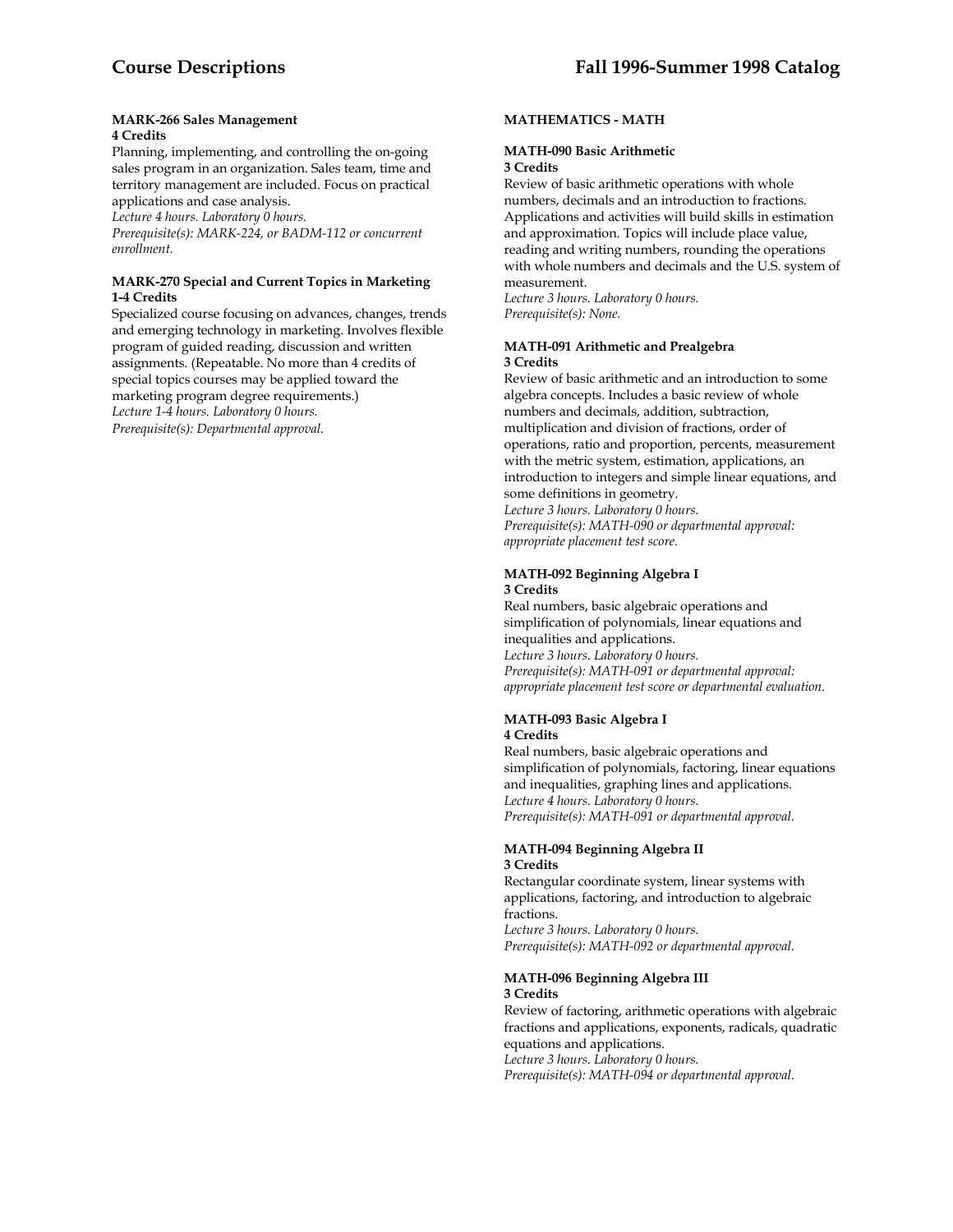#### **MATH-097 Basic Algebra II 4 Credits**

Rectangular coordinate system, solution of linear systems, quadratic equations, review of factoring, arithmetic operations with algebraic fractions, exponents, radicals and applications. *Lecture 4 hours. Laboratory 0 hours. Prerequisite(s): MATH-093 or departmental approval.* 

## **MATH-098 Intensified Basic Algebra 6 Credits**

Sets, real numbers, basic algebraic operations and simplification of polynomials, factoring, linear equations and inequalities, rectangular coordinate system, the straight line, solution of linear systems, algebraic fractions, exponents and radicals, solution of quadratic equations and applications.

*Lecture 6 hours. Laboratory 0 hours.* 

*Prerequisite(s): Departmental approval: previous algebra class in high school or college, and sufficient score on departmental placement test.* 

#### **MATH-100N Allied Health Sciences Mathematics 4 Credits**

Fundamental operations of fractions and decimals, linear equations, percents, ratio and proportion, metric system, apothecary system, household (English) system, conversion factors, medication dosage calculations, solution, and pediatric dosages.

*Lecture 4 hours. Laboratory 0 hours.* 

*Prerequisite(s): MATH-093 or MATH-094, or departmental approval.* 

## **MATH-106 Survey of Mathematics 5 Credits**

Mathematics in problem solving; problem solving using the scientific method, algebra, geometry, descriptive statistics, probability and the calculator/computer. *Lecture 5 hours. Laboratory 0 hours.* 

*Prerequisite(s): MATH-093 or MATH-094 or MATH-098, or departmental approval.* 

#### **MATH-107 Geometry 5 Credits**

Geometry as a mathematical system, reasoning by analogy, induction and deduction, proofs involving congruent triangles, geometric constructions, indirect proofs, parallel lines, quadrilaterals, polygons, circles, similarity, non-euclidean geometries.

*Lecture 5 hours. Laboratory 0 hours.* 

*Prerequisite(s): MATH-096 or MATH-097 or MATH-098, or departmental approval.* 

#### **MATH-114 Applied Algebra 3 credits**

Designed to satisfy the mathematics graduation requirement for selected technical and health programs. Study of algebraic fractions, the metric system and denominate numbers, function and graphs, exponents and radicals, scientific notation, quadratic equations and descriptive geometry or descriptive statistics. *Lecture 3 hours. Laboratory 0 hours.* 

*Prerequisite(s): MATH-096, or MATH-097, or MATH-098, or departmental approval.* 

# **MATH-116 Technical Mathematics I 5 Credits**

Functions, rectangular coordinates and the graph of a function, right triangle trigonometry and its applications, systems of linear equations and determinants, factoring, quadratic equations, exponential and logarithmic functions, ratio, proportion and variation. *Lecture 5 hours. Laboratory 0 hours.* 

*Prerequisite(s): MATH-096 or MATH-097 or MATH-098, or departmental approval.* 

#### **MATH-120 Intermediate Algebra 5 Credits**

Algebraic operation; solving equations and inequalities; lines, inequalities, and their graphs; introduction to conic sections; introduction to functions; exponential and logarithmic functions; systems of equations; application and techniques of problem solving; and awareness of computer applications to algebra. *Lecture 5 hours. Laboratory 0 hours.* 

*Prerequisite(s): MATH-096 or MATH-097 or MATH-098, or departmental approval.* 

# **MATH-123 Mathematics for Medical Laboratory Technology**

#### **3 Credits**

Basic mathematics, the metric system, conversion factors, measurement and temperature conversion, solutions, dilutions, PH-value, descriptive statistics and control charts.

*Lecture 3 hours. Laboratory 0 hours.* 

*Prerequisite(s): MATH-120 or departmental approval.*  **MATH-124 Business Statistics** 

#### **4 Credits**

Statistical concepts and techniques used in business decision-making activities. Includes organization, presentation, and description of data; probability distributions; sampling methods; sampling distribution of the mean -- estimation and hypothesis testing, simple and multiple correlation and regression analysis; index numbers; and time series analysis.

*Lecture 4 hours. Laboratory 0 hours.* 

*Prerequisite(s): MATH-120 or departmental approval.*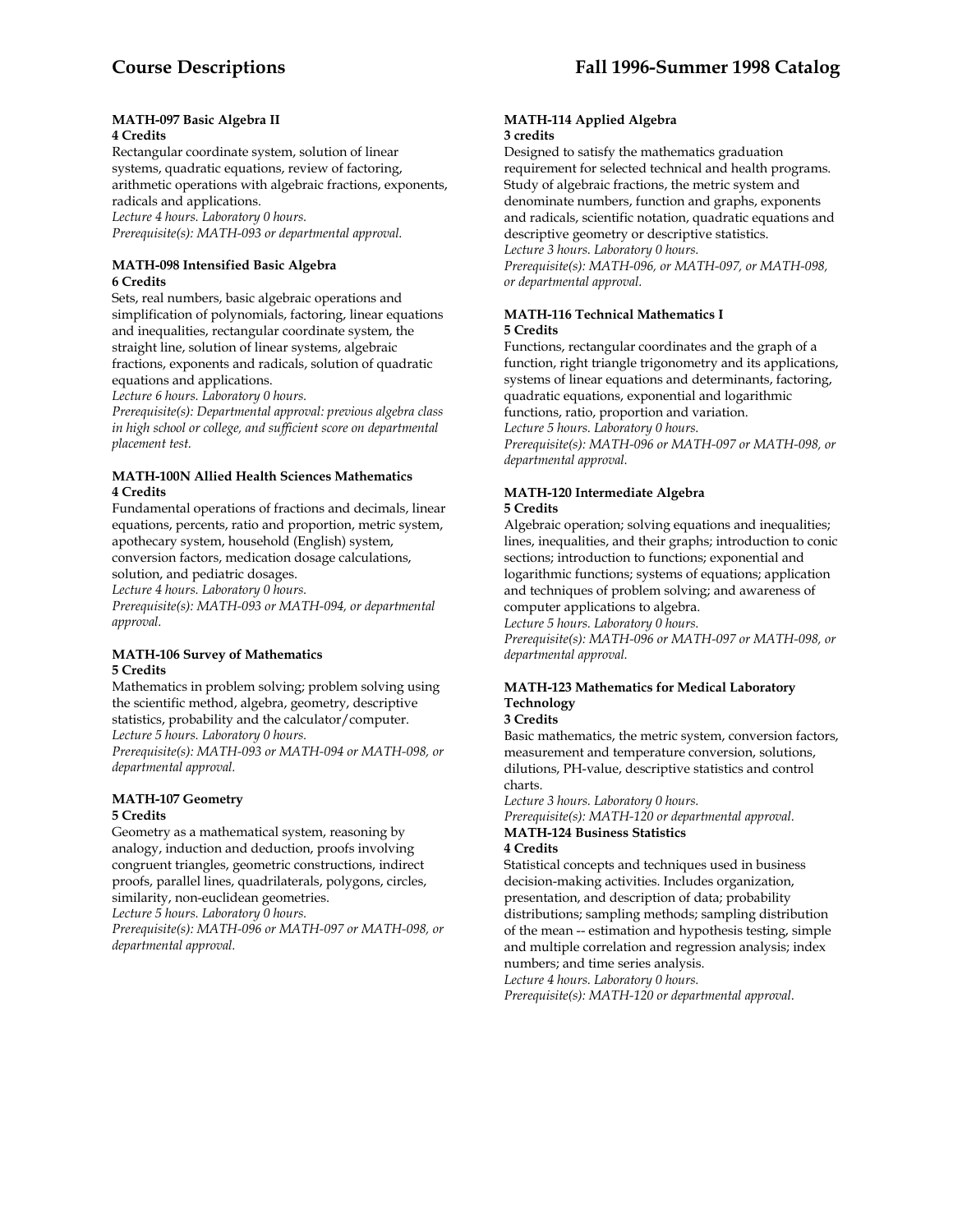# **MATH-125 Applied Algebra for Technology 4 credits**

Designed for Tech Prep students in the Automotive Technology Program. Review of the real number system including operations, absolute value and inequalities, study of algebraic formulas, linear, quadratic, exponential and logarithmic functions, descriptive geometry and descriptive statistics. Applications and techniques of problem solving are stressed. Use of the graphing calculator/computer is an integral component of the course.

*Lecture 4 hours. Laboratory 0 hours.* 

*Prerequisite(s): Identified Tech Prep student with appropriate placement score or with MATH-096, or MATH-097, or MATH-098, or departmental approval: equivalent knowledge.* 

# **MATH-126 Technical Mathematics II 5 Credits**

Trigonometric functions of any angle, applications of vectors and oblique triangles, the j-operator, natural logarithms, sequences and series, and conic sections. *Lecture 5 hours. Laboratory 0 hours. Prerequisite(s): MATH-116 or departmental approval.* 

**MATH-135 Trigonometry 4 Credits** 

Trigonometric functions and their signs and values for all angles, vectors and oblique triangles, graphs of trigonometric functions, trigonometric identities and equations.

*Lecture 4 hours. Laboratory 0 hours.* 

*Prerequisite(s): MATH-120 and MATH-107, or departmental approval.* 

# **MATH-136 College Algebra 4 Credits**

Polynominal, rational, exponential and logarithmic functions and graphs. Conic sections, inequalities, matrices and determinants. Theory of equations, series, sequences, binomial theorem and mathematical induction.

*Lecture 4 hours. Laboratory 0 hours. Prerequisite(s): MATH-120 or departmental approval.* 

# **MATH-141 Elementary Probability and Statistics I 4 Credits**

First of a two-course introductory sequence on probability and statistics. Sequence is for students majoring in liberal arts, business, sciences, engineering, and education who desire an introduction to probability and statistics. Includes the study of descriptive statistics, elementary probability, probability distributions, normal distribution, binomial distribution, sampling concepts, sampling distribution of sample mean, estimation and hypothesis testing.

*Lecture 4 hours. Laboratory 0 hours.* 

*Prerequisite(s): MATH-116 or MATH-120, or departmental approval: equivalent knowledge.* 

## **MATH-142 Elementary Probability and Statistics II 4 Credits**

Chi-square distribution and F distribution and their applications, inferences on variances and proportions, comparing two means, categorical data; correlation, simple and multiple regression, analysis of variance, nonparmetric tests and use of computer. *Lecture 4 hours. Laboratory 0 hours. Prerequisite(s): MATH-141 or departmental approval.* 

## **MATH-146 Technical Mathematics III 4 Credits**

The derivative, applications to the derivative, integration and applications of integration. *Lecture 4 hours. Laboratory 0 hours. Prerequisite(s): MATH-126 or departmental approval.* 

# **MATH-147 Mathematical Concepts I 4 Credits**

Linear equations, linear inequalities, functions, linear systems. Matrix algebra, linear programming techniques as applied to business problems and the simplex method. *Lecture 4 hours. Laboratory 0 hours. Prerequisite(s): MATH-120 or departmental approval.* 

#### **MATH-148 Mathematical Concepts II 4 Credits**

Fundamentals of differential calculus. Solution of exponential and logarithm equations, economic and business applications. *Lecture 4 hours. Laboratory 0 hours. Prerequisite(s): MATH-147 or departmental approval.* 

# **MATH-149 Mathematical Concepts III 4 Credits**

Fundamentals in integral calculus. Basic theory of probability. Applications to business and economics. *Lecture 4 hours. Laboratory 0 hours. Prerequisite(s): MATH-148.* 

#### **MATH-160 Numerical Methods 4 Credits**

Computer programming and interactive methods to solve mathematical problems. FORTRAN language is used. Solving quadratic equation and linear systems, simulation and statistical problems, numerical methods for finding roots of high order equations and area under a curve, graphing.

*Lecture 4 hours. Laboratory 0 hours. Prerequisite(s): MATH-135 or departmental approval.* 

#### **MATH-171 Elementary Mathematical Analysis I 4 Credits**

Real numbers, equations and inequalities, functions and graphs, sequences and series, mathematical induction, theory of equations, systems of equations and inequalities. *Lecture 4 hours. Laboratory 0 hours. Prerequisite(s): MATH-120.*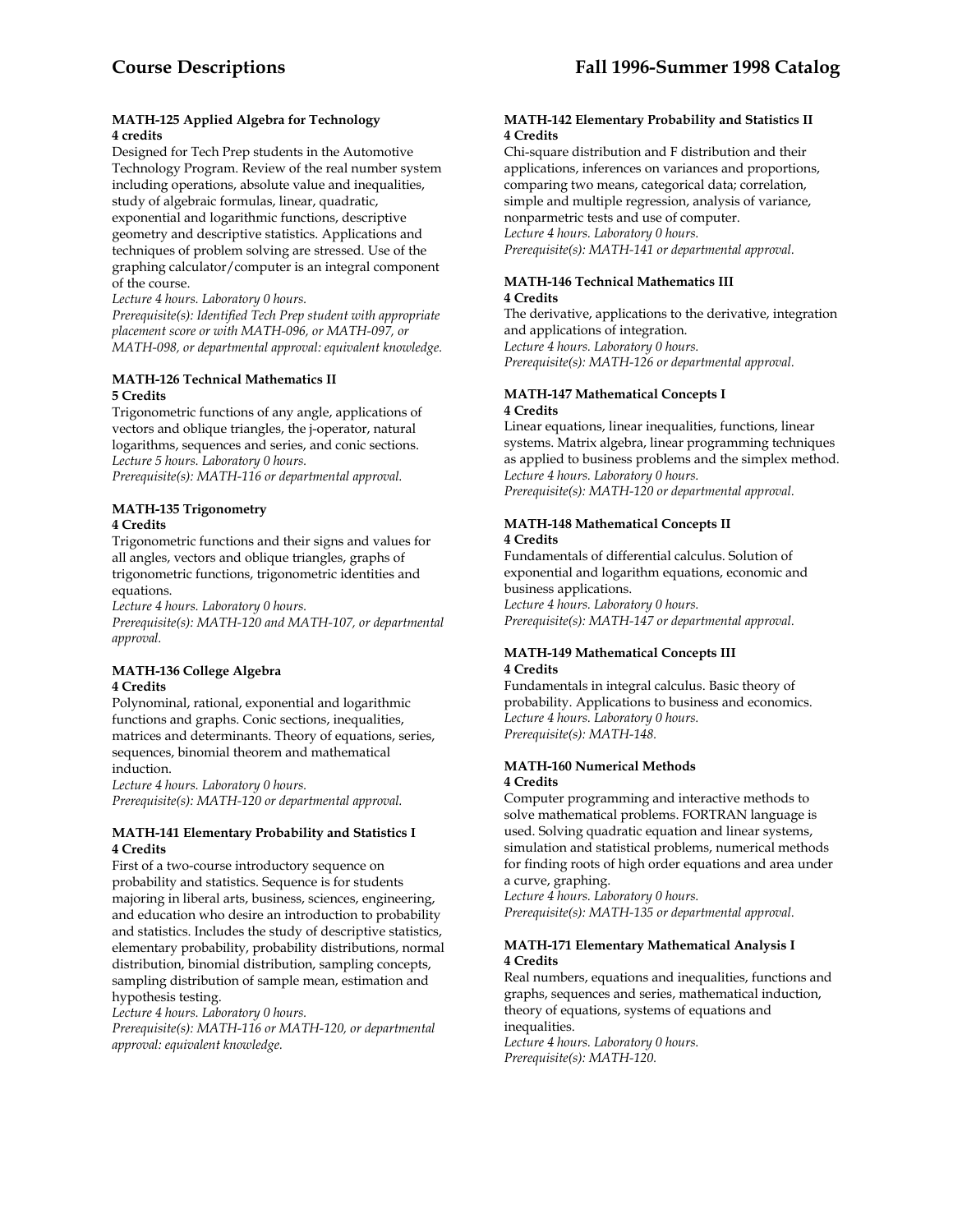## **MATH-172 Elementary Mathematical Analysis II 4 Credits**

Conic sections, exponential and logarithmic functions, trigonometric functions, elementary algebra of vectors, and complex numbers. *Lecture 4 hours. Laboratory 0 hours. Prerequisite(s): MATH-171.* 

#### **MATH-181 Calculus I 5 Credits**

Cartesian coordinates, functions and graphs, limits and continuity, differentiation of algebraic and trigonometric functions, and applications. *Lecture 5 hours. Laboratory 0 hours. Prerequisite(s): MATH-172 or departmental approval.* 

#### **MATH-182 Calculus II 5 Credits**

Differentials and antiderivatives, definite integral and its applications, logarithmic and exponential functions, trigonometric and inverse trigonometric functions. *Lecture 5 hours. Laboratory 0 hours. Prerequisite(s): MATH-181.* 

# **MATH-183 Calculus III**

# **5 Credits**

Techniques of integration, polar coordinates, conics, indeterminate forms and improper integrals, and infinite series. *Lecture 5 hours. Laboratory 0 hours.* 

*Prerequisite(s): MATH-182.* 

#### **MATH-211 Calculus IV 5 Credits**

Vectors, parametric equations, analytic geometry of space, partial differentiation, and multiple integrals. *Lecture 5 hours. Laboratory 0 hours. Prerequisite(s): MATH-183.* 

## **MATH-241 Introduction to Linear Algebra 5 Credits**

Vector spaces, linear transformations and matrices, determinants, invariant subspaces, characteristic values and vectors, and applications. *Lecture 5 hours. Laboratory 0 hours. Prerequisite(s): MATH-211.* 

# **MATH-252 Differential Equations 5 Credits**

Differential equations of first and higher-order; simultaneous, linear and homogeneous differential equations; solution by power series; laplace transforms; applications. *Lecture 5 hours. Laboratory 0 hours. Prerequisite(s): MATH-211.* 

# **MATH-270 Special Topics in Mathematics 1-5 Credits**

In-depth explorations of special topics in mathematics, statistics, and numerical methods. Topics offered will vary in response to the demands of industry, business, and students. (Repeatable. No more than 8 credits of special topics courses may be applied toward fulfilling elective graduation degree requirements.) *Lecture 1-5 hours. Laboratory 0 hours.* 

*Prerequisite(s): Departmental approval: dependent upon the special topics, the math counterparts will determine the prerequisite for each topic.*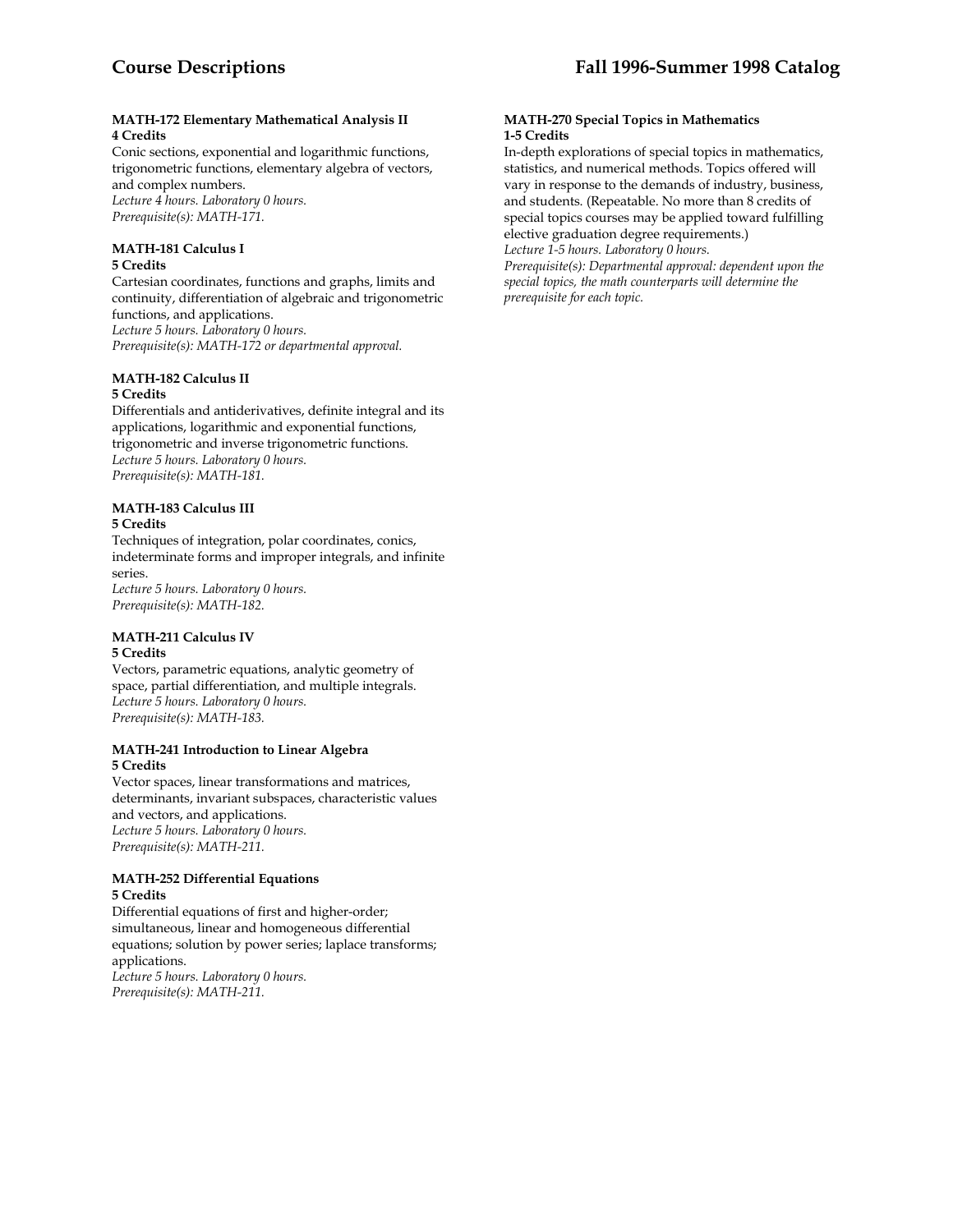#### **MANUFACTURING/INDUSTRIAL TECHNOLOGY - INDT -**

#### **INDT-122 Introduction to Manufacturing Management 3 Credits**

Basic planning for manufacturing costs and materials. Management of work force, production and inventory. Personnel and Public Relations. Basic sequence of manufacturing, automation and computer integrated manufacturing (CIM).

*Lecture 3 hours. Laboratory 0 hours. Prerequisite(s): Departmental approval: eligibility for MATH-116.* 

# **INDT-129 Motion and Time Study 3 Credits**

Methods of motion and time study in various jobs. Identifying motions, limiting motions, basic motion times, and work sampling. Wage incentive plans and basic wage rates in relation to motion and time study*. Lecture 3 hours. Laboratory 0 hours.* 

*Prerequisite(s): Departmental approval: eligibility for MATH-116.* 

# **INDT-164 Inventory Management 3 Credits**

Comprehensive coverage of principles and techniques utilized in managing inventory including inventory classification, methods of replenishment, safety stock determination, order quantities, lot sizing, stockroom organization and physical counting.

*Lecture 3 hours. Laboratory 0 hours. Prerequisite(s): MATH-116 or concurrent enrollment, or departmental approval.* 

#### **INDT-166 Materials Requirements Planning 3 Credits**

Forecasting materials requirements with bills of materials to establish a time phased program of inventory replenishment for assembled products. Roles of a forecast, bills of materials, lead time accuracy, computer software and shop capacity planning. *Lecture 3 hours. Laboratory 0 hours. Prerequisite(s): None* 

# **INDT-169 Shop Capacity and Floor Control 3 Credits**

Converting sales forecasts into a production plan and a master schedule. Techniques used by managers to plan, schedule, control and evaluate the effectiveness of shop production operations including control of work in process, expediting, determining priorities and shop paperwork system.

*Lecture 3 hours. Laboratory 0 hours. Prerequisite(s): None* 

# **INDT-215 Industrial Drawing Essentials 3 Credits**

Analysis and application of drawing symbols and terminology as applied to mechanical drawings and related to industrial processes. Topics will include detail and assembly drawings, geometric dimensioning and tolerancing, drawing notes and changes, and specialized print reading.

*Lecture 2 hours.. Laboratory 2 hours. Prerequisite(s): ENGR-121 and MECH-152, or departmental approval: equivalent courses and/or experience.* 

# **INDT-222 Manufacturing Management 3 Credits**

Production systems and their development with emphasis on planning, scheduling management and control of various production systems. Computer integrated manufacturing reviewed as a basis for production.

*Lecture 3 hours. Laboratory 0 hours. Prerequisite(s): INDT-237 or concurrent enrollment, or departmental approval.* 

# **INDT-224 Employee and Plant Safety (formerly INDT-134)**

# **3 Credits**

Safety and protection of employees and company property. Security personnel. Security personnel and training. Maintenance of property for safety, fire equipment and its use. Employee protection against unsafe practices. Discussion of Workmen's Compensation and Occupational Safety and Health Act *Lecture 3 hours. Laboratory 0 hours. Prerequisite(s): Departmental approval: eligibility for MATH-116.* 

#### **INDT-225 Introduction to Computer Integrated Manufacturing (formerly INDT-135) 3 Credits**

By use of computer-driven planning for manufacturing, the student will be exposed to computer techniques available to industry in developing product design, planning, manufacturing and quality control *Lecture 2 hours. Laboratory 2 hours. Prerequisite(s): INDT-122.* 

# **INDT-226 CIM - Design (formerly INDT-136) 3 Credits**

Design of a product or service to be organized and/or manufactured. Specifying part or service dimensions, materials and tolerance function performance. Standardization of parts or services to be produced. Modular design, reliability and quality evaluation of product or service. Use of computer integrated manufacturing techniques to complete the design process

*Lecture 1 hour. Laboratory 4 hours. Prerequisite(s): INDT-225.*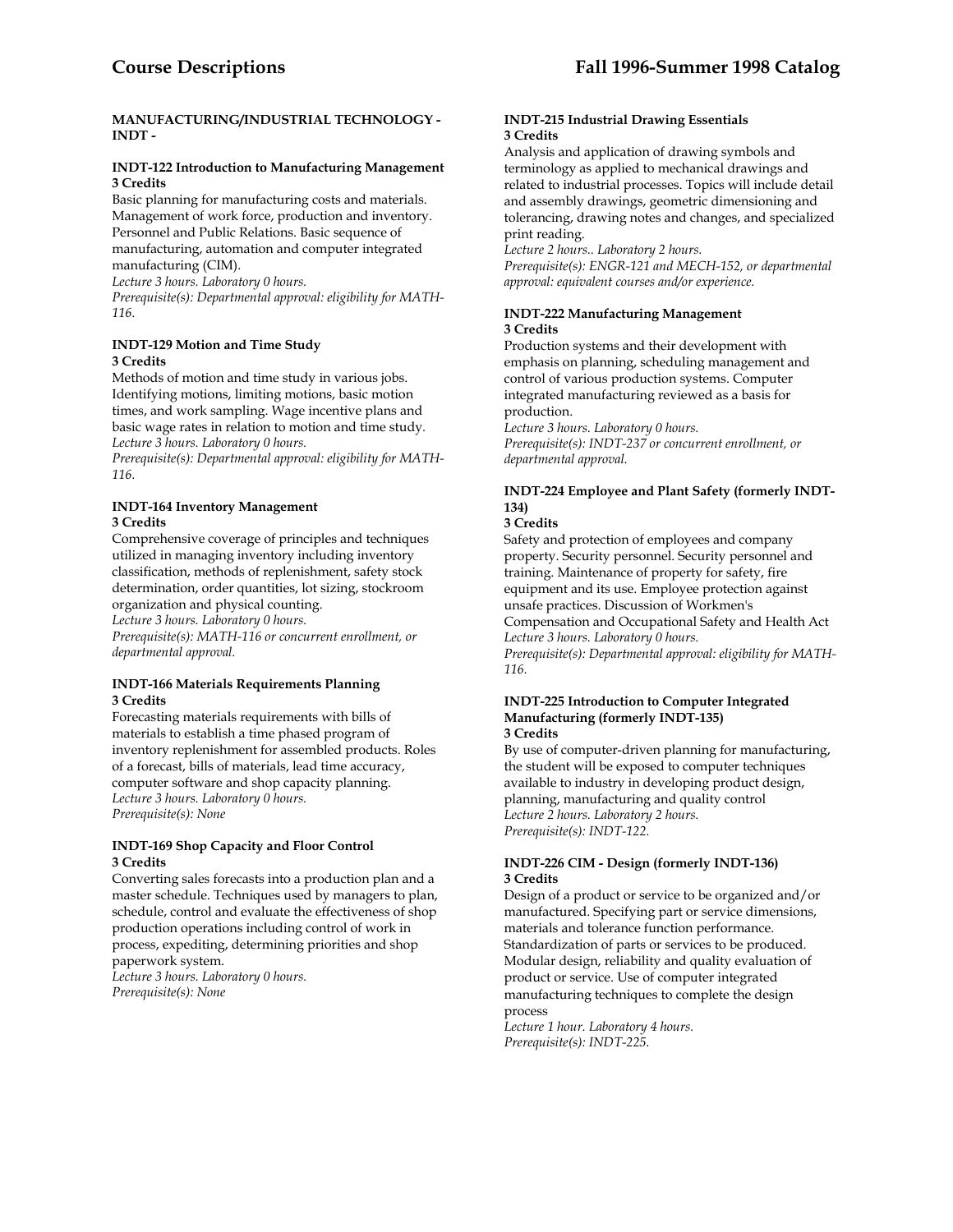# **INDT-235 Computer Integrated Manufacturing Production Planning**

# **3 Credits**

By use of CIM methods and techniques, the student will use computer techniques and procedures to organize the people, machinery and materials for manufacturing a product or service.

*Lecture 1 hour. Laboratory 4 hours. Prerequisite(s): INDT-225 or departmental approval.* 

# **INDT-236 Computer Integrated Manufacturing Shop Floor Management**

# **3 Credits**

Using CIM methods and techniques, the student learns computer methods to direct, analyze and supervise manufacturing during the production process. Making modifications and changes during this activity will be included.

*Lecture 1 hour. Laboratory 4 hours. Prerequisite(s): INDT-225 or departmental approval.* 

#### **INDT-237 Computer Integrated Manufacturing Production and Quality Control 4 Credits**

Using CIM methods and techniques, the student will learn about verifying the quality and quantity of parts and total production as to accuracy and completeness. Review of the CIM process to correct and improve production procedures. *Lecture 2 hours. Laboratory 4 hours. Prerequisite(s): INDT-225.* 

#### **INDT-238 Industrial CAD I 4 Credits**

Beginning through intermediate levels of computeraided drafting. Basic and intermediate commands will be used for 2D and 3D drawings. Three dimensional wireframe models will be rendered with different applications and rotated in space to produce different views. Multiple viewports will be used to enhance visualization and relate view projection *Lecture 2 hours. Laboratory 4 hours. Prerequisite(s): ENGR-130A.* 

# **INDT-239 Industrial CAD II 4 Credits**

Application of the computer, using drafting/design software, as a tool for industrial drafting. A complete set of production drawings are created using 2D and 3D drawing environments. Principles of size tolerancing, thread specification, welding joint description, and sectioned assemblies are directly applied. Emphasis is placed on 3D drawing by using wire frame rendering for enhanced part description. Software macros, and special language commands will be used to customize program operation. Analyzing mass properties for individual parts will be introduced. New manufacturing techniques relating drafting methods with production processes will be discussed

*Lecture 2 hours. Laboratory 4 hours. Prerequisite(s): INDT-238.* 

#### **INDT-260 Cooperative Field Experience 1-3 Credits**

Limited to students in the Cooperative Education Program. Employment in an approved training facility under College supervision. Requirement for one credit is 120 hours of approved work. Students may earn up to three credits in one quarter. May be repeated to a cumulative maximum of 12 credits. *Lecture 0 hours. Laboratory 0 hours.* 

*Other Required Hours: 120 clock hours of approved work per credit hour. Prerequisite(s): Formal acceptance into the Cooperative* 

*Education Program* 

# **INDT-261 Introduction to Statistical Quality Control 3 Credits**

Application of statistical techniques in the analysis of data for the control of product quality and costs. Control charts, sampling systems and procedures. Correction of product variability. Theory of probability fundamentals. Solution of statistical problems related to specifications, production or inspection. Statistical approach of acceptance sampling. Statistical quality control as a decision making tool. *Lecture 3 hours. Laboratory 0 hours.* 

*Prerequisite(s): None.* 

# **INDT-262 Internship**

# **1-3 Credits**

Limited to students in the Internship program. Employment in an approved training facility under College supervision. The requirement for one credit is 120 hours of approved work. Students may earn up to three credits in one quarter. May be repeated to a cumulative maximum of 12 credits *Lecture 0 hours. Laboratory 0 hours. Other Required Hours: Internship: 120 clock hours of approved work per credit hour. Prerequisite(s): Formal acceptance into the Internship program and formal admission into the Manufacturing/Industrial Technology program.* 

#### **INDT-270 Special Topics in Manufacturing 1-4 Credits**

New and current technology practices for manufacturing. Concepts are introduced and analyzed through lecture and demonstration. Topics offered will vary in response to changing technological trends. (Repeatable. No more than 3 credits of special topics courses may be applied toward the

Manufacturing/Industrial Technology program degree requirements.)

*Lecture 1-4 hours. Laboratory 0 hours. Prerequisite(s): Departmental approval: industry experience or enrolled in second year of Manufacturing/Industrial Technology program; concurrent enrollment in INDT-272 may be required.*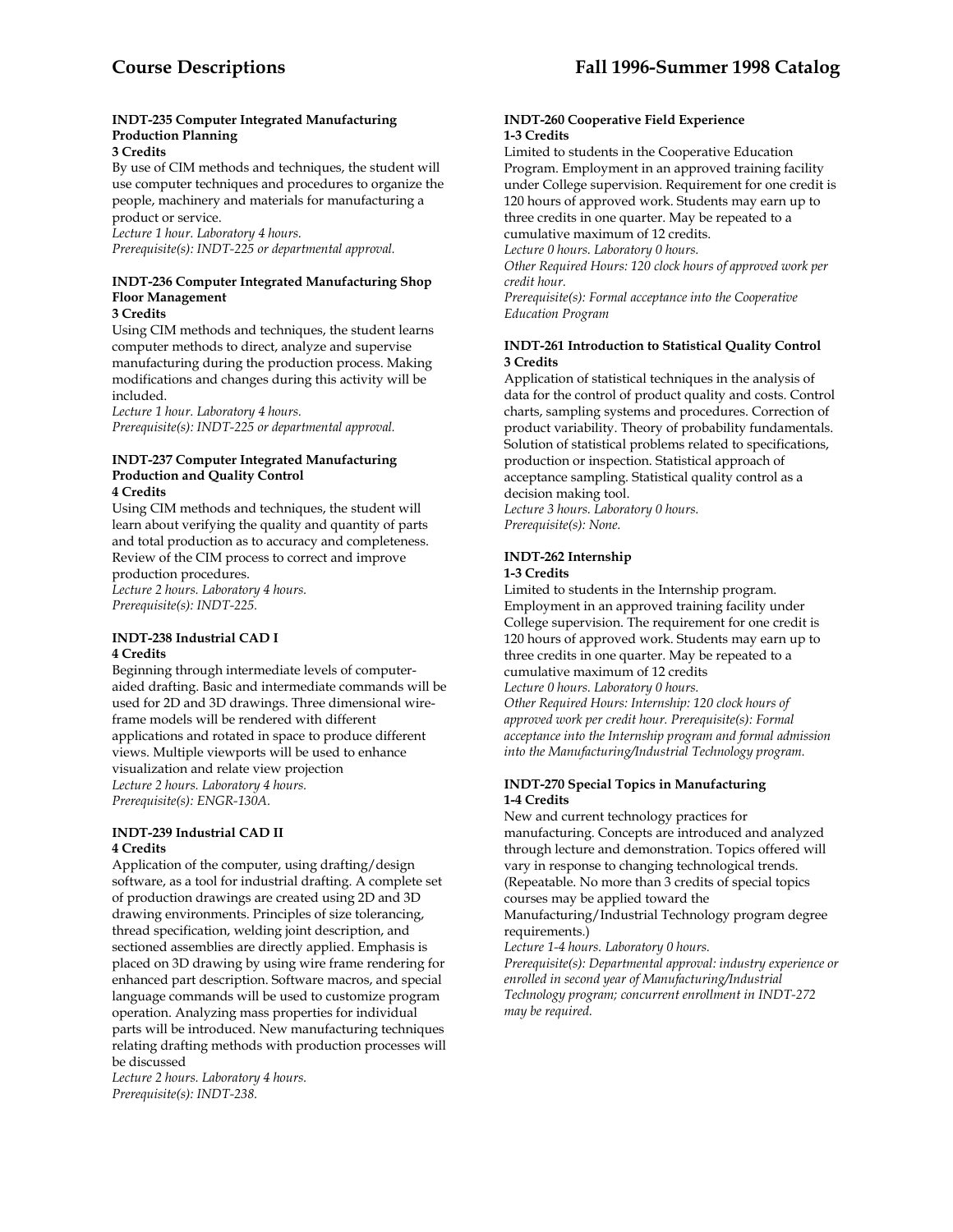# **INDT-272 Special Topics in Manufacturing Laboratory Experience**

# **1-2 Credits**

New and current technology practices for manufacturing. Concepts are introduced and analyzed through demonstration and laboratory activities. Topics offered will vary in response to changing technological trends. (Repeatable. No more than 3 credits of special topics courses may be applied toward the

Manufacturing/Industrial Technology program degree requirements.)

*Lecture 0 hours. Laboratory 3-6 hours.* 

*Prerequisite(s): Departmental approval: industry experience or enrolled in second year of Manufacturing/Industrial Technology program; concurrent enrollment in INDT-270 may be required.* 

#### **INDT-291 Materials Handling and Plant Layout 3 Credits**

Purpose, scope, transportation of materials, selection of equipment, objectives and cost of material handling are integrated with plant layout, materials, and product flows and the effective arrangement of manufacturing and service facilities. Emphasis is also placed on the coordination which is necessary between materials handling, plant layout, production planning and control, methods engineering, process engineering and production techniques.

*Lecture 3 hours. Laboratory 0 hours. Prerequisite(s): INDT-122 or equivalent.* 

## **MECHANICAL ENGINEERING TECHNOLOGY - MECH**

# **MECH-150 Machine Tools**

#### **3 Credits**

Fundamentals of metal cutting theory and factors affecting machinability. Cutting tools, speeds and feeds, cutting fluids, metal cutting and grinding machines, measurement and gaging. *Lecture 2 hours. Laboratory 2 hours. Prerequisite(s): Departmental approval: eligibility for MATH-116.* 

#### **MECH-151 Metal Fabrication Methods 3 Credits**

Various metal fabrication methods are discussed and experienced. Oxyacetylene, electro arc and tungsten inert gas welding. Brazing, soldering, low-temperature and resistance welding. Fasteners, adhesives and sheet metal joining and forming are covered.

*Lecture 2 hours. Laboratory 2 hours.* 

*Prerequisite(s): Departmental approval: eligibility for MATH-116.* 

# **MECH-152 Manufacturing Processes**

# **3 Credits**

Theory and application of manufacturing methods, processes, tooling and equipment as related to modern industry. Introduction to process and physical metallurgy. Hot and cold forming of metals and plastics, heat treating and finishing methods are highlighted. *Lecture 2 hours. Laboratory 2 hours.* 

*Prerequisite(s): Departmental approval: eligibility for MATH-116.* 

#### **MECH-161 CNC Machining-Turning 3 Credits**

Fundamental methods and uses of G-code programming for turning. Programming, memory inputs, editing and canned cycles. Calculating for angles, tangent points, speeds, feeds. Tool utilization, set-up procedures, threading and inspection. *Lecture 2 hours. Laboratory 2 hours. Prerequisite(s): MECH-150 or departmental approval.* 

#### **MECH-162 CNC Machining-Milling 3 Credits**

Fundamental methods and uses of numerical control by digital systems. Practice in manual programming, setup and machining of work pieces. Elements of computerassisted programming.

*Lecture 2 hours. Laboratory 2 hours.* 

*Prerequisite(s): MECH-150 or departmental approval.*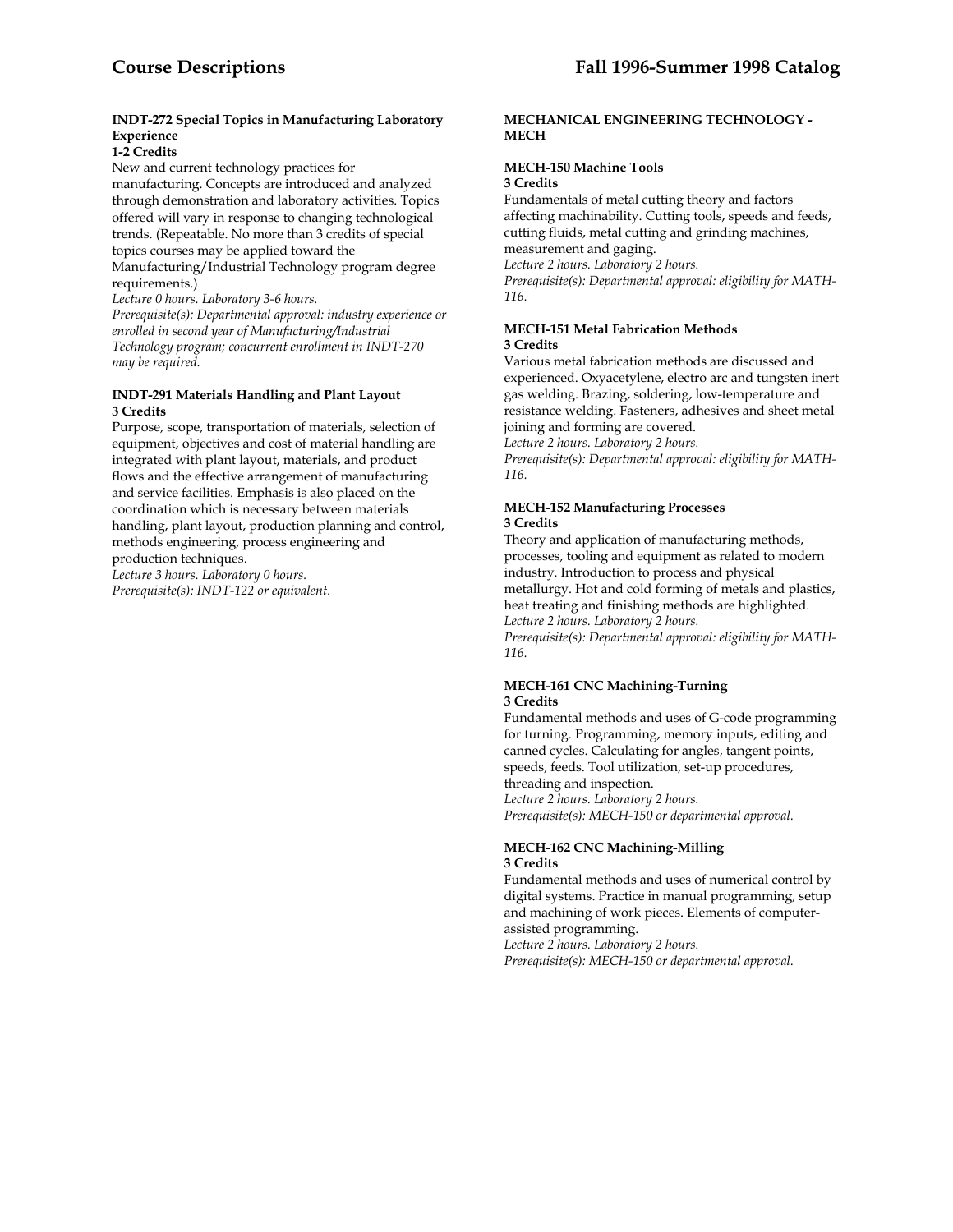# **MECH-163 Robotics I**

# **3 Credits**

Systems approach to the study of industrial robots. Overview of the history, definitions and classification. Robot arm geometry, power sources, path control, endof-arm tooling, control, safety and programming. Robotic programs showing machine tending operations will also be examined.

*Lecture 2 hours. Laboratory 2 hours.* 

*Prerequisite(s): Departmental approval: eligibility for MATH-126.* 

# **MECH-164 Robotics II**

# **3 Credits**

Introduction to robotic programming and robot subsystems. Operation of controllers, teach pendants, work cell programming and an introduction to system interfacing. Application in stacking, machine tool parts loading and unloading and assembly operations. *Lecture 2 hours. Laboratory 2 hours. Prerequisite(s): MECH-163.* 

## **MECH-201 Industrial Hydraulics 4 Credits**

Oil hydraulics systems with applications to modern industrial uses such as transfer of power and automatic control of machines. Pumps, filters, valves, cylinders and accumulators as components of working circuits.

Laboratory experience includes construction and testing of hydraulic circuits.

*Lecture 3 hours. Laboratory 2 hours. Prerequisite(s): PHYS-103 or departmental approval.* 

# **MECH-212 Machine Design 3 Credits**

Elements of design and stress analysis as applied to basic machine elements including shafts, bearings, gears, chains, belts, springs, clutches and brakes. *Lecture 2 hours. Laboratory 2 hours. Prerequisite(s): ENGR-254, ENGR-252, and ENGR-128.* 

# **MECH-214 Mechanisms 3 Credits**

Displacement, velocity and acceleration applied to linkages, cams, gears and mechanical drives. Graphical techniques are employed to determine the operating characteristics of machines. *Lecture 2 hours. Laboratory 2 hours. Prerequisite(s): ENGR-128 or MECH-241; and ENGR-252.* 

#### **MECH-221 Applied Instrumentation - Measurement and Control 3 Credits**

Theory and practice applied to industrial measuring and controlling instrumentation. Types of equipment used to measure weight, pressure flow, temperature and humidity are examined. Automatic control of the measured quantity is investigated. *Lecture 2 hours. Laboratory 2 hours. Prerequisite(s): PHYS-103.* 

#### **MECH-241 Mechanical CAD I 4 Credits**

Applied engineering drawing course using the computer to produce drawings typically used in mechanical engineering applications. Instruction in the use of tolerances and tolerancing standards. Threads and threaded fasteners will be studied. Gearing, cam design and weldment design principles will be explained. Use of computer with AUTOCAD software to produce several detail drawings involving the use of various drawing commands. Standard format developed and used for these drawings. Use of threads, orthographic drawing, dimensioning and notations, and sectioning. Introductory assembly drawing, complete with bill of material, will be prepared. Set of welding symbols will be developed, stored and used in the production of a weldment drawing.

*Lecture 2 hours. Laboratory 4 hours. Prerequisite(s): ENGR-130A.* 

#### **MECH-242 Mechanical CAD II 4 Credits**

Applied engineering drawing course using the computer to produce drawings in advanced applications. Tablet calibration and configuration, and generation of tablet menus. Principles of geometric tolerancing and true position dimensioning will be explained, and computer aided drawings will be generated using symbols from specially prepared tablet menus. CAD macros will be explained and generated; introduction to use of AutoLISP. Approach to generation of three dimensional drawings, such as used in technical illustration applications, will be explained. *Lecture 2 hours. Laboratory 4 hours. Prerequisite(s): MECH-241* 

# **MECH-260 Cooperative Field Experience 1-3 Credits**

Limited to students in the Cooperative Education Program. Employment in an approved training facility under College supervision. Requirement for one credit is 120 hours of approved work. Students may earn up to three credits in one quarter. May be repeated to a cumulative maximum of twelve credits. *Lecture 0 hours. Laboratory 0 hours.* 

*Other Required Hours: 120 clock hours of approved work per credit hour.* 

*Prerequisite(s): Formal acceptance into the Cooperative Education Program.*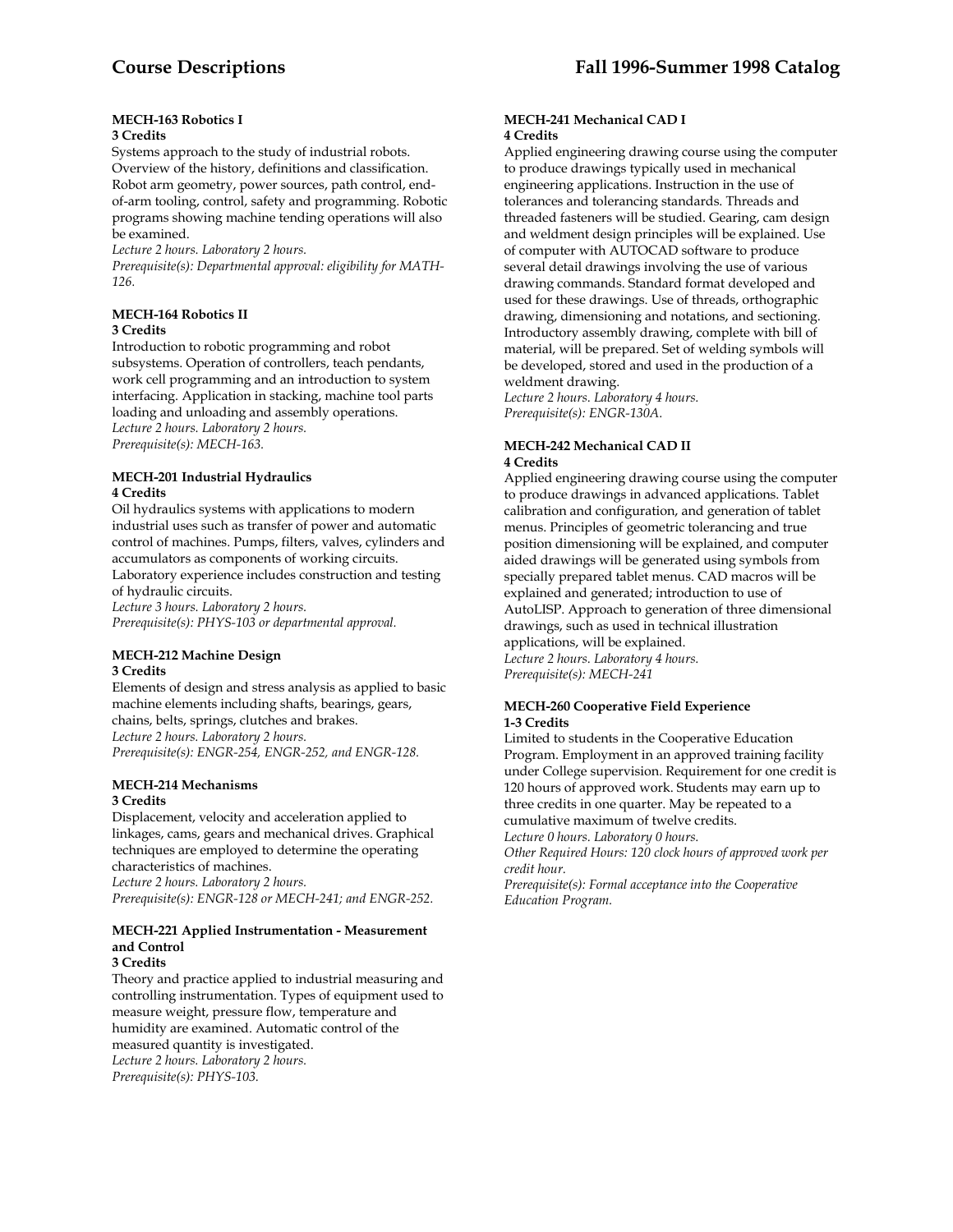# **MEDICAL LABORATORY TECHNOLOGY - MLT**

# **MLT-103 Introduction to Blood Collection 4 credits**

Introduction to the theory and practice of phlebotomy. Students learn proper aseptic technique and become familiar with phlebotomy equipment. Students perform several venipunctures and skin punctures on each other during the course. CDC guidelines for safety of the phlebotomist and patient are strictly enforced. *Lecture 3 hours. Laboratory 3 hours.* 

*Prerequisite(s): Departmental approval: acceptance into any College health careers/nursing degree, certificate, or competency program, and eligibility for ENG-101.* 

# **MLT-104 Clinical Phlebotomy Techniques 2 Credits**

Reinforces theory and techniques of phlebotomy procedures introduced in the prerequisite. Students discuss and present additional tests and equipment introduced during clinical practice. Emphasis is placed upon communication, interpersonal skills, and ethical considerations relating to patients. Students perform a phlebotomy on each other while following strictly enforced CDC guidelines for safety.

*Lecture 2 hours. Laboratory 0 hours.* 

*Prerequisite(s): MLT-103 or departmental approval.* 

#### **MLT-215 Medical Laboratory Technology Practicum 4 Credits**

Supervised clinical experience. Students rotate through hematology, urinalysis, chemistry, microbiology, serology and immunohematology laboratories 28 hours per week meeting performance objectives of medical laboratory personnel at the MLT level. Course may be repeated for a maximum of 12 credits. *Lecture 0 hours. Laboratory 0 hours. Other Required Hours: Practicum: 28 hours per week. Prerequisite(s): MLT-103 or departmental approval.* 

# **MLT-216 Medical Laboratory Procedures 4 Credits**

Introduction to hematology and immunohematology. Red and white cell counts. Normal leukocyte differentials, sedimentation rate, eosinophil count. Micro-hematocrit, manual hemoglobin, and selected coagulation studies.

*Lecture 3 hours. Laboratory 3 hours. Prerequisite(s): MLT-103 and departmental approval.* 

# **MLT-217 Medical Laboratory Procedures 4 Credits**

Introduction to immunology, blood banking, and serology. ABO and rh typing. Laboratory testing based on antigen-antibody reactions. Immunoglobulins. Diagnostic uses of serological tests. Genetic principles and antigens of blood grouping. *Lecture 3 hours. Laboratory 3 hours.* 

*Prerequisite(s): MLT-103 and departmental approval.* 

#### **MLT-218 Medical Laboratory Procedures 4 Credits**

Introduction to clinical microbiology. Identification of bacteria, fungus, and parasites. Culture media. Identification of pathogenesis and serologic detection of selected infectious agents. Asepsis and sterilization. *Lecture 3 hours. Laboratory 3 hours. Prerequisite(s): MLT-103 and departmental approval.* 

# **MLT-219 Medical Laboratory Procedures 4 Credits**

Routine urinalysis and other selected renal function tests. Review of the urinary system. Handling and identification of glassware and equipment. Lab safety. Introduction of pH, indicators, buffers and stains. *Lecture 3 hours. Laboratory 3 hours. Prerequisite(s): MLT-103 and departmental approval.* 

# **MLT-220 Medical Laboratory Procedures 4 Credits**

Application of fundamental clinical chemistry to the medical laboratory. Introduction to colorimetry and instrumentation. Selected manual tests. Preparation of reagents. Quality control methods. *Lecture 3 hours. Laboratory 3 hours. Prerequisite(s): MLT-103 and departmental approval.* 

# **MLT-240 Medical Technology Procedures 5 Credits**

Principles, procedures and applications of complex, advanced diagnostic tests performed by medical laboratory personnel at the MLT level. Principles of advanced hematology and coagulation, including case studies.

*Lecture 5 hours. Laboratory 0 hours. Prerequisite(s): MLT-216, MLT-217, MLT-218, MLT-219, MLT-220, and departmental approval.*

# **MLT-241 Medical Technology Procedures 5 Credits**

Principles, procedures and application of complex advanced diagnostic tests performed by medical laboratory personnel at the MLT level. Principles of advanced chemistry, urinalysis and renal function. *Lecture 5 hours. Laboratory 0 hours. Prerequisite(s): MLT-216, MLT-217, MLT-218, MLT-219, MLT-220, and departmental approval.* 

# **MLT-242 Medical Technology Procedures 5 Credits**

Principles, procedures and applications of complex, advanced diagnostic tests performed by medical laboratory personnel at the MLT level. Principles of advanced blood banking, serology and microbiology. *Lecture 5 hours. Laboratory 0 hours. Prerequisite(s): MLT-216, MLT-217, MLT-218, MLT-219, MLT-220, and departmental approval.*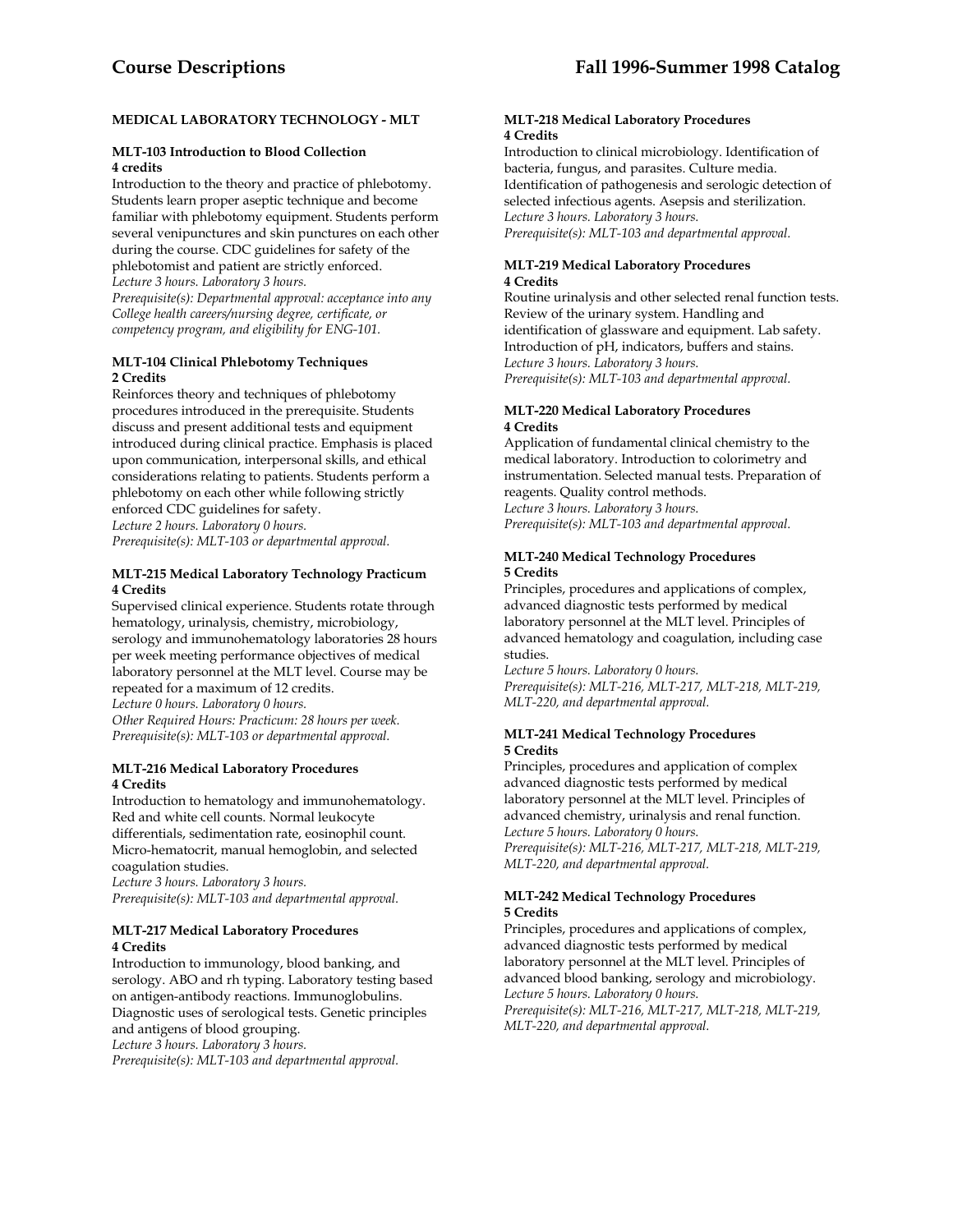# **MUSIC - MUS**

#### **MUS-103 Survey and Appreciation of Music 4 Credits**

Introduction to elements and style of the musics of Western civilization. Artists and works are also studied in their cultural and historical context. Emphasis on increasing student's ability to listen to Western music with understanding. Minimum of four hours per week required in listening and analyzing recorded and/or live examples of Western music selected by the instructor. Recordings reserved in the library. Attendance at live performances required. *Lecture 4 hours. Laboratory 0 hours.* 

*Prerequisite(s): None.* 

#### **MUS-104 Survey of Jazz 4 Credits**

Students are introduced to the basic elements and techniques of jazz. The function of jazz instrumentation is studied as well as jazz forms, jazz improvisation, and other musical elements and conventions which are indigenous to jazz. Characteristic features of various jazz styles and personalities are also studied. Emphasis on increasing student's ability to listen to jazz with understanding. Minimum of four hours per week required in listening and analyzing recorded and/or live examples of jazz selected by the instructor. Recordings will be on reserve in the library. Attendance at live performances will be required. *Lecture 4 hours. Laboratory 0 hours.* 

*Prerequisite(s): None.* 

#### **MUS-105 Introduction to Music Business 3 Credits**

Orientation to the world of the music industry including careers in the recording and performing fields, retail music, publishing, arranging, composing (song writing) and showmanship. *Lecture 3 hours. Laboratory 0 hours. Prerequisite(s): None.* 

#### **MUS-106 Survey of Rock and Roll 4 Credits**

Survey of the most influential and representative works and artists of rock music from the origins to the present. Includes the terminology, techniques, style, instrumentation, orchestration and lyrics, with references to the cultural and historical context. Also involves listening, reading and discussion of artists and recordings. Minimum of four hours per week required in listening and analyzing recorded and/or live examples of Western music selected by the instructor. Recordings will be on reserve in the library. Attendance at live performances will be required. *Lecture 4 hours. Laboratory 0 hours.* 

*Prerequisite(s): None.* 

#### **MUS-111 Introduction to Music 3 Credits**

Introduction to the elements of music, music appreciation and elementary theory for pre-music and non-music majors. Terms, symbols, forms and concepts of music are explored through art and folk music styles to develop an understanding of how the basic materials of music combine. *Lecture 3 hours. Laboratory 0 hours.* 

*Prerequisite(s): None.* 

# **MUS-112 Music Reading Skills**

## **3 Credits**

Introduction to the concepts and skills of reading music and music theory for pre-music and non-music majors. Includes notation, rhythm, scales, key signatures, intervals and triads. *Lecture 3 hours. Laboratory 0 hours. Prerequisite(s): None.* 

#### **MUS-113 Introduction to Music Theory 3 Credits**

Introduction to terminology, symbols, skills and concepts of music theory for pre-music and non-music majors. Includes intervals, chords, compositional devices, transposition, analysis and basic music forms. *Lecture 3 hours. Laboratory 0 hours. Prerequisite(s): MUS-112 or departmental approval.* 

# **MUS-118 African-American Music from 1700s through 1920s**

#### **3 Credits**

Chronological study of the history of African-American music from the eighteenth century to the 1920s. Oral traditions and performance practices are studied in their cultural and historical context. Religious, folk, popular and classical music, as well as the precursors of jazz, will be discussed. Student's awareness and understanding of the music will be increased. Outside assignment: listening and analyzing recorded and/or live examples of African-American music selected by instructor may be required.

*Lecture 3 hours. Laboratory 0 hours. Prerequisite(s): None.* 

#### **MUS-127 Basic Aural Skills 2 Credits**

Introduction to the development of aural skills for premusic and non-music majors. Students learn pitch and rhythmic perception and discrimination skills necessary

for elementary music performance. *Lecture 0 hours. Laboratory 4 hours.* 

*Prerequisite(s): Departmental approval.*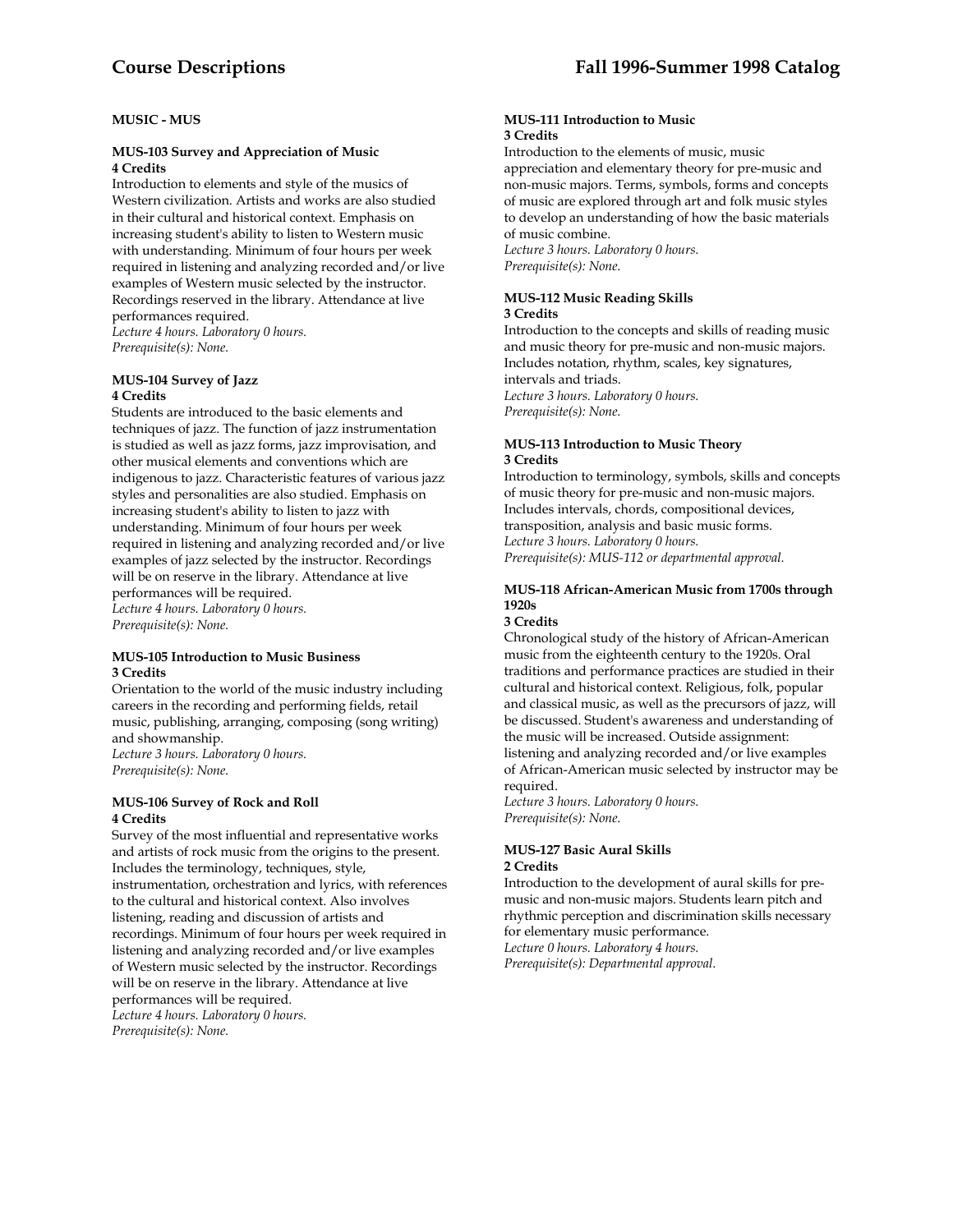#### **MUS-131 Class Keyboard 1 2 Credits**

First course in basic piano techniques and performance skills for non-music and pre-music majors. Emphasis is placed on keyboard development in the areas of sight reading, improvisation and creativity, transposing and harmonizing melodies in various styles such as pop, jazz, hymns and classical. Solo and ensemble literature are included in the class procedures.

*Lecture 1 hour. Laboratory 2 hours. Prerequisite(s): None.* 

## **MUS-132 Class Keyboard 2 2 Credits**

Second course in functional piano techniques and keyboard skills for non-music and pre-music majors. Keyboard development in second level sight reading, transposition, improvisation and ensemble playing. Development of second level solo repertoire. *Lecture 1 hour. Laboratory 2 hours. Prerequisite(s): MUS-131 or departmental approval.* 

# **MUS-133 Class Keyboard 3 2 Credits**

Third course in functional piano skills for non-music and pre-music majors. Keyboard development in third level solo repertoire, sight reading, improvisation and ensemble playing. Emphasis on the jazz and pop styles. *Lecture 1 hour. Laboratory 2 hours. Prerequisite(s): MUS-132 or departmental approval*.

# **MUS-136 Class Voice**

# **2 Credits**

Basic techniques of voice production including breathing, diction, projection, tone-color and interpretation for non-music and pre-music majors. Progressive vocal exercises and studies. Application of principles to simple songs in English. *Lecture 1 hour. Laboratory 2 hours. Prerequisite(s): None.* 

# **MUS-140 Basic Applied Music 1 Credit**

Individual instruction for non-music or pre-music majors on any standard band, orchestral instrument or voice. May be repeated for credit, however, no more than six credits may be applied to degree requirements. Special fee charge.

*Lecture 0 hours. Laboratory 0 hours. Other Required Hours: Concentrated practice: 7 hours per week. Prerequisite(s): Departmental approval.* 

# **MUS-141A Applied Double Bass 1 2 Credits**

First level private double bass instruction. Includes bow choice, instrument and body placement for proper tone production; selected solo literature; selected method literature. Performance jury required at end of quarter. First in a series of six levels.

*Lecture 0 hours. Laboratory 0 hours.* 

*Other Required Hours: Concentrated practice: 14 hours per week. Prerequisite(s): Placement audition, or departmental approval.* 

# **MUS-141B Applied Clarinet 1 2 Credits**

First level private clarinet instruction. Includes emphasis on tone production, breathing techniques, proper embouchure formation, hand position, finger movement and articulation; selected solo and ensemble literature; selected method literature. Performance jury required at end of quarter. First in a series of six levels. *Lecture 0 hours. Laboratory 0 hours.* 

*Other Required Hours: Concentrated practice: 14 hours per week. Prerequisite(s): Placement audition, or departmental approval.* 

# **MUS-141C Applied Flute 1 2 Credits**

First level private flute instruction. Includes emphasis on tone production, breathing techniques, proper embouchure formation, hand position, finger movement and articulation, and selected method literature. Performance jury required at end of quarter. First in a series of six levels.

*Lecture 0 hours. Laboratory 0 hours.* 

*Other Required Hours: Concentrated practice: 14 hours per week. Prerequisite(s): Placement audition, or departmental approval.* 

# **MUS-141D Applied French Horn 1 2 Credits**

First level private French horn instruction. Includes fundamental breathing technique, embouchure development, medium to intermediate solo literature, and medium to intermediate technical method literature. Performance jury is required at end of quarter. First in series of six levels.

*Lecture 0 hours. Laboratory 0 hours.* 

*Other Required Hours: Concentrated practice: 14 hours per week. Prerequisite(s): Placement audition, or departmental approval.* 

#### **MUS-141E Applied Guitar 1 2 Credits**

First level private guitar instruction (technique and literature) with emphasis on contemporary styles. Performance jury required at end of quarter. First in series of six levels.

*Lecture 0 hours. Laboratory 0 hours.* 

*Other Required Hours: Concentrated practice: 14 hours per week. Prerequisite(s): Placement audition, or departmental approval.* 

#### **MUS-141F Applied Oboe 1 2 Credits**

First level private oboe instruction. Includes emphasis on tone production, breathing techniques, proper embouchure formation, hand position, finger movement and articulation; selected solo, ensemble and method literature. Performance jury required at end of quarter. First in a series of six levels.

*Lecture 0 hours. Laboratory 0 hours.* 

*Other Required Hours: Concentrated practice: 14 hours per week. Prerequisite(s): Placement audition, or departmental approval.*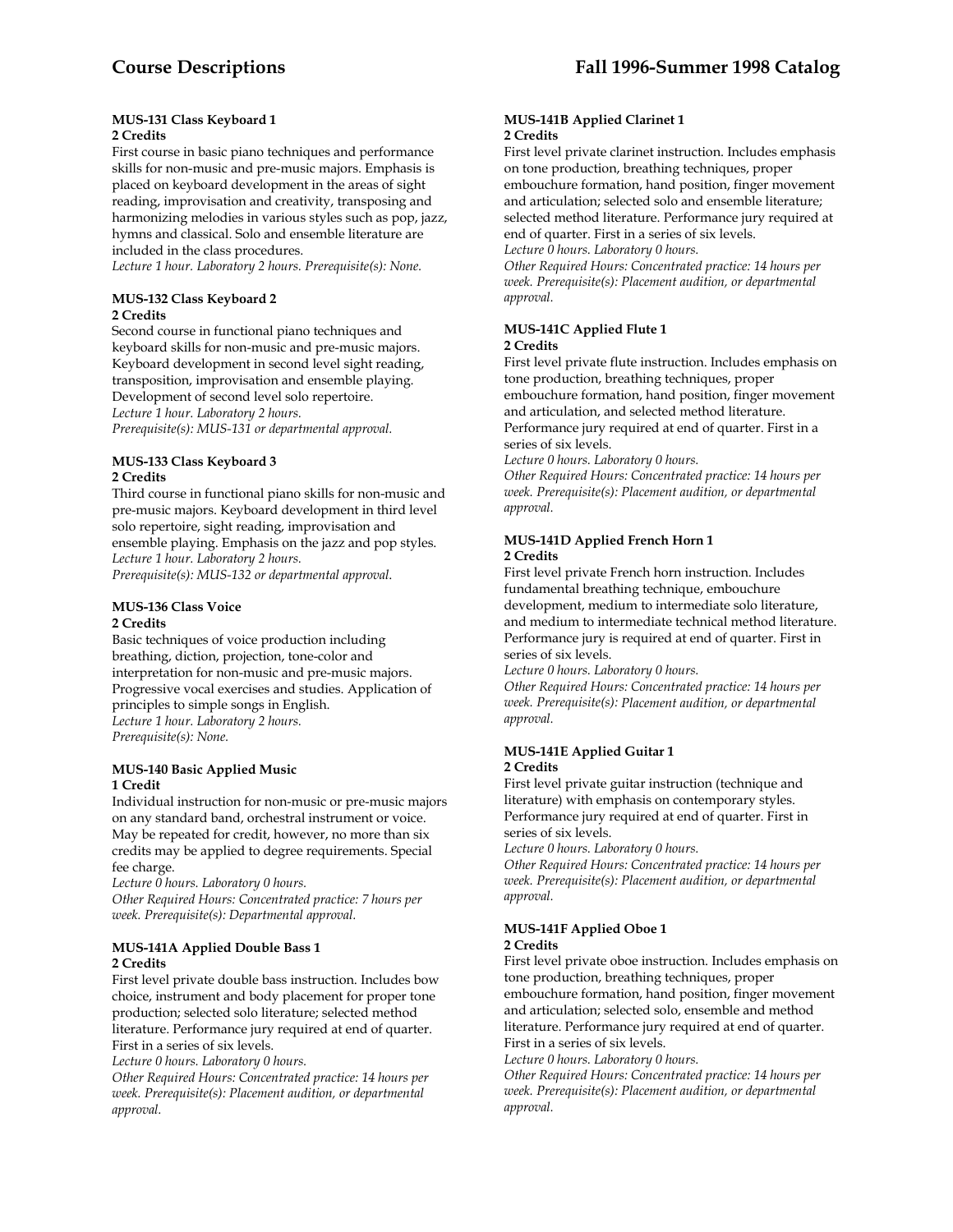#### **MUS-141G Applied Percussion 1 2 Credits**

First level private percussion instruction. Includes studies in tone techniques and literature of the snare drum. Performance jury required at end of quarter. First in a series of six levels.

*Lecture 0 hours. Laboratory 0 hours.* 

*Other Required Hours: Concentrated practice: 14 hours per week. Prerequisite(s): Placement audition, or departmental approval.* 

# **MUS-141H Applied Piano Minor 1 1 Credit**

First level piano instruction for student with piano as minor instrument. Includes technical studies, scales, touch development, sight-reading and interpretation of easy-to-medium solo repertoire. Performance jury required at end of quarter. First in a series of six levels. *Lecture 0 hours. Laboratory 0 hours.* 

*Other Required Hours: Concentrated practice: 7 hours per week. Prerequisite(s): Placement audition, or departmental approval.* 

# **MUS-141J Applied Piano 1 2 Credits**

First level private piano instruction. Includes primary velocity studies and transportation, performance practices, sight-reading and memorization techniques, and interpretation of advanced intermediate solo repertoire. Performance jury and one student accompaniment piece required at end of quarter. First in a series of six levels.

*Lecture 0 hours. Laboratory 0 hours.* 

*Other Required Hours: Concentrated practice: 14 hours per week. Prerequisite(s): Placement audition, or departmental approval.* 

# **MUS-141K Applied Saxophone 1 2 Credits**

First level saxophone instruction. Includes emphasis on tone production, breathing techniques, proper embouchure formation, hand position, finger movement and articulation; selected solo, ensemble and method literature. Performance jury required at end of quarter. First in a series of six levels.

*Lecture 0 hours. Laboratory 0 hours.* 

*Other Required Hours: Concentrated practice: 14 hours per week. Prerequisite(s): Placement audition, or departmental approval.* 

# **MUS-141L Applied Trombone 1 2 Credits**

First level private trombone instruction. Includes fundamental breathing techniques; mouthpiece, tongue and jaw placement for proper tone production; selected solo literature; selected method literature. Performance jury required at end of quarter. First in a series of six levels.

*Lecture 0 hours. Laboratory 0 hours.* 

*Other Required Hours: Concentrated practice: 14 hours per week. Prerequisite(s): Placement audition, or departmental approval.* 

# **MUS-141M Applied Trumpet 1 2 Credits**

First level private trumpet instruction. Includes fundamental breathing technique, embouchure development, medium to intermediate solo literature, and medium to intermediate technical method literature. Performance jury required at end of quarter. First in series of six levels.

*Lecture 0 hours. Laboratory 0 hours.* 

*Other Required Hours: Concentrated practice: 14 hours per week. Prerequisite(s): Placement audition, or departmental approval.* 

#### **MUS-141N Applied Tuba 1 2 Credits**

First level private tuba instruction. Includes fundamentals breathing technique, embouchure development, medium to intermediate solo literature, and medium to intermediate technical method literature. Performance jury required at end of quarter. First in series of six levels.

*Lecture 0 hours. Laboratory 0 hours.* 

*Other Required Hours: Concentrated practice: 14 hours per week. Prerequisite(s): Placement audition, or departmental approval.* 

# **MUS-141P Applied Viola 1 2 Credits**

First level private viola instruction. Includes emphasis on tone production; wrist, finger and bow coordination and articulation; hand and arm position; selected solo and method literature. First in a series of six levels. Performance jury required at end of quarter.

*Lecture 0 hours. Laboratory 0 hours.* 

*Other Required Hours: Concentrated practice: 14 hours per week. Prerequisite(s): Placement audition, or departmental approval.* 

# **MUS-141Q Applied Violin 1 2 Credits**

First level private violin instruction, Includes emphasis on tone production; wrist, finger and bow coordination and articulation; hand and arm position; selected solo and method literature. First in a series of six levels. Performance jury required at end of quarter.

*Lecture 0 hours. Laboratory 0 hours.* 

*Other Required Hours: Concentrated practice: 14 hours per week. Prerequisite(s): Placement audition, or departmental approval.* 

# **MUS-141R Applied Voice 1**

# 2 Credits

First level private voice instruction includes building self-confidence, values of correct posture, the importance of breath control including breathing and tonal production exercises, and selected song literature. Performance jury required at end of quarter. First in a series of six levels.

*Lecture 0 hours. Laboratory 0 hours.* 

*Other Required Hours: Concentrated practice: 14 hours per week. Prerequisite(s): Placement audition, or departmental approval.*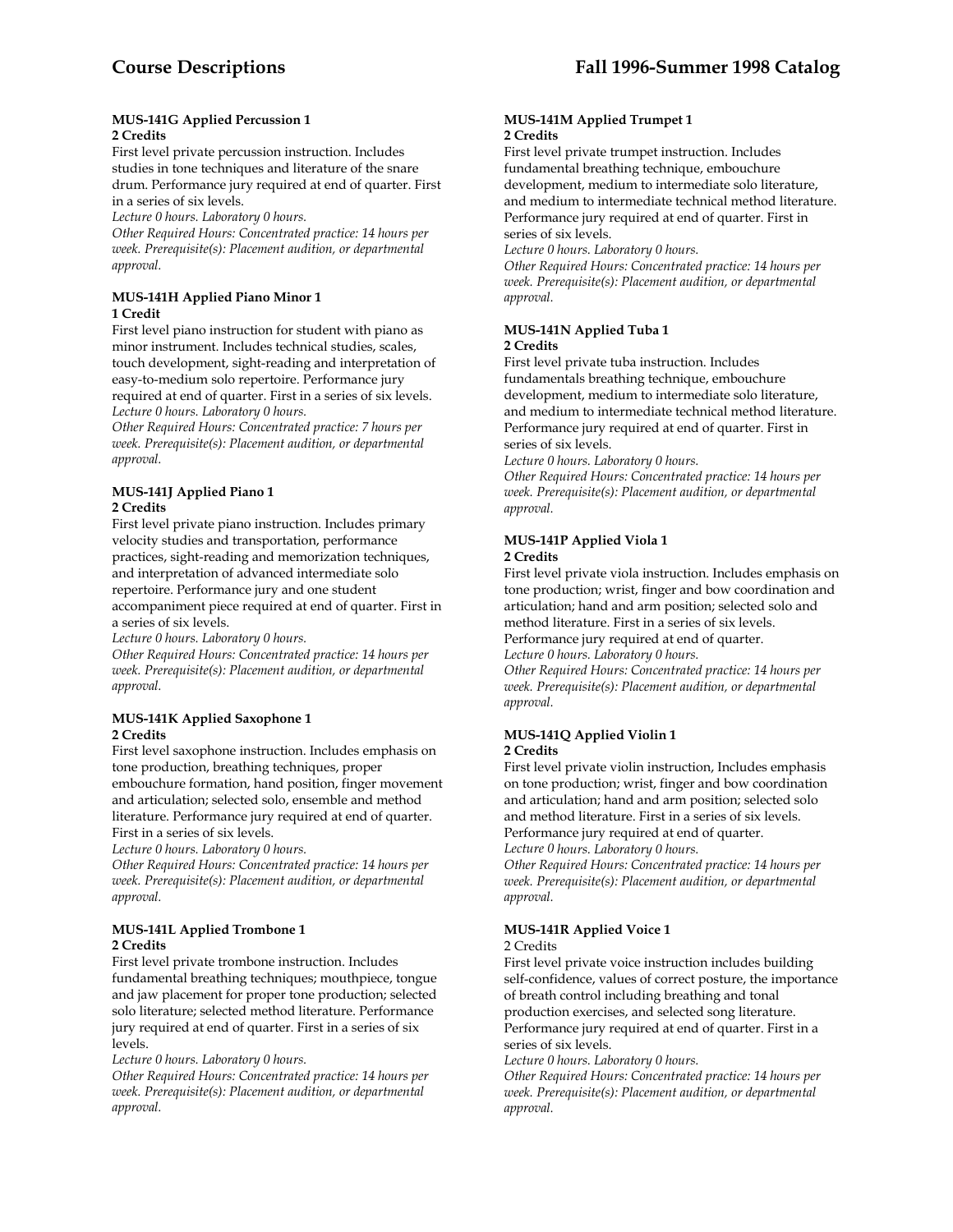## **MUS-142A Applied Double Bass 2 2 Credits**

Second level private double bass instruction. Includes attack and articulation techniques, high range hand position, selected solo and method literature.

Performance jury required at end of quarter. Second in a series of six levels.

*Lecture 0 hours. Laboratory 0 hours.* 

*Other Required Hours: Concentrated practice: 14 hours per week. Prerequisite(s): MUS-141A or departmental approval.* 

# **MUS-142B Applied Clarinet 2 2 Credits**

Second level private clarinet instruction. Includes continued study and refinement of embouchure, breath control and tone quality, selected solo literature and selected method literature. Performance jury required at end of quarter. Second in a series of six levels.

*Lecture 0 hours. Laboratory 0 hours.* 

*Other Required Hours: Concentrated practice: 14 hours per week. Prerequisite(s): MUS-141B or departmental approval.* 

# **MUS-142C Applied Flute 2 2 Credits**

Second level private flute instruction. Includes attack and articulation techniques, continued study of breath control and tone quality, selected solo and method literature. Performance jury required at end of quarter. Second in a series of six levels.

*Lecture 0 hours. Laboratory 0 hours.* 

*Other Required Hours: Concentrated practice: 14 hours per week. Prerequisite(s): MUS-141C or departmental approval.* 

# **MUS-142D Applied French Horn 2 2 Credits**

Second level private French horn instruction. Includes articulation techniques (double-tongue), embouchure strength and flexibility, medium to intermediate solo literature, and medium to intermediate technical literature. Performance jury required at end of quarter. Second in series of six levels.

*Lecture 0 hours. Laboratory 0 hours.* 

*Other Required Hours: Concentrated practice: 14 hours per week. Prerequisite(s): MUS-141D or departmental approval.* 

# **MUS-142E Applied Guitar 2 2 Credits**

Second level private guitar instruction (technique and literature) with emphasis on contemporary styles. Performance jury required at end of quarter. Second in a series of six levels.

*Lecture 0 hours. Laboratory 0 hours.* 

*Other Required Hours: Concentrated practice: 14 hours per week. Prerequisite(s): MUS-141E or departmental approval.* 

# **MUS-142F Applied Oboe 2 2 Credits**

Second level private oboe instruction. Includes continued study and refinement of embouchure, tbreath control and tone quality, selected solo literature and selected method literature. Performance jury required at end of quarter. Second in a series of six levels.

*Lecture 0 hours. Laboratory 0 hours.* 

*Other Required Hours: Concentrated practice: 14 hours per week. Prerequisite(s): MUS-141F or departmental approval.* 

# **MUS-142G Applied Percussion 2 2 Credits**

Second level private percussion instruction. Includes studies in tone techniques and literature of the snare drum and its roll in the drum set. Performance jury required at end of quarter. Second in a series of six levels. *Lecture 0 hours. Laboratory 0 hours.* 

*Other Required Hours: Concentrated practice: 14 hours per week. Prerequisite(s): MUS-141G or departmental approval.* 

# **MUS-142H Applied Piano Minor 2 1 Credit**

Second level private piano instruction for student with piano as minor instrument. Includes technical studies, scales, touch development, sight-reading and interpretation of medium-level solo repertoire. Performance jury required at end of quarter. Second in a series of six levels.

*Lecture 0 hours. Laboratory 0 hours. Other Required Hours: Concentrated practice: 7 hours per week. Prerequisite(s): MUS-141H or departmental approval.* 

#### **MUS-142J Applied Piano 2 2 Credits**

Second level private piano instruction. Includes velocity studies and transposition, advanced intermediate sight reading and memorization techniques, and interpretation of advanced intermediate solo repertoire. Performance jury and one student accompaniment piece required at end of quarter. Second in a series of six levels.

*Lecture 0 hours. Laboratory 0 hours. Other Required Hours: Concentrated practice: 14 hours per week. Prerequisite(s): MUS-141J or departmental approval.* 

# **MUS-142K Applied Saxophone 2 2 Credits**

Second level saxophone instruction. Includes continued study and refinement of embouchure, breath control and tone quality, selected solo literature and selected method literature. Performance jury required at end of quarter. Second in a series of six levels.

*Lecture 0 hours Laboratory 0 hours.* 

*Other Required Hours: Concentrated practice: 14 hours per week. Prerequisite(s): MUS-141K or departmental approval.*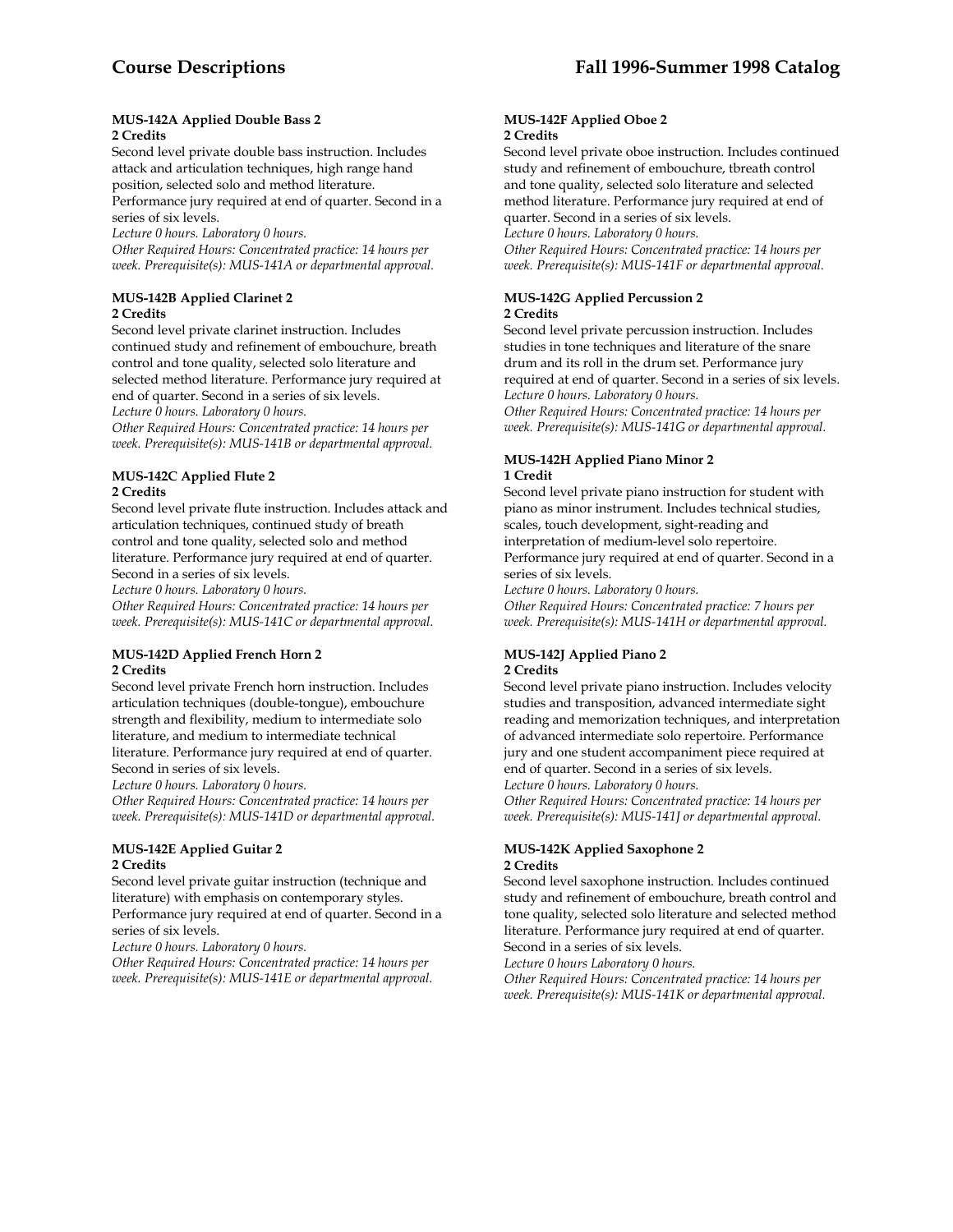#### **MUS-142L Applied Trombone 2 2 Credits**

Second level private trombone instruction. Includes articulation techniques (double-tongue), embouchure strength and flexibility, selected solo literature and selected method literature. Performance jury required at end of quarter. Second in a series of six levels.

*Lecture 0 hours. Laboratory 0 hours.* 

*Other Required Hours: Concentrated practice: 14 hours per week. Prerequisite(s): MUS-141L or departmental approval.* 

# **MUS-142M Applied Trumpet 2 2 Credits**

Second level private trumpet instruction. Includes articulation techniques (double-tongue), embouchure strength and flexibility, medium to intermediate solo literature, and medium to intermediate technical literature. Performance jury required at end of quarter. Second in series of six levels.

*Lecture 0 hours. Laboratory 0 hours.* 

*Other Required Hours: Concentrated practice: 14 hours per week. Prerequisite(s): MUS-141M or departmental approval.* 

# **MUS-142N Applied Tuba 2 2 Credits**

Second level private tuba instruction. Includes articulation techniques (double-tongue), embouchure strength and flexibility, medium to intermediate solo literature, and medium to intermediate technical literature. Performance jury required at end of quarter. Second in series of six levels.

*Lecture 0 hours. Laboratory 0 hours. Other Required Hours: Concentrated practice: 14 hours per week. Prerequisite(s): MUS-141N or departmental approval.* 

#### **MUS-142P Applied Viola 2 2 Credits**

Second level private instruction. Includes vibrato and bowing techniques (detache, martele, slurs), application of first through third hand positions, and selected solo and method literature. Performance jury required at end of quarter. Second in a series of six levels.

*Lecture 0 hours. Laboratory 0 hours.* 

*Other Required Hours: Concentrated practice: 14 hours per week. Prerequisite(s): MUS-141P or departmental approval.* 

#### **MUS-142Q Applied Violin 2 2 Credits**

Second level private violin instruction. Includes vibrato and bowing techniques (detache, martele, slurs, application of first through third hand positions, and selected solo and method literature. Performance jury required at end of quarter. Second in a series of six levels. *Lecture 0 hours. Laboratory 0 hours.* 

*Other Required Hours: Concentrated practice: 14 hours per week. Prerequisite(s): MUS-141Q or departmental approval.* 

#### **MUS-142R Applied Voice 2 2 Credits**

Second level private voice instruction. Includes concentration on the attach and release, types of breathing, freedom, resonance, color, sonority, and beauty of tone. Selected solo and method literature. Performance jury required at end of quarter. Second in a series of six levels.

*Lecture 0 hours. Laboratory 0 hours. Other Required Hours: Concentrated practice: 14 hours per week. Prerequisite(s): MUS-141R or departmental approval.* 

# **MUS-143A Applied Double Bass 3 2 Credits**

Third level private double bass instruction. Includes introduction to the development of jazz walking bass lines, jazz pizzicato tone production, selected solo and method literature. Performance jury and one student recital piece required at end of quarter. Third in a series of six levels.

*Lecture 0 hours. Laboratory 0 hours.* 

*Other Required Hours: Concentrated practice: 14 hours per week. Prerequisite(s): MUS-142A or departmental approval.* 

#### **MUS-143B Applied Clarinet 3 2 Credits**

Third level private clarinet instruction. Includes studies of trills, grace notes, and alternate fingerings as applied to selected method and solo literature. Performance jury at end of quarter and one student recital piece required. Third in a series of six levels.

*Lecture 0 hours. Laboratory 0 hours.* 

*Other Required Hours: Concentrated practice: 14 hours per week. Prerequisite(s): MUS-142B or departmental approval.* 

# **MUS-143C Applied Flute 3**

# **2 Credits**

Third level private flute instruction. Includes double tonguing and various slur techniques, selected solo and method literature. Performance jury and one student recital piece required at end of quarter. Third in a series of six levels.

*Lecture 0 hours. Laboratory 0 hours.* 

*Other Required Hours: Concentrated practice: 14 hours per week. Prerequisite(s): MUS-142C or departmental approval.* 

#### **MUS-143D Applied French Horn 3 2 Credits**

Third level private French horn instruction. Includes fundamentals of range development, elementary transposition, intermediate solo literature, intermediate technical method literature. Performance jury and one student recital piece required at end of quarter. Third in series of six levels.

*Lecture 0 hours. Laboratory 0 hours.* 

*Other Required Hours: Concentrated practice: 14 hours per week. Prerequisite(s): MUS-142D or departmental approval.*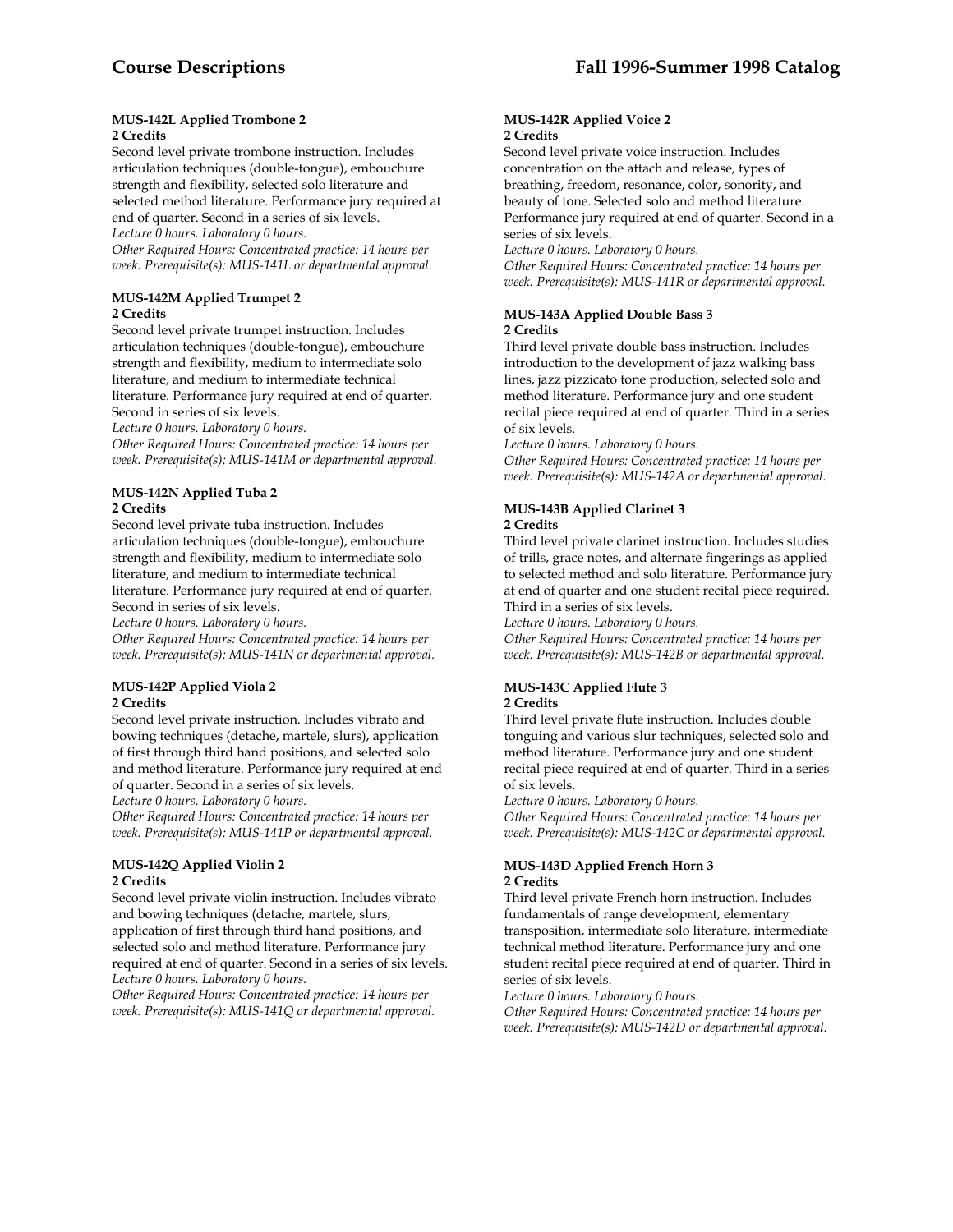#### **MUS-143E Applied Guitar 3 2 Credits**

Third level private guitar instruction (technique and literature) with emphasis on contemporary styles. Performance jury required at end of quarter. Third in series of six levels.

*Lecture 0 hours. Laboratory 0 hours.* 

*Other Required Hours: Concentrated practice: 14 hours per week. Prerequisite(s): MUS-142E or departmental approval.* 

# **MUS-143F Applied Oboe 3 2 Credits**

Third level private oboe instruction. Includes studies of trills, grace notes, and alternate fingerings as applied to selected method and solo literature. Performance jury at end of quarter and one student recital required. Third in a series of six levels.

*Lecture 0 hours. Laboratory 0 hours.* 

*Other Required Hours: Concentrated practice: 14 hours per week. Prerequisite(s): MUS-142F or departmental approval.* 

# **MUS-143G Applied Percussion 3 2 Credits**

Third level private percussion instruction. Includes studies in tone production, techniques and literature of the xylophone or marimba. Performance jury at end of quarter and one student recital piece required. Third in a series of six levels.

*Lecture 0 hours. Laboratory 0 hours.* 

*Other Required Hours: Concentrated practice: 14 hours per week. Prerequisite(s): MUS-142G or departmental approval.* 

#### **MUS-143H Applied Piano Minor 3 1 Credit**

Third level private piano instruction for student with piano as minor instrument. Includes technical studies, minor scales, sight-reading and interpretation of medium to intermediate-level solo repertoire. Special emphasis placed on basic improvisational skills. Performance jury required at end of quarter. Third in a series of six levels. *Lecture 0 hours. Laboratory 0 hours.* 

*Other Required Hours: Concentrated practice: 7 hours per week. Prerequisite(s): MUS-142H or departmental approval.* 

# **MUS-143J Applied Piano 3 2 Credits**

Third level private piano instruction for student with piano as major instrument. Includes dexterity and velocity studies and transposition, memorization techniques, and interpretation of intermediate to advanced solo repertoire. Performance jury, one student accompaniment piece and one student recital piece required at end of quarter. Third in a series of six levels. *Lecture 0 hours. Laboratory 0 hours.* 

*Other Required Hours: Concentrated practice: 14 hours per week. Prerequisite(s): MUS-142J or departmental approval*.

#### **MUS-143K Applied Saxophone 3 2 Credits**

Third level saxophone instruction. Includes studies of trills, grace notes and alternated fingerings as applied to selected method and solo literature. Performance jury and one student recital piece required at end of quarter. Third in a series of six levels.

*Lecture 0 hours. Laboratory 0 hours.* 

*Other Required Hours: Concentrated practice: 14 hours per week. Prerequisite(s): MUS-142K or departmental approval.* 

## **MUS-143L Applied Trombone 3 2 Credits**

Third level private trombone instruction. Includes fundamentals of range development, elementary transposition, selected solo and method literature. Performance jury at end of quarter and one student recital piece required. Third in a series of six. *Lecture 0 hours. Laboratory 0 hours. Other Required Hours: Concentrated practice: 14 hours per week. Prerequisite(s): MUS-142L or departmental approval.* 

# **MUS-143M Applied Trumpet 3 2 Credits**

Third level private trumpet instruction. Includes fundamentals of range development, elementary transposition, intermediate solo literature and intermediate technical method literature. Performance jury and one student recital piece required at end of quarter. Third in series of six levels. *Lecture 0 hours. Laboratory 0 hours.* 

*Other Required Hours: Concentrated practice: 14 hours per week. Prerequisite(s): MUS-142M or departmental approval.* 

# **MUS-143N Applied Tuba 3 2 Credits**

Third level private tuba instruction. Includes fundamentals of range development, elementary transposition, intermediate solo literature and intermediate technical method literature. Performance jury and one student recital piece required at end of quarter. Third in series of six levels. *Lecture 0 hours. Laboratory 0 hours.* 

*Other Required Hours: Concentrated practice: 14 hours per week. Prerequisite(s): MUS-142N or departmental approval.* 

#### **MUS-143P Applied Viola 3 2 Credits**

Third level private viola instruction. Emphasis on bowing techniques (spiccato, martele, slurs), attack and release, bow control, and selected solo and method literature. Performance jury at end of quarter and one student recital piece required. Third in a series of six levels.

*Lecture 0 hours. Laboratory 0 hours.* 

*Other Required Hours: Concentrated practice: 14 hours per week. Prerequisite(s): MUS-142P or departmental approval.*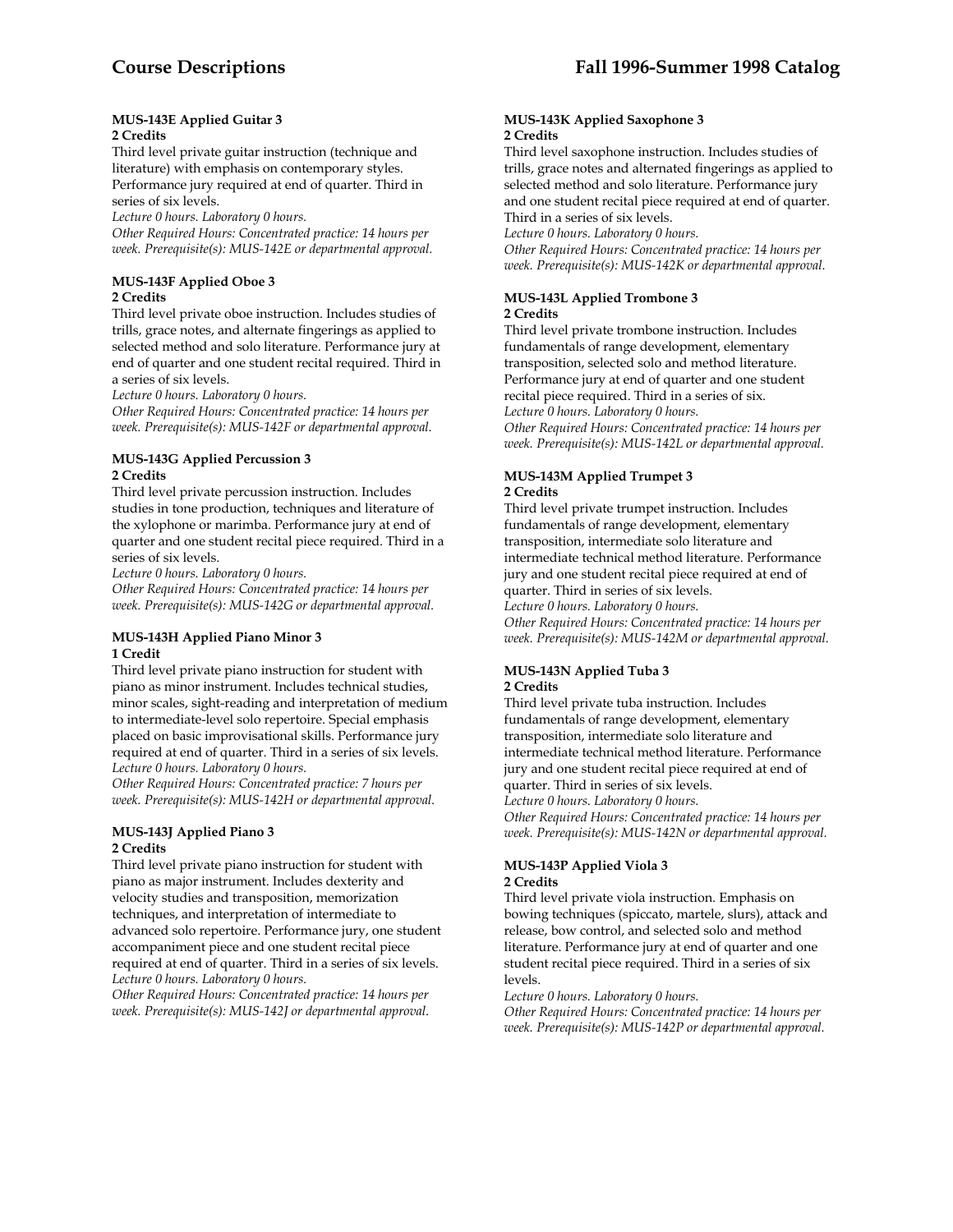#### **MUS-143Q Applied Violin 3 2 Credits**

Third level private violin instruction. Emphasis on bowing techniques (spiccato, martele, slurs) attack and release, bow control, and selected solo and method literature. Performance jury at end of quarter and one student recital piece required. Third in a series of six levels.

*Lecture 0 hours. Laboratory 0 hours.* 

*Other Required Hours: Concentrated practice: 14 hours per week. Prerequisite(s): MUS-142Q or departmental approval.* 

# **MUS-143R Applied Voice 3 2 Credits**

Third level private voice instruction. Includes concentration on diction as it pertains to vowels, consonants, articulations, dipthongs and triphthongs. Selected solo and method literature. Performance jury at end of quarter and one student recital piece required. Third in a series of six levels.

*Lecture 0 hours. Laboratory 0 hours.* 

*Other Required Hours: Concentrated practice: 14 hours per week. Prerequisite(s): MUS-142R or departmental approval.* 

# **MUS-144 Aural Skills 1**

# **2 Credits**

First level interval identification, identification of chord quality, introduction to harmonic function, melodic dictation, rhythmic dictation, sight-singing and holistic listening. First in series of five levels. *Lecture 0 hours. Laboratory 4 hours.* 

*Prerequisite(s): MUS-127 or departmental approval.* 

#### **MUS-145 Aural Skills 2 2 Credits**

Second level interval identification, identification of chord quality, harmonic function, melodic dictation, rhythmic dictation, sight-singing and holistic listening. Second in series of five levels. *Lecture 0 hours. Laboratory 4 hours. Prerequisite(s): MUS-144 or departmental approval.* 

#### **MUS-146 Aural Skills 3 2 Credits**

Third level interval identification, identification of chord quality, harmonic function, melodic dictation, rhythmic dictation, sight-singing and holistic listening. Third in a series of five levels. *Lecture 0 hours. Laboratory 4 hours. Prerequisite(s): MUS-145 or departmental approval.* 

#### **MUS-147 Theory 1 3 Credits**

Rudiments of musical materials to include harmonic, melodic, rhythmic and basic formal procedures with correlated, creative works and analysis. Integrates harmonic, contrapuntal, compositional and analytical approaches to the musical materials. First in a series of six courses.

*Lecture 3 hours. Laboratory 0 hours.* 

*Prerequisite(s): Placement examination, or departmental approval.* 

#### **MUS-148 Theory 2 3 Credits**

Harmonization of figured bass and chorale writing, including all diatonic inversions and melodic procedures, and all non-harmonic tones. Analysis of common-practice literature. Correlated, creative works and analysis. Integrates harmonic, contrapuntal, compositional and analytical approaches to the musical materials. Second in a series of six courses. *Lecture 3 hours. Laboratory 0 hours. Prerequisite(s): MUS-147 or departmental approval.* 

#### **MUS-149 Theory 3 3 Credits**

Introduction of modulation, chromatic materials and 20th century techniques. Correlated, creative works and analysis. Integrates harmonic, contrapuntal, compositional and analytical approaches to the musical materials. Third in a series of six courses. *Lecture 3 hours. Laboratory 0 hours. Prerequisite(s): MUS-148 or departmental approval.* 

# **MUS-151 Music for Elementary Education 3 Credits**

Designed to orient elementary teachers to the role of music in the child's growth and development. Emphasis on creating a musical environment in the elementary school classroom. Study of the child's voice. Basic theory, including piano keyboard, musical symbols and terms. Use of the autoharp, recorder and rhythm instruments. *Lecture 3 hours. Laboratory 0 hours. Prerequisite(s): None.* 

# **MUS-152 Choir**

# **1 Credit**

Performance class with concentration on vocal problems and techniques. Development of standard repertoire, both sacred and secular, accompanied and a cappella for mixed voices. School and public performances required. May be repeated for credit; however, no more than six credits may be applied to degree requirements. *Lecture 0 hours. Laboratory 3 hours. Prerequisite(s): Placement audition, or departmental approval.* 

#### **MUS-153 Choral Ensemble 1 Credit**

Performance of choral literature from Renaissance through 20th century for small select ensemble. Public performance required. May be repeated for credit; however, no more than six credits may be applied to degree requirements.

*Lecture 0 hours. Laboratory 3 hours.* 

*Prerequisite(s): Placement audition, or departmental approval.* 

# **MUS-155 Jazz Ensemble**

#### **1 Credit**

Study and experimentation in performance of jazz ensemble literature and styles. Public performance required. May be repeated for credit; however, no more than six credits may be applied to degree requirements. *Lecture 0 hours. Laboratory 3 hours.* 

*Prerequisite(s): Placement audition, or departmental approval.*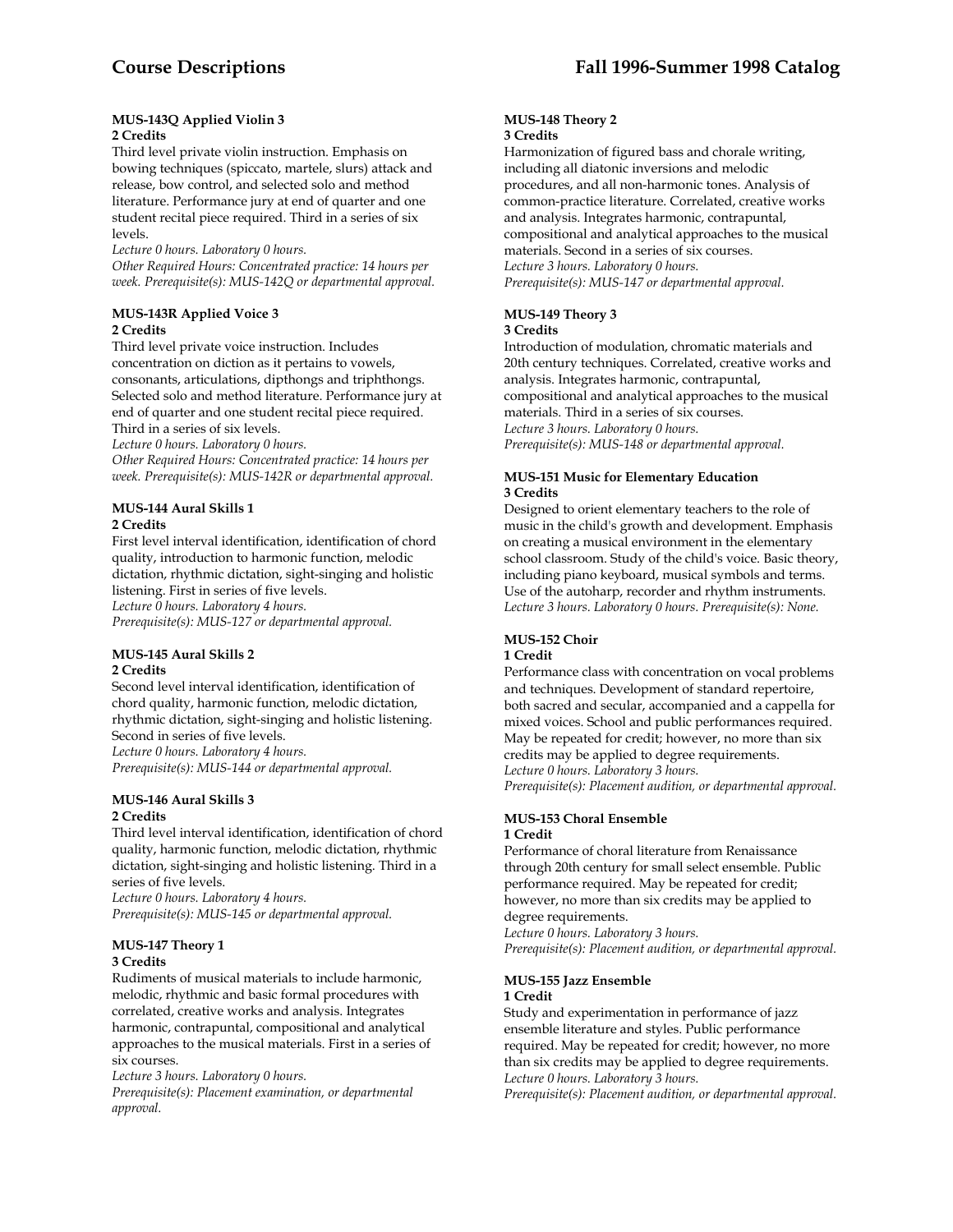# **MUS-159 Concert Band**

# **1 Credit**

Performance of band and wind ensemble literature by wind and percussion players. Public performance required. May be repeated for credit; however, no more than six credits may be applied to degree requirements. *Lecture 0 hours. Laboratory 3 hours.* 

*Prerequisite(s): Placement audition, or departmental approval.* 

#### **MUS-162 Orchestra 1 Credit**

Performance of selected orchestra literature. Public performance required. May be repeated for credit; however, no more than six credits may be applied to degree requirements.

*Lecture 0 hours. Laboratory 3 hours. Prerequisite(s): Placement audition, or departmental approval.* 

#### **MUS-163 Instrumental Ensemble 1 Credit**

Performance of selected instrumental ensemble traditional and contemporary literature. Public performance required. May be repeated for credit; however, no more than six credits may be applied to degree requirements.

*Lecture 0 hours. Laboratory 3 hours.* 

*Prerequisite(s): Placement audition, or departmental approval.* 

#### **MUS-166 Jazz Theory 1 3 Credits**

Introduction to the theoretical foundations of jazz including a systematic examination of scales and hybrid modes and their practical applications, chord construction and notation, chord/scale relationships and applications, melodic construction and development, and analysis of transcribed solos and compositions from the jazz repertoire.

*Lecture 3 hours. Laboratory 0 hours. Prerequisite(s): MUS-113 or departmental approval:* 

*placement test.* 

# **MUS-167 Jazz Theory 2 3 Credits**

Second level study of the theoretical foundations of jazz including diatonic and chromatic harmony, harmonic embellishment and substitution, voicings, rhythm and meter, blues progressions and forms, and analysis of transcribed solos and compositions from the jazz repertoire.

*Lecture 3 hours. Laboratory 0 hours. Prerequisite(s): MUS-166 or departmental approval: placement test.* 

#### **MUS-168 Jazz Theory 3 3 Credits**

Third level study of the theoretical foundations of jazz including modal structures, rhythm changes and substitutions, composition and improvisation, and analysis of transcribed solos and compositions from the jazz repertoire.

*Lecture 3 hours. Laboratory 0 hours. Prerequisite(s): MUS-167 or departmental approval: placement test.* 

# **MUS-178 Improvisation 1**

#### **2 Credits**

Introduction to melodic and rhythmic improvisation in a variety of styles such as rock, jazz, fusion, blues. Application of basic scales and modes in performance with prerecorded rhythm section tapes. Recordings will be utilized to discuss and analyze major improvisational styles and performers. Introduction to transcribing techniques. Open to all instruments. *Lecture 1 hour. Laboratory 2 hours. Prerequisite(s): Departmental approval.* 

#### **MUS-179 Improvisation 2 2 Credits**

Second level study of melodic and rhythmic

improvisation in a variety of jazz styles. Emphasis is placed on the mixolydian and bebop seventh scales, the ii -V7 -I progression, and the blues scale, blues form, and chord substitutions. Improvisational skills, instrumental performance, and jazz repertoire unique to this level will be developed with live and pre-recorded rhythm section accompaniment. Recordings and transcriptions of master performances will be utilized to discuss, analyze, and perform in improvisational styles assigned to this level. Open to all instruments.

*Lecture 1 hour. Laboratory 2 hours. Prerequisite(s): MUS-178 or departmental approval: audition.* 

#### **MUS-181 Improvisation 3 2 Credits**

Third level study of melodic and rhythmic improvisation in a variety of jazz styles. Emphasis on the locrian and aeolian scales, the minor ii7-V7-i progression, the lydian and phrygian modes, sectional forms and rhythm changes. Improvisational skills, instrumental performance, and jazz repertoire unique to this level will be developed with live and pre-recorded rhythm section accompaniment. Recordings and transcriptions of master performances will be utilized to discuss, analyze, and perform in improvisational styles assigned to this level. Open to all instruments.

*Lecture 1 hour. Laboratory 2 hours. Prerequisite(s): MUS-179 or departmental approval: audition.*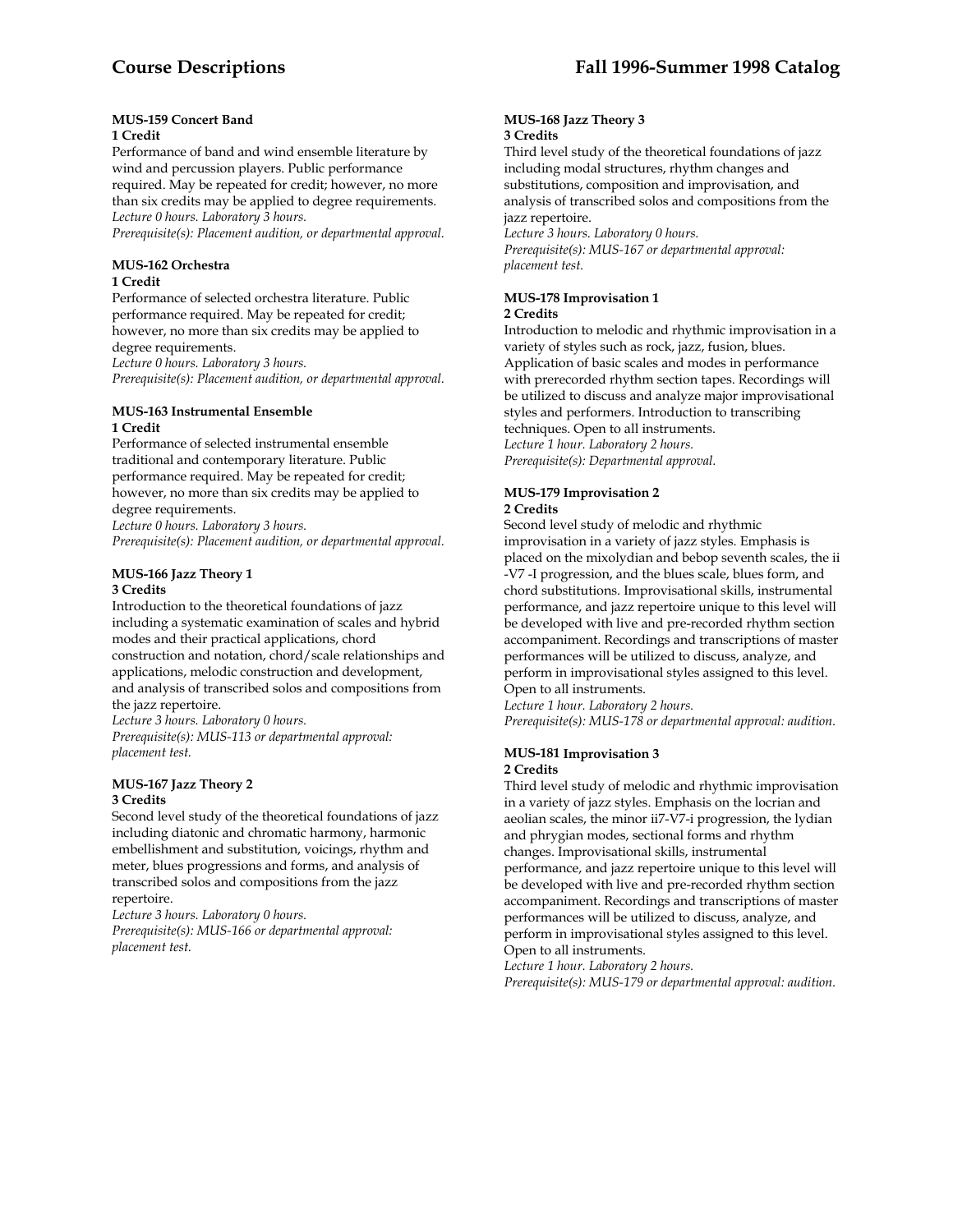#### **MUS-186 Songwriting 1 3 Credits**

Group instruction in art of contemporary songwriting including consideration of form, rhythm, lyric content, harmony, melody, arranging and development of individual style. Development of listening skills and criticism utilizing songs of class members and established artists. Includes discussion of music industry as pertains to songwriting. *Lecture 3 hours. Laboratory 0 hours. Prerequisite(s): Departmental approval.* 

## **MUS-188 Introduction to Music Synthesis 3 Credits**

Origin, development, and present-day applications of synthesized music. Principles of sound manipulation, prototypical synthesizers, MIDI sequencing, drum machines and digital sampling will be discussed and demonstrated.

*Lecture 3 hours. Laboratory 0 hours. Prerequisite(s): None.* 

#### **MUS-189 Music Business 1 3 Credits**

Multiple facets of the music industry including exploration of career options, music business contracts, marketing of songs, music publishing, copyrights, and the recording industry. *Lecture 3 hours. Laboratory 0 hours. Prerequisite(s): None.* 

#### **MUS-190 Introduction to Music Recording 3 Credits**

Overview of the music recording industry - its technology, business, and artistic considerations. Covers the roles of the producer, recording engineer, and other related occupations; the techniques, procedures and concepts of music recording; and recording equipment and processing, including basic principles of acoustics. Also offers career orientation/exploration. *Lecture 3 hour. Laboratory 0 hours. Prerequisite(s): None.* 

# **MUS-194 Methods of Music Recording 3 Credits**

Study of methods for music recording including acoustic, electric, analog, and digital recording; stereo imaging, audio to visual recording, stereo miking techniques, sampling and quantizing. *Lecture 3 hours. Laboratory 0 hours. Prerequisite(s): None.* 

#### **MUS-195 Recording Mix 1 3 Credits**

Introduction to the fundamentals of sound mixing and reproduction, covering the functions of the mixing console, equalization, compression/limiting and other processing equipment. Hands-on mixing projects. *Lecture 2 hours. Laboratory 2 hours. Prerequisite(s): MUS-194 or departmental approval.* 

#### **MUS-197 Music Recording 1 3 Credits**

Application of basic to intermediate level of procedures for recording music including studio set-up, signal-totape monitoring, microphone selection and positioning, use of direct boxes and gain-staging for optimum signalto-noise ratio.

*Lecture 2 hours. Laboratory 2 hours. Prerequisite(s): None.* 

#### **MUS-198 Sound Reinforcement 1 3 Credits**

Application of basic to intermediate level of procedures for live sound reinforcement including system set up, equipment handling, microphone selection and placements, use of direct boxes and system evaluation. *Lecture 2 hours. Laboratory 2 hours. Prerequisite(s): MUS-195.* 

# **MUS-200 Music Seminar**

# **1 Credit**

Discussions on current topics related to music careers including presentations, performances, recitals and demonstrations; music academic and career exploration. May be repeated for an accrued maximum of nine credits.

*Lecture 0 hours. Laboratory 0 hours. Other Required Hours: Seminar: 1 hour per week. Prerequisite(s): Music pre-major, or departmental approval.* 

#### **MUS-201 Recording Mix 2 3 Credits**

In-depth study of sound mixing concepts, utilizing advanced techniques in signal processing for the creative mix. Hands-on training and lecture. *Lecture 2 hours. Laboratory 2 hours. Prerequisite(s): MUS-195.* 

#### **MUS-202 Music Business 2 3 Credits**

Artist promotion, management, music agents, music in advertising, concert promotion, arts administration and music entrepreneurship. *Lecture 3 hours. Laboratory 0 hours. Prerequisite(s): MUS-189.* 

#### **MUS-205 Production Techniques 1 3 Credits**

Role of the recording producer, and commercial music production techniques; analysis of professional recordings; student production projects and in-class critiques.

*Lecture 2 hours. Laboratory 2 hours. Prerequisite(s): MUS-189 and MUS-197.*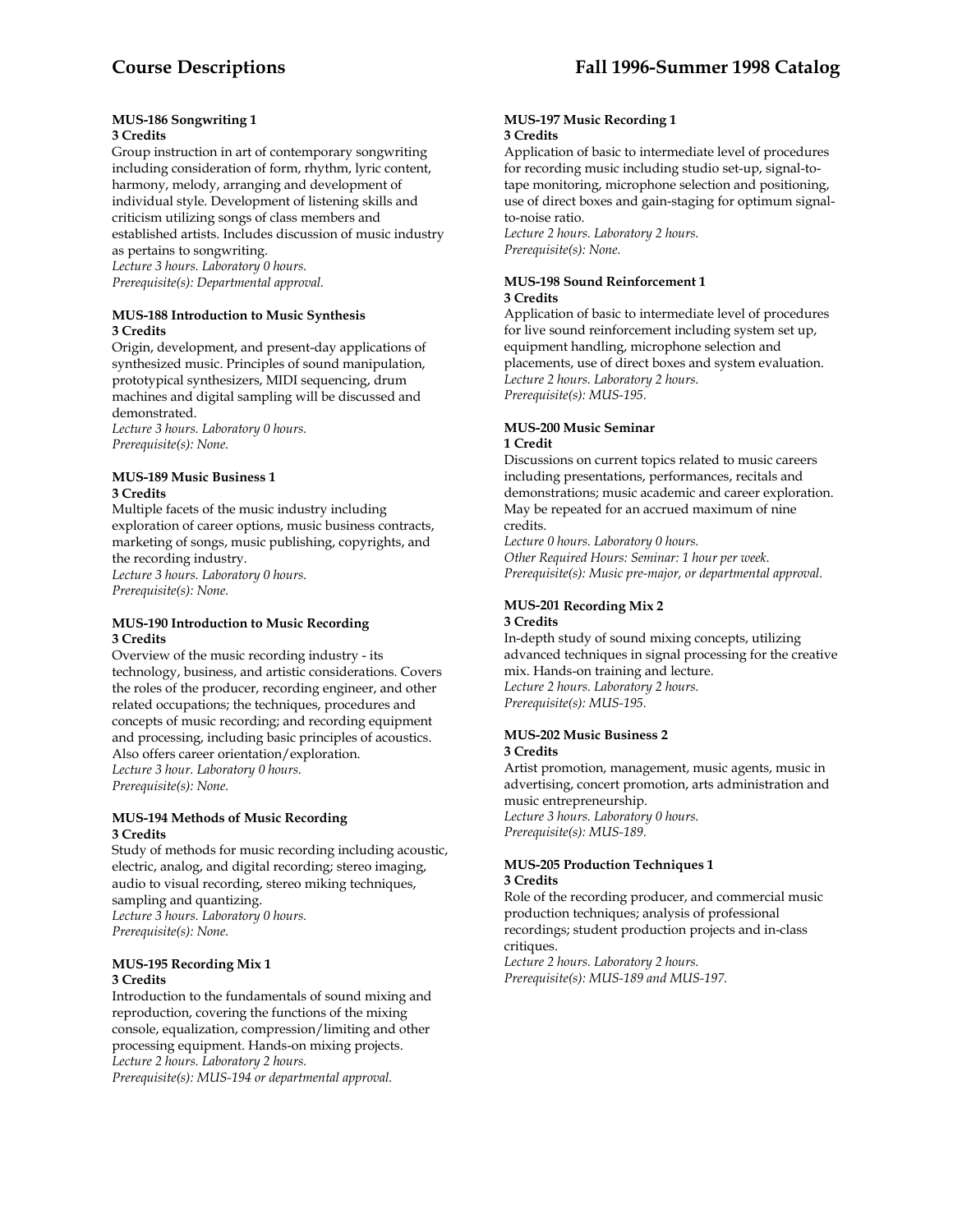## **MUS-206 Music Production for Advertising 3 Credits**

Writing, recording and producing music commercials for radio and television; analysis of successful jingles; inclass observation and participation in producing music for advertising; student production of a music advertisement.

*Lecture 2 hours. Laboratory 2 hours. Prerequisite(s): None.* 

# **MUS-211 MIDI Synthesis and Sequencing 1 3 Credits**

MIDI equipment, MIDI sequencing and recording techniques. Includes MIDI terminology, applications, and programming of the drum machine. Also covers MIDI hook-up and tape synchronization. Instruction through a combination of lecture and hands-on training. *Lecture 2 hours. Laboratory 2 hours. Prerequisite(s): MUS-188.* 

# **MUS-212 MIDI Synthesis and Sequencing 2 3 Credits**

MIDI sequencing covering various keyboards, sequencers and controllers. Includes MIDI programming, editing, and interfacing. Students will have hands-on training with instructor supervision. *Lecture 2 hours. Laboratory 2 hours. Prerequisite(s): MUS-211.* 

# **MUS-222 Music History and Literature 1 3 Credits**

Chronological study of the history of Western European art music with detailed attention to selected pieces from Medieval, Baroque and Renaissance periods. Minimum of four hours per week spent in listening to and analyzing musical examples. Attendance at live performances may be required. *Lecture 3 hours. Laboratory 0 hours.* 

*Prerequisite(s): MUS-149 and MUS 146, or departmental approval.* 

#### **MUS-223 Music History and Literature 2 3 Credits**

Chronological study of the history of Western European art music and its origins from mid-18th century through 19th century; detailed attention to selected pieces from Classic and Romantic periods. Minimum of four hours per week spent in listening to and analyzing musical examples. Attendance at live performances may be required.

*Lecture 3 hours. Laboratory 0 hours.* 

*Prerequisite(s): MUS-149 and MUS 146, or departmental approval.* 

# **MUS-224 Music History and Literature 3 3 Credits**

Chronological study of the history of Western European art music and its origins from end of 19th tcentury to current times; detailed attention to selected pieces from 20th century. Minimum of four hours per week spent in listening to and analyzing musical examples. Attendance at live performances may be required. *Lecture 3 hours. Laboratory 0 hours.* 

*Prerequisite(s): MUS-149 and MUS 146, or departmental approval.* 

# **MUS-226 Jazz History and Literature 3 Credits**

Chronological study of the history of jazz from its origins to the present with detailed attention to selected jazz masters and analysis of their most important works. Listening to and analyzing musical examples outside of class time may be necessary. Attendance at live performances may be required. *Lecture 3 hours. Laboratory 0 hours. Prerequisite(s): MUS-149 or MUS-168 or MUS-181.* 

#### **MUS-232 British Invasion 3 Credits**

Survey of most influential and representative works and artists of the British Invasion (starting in 1964). The Beatles, Who, Rolling Stones, Kinks and their contemporaries will be studied. Aesthetics, terminology, technique, style, instrumentation, orchestration, lyrics and technology will be covered. Exposure to and discussion of recordings by those surveyed, as well as books, photos and possibly films. *Lecture 3 hours. Laboratory 0 hours. Prerequisite(s): MUS-106 or departmental approval.* 

#### **MUS-241A Applied Double Bass 4 2 Credits**

Fourth level private double bass instruction. Includes orchestral techniques and excerpts, development of sight-reading skills and selected solo and method literature. Performance jury required at end of quarter. Fourth in a series of six levels.

*Lecture 0 hours. Laboratory 0 hours.* 

*Other Required Hours: Concentrated practice: 14 hours per week. Prerequisite(s): MUS-143A or departmental approval.* 

# **MUS-241B Applied Clarinet 4 2 Credits**

Fourth level private clarinet instruction. Includes development of transpositional skills as well as extensions of technique through selected solo literature. Performance jury required at end of quarter. Fourth in a series of six levels.

*Lecture 0 hours. Laboratory 0 hours.* 

*Other Required Hours: Concentrated practice: 14 hours per week. Prerequisite(s): MUS-143B or departmental approval.*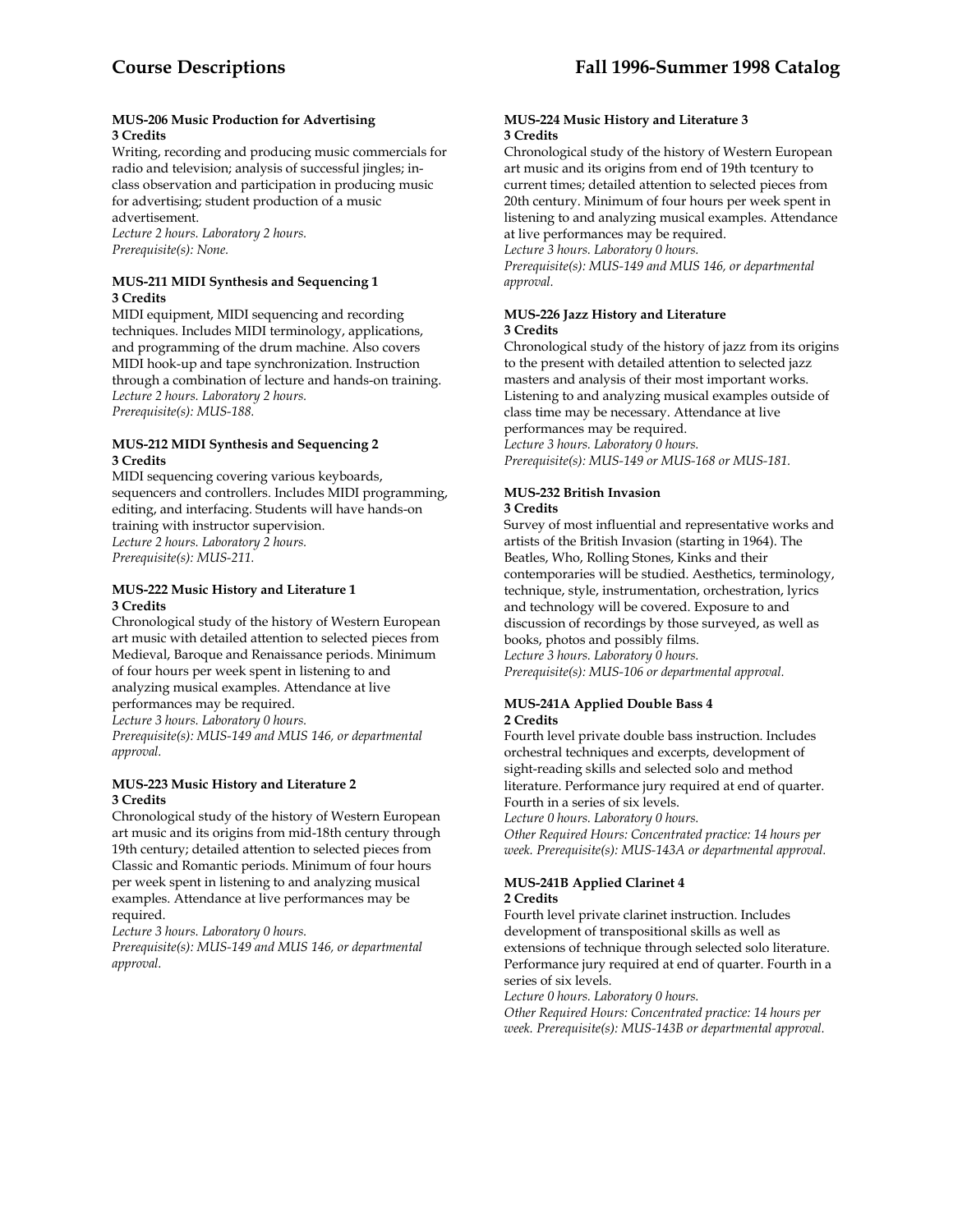#### **MUS-241C Applied Flute 4 2 Credits**

Fourth level private flute instruction. Includes studies of trills, grace notes, development of formal analysis skills, as well as extension of techniques through solo literature. Performance jury required at end of quarter. Fourth in a series of six levels.

*Lecture 0 hours. Laboratory 0 hours.* 

*Other Required Hours: Concentrated practice: 14 hours per week. Prerequisite(s): MUS-143C or departmental approval.* 

# **MUS-241D Applied French Horn 4 2 Credits**

Fourth level private French horn instruction. Includes medium to intermediate sight-reading skills, medium to intermediate transposition skills, intermediate solo literature, intermediate technical method literature. Performance jury required at end of quarter. Fourth in series of six levels.

*Lecture 0 hours. Laboratory 0 hours.* 

*Other Required Hours: Concentrated practice: 14 hours per week. Prerequisite(s): MUS-143D or departmental approval.* 

# **MUS-241E Applied Guitar 4 2 Credits**

Fourth level private guitar instruction (technique and literature) with emphasis on contemporary styles. Performance jury required at end of quarter. Fourth in a series of six levels.

*Lecture 0 hours. Laboratory 0 hours.* 

*Other Required Hours: Concentrated practice: 14 hours per week. Prerequisite(s): MUS-143E or departmental approval.* 

# **MUS-241F Applied Oboe 4 2 Credits**

Fourth level private oboe instruction. Includes extensions of technique and musical form analysis through selected literature. Performance jury required at end of quarter. Fourth in a series of six levels.

*Lecture 0 hours. Laboratory 0 hours.* 

*Other Required Hours: Concentrated practice: 14 hours per week. Prerequisite(s): MUS-143F or departmental approval.* 

#### **MUS-241G Applied Percussion 4 2 Credits**

Fourth level private percussion instruction. Includes studies in tone production, techniques and literature of mallet instruments. Performance jury required at end of quarter. Fourth in a series of six levels.

*Lecture 0 hours. Laboratory 0 hours.* 

*Other Required Hours: Concentrated practice: 14 hours per week. Prerequisite(s): MUS-143G or departmental approval.* 

#### **MUS-241H Applied Piano Minor 4 1 Credit**

Fourth level private piano instruction for student with piano as minor instrument. Includes technical studies, minor scales, sight-reading and interpretation of intermediate solo repertoire. Emphasis is placed on improvisation skill 2. Performance jury required at end of quarter. Fourth in a series of six levels.

*Lecture 0 hours. Laboratory 0 hours.* 

*Other Required Hours: Concentrated practice: 7 hours per week. Prerequisite(s): MUS-143H or departmental approval.* 

#### **MUS-241J Applied Piano 4 2 Credits**

Fourth level private piano instruction. Includes dexterity studies and transportation, improvisational skills and interpretation of advanced solo repertoire. Performance jury and one student accompaniment piece required at end of quarter. Fourth in series of six levels. *Lecture 0 hours. Laboratory 0 hours.* 

*Other Required Hours: Concentrated practice: 14 hours per week. Prerequisite(s): MUS-143J or departmental approval.* 

# **MUS-241K Applied Saxophone 4 2 Credits**

Fourth level saxophone instruction. Includes development of transpositional skills as well as development of vibrato and extensions of techniques through selected solo literature. Performance jury required at end of quarter. Fourth in a series of six levels.

*Lecture 0 hours. Laboratory 0 hours. Other Required Hours: Concentrated practice: 14 hours per* 

*week. Prerequisite(s): MUS-143K or departmental approval.* 

# **MUS-241L Applied Trombone 4 2 Credits**

Fourth level private trombone instruction. Includes development of intermediate sight-reading skills, intermediate transposition skills, selected solo and method literature. Performance jury required at end of quarter. Fourth in a series of six levels. *Lecture 0 hours. Laboratory 0 hours.* 

*Other Required Hours: Concentrated practice: 14 hours per week. Prerequisite(s): MUS-143L or departmental approval.* 

# **MUS-241M Applied Trumpet 4 2 Credits**

Fourth level private trumpet instruction. Includes medium to intermediate sight-reading skills, medium to intermediate transposition skills, intermediate solo literature, intermediate technical method literature. Performance jury required at end of quarter. Fourth in series of six levels.

*Lecture 0 hours. Laboratory 0 hours.* 

*Other Required Hours: Concentrated practice: 14 hours per week. Prerequisite(s): MUS-143M or departmental approval.*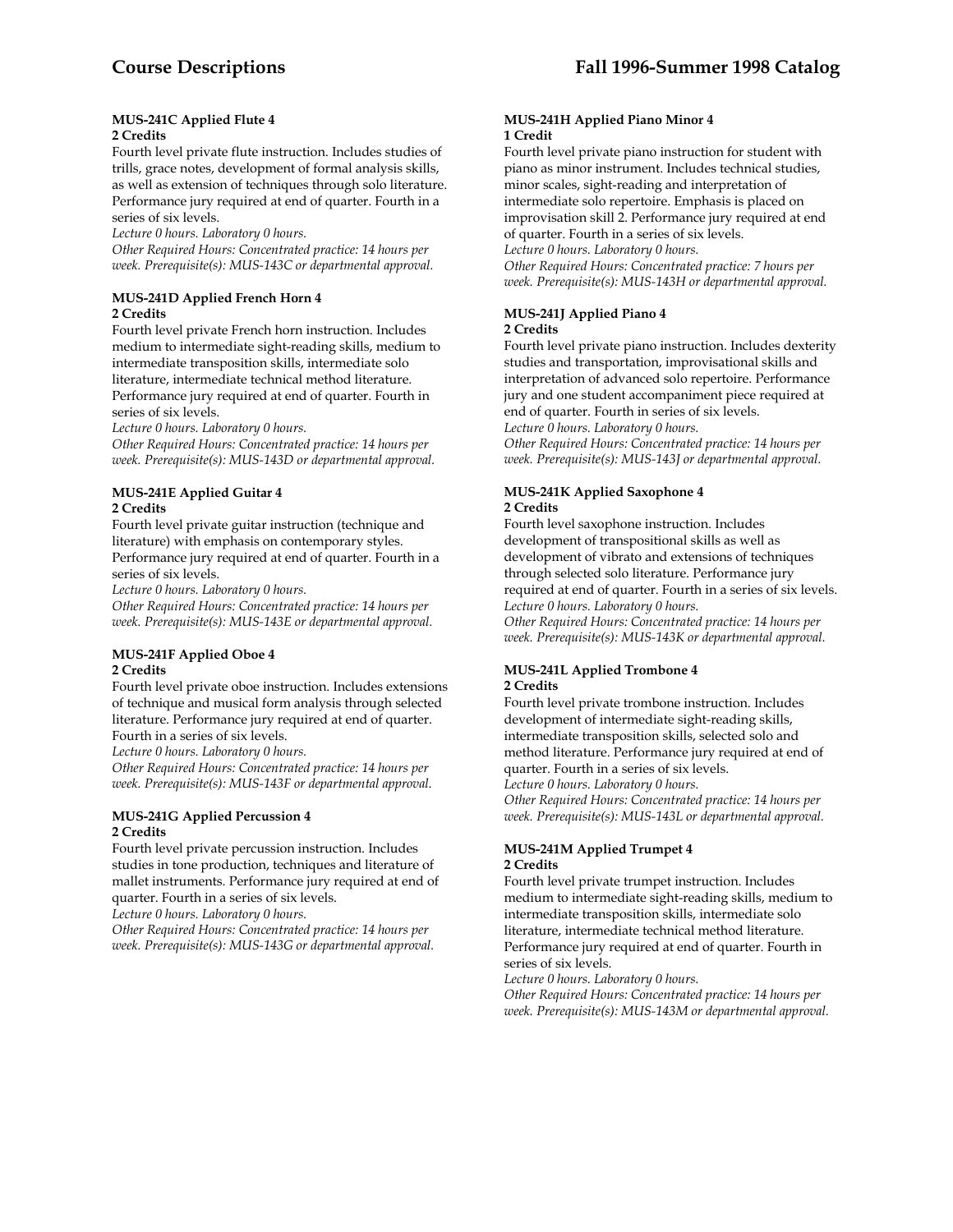#### **MUS-241N Applied Tuba 4 2 Credits**

Fourth level private tuba instruction. Includes medium to intermediate sight-reading skills, medium to intermediate transposition skills, intermediate solo literature, intermediate technical method literature.

Performance jury required at end of quarter. Fourth in series of six levels.

*Lecture 0 hours. Laboratory 0 hours.* 

*Other Required Hours: Concentrated practice: 14 hours per week. Prerequisite(s): MUS-143N or departmental approval.* 

# **MUS-241P Applied Viola 4 2 Credits**

Fourth level private viola instruction. Emphasis on orchestral techniques, advanced bowing techniques (tremolo, glissando, slurs) and selected solo and method literature. Performance jury at end of quarter required. Fourth in a series of six levels.

*Lecture 0 hours. Laboratory 0 hours.* 

*Other Required Hours: Concentrated practice: 14 hours per week. Prerequisite(s): MUS-143P or departmental approval.* 

# **MUS-241Q Applied Violin 4 2 Credits**

Fourth level private violin instruction. Emphasis on orchestral techniques, advanced bowing techniques (tremolo, glissando, slurs), and selected solo and method literature. Performance jury at end of quarter required. Fourth in a series of six levels.

*Lecture 0 hours. Laboratory 0 hours.* 

*Other Required Hours: Concentrated practice: 14 hours per week. Prerequisite(s): MUS-143Q or departmental approval.* 

# **MUS-241R Applied Voice 4 2 Credits**

Fourth level private voice instruction. Includes emphasis on legato and sostenuto, agility and flexibility, ornamentation and embellishment, accent and meter. Selected solo and method literature. Performance jury required at end of quarter. Fourth in a series of six levels. *Lecture 0 hours. Laboratory 0 hours.* 

*Other Required Hours: Concentrated practice: 14 hours per week. Prerequisite(s): MUS-143R or departmental approval.* 

# **MUS-242A Applied Double Bass 5 2 Credits**

Fifth level private double bass instruction. Includes idiomatic techniques of the bass, introduction to bass pedagogy and selected solo and method literature. Performance jury required at end of quarter. Fifth in a series of six levels.

*Lecture 0 hours. Laboratory 0 hours.* 

*Other Required Hours: Concentrated practice: 14 hours per week. Prerequisite(s): MUS-241A or departmental approval.* 

### **MUS-242B Applied Clarinet 5 2 Credits**

Fifth level private clarinet instruction. Concentration on special problems of the clarinet, orchestral excerpts, introduction to clarinet pedagogy, solo and method literature. Performance jury required at end of quarter. Fifth in a series of six levels.

*Lecture 0 hours. Laboratory 0 hours.* 

*Other Required Hours: Concentrated practice: 14 hours per week. Prerequisite(s): MUS-241B or departmental approval.* 

# **MUS-242C Applied Flute 5**

# **2 Credits**

Fifth level private flute instruction. Includes orchestral techniques and excerpts, triple-tonguing and flutter tongue techniques, selected solo and method literature. Performance jury required at end of quarter. Fifth in a series of six levels.

*Lecture 0 hours. Laboratory 0 hours.* 

*Other Required Hours: Concentrated practice: 14 hours per week. Prerequisite(s): MUS-241C or departmental approval.* 

# **MUS-242D Applied French Horn 5 2 Credits**

Fifth level private French horn instruction. Concentration in idiomatic techniques of the French horn, orchestral excerpts, introduction to French horn pedagogy, intermediate to advanced solo literature, intermediate to advanced method literature. Performance jury required at end of quarter. Fifth in series of six levels.

*Lecture 0 hours. Laboratory 0 hours.* 

*Other Required Hours: Concentrated practice: 14 hours per week. Prerequisite(s): MUS-241D or departmental approval.* 

#### **MUS-242E Applied Guitar 5 2 Credits**

Fifth level guitar instruction (technique and literature) with emphasis on contemporary styles. Performance jury required at end of quarter. Fifth in series of six levels. *Lecture 0 hours. Laboratory 0 hours.* 

*Other Required Hours: Concentrated practice: 14 hours per week. Prerequisite(s): MUS-241E or departmental approval.* 

#### **MUS-242F Applied Oboe 5 2 Credits**

Fifth level private oboe instruction. Concentration on special problems of the oboe, orchestral excerpts, introduction to oboe pedagogy, solo and method literature. Performance jury required at end of quarter. Fifth in a series of six levels.

*Lecture 0 hours. Laboratory 0 hours.* 

*Other Required Hours: Concentrated practice: 14 hours per week. Prerequisite(s): MUS-241F or departmental approval.*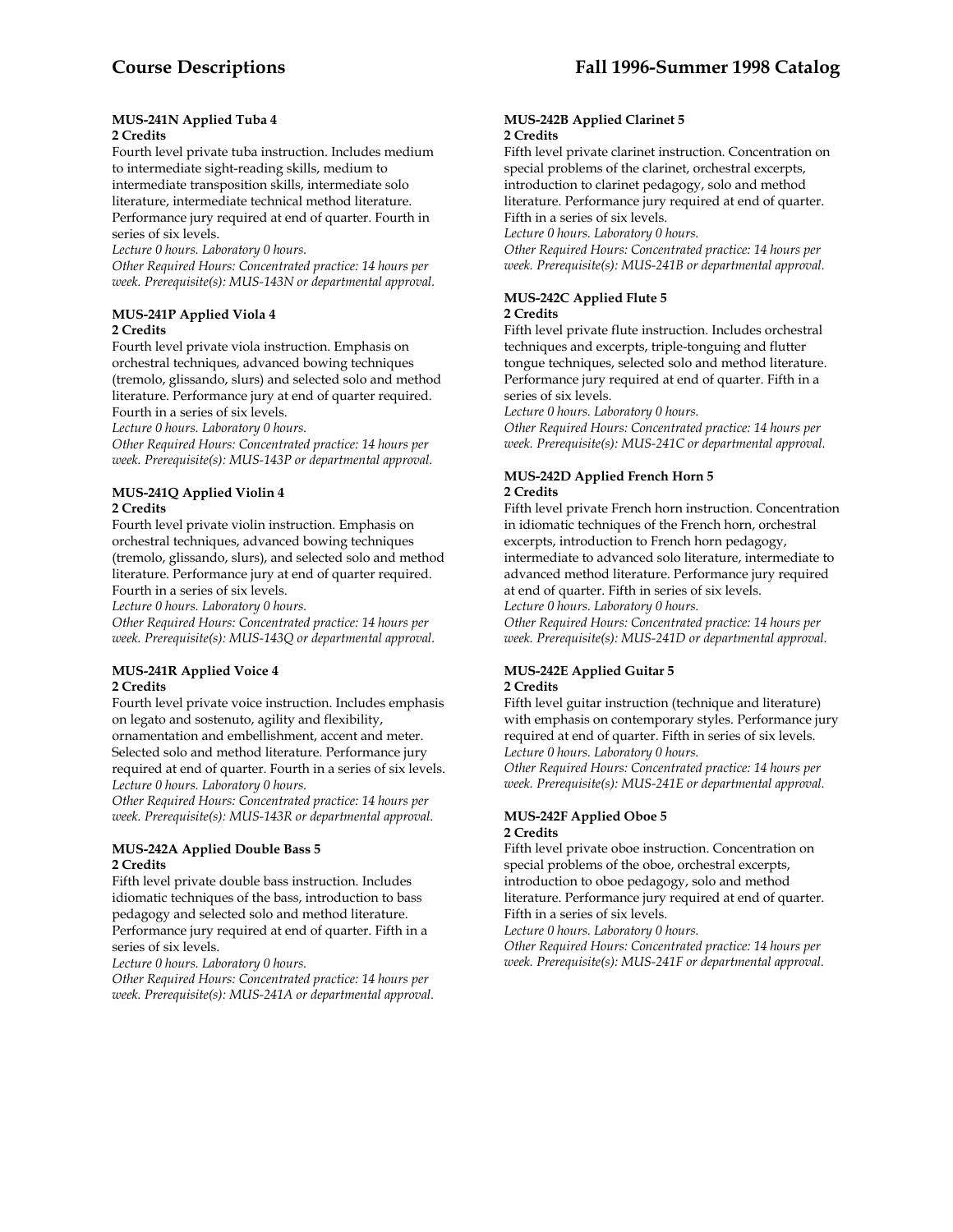#### **MUS-242G Applied Percussion 5 2 Credits**

Fifth level private percussion instruction. Includes studies in tone production, techniques and literature of the timpani. Performance jury required at end of quarter. Fifth in a series of six levels.

*Lecture 0 hours. Laboratory 0 hours.* 

*Other Required Hours: Concentrated practice: 14 hours per week. Prerequisite(s): MUS-241G or departmental approval.* 

# **MUS-242H Applied Piano Minor 5 1 Credit**

Fifth level private piano instruction for student with piano as minor instrument. Includes technical studies, white key modes, sight-reading and interpretation of intermediate-level to advanced intermediate-level solo repertoire. Performance jury required at end of quarter. Fifth in a series of six levels.

*Lecture 0 hours. Laboratory 0 hours.* 

*Other Required Hours: Concentrated practice: 7 hours per week. Prerequisite(s): MUS-241H or departmental approval.* 

# **MUS-242J Applied Piano 5 2 Credits**

Fifth level private piano instruction for student with piano as major instrument. Includes dexterity studies and transposition, improvisational skills and interpretation of advanced solo repertoire. Performance jury and one student accompaniment piece required at end of quarter. Fifth in series of six levels.

*Lecture 0 hours. Laboratory 0 hours.* 

*Other Required Hours: Concentrated practice: 14 hours per week. Prerequisite(s): MUS-241J or departmental approval.* 

# **MUS-242K Applied Saxophone 5 2 Credits**

Fifth level saxophone instruction. Concentration on special problems of the saxophone, introduction of the soprano saxophone pedagogy, solo and method literature. Performance jury required at end of quarter. Fifth in a series of six levels.

*Lecture 0 hours. Laboratory 0 hours.* 

*Other Required Hours: Concentrated practice: 14 hours per week. Prerequisite(s): MUS-241K or departmental approval.* 

# **MUS-242L Applied Trombone 5 2 Credits**

Fifth level private trombone instruction. Concentration in idiomatic techniques of the trombone, orchestral excerpts, introduction to trombone pedagogy, solo and method literature. Performance jury required at end of quarter. Fifth in a series of six levels.

*Lecture 0 hours. Laboratory 0 hours.* 

*Other Required Hours: Concentrated practice: 14 hours per week. Prerequisite(s): MUS-241L or departmental approval.* 

#### **MUS-242M Applied Trumpet 5 2 Credits**

Fifth level private trumpet instruction. Concentration in idiomatic techniques of the trumpet, orchestral excerpts, introduction to trumpet pedagogy, intermediate to advanced solo literature, intermediate to advanced method literature. Performance jury required at end of quarter. Fifth in series of six levels.

*Lecture 0 hours. Laboratory 0 hours.* 

*Other Required Hours: Concentrated practice: 14 hours per week. Prerequisite(s): MUS-241M or departmental approval.* 

# **MUS-242N Applied Tuba 5 2 Credits**

Fifth level private tuba instruction. Concentration in idiomatic techniques of the tuba, orchestral excerpts, introduction to tuba pedagogy, intermediate to advanced solo literature, intermediate to advanced method literature. Performance jury required at end of quarter. Fifth in series of six levels.

*Lecture 0 hours. Laboratory 0 hours.* 

*Other Required Hours: Concentrated practice: 14 hours per week. Prerequisite(s): MUS-241N or departmental approval.* 

#### **MUS-242P Applied Viola 5 2 Credits**

Fifth level private viola instruction. Emphasis on idiomatic bowing techniques in orchestral excerpts (harmonics, evaluations, double stops) and selected solo and method literature. Performance jury at end of quarter required. Fifth in a series of six levels. *Lecture 0 hours. Laboratory 0 hours. Other Required Hours: Concentrated practice: 14 hours per week. Prerequisite(s): MUS-241P or departmental approval.* 

# **MUS-242Q Applied Violin 5**

#### **2 Credits**

Fifth level private violin instruction. Emphasis on idiomatic bowing techniques in orchestral excerpts (harmonics, elevations, double stops) and selected solo and method literature. Performance jury at end of quarter required. Fifth in a series of six levels. *Lecture 0 hours. Laboratory 0 hours.* 

*Other Required Hours: Concentrated practice: 14 hours per week. Prerequisite(s): MUS-241Q or departmental approval.* 

#### **MUS-242R Applied Voice 5 2 Credits**

Fifth level private voice instruction. Includes emphasis on extending the range, extending dynamic range, intonation, and singing recitative style. Selected solo and method literature. Performance jury required at end of quarter. Fifth in a series of six levels.

*Lecture 0 hours. Laboratory 0 hours.* 

*Other Required Hours: Concentrated practice: 14 hours per week. Prerequisite(s): MUS-241R or departmental approval.*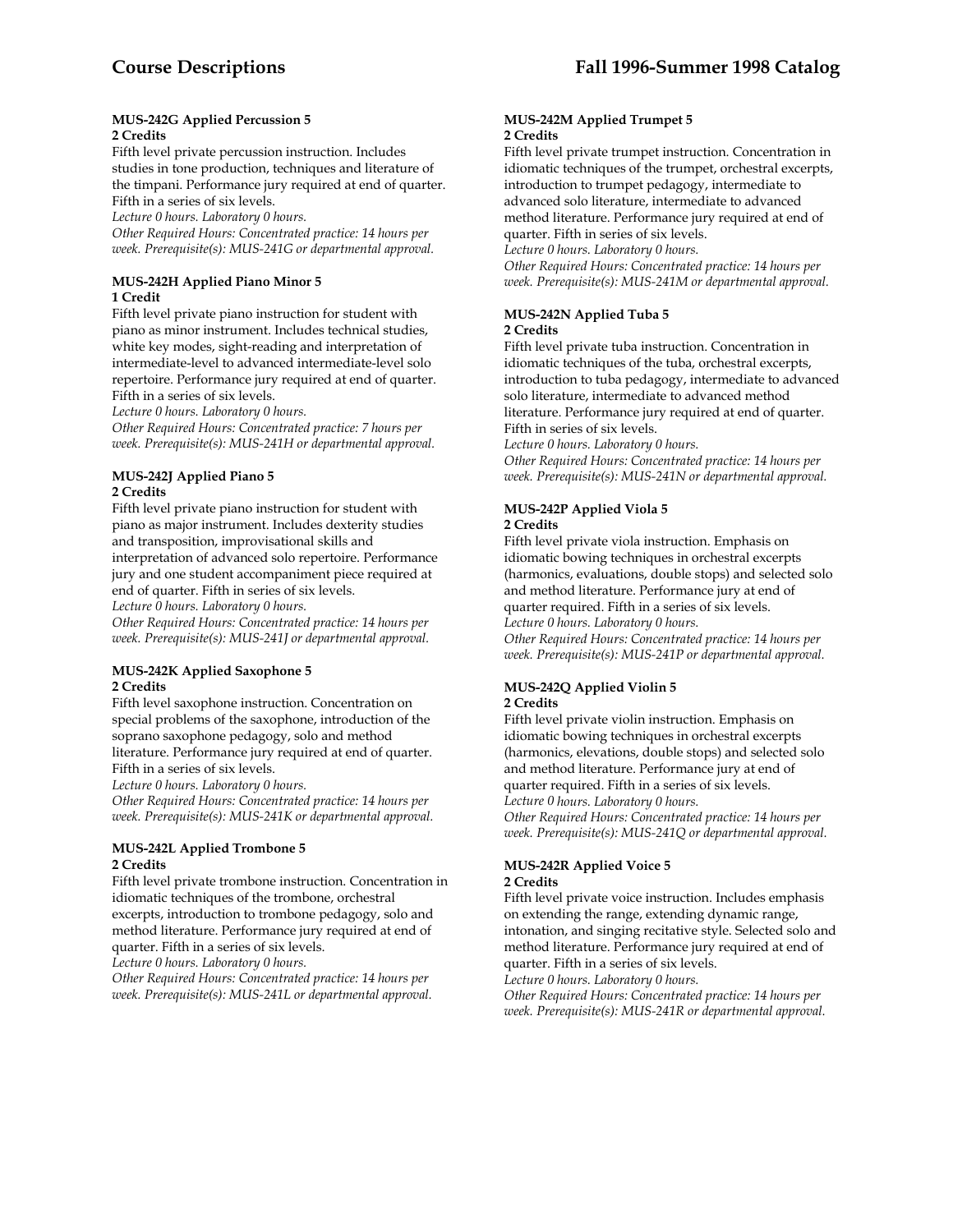#### **MUS-243A Applied Double Bass 6 2 Credits**

Sixth level private double bass instruction. Includes diagnostic practices, analysis of bass literature (solo, ensemble and orchestral) and bass method literature. Performance of selected solo and method literature.

Performance jury and one student recital piece required at end of quarter. Sixth in a series of six levels. *Lecture 0 hours. Laboratory 0 hours.* 

*Other Required Hours: Concentrated practice: 14 hours per week. Prerequisite(s): MUS-242A or departmental approval.* 

# **MUS-243B Applied Clarinet 6 2 Credits**

Sixth level private clarinet instruction. Includes analysis of solo and orchestral clarinet literature, and special problems of the clarinetist. Performance of solo and method literature. Performance jury at end of quarter and one student recital piece required. Sixth in a series of six levels.

*Lecture 0 hours. Laboratory 0 hours.* 

*Other Required Hours: Concentrated practice: 14 hours per week. Prerequisite(s): MUS-242B or departmental approval.* 

# **MUS-243C Applied Flute 6 2 Credits**

Sixth level private flute instruction. Includes diagnostic practices, analysis of flute literature (solo, ensemble and orchestral) and flute method literature. Performance of solo and method literature. Performance jury and one student recital piece required at end of quarter. Sixth in a series of six levels.

*Lecture 0 hours. Laboratory 0 hours.* 

*Other Required Hours: Concentrated practice: 14 hours per week. Prerequisite(s): MUS-242C or departmental approval.* 

# **MUS-243D Applied French Horn 6 2 Credits**

Sixth level private French horn instruction. Includes diagnostic practices, analysis of French horn literature (solo and orchestral) and French horn method literature. Performance of advanced solo and method literature. Performance jury and one student recital piece required at end of quarter. Sixth in a series of six levels. *Lecture 0 hours. Laboratory 0 hours.* 

*Other Required Hours: Concentrated practice: 14 hours per week. Prerequisite(s): MUS-242D or departmental approval.* 

# **MUS-243E Applied Guitar 6 2 Credits**

Sixth level private guitar instruction (technique and literature) with emphasis on contemporary styles. Performance jury required at end of quarter. Sixth in a series of six levels.

*Lecture 0 hours. Laboratory 0 hours.* 

*Other Required Hours: Concentrated practice: 14 hours per week. Prerequisite(s): MUS-242E or departmental approval.* 

#### **MUS-243F Applied Oboe 6 2 Credits**

Sixth level private oboe instruction. Includes analysis of solo and orchestral oboe literature, and special problems of the oboist. Performance of solo and method literature. Performance jury at end of quarter and one student recital piece required. Sixth in a series of six levels. *Lecture 0 hours. Laboratory 0 hours.* 

*Other Required Hours: Concentrated practice: 14 hours per week. Prerequisite(s): MUS-242F or departmental approval.* 

# **MUS-243G Applied Percussion 6 2 Credits**

Sixth level percussion instruction. Includes studies in tone production, techniques and literature of the bass drum, cymbals, guiro, ratchet, tambourine, wind chimes, orchestra bells, castanets, anvil, vibra-slap, finger cymbals, triangle, and other sundry percussion instruments. Performance jury at end of quarter and one student recital piece required.

*Lecture 0 hours. Laboratory 0 hours.* 

*Other Required Hours: Concentrated practice: 14 hours per week. Prerequisite(s): MUS-242G or departmental approval.* 

### **MUS-243H Applied Piano Minor 6 1 Credit**

Sixth level private piano instruction for student with piano as minor instrument. Includes technical studies, all scales and modes, sight-reading and interpretation of advanced intermediate solo repertoire. Performance jury required at end of quarter. Sixth in a series of six levels. *Lecture 0 hours. Laboratory 0 hours.* 

*Other Required Hours: Concentrated practice: 7 hours per week. Prerequisite(s): MUS-242H or departmental approval.* 

# **MUS-243J Applied Piano 6**

# **2 Credits**

Sixth level private piano instruction for student with piano as major instrument. Includes virtuoso studies, community service performances, practice and interpretation of advanced solo repertoire. Performance jury, one student accompaniment piece and one student recital piece required. Sixth in a series of six levels. *Lecture 0 hours. Laboratory 0 hours.* 

*Other Required Hours: Concentrated practice: 14 hours per week. Prerequisite(s): MUS-242J or departmental approval.* 

# **MUS-243K Applied Saxophone 6 2 Credits**

Sixth level saxophone instruction. Includes analysis of solo saxophone literature, and special problems of the saxophonist. Performance of solo and method literature. Performance jury and one student recital piece required at end of quarter. Sixth in a series of six levels. *Lecture 0 hours. Laboratory 0 hours.* 

*Other Required Hours: Concentrated practice: 14 hours per week. Prerequisite(s): MUS-242K or departmental approval.*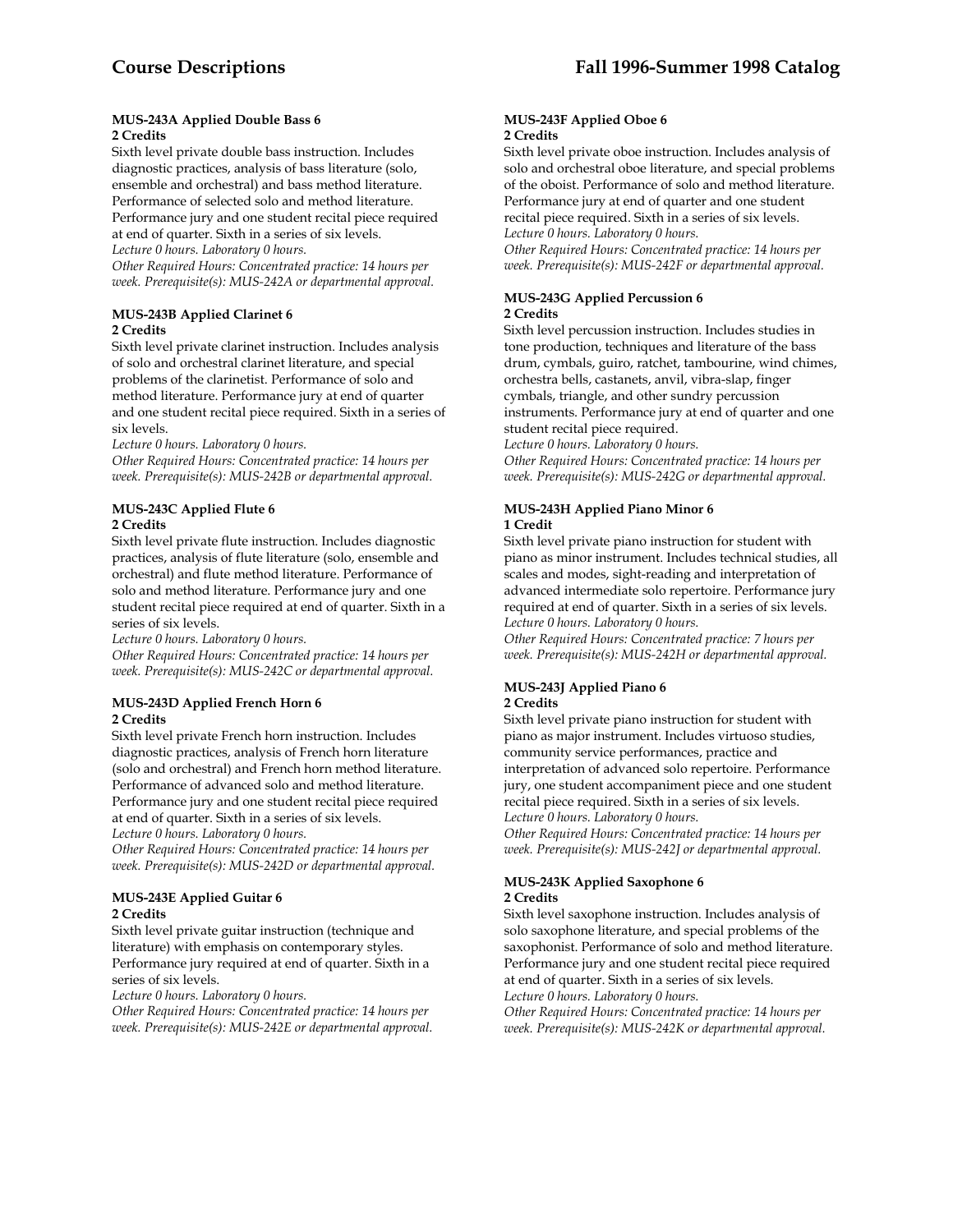#### **MUS-243L Applied Trombone 6 2 Credits**

Sixth level private trombone instruction. Includes diagnostic practices, analysis of trombone literature (solo and orchestral) and trombone method literature. Performance of solo and method literature. Performance jury at end of quarter and one student recital piece required. Sixth in a series of six levels.

*Lecture 0 hours. Laboratory 0 hours.* 

*Other Required Hours: Concentrated practice: 14 hours per week. Prerequisite(s): MUS-242L or departmental approval.* 

# **MUS-243M Applied Trumpet 6 2 Credits**

Sixth level private trumpet instruction. Includes diagnostic practices, analysis of trumpet literature (solo and orchestral) and trumpet method literature. Performance of advanced solo and method literature. Performance jury and one student recital piece required at end of quarter. Sixth in a series of six levels. *Lecture 0 hours. Laboratory 0 hours.* 

*Other Required Hours: Concentrated practice: 14 hours per week. Prerequisite(s): MUS-242M or departmental approval.* 

#### **MUS-243N Applied Tuba 6 2 Credits**

Sixth level private tuba instruction. Includes diagnostic practices, analysis of tuba literature (solo and orchestral) and tuba method literature. Performance of advanced solo and method literature. Performance jury and one student recital piece required at end of quarter. Sixth in a series of six levels.

*Lecture 0 hours. Laboratory 0 hours.* 

*Other Required Hours: Concentrated practice: 14 hours per week. Prerequisite(s): MUS-242N or departmental approval.* 

# **MUS-243P Applied Viola 6 2 Credits**

Sixth level private viola instruction. Includes diagnostic practices, analysis of viola literature (solo, ensemble and orchestral) and viola method literature. Performance jury at end of quarter and one student recital piece required. Sixth in a series of six levels.

*Lecture 0 hours. Laboratory 0 hours.* 

*Other Required Hours: Concentrated practice: 14 hours per week. Prerequisite(s): MUS-242P or departmental approval.* 

# **MUS-243Q Applied Violin 6 2 Credits**

Sixth level private violin instruction. Includes diagnostic practices, analysis of violin literature (solo, ensemble and orchestral) and violin method literature. Performance jury at end of quarter and one student recital piece required. Sixth in a series of six levels.

*Lecture 0 hours. Laboratory 0 hours.* 

*Other Required Hours: Concentrated practice: 14 hours per week. Prerequisite(s): MUS-242Q or departmental approval.* 

#### **MUS-243R Applied Voice 6 2 Credits**

Sixth level private voice instruction. Includes emphasis on interpretive ability, stage department, program building, and memorization. Selected solo and method literature. Performance jury at end of quarter and one student recital piece required. Sixth in a series of six levels.

*Lecture 0 hours. Laboratory 0 hours.* 

*Other Required Hours: Concentrated practice: 14 hours per week. Prerequisite(s): MUS-242R or departmental approval.* 

#### **MUS-244 Aural Skills 4 2 Credits**

Fourth level interval identification. Identification of seventh chords, harmonic function, melodic dictation, rhythmic dictation, sight-singing and holistic listening. Fourth in a series of five levels. *Lecture 0 hours. Laboratory 4 hours.* 

*Prerequisite(s): MUS-146 or departmental approval.* 

# **MUS-245 Aural Skills 5**

# **2 Credits**

Fifth level interval identification. Identification of seventh chords, harmonic function, melodic dictation, rhythmic dictation, sight-singing and holistic listening. Fifth in a series of five levels.

*Lecture 0 hours. Laboratory 4 hours.* 

*Prerequisite(s): MUS-244 or departmental approval.* 

#### **MUS-247 Theory 4 3 Credits**

Theory, analysis and composition of Western European art music and its origins through mid-18th century with detailed attention to selected pieces from the Medieval, Renaissance and Baroque periods. Fourth in a series of six courses.

*Lecture 3 hours. Laboratory 0 hours. Prerequisite(s): MUS-149 and MUS-146, or departmental approval.* 

# **MUS-248 Theory 5**

#### **3 Credits**

Theory, analysis and composition of Western European art music from mid-18th century through 19th century with detailed attention to selected pieces from Classic and Romantic periods. Fifth in a series of six courses. *Lecture 3 hours. Laboratory 0 hours.* 

*Prerequisite(s): MUS-149 and MUS-146, or departmental approval.* 

#### **MUS-249 Theory 6 3 Credits**

Theory, composition and analysis of Western European art music from end of 19th century to current times with detailed attention to selected pieces from the 20th century. Sixth in a series of six courses. *Lecture 3 hours. Laboratory 0 hours.* 

*Prerequisite(s): MUS-149 and MUS-146, or departmental approval.*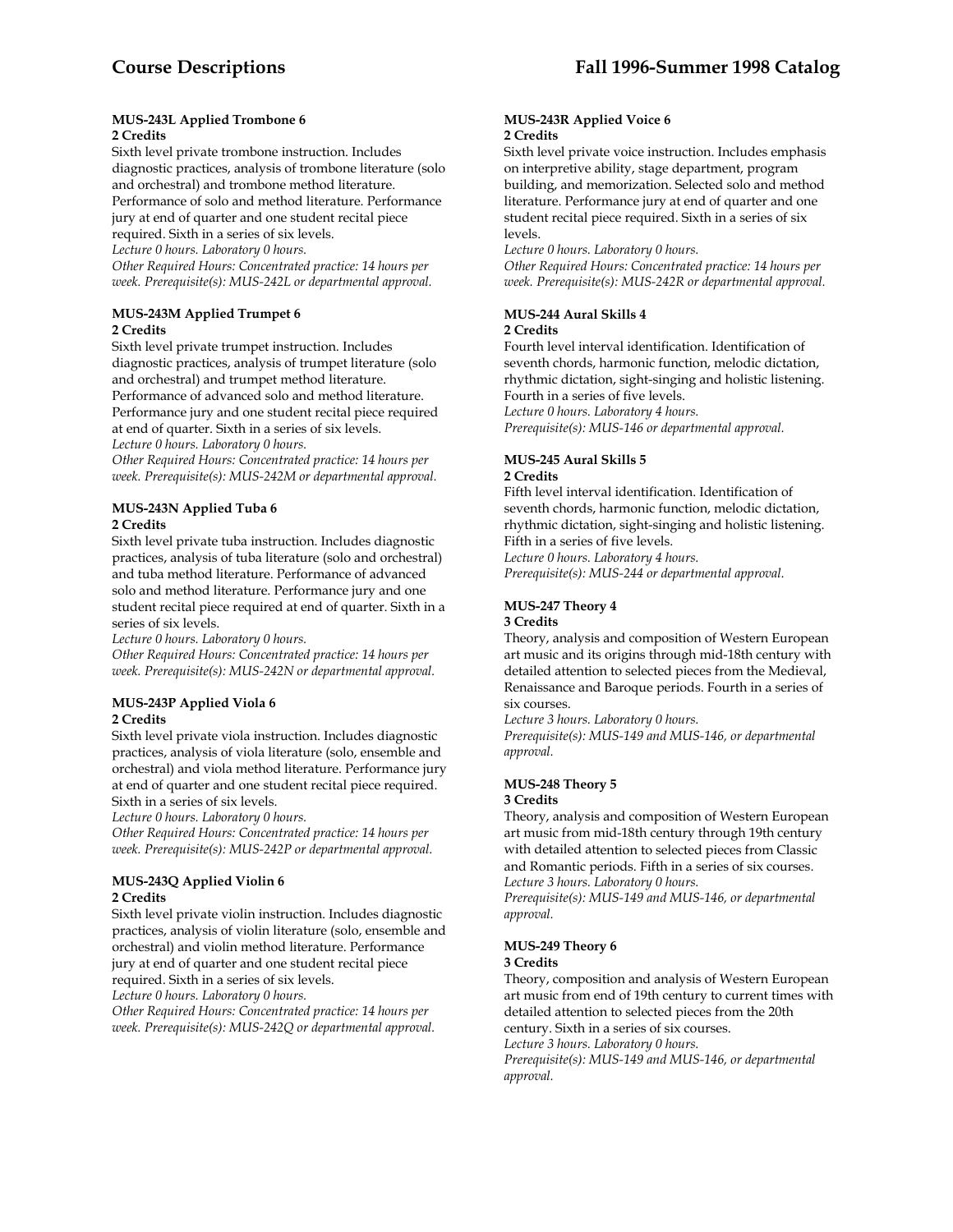#### **MUS-270A Special Topics in Music 1-4 credits**

Study of selected topics in art or pop music and in emerging music technologies (see schedule booklet for current offerings). (Repeatable. No more than eight credits of special topics courses may be applied towards fulfilling elective graduation degree requirements.) *Lecture 1-4 hours. Laboratory 0 hours. Prerequisite(s): Faculty counterparts determine appropriate prerequisite/corequisite for each topic.* 

# **MUS-272 Special Topics in Music Laboratory Experience**

# **1-4 credits**

Specialized lab focuses on problem solving and performance within a selected topic (see schedule booklet for current offerings). (Repeatable. No more than eight credits of special topics courses may be applied towards fulfilling elective graduation degree requirements.)

*Lecture 0 hours. Laboratory 2-8 hours. Prerequisite(s): Faculty counterparts determine appropriate prerequisite/corequisite for each topic*.

#### **MUS-278 Improvisation 4 2 Credits**

Fourth level study of melodic and rhythmic improvisation in a variety of jazz styles. Emphasis on the diminished modes, the whole-tone scale, the harmonic and melodic minor modes, harmonic structures and Coltrane substitutions. Improvisational skills, instrumental performance, and jazz repertoire unique to this level will be developed with live and pre-recorded rhythm section accompaniment. Recordings and transcriptions of master performances will be utilized to discuss, analyze, and perform in improvisational styles assigned to this level. Open to all instruments. *Lecture 1 hour. Laboratory 2 hours.* 

*Prerequisite(s): MUS-181 or departmental approval: audition.* 

# **MUS-279 Improvisation 5 2 Credits**

Fifth level study of melodic and rhythmic improvisation in a variety of jazz styles. Emphasis on locrian #2, diminished/whole-tone scales, minor cadences, lydian augmented and lydian dominant scales, and free forms. Improvisational skills, instrumental performance, and jazz repertoire unique to this level will be developed with live and pre-recorded rhythm section accompaniment. Recordings and transcriptions of master performances will be utilized to discuss, analyze, and perform in improvisational styles assigned to this level. Open to all instruments.

*Lecture 1 hour. Laboratory 2 hours*.

*Prerequisite(s): MUS-278 or departmental approval: audition.* 

#### **MUS-281 Improvisation 6 2 Credits**

Sixth level study of melodic and rhythmic improvisation in a variety of jazz styles. Emphasis on pentatonic scales, four-note groupings derived from pentatonic scales, and intervallic improvisation. Improvisational skills, instrumental performance, and jazz repertoire unique to this level will be developed with live and pre-recorded rhythm section accompaniment. Recordings and transcriptions of master performances will be utilized to discuss, analyze, and perform in improvisational styles assigned to this level. Open to all instruments. *Lecture 1 hour. Laboratory 2 hours. Prerequisite(s): MUS-279 or departmental approval: audition.* 

# **MUS-295 Special Studies in Jazz 1-2 Credits**

Specially presented educational experiences related to the subject of jazz, attained through the media of television. Live performance or jazz clinics will serve as the basis for formalized lectures and discussion on campus that will examine aspects of jazz from the perspective of historical significance and performance techniques. Particular attention will be given to the elements of style, form, harmonic structure, melody and rhythm as related to the theory of jazz and as presented in such special performances. Students may earn up to 2 credits in one quarter; however, no more than 3 credits may be applied to degree requirements. *Lecture 1 hour. Laboratory 0 hours.* 

*Prerequisite(s): MUS-104 or departmental approval.*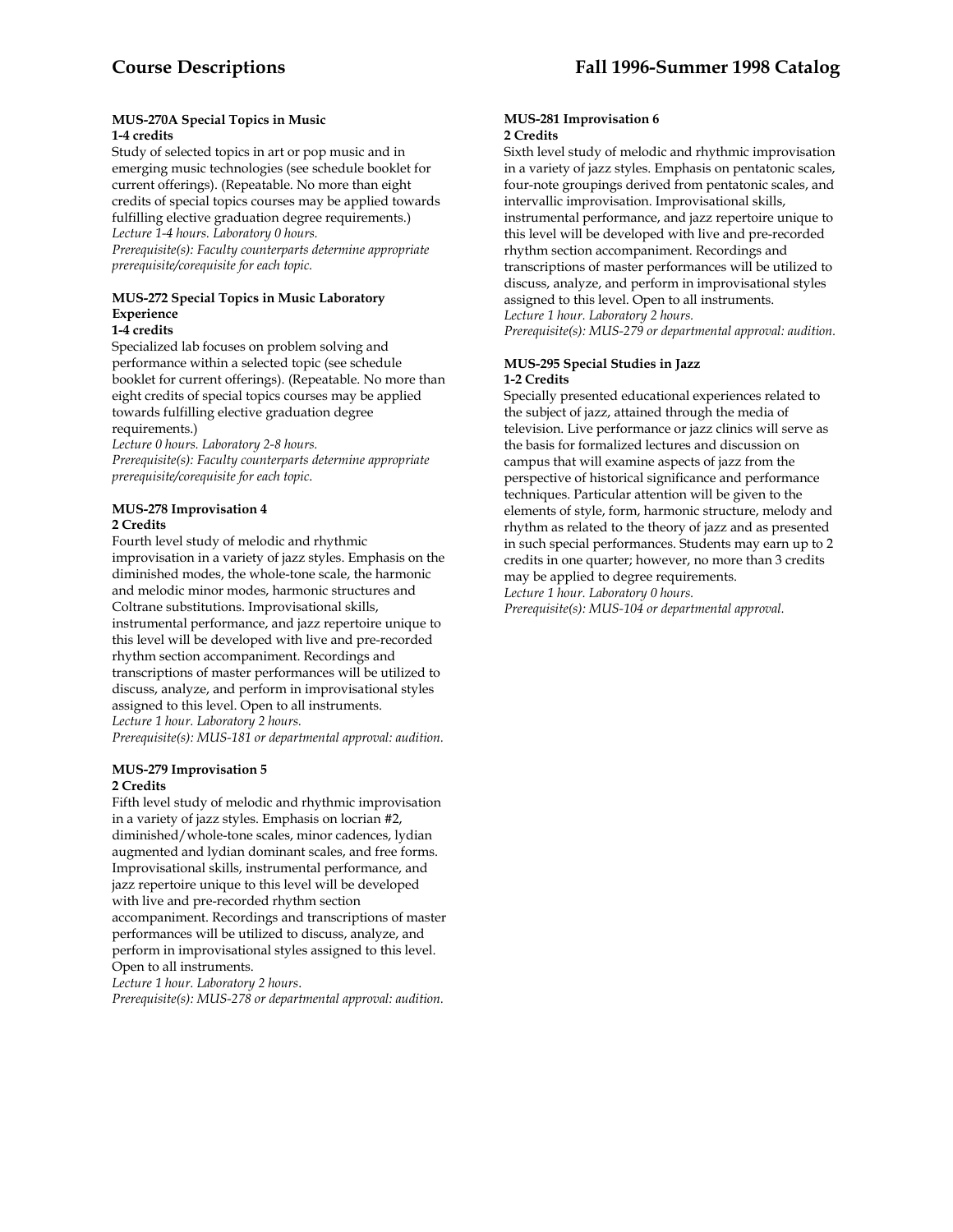# **NURSING - NURS**

### **NURS-107 Basic Health Assessment 2 Credits**

Focuses on the development of basic assessment skills including obtaining a health history, performing a physical assessment of the adult and documenting the findings. Major emphasis will be on developing interviewing skills and utilization of the basic assessment techniques of inspection, auscultation and palpation. Consideration will also be given to basic laboratory screening procedures.

*Lecture 1 hour. Laboratory 3 hours.* 

*Prerequisite(s): Departmental approval: completion of requirements for admission into the first clinical nursing course.* 

#### **NURS-108 Basic Self-Care Needs 6 Credits**

Basic nursing care of adults with minimal self-care deficits. Introduction to major curriculum themes: nursing process, communication, human development, cultural diversity, and associate degree nurse role. Basic concepts of pharmacology and normal nutrition. *Lecture 3 hours. Laboratory 9 hours.* 

*Prerequisite(s): NURS-107 or concurrent enrollment; BIO-143 or concurrent enrollment; and PSY-102 or concurrent enrollment.* 

# **NURS-109 Health Deviations I 8 Credits**

The nursing process provides the framework for delivery of nursing care for adults with self-care needs related to respiratory and musculoskeletal function, fluid and electrolyte balance, surgery and diabetes. Concepts of pain, teaching/learning and discharge planning will be addressed.

*Lecture 4 hours. Laboratory 12 hours. Prerequisite(s): NURS-108; BIO-144 or concurrent enrollment; and BIO-221 or concurrent enrollment*.

#### **NURS-110 Deviations in Mental Health 4 Credits**

The nursing process provides the framework for delivery of nursing care for patients of various age groups experiencing mental health deviations. Concepts of anxiety, depression, mania and schizophrenia will be addressed. Skills of communication and problem solving will be learned.

*Lecture 2 hours. Laboratory 6 hours. Prerequisite(s): NURS-109; BIO-145 or concurrent enrollment; and PSY-202 or concurrent enrollment.* 

#### **NURS-111 Self-Care - Elderly 4 Credits**

Study of specialized care of the elderly and of the nursing care of conditions which most commonly occur in the elderly. Emphasis will be placed upon nursing process, communication, developmental needs, cultural diversity, and the nurse's role in providing care for this segment of our population.

*Lecture 2 hours. Laboratory 6 hours. Prerequisite(s): NURS-109; BIO-145 or concurrent enrollment; and PSY-202 or concurrent enrollment.* 

# **NURS-181 ACCESS in Nursing 4 Credits**

Designed to ease the transition of Licensed Practical Nurses into the Associate Degree Nursing Program. Focuses on concepts basic to transition, therapeutic communication, nursing process and methods of teaching/learning.

*Lecture 3 hours. Laboratory 3 hours. Prerequisite(s): Departmental approval.* 

### **NURS-214 Self-Care - Childbearing 4 Credits**

Focuses on the principles of self-care and the nursing process which provide the basis for family centered nursing care for patients throughout the childbearing cycle and neonatal period. Emphasis will be placed on normal childbearing, childbearing at risk and the high risk neonate.

*Lecture 2 hours. Laboratory 6 hours. Prerequisite(s): NURS-110 and NURS-111.* 

#### **NURS-215 Health Deviations II 4 Credits**

Focuses on health promotion and selected self-care deficits of patients and families from the onset of puberty throughout adulthood. Content emphasizes family structure and function, health promotion, health compromising behaviors, issues of sexuality and developmental needs across the reproductive life span. Additional content includes reproductive disorders, fertility, infertility and family planning, infectious disorders, oncology, urologic disorders and family violence.

*Lecture 2 hours. Laboratory 6 hours. Prerequisite(s): NURS-110 and NURS-111.* 

#### **NURS-216 Health Deviations III 4 Credits**

Focuses on the patient with chronic health deviations. Orem's principles of self care are utilized as the framework for the application of the nursing process in providing care for the culturally diverse patient. Emphasis is on alterations in circulation, ingestion and elimination, protective functioning, and self concept. *Lecture 2 hours. Laboratory 6 hours. Prerequisite(s): NURS-214 and NURS-215.*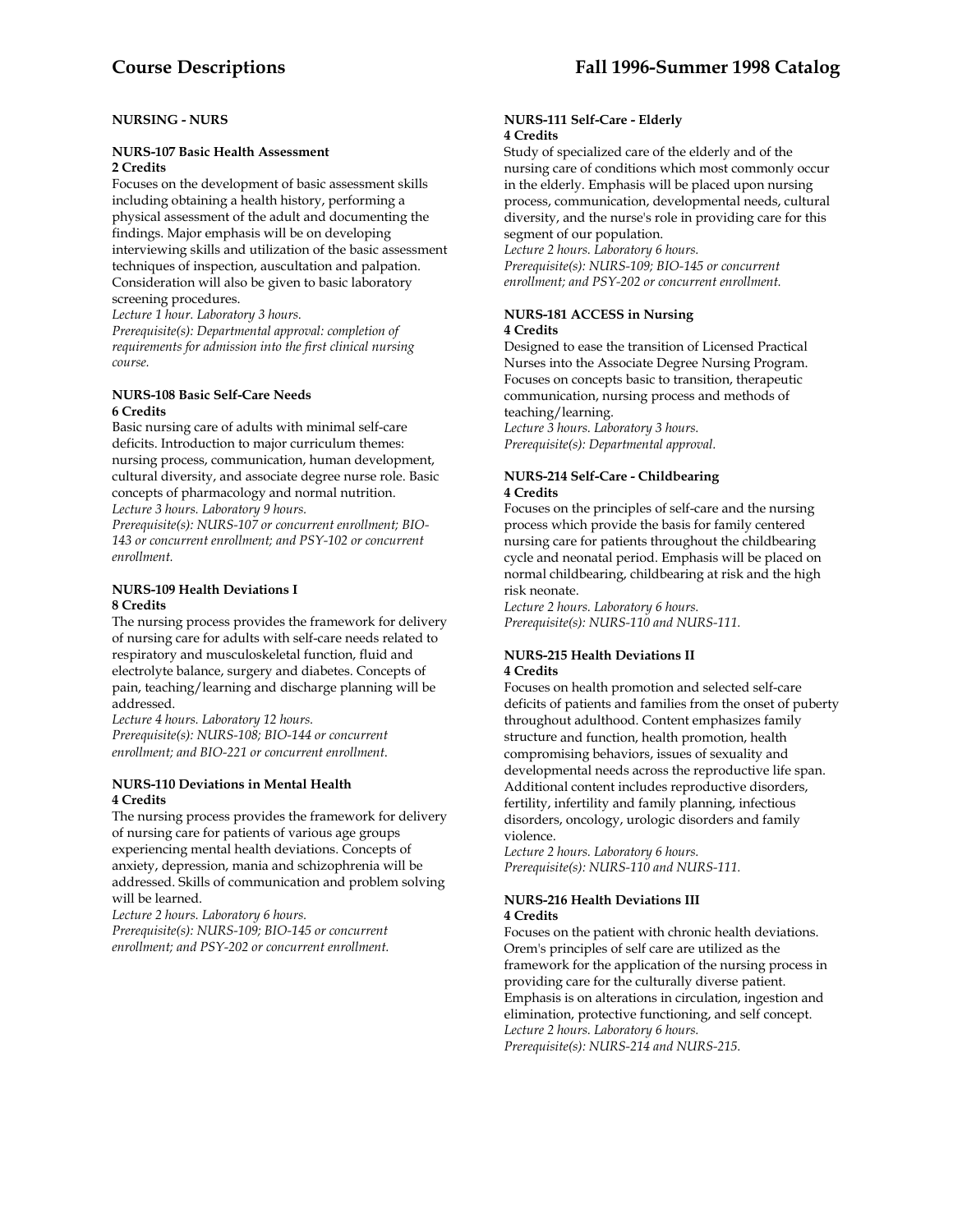#### **NURS-217 Self-Care - Children 4 Credits**

Emphasis on the nursing process, developmental selfcare needs, and health-deviation/self-care needs of the child ages infant through adolescent, and the family. Communication theory including teaching/learning strategies, cultural diversity, human growth and development, and the role of the nurse are integrated throughout the course as they relate to nursing care of the child and the family. *Lecture 2 hours. Laboratory 6 hours.* 

*Prerequisite(s): NURS-214 and NURS-215.* 

### **NURS-218 Health Deviation IV 7 Credits**

Focuses on the acute and critically ill patient. Utilizes Orem's principles of self-care and the nursing process for provision of care to culturally diverse patients and groups of patients. Emphasis is on care required to meet preventative, therapeutic and rehabilitative self-care deficits. Principles of management will be applied through a nursing leadership experience. *Lecture 3 hours. Laboratory 12 hours. Prerequisite(s): NURS-216 and NURS-217; and concurrent with NURS-219.* 

### **NURS-219 Health Management 2 Credits**

Exploration of Associate Degree Nursing role and transition into practice with emphasis on major health care issues, trends and patterns of care. Presentation and analysis of management concepts in health care organizations.

*Lecture 2 hours. Laboratory 0 hours. Prerequisite(s): NURS-216 and NURS-217; and concurrent with NURS-218*.

# **NURS-281 Independent Study in Nursing 2 Credits**

Independent study designed to provide a bridge among specific nursing courses. Content and mandatory objectives to be met will be determined by the Course Coordinators of the Nursing Program. May be repeated for an accrued maximum of four credits. *Lecture 1-2 hours. Laboratory 0-3 hours. Prerequisite(s): Departmental approval*.

### **OFFICE ADMINISTRATION - OADM**

#### **OADM-108 Business Language Skills 3 Credits**

Fundamentals of business language with emphasis on grammatical correctness, acceptable usage, spelling, vocabulary, punctuation, capitalization, correct number usage, and proofreading. Limited writing involves choice of correct word usage, effective sentence structure, and paragraph construction. Required course for all OADM majors and certificate programs.

*Lecture 3 hours. Laboratory 0 hours.Prerequisite(s): None.* 

#### **OADM-109 Introductory Shorthand 4 Credits**

Introduction to the theory and principles of Gregg shorthand with emphasis on reading, writing and transcription in preparation for speed dictation and transcription in more advanced courses in shorthand. *Lecture 4 hours. Laboratory 0 hours. Prerequisite(s): Departmental approval.* 

# **OADM-111 Shorthand II**

#### **3 Credits**

Brief and intensive review of Gregg shorthand and presentation of additional theory. Instruction in the taking of dictation and the preparation of typed transcripts from shorthand notes. Development of speed and accuracy.

*Lecture 2 hours. Laboratory 2 hours. Prerequisite(s): OADM-109, OADM-108, and OADM-119; or departmental approval: equivalent proficiency.* 

# **OADM-112 Shorthand III**

### **3 Credits**

Instruction in taking dictation and the transcription of mailable documents from shorthand notes. Emphasis on the development of speed and accuracy and the production of mailable documents. *Lecture 2 hours. Laboratory 2 hours. Prerequisite(s): OADM-111, OADM-121, and OADM-108;* 

*or departmental approval: equivalent proficiency.* 

# **OADM-115 Accounting/Business Applications With Electronic Calculator**s

#### **4 Credits**

Development of the touch system on the 10-key calculator. Application of simple mathematical procedures to typical accounting, financial, marketing, economic, and other business problems. Instruction and practice in the operation of calculators as used in solving these problems.

*Lecture 4 hours. Laboratory 0 hours. Prerequisite(s): MATH-091 or equivalent*.

# **OADM-116 Basic Filing**

# **3 Credits**

Study of the fundamentals of records handling from creation to destruction. Includes basic rules for filing and a study of the five basic methods.

*Lecture 3 hours. Laboratory 0 hours. Prerequisite(s): None.*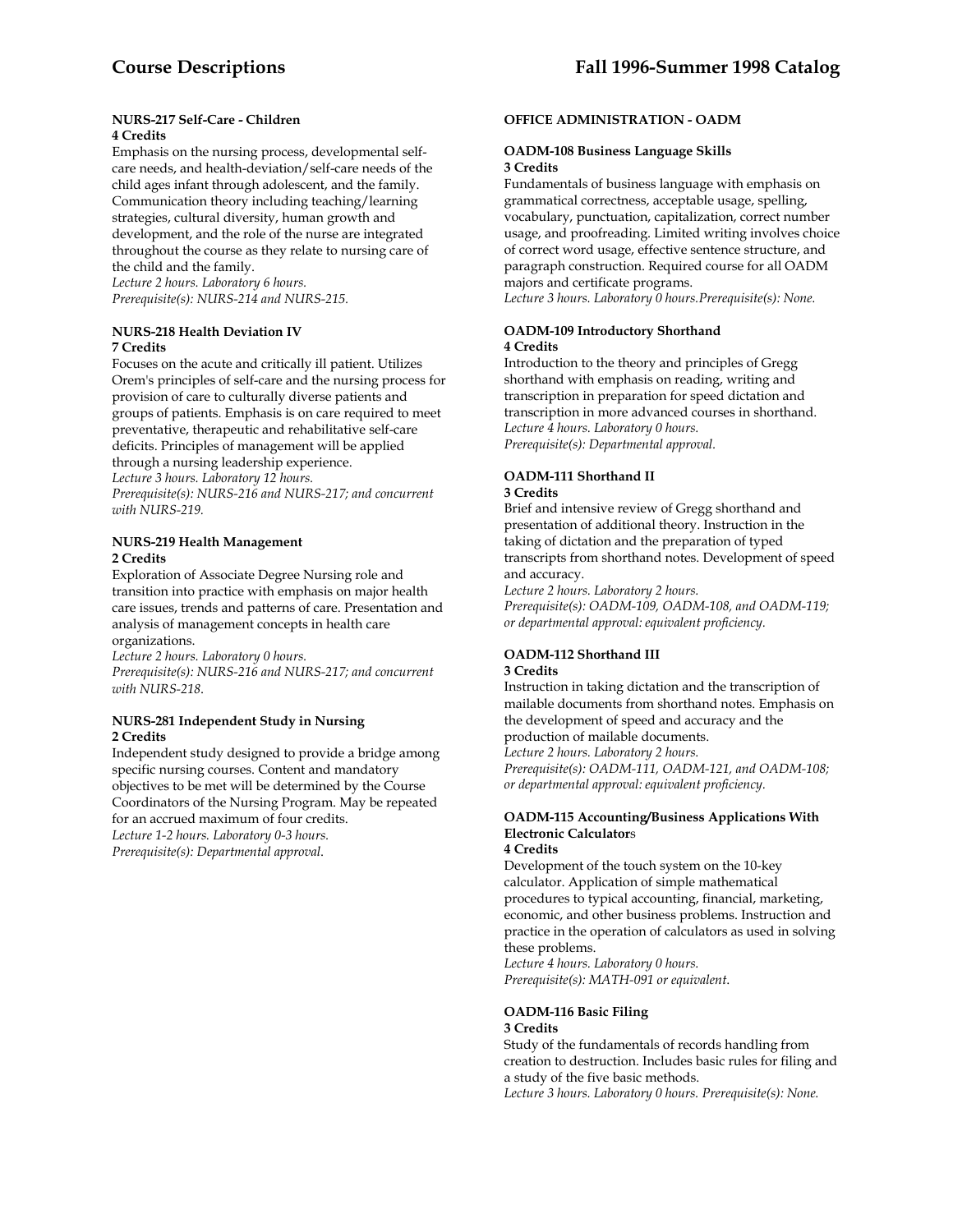#### **OADM-118 Keyboarding 2 Credits**

Mastery of alphabetic keyboard using the touch system. Especially designed for the data processor, accountant and home/personal computer user. Also valuable for executives and managers using professional work stations. Minimum goal of 15 words a minute with not more than 5 errors on a three-minute timed writing. This course will not substitute for OADM course, "Introductory Typewriting". *Lecture 1 hour. Laboratory 2 hours. Prerequisite(s): None.* 

#### **OADM-119 Introductory Typewriting 3 Credits**

Mastery of the alphabetic and numeric/symbol keyboard using the touch system, basic formatting, and introduction to word processing techniques with emphasis on the transfer of skills and knowledge learned to other types of electronic equipment. Minimum goal of 25 words a minute with not more than five errors on a three-minute timed writing. OADM course "Keyboarding" may not be substituted for this course. *Lecture 2 hours. Laboratory 2 hours. Prerequisite(s): None.* 

### **OADM-121 Business Typewriting 3 Credits**

Formatting and keying business correspondence, tables, and reports. Minimum goal of 35 words a minute with not more than five errors on a five-minute timed writing. Students with previous typewriting/keyboarding experience should consult with the OADM department prior to registration.

*Lecture 2 hours. Laboratory 2 hours. Prerequisite(s): OADM-119 or departmental approval: previous formal typewriting instruction.* 

#### **OADM-122 Intermediate Business Typewriting 3 Credits**

Formatting and keying business letters with special features, interoffice memorandums, ruled and boxed tables, business forms and advanced reports containing footnotes. Minimum goal of 45 words a minute with not more than five errors on a five-minute timed writing. Students with previous typewriting/keyboarding experience should consult with the OADM department prior to registration.

*Lecture 2 hours. Laboratory 2 hours.* 

*Prerequisite(s): OADM-121 or departmental approval: two quarters of previous formal typewriting instruction.* 

#### **OADM-123 Typewriting Refresher 3 Credits**

Accelerated review of typewriting concepts and skills. Designed for students who have had at least one year of formal typewriting instruction and desire a review of the information and skills taught in those courses. Minimum goal of 45 words a minute with not more than five errors on a five-minute timed writing. Not open to students who have received credit for OADM courses

"Introductory Typewriting" and "Business Typewriting". As an option, student may select six (6) elective OADM credits.

*Lecture 2 hours. Laboratory 2 hours.* 

*Prerequisite(s): Departmental approval: successful completion of at least one year of typewriting instruction other than at Cuyahoga Community College.* 

### **OADM-130 Microcomputer Word Processing 3 Credits**

Development of techniques and skills used on a microcomputer utilizing an integrated software package combining three computer applications: word processing, database management, and spreadsheet analysis. Practical application in the creation and printing of documents with graphics, charting, and reporting capabilities. Especially designed for administrative assistants, executives and managers using professional work stations. Open to students with basic typewriting skills.

*Lecture 2 hours. Laboratory 2 hours. Prerequisite(s): OADM-118 or departmental approval.* 

#### **OADM-131 Integrated Office Technology for Business 4 Credits**

Development of skills on a microcomputer utilizing a variety of word processing, electronic spreadsheet, and database software packages. Practical applications in the creation and printing of graphs and the integration of graphics and financial applications with text. Especially designed for administrative assistants, accountants, and business persons utilizing a personal computer. *Lecture 2 hours. Laboratory 4 hours. Prerequisite(s): OADM-119 Introductory Typewriting.*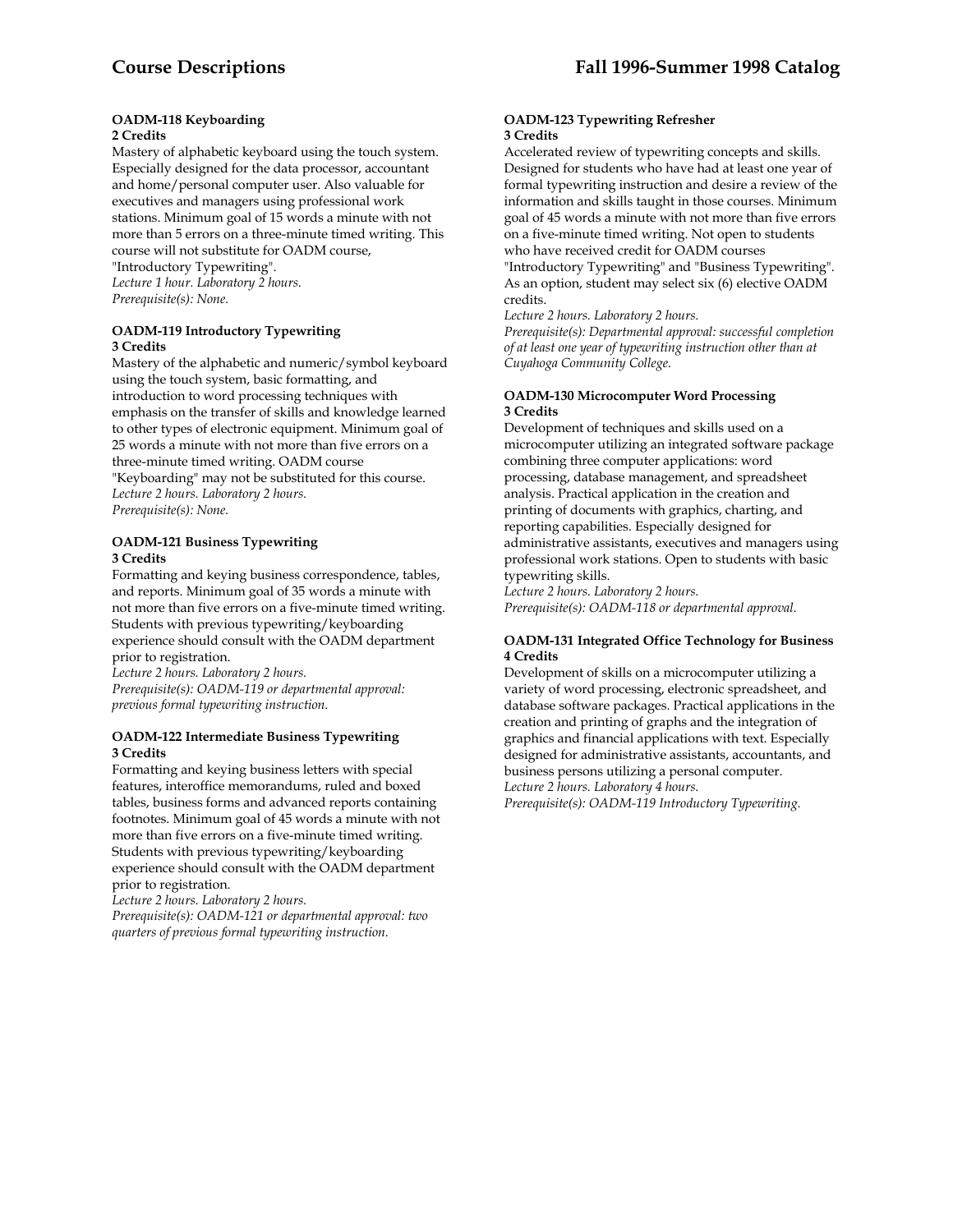#### **OADM-210 Business Communications 4 Credits**

Study of modern business communication theory with its application to business. Instruction in business letters, research techniques, dictation, and formal and informal report preparation.

*Lecture 4 hours. Laboratory 0 hours. Prerequisite(s): ENG-102 or concurrent enrollment, or departmental approval.* 

### **OADM-215 Information Processing Concepts 3 Credits**

Introduction to current information processing concepts and practices in the structure of the office, office environment, and career paths. Includes insight into the total concept of word/information processing. *Lecture 3 hours. Laboratory 0 hours. Prerequisite(s): None.* 

#### **OADM-216 Basic Word/Information Processing 3 Credits**

Development of basic techniques and skills used on a word/information processing system through practical application utilized to process data in an automated office.

*Lecture 2 hours. Laboratory 2 hours.* 

*Prerequisite(s): OADM-118 or OADM-119; or OADM-215 or concurrent enrollment; or instructor approval: verification of 15 wpm typewriting speed.* 

### **OADM-217 Intermediate Word/Information Processing 3 Credits**

Development of word/information processing skills with emphasis on sophisticated applications using word processing systems.

*Lecture 2 hours. Laboratory 2 hours. Prerequisite(s): OADM-216 or departmental approval: equivalent proficiency.* 

# **OADM-218 Word/Information Processing Applications 3 Credits**

Development of techniques and skills used to perform word/information processing applications on dedicated word processors and microcomputer-based systems. Includes an application to the integration of word processing with data processing, telecommunications, records processing and data base management to achieve a total information network.

*Lecture 2 hours. Laboratory 2 hours. Prerequisite(s): OADM-217 or departmental approval: equivalent proficiency.* 

# **OADM-219 Machine Transcription/Skill Building 3 Credits**

Development of proficiency in transcribing a variety of high-quality business documents from machine dictation. Includes operation of transcription equipment, development of speed and accuracy in transcription, and mastery of other related skills. Minimum goal of 55 words a minute with not more than five errors on a fiveminute timed writing.

*Lecture 2 hours. Laboratory 2 hours.* 

*Prerequisite(s): OADM-108; and OADM-217 or concurrent enrollment*.

#### **OADM-223 Telecommunications 4 Credits**

Study of the range of worldwide information movement using the latest advances in telecommunications systems, applications, and equipment. Explores how telecommunications is the key that will link and interconnect other information processing segments. Student will develop a working knowledge of global and local systems, on-line data banks, satellite communications, and applications for integrating telecommunications into the automated office and electronic home.

*Lecture 4 hours. Laboratory 0 hours. Prerequisite(s): None.* 

# **OADM-225 Information Processing Management 3 Credits**

Procedures for determining the feasibility of organizing an information processing center. Guidelines for establishing, operating, and supervising an information processing system within the greater confines of an automated office system including personnel management.

*Lecture 3 hours. Laboratory 0 hours. Prerequisite(s): OADM-218 or concurrent enrollment.* 

# **OADM-230 Records Management 3 Credits**

Study of the control of information and records with emphasis on management techniques for the electronic office to include micrographics, automation, electronic media, optical storage, and mass storage systems. *Lecture 3 hours. Laboratory 0 hours.* 

*Prerequisite(s): OADM-116 or departmental approval.* 

# **OADM-255 Office Administration Procedures and Practices**

# **4 Credits**

Finishing course for Office Administration majors designed to update knowledge in the rapidly changing office environment, and preparation for initial employment as well as promotions to supervisory and administrative positions. *Lecture 2 hours. Laboratory 4 hours.* 

*Prerequisite(s): Departmental approval: sophomore standing.* 

# **OADM-260 Cooperative Field Experience 1-3 Credits**

Employment in an approved training facility under College supervision. Experience in integrating and extending previously learned knowledge and skills to develop production level techniques and responsibilities common to office workers. One credit is awarded for 120 clock hours of approved work. Students may earn up to 3 credits in one quarter. Limited to students in the Cooperative Education Program. May be repeated for a cumulative maximum of 12 credits. *Lecture 0 hours. Laboratory 0 hours.* 

*Other Required Hours: 120 clock hours of approved work per credit hour. Prerequisite(s): Formal acceptance into the Cooperative Education Program.*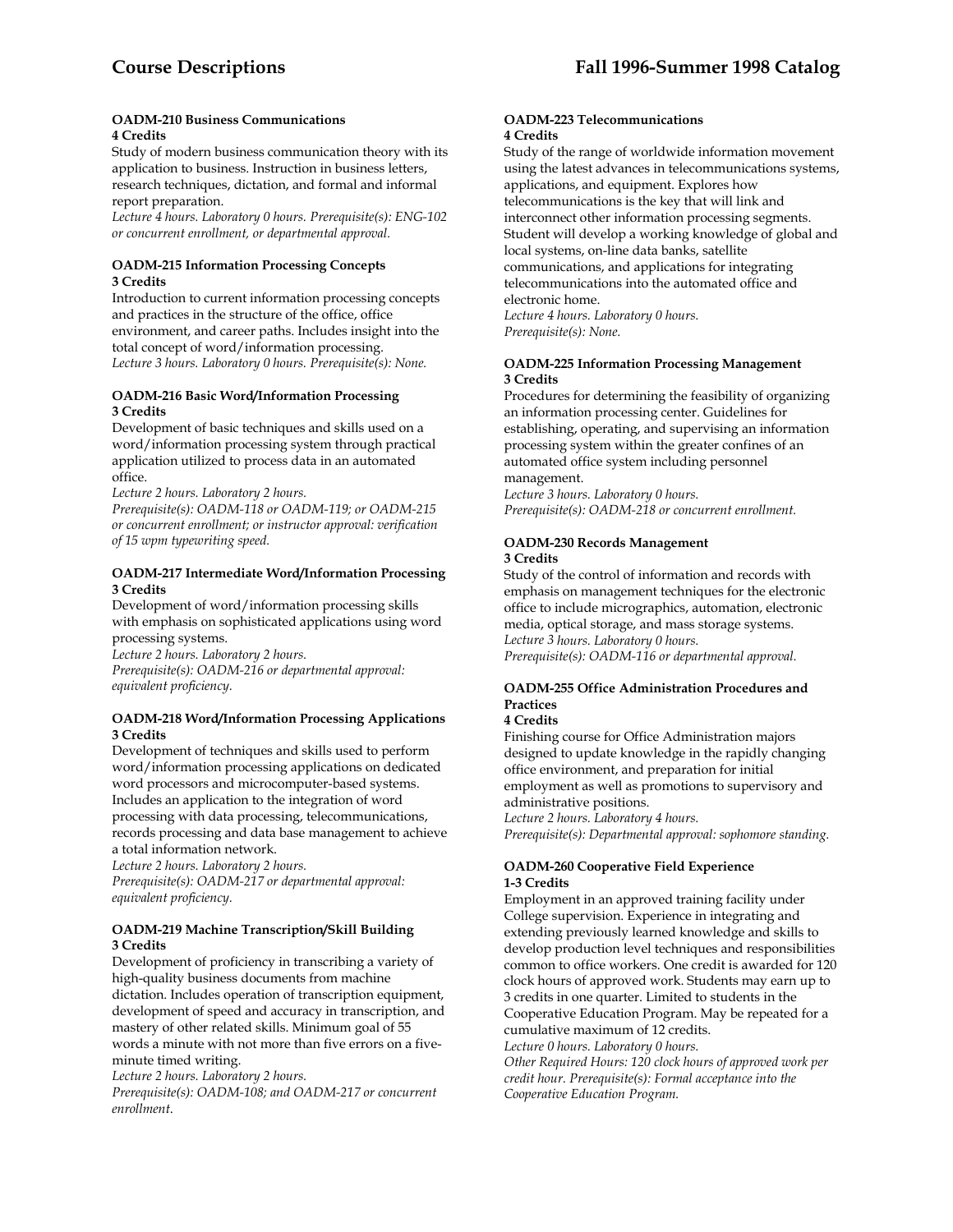# **OADM-270 Special Topics: Office Careers Update/Trends**

**1-4 Credits** 

Specialized course focusing on current trends and developments in Office Administration. Involves flexible program of guided reading, discussion and written assignments. (Repeatable. No more than 3 credits of special topics courses may be applied toward the office administration program degree requirements.) *Lecture 1-4 hours. Laboratory 0 hours. Prerequisite(s): None*.

#### **OADM-272 Special Topics: Office Careers Update/Trends Laboratory Experience 1-2 Credits**

Specialized lab focuses on application portion of subject matter addressed in the special topics lecture . Concentration on producing documents with systems software applications currently being used in the electronic office. (Repeatable. No more than three credits of special topics courses may be applied toward the Office Administration program degree requirements.) *Lecture 0 hrs. Laboratory 2-4 hours.* 

*Prerequisite(s): Faculty counterparts determine appropriate prerequisite/corequisite for each topic.* 

# **OPTICAL TECHNOLOGY - OPT**

#### **OPT-105 Theoretical Optics I 1 Credit**

History of the optical field, and the manufacturing of glasses and plastic lenses. Introduction to modern lens construction and basis for design. *Lecture 1 hour. Laboratory 0 hours. Prerequisite(s): Departmental approval: admission to the optical technology program* 

# **OPT-106 Theoretical Optics II**

#### **1 Credit**

Study of types of astigmatic refraction errors, optics of the cylinder, transportation and neutralization. *Lecture 1 hour. Laboratory 0 hours. Prerequisite(s): OPT-105.* 

# **OPT-107 Theoretical Optics III 1 Credit**

Acquaint the student with the bifocal and trifocal lenses, the difference between the near and intermediate fields, the use of the Snelling Chart, and the ability to match a prescription to a lens style. *Lecture 1 hour. Laboratory 0 hours. Prerequisite(s): OPT-106* 

# **OPT-121 Mechanical Optics**

#### **3 Credits**

Introduction to ophthalmic laboratory procedures. Abrasive cutting, lapping, surface inspection, and calculations for prisms and spheres. Care of laboratory equipment.

*Lecture 1 hour. Laboratory 6 hours. Prerequisite(s): Departmental approval: admission to the program.* 

# **OPT-122 Mechanical Optics**

# **3 Credits**

Astigmatic refraction errors. Lens aberrations and corrected curve series. Introduction to cylindrical surfacing. *Lecture 1 hour. Laboratory 6 hours. Prerequisite(s): OPT-121.* 

### **OPT-123 Mechanical Optics 3 Credits**

Accommodations, visual fields and multifocal types. Anisometripia and bicentric grinding calculations. Surfacing techniques for various bifocal types. *Lecture 1 hour. Laboratory 6 hours. Prerequisite(s): OPT-122.* 

#### **OPT-124 Mechanical Optics 3 Credits**

Theory and guide to plastic lenses with the application of lap selection, tints, and dyes. *Lecture 1 hour. Laboratory 6 hours. Prerequisite(s): OPT-123.*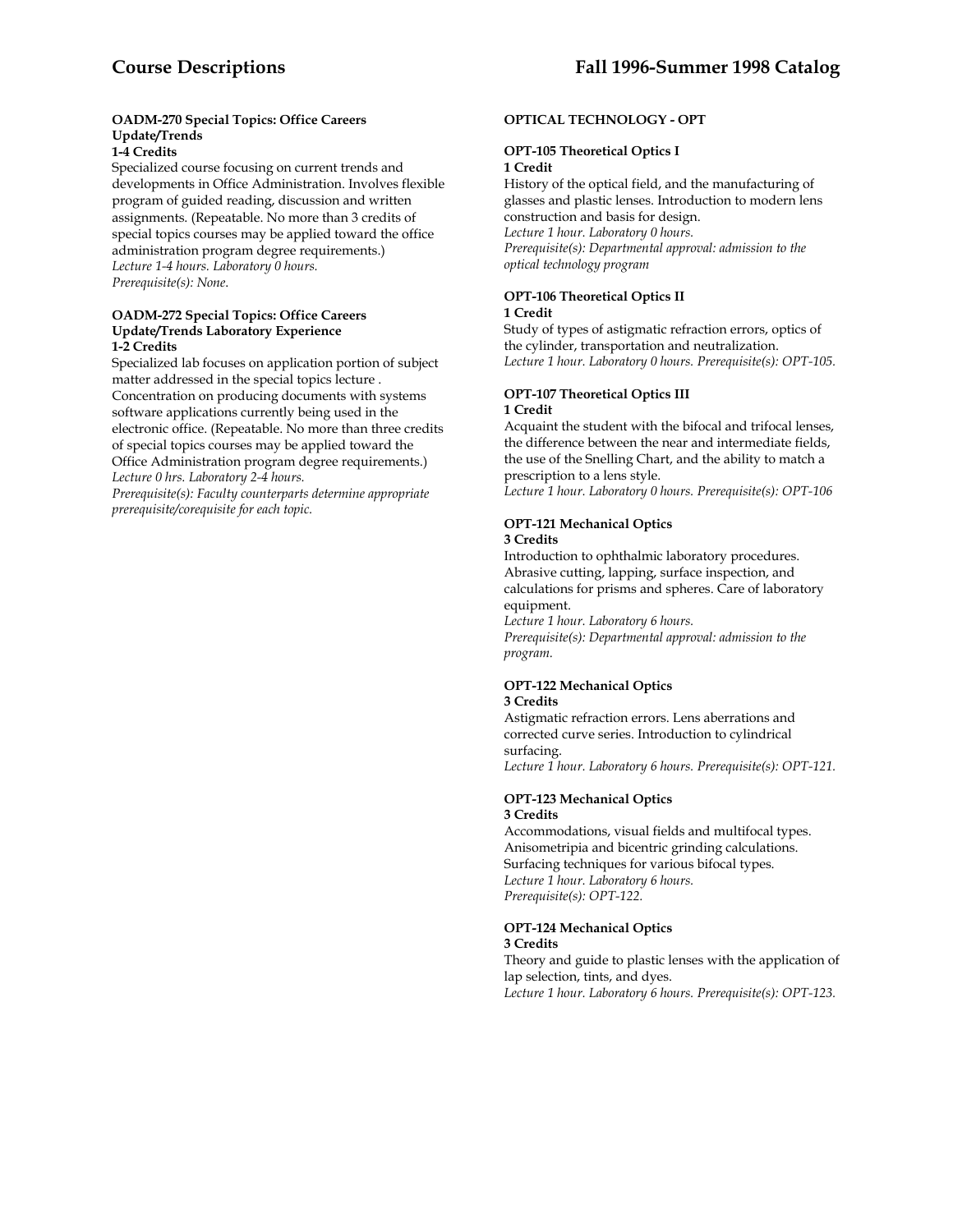#### **OPT-195 Ophthalmic Dispensing I 2 Credits**

Introduction, history and development of modern opticianry, spectacles and fitting procedures. *Lecture 1 hour. Laboratory 3 hours. Prerequisite(s): Departmental approval: admission to the program.* 

#### **OPT-196 Ophthalmic Dispensing II 2 Credits**

Principles of interpersonal relationships, instruction in basic frame types and parts and terminology used in basic frame markings and measurements. *Lecture 1 hour. Laboratory 3 hours. Prerequisite(s): OPT-195.* 

### **OPT-197 Ophthalmic Dispensing III 3 Credits**

Familiarize the student with verifying a prescription, ordering the correct absorptive or tinted lenses, inserting into the frame and keeping accurate records for future use.

*Lecture 2 hours. Laboratory 3 hours. Prerequisite(s): OPT-196.* 

# **OPT-198 Ophthalmic Refraction 3 Credits**

Entry level knowledge of the theory and performance of refraction as it relates to the human eye. Study of the ocular media, ametropia neutralization, astigmatism, objective and subjective refraction, anomalies of vision, and clinical refraction and retinoscopy. A study of the pitfalls, aids to the refractionist and didactic refraction will be covered.

*Lecture 2 hours. Laboratory 3 hours. Prerequisite(s): OPT-106 or departmental approval: equivalent educational/work experience.* 

#### **OPT-200 Optical Business 2 Credits**

Responsibilities in an optical department, performance reviews, hiring personnel, scheduling work hours, inventory control, financial data and goal emphasis. *Lecture 2 hours. Laboratory 0 hours. Prerequisite(s): OPT-197.* 

# **OPT-201 Ophthalmic Dispensing IV 3 Credits**

Cataract lens fitting, vertex distance, progressive lenses, invisible lenses and clinical practice adjusting frames to patients. *Lecture 2 hours. Laboratory 3 hours.* 

*Prerequisite(s): OPT-197.* 

### **OPT-202 Ophthalmic Dispensing V 3 Credits**

On-site clinical practice and individual instruction in fitting, adjusting and dispensing of eyeglasses. *Lecture 2 hours. Laboratory 3 hours. Prerequisite(s): OPT-201*.

#### **OPT-203 Ophthalmic Dispensing Applications 1 Credit**

Participation in on-the-job problem solving applications, technical correlation and clinical applications as related to spectacles. *Lecture 1 hour. Laboratory 0 hours. Prerequisite(s): OPT-202.* 

# **OPT-205 Contact Lenses I**

### **2 Credits**

Focuses on the history of contact lenses, the differences between hard and soft contact lenses, and the physical and physiological properties of contact lenses. *Lecture 2 hours. Laboratory 0 hours. Prerequisite(s): Departmental approval: admission to the program.* 

### **OPT-211 Lens Design 3 Credits**

Development of specifications and applications of the available multifocals, cataract lenses, and other special lens forms. *Lecture 2 hours. Laboratory 3 hours. Prerequisite(s): OPT-122.* 

# **OPT-212 Contact Lenses II**

# **3 Credits**

Principles of operation and design of instruments applicable to fitting of contact lenses. Optical principles and materials applicable to the design processes and their relationship to the physical condition and structure of the eye in its abnormal state. *Lecture 2 hours. Laboratory 3 hours. Prerequisite(s): OPT-205.* 

# **OPT-214 Contact Lenses III**

# **3 Credits**

Techniques of contact lenses fitting are examined and practical application of these techniques in the fitting process are experienced. Practice in fitting contact lenses. Fitting rules, wearing schedules and optics of contact lenses will be examined. Hard and soft contacts will be covered.

*Lecture 2 hours. Laboratory 3 hours. Prerequisite(s): OPT-212.* 

# **OPT-215 Contact Lenses Applications 1 Credit**

Students will participate in on-the-job problem solving applications, technical correlation and clinical applications as related to contact lenses. *Lecture 1 hour. Laboratory 0 hours. Prerequisite(s): OPT-202.* 

# **OPT-225 Mechanical Optics**

# **3 Credits**

Ophthalmic prisms, their effects, and designations. Lens design. *Lecture 1 hour. Laboratory 6 hours.* 

*Prerequisite(s): OPT-124*.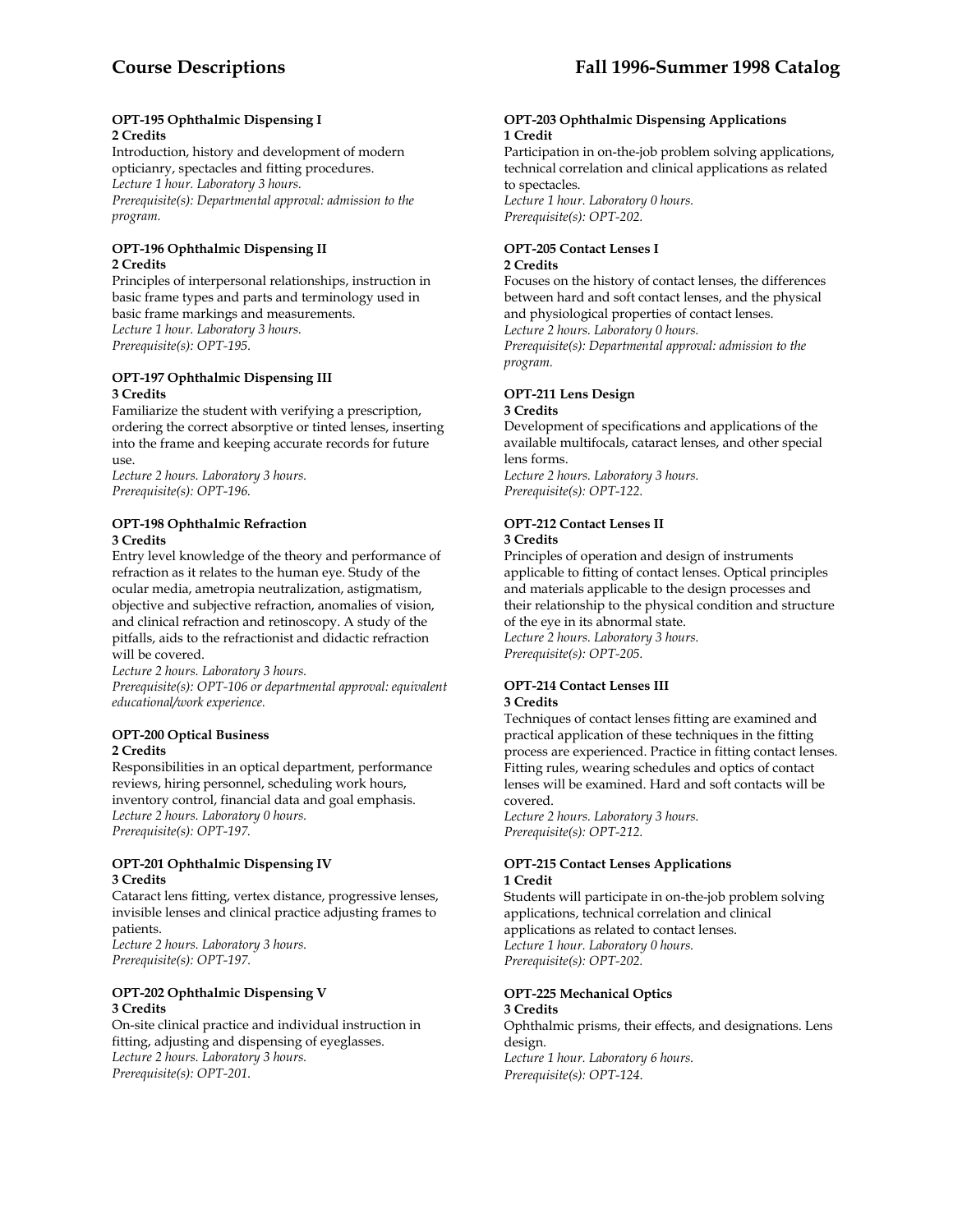#### **OPT-226 Mechanical Optics 3 Credits**

Lens aberrations. Analysis of the visible spectrum, absorptive lenses and the theory and use of toughened safety lenses. Layout of different multifocal lenses. Emphasis on all phases of surfacing and finishing procedures for multifocal lenses. *Lecture 1 hour. Laboratory 6 hours. Prerequisite(s): OPT-225.* 

### **OPT-227 Mechanical Optics 3 Credits**

Formulas and their specific applications. Emphasis on lens identification, rimless and semi-rimless work. *Lecture 1 hour. Laboratory 6 hours. Prerequisite(s): OPT-226.* 

# **OPT-275 Ophthalmic Dispensing Practicum 3 Credits**

Students will work in selected optical departments performing general duties associated with the optical field. Each student will be assigned to a clinical site rotating from spectacle through contact lenses fitting and dispensing.

*Lecture 1 hour. Laboratory 0 hours.* 

*Other Required Hours: Practicum: 14 hours per week. Prerequisite(s): Departmental approval: final quarter standing in optical technology.* 

# **OCCUPATIONAL THERAPY ASSISTANT - OTAT**

#### **OTAT-104 Resident Activity Coordinator Course 3 Credits**

Introductory knowledge for people either considering or currently working in long-term care facilities. Satisfactory completion of the course entitles the participant to a certificate from the Ohio Health Care Association. *Lecture 3 hours. Laboratory 0 hours. Prerequisite(s): None.* 

# **OTAT-111 Occupational Therapy Principles 3 Credits**

Introduces the profession of occupational therapy, its place in the health care system, and the role and function of occupational therapy personnel. Includes the origins of the field, basic concepts, philosophy and practice functions of personnel. Also includes an overview of the process of service delivery, patterns of health care in the U.S., and specialty areas in the field.

*Lecture 2 hours. Laboratory 3 hours. Prerequisite(s): Departmental approval: admission to the program.* 

# **OTAT-112 Occupational Therapy Media**

# **3 Credits**

Development of skills in the use of selected media as a basic approach to occupational therapy practice. Includes general concepts of activity analysis and problem solving applied to the therapeutic process.

*Lecture 2 hours. Laboratory 3 hours.* 

*Prerequisite(s): BIO-143 and departmental approval.* 

#### **OTAT-113 Fundamentals of Developmental Disabilities 3 Credits**

Overview of physical and psychosocial conditions commonly referred to and treated by occupational therapists presented within a developmental frame of reference covering infancy through adolescence. *Lecture 3 hours. Laboratory 0 hours. Prerequisite(s): OTAT-111 and departmental approval.* 

#### **OTAT-115 Techniques in Developmental** Disabilities 4 Credits

Application of occupational therapy skills and techniques in treatment programs planned for patients in infancy through adolescence. *Lecture 3 hours. Laboratory 3 hours. Prerequisite(s): OTAT-112 and departmental approval.*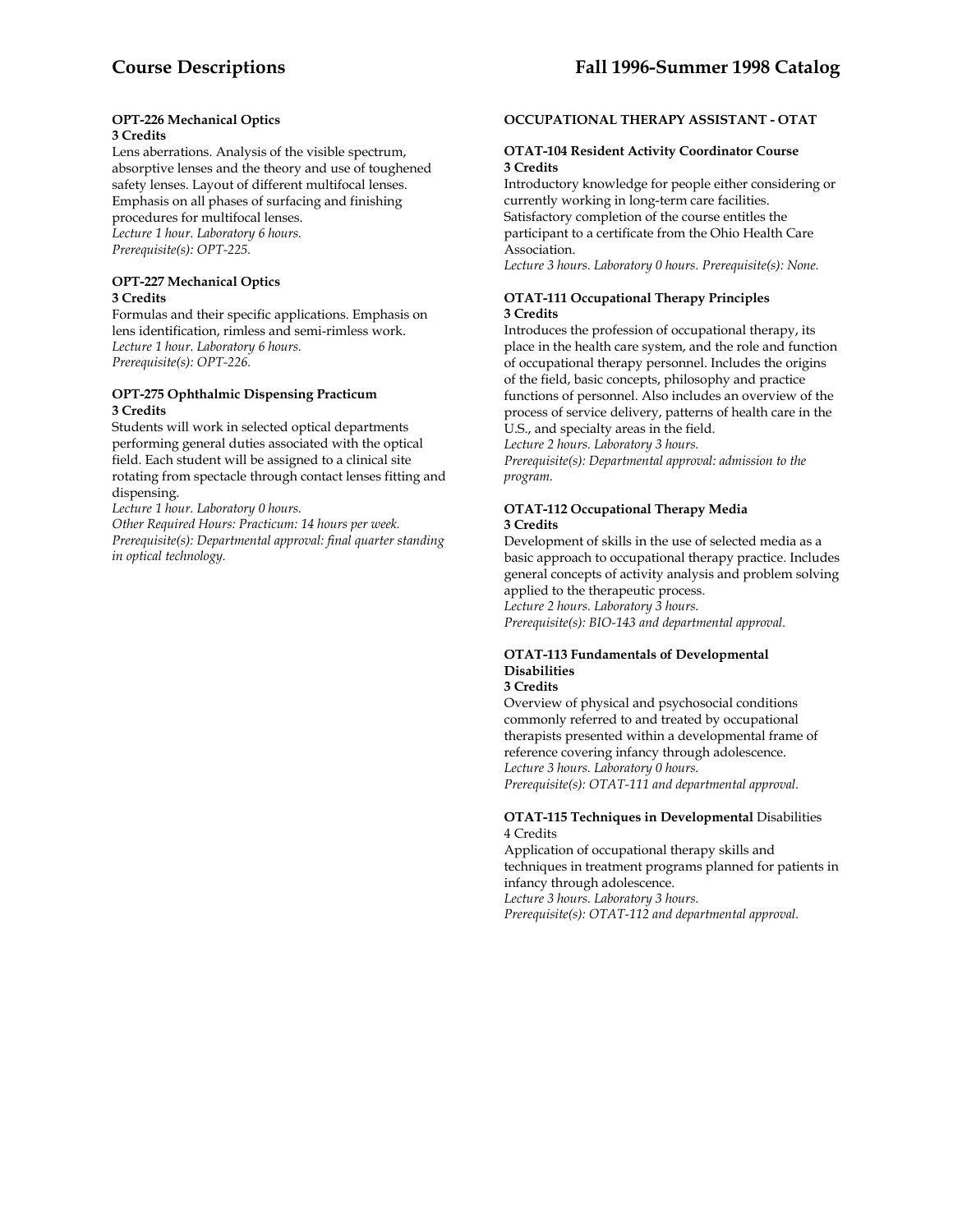#### **OTAT-117 Field Practice in Developmental Disabilities 2 Credits**

Use of knowledge and skills learned in concurrent OTAT courses in clinical sites under the supervision of occupational therapy personnel in pediatric settings. Students will spend a minimum of 55 hours off-campus in assigned health agencies in addition to scheduled coursework.

*Lecture 1 hour. Laboratory 0 hours.* 

*Other Required Hours: Field practice: 55 hours per quarter offcampus. Prerequisite(s): OTAT-112 and departmental approval.* 

# **OTAT-120 Occupational Therapy Leisure Skills Development**

**3 Credits** 

Focuses on selection and use of recreational activities as a therapeutic modality in occupational therapy practice. Students will research appropriate recreational activities for all age groups in both physical disabilities and psychiatric occupational therapy settings. Simulated and actual patient/client experiences will further develop the therapeutic application of recreation in occupational therapy practice.

*Lecture 3 hours. Laboratory 0 hours. Prerequisite(s): PSY-202 and departmental approval.* 

# **OTAT-123 Fundamentals of Physical Dysfunction 3 Credits**

Overview of the dysfunctions typically seen in adulthood and commonly referred to and treated by occupational therapists. *Lecture 3 hours. Laboratory 0 hours.* 

*Prerequisite(s): PTAT-103, OTAT-113, and departmental approval.* 

# **OTAT-125 Techniques in Physical Dysfunction 4 Credits**

Application of occupational therapy skills and techniques in treatment program planned for the patient/client with physical dysfunctions. *Lecture 3 hours. Laboratory 3 hours.* 

*Prerequisite(s): OTAT-115, PTAT-103, and departmental approval.* 

# **OTAT-127 Physical Dysfunction Field Practice 2 Credits**

Practice of knowledge and techniques learned in concurrent courses in clinical sites under the supervision of occupational therapy personnel. Student will spend a minimum of 55 hours off-campus in assigned health care agencies in addition to class work.

*Lecture 1 hour. Laboratory 0 hours.* 

*Other Required Hours: Field practice: 55 hours per quarter offcampus.* 

*Prerequisite(s): OTAT-117 and departmental approval.* 

### **OTAT-213 Fundamentals of Psychosocial Dysfunction 3 Credits**

Overview of psychosocial dysfunctions commonly seen in adults referred to occupational therapy for treatment. *Lecture 3 hours. Laboratory 0 hours.* 

*Prerequisite(s): PSY-107, OTAT-123, and departmental approval.* 

# **OTAT-215 Techniques in Psychosocial Dysfunction 4 Credits**

Application of skills and techniques used in treatment programs for patients with psychosocial dysfunction. *Lecture 3 hours. Laboratory 3 hours. Prerequisite(s): PSY-107, OTAT-125, and departmental approval.* 

# **OTAT-217 Psychosocial Field Practice 2 Credits**

Practice of knowledge and techniques learned in concurrent courses at clinical sites under the supervision of occupational therapy personnel. Student will spend a minimum of 55 hours off-campus in assigned health care agencies in addition to class work.

*Lecture 1 hour. Laboratory 0 hours.* 

*Other Required Hours: Field practice: 55 hours per quarter offcampus. Prerequisite(s): PSY-107, OTAT-127, and departmental approval.* 

# **OTAT-223 Fundamentals of Long Term Care 3 Credits**

Overview of clinical conditions of geriatric patients and those in long-term care who are commonly referred to occupational therapy for treatment. *Lecture 3 hours. Laboratory 0 hours. Prerequisite(s): OTAT-213 and departmental approval.* 

# **OTAT-225 Techniques in Long Term Care 4 Credits**

Applications of skills and techniques in treatment programs planned for patients and those in long-term care facilities. *Lecture 3 hours. Laboratory 3 hours.* 

*Prerequisite(s): OTAT-215 and departmental approval.* 

# **OTAT-227 Long Term Care Field Practice 2 Credits**

Practice of knowledge and techniques learned in concurrent courses at clinical sites under the supervision of occupational therapy personnel. Student will spend a minimum of 55 hours off-campus in assigned health care agencies in addition to class work.

*Lecture 1 hour. Laboratory 0 hours.* 

*Other Required Hours: Field practice: 55 hours per quarter offcampus. Prerequisite(s): OTAT-217 and departmental approval.*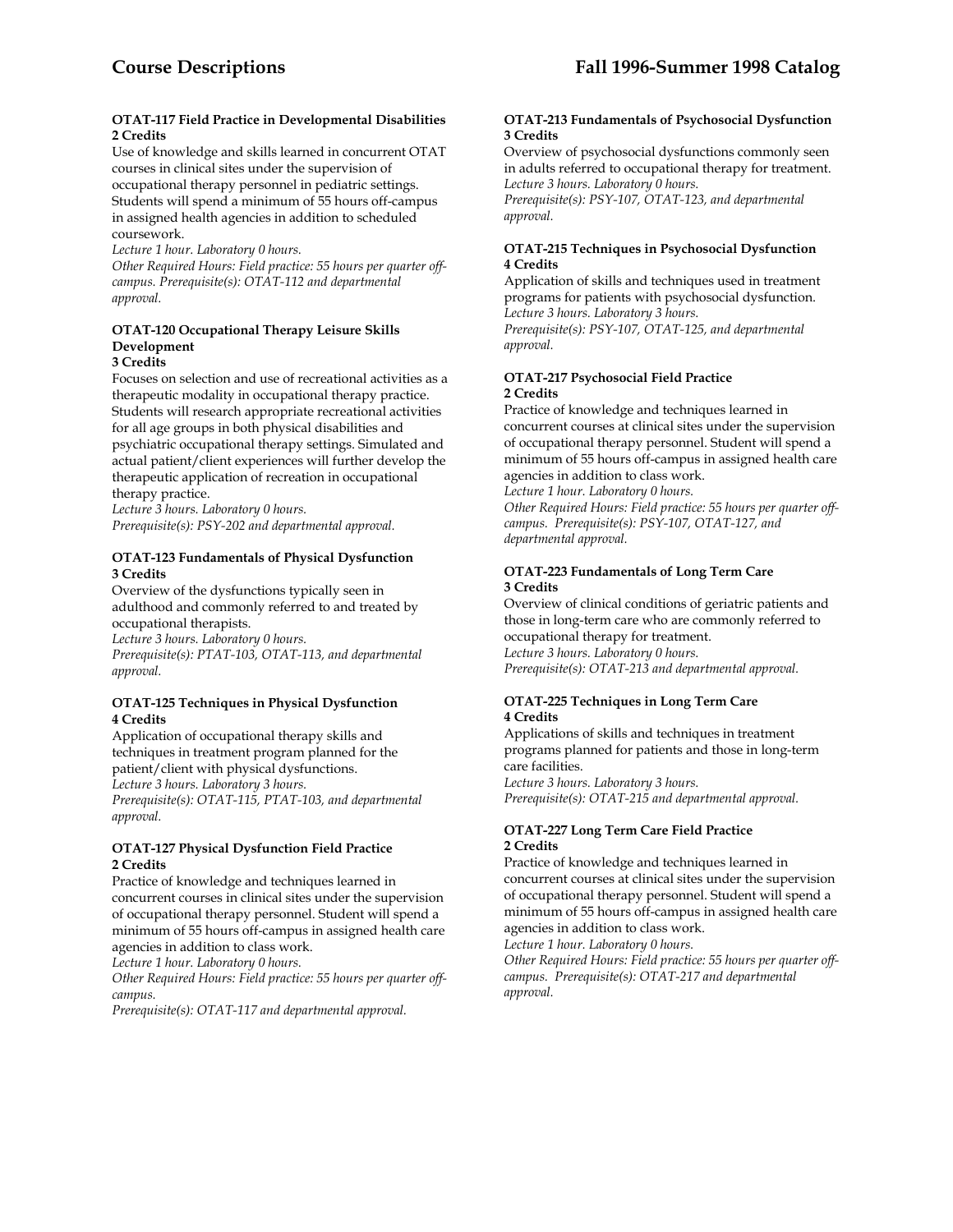### **OTAT-250 Occupational Therapy Topics 2 Credits**

Integrates knowledge and skills acquired in academic work and field practice placements to clarify the role and function of the certified Occupational Therapy Assistant, involving issues and concepts and responsibility to professional organizations, continuing education and public relations.

*Lecture 2 hours. Laboratory 0 hours. Prerequisite(s): Departmental approval.* 

# **OTAT-264 Occupational Therapy Field Work Experience I**

**4 Credits** 

Students will be assigned to a full-time field placement under the supervision of a registered Occupational Therapist. This experience will be six weeks and provide the student opportunities to apply principles and techniques learned in class to the real treatment situation.

*Lecture 0 hours. Laboratory 0 hours.* 

*Other Required Hours: Field experience: 40 hours per week for 6 weeks. Prerequisite(s): OTAT-225 and departmental approval* 

#### **OTAT-265 Occupational Therapy Field Work Experience II 4 Credits**

Students will be assigned to a second full-time field work placement under the supervision of a registered Occupational Therapist. This experience will run six weeks and complement the first experience. It will provide the student opportunities to apply principles and techniques learned in class to the real treatment situation.

*Lecture 0 hours. Laboratory 0 hours.* 

*Other Required Hours: Field experience: 40 hours per week for 6 weeks. Prerequisite(s): OTAT-264 and departmental approval.* 

# **PHYSICIAN ASSISTANT - PA**

# **PA-117 Technical Clinical Skills 1 Credit**

Presentation and supervised practice of selected technical skills utilized by health care provider in the diagnostic and therapeutic management of patients. *Lecture 0 hours. Laboratory 2 hours. Prerequisite(s): Departmental approval: admission to Physician Assistant or Surgeon's Assistant program.* 

**PA-130 Introduction to Interviewing & Counseling 2 Credits** 

Instruction and practice in the fundamental skills required for effective patient-practitioner communication and the development of therapeutic interpersonal relations. Includes discussion of basic counseling theory and techniques, and obtaining and recording a complete medical history.

*Lecture 1 hour. Laboratory 2 hours. Prerequisite(s): Admission to Physician Assistant or Surgeon's Assistant program, or departmental approval.* 

# **PA-131 History and Physical Examination Techniques I 2 Credits**

Instruction, study and practice of the skills required to obtain a medical history; includes an introduction to medical record systems and recording of medical information. Instruction, study and practice of the skills required to perform a physical examination including recognition of normal and abnormal results. *Lecture 1 hour. Laboratory 2 hours. Prerequisite(s): PA-130 or departmental approval.* 

# **PA-132 History and Physical Examination Techniques II**

# **2 Credits**

Instruction, study and practice of the skills required to perform a physical examination including recognition of normal and abnormal results. Includes instruction and practice for refinement of the skills related to medical history and medical record keeping. *Lecture 1 hour. Laboratory 2 hours. Prerequisite(s): PA-131 or departmental approval*.

# **PA-140 Pharmacology and Therapeutic Principles 4 Credits**

Review of modern drug therapy including issues related to drug classification, pharmacodynamics, and the judicious use of pharmacotherapy, including drug product selection, administration and the recognition of adverse effects of drugs. Legal and regulatory aspects of drug therapy and the role of the physician/surgeon assistant will also be discussed. *Lecture 4 hours. Laboratory 0 hours.* 

*Prerequisite(s): Departmental approval.*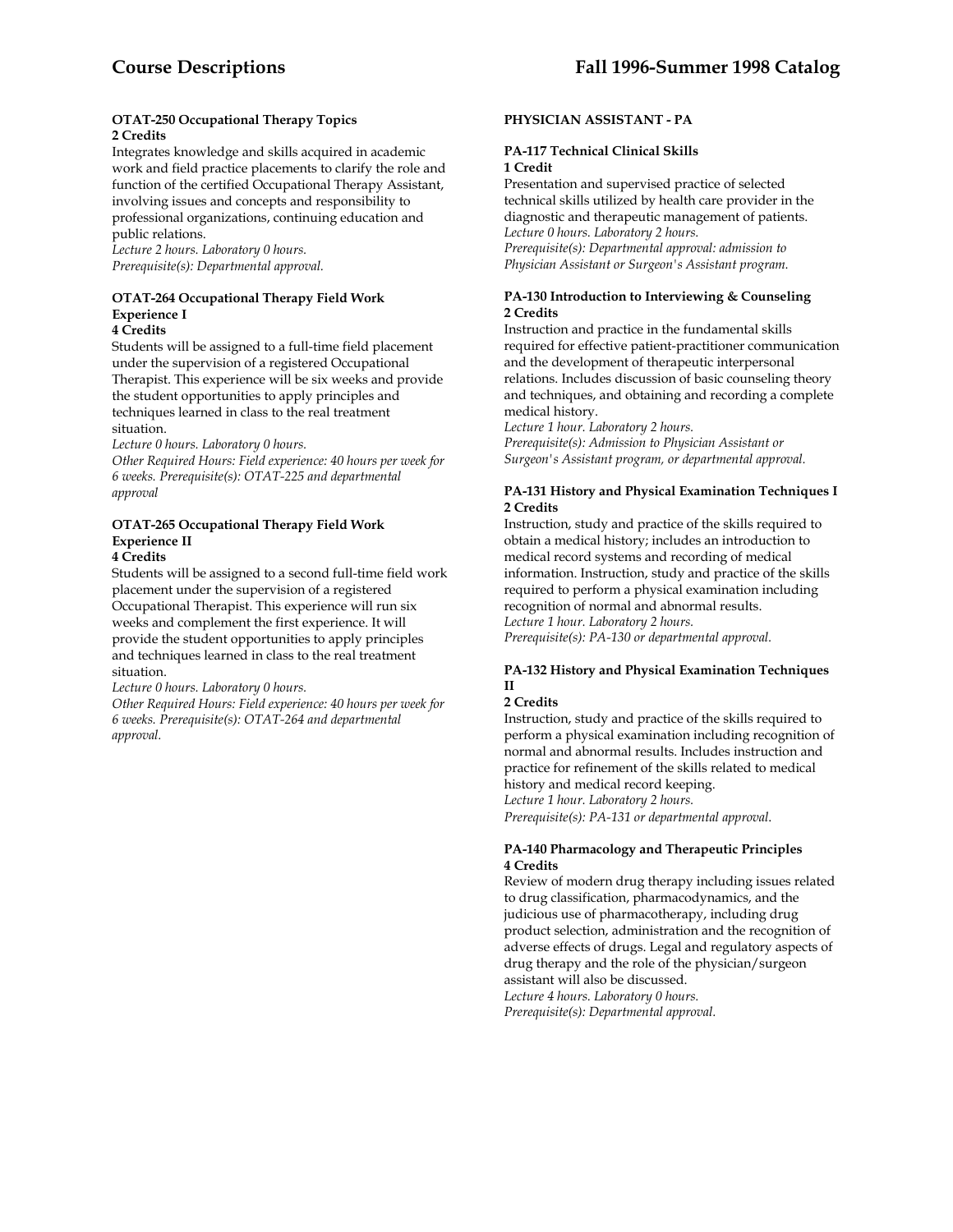#### **PA-145 Primary Care Psychiatric and Social Problems 2 Credits**

Introduction to the psychiatric illnesses which may be encountered in a primary-care practice. Early recognition and management, including appropriate community agency referral, are discussed. Includes discussion of health maintenance measures, and social problems and their management.

*Lecture 2 hours. Laboratory 0 hours.* 

*Prerequisite(s): Departmental approval: admission to the program.* 

# **PA-150 Introduction to Clinical Medicine 3 Credits**

Presentation and discussion of medical problems and diseases encountered in primary care practice. Includes etiology, signs, symptoms, diagnostic data interpretation, clinical course, methods of management and potential complications. Differential diagnosis of related and similar diseases is also included.

*Lecture 3 hours. Laboratory 0 hours. Prerequisite(s): Departmental approval.* 

# **PA-151 Clinical Medicine 4 Credits**

Presentation and discussion of medical problems encountered in both outpatient and inpatient settings. Includes etiology, signs, symptoms, interpretation of diagnostic data, methods of management and potential complications. Differential diagnosis of related and similar diseases is also included.

*Lecture 4 hours. Laboratory 0 hours. Prerequisite(s): PA-150 or departmental approval.* 

# **PA-155 Primary Care Patient Management 2 Credits**

Instruction and supervised practice in primary care patient management, including selected diagnostic and therapeutic procedures, correlations of medical history and physical examination data and integration of diagnostic skills through simulated case studies and problem-solving activities.

*Lecture 1 hour. Laboratory 3 hours.* 

*Prerequisite(s): Departmental approval: admission to the Physician Assistant program.* 

#### **PA-250 Obstetrics, Gynecology and Pediatrics 3 Credits**

Introduction to the evaluation and management of common gynecologic problems including family planning. Obstetrical evaluation and management from diagnosis of pregnancy through the six weeks postpartum check. Approach to the evaluation and management of common pediatric problems and diseases, and preventive medicine. *Lecture 3 hours. Laboratory 0 hours.* 

*Prerequisite(s): Departmental approval: admission to the program.* 

# **PA-271 Clinical Field Experience I 3 Credits**

Supervised clinical field experience designed to emphasize the role of the assistant to the primary care physician as it relates to comprehensive health and medical care. Students are assigned to clinical rotations, and under the direct supervision of medical personnel gain exposure to professional practices. Rotations in surgery and emergency room may be included. *Lecture 0 hours. Laboratory 0 hours. Other Required Hours: Field experience: 36 hours per week. Prerequisite(s): Departmental approval.* 

# **PA-272 Clinical Field Experience II 3 Credits**

Supervised clinical field experience designed to emphasize the role of the assistant to the primary care physician. Students will be expected to demonstrate advancing assessment skills necessary to provide comprehensive health and medical care. Students will assume more individual responsibility as members of the medical team in the care of patients. Rotations in surgery and emergency room may be included.

*Lecture 0 hours. Laboratory 0 hours.* 

*Other Required Hours: Field experience: 36 hours per week. Prerequisite(s): PA-271.* 

# **PA-273 Clinical Field Experience III 3 Credits**

Supervised clinical field experience designed to emphasize the role of the assistant to the primary care physician. Students will be expected to perform in an expanded role and assume more responsibility with less direct supervision from medical personnel.

*Lecture 0 hours. Laboratory 0 hours.* 

*Other Required Hours: Field experience: 36 hours per week. Prerequisite(s): PA-272* 

# **PA-274 Clinical Field Experience IV 3 Credits**

Supervised clinical field experience designed to emphasize the role of the assistant to the primary care physician. Students will be expected to perform in an expanded, competent, and professional role and assume more responsibility with less direct supervision from medical personnel.

*Lecture 0 hours. Laboratory 0 hours. Other Required Hours: Field experience: 36 hours per week. Prerequisite(s): PA-273.* 

# **PA-291 Clinical Seminar I**

# **2 Credits**

Integrates the concepts and knowledge gained from the clinical field experience rotations into a total learning process. Focuses on patient and professional communication and "lifelong learning." *Lecture 0 hours. Laboratory 0 hours. Other Required Hours: Seminar: 20 hours per quarter. Prerequisite(s): Concurrent enrollment in PA-271 and PA-272.*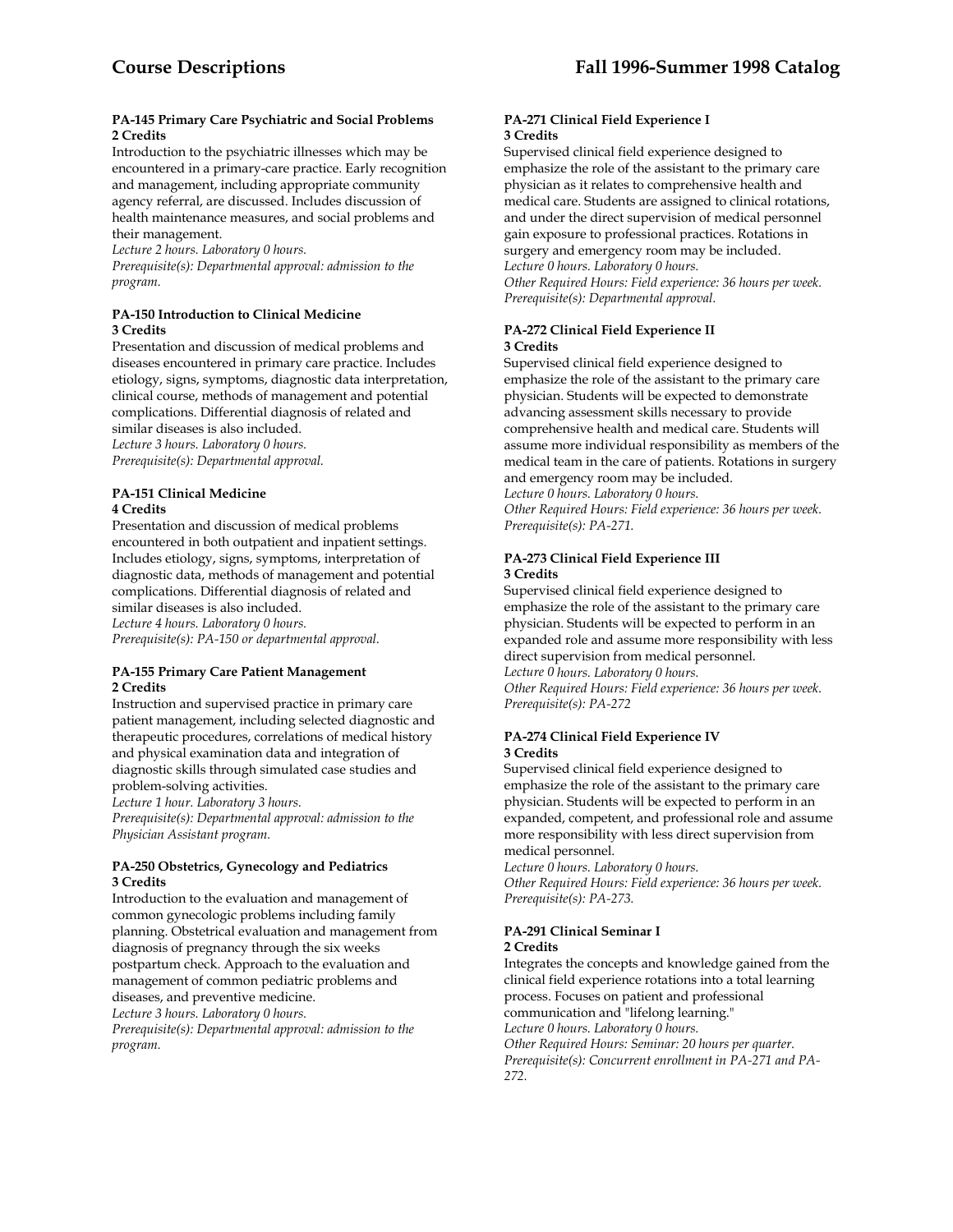#### **PA-292 Clinical Seminar II 2 Credits**

Integrates the concepts and knowledge gained from the clinical field experience rotations into a total learning process. Focuses on job search skills and organization of the health care delivery system.

*Lecture 0 hours. Laboratory 0 hours.* 

*Other Required Hours: Seminar: 20 hours per quarter. Prerequisite(s): Concurrent enrollment in PA-273.* 

# **PA-293 Clinical Seminar III 2 Credits**

Integrates the concepts and knowledge gained from the clinical field experience rotations into a total learning process. Focus on professional associations and political/legislative issues. *Lecture 0 hours. Laboratory 0 hours.* 

*Other Required Hours: Seminar: 20 hours per quarter. Prerequisite(s): Concurrent enrollment in PA-274.* 

# **PE - PHYSICAL EDUCATION**

# **PE-103 Archery**

#### **1 Credit**

Stresses skill development, safety practices and procedures in archery and its value as a lifetime activity. *Lecture 0 hours. Laboratory 2 hours. Prerequisite(s): None.* 

### **PE-104 Volleyball**

#### **1 Credit**

Stresses skill development, safety practices, procedures and competitive experience in volleyball and its value as a lifetime activity.

*Lecture 0 hours. Laboratory 2 hours. Prerequisite(s): None.* 

# **PE-105 Men's Basketball**

#### **1 Credit**

Stresses skill development, safety practices and competitive experience in basketball and its value as a lifetime activity. *Lecture 0 hours. Laboratory 2 hours. Prerequisite(s): None.* 

# **PE-106 Women's Basketball**

#### **1 Credit**

Stresses skill development, safety practices and competitive experience in basketball and its value as a lifetime activity.

*Lecture 0 hours. Laboratory 2 hours. Prerequisite(s): None.* 

#### **PE-107 Golf I**

#### **1 Credit**

Instruction in and development of skills. Fundamentals of the swing and physical skills of the game. Includes history, rules and etiquette with stress on value as a lifetime activity. Additional fee required. *Lecture 0 hours. Laboratory 2 hours. Prerequisite(s): None.* 

# **PE-108 Golf II**

# **1 Credit**

Advanced class in golf emphasizing a high level of proficiency in skill performance. Instruction will be on an individual basis directed toward improvement of the golf swing. Includes instruction and practice in the various shots. Additional fee required. *Lecture 0 hours. Laboratory 2 hours. Prerequisite(s): PE-107 or departmental approval.* 

# **PE-109 Recreational Activities**

# **1 Credit**

Recreational games, activities with emphasis on skill development, participation, knowledge of rules and value as a lifetime activity. Activities may include badminton, table tennis, shuffleboard, darts and horseshoes, etc.

*Lecture 0 hours. Laboratory 2 hours. Prerequisite(s): None.* 

#### **PE-110 Beginning Tennis 1 Credit**

Instruction, practice, and skill development in forehand, backhand, serve, volley, rules and scoring will be included. *Lecture 0 hours. Laboratory 2 hours. Prerequisite(s): None.*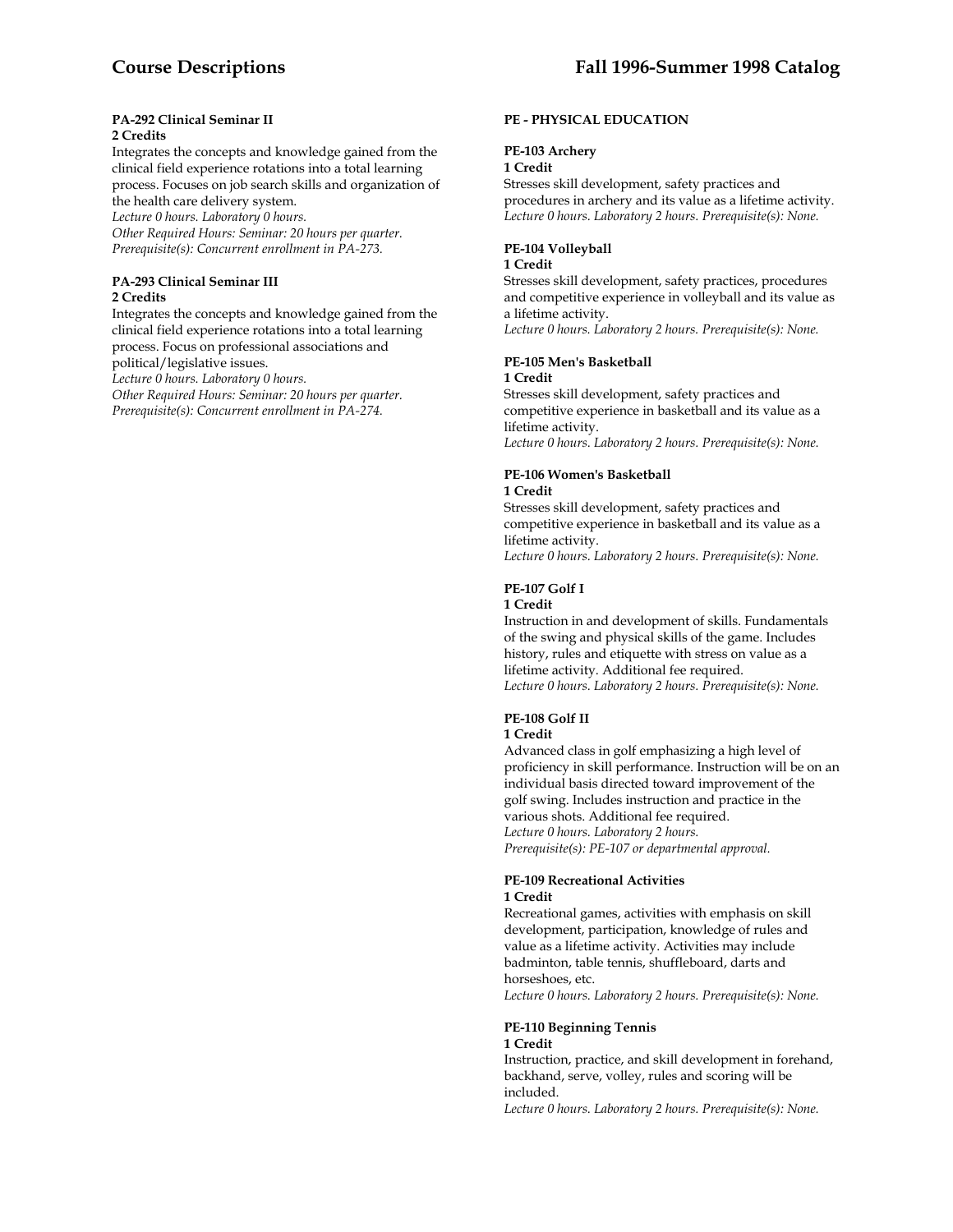#### **PE-111 Advanced Beginning Tennis 1 Credit**

Instruction, practice and skill development in overhead smash, slice, chop and lob. Additional instruction and drills of beginner skills will be included. *Lecture 0 hours. Laboratory 2 hours. Prerequisite(s): Departmental approval: entry level skills required.* 

# **PE-112 Intermediate Tennis**

# **1 Credit**

Instruction, practice and skill development in singles and doubles strategy and game play. Review and practice in beginner and advanced beginner skills. *Lecture 0 hours. Laboratory 2 hours.* 

*Prerequisite(s): Departmental approval: entry level skills required.* 

# **PE-113 Racquetball**

#### **1 Credit**

Instruction and participation in racquetball including competition.

*Lecture 0 hours. Laboratory 2 hours. Prerequisite(s): None*.

#### **PE-114 Advanced Racquetball 1 Credit**

Advanced instruction and participation in racquetball including competition.

*Lecture 0 hours. Laboratory 2 hours.* 

*Prerequisite(s): Departmental approval: entry level skills required.* 

#### **PE-115 Adapted Physical Education 1 Credit**

Individualized instruction program for students with temporary or permanent physical limitations. *Lecture 0 hours. Laboratory 2 hours. Prerequisite(s): Departmental approval: contact Physical Education department.* 

# **PE-116 Jogging/Walking**

# **1 Credit**

Instruction and practice in jogging and/or walking including warmup, stretching, activity and cool down. *Lecture 0 hours. Laboratory 2 hours. Prerequisite(s): None.* 

# **PE-117 Physical Conditioning I 2 Credits**

Introduction to techniques, principles, and benefits of weight training using Universal and/or Nautilus equipment. Flexibility and aerobic activities will also be included.

*Lecture 1 hour. Laboratory 2 hours. Prerequisite(s): None.* 

### **PE-118 Physical Conditioning II 1 Credit**

Designed for students who have completed Physical Conditioning I and desire additional activity and instruction in the use of Universal and/or Nautilus equipment, aerobic activity and flexibility to establish a lifetime exercise program. *Lecture 0 hours. Laboratory 2 hours.* 

*Prerequisite(s): Departmental approval: entry level skills required.* 

# **PE-119 Lifetime Fitness I**

#### **2 Credits**

Instruction and participation in activities which incorporate the five components of fitness: body composition, cardiovascular fitness, muscle strength, muscle endurance and flexibility. *Lecture 1 hour. Laboratory 2 hours. Prerequisite(s): None.* 

# **PE-120 Lifetime Fitness II**

# **1 Credit**

Designed for students who completed Lifetime Fitness I and are interested in establishing a lifetime fitness program.

*Lecture 0 hours. Laboratory 2 hours.* 

*Prerequisite(s): Departmental approval: entry level skills required.* 

# **PE-122 High/Low Aerobics**

#### **1 Credit**

Includes instruction and practice in aerobic dance movements which emphasize individual performance levels. Class will include ways to improve cardiovascular fitness, flexibility, muscle tone and strength. The aerobic phase of the class will include a mixture of high and low impact movements.

*Lecture 0 hours. Laboratory 2 hours. Prerequisite(s): None* 

#### **PE-124 Low Impact Aerobics 1 Credit**

Instruction and practice in aerobic dancing movements which involve minimum stress of joints. Includes exercises to improve cardiovascular fitness, flexibility, muscle tone and strength. *Lecture 0 hours. Laboratory 2 hours. Prerequisite(s): None.* 

# **PE-126 Step Aerobics**

# **1 Credit**

Instruction and practice in aerobic dance movements utilizing a step with emphasis on individual performance levels. Includes ways to improve cardiovascular fitness, flexibility, muscle tone and strength.

*Lecture 0 hours. Laboratory 2 hours. Prerequisite(s): None.*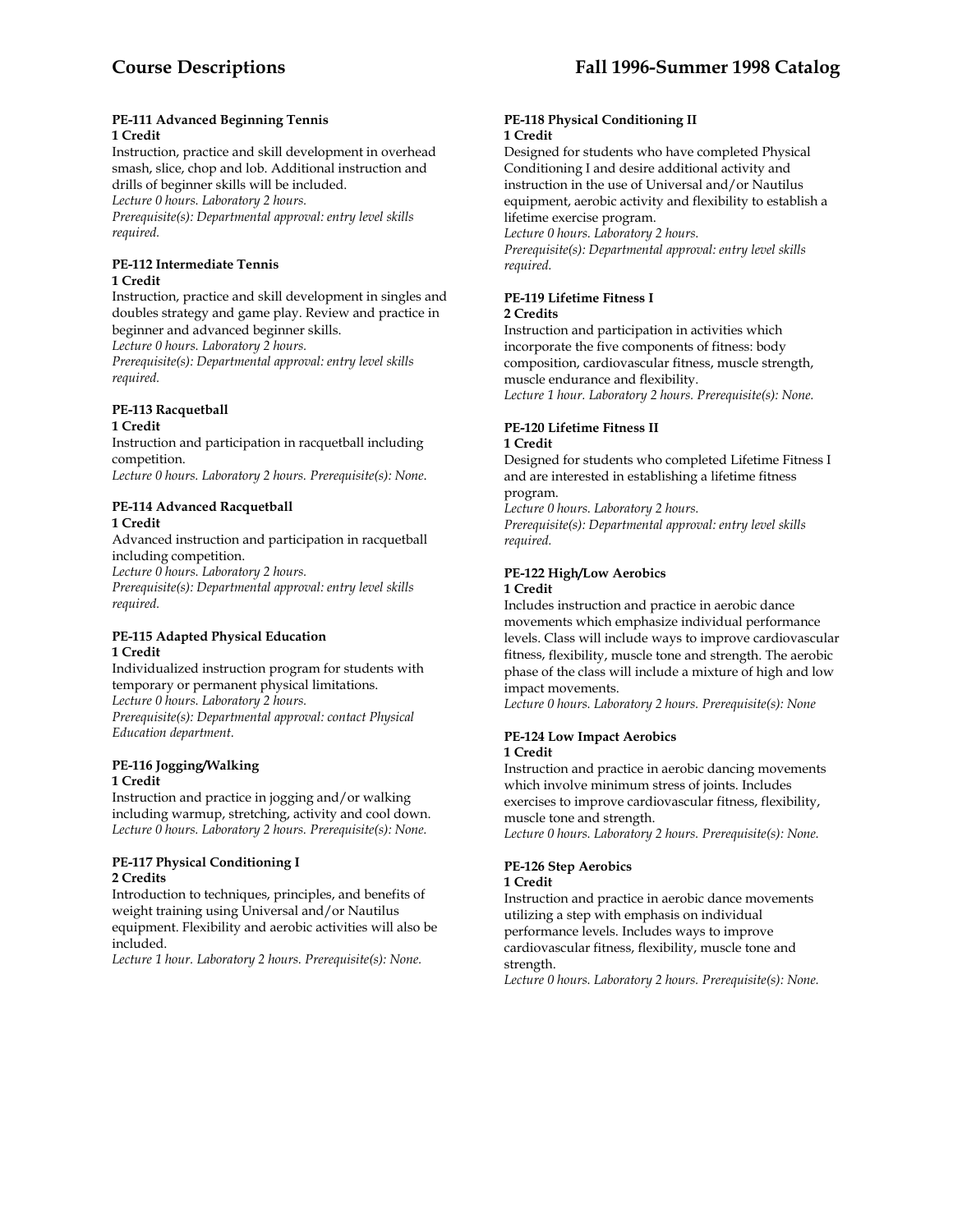#### **PE-126A Intermediate Step Aerobics 1 Credit**

Instruction and practice in aerobic dance movements utilizing a step, with emphasis on individual performance levels. Students should have step aerobics experience as this course includes power movements, interval and circuit training. Students should have knowledge of basic step movements and terminology *Lecture 0 hours. Laboratory 2 hours. Prerequisite(s): PE-126.* 

#### **PE-128 Deep Water Exercise 1 Credit**

Designed to promote health, physical fitness and cardiovascular fitness in the aquatic medium. Activities will be designed to fit the needs of swimmers of diverse abilities including fitness swimming, cardiovascular activities, muscle toning, strengthening, and flexibility. Students must be comfortable in deep water without use of a flotation device.

*Lecture 0 hours. Laboratory 2 hours.* 

*Prerequisite(s): Departmental approval: entry level skills required.* 

# **PE-129 Swim Conditioning 1 Credit**

Emphasis on endurance swimming to improve cardiovascular level and general fitness. *Lecture 0 hours. Laboratory 2 hours. Prerequisite(s): Departmental approval: entry level skills required.* 

#### **PE-130 Shallow Water Exercise 1 Credit**

Designed to promote health, physical fitness and cardiovascular fitness in the aquatic medium. Activities will be provided to fit the needs of persons of diverse abilities, both swimmers and non-swimmers, with emphasis upon the role of water exercise as a media for improving physical fitness.

*Lecture 0 hours. Laboratory 2 hours. Prerequisite(s): None.* 

# **PE-131 Beginning Swimming 1 Credit**

Fundamental swimming skills for non-swimmers which include adjustment to water, floating, breathing techniques, kicking and stroking. *Lecture 0 hours. Laboratory 2 hours. Prerequisite(s): None.* 

# **PE-132 Advanced Beginning Swimming 1 Credit**

Development of deep water skills and instruction in swimming strokes including front crawl, elementary back stroke and side stroke. Knowledge of water safety skills included.

*Lecture 0 hours. Laboratory 2 hours.* 

*Prerequisite(s): Departmental approval: entry level skills required.* 

#### **PE-133 Intermediate Swimming 1 Credit**

Instruction and practice in front crawl, elementary back stroke, side stroke, breast stroke and back crawl. *Lecture 0 hours. Laboratory 2 hours. Prerequisite(s): Departmental approval: entry level skills required.* 

# **PE-138 Skin and Scuba Diving 2 Credits**

Instruction and participation in basic skills necessary for safe underwater diving. Additional fee required. *Lecture 1 hour. Laboratory 2 hours. Prerequisite(s): Departmental approval: entry level skills required.* 

# **PE-141 Wrestling (Men)**

#### **1 Credit**

Instruction and participation in wrestling as an individual sport. Emphasis on development of skills, physical condition and knowledge needed in the sport of wrestling.

*Lecture 0 hours. Laboratory 2 hours. Prerequisite(s): None.* 

# **PE-143 Fencing I**

# **1 Credit**

Instruction and participation in the elements of foil fencing. Emphasis placed on skill development, rules and safety for the beginner. *Lecture 0 hours. Laboratory 2 hours. Prerequisite(s): None.* 

#### **PE-144 Fencing II 1 Credit**

Continued instruction and participation in foil as well as beginning instruction in sabre and epee. Emphasis placed upon skill development, rules, and safety practices.

*Lecture 0 hours. Laboratory 2 hours. Prerequisite(s): Departmental approval: entry level skills required.* 

#### **PE-145 Fencing III 1 Credit**

Skill development in epee and sabre. Stress rules, strategy and etiquette in competitive fencing. *Lecture 0 hours. Laboratory 2 hours. Prerequisite(s): Departmental approval: entry level skills required*.

# **PE-147 Soccer**

#### **1 Credit**

Stresses individual skills, team play, rules and strategy. *Lecture 0 hours. Laboratory 2 hours. Prerequisite(s): None.* 

# **PE-148 Track and Field**

**1 Credit**  Introduction to techniques of track and field events. Opportunity for specialization. *Lecture 0 hours. Laboratory 2 hours. Prerequisite(s): None.*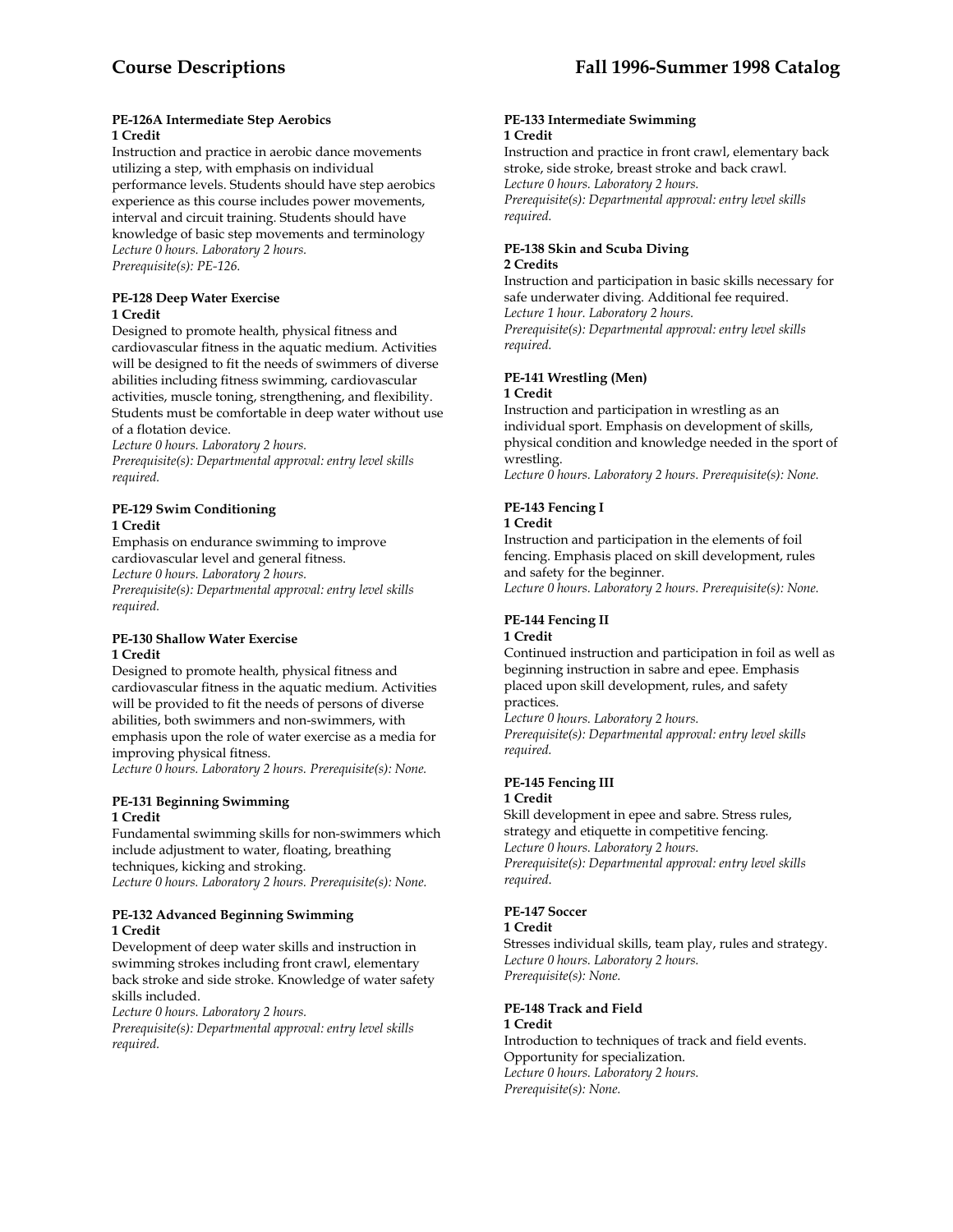#### **PE-149 Skiing 1 Credit**

Stresses skill development. Safety practices and their value as a lifetime activity. Extra fee required. *Lecture 0 hours. Laboratory 2 hours. Prerequisite(s): None.* 

#### **PE-150 Handball 1 Credit**

Provides the student with an opportunity to learn to play handball, with emphasis on skill development, safety practices, competitive experience and instilling values as a lifetime sport. *Lecture 0 hours. Laboratory 2 hours. Prerequisite(s): None.* 

#### **PE-151 Outdoor Activities 2 Credits**

Introduction to outdoor activities which includes instruction and participation in a specific area such as whitewater rafting, canoeing or sailing. Lecture sessions include preparations for the outdoor experience. Activity may include weekend and/or overnight participation. Additional laboratory fees will vary according to activity. Check schedule planner for specific information. *Lecture 1 hour. Laboratory 2 hours. Prerequisite(s): None.* 

# **PE-152 Outdoor Activities II 2 Credits**

Introduction to outdoor activities which includes instruction and participation in a specific area such as backpacking, hiking, or orienteering. Lecture sessions include preparation for the outdoor experience. Activity may include weekend and/or overnight participation. Additional laboratory fees will vary according to activity. Check schedule planner for specific information. *Lecture 1 hour. Laboratory 2 hours. Prerequisite(s): None.* 

# **PE-154 Self-Defense 1 Credit**

Instruction, practice and skill development in basic selfdefense. Appreciation of fitness and self-discipline. *Lecture 0 hours. Laboratory 2 hours. Prerequisite(s): None.* 

#### **PE-155A Tae-Kwon-Do 1 Credit**

Participation and practice in advanced Korean Tae-Kwon-Do. Provides an increased understanding of the martial arts concept.

*Lecture 0 hours. Laboratory 2 hours.* 

*Prerequisite(s): Departmental approval: entry level skills required.* 

#### **PE-156 Tumbling and Gymnastics 1 Credit**

Introduction and practice in basic tumbling activities. Emphasis on techniques and development of skills and their combination. Conditioning, strengthening and flexibility exercises are introduced along with methods of presenting each activity. *Lecture 0 hours. Laboratory 2 hours. Prerequisite(s): None.* 

#### **PE-158 Gymnastic Apparatus 1 Credit**

Introduction and practice in activities on the gymnastic apparatus (balance beam, uneven parallel bars, vaulting, floor exercise, pommel horse, rings, parallel bars and horizontal bar). *Lecture 0 hours. Laboratory 2 hours.* 

*Prerequisite(s): PE-156 or concurrent enrollment, or departmental approval.* 

# **PE-160 Bowling**

# **1 Credit**

Instruction and participation in bowling. Includes history, rules and etiquette. Practice in score keeping and tournament competition. Stress on value as a lifetime sport. Additional fee required. *Lecture 0 hours. Laboratory 2 hours. Prerequisite(s): None.* 

# **PE-161 Bowling**

#### **1 Credit**

Advanced class in bowling techniques. Instruction includes "corrections" of individual faults, various releases, proper lane adjustments, league organizations, league play and tournament competition. Additional fee required.

*Lecture 0 hours. Laboratory 2 hours. Prerequisite(s): Departmental approval: entry level skills required.* 

# **PE-163 Softball**

**1 Credit** 

Instruction and participation in softball including the rules and strategy.

*Lecture 0 hours. Laboratory 2 hours. Prerequisite(s): None.* 

# **PE-164 Fall Sports**

#### **1 Credit**

Instruction and participation in season activities, of current interest to students, which are not included in course offerings.

*Lecture 0 hours. Laboratory 2 hours. Prerequisite(s): None.* 

# **PE-165 Spring Sports**

**1 Credit** 

Instruction and participation in season activities, of current interest to students, which are not included in course offerings.

*Lecture 0 hours. Laboratory 2 hours. Prerequisite(s): None.*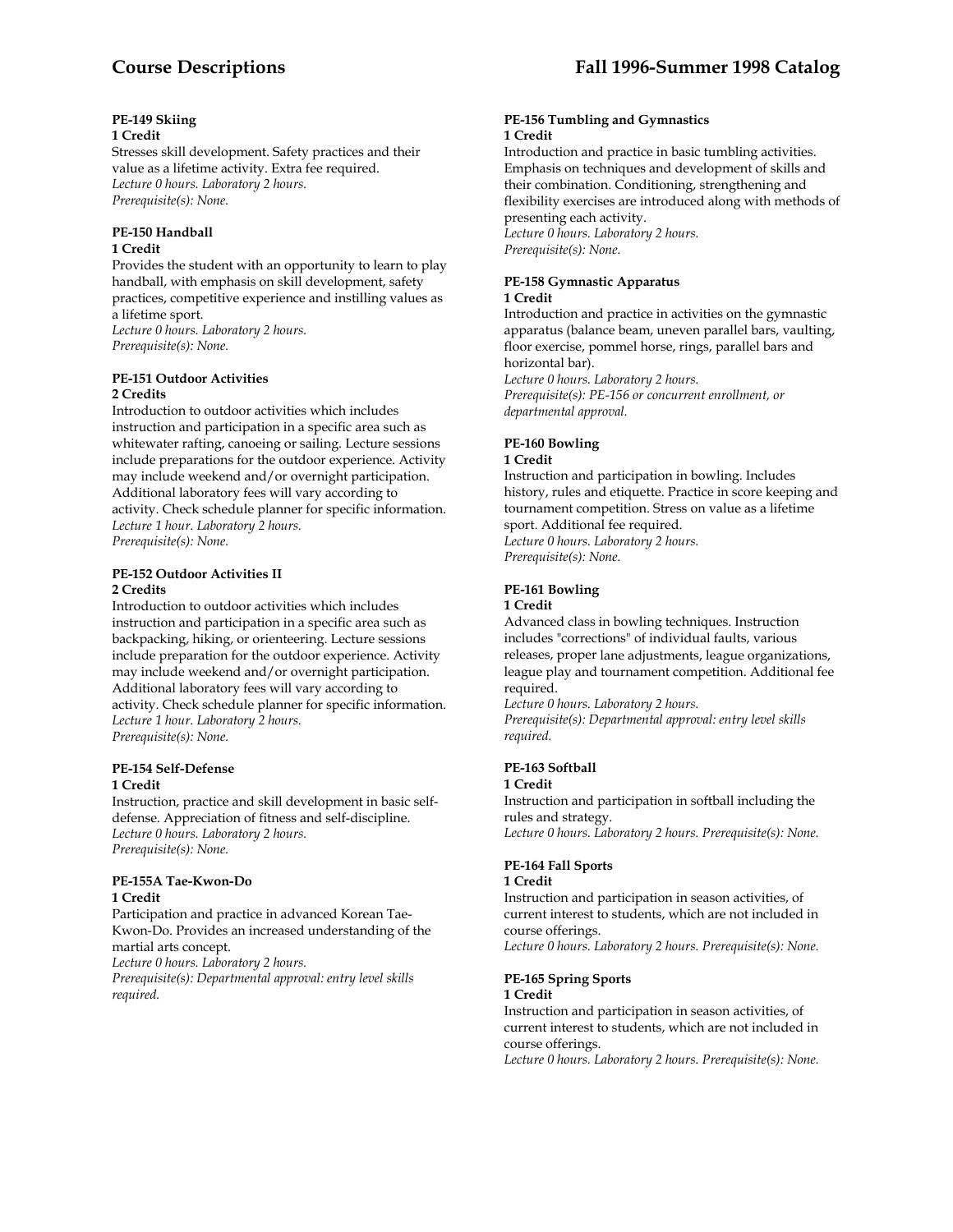# **PE-166 Winter Sports**

# **1 Credit**

Instruction and participation in season activities, of current interest to students, which are not included in course offerings.

*Lecture 0 hours. Laboratory 2 hours. Prerequisite(s): None.* 

# **PE-167 Judo**

# **1 Credit**

Instruction, practice and skill development in judo. Appreciation of fitness and self-discipline. *Lecture 0 hours. Laboratory 2 hours. Prerequisite(s): None.* 

# **PE-168 Self Protection (Women) 1 Credit**

Instruction in practical self-protection techniques with emphasis on using prevention skills to avoid physically threatening situations.

*Lecture 0 hours. Laboratory 2 hours. Prerequisite(s): None.* 

# **PE-169 Cycling**

# **1 Credit**

Emphasis on purchase of a bicycle to fit individual needs and price range, cycling safety, cycle repair and maintenance, conditioning for cyclists and cycling trips in and around the greater Cleveland area. *Lecture 0 hours. Laboratory 2 hours. Prerequisite(s): None.* 

# **PE-170 Individual Circuit Fitness I 2 Credits**

Emphasis on individual participation in cardiovascular and resistance exercises employing various techniques. Affirming proper functioning of the body including the principles of fitness which are muscular strength and endurance, flexibility, cardiovascular endurance and body composition. An appreciation for the wellness concept and lifelong total fitness, utilizing a computer to chart one's progress, and doing self-appraisal and evaluations.

*Lecture 1 hour. Laboratory 2 hours. Prerequisite(s): None.* 

# **PE-171 Individual Circuit Fitness II 1 Credit**

Designed for students who have completed Individual Circuit Fitness I and desire advanced workouts and conditioning on Universal, Nautilus and various cardiovascular exercise equipment. *Lecture 0 hour. Laboratory 2 hours. Prerequisite(s): PE-170.* 

#### **PE-172 Adaptive Individualized Circuit Training 1 Credit**

Designed for student who desires to participate in an individualized circuit training program and has physical limitations which prevent participation in the individualized current fitness courses. Students must be registered with the Access Office to enroll. Contact Director for Physical Education. *Lecture 0 hours. Laboratory 2 hours.* 

*Prerequisite(s): Departmental approval: must be registered with Access Office.* 

#### **PE-236 Lifeguard Training 2 Credits**

Provides the necessary minimum skills training for a person to qualify to serve as a non-surf lifeguard. Students who successfully complete the course will receive certification from the American Red Cross in Lifeguarding, First Aid and CPR for the Professional Rescuer. *Lecture 1 hour. Laboratory 2 hours. Prerequisite(s): Departmental approval: entry level skills required.* 

#### **PE-239 Lifeguard Training Instructor 2 Credits**

Provides the instruction in teaching all skills contained in the American Red Cross Lifeguarding, CPR for Professional Rescuer, and Community Water Safety courses. Upon successful completion of the course, students will receive American Red Cross certification as a Lifeguard and CPR for Professional Rescuer Instructor. *Lecture 1 hour. Laboratory 2 hours.* 

*Prerequisite(s): Departmental approval: entry level skills required.* 

### **PE-240 Water Safety Instructor 3 Credits**

Provides instruction in teaching all skills and courses in the American Red Cross Learn-to-Swim program, Infant and Pre-school classes, Community Water Safety and Longfellow's Whale Tales. Upon successful completion of the course students will receive American Red Cross certification.

*Lecture 2 hours. Laboratory 2 hours.* 

*Prerequisite(s): Departmental approval: entry level skills required.*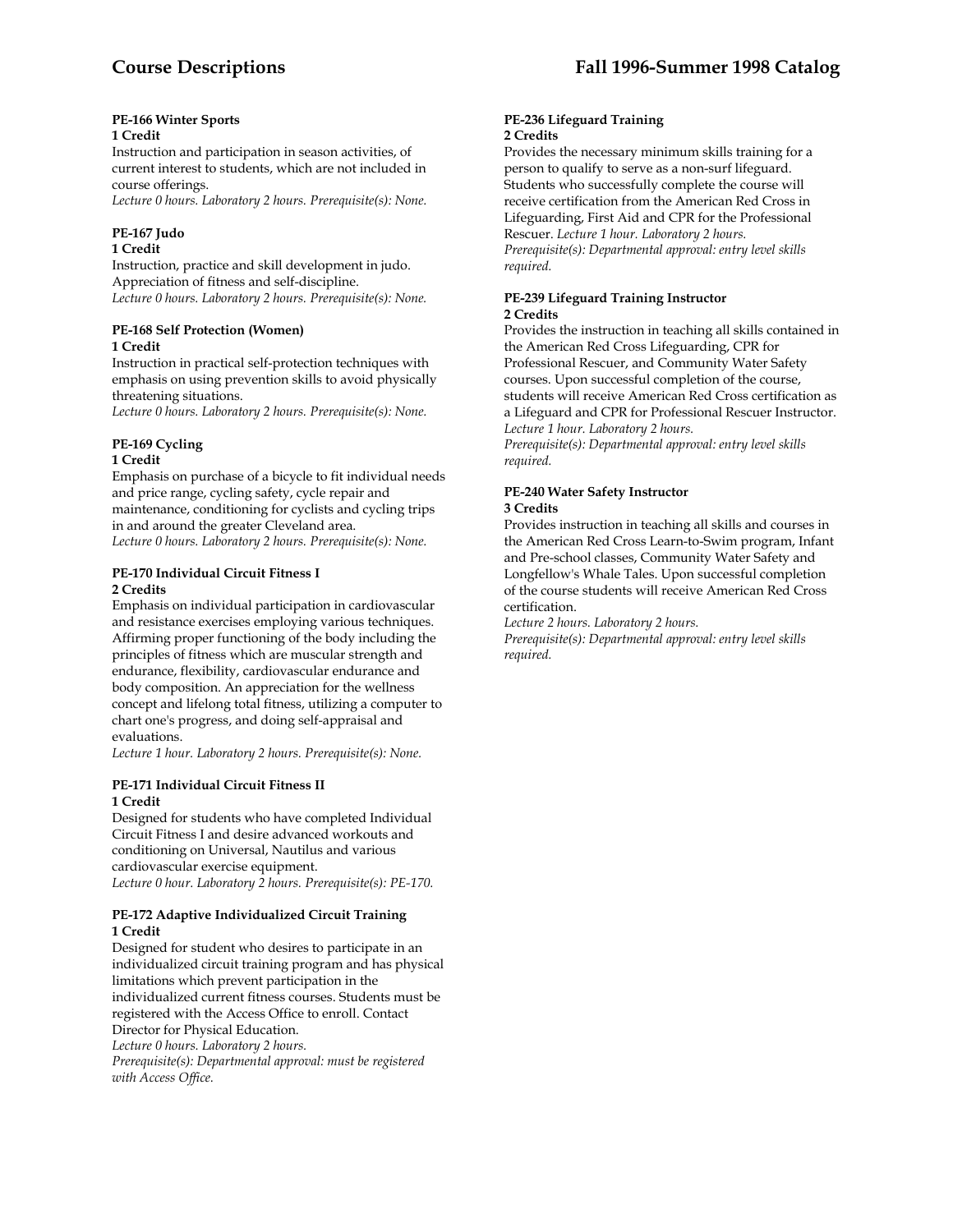# **PHILOSOPHY - PHIL**

# **PHIL-100 Critical Thinking**

**4 Credits** 

Study of the principles of critical and creative thinking with emphasis on practical applications. *Lecture 4 hours. Laboratory 0 hours. Prerequisite(s): Eligibility for ENG-101.* 

# **PHIL-101 Introduction to Philosophy 4 Credits**

Introduction to the basic concepts, reasoning skills, and attitudes employed in philosophical inquiry. Study and analysis of perennial philosophical problems through a critical examination of the writings of classical and contemporary philosophers. Helps prepare for further work in philosophy as well as in any area of learning requiring reasoned views. *Lecture 4 hours. Laboratory 0 hours.* 

*Prerequisite(s): None.* 

#### **PHIL-102 Introduction to Logic 4 Credits**

Introduction to the evaluation of arguments. Concentration on basic principles of formal logic and their application to the evaluation of arguments. Explores the notions of implication and proof, and includes the use of modern techniques of analysis. *Lecture 4 hours. Laboratory 0 hours. Prerequisite(s): None.* 

# **PHIL-201 Comparative World Religion 4 Credits**

Study of the origin, nature and meaning of major world religions: Judaism, Christianity, Islam, Buddhism, Hinduism and Confucianism. *Lecture 4 hours. Laboratory 0 hours. Prerequisite(s): None.* 

# **PHIL-202 Ethics**

**4 credits** 

Study of systems and problems of human conduct and their application to man's moral problems and decisions. *Lecture 4 hours. Laboratory 0 hours. Prerequisite(s): None.* 

# **PHIL-203 Introduction to the Philosophy of Science 4 credits**

Study of the formation of scientific concepts and examination of the structure of scientific investigation and its methods. *Lecture 4 hours. Laboratory 0 hours. Prerequisite(s): None.* 

#### **PHIL-209 Bioethics 4 credits**

Study and analysis of moral philosophy as related to issues in medicine with emphasis on developing the student's ability to correctly identify moral problems and to correctly defend their moral judgments in the area of medicine.

*Lecture 4 hours. Laboratory 0 hours. Prerequisite(s): None.* 

#### **PHIL-240 Philosophy of Art 4 credits**

Examination of types of aesthetic theories, theory implications for art interpretation, art criticism, the creative activity of the artist and the appreciation of art objects. *Lecture 4 hours. Laboratory 0 hours. Prerequisite(s): None.* 

**PHIL-270 Special Topics in Philosophy 1-5 Credits** 

Specialized course which focuses on selected topics in the philosophy. (Repeatable. No more than 8 credits of special topics courses may be applied towards fulfilling elective graduation degree requirements.) *Lecture 1-5 hours. Laboratory 0 hours. Prerequisite(s): None.*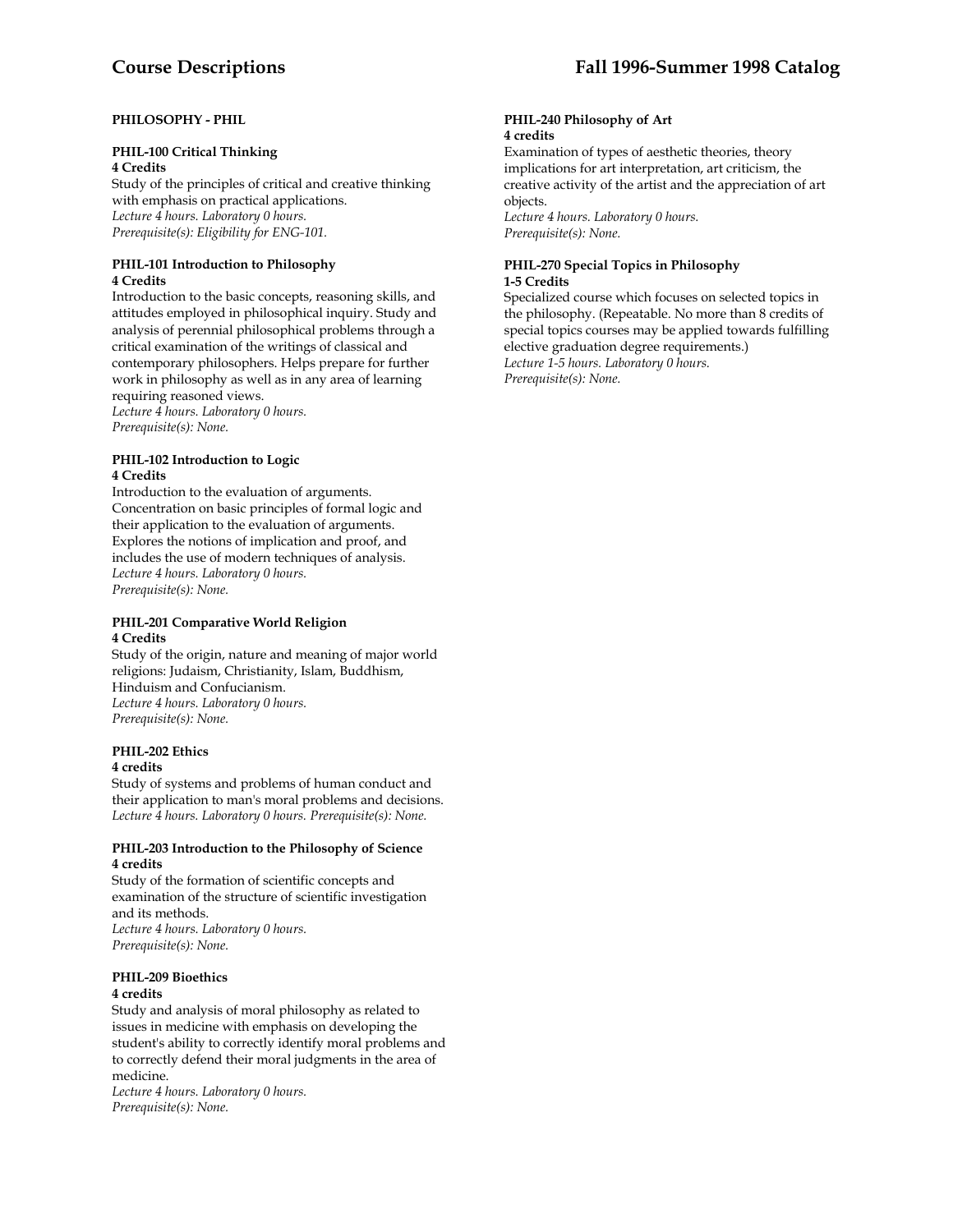# **PHARMACY TECHNOLOGY - PHM**

# **PHM-101 Introduction to Pharmacy 4 Credits**

Introduction to pharmacy practice and the technician's role in hospital and community pharmacies. Topics include the pharmacy environment, pharmacy organizations and management, regulations and laws related to pharmacy practice and a general review of the various aspects of pharmacy practice.

*Lecture 4 hours. Laboratory 0 hours.* 

*Prerequisite(s): Departmental approval: admission to the program.* 

### **PHM-102 Pharmaceutical Compounding 2 Credits**

Introduction to pharmaceutical compounding and the technician's role relating in in-patient and out-patient medication preparation. Topics include the manufactured dosage forms as well as those specialty items which are made to the specifications for individual patients.

*Lecture 1 hour. Laboratory 3 hours.* 

*Prerequisite: Admission to the Pharmacy Technology Program or departmental approval: permission of the program manager*.

# **PHM-105 Hospital Pharmacy I 4 Credits**

Technical procedures for the safe and accurate preparation of drugs in the hospital setting under the supervision of a registered pharmacist. Includes a review of the hospital pharmacy environment, drug compounding, packaging and labeling, and the theory and practice of outpatient, unit dose and controlled drug handling systems.

*Lecture 3 hours. Laboratory 3 hours. Prerequisite(s): PHM-101.* 

### **PHM-106 Hospital Pharmacy II 4 Credits**

Technical procedures associated with the preparation of drugs under the supervision of a pharmacist in the hospital setting. Major topics include aseptic techniques, sterile compounding, intravenous admixture systems, and purchase and inventory control. *Lecture 3 hours. Laboratory 3 hours. Prerequisite(s): PHM-105.* 

# **PHM-115 Pharmacology I 4 Credits**

Basic overview of the body structure and functions as they relate to an understanding of the general principles of pharmacology: drug absorption, drug distribution, drug metabolism, and drug excretion. *Lecture 4 hours. Laboratory 0 hours.* 

*Prerequisite(s): Concurrent enrollment in BIO-121 and departmental approval: admission to the program.* 

#### **PHM-116 Pharmacology II 4 Credits**

Basic overview of the drug classes including generic and trade names, the disease states associated with the drug class as well as the drug therapy, indications, side-effects, along with the parameters for safe drug use. Drug classes include analgesics, cardiovasculars, antihypertensives, diuretics, hormones, and antibiotics. *Lecture 4 hours. Laboratory 0 hours. Prerequisite(s): PHM-115 or departmental approval.* 

# **PHM-117 Pharmacology III**

# **4 Credits**

Basic overview of the drug classes including generic and trade names, the disease states associated with the drug classes as well as the drug therapy, indications, side effects, along with the parameters for safe drug use. Drug classes include bronchodilators, vitamins, ophthalmics, hypoglycemics, antitussives, and otics. *Lecture 4 hours. Laboratory 0 hours. Prerequisite(s): PHM-116 or departmental approval* 

### **PHM-120 Community Pharmacy 4 Credits**

Pharmacy as practiced in the community or retail setting. Emphasis is placed on a general knowledge of over-thecounter preparations and devices, prescription processing and pricing, business and inventory management, patient services and special health aids. Laboratory concentrated on the actual procedures required in the community pharmacy setting. *Lecture 3 hours. Laboratory 3 hours. Prerequisite(s): PHM-105.* 

# **PHM-123 Alternative Practices**

# **2 Credits**

Alternative practice possibilities for pharmacy technicians with the main emphasis on home health care, nursing home, health maintenance organizations, and drug sales representation. *Lecture 2 hours. Laboratory 0 hours. Prerequisite(s): PHM-101.* 

# **PHM-124 Pharmacy Law and Ethics 1 Credit**

Study of professional ethics and the philosophy, requirements, administration, and enforcement of local, state, and federal laws related to the practice of the profession of pharmacy. *Lecture 1 hour. Laboratory 0 hours. Prerequisite(s): PHM-101.* 

# **PHM-211 Pharmacy Clinical I 4 Credits**

Emphasizes the basics of pharmacy practice and exposes the student to practical aspects of dispensing, compounding and inventory control. *Lecture 0 hours. Laboratory 0 hours. Other Required Hours: Practicum: 14 hours per week. Seminar: 2 hours per week. Prerequisite(s): PHM-106 and PHM-120*.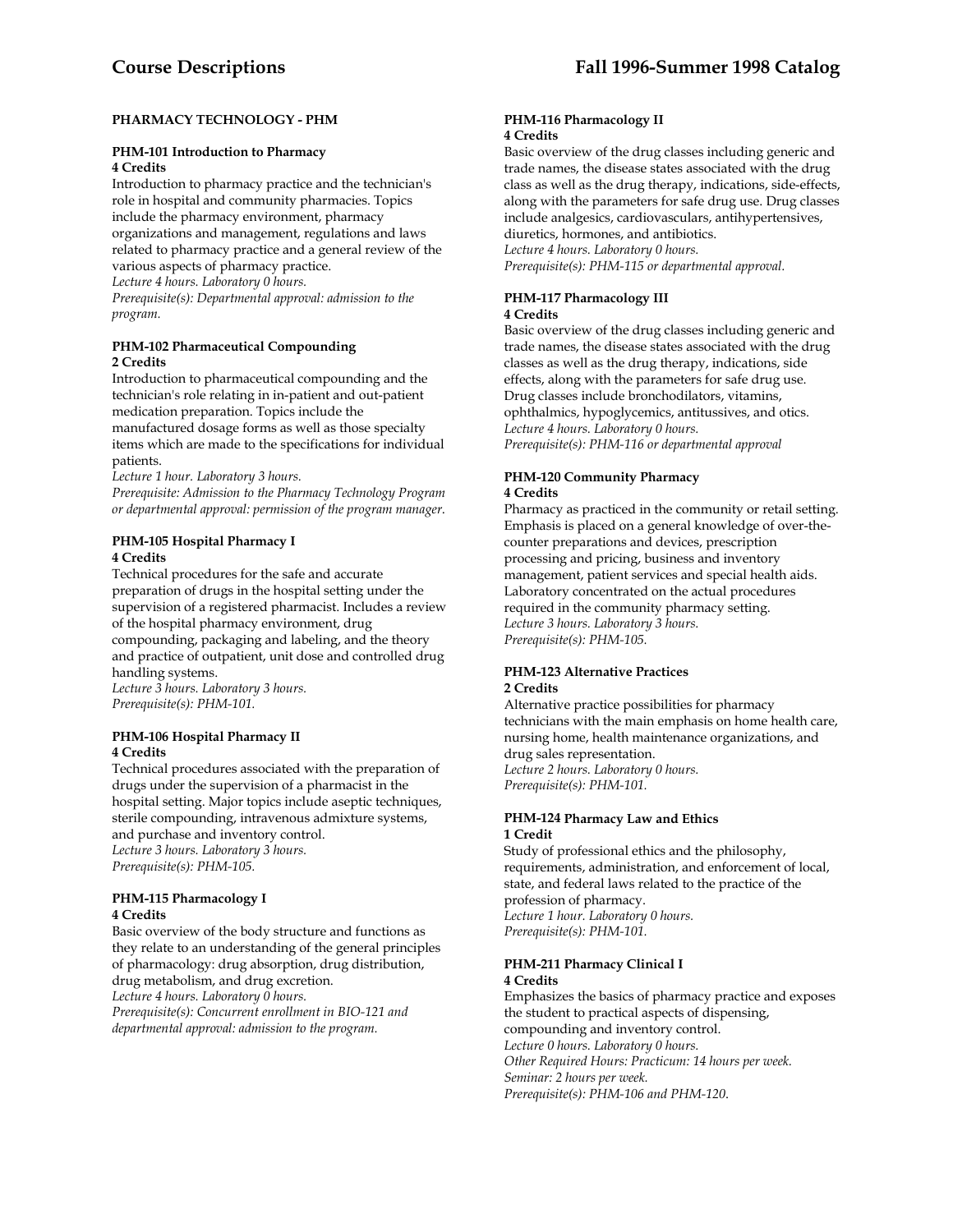#### **PHM-212 Pharmacy Clinical II 4 Credits**

Advanced practical experience in outpatient dispensing, inpatient dispensing, unit-dose systems, IV admixture systems, bulk and sterile compounding, purchasing and inventory control.

*Lecture 0 hours. Laboratory 0 hours. Other Required Hours: Practicum: 14 hours per week. Seminar: 2 hours per week. Prerequisite(s): PHM-211.* 

### **PHM-213 Pharmacy Clinical III 4 Credits**

Provides the student with experience in the real world of pharmacy practice. Students attend a weekly seminar. Supervision by instructional staff at the practice site. *Lecture 0 hours. Laboratory 0 hours. Other Required Hours: Practicum: 14 hours per week. Seminar: 2 hours per week. Prerequisite(s): PHM-212.* 

#### **PHM-270 Advanced Topics in Pharmacy Practice 2 Credits**

Current topics and changes in the profession of pharmacy. Among topics discussed are legislative changes before the legislature, computer software advances, the emerging role of the technician in professional organizations and the changing roles of the pharmacist and pharmacy technician. *Lecture 2 hours. Laboratory 0 hours. Prerequisite(s): PHM-212.* 

# **PHYSICS - PHYS**

# **PHYS-101 Introductory Physics 4 credits**

Introduction to elementary classical mechanics with emphasis on behavior of bodies under the influence of equilibrium and non-equilibrium forces. Study of rotational and translational motion. Selected topics from theory of fluids.

*Lecture 3 hours. Laboratory 3 hours.* 

*Prerequisite(s): MATH-120, or MATH-116, or departmental approval: equivalent math knowledge.* 

#### **PHYS-102 Introductory Physics 4 credits**

Development of oscillatory phenomena with topics from simple harmonic motion, waves on a string and electromagnetic waves. Applications to such areas as direct current and alternating current circuits and optics. *Lecture 3 hours. Laboratory 3 hours.* 

*Prerequisite(s): MATH-120, or MATH-116, or departmental approval: equivalent math knowledge.* 

# **PHYS-103 Introductory Physics 4 credits**

Laws of thermodynamics and such central concepts as specific heat. Topics from modern physics such as special relativity, atomic spectra, photoelectric and laser phenomena, atomic and nuclear physics, with emphasis on their influence on modern technology.

*Lecture 3 hours. Laboratory 3 hours.* 

*Prerequisite(s): MATH-120, or MATH-116, or departmental approval: equivalent math knowledge.* 

# **PHYS-105 Everyday Physics**

**3 Credits** 

Explores the application of various fields of physics to everyday living. Household applications, sports applications and many others are discussed. Time will also be spent on some modern physics topics. *Lecture 3 hours. Laboratory 0 hours. Prerequisite(s): ENG-101; and MATH-096 or MATH-097 or MATH-098.* 

#### **PHYS-110 Physics of Ultrasound 3 Credits**

Basic physics and related mathematics as applied to cardiac ultrasound. Study of basic acoustical principles, sound transmission, signal processing, instrumentation and bioeffects will be covered.

*Lecture 3 hours. Laboratory 0 hours.* 

*Prerequisite(s): MATH-114 and departmental approval: admission to Cardiovascular Technology program or Radiography/Diagnostic Medical Sonography program or current equivalent educational/clinical experience.*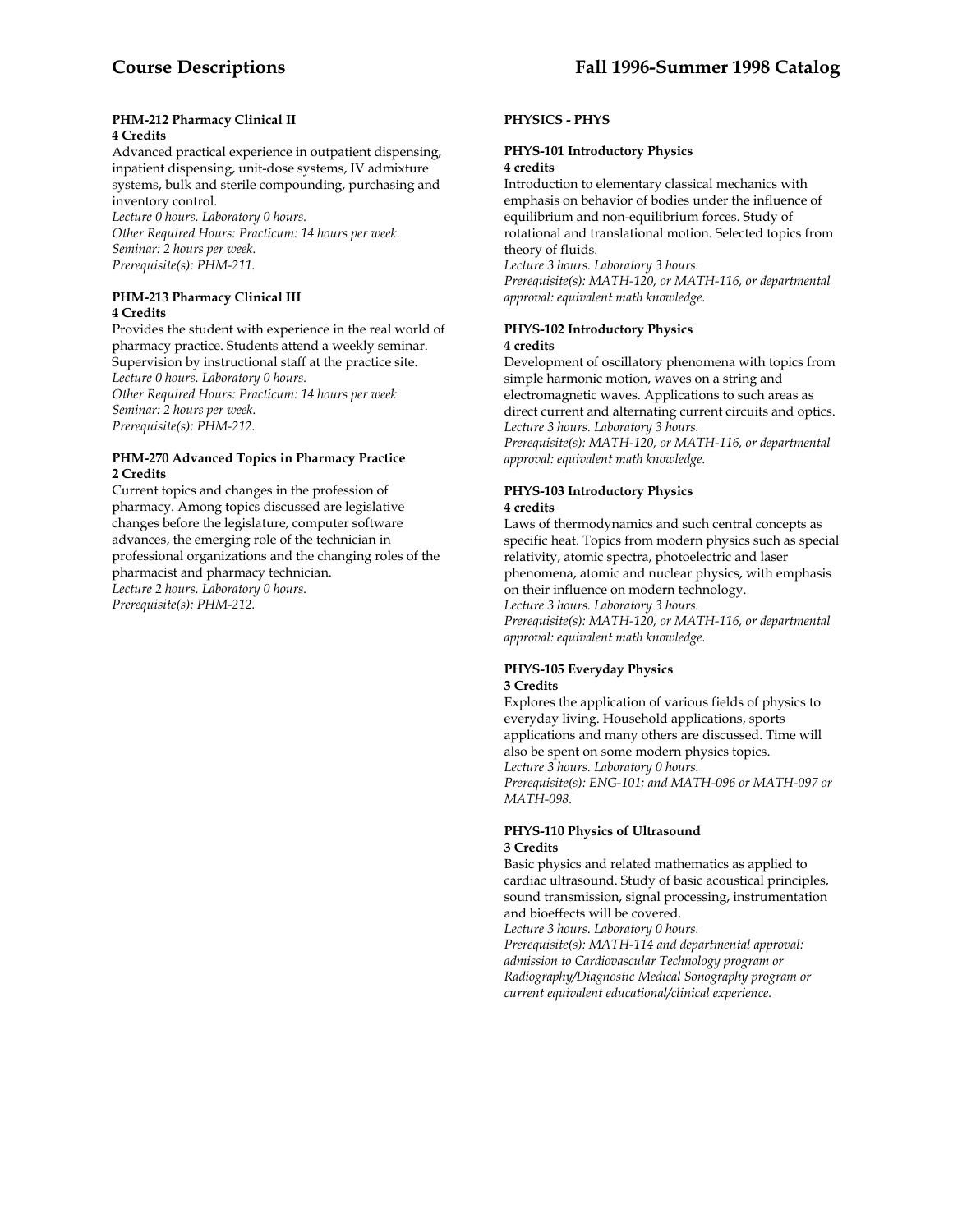### **PHYS-111 Physics for Health Technologies 4 Credits**

Basic physics as applied to health technologies; encompassing measurement techniques, force and motion of solids and fluids, pressure, mechanical advantages, energy and work, electricity, wave phenomena and heat.

*Lecture 3 hours. Laboratory 3 hours. Prerequisite(s): MATH-091 or departmental approval.* 

# **PHYS-130 Physics of Optical Materials 6 Credits**

Study of the basic structure and properties of materials related to opticianry. Includes structure, density, conductivity, and the effects of mechanical forces on the materials. Special emphasis will be given to the nature and theory of light and its application to ophthalmic optics.

*Lecture 4 hours. Laboratory 6 hours.* 

*Prerequisite(s): MATH-120 and departmental approval: admission to the Optical Technology program*.

# **PHYS-226 Fundamentals of Radiographic Physics and Quality Control**

**5 Credits** 

Study of x-ray circuitry, x-ray generators, mobile radiographic equipment, and radiographic quality control. Emphasis on the art of automatic exposure devices. Includes laboratory application of quality assurance testing tools.

*Lecture 4 hours. Laboratory 2 hours.* 

*Prerequisite(s): Departmental approval.* 

# **PHYS-227 Advanced Sonography Physics 3 Credits**

Ultrasound physics and principles including instrumentation, equipment standards, calibration, operation and quality control. Biological effects of ultrasound.

*Lecture 3 hours. Laboratory 0 hours.* 

*Prerequisite(s): PHYS-110 or departmental approval: current equivalent educational/clinical experience.* 

# **PHYS-231 Engineering Physics I 5 Credits**

Discussion of classical mechanics at the calculus level. Theory covers kinematics, dynamics, translations, and rotations as is traditional for physics and engineering majors.

*Lecture 4 hours. Laboratory 3 hours. Prerequisite(s): Concurrent with MATH-181, and departmental approval: completion of PHYS-101, or high school physics.* 

# **PHYS-232 Engineering Physics II 5 Credits**

Discussion of electricity and magnetism at the calculus level. Theory covers electrostatics, electrodynamics, magnetism, etc. as is traditional for physics and engineering majors. *Lecture 4 hours. Laboratory 3 hours. Prerequisite(s): PHYS-231; and concurrent with MATH 182.* 

#### **PHYS-233 Engineering Physics III 5 Credits**

Discussion of wave phenomena including sound waves, mechanical waves, geometrical and wave optics, light and quantum physics. *Lecture 4 hours. Laboratory 3 hours. Prerequisite(s): PHYS-232; and concurrent with MATH-183.* 

# **PHYS-240 Modern Physics**

# **4 Credits**

Discussion of modern physics for students in science and engineering. Relativity, wave nature of matter, hydrogen atom, properties of the nucleus and nuclear relations and X-rays are discussed.

*Lecture 4 hours. Laboratory 0 hours. Prerequisite(s): PHYS-232; and concurrent with MATH-183.* 

#### **PHYS-270 Special Topics in Physics 1-4 Credits**

In-depth study of topics in the field of physics, primarily 20th century or "modern" physics. Topics such as relativity, lasers, chaos, elementary particles, nuclear physics, rocket propulsion, alternative energy sources, etc. are possible topics. Topics may vary from quarter to quarter. (Repeatable. No more than 8 credits of special topics courses may be applied towards fulfilling elective graduation degree requirements.)

*Lecture 1-4 hours. Laboratory 0 hours. Prerequisite(s): Departmental approval.*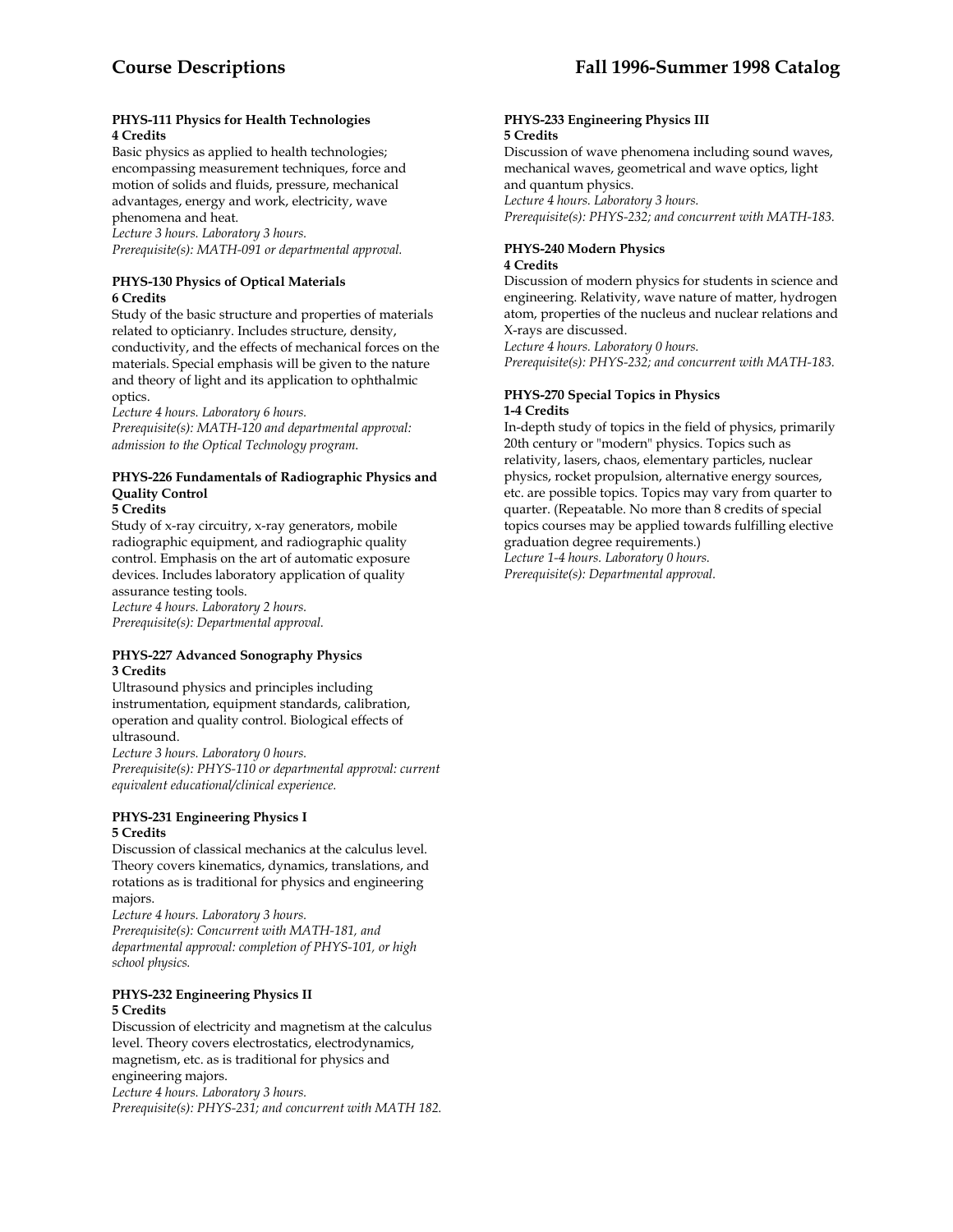### **PARALEGAL STUDIES - PL**

#### **PL-101 Introduction to the Paralegal Profession 3 Credits**

Discussion of the practical realities of the legal field, with special emphasis on the legal status of paralegals and the ethical constraints placed upon those involved in the legal profession. Students will be introduced to specific paralegal skills, a variety of legal settings, an overview of the U.S. legal system, and the organization of a typical law case, and will be expected to begin their professional development, including exploring employment opportunities and paralegal organizations. *Lecture 3 hours. Laboratory 0 hours. Prerequisite(s): None.* 

#### **PL-103 Civil Procedure 4 Credits**

Overview of the Rules of Ohio Civil Courts which govern the civil lawsuit. The reading, interpretation, and application of Civil rules of court pleadings, venue, commencement of an action, service, motion practice and discovery. Initiation of a portfolio of pleadings and legal documents to be further developed throughout the student's program of study.

*Lecture 4 hours. Laboratory 0 hours.* 

*Prerequisite(s): Departmental approval: admission to the program.* 

### **PL-112 Real Property Transactions 3 Credits**

Survey of the law of personal and real property, including landlord-tenant laws, as well as the more common types of real estate conveyances. Landlordtenant statutory law is examined. Emphasis placed on practical application of theory. Actions that tenants and landlords may take to protect their interests are also examined.

*Lecture 3 hours. Laboratory 0 hours. Prerequisite(s): PL-103 or departmental approval.* 

#### **PL-121 Legal Research and Drafting 3 Credits**

Introduction to the rudiments essential to the effective identification, analysis, and research of legal issues. Students will learn to formulate research plans which will provide for efficient use of the law library and the utilization of a working knowledge of those reference books and indices which are most commonly used in the court system of the State of Ohio. Legal writing will be emphasized throughout the course by means of research projects requiring the students to draft legal memoranda and opinion letters consistent with professional standards of format, style and quality. Special emphasis will be placed on the methods of verification and citechecking used in today's law office. *Lecture 2 hours. Laboratory 3 hours. Prerequisite(s): PL-101.* 

#### **PL-125 Law Practice Management 3 Credits**

Introduction to the daily tasks handled in the law office. Emphasis placed on understanding office procedures necessary to the law office, including accurate recordkeeping, financial management, budgets, marketing, administrative and practice systems, personnel, billing and docketing procedures. Lab requires that students "sample" computer programs in the areas of word processing, database, spreadsheet, scheduling, billing and indexing.

*Lecture 2 hours. Laboratory 3 hours.* 

*Prerequisite(s): PL-103, or departmental approval: equivalent knowledge and/or work experience*.

#### **PL-130 Business Transactions 4 Credits**

Introduction to the laws that structure various business relationships such as agency, contracts, bailments, sales, secured transactions and commercial paper. Utilization of appropriate forms to structure such relationships. *Lecture 4 hours. Laboratory 0 hours.* 

*Prerequisite(s): Departmental approval: admission to the program.* 

#### **PL-204 Business Organizations 4 Credits**

Introduction to various business entities including sole proprietorships, partnerships, corporations and licensed professional associations. Drafting of partnership agreements and incorporation documents. Introduction tax consideration and Securities and Exchange Commission ramifications.

*Lecture 4 hours. Laboratory 0 hours.* 

*Prerequisite(s): PL-130, or departmental approval: equivalent knowledge.* 

# **PL-205 Advanced Legal Research and Drafting 4 Credits**

Study of the fundamentals of computer-assisted legal research. Training in formulating, processing, compiling and evaluating research via the LEXIS and/or WESTLAW data bases. Emphasis on the relationship between manual or traditional research methods and computer-assisted research. Refinement of analysis and writing skills to prepare and submit a number of succinct, but comprehensive, legal memoranda requiring research via LEXIS and/or WESTLAW. *Lecture 3 hours. Laboratory 3 hours. Prerequisite(s): PL-121.*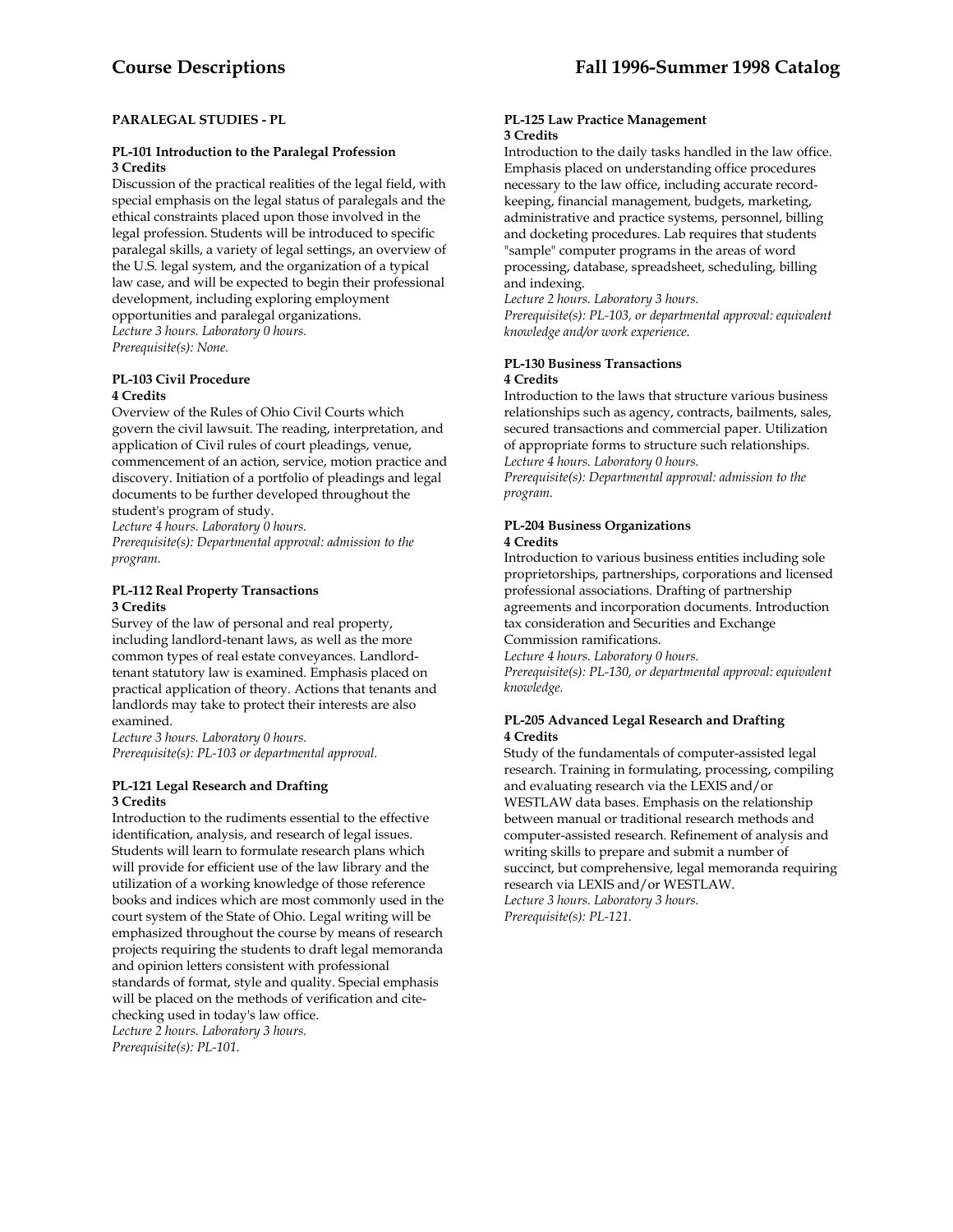# **PL-212 Legal Practicum**

# **2 Credits**

Supervised work experience in the paralegal profession and the legal work world. Placement in a law firm or other legal setting, and performance of paralegal duties under the direct supervision of an attorney.

*Lecture 0 hours. Laboratory 0 hours.* 

*Other Required Hours: Practicum: 14 hours per week. Prerequisite(s): Concurrent enrollment in PL-213, and departmental approval: completion of all required courses and completion of all program requirements. (May be taken concurrently with one Paralegal elective.)* 

#### **PL-213 Legal Practicum Seminar 1 Credit**

Seminar course to be taken concurrently with paralegal course "Legal Practicum". Students will meet weekly to discuss experience gained from practicum experience and various issues to enrich their work experience. *Lecture 0 hours. Laboratory 0 hours.* 

*Other Required Hours: Seminar: 1 hour per week. Prerequisite(s): Concurrent enrollment in PL-212, and departmental approval: completion of all required courses and completion of all program requirements. (May be taken concurrently with one Paralegal elective.)* 

#### **PL-215 Probate Law 3 Credits**

Study of the common forms estate administration, including a study of the Ohio Probate Code. Procedure for estate administration including discovery and determination of assets, taxation of estates and transfer of property from decedent to beneficiaries. *Lecture 3 hours. Laboratory 0 hours. Prerequisite(s): None.* 

#### **PL-220 Domestic Relations 4 Credits**

Overview of the basic principles and current trends in family law including marriage, annulment, dissolution, divorce, child support and custody, visitation, and adoption. Emphasis will be placed on the drafting of appropriate documents and various court proceedings. *Lecture 4 hours. Laboratory 0 hours. Prerequisite(s): PL-103.* 

#### **PL-221 Litigation and Trial Preparation 4 Credits**

Emphasis on coordinating paralegal and attorney responsibilities in the trial setting. Students will be expected to prepare a trial notebook which includes the theory for a civil claim, pleadings and motions, discovery documents, direct and cross-examination questions, and exhibits for use in trial. Overview of criminal procedure, and a thorough study of the rules of evidence. *Lecture 4 hours. Laboratory 0 hours. Prerequisite(s): PL-103 and departmental approval.* 

#### **PL-222 Worker's Compensation Law 3 Credits**

Study of the Worker's Compensation Bureau and the Ohio Industrial Commission. Emphasis on the various procedures and forms involved in the filing of a Worker's Compensation claim. Proper channels for appeal of decisions also reviewed. *Lecture 3 hours. Laboratory 0 hours. Prerequisite(s): PL-103 or departmental approval.* 

# **PL-223 Bankruptcy Law 3 Credits**

Introduction to the Law of Bankruptcy, specifically Chapters 7, 11 and 13 of the United States Bankruptcy Code and applicable Ohio law. Preparation of bankruptcy petitions, related schedules and any other documents needed for the initial filing of petitions under the United States Bankruptcy Code Chapters 7 and 11. *Lecture 3 hours. Laboratory 0 hours. Prerequisite(s): PL-103 or departmental approval.* 

# **PL-270 Special Topics in Paralegal Studies 1-4 Credits**

Specialized course focuses on current trends and developing specialties in the field of law for the paralegal. Topics may include tort law, tax law, alternative dispute resolution, estate planning, environmental law, etc. (Repeatable. No more than 8 credits of special topics courses may be applied toward the paralegal studies program degree requirements.) *Lecture 1-4 hours. Laboratory 0 hours. Prerequisite(s): Departmental approval: admission to the program.*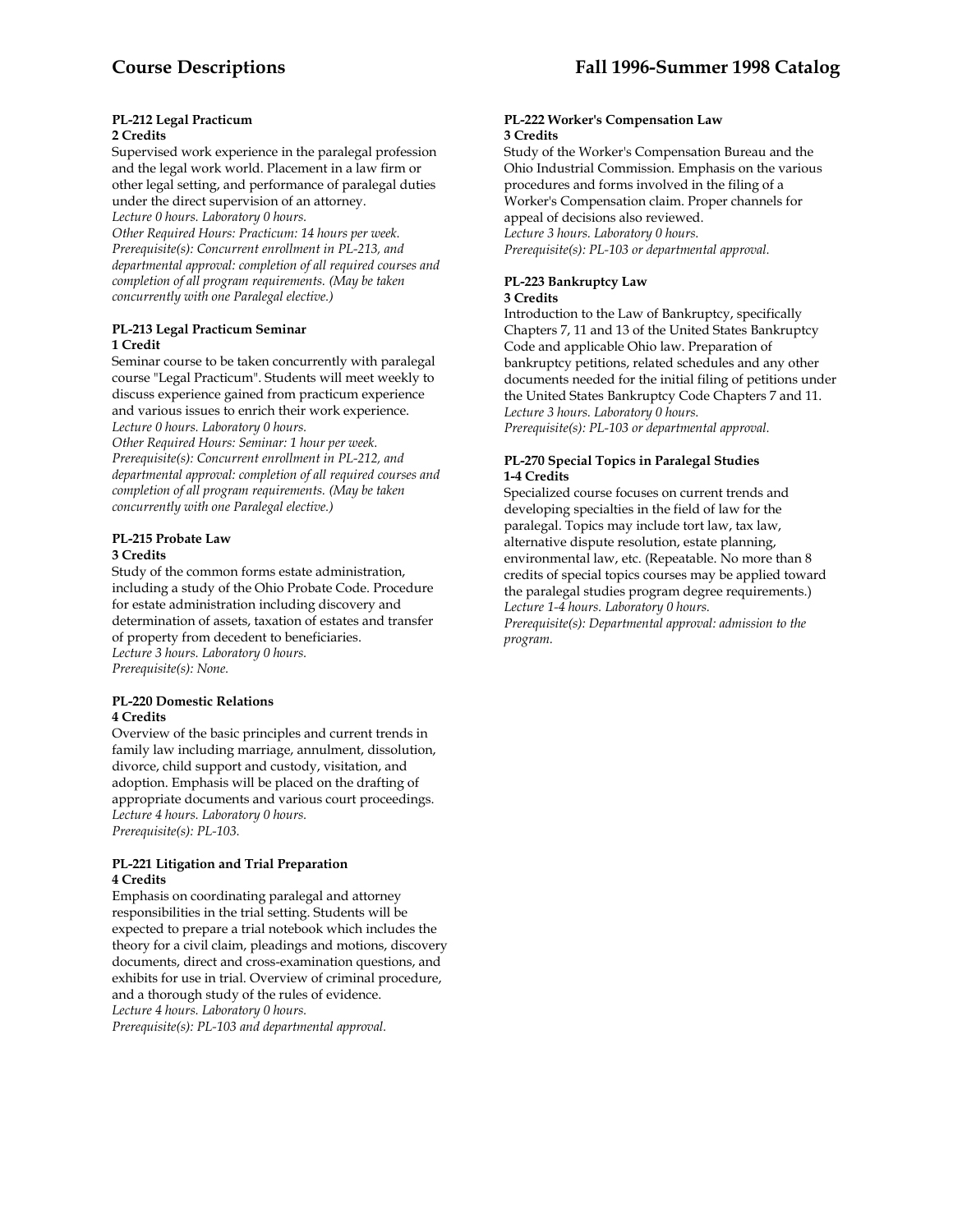# **POLITICAL SCIENCE - POL**

# **POL-101 American National Government 4 Credits**

Nature, purpose and forms of government of the United States at the national level. Relationship between process, function, and structure. Dynamics of political change. Outstanding problems of modern society. *Lecture 4 hours. Laboratory 0 hours. Prerequisite(s): None.* 

#### **POL-102 State and Local Government 4 Credits**

Examination of state and local governments, with special attention to Ohio governments, intergovernmental relations, metropolitan problems and public policy. *Lecture 4 hours. Laboratory 0 hours. Prerequisite(s): None.* 

#### **POL-106 Political Systems of Africa 4 Credits**

Comparative discussion of selected topics on national and international politics in black Africa with particular focus on the interrelationship between internal and external affairs. Examination of colonial policies, party systems, interest groups and modes of development. *Lecture 4 hours. Laboratory 0 hours. Prerequisite(s): POL-101.* 

# **POL-110 Introduction to Constitutional Law 4 Credits**

Origins and development of the American constitutional system and basic concepts of jurisprudence relating to the political and social systems. Emphasizes role of Supreme Court in policy making and its major decisions concerning important areas of litigation. *Lecture 4 hours. Laboratory 0 hours. Prerequisite(s): POL-101.* 

# **POL-201 Contemporary World Affairs 4 Credits**

Problem study of modern international relations and of the forces which confront policymakers. Special emphasis on current areas of crisis. Designed primarily for students who seek an understanding of the United States in a tense and highly competitive political world. *Lecture 4 hours. Laboratory 0 hours. Prerequisite(s): POL-101 or departmental approval.* 

#### **POL-203 Western Representative Governments 4 Credits**

Study of European representative political systems: Great Britain, France and West Germany. Comparative approach to the study of politics, institutions, processes, problems, public policy and prospects. *Lecture 4 hours. Laboratory 0 hours. Prerequisite(s): POL-101.* 

#### **POL-204 Communist Governments 4 Credits**

Study of communist political systems: Soviet Union, China, and Eastern Europe. Governing political concepts, institutions, processes, problems and prospects. *Lecture 4 hours. Laboratory 0 hours. Prerequisite(s): POL-101.* 

# **POL-270 Special Topics in Political Science 1-4 Credits**

Study of selected topics, themes or trends in political science (see schedule booklet for current offerings). (Repeatable. No more than 8 credits of special topics courses may be applied toward fulfilling elective graduation degree requirements.) *Lecture 1-4 hours. Laboratory 0 hours. Prerequisite(s): None.* 

# **POL-281 Independent Research in Political Science 1 Credit**

Must be taken concurrently with any 200-level course in political science. Specific content is to be arranged through a contract between the instructor and the student. May be repeated for an accrued maximum of three credits.

*Lecture 1 hour. Laboratory 0 hours.* 

*Prerequisite(s): Instructor approval: must be taken concurrently with a 200-level course in political science.*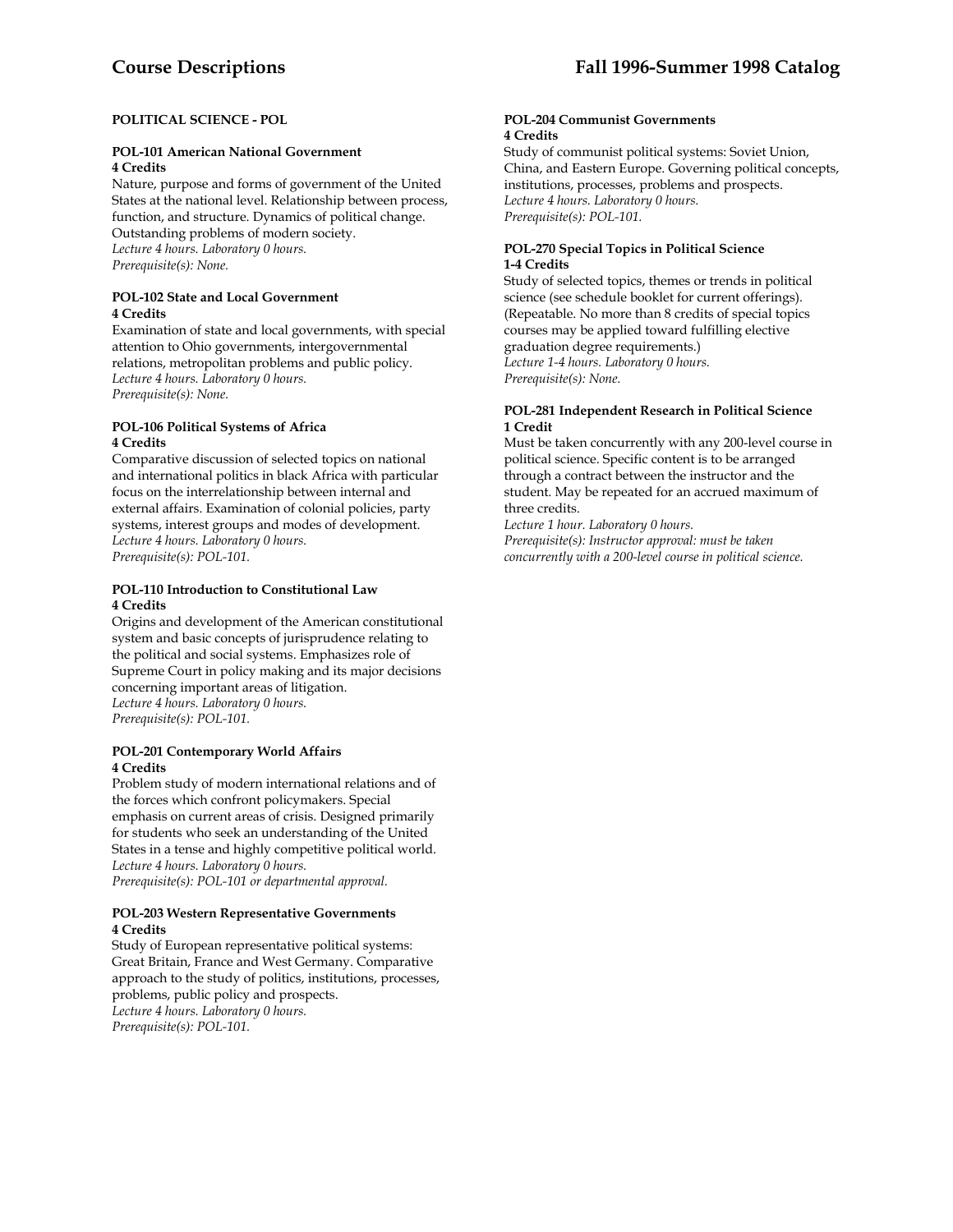# **PRACTICAL NURSING - PNUR**

### **PNUR-101 Fundamentals of Nursing 6 credits**

Introduction to the fundamentals of nursing care with emphasis on meeting the basic daily needs of the patient utilizing the nursing process. Nursing knowledge and skills necessary for safe and accurate delivery of nursing care are stressed. Basic communication and mental health concepts within the cultural context are introduced. Applied learning experiences take place in the college nursing laboratory and long-term facilities. *Lecture 3 hours. Laboratory 1 hour.* 

*Other Required Hours: Clinical lab: 8 hours per week. Prerequisite(s): Departmental approval: admission to the program; BIO-121 or concurrent enrollment; ENG-101 or concurrent enrollment; and MATH-114 or concurrent enrollment.* 

#### **PNUR-102 Nursing Management of Adults I 8 credits**

Use of the nursing process and scientific principles in providing care for clients/patients with various health problems, the body's response to illness and stress and its adaptations. Identifies common nursing interventions to meet basic needs of the adult patient. Applied learning experience takes place in the college nursing laboratory and long-term care facilities.

*Lecture 4 hours. Laboratory 1 hour.* 

*Other Required Hours: Clinical Lab: 11 hours per week. Prerequisite(s): BIO-143 or concurrent enrollment; NURS-107 or concurrent enrollment; PNUR-101; and PSY-101 or concurrent enrollment.* 

#### **PNUR-103 Nursing Management of Adults II 9 credits**

Focuses on the care of adults with both acute and reoccurring medical and surgical conditions. Students learn to develop skills in problem-solving through the use of the nursing process as applied to individual situations. Learning experiences are provided in acute care and long term care facilities to reinforce classroom content with the goal of providing safe, competent, and standard nursing interventions to the individual adult/client.

*Lecture 4 hours. Laboratory 1 hour.* 

*Other Required Hours: Clinical Lab: 11 hours per week. Prerequisite(s): PNUR-102, and PSY-102 or concurrent enrollment.* 

#### **PNUR-104 Nursing Care of Families 6 credits**

Includes obstetrics and pediatrics. Presents basic concepts relating to human reproduction and the childbearing cycle. Emphasis is placed on nursing responsibility in observation of normal and abnormal occurrences. The childbearing experience, nursing skills, and measures related primarily to ill newborn, children, and adolescents are considered in relation to the entire family. Emotional as well as physical aspects are

incorporated into the discussion.

*Lecture 3 hours. Laboratory 1 hour. Other Required Hours: Clinical lab: 8 hours per week. Prerequisite(s): PNUR-103, and PSY-202 or concurrent enrollment.*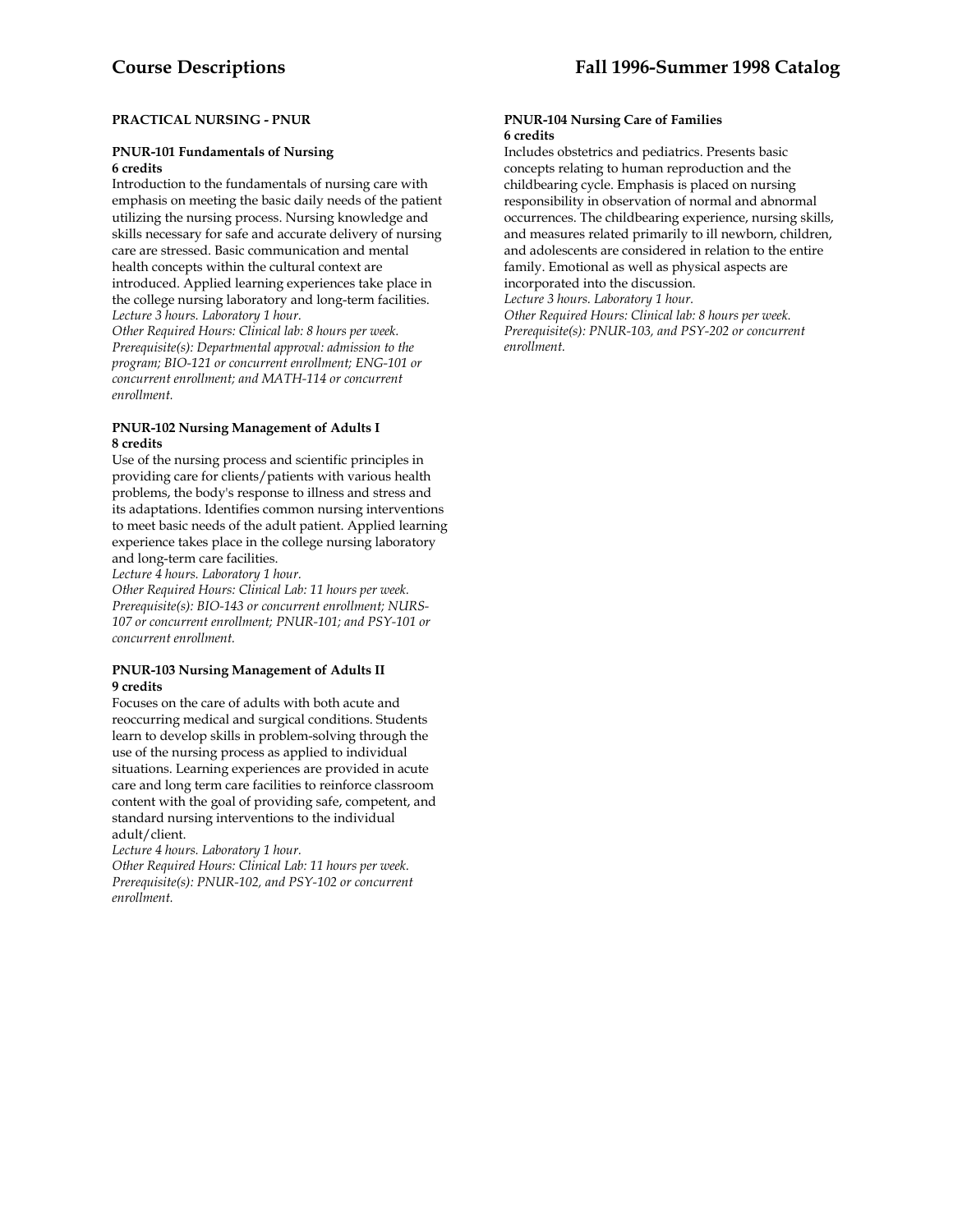# **PLANT OPERATION SERVICES - POS**

#### **POS-101 Steam Plant Operation I 3 Credits**

Theory and practice of steam plant and powerhouse operations. Design, layout, function and maintenance of steam boilers and pumps typically used in steam plant operation.

*Lecture 3 hours. Laboratory 0 hours. Prerequisite(s): None.* 

#### **POS-102 Steam Plant Operation II 3 Credits**

Design, layout, function, operation and maintenance of steam engines and turbines as well as auxiliary steam plant equipment. *Lecture 3 hours. Laboratory 0 hours. Prerequisite(s): None.* 

#### **POS-103 Water Treatment 3 Credits**

Water usage and purification. Industrial filtration. Design, layout, function, operation, and maintenance of water softeners, cooling towers and filters. Theory and practice of filtration systems in industry. *Lecture 3 hours. Laboratory 0 hours. Prerequisite(s): None.* 

### **POS-104 Industrial Water Treatment 3 Credits**

Design, layout function, operation and maintenance of waste water and water as well as auxiliary plant equipment.

*Lecture 3 hours. Laboratory 0 hours. Prerequisite(s): None.* 

# **SURGEON'S ASSISTANT - PSA**

# **PSA-112 Electrocardiography**

# **1 Credit**

Study of the electrocardiogram recording technique and interpretation of electrocardiographic abnormalities, including arrhythmias. *Lecture 0 hours. Laboratory 2 hours. Prerequisite(s): Departmental approval: admission to* 

*Physician Assistant or Surgeon's Assistant programs.* 

### **PSA-116 Clinical Laboratory Interpretation 2 Credits**

Study of common laboratory methods or techniques utilized as diagnostic tools and theory clinical interpretation. Includes hematology, immunology, general chemical diagnostic enzymes and other tests of body functions.

*Lecture 2 hours. Laboratory 0 hours. Prerequisite(s): Departmental approval: admission to the program.* 

# **PSA-118 Special Diagnostic and Therapeutic Procedures**

# **2 Credits**

Introduction to diagnostic and therapeutic techniques in radiographics and respiratory therapy. Includes lecture and discussion of radiologic and respiratory procedures; their indications and general principles of interpretation. *Lecture 2 hours. Laboratory 0 hours.* 

*Prerequisite(s): Departmental approval: admission to Physician Assistant or Surgeon's Assistant Program.* 

#### **PSA-119 Basic Surgical Skills 2 Credits**

Presentation and discussion of fundamental skills and techniques, including aseptic technique, instruments, positioning, prepping, draping, knot typing and wound closure, required to function within the operating room. *Lecture 1 hour. Laboratory 2 hours.* 

*Prerequisite(s): Departmental approval: admission to Physician Assistant or Surgeon's Assistant programs.* 

#### **PSA-120 Advanced Surgical Skills 3 Credits**

Presentation, discussion and observation of surgical skills required to perform first assistant tasks during an operative procedure. Outside assignment: observation in the operating room and participation in live tissue lab. *Lecture 2 hours. Laboratory 2 hours.* 

*Prerequisite(s): PSA-119 and departmental approval: admission to the program.*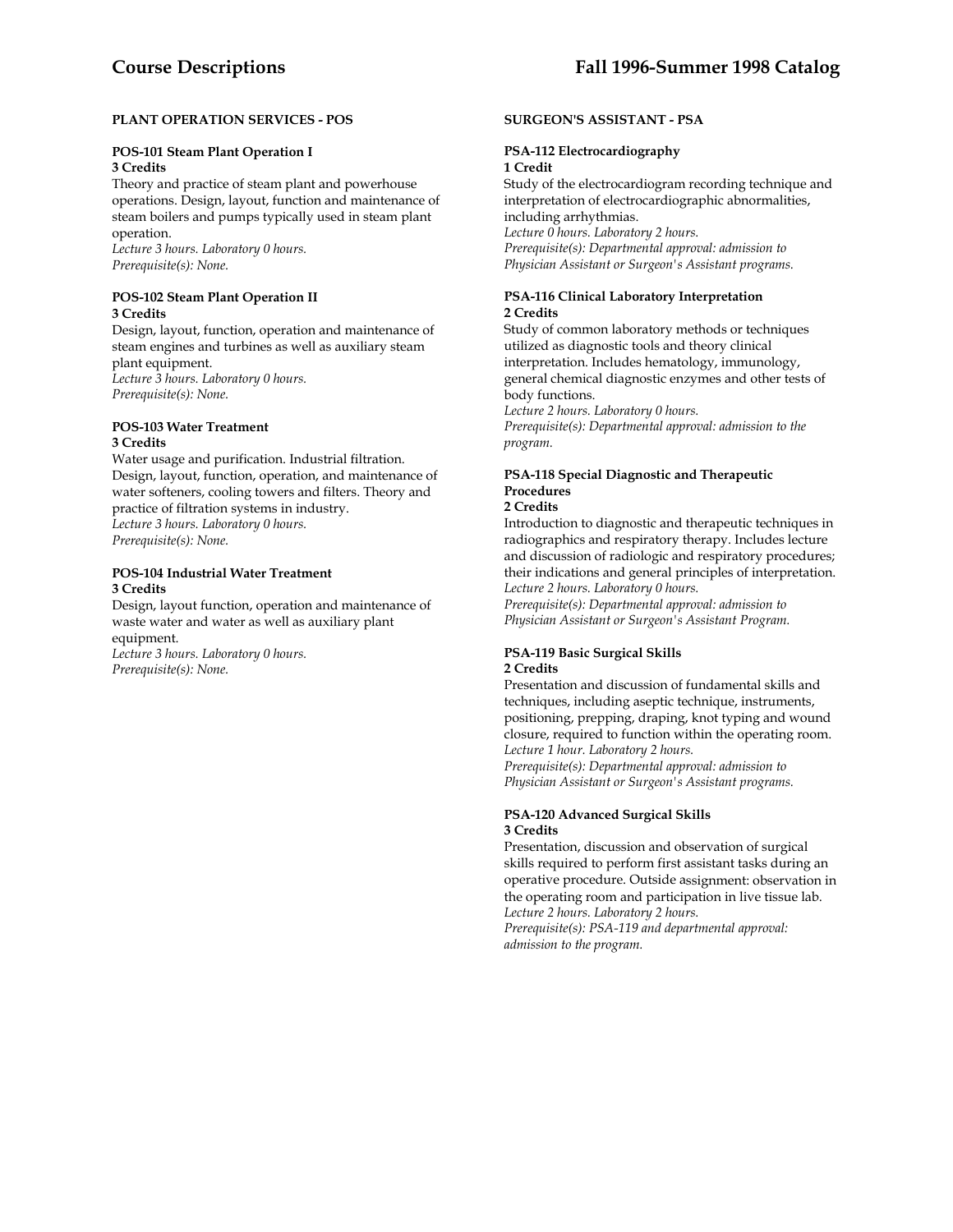#### **PSA-131 Surgical Anatomy I 2 Credits**

Study of the surgical anatomy of the common pathological processes amenable for surgical therapy, and common surgical procedures used for the treatment of these pathological processes. Includes head, neck, thorax and abdomen.

*Lecture 2 hours. Laboratory 0 hours. Prerequisite(s): Departmental approval: admission to Physician Assistant or Surgeon's Assistant programs.* 

# **PSA-132 Surgical Anatomy II 2 Credits**

Study of the surgical anatomy of the common pathological processes amenable for surgical therapy, and common surgical procedures used for the treatment of these pathological processes. Includes abdomen, pelvis, genitalia and extremeties.

*Lecture 2 hours. Laboratory 0 hours.* 

*Prerequisite(s): Departmental approval: admission to Physician Assistant or Surgeon's Assistant programs*.

### **PSA-145 Surgical Patient Management 2 Credits**

Presentation and discussion of specific aspects of the care and preparation of a surgical patient in the perioperative period including rise factors affecting surgical morbidity and mortality.

*Lecture 1 hour. Laboratory 2 hours.* 

*Prerequisite(s): Departmental approval: admission to the program.* 

#### **PSA-220 Emergency Medicine 2 Credits**

Presentation and discussion of patient assessment, management and treatment in an emergency room setting.

*Lecture 2 hours. Laboratory 0 hours. Prerequisite(s): Departmental approval.* 

#### **PSA-231 Fundamentals of Clinical Surgery I 3 Credits**

Study of the pathophysiology and clinical manifestations and therapeutic management of surgically related disorders of the abdominal walls, alimentary tract, biliary tract, liver, spleen, pancreas, head and neck, endocrine glands, breast, and benign and malignant tumors.

*Lecture 3 hours. Laboratory 0 hours. Prerequisite(s): Departmental approval: admission to the program.* 

# **PSA-232 Fundamentals of Clinical Surgery II 3 Credits**

Study of the pathophysiology and clinical manifestation and therapeutic management of surgically related disorders of the blood vessels, chest and lungs, heart and great vessels, acute conditions in infants and children, and fractures and head injuries. *Lecture 3 hours. Laboratory 0 hours. Prerequisite(s): PSA-231.* 

# **PSA-271 Clinical Field Experience I 3 Credits**

Clinical field experience rotations in which students are assigned to medical/surgical services with responsibility for history and physical examination, and assisting in surgery, following the clinical course of surgical patients, and carrying out pre-operative and post-operative care procedures assigned by and under the supervision of the surgeon or resident surgical staff. Rotation in emergency room and internal medicine are included.

*Lecture 0 hours. Laboratory 0 hours. Other Required Hours: Field experience: 36 hours per week. Prerequisite(s): PSA-120.* 

# **PSA-272 Clinical Field Experience II 3 Credits**

Clinical field experience rotations in which students are assigned to medical/surgical services with responsibility for history and physical examination, assisting in surgery, following the clinical course of surgical patients, and carrying out pre-operative and post-operative care procedures assigned by and under the supervision of the surgeon or resident surgical staff. Rotations in emergency room and internal medicine are included. *Lecture 0 hours. Laboratory 0 hours.* 

*Other Required Hours: Field experience: 36 hours per week. Prerequisite(s): PSA-271.* 

# **PSA-273 Clinical Field Experience III 3 Credits**

Clinical field experience rotations in which students are assigned to medical/surgical services with responsibility for history and physical examination, assisting in surgery, following the clinical course of surgical patients, and carrying out pre-operative and post-operative care procedures assigned by and under the supervision of the surgeon or resident surgical staff. Rotations in emergency room and internal medicine are included. *Lecture 0 hours. Laboratory 0 hours.* 

*Other Required Hours: Field experience: 36 hours per week. Prerequisite(s): PSA-272.* 

# **PSA-274 Clinical Field Experience IV 3 Credits**

Clinical field experience rotations in which students are assigned to medical/surgical services with responsibility for history and physical examination, assisting in surgery, following the clinical course of surgical patients, and carrying out pre-operative and post-operative care procedures assigned by and under the supervision of the surgeon or resident surgical staff. Rotations in

emergency room and internal medicine are included. *Lecture 0 hours. Laboratory 0 hours.* 

*Other Required Hours: Field experience: 36 hours per week. Prerequisite(s): PSA-273.*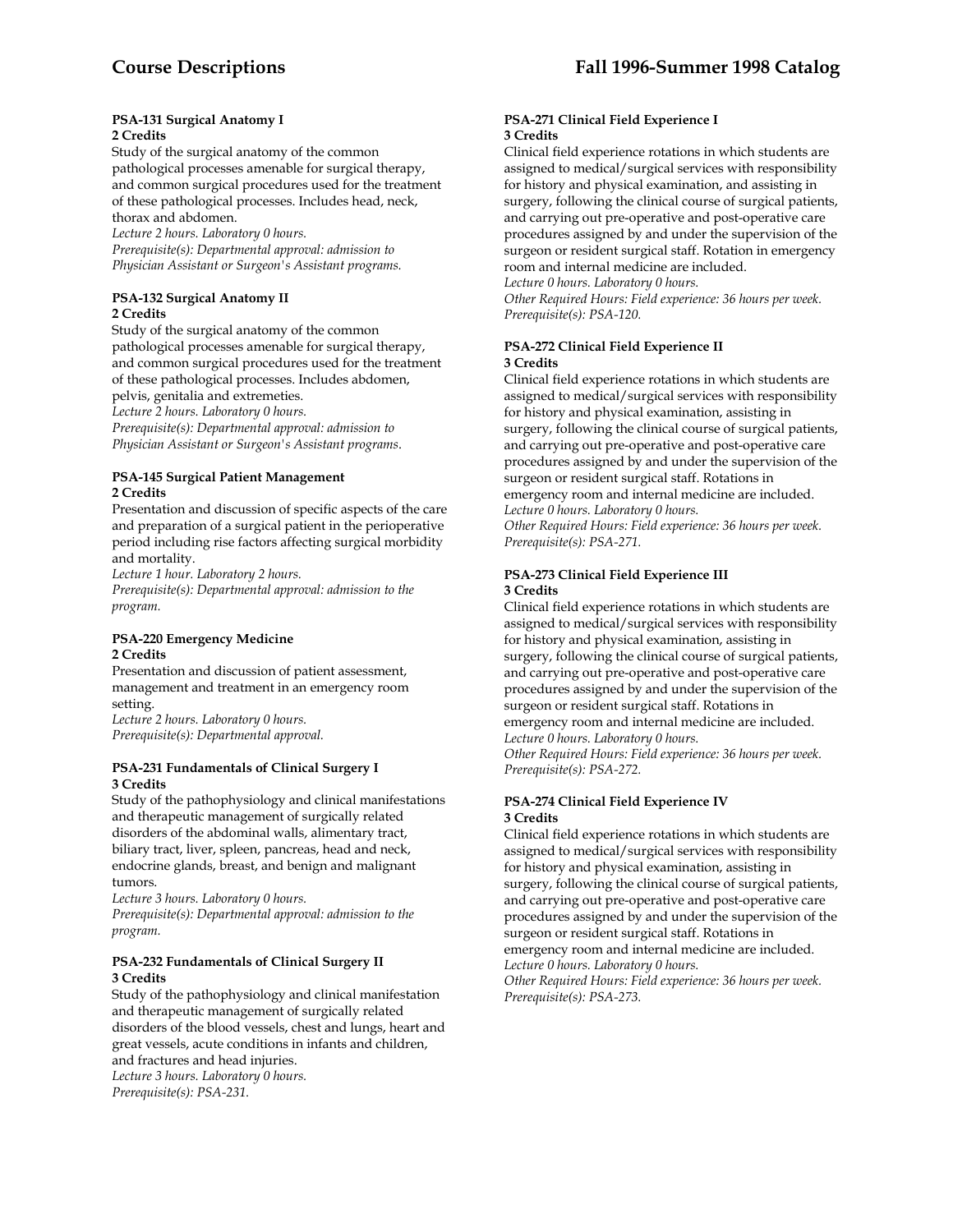#### **PSA-291 Clinical Seminar I 2 Credits**

Integrates the concepts and knowledge gained from the clinical field experience rotations into a total learning process. The focus is on patient and professional communication and "lifelong learning." *Lecture 0 hours. Laboratory 0 hours. Other Required Hours: Seminar: 20 hours per quarter. Prerequisite(s): Concurrent enrollment in PSA-271 and PSA-272.* 

#### **PSA-292 Clinical Seminar II 2 Credits**

Integrates the concepts and knowledge gained from the clinical field experience rotations into a total learning process. The focus is on job search skills and organization of the health care delivery system. *Lecture 0 hours. Laboratory 0 hours. Other Required Hours: Seminar: 20 hours per quarter. Prerequisite(s): Concurrent enrollment in PSA-273.* 

# **PSA-293 Clinical Seminar III 2 Credits**

Integrates the concepts and knowledge gained from the clinical field experience rotations into a total learning process. The focus is on professional associations and political/legislative issues.

*Lecture 0 hours. Laboratory 0 hours.* 

*Other Required Hours: Seminar: 20 hours per quarter. Prerequisite(s): Concurrent enrollment in PSA-274.* 

# **PHYSICAL SCIENCE - PSCI**

### **PSCI-101 Physical Science - Astronomy 3 Credits**

Designed primarily for non-science majors. Topics include history of astronomy, planets, comets and asteroids, the sun, stars and galaxies. Also includes current developments in astronomy and space exploration. To fulfill laboratory science requirements, students should enroll in "Physical Science Lab - Astronomy".

*Lecture 3 hours. Laboratory 0 hours. Prerequisite(s): None.* 

# **PSCI-102 Physical Science - Chemistry 3 Credits**

Designed for non-science majors who wish to know more about their chemical world. Includes basic concepts and applications of chemistry, e.g., consumer chemistry, periodicity, acids and bases, organic and environmental chemistry. To fulfill laboratory science requirements, students should enroll in "Physical Science Lab - Chemistry".

*Lecture 3 hours. Laboratory 0 hours. Prerequisite(s): None.* 

# **PSCI-103 Physical Science - Earth 3 Credits**

Designed primarily for non-science majors. Topics include earth's structure and composition, the hydrologic cycle and earth's atmosphere, earthquakes, volcanism, plate tectonics, resources, energy alternatives and other current issues in physical science. To fulfill laboratory science requirements, students should enroll in "Physical Science Lab - Earth". *Lecture 3 hours. Laboratory 0 hours.* 

*Prerequisite(s): None.* 

#### **PSCI-107 Physical Science Lab - Astronomy 1 Credit**

Designed primarily for non-science majors enrolled in "Physical Science - Astronomy". Exercises on measurements, optics, the sun telescopes, constellations, and other astronomy-related subjects are included. Laboratory activities and experiments augment lecture topics.

*Lecture 0 hours. Laboratory 3 hours. Prerequisite(s): PSCI-101 or concurrent enrollment*.

# **PSCI-108 Physical Science Lab - Chemistry 1 Credit**

Designed primarily for non-science majors enrolled in "Physical Science - Chemistry". Exercises on measurements, separation methods, reaction rates, conservation, water analysis, household chemicals, organic synthesis, biochemical reactions and environmental concerns may be included. Laboratory experiments and exercises augment lecture topics. *Lecture 0 hours. Laboratory 3 hours. Prerequisite(s): PSCI-102 or concurrent enrollment.*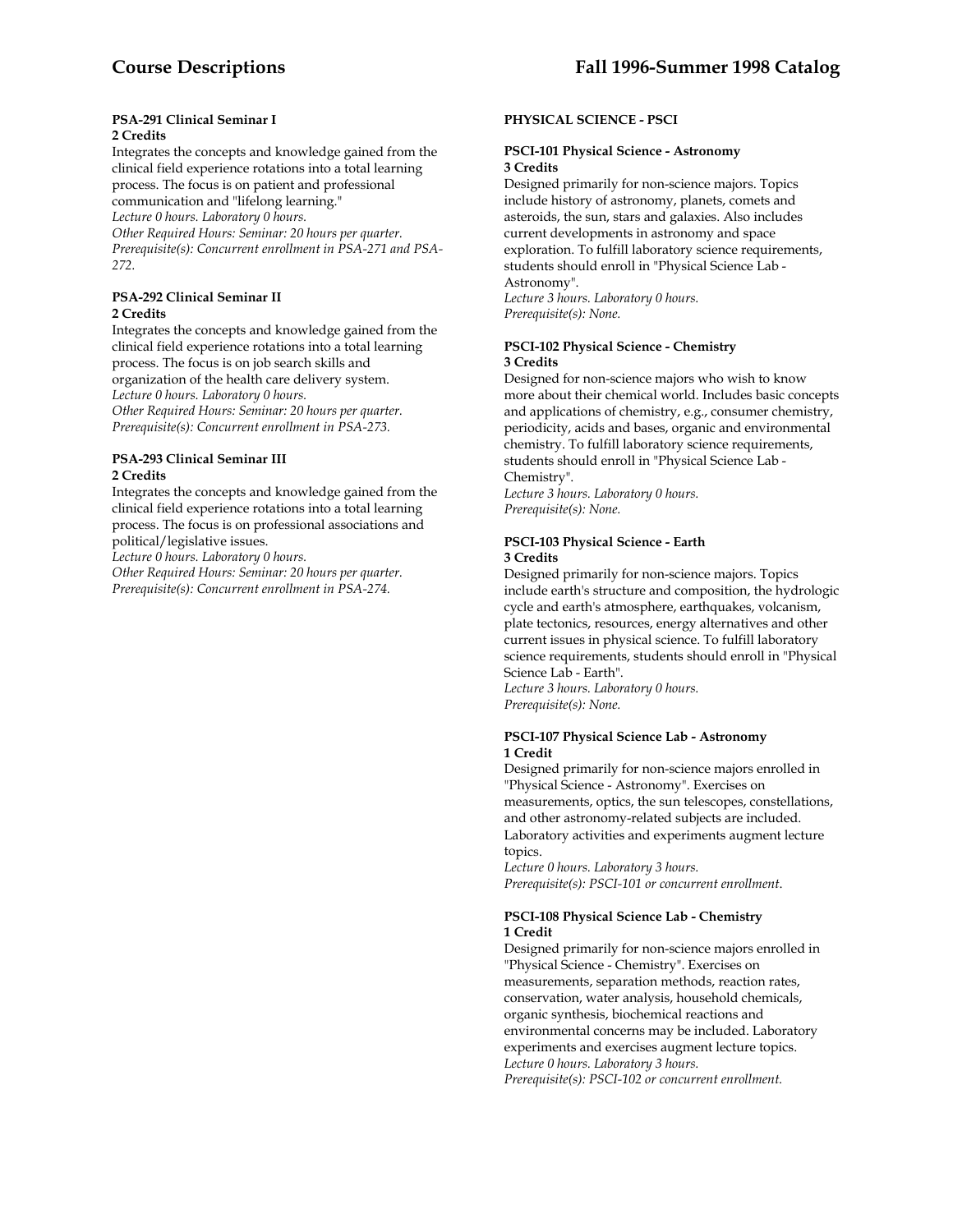#### **PSCI-109 Physical Science Lab - Earth 1 Credit**

Designed for non-science majors enrolled in "Physical Science - Earth". Exercises on minerals and rocks, soils, weather, plate tectonics, energy, and other current science issues and trends may be included. Laboratory experiments and exercises augment lecture topics. *Lecture 0 hours. Laboratory 3 hours. Prerequisite(s): PSCI-103 or concurrent enrollment.* 

# **PSCI-115 Physical Science for Technology 5 Credits**

Study of chemistry and physics where technical applications are emphasized. Includes the following topics: measurement, matter and energy, atomic structure, bonding, nomenclature, chemical equations, solutions, acids and bases, force and motion, heat and thermodynamics, electricity and magnetism. Weekly laboratory hours reinforce the curriculum with technological applications.

*Lecture 4 hours. Laboratory 3 hours.* 

*Prerequisite(s): Departmental approval: one year of high school algebra or equivalent; student must be enrolled in the Automotive Technology program.* 

# **PSCI-270 Special Topics in Physical Science 1-4 Credits**

Study of selected topics or current issues in the field of physical science. Opportunity to explore various aspects of the physical sciences (astronomy, chemistry, geology and meteorology) in greater detail. Topics offered will vary as new topics of interest arise in the physical sciences (see class schedule for current offerings). (Repeatable. No more than 8 credits of special topics courses may be applied towards fulfilling elective graduation degree requirements.) *Lecture 1-4 hours. Laboratory 0 hours. Prerequisite(s): Dependent on special topic, physical science counterparts will determine appropriate prerequisite when approving topical outline.* 

# **PSCI-272 Special Laboratory Topics in Physical Science 1-3 Credits**

Study of selected topics or current issues in the field of physical science. Opportunity to gain laboratory experience and investigative skills to further one's understanding of the physical sciences (astronomy, chemistry, geology and meteorology.) Topics offered will vary as new topics of interest and techniques arise in the physical sciences (see class schedule for current offerings). (Repeatable. No more than 8 credits of special topics courses may be applied towards fulfilling elective graduation degree requirements.)

*Lecture 0 hours. Laboratory 3-9 hours.* 

*Prerequisite(s): Dependent on special topic, physical science counterparts will determine appropriate prerequisite when approving topical outline.* 

# **PLANT SCIENCE TECHNOLOGY - PST**

#### **PST-101 Introduction to Horticulture 5 Credits**

Plant terminology, structure and function are examined. Emphasis on environmental conditions for growth. *Lecture 4 hours. Laboratory 3 hours. Prerequisites: None.* 

# **PST-103 Soil Technology**

### **4 Credits**

Exposure to the various types of soils including factors which affect them. Soil testing and judging are extensions of basic topics. *Lecture 3 hours. Laboratory 3 hours. Prerequisites: PST-101; and PSCI-102 or CHEM-101; or departmental approval: equivalent or work related experience.* 

#### **PST-113 Plant Production 3 Credits**

Examination of sexual/asexual propagation of plant material. Emphasis on basic greenhouse and nursery operations from harvesting to selling. *Lecture 2 hours. Laboratory 3 hours. Prerequisites: PST-101 or departmental approval: equivalent or work related experience.* 

# **PST-120 Practicum in Horticulture 1 Credit**

Practical experience in plant science technology laboratory. Emphasis on developing competencies in the laboratory related to occupations in the horticulture industry.

*Lecture 0 hours. Laboratory 0 hours. Other Required Hours: Practicum: 7 hours per week. Prerequisites: PST-101.* 

# **PST-121 Woody Plants I**

# **3 Credits**

Techniques for correct identification of ornamentals, shrubs, trees, and fruits and nuts. *Lecture 2 hours. Laboratory 3 hours. Prerequisites: PST-101 or concurrent enrollment; or departmental approval: equivalent or work related experience.* 

#### **PST-122 Woody Plants II 3 Credits**

Advanced course for the identification, landscape use and cultural practices of less common ornamental trees, shrubs, vines, and ground covers.

*Lecture 2 hours. Laboratory 3 hours.* 

*Prerequisites: PST-121 or departmental approval: equivalent or work related experience.*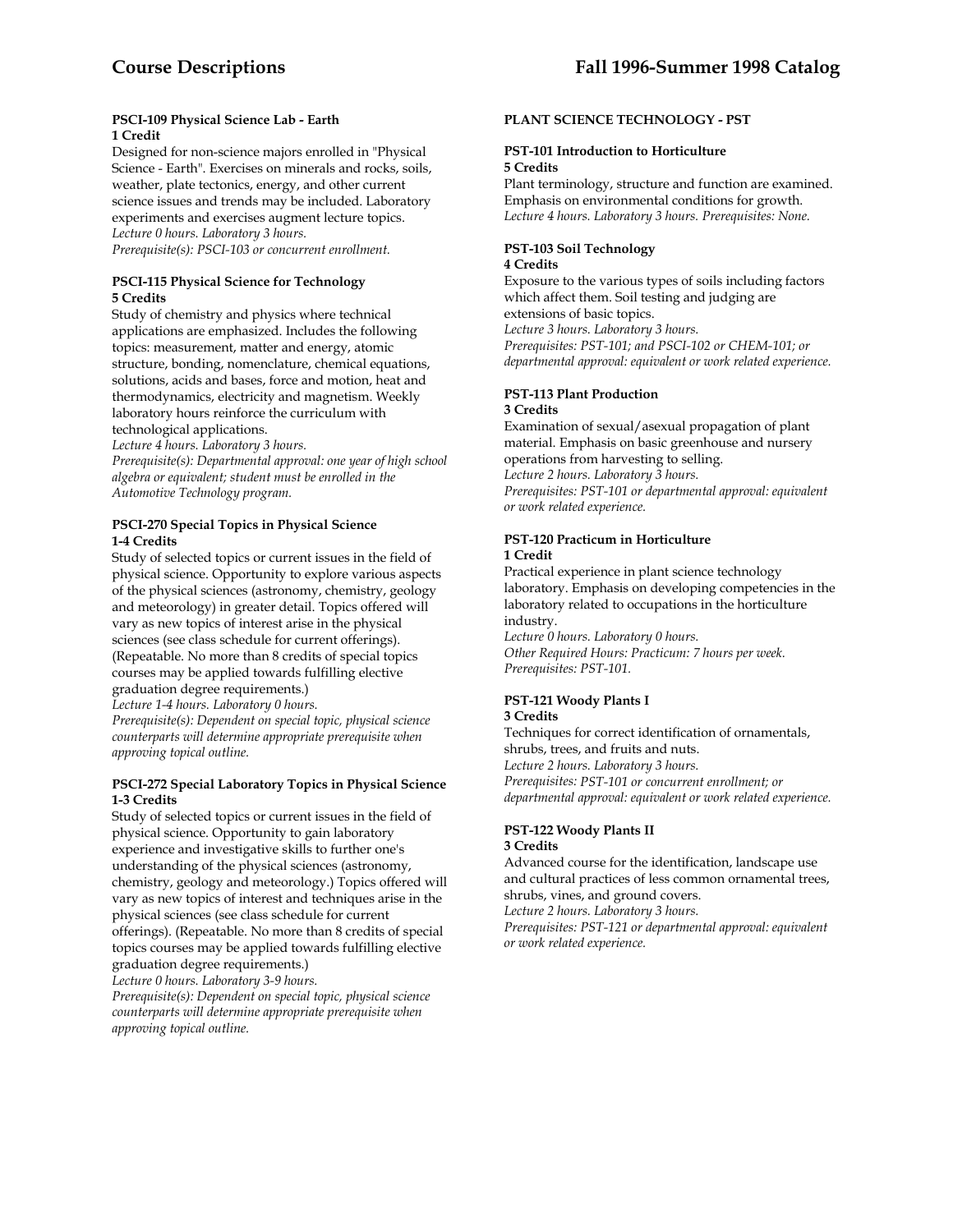#### **PST-125 Landscape Practices 4 Credits**

Study of techniques and equipment used in the installation and proper seasonal care of trees, shrubs, perennials, annuals, and turf. Specifications of the American Nursery Association standards are

emphasized and the diagnosis and resolution of plant problems are considered.

*Lecture 2 hours. Laboratory 6 hours. Prerequisites: PST-141 or concurrent enrollment; or departmental approval: equivalent or work related experience.* 

# **PST-140 Basic General Contracting 3 Credits**

Provides an operational knowledge of basic contracting rules and regulations with special emphasis on live plant material contracting. Focus also on wood, cement, stone and brick features.

*Lecture 2 hours. Laboratory 3 hours.* 

*Prerequisites: Departmental approval: equivalent or work related experience.* 

#### **PST-141 Equipment Operations and Maintenance 3 Credits**

Review of common horticulture tools and equipment. Power hand tools will be explained as to operation and safety as well as maintenance. Record keeping related to equipment operation.

*Lecture 2 hours. Laboratory 3 hours. Prerequisite(s): Departmental approval.* 

# **PST-209 Foliage Plant Identification 3 Credits**

Identification, culture and use of tropical plants in the home and interior plantscapes. *Lecture 2 hours. Laboratory 3 hours. Prerequisites: PST-101 or departmental approval: equivalent or work related experience*.

# **PST-210 Entomology**

# **3 Credits**

Identification, classification, life cycles and body structures of insect pests of landscape plants, greenhouse, crops, nursery crops, foliage plants and turf, with emphasis on integrated pest management. *Lecture 2 hours. Laboratory 3 hours. Prerequisite(s): None.* 

#### **PST-212 Advanced General Contracting 3 Credits**

Survey of landscape design plans and blueprints, including local, state and national laws. Examination of subcontracting in various areas. *Lecture 2 hours. Laboratory 3 hours. Prerequisites: PST-140 or departmental approval: equivalent or work related experience.* 

#### **PST-214 Herbaceous Plants 3 Credits**

Identification of bulbs, annuals, perennials and foliage plant materials including selection, growth habits and cultural practices. *Lecture 2 hours. Laboratory 3 hours. Prerequisite(s): PST-101*.

# **PST-215 Landscape Design**

#### **3 Credits**

Basic landscape design theories including site conditions and customer needs. Included are techniques to move from a preliminary sketch to a final design. *Lecture 2 hours. Laboratory 3 hours. Prerequisite(s): PST-121.* 

# **PST-221 Plant Pathology**

# **4 Credits**

Survey of common pathological conditions which affect plants. Emphasis on plant pesticides and their common applications and a review of pest management strategies. *Lecture 3 hours. Laboratory 3 hours. Prerequisite(s): PST-101 or departmental approval.* 

# **PST-230 Introduction to Turfgrass**

# **3 Credits**

In-depth study of commercial lawn care and installation including fertilization, spraying, mowing, irrigation, selection and establishment, weed and pest identification, and diagnosis of disorders as pertains to commercial, residential, and municipal applications *Lecture 2 hours. Laboratory 3 hours. Prerequisite(s): PST-210 or PST-221 or departmental approval: equivalent or work related experience*.

# **PST-245 Arboriculture**

# **3 Credits**

Detailed study of commercial tree care including fertilization, spraying, pruning, cabling, equipment operation and diagnosis of disorders as pertains to commercial arboriculture, urban forestry, and others. *Lecture 2 hours. Laboratory 3 hours. Prerequisites: PST-101 or departmental approval: equivalent or work related experience*.

# **PST-250 Horticulture Seminar 2 Credits**

Practical experience exploring horticulture occupations and job availability. Business evaluation skills. Factors in job performance.

*Lecture 0 hours. Laboratory 0 hours.* 

*Other Required Hours: Seminar: 2 hours per week.* 

*Prerequisites: PST-101 or departmental approval: admission to the program.*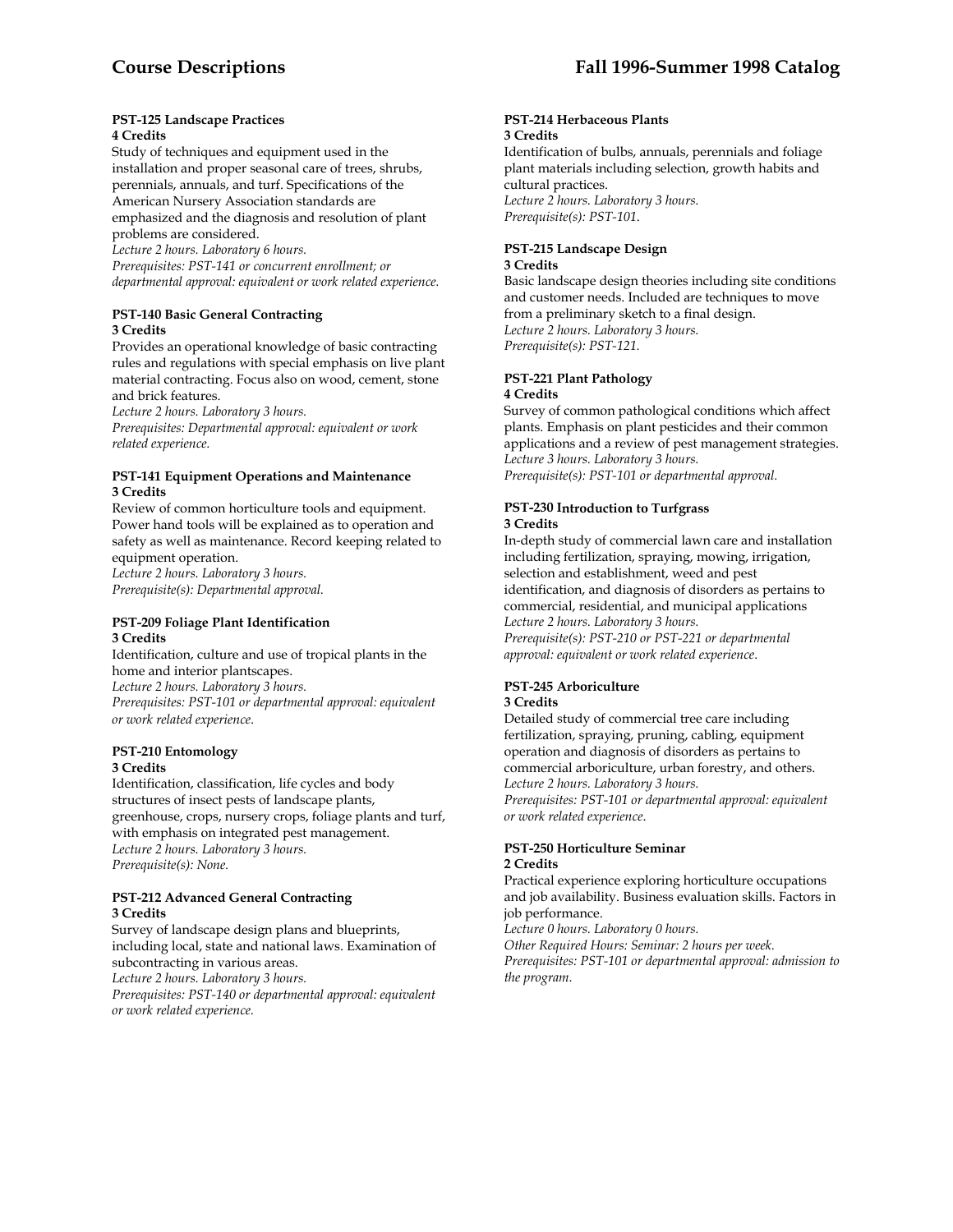#### **PST-260 Cooperative Field Experience 2 Credits**

Employment in an approved training facility under college supervision. *Lecture 0 hours. Laboratory 0 hours. Other Required Hours: 120 clock hours of approved work per credit hour. Prerequisites: PST-101, and formal acceptance into the Cooperative Education program.* 

# **PST-270 Special Topics in Horticulture 1-4 Credits**

In-depth study of special topics in landscaping, hardscapes, irrigation, lighting, and other subjects not covered by the regular curriculum. Topics offered will vary depending on student and/or industry needs and interests. (Repeatable. No more than 3 credits of special topics courses may be applied toward the plant science program degree requirements.)

*Lecture 1-4 hours. Laboratory 0 hours.* 

*Prerequisites: PST-101 or departmental approval: work related experience. Concurrent enrollment in PST-272 may be required.* 

### **PST-272 Special Topics in Horticulture Lab 1-2 Credits**

In-depth study of special topics in landscaping, hardscapes, irrigation, lighting, and other subjects not covered by the regular curriculum. Topics offered will vary depending on student and/or industry needs and interests. (Repeatable. No more than 3 credits of special topics courses may be applied toward the plant science program degree requirements.)

*Lecture 0 hours. Laboratory 3-6 hours.* 

*Prerequisites: PST-101 or departmental approval: work related experience. Concurrent enrollment in PST-270 may be required.* 

# **PSYCHOLOGY - PSY**

# **PSY-101 General Psychology 3 Credits**

Introduction to fundamental psychological concepts and principles derived from a scientific approach to the study of human and animal behavior, sensation and perception, states of consciousness and learning. *Lecture 3 hours. Laboratory 0 hours. Prerequisite(s): None.* 

# **PSY-102 General Psychology**

# **3 Credits**

Emphasis on motivation, emotion, personality, behavior disorders and their treatments and social psychology. *Lecture 3 hours. Laboratory 0 hours. Prerequisite(s): PSY-101.* 

# **PSY-107 Psychology of Human Behavior 4 Credits**

Introduction to psychological concepts and terminology for non-majors. Emphasis on social living, problem solving, adjustment and the healthy personality. *Lecture 4 hours. Laboratory 0 hours. Prerequisite(s): None.* 

### **PSY-201 Child Growth and Development 4 Credits**

Growth, development and guidance of the child from conception through puberty. Interpretation and significance of creativeness, adjustment abilities and child-adult relationships. Emphasis on both physiological and psychological growth stages of the child.

*Lecture 4 hours. Laboratory 0 hours. Prerequisite(s): PSY-102.* 

#### **PSY-202 Human Growth and Development 5 Credits**

Study of normal human growth and development from infancy through the aged with emphasis on the maturation patterns of human biopsychosocial development. The role of activity as reflected in life tasks throughout the life cycle is emphasized. *Lecture 5 hours. Laboratory 0 hours. Prerequisite(s): PSY-102.* 

#### **PSY-203 Educational Psychology 4 Credits**

Introduction to major psychological factors in the school learning-teaching situation. Concepts in human development related to problems in the school situation. Teacher's role in motivation, conceptual learning and problem solving. Development of emotional behavior, attitudes and values. Learning of skills, retention and transfer. Measurement of student abilities and achievement. *Lecture 4 hours. Laboratory 0 hours.* 

*Prerequisite(s): PSY-102.*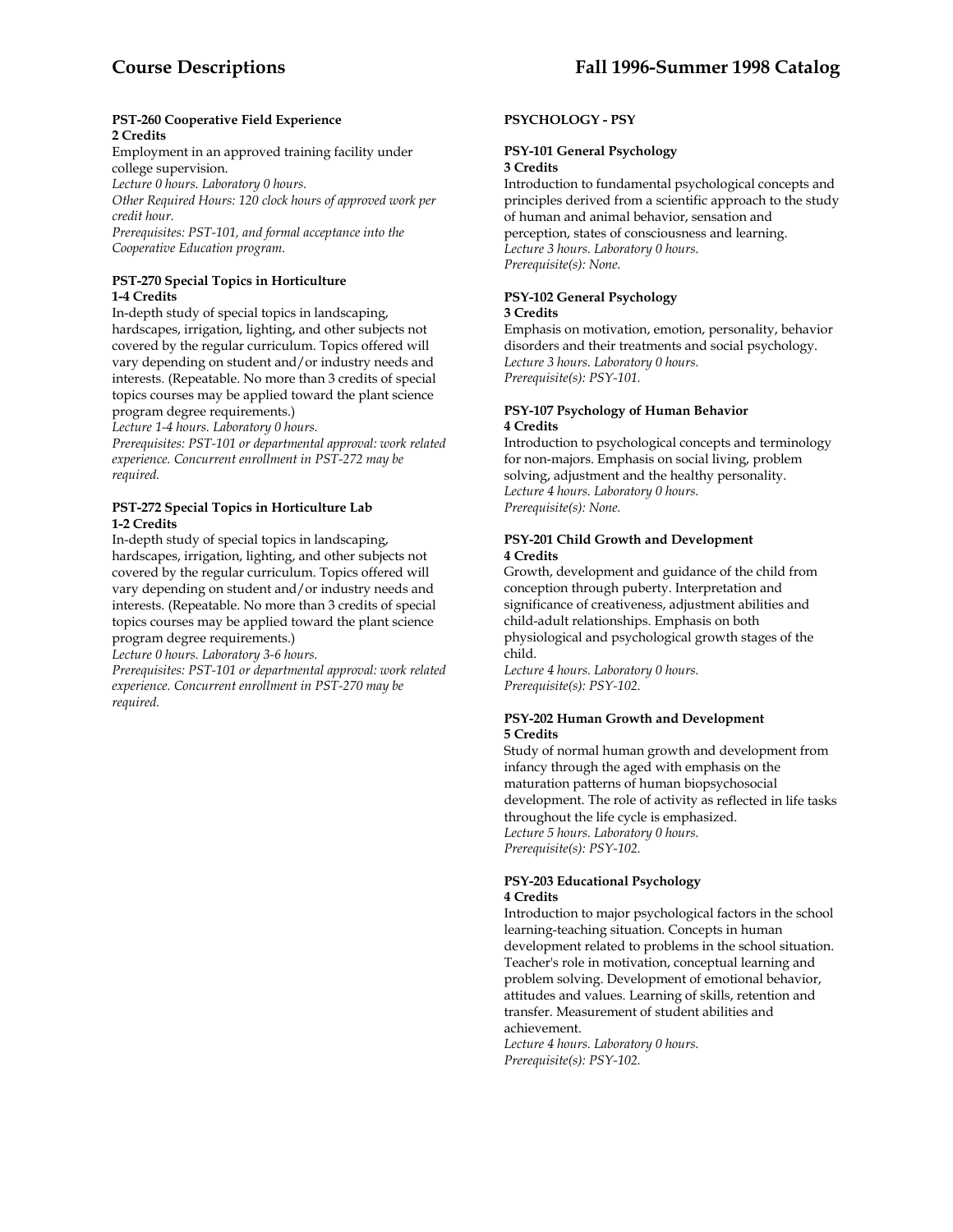#### **PSY-204 Social Psychology 4 Credits**

Social influence on the individual's ideas and behaviors; emphasis on issues such as attraction, prejudice, conformity and interpersonal communication. *Lecture 4 hours. Laboratory 0 hours. Prerequisite(s): PSY-102 or PSY-107, or departmental approval.* 

### **PSY-205 Psychology of Personality 4 Credits**

Interpretation of human behavior with special emphasis on motivation, emotion and the adjustment process. Implications of theory and methodology in the study of personality.

*Lecture 4 hours. Laboratory 0 hours. Prerequisite(s): PSY-102 and departmental approval: sophomore standing.* 

#### **PSY-206 Adolescent Psychology 4 Credits**

Physical, social, maturational, and intellectual development of the personality through the adolescent years in contemporary society. *Lecture 4 hours. Laboratory 0 hours. Prerequisite(s): PSY-102 or departmental approval.* 

#### **PSY-207 Behavior Modification 4 Credits**

Basic conditioning and learning principles, emphasizing conditioned reinforcers, social reinforcement and token economies. Applications to normal and abnormal behaviors in home, school, hospital and correctional settings. Students will conduct individual experiments. *Lecture 4 hours. Laboratory 0 hours. Prerequisite(s): PSY-102 or PSY-107; and departmental approval.* 

#### PSY-208 Abnormal Psychology **4 Credits**

Descriptive survey of behavioral and mental disorders. Topics include past and present views of abnormal human behavior, assessment, psychiatric classification, etiology, prevention and treatment. *Lecture 4 hours. Laboratory 0 hours. Prerequisite(s): PSY-102 or PSY-107, or departmental approval.* 

# **PSY-210 Introduction to Aging 4 Credits**

Overview of the psycho-social aspects of aging in our society. Emphasis on the interrelationships between physical and psychological variables in the life of the aging person as they are influenced by environmental factors.

*Lecture 4 hours. Laboratory 0 hours.* 

*Prerequisite(s): PSY-102 or departmental approval.* 

#### **PSY-270 Special Topics in Psychology 1-4 Credits**

Study of selected topics, themes, or trends in psychology (see schedule booklet for current offerings). (Repeatable. No more than 8 credits of special topics courses may be applied toward fulfilling elective graduation degree requirements.)

*Lecture 1-4 hours. Laboratory 0 hours. Prerequisite(s): PSY-102 or departmental approval.* 

# **PSY-281 Independent Research in Psychology 1 Credit**

Must be taken concurrently with any 200-level course in psychology. Specific content is to be arranged through a contract between the instructor and each student. May be repeated for an accrued maximum of three credits. *Lecture 1 hour. Laboratory 0 hours.* 

*Prerequisite(s): Instructor approval: must be taken concurrently with a 200-level course in psychology*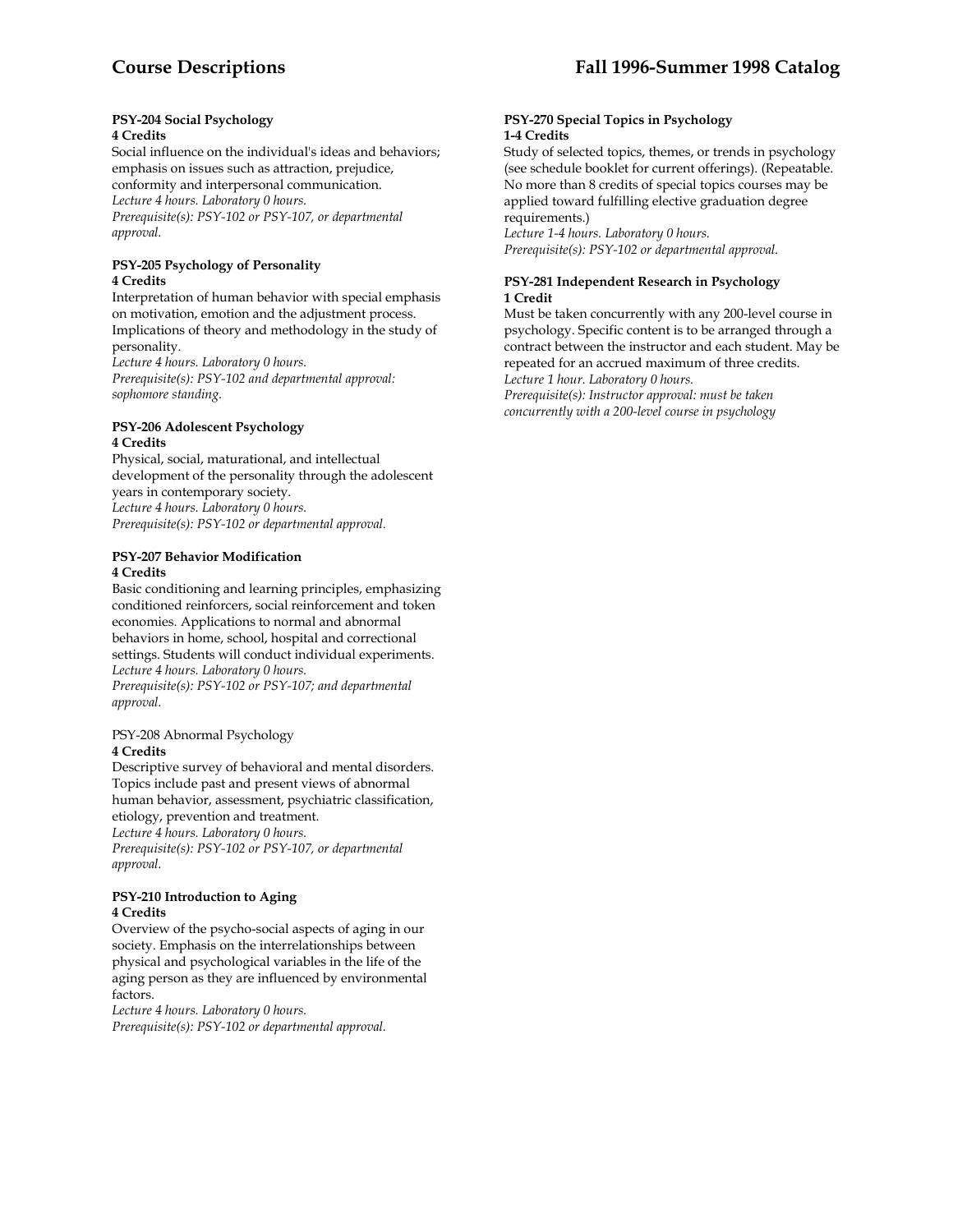# **PHYSICAL THERAPIST ASSISTING TECHNOLOGY - PTAT**

### **PTAT-102 Functional Anatomy I 4 Credits**

Study of the anatomy and function of the human body as related to the lower extremity and trunk. Normal and pathological gait. Study of motion of human body as basic to application of exercise.

*Lecture 3 hours. Laboratory 3 hours.* 

*Prerequisites: PTAT-104, and BIO-143 or concurrent enrollment.* 

### **PTAT-103 Functional Anatomy II 4 Credits**

Emphasis on the head, neck, shoulder girdle and upper extremity. Study of functional problems for the analysis of body movement.

*Lecture 3 hours. Laboratory 3 hours. Prerequisite(s): PTAT-102 and departmental approval.* 

# **PTAT-104 Fundamentals of Physical Therapy 4 Credits**

History and principles of physical therapy. The physical therapy assistant role in relation to the licensed physical therapist. Functions and duties of the physical therapy assistant in health agencies. Survey of physical therapy treatment procedures

*Lecture 2 hours. Laboratory 4 hours. Prerequisites: Admission into PTAT program.* 

# **PTAT-110 Introduction to Physical Therapy Assisting 2 Credits**

History and principles of physical therapy. Role of the physical therapist assistant in relation to the physical therapist. Survey of physical therapy treatment procedures. Legal and ethical responsibilities relating to health care service. Discussion of stress, its symptoms and behaviors as they relate to physical therapy. *Lecture 2 hours. Laboratory 0 hours.* 

*Prerequisite(s): Departmental approval: admission to the* 

*program.* 

# **PTAT-120 Introduction to Clinical Conditions 2 Credits**

Injury and process of inflammation and repair of tissue. Introduction to medical conditions commonly encountered in the practice of physical therapy and which affect integumentary, cardiovascular and endocrine systems.

*Lecture 2 hours. Laboratory 0 hours. Prerequisite(s): Departmental approval: admission to the program, and MA-102 or concurrent enrollment.* 

# **PTAT-122 Musculoskeletal Dysfunction 3 Credits**

Disease and injury and its effect on the human body as it relates to the neuromusculoskeletal system. *Lecture 3 hours. Laboratory 0 hours. Prerequisite(s): PTAT-103.* 

# **PTAT-151 Physical Therapy Procedures: Treatment without Physical Agents.**

### **3 Credits**

Theory and techniques of treatment procedures. Maintenance of equipment and supplies. *Lecture 2 hours. Laboratory 3 hours. Prerequisite(s): BIO-143 and PTAT-154.* 

#### **PTAT-153 Clinical Observation 2 Credits**

Selected experience in local physical therapy departments for the observation of application of physical therapy skill. Discussion and problem solving approach to clinical experiences. Presentation of medical specialities, abbreviations and note writing. *Lecture 1 hour. Laboratory 3 hours. Prerequisite(s): PTAT-104*.

# **PTAT-154 Physical Therapy Procedures: Physical Agents**

# **4 Credits**

Lecture, demonstration and practice in the use of physical agents in physical therapy *Lecture 2 hours. Laboratory 4 hours. Prerequisites: PTAT-104.* 

# **PTAT-204 Physical Rehabilitation Procedures 3 Credits**

Principles and techniques of therapeutic exercise and rehabilitation in physical therapy. Practice and application of these techniques in selected disabilities. *Lecture 1 hour. Laboratory 4 hours. Prerequisite(s): PTAT-205*.

#### **PTAT-205 Physical Therapy Procedures 3 Credits**

Physical therapy procedures with an emphasis on therapeutic exercise. *Lecture 2 hours. Laboratory 3 hours. Prerequisite(s): PTAT-122; and PHYS-101 or PHYS-111.* 

#### **PTAT-206 Physical Therapy Procedures: Electrical Modalities 3 Credits**

Physical therapy procedures with emphasis on the electrical modalities, traction, diathermy and biofeedback. *Lecture 2 hours. Laboratory 2 hours. Prerequisite(s): PTAT-122 and PTAT-154.* 

# **PTAT-254 Application of Physical Therapy 4 Credits**

Clinical education in selected physical therapy department for four weeks on a full-time basis. *Lecture 0 hours. Laboratory 0 hours. Other Required Hours: Clinical hours: 40 hours per week for 5 weeks. Prerequisite(s): PTAT-204.*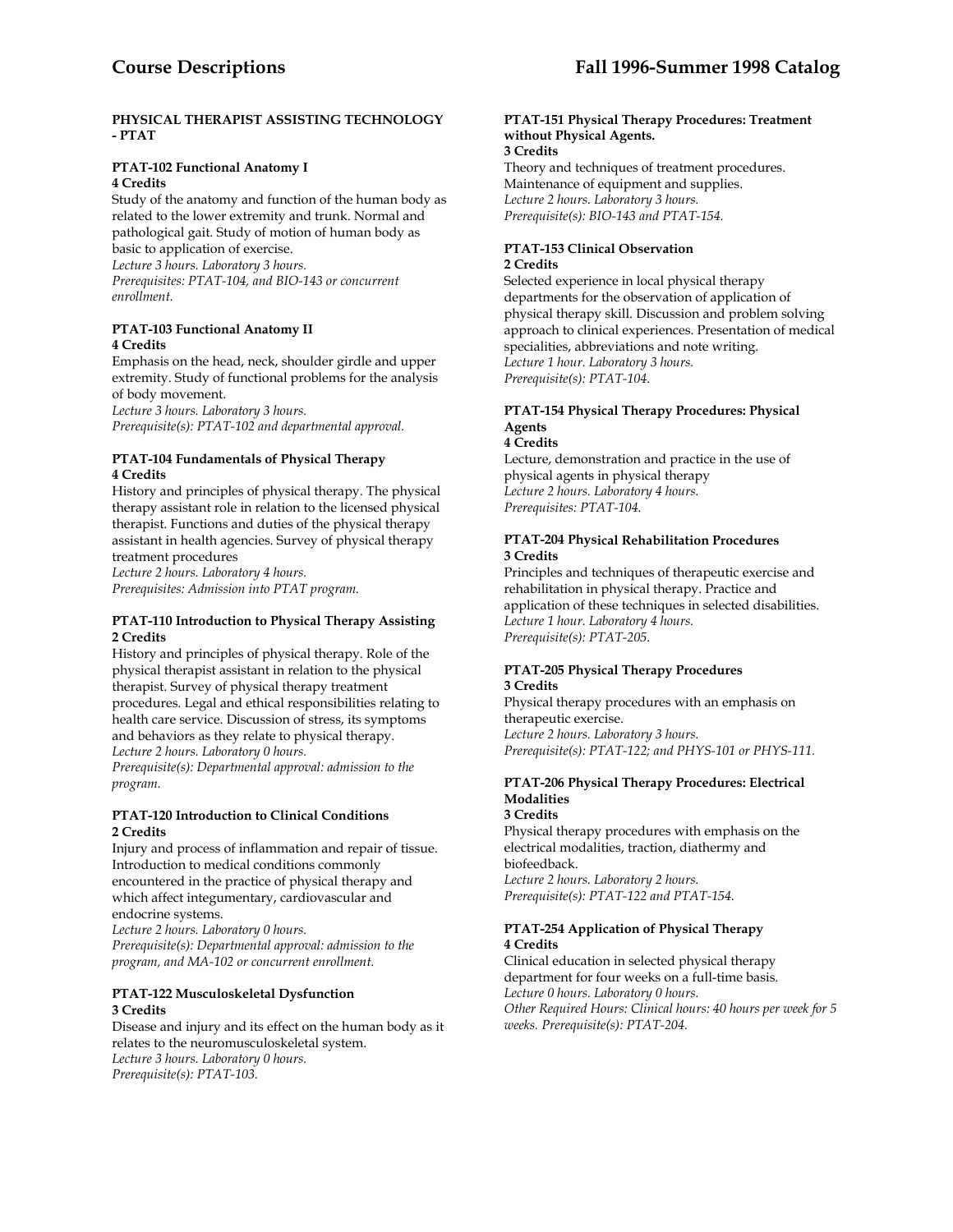#### **PTAT-255 Application of Physical Therapy I 4 Credits**

Practical application of learned physical therapy techniques in a clinical setting. Student will be required to participate in directed practice averaging twenty clock hours per week.

*Lecture 0 hours. Laboratory 0 hours.* 

*Other Required Hours: Directed practice: 20 hours per week. Prerequisite(s): PTAT-153.* 

## **PTAT-256 Application of Physical Therapy II 4 Credits**

Practical application of learned physical therapy techniques in a clinical setting. Student will be required to participate in directed practice averaging twenty clock hours per week.

*Lecture 0 hours. Laboratory 0 hours.* 

*Other Required Hours: Directed practice: 20 hours per week. Prerequisite(s): PTAT-255.* 

## **PTAT-257 Application of Physical Therapy III 4 Credits**

Practical application of learned physical therapy techniques in a clinical setting. *Lecture 0 hours. Laboratory 0 hours.* 

*Other Required Hours: Clinical hours: 40 hours per week for 5 weeks.* 

*Prerequisite(s): PTAT-256 and departmental approval.* 

# **PTAT-262 Functional Anatomy III 3 Credits**

Study of neuroanatomy and physiology and associated neurological conditions frequently seen in a physical therapy department. *Lecture 3 hours. Laboratory 0 hours. Prerequisite(s): PTAT-103 and BIO-144.* 

# **PTAT-263 Geriatric Physical Therapy 2 Credits**

Special considerations of physical therapy role and procedures regarding the geriatric population. *Lecture 2 hours. Laboratory 0 hours. Prerequisite(s): BIO-144. and PTAT-205.* 

## **PTAT-264 Pediatric Physical Therapy 2 Credits**

Special considerations of physical therapy role and procedures regarding the pediatric population. *Lecture 2 hours. Laboratory 0 hours. Prerequisite(s): BIO-144., PTAT-205, and PTAT-206.* 

# **RADIOGRAPHY - RADT**

#### **RADT-103 Introduction to Cross-Sectional Anatomy and Gynecological Sonography 3 Credits**

Introductory study of terminology, anatomical scanning planes, standard presentation and labeling.

Abdominopelvic cavity, basic anatomy and physiology of vessels, scanning protocol. Includes the study of the normal and abnormal female pelvis and reproductive system as it relates to sonogram procedures including pathology visualized by ultrasound. Slides, films and case studies will be presented.

*Lecture 3 hours. Laboratory 0 hours.* 

*Prerequisite(s): Departmental approval: admission to the program or current equivalent educational/clinical experience.* 

#### **RADT-121 Radiologic Pathology 3 Credits**

Pathological diseases of the human body. Various pathological conditions which should be known by the technologist in performing X-ray examinations and to produce high quality radiographs. Includes medical terminology for the body systems. *Lecture 3 hours. Laboratory 0 hours. Prerequisite(s): Departmental approval.* 

#### **RADT-123 Introduction to Abdominal Ultrasound 2 Credits**

Introduction to basic abdominal scanning techniques and preparation. General study of the anatomy, physiology and pathology of abdominal organs including liver, gallbladder, pancreas, and spleen as visualized by sonography.

*Lecture 2 hours. Laboratory 0 hours. Prerequisite(s): Departmental approval: admission to the program or current equivalent educational/clinical experience.* 

#### **RADT-125 Methods of Patient Care 2 Credits**

Introduction to the basic nursing skills required in order to give more comprehensive and direct care. Emphasis on the role of the radiographer in diagnostic, surgical and emergency care.

*Lecture 2 hours. Laboratory 0 hours. Prerequisite(s): Departmental approval: admission to the program.* 

#### **RADT-152 Fundamentals of Radiography 5 Credits**

Basic study of X-radiation relative to its nature, production, interaction with matter and effect on radiographic quality. Also includes the fundamentals of radiation protection, film processing and darkroom. *Lecture 4 hours. Laboratory 2 hours. Prerequisite(s): Departmental approval.*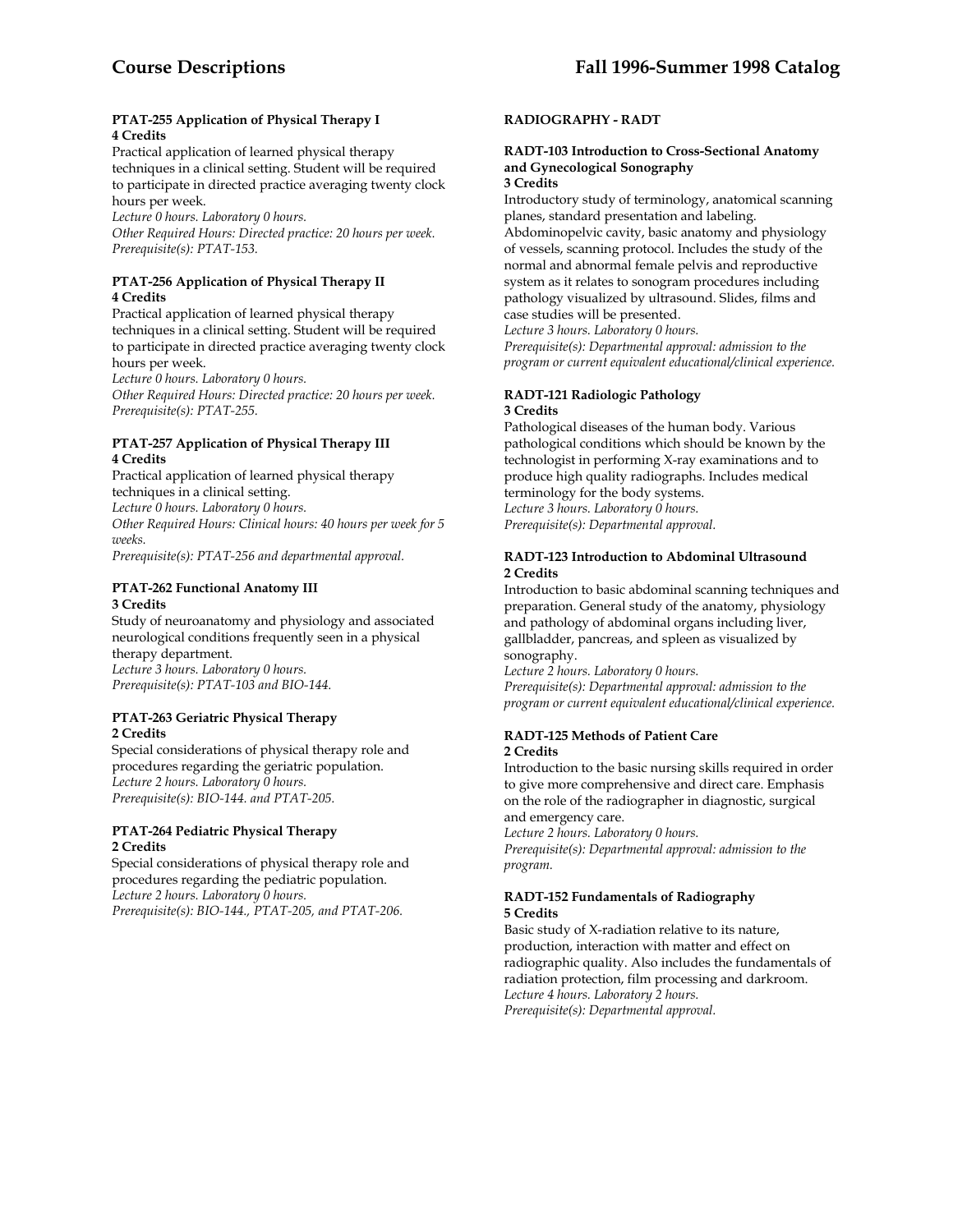#### **RADT-155 Radiographic Positioning - A 3 Credits**

Nomenclature and fundamentals of radiographic positioning for upper extremities, lower extremities, chest, pelvis, abdomen, gallbladder, gastrointestinal examinations and intravenous pyelograms including the use of contrast media, equipment and patient preparation.

*Lecture 2 hours. Laboratory 2 hours. Prerequisite(s): Departmental approval: admission to the program.* 

#### **RADT-160 Radiographic Positioning - B 3 Credits**

Essentials of radiographic procedures involving cerebral and facial cranium, vertebral column, thoracic cage, and special projections of upper extremity articulations. Techniques and positioning variations for trauma, pediatric and atypical patients are included. *Lecture 2 hours. Laboratory 2 hours. Prerequisite(s): RADT-155 or departmental approval.* 

#### **RADT-218 Special Imaging Procedures 3 Credits**

Introduction to the specialized imaging procedures in diagnostic radiography to provide individuals with knowledge and skills to effectively contribute as a member of the specialized imaging teams. *Lecture 3 hours. Laboratory 0 hours. Prerequisite(s): BIO-110 or departmental approval.* 

#### **RADT-231 Imaging Systems 3 Credits**

Advanced concepts in physics for X-ray to develop an understanding and operating skill of certain radiographic equipment, and special imaging processes, stereography and tomography. Includes flouroscopy, image intensification, cineflourography and video-tape recorders. Special imaging processes emphasized are duplication and subtraction thermography, ultrasound and xeroradiography.

*Lecture 3 hours. Laboratory 0 hours. Prerequisite(s): PHYS-226 or concurrent enrollment*.

# **RADT-233 Introduction to Sonography Clinical Experience**

## **5 Credits**

Supervised practical applications of sonography scanning techniques in a hospital setting, under direct supervision of a registered diagnostic sonographer or qualified physician. Development of skills related to sonography department procedures.

*Lecture 1 hour. Laboratory 0 hours.* 

*Other Required Hours: Directed practice: 20 hours per week. Prerequisite(s): Admission to the program, or departmental approval.* 

## **RADT-234 Abdominal Sonography Anatomy and Pathology**

**2 Credits** 

Study of abdominal anatomy, physiology and pathology as it pertains to diagnostic ultrasound. Emphasis on renal, adrenal and lymphatic systems. *Lecture 2 hours. Laboratory 0 hours. Prerequisite(s): RADT-123.* 

#### **RADT-235 Obstetrical Ultrasound - The First Trimester 2 Credits**

Anatomy, physiology and pathology of the first trimester. Includes conception, implantation, embryonic development, ectopic pregnancy, molar pregnancy and monitoring the infertile patient. Case studies, films and slides will be utilized. *Lecture 2 hours. Laboratory 0 hours.* 

*Prerequisite(s): RADT-103.* 

#### **RADT-242 Radiographic Technique 4 Credits**

Analysis and the application of radiographic factors that influence the recording and visibility of the radiographic image. Students are required to conduct x-ray exposure experiments under supervision, using energized equipment to satisfy laboratory requirements. *Lecture 3 hours. Laboratory 3 hours. Prerequisite(s): RADT-152 or departmental approval.* 

# **RADT-243 Intermediate Sonography Clinical Experience**

# **5 Credits**

Continued supervised practical applications of sonography scanning techniques in a hospital setting under the direct supervision of a registered diagnostic sonographer or qualified physician. Patient care and department procedures will be emphasized. *Lecture 1 hour. Laboratory 0 hour.* 

*Other Required Hours: Directed practice: 20 hours per week. Prerequisite(s): RADT-233.* 

# **RADT-244 Cross-Sectional Anatomy of Small Parts and Vascular Studies**

#### **2 Credits**

Anatomy of the male reproductive system including testicular ultrasound, prostate ultrasound, transabdominal and transrectal and penile studies. Ultrasound studies of the breast, thyroid and ophthalmic studies will also be covered. Introduction to vascular carotid and arterial studies. *Lecture 2 hours. Laboratory 0 hour.* 

*Prerequisite(s): RADT-234.*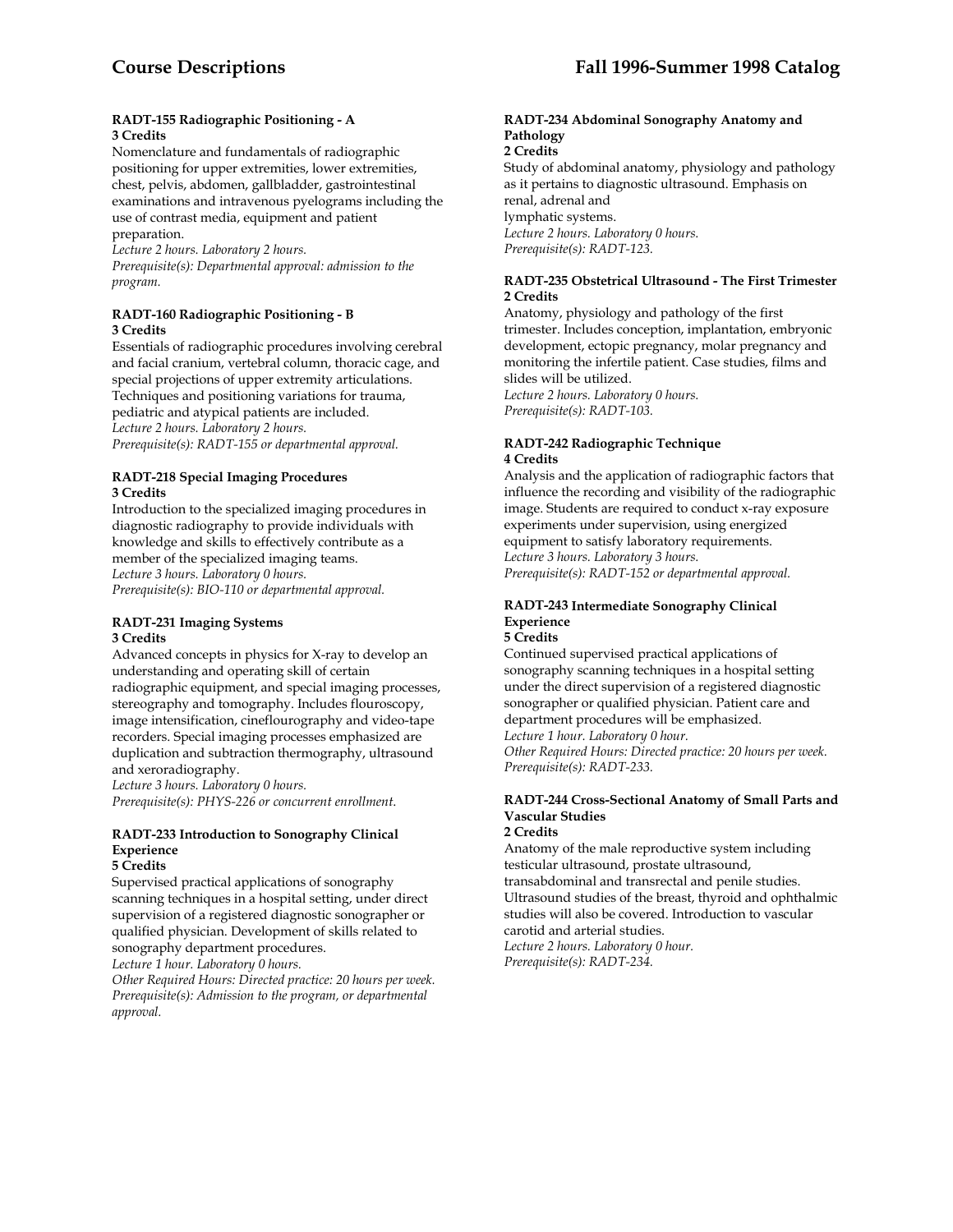## **RADT-245 Obstetrical Ultrasound and Interventional Procedures**

#### **2 Credits**

Continuation of obstetrical ultrasound anatomy and pathology of the second and third trimester. Conditions involving sonography procedures for the mother and fetus will be examined as well as amniocentesis and chorionic villus sampling. *Lecture 2 hours. Laboratory 0 hours. Prerequisite(s): RADT-235.* 

#### **RADT-253 Advanced Sonography Clinical Experience 5 Credits**

Continued supervised practical applications of sonography scanning techniques in a hospital setting under the direct supervision of a registered diagnostic sonography or qualified physician. Advanced scanning skills will be emphasized.

*Lecture 1 hour. Laboratory 0 hours.* 

*Other Required Hours: Directed Practice: 20 hours per week. Prerequisite(s): RADT-243.* 

# **RADT-255 Advanced Obstetrical Anatomy and Pathology**

**2 Credits** 

Sonographic anatomy and pathology of obstetrical and gynecology including non-pregnant uterus and early pregnancy examinations. Fetal anatomy and pathology, congenital anomalies and infertility monitoring will also be reviewed. Problems of pelvis inflammatory diseases and pelvic abscesses.

Lecture 2 hours. Laboratory 0 hours. Prerequisite(s): RADT-245.

#### **RADT-265 Introductory Radiologic Clinical Experience I 6 Credits**

Supervised sessions emphasizing the practical application of theory to the positioning of patients for routine diagnostic examinations, the selection of appropriate radiographic exposures and the methods of radiation protection. Student must demonstrate skills related to departmental procedures which are fundamental to the operation of the X-ray department. Clinical experience in a hospital environment. *Lecture 0 hours. Laboratory 0 hours.* 

*Other Required Hours: Clinical experience: 35 hours per week for twelve weeks.* 

*Prerequisite(s): Departmental approval.* 

## **RADT-266 Introductory Radiologic Clinical Experience II 6 Credits**

Supervised sessions emphasizing the practical application of theory to the positioning of patients for diagnostic examinations including the operation of mobile equipment. Clinical experience in a hospital environment.

*Lecture 0 hours. Laboratory 0 hours.* 

*Other Required Hours: Clinical experience: 35 hours per week for 12 weeks.* 

*Prerequisite(s): RADT-265 or departmental approval.* 

#### **RADT-267 Intermediate Radiologic Clinical Experience 6 Credits**

Supervised clinical practice includes modified views of skeletal X-ray examinations and X-ray examinations utilizing contrast mediums. Clinical experience in a hospital setting.

*Lecture 0 hours. Laboratory 0 hours. Other Required Hours: Clinical experience: 35 hours per week for 12 weeks. Prerequisite(s): RADT-266 or departmental approval.* 

#### **RADT-268 Advanced Radiological Clinical Experience 6 Credits**

Clinical experience emphasizing selected radiographic procedures. Also includes the use of specialized equipment.

*Lecture 0 hours. Laboratory 0 hours. Other Required Hours: Clinical experience: 35 hours per week for 12 weeks. Prerequisite(s): RADT-267 or departmental approval.* 

#### **RADT-269 Final Radiological Clinical Experience 6 Credits**

Supervised clinical practice emphasizing surgical procedures and adjunct departmental rotations. Clinical experience in a hospital setting.

*Lecture 0 hours. Laboratory 0 hours. Other Required Hours: Clinical experience: 35 hours per week for 12 weeks.* 

*Prerequisite(s): RADT-268 or departmental approval.* 

## **RADT-270 Trends in Diagnostic Radiography 1 Credit**

Current topics in the state-of-the-art diagnostic radiography and comprehensive review for the American Registry Examination. *Lecture 1 hour. Laboratory 0 hours. Prerequisite(s): Concurrent with RADT-269 or departmental approval*.

# **RADT-275 Vascular Ultrasound and Color Flow Studies**

#### **2 Credits**

Study of Doppler and color flow ultrasound of the arteries and veins of the body. Abdominal flow and measurements will be demonstrated. In-depth material on the carotid-cerebral vascular system will also be examined along with the techniques and measurements utilized.

*Lecture 2 hours. Laboratory 0 hours. Prerequisite: RADT-244 or departmental approval: current equivalent educational/clinical experience..* 

#### **RADT-283 Final Clinical Sonography Experience 6 Credits**

Continued supervised practical applications of sonography scanning techniques in a hospital setting under the direct supervision of a registered diagnostic sonographer or qualified physician. Advanced techniques and practical applications of ultrasound. *Lecture 0 hours. Laboratory 0 hours. Other Required Hours: Practicum: 35 hours per week. Seminar: 1 hour per week.* 

*Prerequisite(s): RADT-253.*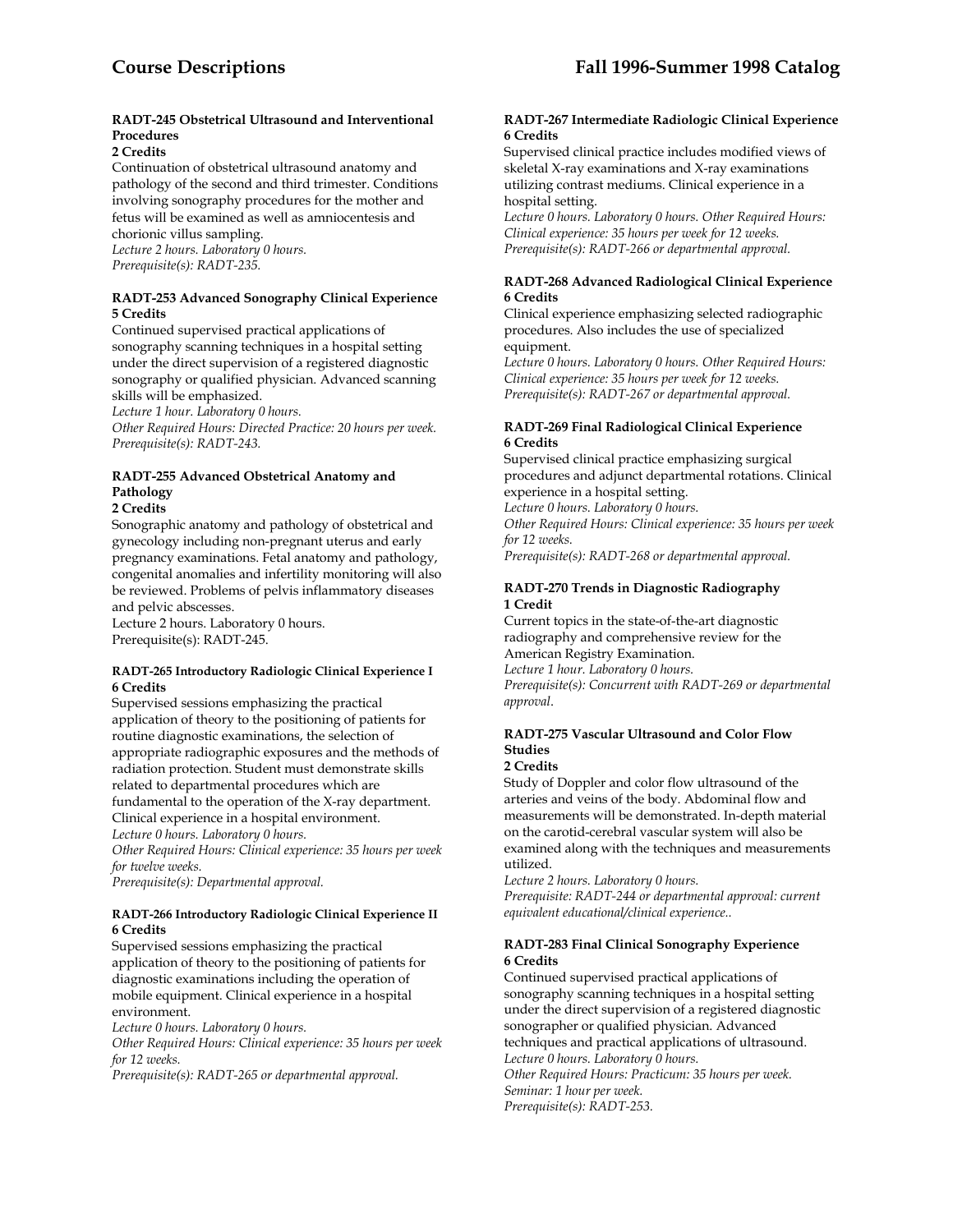# **REAL ESTATE - REAL**

#### **REAL-101 Real Estate Principles and Practices 3 Credits**

Introduction to real estate as a business and as a profession designed to acquaint the student with the wide range of subjects necessary to the practice of real estate. Topics include license law, ethics, purchase agreements, escrow and title work, advertising, appraisals, sales market trends, the role and influence of real estate in the economy, taxes and assessments. *Lecture 3 hours. Laboratory 0 hours. Prerequisite(s): None.* 

#### **REAL-102 Real Estate Brokerage 3 Credits**

Study of the factors necessary for the establishment and efficient operation of sales and brokerage office. Salesman-broker relations, terminology, listings, purchase agreements, loans, land contracts, office locations, records and procedures. *Lecture 3 hours. Laboratory 0 hours. Prerequisite(s): REAL-101 or departmental approval.* 

#### **REAL-111 Valuation of Residential Properties 3 Credits**

Study of those elements which affect values of residential properties. Emphasis placed on the methods of evaluating property. *Lecture 3 hours. Laboratory 0 hours. Prerequisite(s): None.* 

#### **REAL-121 Real Estate Law 3 Credits**

Legal phase of realty transactions, from the listing of the property to the closing of the escrow. Review for owners, brokers, salespersons, mortgage and escrow officers. *Lecture 3 hours. Laboratory 0 hours. Prerequisite(s): None.* 

#### **REAL-151 Real Estate Management 3 Credits**

Basic coverage of real estate management embracing the areas of leasing, maintenance, budgeting, creative market analysis, public relations, collections, office procedures, zoning and development. Relationship of management to other specialized real estate areas. *Lecture 3 hours. Laboratory 0 hours. Prerequisite(s): REAL-101 or departmental approval.* 

#### **REAL-171 Real Estate Financing 3 Credits**

Study of the procedures and techniques requisite to the analysis of risks involved in financing real estate property. The sources of funds, lending institutions, their limits and requirements, types of mortgages including conventional, Federal Housing Administration, Veterans Administration and construction loans. Application forms, credit evaluations, interest rates, loan costs, loan closings and competition in the money market. *Lecture 3 hours. Laboratory 0 hours. Prerequisite(s): None.* 

#### **REAL-211 Real Estate Sales 3 Credits**

Deals with the current sales techniques. Approach to everyday problems in selling and sales management with particular emphasis on consumer motivation and reactions.

*Lecture 3 hours. Laboratory 0 hours. Prerequisite(s): REAL-101 or departmental approval.* 

#### **REAL-251 Valuation of Income Properties 3 Credits**

Factors which influence the value of commercial properties. Demonstration of the methods which apply to the preparation of the appraisal cost. Analysis of comparative and capitalization approaches. Problems taken from actual appraisals.

*Lecture 3 hours. Laboratory 0 hours. Prerequisite(s): REAL-111 or departmental approval: consent of instructor.* 

#### **REAL-271 Commercial and Industrial Real Estate 3 Credits**

All aspects relative to the ownership and operation of shopping centers, industrial complexes, large apartments and related properties: leasing, broker functions, management, taxes, financing and construction methods. *Lecture 3 hours. Laboratory 0 hours. Prerequisite(s): None.*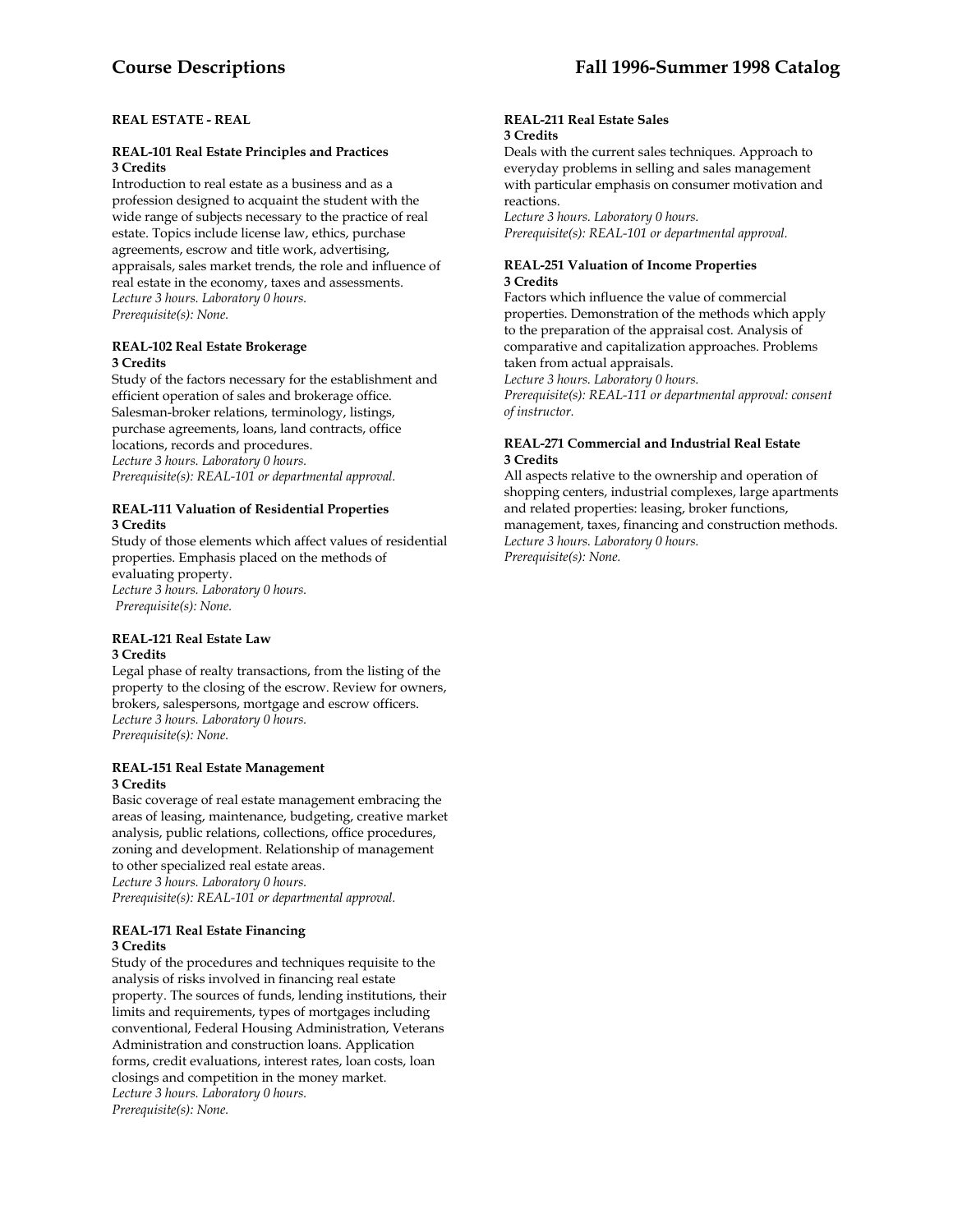#### **RELIGIOUS STUDIES - REL**

#### **REL-101 Introduction to Religious Studies 4 Credits**

Comprehensive introduction to religious studies. Topics include the concept of religion, attributes of God, myth and symbol, faith and reason, rituals, and an overview of the major historical religions. *Lecture 4 hours. Laboratory 0 hours. Prerequisite(s): None.* 

#### **REL-201 Religious Traditions of Western Christianity 4 Credits**

Comprehensive introduction to the history, writings, teachings, and liturgical practices of Western Christianity. Topics include the historical Jesus, the new testament church, the patristic church, the medieval church, the Protestant Reformation, and the Church today (including ecumenical concerns following the Second Vatican Council). *Lecture 4 hours. Laboratory 0 hours. Prerequisite(s): None.* 

### **REL-202 Religious Traditions of Judaism 4 Credits**

Comprehensive introduction to the history, writings, teachings, and liturgical practices of Judaism. Topics include historical background, the Old Testament, special Jewish festivals, and Judaism's adaptation to modern society.

*Lecture 4 hours. Laboratory 0 hours. Prerequisite(s): None.* 

#### **REL-203 Religious Traditions of Islam 4 Credits**

Comprehensive introduction to the history, writings, teachings, and liturgical practices of Islam. Topics include historical background, the Koran, special Islamic festivals, and Islam's adaptation to modern society. *Lecture 4 hours. Laboratory 0 hours. Prerequisite(s): None.* 

### **REL-204 Religious Traditions of India 4 Credits**

Comprehensive introduction to the history, writings, teachings, and liturgical practices of the religious traditions of India. Religious traditions studied include Hinduism, Jainism, and Sikhism. *Lecture 4 hours. Laboratory 0 hours. Prerequisite(s): None.* 

#### **REL-205 Religious Traditions of China and Japan 4 Credits**

Comprehensive introduction to the history, writings, teachings, and liturgical practices of Buddhism, Confucianism, and Taoism. Topics include the life and teaching of Buddha and Confucius, and Tao immortality. *Lecture 4 hours. Laboratory 0 hours. Prerequisite(s): None.* 

#### **REL-270 Special Topics in Religious Studies 1-4 Credits**

Study of selected topics in religious studies which concern the relationship of religion and religious issues to the individual, to the diversity of religious groups and to the larger national and international society. Particular emphasis on the impact of religious beliefs and practices on these three components of human life. (Repeatable. No more than 8 credits of special topics courses may be applied towards fulfilling elective graduation degree requirements.)

*Lecture 1-4 hours Laboratory 0 hours. Prerequisite(s): Eligibility for ENG-101.*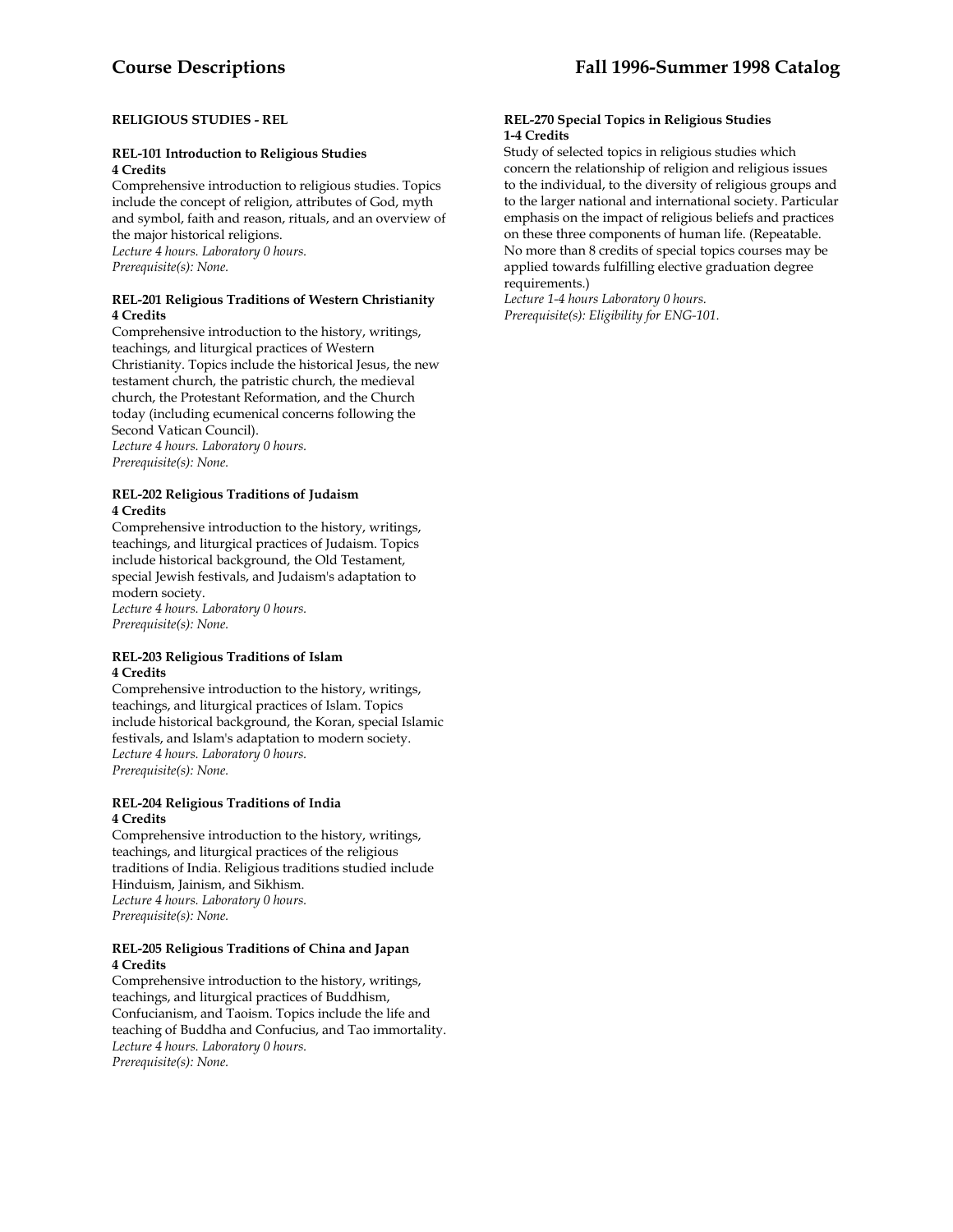#### **RESPIRATORY CARE - RESP**

#### **RESP-119 Applied Physics for Respiratory Care 4 Credits**

Overview of the application of physical principles pertaining to physiologic function and the diagnostic and therapeutic modalities employed in the field of respiratory therapy. Emphasis is on motion, fluid pressures, states of matter, humidity and electricity. *Lecture 3 hours. Laboratory 2 hours. Prerequisite(s): Departmental approval: admission to the program, and MATH-114 or concurrent enrollment.* 

#### **RESP-121 Respiratory Therapy Equipment 4 Credits**

Function and operation of respiratory therapy equipment: primary gas systems, gas regulating devices, oxygen controllers, humidifiers, nebulizers, oxygen administering devices, oxygen analyzers, airways, manual resuscitators, monitoring and measuring equipment and sterilization methods. *Lecture 3 hours. Laboratory 3 hours. Prerequisite(s): RESP-119.* 

#### **RESP-129 Respiratory and Renal Acid-Base Physiology 3 Credits**

Overview of acid-base regulation, integrating the physiologic functions of the renal and respiratory systems. Emphasis on fluid and electrolyte regulation, body buffer systems, oxygen and carbon dioxide transport systems and basic chemistry. Principles of operation of equipment used in the analysis of acid base and oxygenation status.

*Lecture 3 hours. Laboratory 0 hours. Prerequisite(s): RESP-150 or concurrent enrollment; and BIO-121.* 

#### **RESP-131 Pharmacology for Respiratory Care 3 Credits**

General principles of pharmacology and calculations of drug dosages. Discussion of pharmacologic principles and agents used in the treatment of cardiopulmonary disorders.

*Lecture 3 hours. Laboratory 0 hours. Prerequisite(s): RESP-129.* 

#### **RESP-150 Cardiopulmonary Physiology 4 Credits**

Physiology of the cardiovascular and pulmonary systems with emphasis on electrophysiology of the heart, electrocardiography interpretation, blood flow characteristics and hemodynamics. Pulmonary system emphasis is on lung volumes, dynamics of ventilation, diffusion, ventilation to perfusion characteristics, gas transport and control of ventilation. *Lecture 4 hours. Laboratory 0 hours.* 

*Prerequisite(s): Departmental approval: admission to the program, and BIO-144 or concurrent enrollment*.

#### **RESP-155 Assessment of the Cardiopulmonary System 4 Credits**

Theory and application of cardiopulmonary assessment with an initial introduction to the clinical setting hospital and departmental structure, professionalism in the work place, and medical records and charting. Physical assessment techniques, laboratory assessment radiologic evaluation, vital signs, EKG testing, assessment of ventilatory mechanics, and arterial blood analysis associated with specific disease entities. *Lecture 3 hours. Laboratory 3 hours. Prerequisite(s): RESP-121, RESP-129, and RESP-150.* 

#### **RESP-157 Pulmonary Pathophysiology 2 Credits**

Study of the etiology and pathophysiology of obstructive and restrictive, pulmonary diseases. Disease entities will include emphysema, chronic bronchitis, asthma, bronchiectasis, cystic fibrosis, pneumoconiosis, adult respiratory distress syndrome, pneumonia, pulmonary edema, cancer, AIDS, tuberculosis, scoliosis, kyphoscoliosis, myasthenia gravis, guillain-barre and amyotrophic lateral sclerosis. Emphasis is placed on the causes, development and characteristics of the specific disease entity.

*Lecture 2 hours. Laboratory 0 hours. Prerequisite(s): RESP-129 and RESP-150.* 

#### **RESP-158 Pulmonary Diseases 2 Credits**

Identifying signs and symptoms of the pulmonary diseases, the respiratory management of the patient and prognosis of the disease entity. Disease entities will include emphysema, chronic bronchitis, asthma, bronchiectasis, cystic fibrosis, pneumoconiosis, adult respiratory distress syndrome, pneumonia, pulmonary edema, cancer, acquired immune deficiency syndrome, tuberculosis, scoliosis, kyphoscoliosis, myasthenia gravis, Guillain-Barre and amyotrophic lateral sclerosis. Emphasis is placed on the respiratory practitioner's responsibility in identifying and treating these disease entities.

*Lecture 2 hours. Laboratory 0 hours. Prerequisite(s): RESP-157.* 

#### **RESP-223 Basic Therapeutic Procedures 4 Credits**

Theory, clinical application and analysis of basic respiratory care procedures with emphasis on oxygen therapy, medical gas therapy, tracheal suctioning, humidity and aerosol therapy, chest physical therapy, incentive spirometry, intermittent positive pressure breathing, airway management, bronchoscopy and thoracotomy tubes.

*Lecture 3 hours. Laboratory 3 hours. Prerequisite(s): RESP-155.*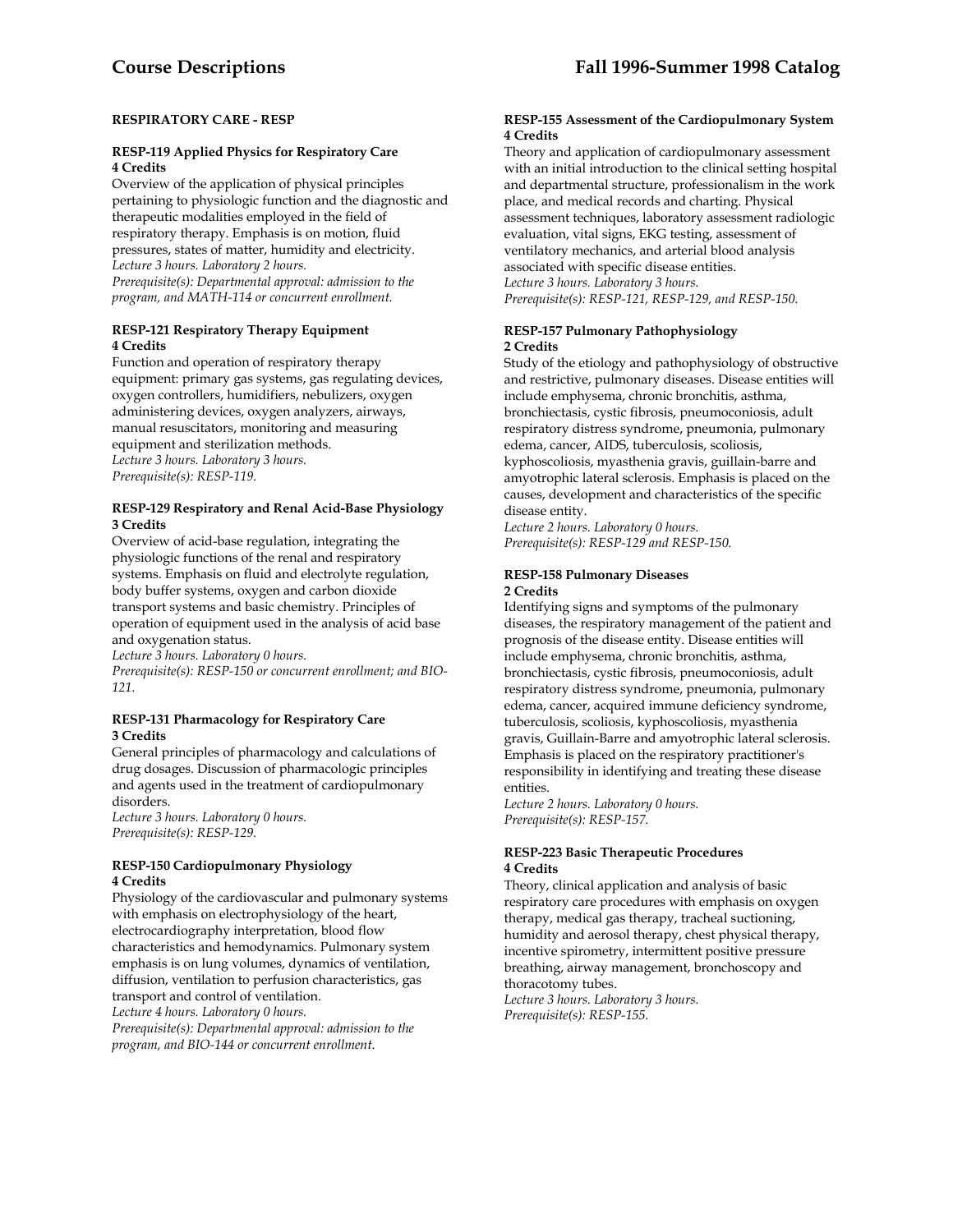#### **RESP-226 Respiratory Care Clinicals I 4 Credits**

Directed practice in the clinical setting on respiratory care equipment, policies and procedures. Emphasis on patient assessment, arterial blood gas punctures and analysis, laboratory, bedside pulmonary function testing and oxygen therapy.

*Lecture 0 hours. Laboratory 0 hours.* 

*Other Required Hours: Directed practice: 24 hours per week. Prerequisite(s): RESP-155.* 

#### **RESP-229 Respiratory Homecare/Rehabilitation 2 Credits**

Identification of the therapist's role in homecare and pulmonary rehabilitation. Presentation of oxygen therapy and delivery systems in the private home. Procedure for institution and maintenance of home mechanical ventilation. Outline of new trends in home care and pulmonary rehabilitation. Guidelines on setting up hospital-based pulmonary rehab programs along with patient management and follow-up strategies. *Lecture 2 hours. Laboratory 0 hours. Prerequisite(s): RESP-223 and RESP-226.* 

#### **RESP-233 Mechanical Ventilators 4 Credits**

Function and principles of operating for adult volume and pressure ventilators, high frequency ventilators and continuous positive airway pressure devices with concentration on specific controls, internal/external circuitry, monitoring systems and alarms. *Lecture 3 hours. Laboratory 3 hours. Prerequisite(s): RESP-223.* 

#### **RESP-236 Respiratory Care Clinicals II 5 Credits**

Directed practice in the clinical setting on respiratory therapy equipment, policies, and procedures. Emphasis on aerosol therapy, bronchopulmonary hygiene, incentive spirometry, intermittent positive pressure breathing and manual ventilation and suctioning. Clinical activities also include proficiencies completed in patient assessment, arterial blood gas punctures and analysis, bedside pulmonary function testing and oxygen therapy.

*Lecture 0 hours. Laboratory 0 hours. Other Required Hours: Directed practice: 24 hours per week. Prerequisite(s): RESP-223.* 

# **RESP-243 Clinical Application of Mechanical Ventilation**

#### **4 Credits**

Theory and application of mechanical ventilation techniques with emphasis on physiologic effects, patient set-up and evaluation, maintenance of oxygenation, weaning techniques, nutritional concerns and hemodynamic monitoring. Ventilator management and the use of high frequency ventilation. Medicolegal issues involving life support systems. *Lecture 3 hours. Laboratory 3 hours.* 

*Prerequisite(s): RESP-233.* 

#### **RESP-246 Respiratory Care Clinicals III 5 Credits**

Directed practice in the clinical setting on respiratory therapy equipment, policies, and procedures. Emphasis on adult volume and pressure ventilation, patient transport and home care ventilators and continuous positive airway pressure. Clinical activities also include proficiencies completed in patient assessment, arterial blood gas punctures and analysis, and bedside pulmonary function testing, oxygen therapy, aerosol therapy, bronchopulmonary hygiene, incentive spirometry, intermittent positive pressure breathing, and manual ventilation and suctioning.

*Lecture 0 hours. Laboratory 0 hours.* 

*Other Required Hours: Directed practice: 24 hours per week. Prerequisite(s): RESP-243 or concurrent enrollment.* 

## **RESP-249 Neonatal and Pediatric Respiratory Care 3 Credits**

Presentation of the theory and its practical application to pediatric and neonatal respiratory disease states including pathophysiology, etiology, patient assessment and treatment using equipment unique to this specialty area. Presentation of neonatal resuscitation techniques, stabilization and transport emphasizing the respiratory practitioner's role.

*Lecture 3 hours. Laboratory 0 hours. Prerequisite(s): RESP-233; and RESP-243 or concurrent enrollment.* 

#### **RESP-253 Management Practices in Respiratory Care 1 Credit**

Overview of the fiscal, administrative, and human resource management practices employed in the daily operations of the respiratory therapy department. Presentations of management methodologies utilized in supervisory management. *Lecture 1 hour. Laboratory 0 hours. Prerequisite(s): RESP-243*.

#### **RESP-256 Respiratory Care Clinicals IV 5 Credits**

Directed practice in the clinical setting on respiratory therapy equipment, policies, and procedures. Emphasis on pediatric patient care, homecare, rehabilitation, and weaning from mechanical ventilation. Clinical activities also include proficiencies completed in patient assessment, arterial blood gas punctures and analysis, and bedside pulmonary function testing, oxygen therapy, aerosol therapy, bronchopulmonary hygiene, incentive spirometry, intermittent positive pressure breathing, manual ventilation and suctioning, adult volume and pressure ventilation, patient transport and home care ventilators, high frequency ventilators and continuous positive airway pressure.

*Lecture 0 hours. Laboratory 0 hours.* 

*Other Required Hours: Directed practice: 8 hours per day, 24 hours per week. Prerequisite(s): RESP-229 and RESP-249.*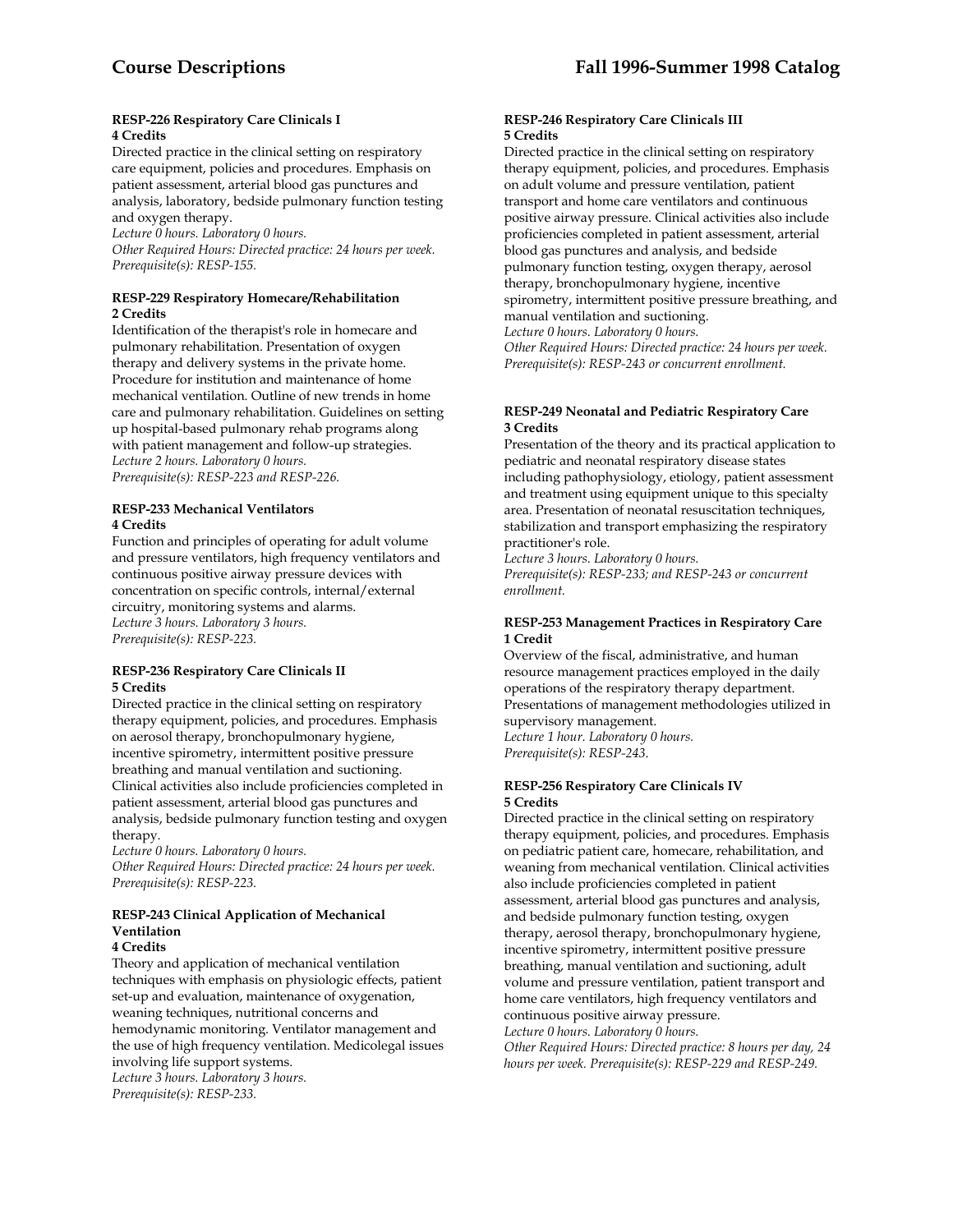#### **RESP-258 Patient Management Problems 2 Credits**

Reinforces the clinical education components of information gathering and decision-making specific to the assessment and treatment of cardiopulmonary impairment. Emphasis placed on the methodologies involved in obtaining and prioritizing diagnostic information. Evaluating the need for immediate or continued respiratory therapy treatment. Comprehensive self-assessment at entry and advanced practitioner level of respiratory care.

*Lecture 2 hours. Laboratory 0 hours.* 

*Prerequisite(s): Departmental approval: admission to the program.* 

#### **RESP-262 Introduction to Respiratory Care Research 1 Credit**

Introduction to clinical research and steps involved in the research process. Emphasis on the development of a research question, literature review and data collection. *Lecture 1 hour. Laboratory 0 hours.* 

*Prerequisite(s): RESP-226, RESP-236, and RESP-246.* 

#### **RESP-264 Advanced Respiratory Assessment 2 Credits**

Presentation of advanced concepts and techniques in physical and laboratory assessment of cardiopulmonary pathology. Focus on those tests and procedures that are commonly used to assess for the presence and degree of illness. Student self-assessment through group discussions of case presentations.

*Lecture 2 hours. Laboratory 0 hours.* 

*Prerequisite(s): Second-year enrollment in a College health career program or departmental approval: graduation from an AMA approved respiratory care program or equivalent experience.* 

## **RUSSIAN - RUSS**

#### **RUSS-111 Beginning Russian I 5 Credits**

Introduction to modern Russian language with emphasis on speaking, reading and writing through multiple approach. Basic study of grammar and pronunciation. *Lecture 5 hours. Laboratory 0 hours. Prerequisite(s): None.* 

#### **RUSS-112 Beginning Russian II 5 Credits**

Continued study of grammar and vocabulary. Oral and written exercises. Reading of elementary texts. *Lecture 5 hours. Laboratory 0 hours. Prerequisite(s): RUSS-111 or departmental approval.* 

#### **RUSS-113 Beginning Russian III 5 Credits**

Continued study of grammar and vocabulary. Oral and written exercises. Reading of texts of medium difficulty. Developing of oral expression through discussion and study of speech patterns. *Lecture 5 hours. Laboratory 0 hours.* 

*Prerequisite(s): RUSS-112 or departmental approval.* 

#### **RUSS-201 Intermediate Russian I 4 Credits**

Introduction to more advanced vocabulary and speech patterns; continuation of in-depth study of Russian grammar in order to facilitate the transition from simple to complex understanding, speaking, reading and writing. Cultural exposure through text reading, movie viewing and discussions.

*Lecture 4 hours. Laboratory 0 hours. Prerequisite(s): RUSS-113 or departmental approval.* 

#### **RUSS-202 Intermediate Russian II 4 Credits**

Continuing study of advanced vocabulary and speech patterns, complex sentence structures and Russian grammar in depth. Furthering of complex understanding, speaking, reading and writing skills. Continuing cultural exposure through text reading, movie viewing and discussions. *Lecture 4 hours. Laboratory 0 hours. Prerequisite(s): RUSS-201 or departmental approval*.

#### **RUSS-203 Intermediate Russian III 4 Credits**

Additional studies of advanced vocabulary and speech patterns, complex sentence structures and Russian grammar. Advanced skills in speaking, reading and writing. Continuing cultural exposure through text reading, movie viewing and discussions. *Lecture 4 hours. Laboratory 0 hours. Prerequisite(s): RUSS-202 or departmental approval.*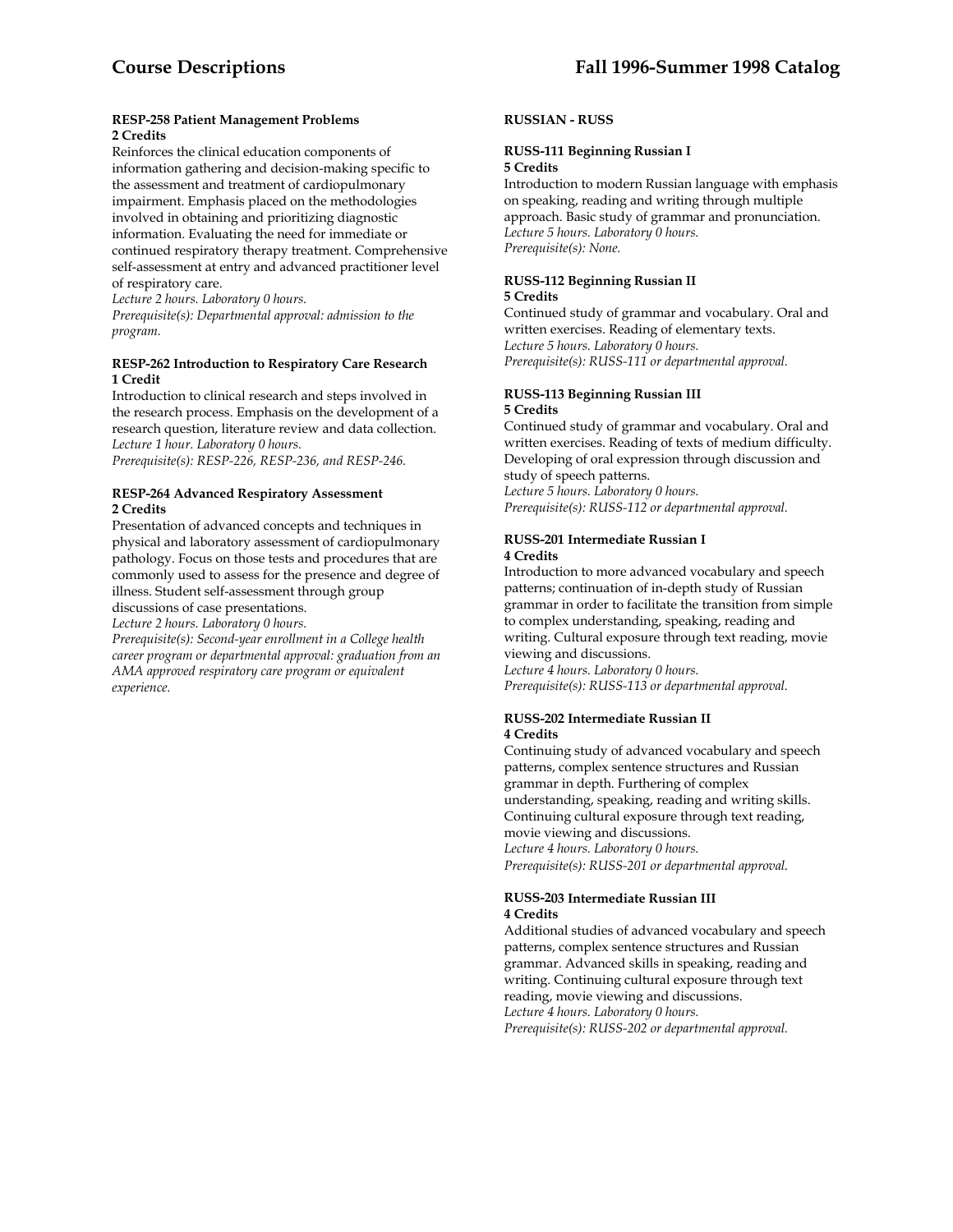#### **RUSS-241 Russian Conversation and Composition 4 Credits**

Facilitating aural comprehension and prompt oral response using idiomatic expressions based on topics of everyday life, which will also serve in the writing of compositions. Use of idiomatic expressions will be

augmented by wordbuilding exercises. *Lecture 4 hours. Laboratory 0 hours. Prerequisite(s): RUSS-203 or concurrent enrollment, or departmental approval, or three years of high school Russian*.

#### **RUSS-242 Russian Civilization 4 Credits**

Survey of the development of various facets of Russian civilization and intellectual life and traditions.

*Lecture 4 hours. Laboratory 0 hours.* 

*Prerequisite(s): RUSS-203 or concurrent enrollment, or departmental approval, or three years of high school Russian.* 

#### **RUSS-243 Readings in Russian Literature 4 Credits**

Survey of Russian literature with an emphasis on 19th and 20th centuries, highlighting the prose and verse of representative authors and their works.

*Lecture 4 hours. Laboratory 0 hours.* 

*Prerequisite(s): RUSS-203 or concurrent enrollment, or departmental approval, or three years of high school Russian.* 

# **SOCIOLOGY - SOC**

# **SOC-101 Introductory Sociology 4 Credits**

Survey of the principles, theory, concepts and research methods used in sociology. Intensive study of such concepts as culture, social organization, norms, status and social stratification. *Lecture 4 hours. Laboratory 0 hours. Prerequisite(s): None.* 

# **SOC-102 Social Institutions**

#### **4 Credits**

Examination of social institutions with special emphasis on the five pivotal institutions--the family, education, religion, economy and government--employing principles, concepts, theories and research methods introduced in the prerequisite course "Introductory Sociology".

*Lecture 4 hours. Laboratory 0 hours. Prerequisite(s): SOC-101 or SSCI-103.* 

#### **SOC-121 Marriage and Family Life 3 Credits**

Examination of contemporary marriage and family relations from a social-psychological perspective; special emphasis on the man-woman relationship in transition; alternative models examined. *Lecture 3 hours. Laboratory 0 hours. Prerequisite(s): SOC-101 or PSY-102.* 

# **SOC-201 Social Problems**

#### **4 Credits**

Pathology of modern American society, including topics such as juvenile delinquency, adult crime, alcoholism, mental health, rural-urban conflict or other problems of current concern. *Lecture 4 hours. Laboratory 0 hours. Prerequisite(s): SOC-101.* 

#### **SOC-205 Introduction to Social Services 4 Credits**

History of social services with emphasis on the United States from colonial times to the present; the emergence of social work as a profession; the helping services in perspective.

*Lecture 4 hours. Laboratory 0 hours. Prerequisite(s): SOC-101 and departmental approval: sophomore standing.* 

#### **SOC-210 Aging in Comparative Cultures 3 Credits**

Social processes of aging and social characteristics of old age in a variety of simple and complex societies which will include examination of changes in social roles; friendships and family patterns; relationship of aging to political and economic institutions; variations due to class, ethnicity, gender and religion; and characteristics of ageism in society.

*Lecture 3 hours. Laboratory 0 hours. Prerequisite(s): SOC-101.*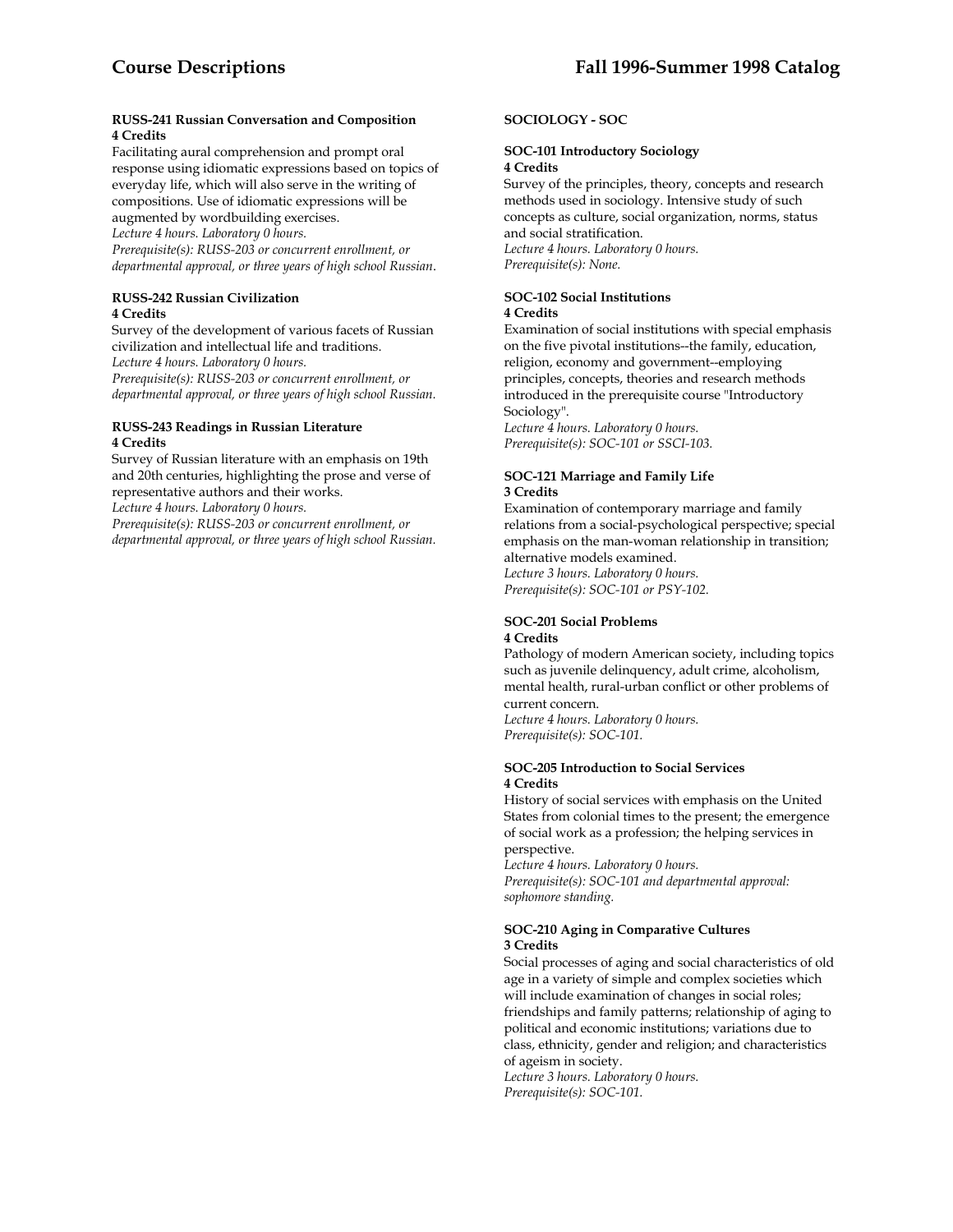# **SOC-231 Contemporary American Black-White Relations**

## **4 Credits**

Sociological and psychological analysis of contemporary American black-white relations. Study of minoritymajority behavior patterns as they are related to socialhistorical structure, stratification and power. Consideration of programs, movements and realistic alternatives to present conditions. *Lecture 4 hours. Laboratory 0 hours. Prerequisite(s): SOC-101 or departmental approval.* 

## **SOC-251 Urban Sociology 4 Credits**

Nature and scope of the American urban environment. Urban condition as it relates to politics, technology, bureaucracy, ecology, work and leisure, inequality, racism, sexism, youth, education, human aggression, alienation, new life styles; alternatives to the urban crisis considered.

*Lecture 4 hours. Laboratory 0 hours. Prerequisite(s): SOC-102 or SOC-201.* 

#### **SOC-255 Racial and Ethnic Relations 4 Credits**

Cultures, problems and strengths of racial and ethnic groups and their comparative patterns of interaction, assimilation and adaptation. Emphasis on social structure, nature, and consequences of power differences and forms of prejudice and discrimination in the United States and in other modern countries. *Lecture 4 hours. Laboratory 0 hours.* 

*Prerequisite(s): SOC-101 or departmental approval.* 

#### **SOC-260 Cooperative Field Experience 1-3 Credits**

Limited to students in the Cooperative Education Program. Employment in an approved training facility under College supervision. Requirement for one credit is 120 hours of approved work. Students may earn up to three credits in one quarter. May be repeated to a cumulative maximum of twelve credits.

*Lecture 0 hours. Laboratory 0 hours.* 

*Other Required Hours: 120 clock hours of approved work per credit hour. Prerequisite(s): Formal acceptance into the Cooperative Education Program.* 

### **SOC-270 Special Topics in Sociology 1-4 Credits**

Study of selected topics, themes or trends in sociology (see schedule booklet for current offerings). (Repeatable. No more than 8 credits of special topics courses may be applied towards fulfilling elective graduation degree requirements.)

*Lecture 1-4 hours. Laboratory 0 hours. Prerequisite(s): Departmental approval.* 

#### **SOC-281 Independent Research in Sociology 1 Credit**

Must be taken concurrently with any 200-level course in sociology. Specific content is to be arranged through a contract between the instructor and each student. May be repeated for an accrued maximum of three credits. *Lecture 1 hour. Laboratory 0 hours. Prerequisite(s): Instructor approval: must be taken* 

*concurrently with a 200-level course in sociology.*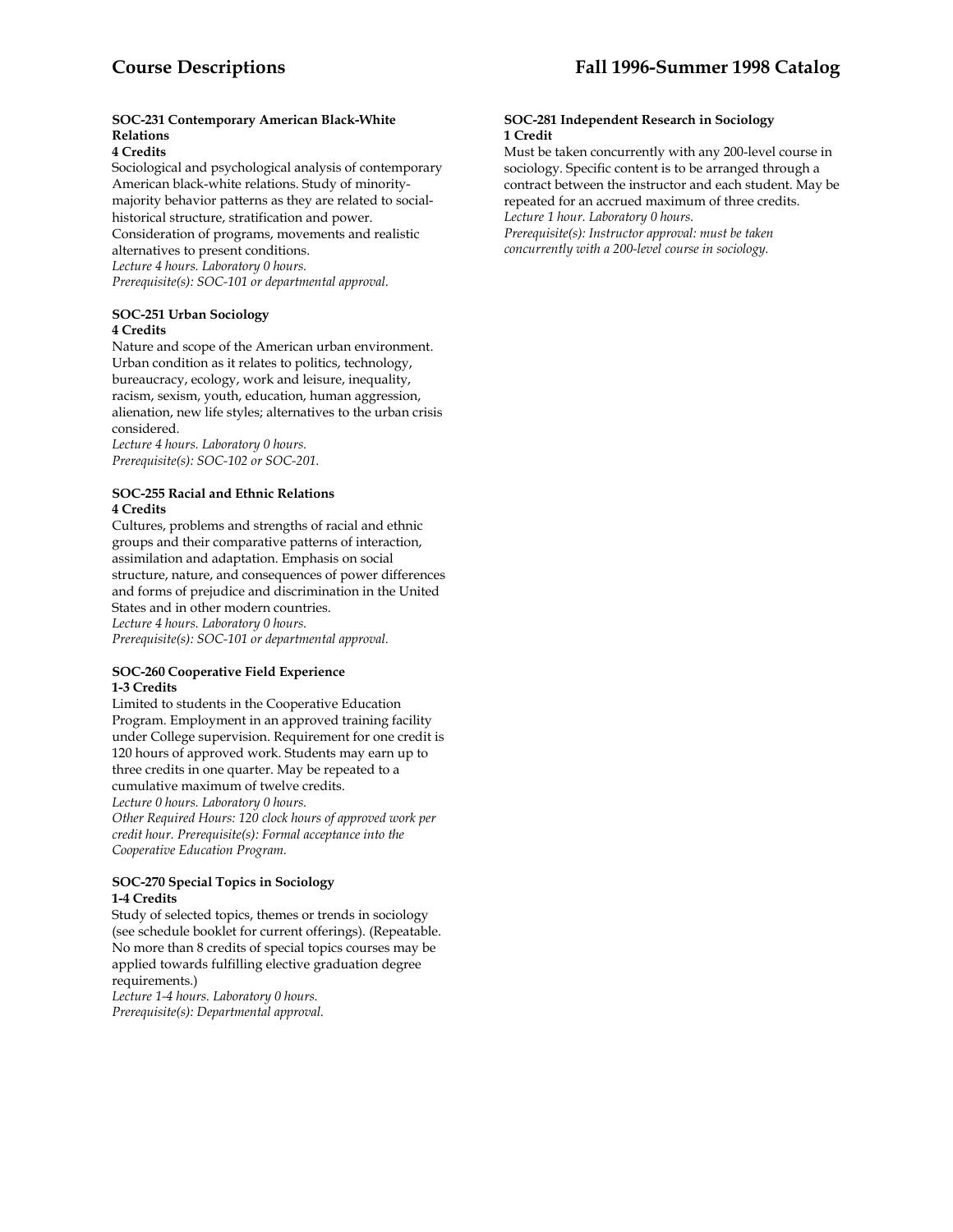## **SPANISH - SPAN**

## **SPAN-111 Beginning Spanish I 5 Credits**

Introduction to Spanish through multiple approach with emphasis on speaking and understanding. Practice in conversational Spanish and aural comprehension on topics of daily interest. Practice in writing basic sentences and simple paragraphs on relevant topics, and in reading short paragraphs. Outside assignment: listening to cassettes in Spanish may be required. *Lecture 5 hours. Laboratory 0 hours. Prerequisite(s): None.* 

#### **SPAN-112 Beginning Spanish II 5 Credits**

Study of the Spanish language with emphasis on speaking. Continued practice in speaking, understanding, reading, and writing. Further development of conversational skills. Outside assignment: listening to cassettes in Spanish may be required.

*Lecture 5 hours. Laboratory 0 hours. Prerequisite(s): SPAN-111 or one year of high school Spanish.* 

# **SPAN-113 Beginning Spanish III 5 Credits**

Continued study of the Spanish language. Development of proficiency in understanding, speaking, reading and writing. Emphasis on strengthening conversational skills through discussions of selected readings, cultural topics and more conversational opportunities. Outside assignment: listening to cassettes in Spanish may be required.

*Lecture 5 hours. Laboratory 0 hours. Prerequisite(s): SPAN-112 or two years of high school Spanish.* 

#### **SPAN-201 Intermediate Spanish I 4 Credits**

Intensive exercises in written and oral expression. Grammar review and vocabulary building. Study of Spanish and Mexican civilizations. Introduction to literature.

*Lecture 4 hours. Laboratory 0 hours.* 

*Prerequisite(s): SPAN-113 or three years of high school Spanish.* 

# **SPAN-202 Intermediate Spanish II 4 Credits**

Intensive exercises in written and oral expression. Continuation of grammar review and vocabulary building. Continuation of introduction to literature. *Lecture 4 hours. Laboratory 0 hours.* 

*Prerequisite(s): SPAN-201 or three years of high school Spanish.* 

#### **SPAN-203 Intermediate Spanish III 4 Credits**

Intensive exercises in written and oral expression. Emphasis on advanced grammar review and vocabulary building. Continuation of the study of literature. *Lecture 4 hours. Laboratory 0 hours. Prerequisite(s): SPAN-202 or three years of high school Spanish.* 

#### **SPAN-241 Spanish Conversation and Composition 4 Credits**

Discussion on topics of everyday life, colloquialisms, vocabulary augmentation and improvement of speech patterns. Practice in writing compositions. *Lecture 4 hours. Laboratory 0 hours. Prerequisite(s): SPAN-203 or concurrent enrollment, or* 

*departmental approval: three years of high school Spanish.* 

# **SPAN-242 Spanish Civilization and Literature 4 Credits**

Introduction to Spanish civilization and literature from early beginning to the present day. Special emphasis on the interrelationship between history, geography and literature of Spain and its culture.

*Lecture 4 hours. Laboratory 0 hours. Prerequisite(s): SPAN-203 or concurrent enrollment, or departmental approval: three years of high school Spanish.* 

# **SPAN-243 Readings in Spanish Literature 4 Credits**

Introduction to Spanish Latin American literature from the Golden Age to the twentieth century. Highlights of representative authors and their works.

*Lecture 4 hours. Laboratory 0 hours.* 

*Prerequisite(s): SPAN-203 or concurrent enrollment, or departmental approval: three years of high school Spanish.* 

#### **SPAN-262 Civilizacion y Literatura de Puerto Rico 4 Credits**

This course is taught in Spanish. Civilization and literature of Puerto Rico from the pre-Columbian period to the present.

*Lecture 4 hours. Laboratory 0 hours. Prerequisite(s): SPAN-203 or concurrent enrollment, or departmental approval: three years of high school Spanish.*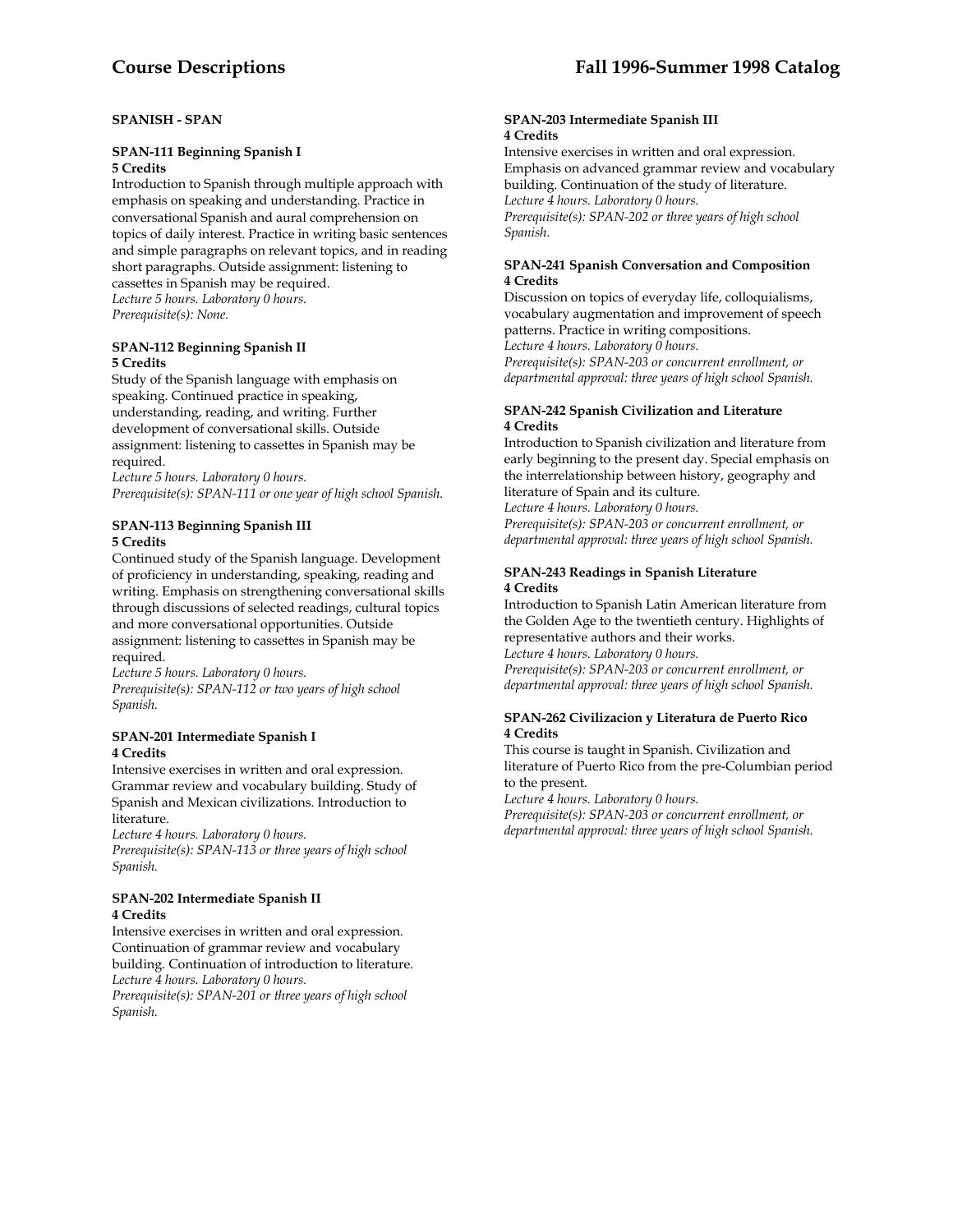# **SPEECH COMMUNICATION - SPCH**

#### **SPCH-091 Basic Communication Skills 4 Credits**

Demonstration of the many ways in which communication can be processed, distorted or shared. Special emphasis on personal communication growth, processing information, message analysis and verbal expression as basic communication skills necessary for college achievement.

*Lecture 4 hours. Laboratory 0 hours. Prerequisite(s): None.* 

# **SPCH-100 Fundamentals of Interpersonal Communication**

# **4 Credits**

Involvement and experience in the purpose and process of verbal and non-verbal communication in order to strengthen daily communication needs. Special emphasis is given to perception, self-concept, expressing feelings, empathy and listening as learned interpersonal skills. Applies theoretical concepts with experiential learning through lecture, discussion and simulations. *Lecture 4 hours. Laboratory 0 hours. Prerequisite(s): None.* 

#### **SPCH-101 Fundamentals of Speech Communication 4 Credits**

Effective speech communication. Application of principles of speech content and delivery to a variety of practical speaking and listening situations. *Lecture 4 hours. Laboratory 0 hours. Prerequisite(s): None.* 

## **SPCH-105 Voice and Articulation 4 Credits**

Practical course in the application of both theory and technique to conscious vocal control and development of articulation and pronunciation standards. Individual and group practice. Performance through exercises and readings.

*Lecture 4 hours. Laboratory 0 hours. Prerequisite(s): None.* 

#### **SPCH-118 Speaking English as a Second Language 4 Credits**

Group drill and individual instruction designed to help students achieve adequate proficiency in the use of voice and production of speech sounds in English. Designed for international students as well as those with individual problems in speaking or understanding speech.

*Lecture 4 hours. Laboratory 0 hours. Prerequisite(s): Departmental approval.* 

#### **SPCH-119 Speaking English as a Second Language 4 Credits**

Emphasis upon achieving carryover of newly corrected speech sounds into connected speech. Designed for international students as well as those with individual problems in speaking or understanding speech. *Lecture 4 hours. Laboratory 0 hours.* 

*Prerequisite(s): SPCH-118 or departmental approval: placement by department.* 

#### **SPCH-120 Speaking English as a Second Language 4 Credits**

Emphasis on more confident carryover of connected speech (structured situations) into conversational speech (spontaneous situations) appropriate in the work place and social settings. Designed for international students as well as those with individual problems in speaking or understanding speech.

*Lecture 4 hours. Laboratory 0 hours. Prerequisite(s): SPCH-118 or SPCH-119, or instructor approval: adequate language assessment.* 

# **SPCH-121 Group Discussion 4 Credits**

Designed to develop more effective and efficient participation in small groups through an understanding and practical application of the knowledge, attitudes and methods of group discussion. *Lecture 4 hours. Laboratory 0 hours.* 

*Prerequisite(s): None.* 

#### **SPCH-201 Advanced Public Speaking 4 Credits**

Organizing and presenting informative speeches, persuasive speeches and speeches for special occasions. Emphasis on using evidence and reasoning to support ideas, adapting to the audience, developing effective oral style and improving physical and vocal attributes of delivery.

*Lecture 4 hours. Laboratory 0 hours. Prerequisite(s): SPCH-101 or departmental approval.* 

#### **SPCH-205 Oral Interpretation 4 Credits**

Development of a student's oral ability to communicate various types of written material with understanding and appreciation.

*Lecture 4 hours. Laboratory 0 hours.* 

*Prerequisite(s): SPCH-105 or departmental approval: consent of instructor.* 

#### **SPCH-211 Argumentation and Debate 4 Credits**

Discovering, selecting and evaluating evidence and its arrangement into orderly, persuasive oral and written argument. Special emphasis on causes and effects of prejudice, remedies and the influence of language on human behavior.

*Lecture 4 hours. Laboratory 0 hours.* 

*Prerequisite(s): SPCH-101 or departmental approval: consent of instructor*.

#### **SPCH-212 Forensics Activity 1 Credit**

Participation in a variety of forensic activities by assignment including intercollegiate debate, choral reading, readers theater and individual events. May be repeated for a maximum of six credit hours.

*Lecture 1 hour. Laboratory 0 hours.* 

*Prerequisite(s): SPCH-211 or SPCH-205, or departmental approval: consent of instructor.*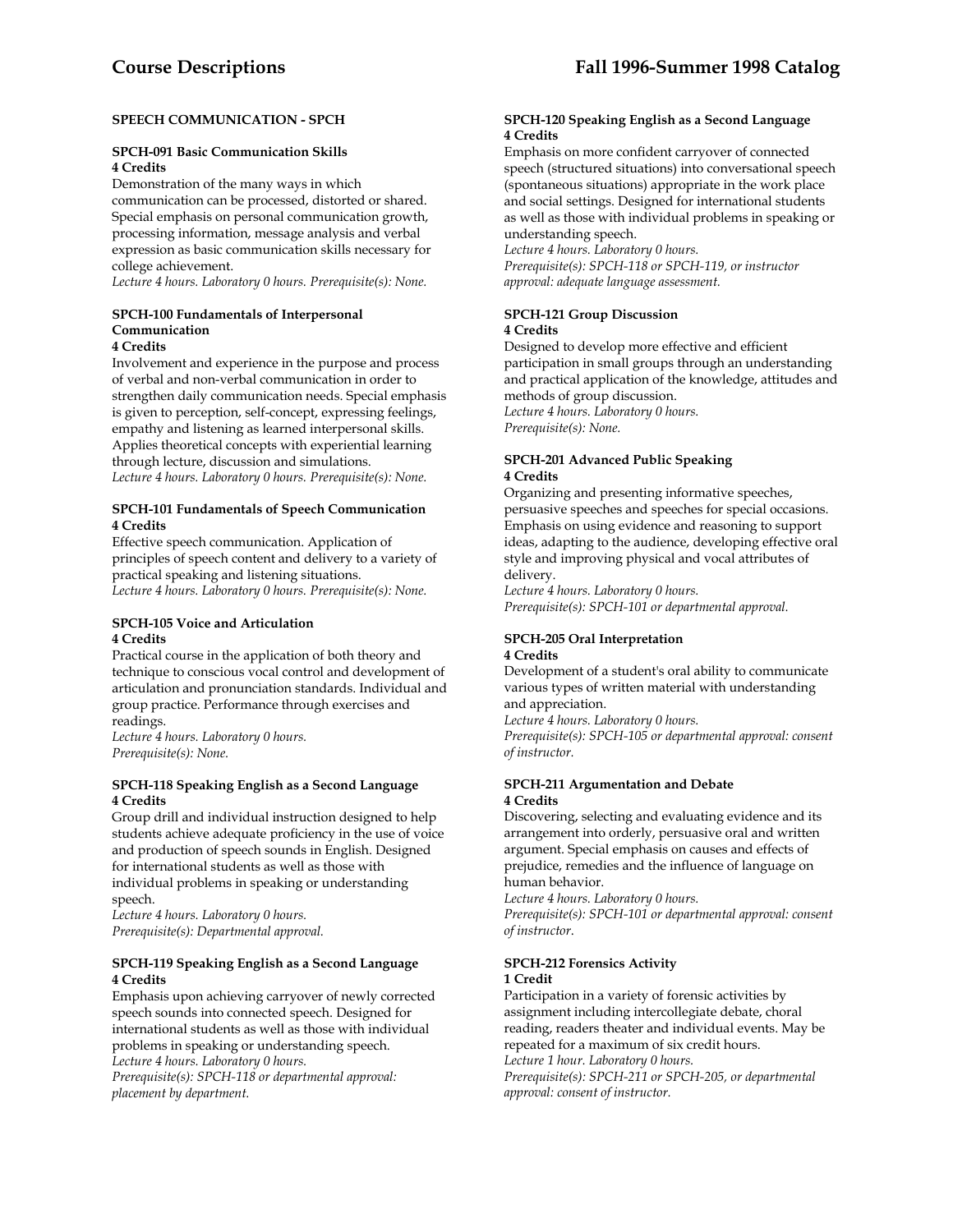#### **SPCH-213 Business and Professional Communication 4 Credits**

Familiarizes students with theories and practices of oral communication which occur in the

organizational/business environment in individual and group situations.

*Lecture 4 hours. Laboratory 0 hours.* 

*Prerequisite(s): SPCH-100, SPCH-101, and SPCH-121; or departmental approval: consent of instructor.* 

# **SPCH-215 Introduction to Speech Pathology 4 Credits**

Survey of the profession of speech pathology and an introduction to the various organic and functional speech disorders including deviant articulation, delayed speech development and stuttering. Techniques for diagnosis and treatment are explored.

*Lecture 4 hours. Laboratory 0 hours.* 

*Prerequisite(s): SPCH-105 or departmental approval: consent of instructor and sophomore standing.* 

#### **SPCH-251 Intercultural Communication 4 Credits**

Theory and application of communication concepts operating between people of different cultures, subcultures and national systems. Examination of communication and culture. Developing cultural extensions, perception, verbal and non-verbal elements, ethnocentrism, conflict, informal and international communication.

*Lecture 4 hours. Laboratory 0 hours. Prerequisite(s): Departmental approval.* 

# **SOCIAL SCIENCE - SSCI**

#### **SSCI-103 Introduction to Social Science 3 Credits**

Interdisciplinary approach to the social sciences outlining the roles of the separate disciplines as they pertain to anthropological, sociological, and psychological behavior of man. *Lecture 3 hours. Laboratory 0 hours. Prerequisite(s): None.* 

#### **SSCI-104 Introduction to Social Science 3 Credits**

Interdisciplinary approach to the social sciences outlining the roles of the separate disciplines as they pertain to the economic and political behavior of man. *Lecture 3 hours. Laboratory 0 hours. Prerequisite(s): SSCI-103 or SOC-101.* 

#### **SSCI-105 Introduction to Social Science 3 Credits**

Interdisciplinary approach to the social sciences through selected topics and readings on the behavior of man. *Lecture 3 hours. Laboratory 0 hours. Prerequisite(s): SSCI-104.*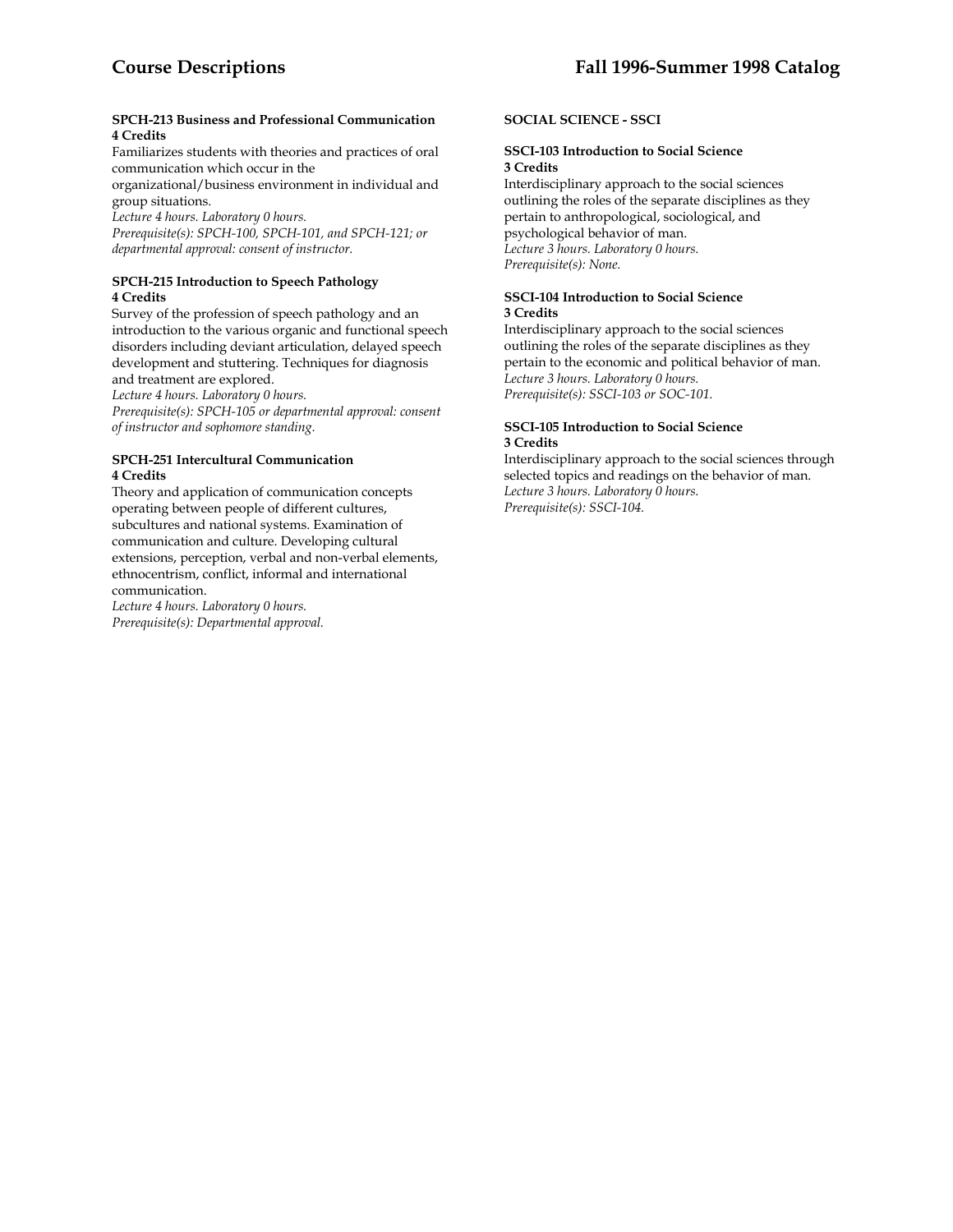## **SURGEON'S ASSISTANT - PSA**

#### **PSA-112 Electrocardiography 1 Credit**

Study of the electrocardiogram recording technique and interpretation of electrocardiographic abnormalities, including arrhythmias.

*Lecture 0 hours. Laboratory 2 hours.* 

*Prerequisite(s): Departmental approval: admission to Physician Assistant or Surgeon's Assistant programs.* 

## **PSA-116 Clinical Laboratory Interpretation 2 Credits**

Study of common laboratory methods or techniques utilized as diagnostic tools and theory clinical interpretation. Includes hematology, immunology, general chemical diagnostic enzymes and other tests of body functions.

*Lecture 2 hours. Laboratory 0 hours.* 

*Prerequisite(s): Departmental approval: admission to the program.* 

# **PSA-118 Special Diagnostic and Therapeutic Procedures**

# **2 Credits**

Introduction to diagnostic and therapeutic techniques in radiographics and respiratory therapy. Includes lecture and discussion of radiologic and respiratory procedures; their indications and general principles of interpretation. *Lecture 2 hours. Laboratory 0 hours.* 

*Prerequisite(s): Departmental approval: admission to Physician Assistant or Surgeon's Assistant Program.* 

#### **PSA-119 Basic Surgical Skills 2 Credits**

Presentation and discussion of fundamental skills and techniques, including aseptic technique, instruments, positioning, prepping, draping, knot typing and wound closure, required to function within the operating room. *Lecture 1 hour. Laboratory 2 hours.* 

*Prerequisite(s): Departmental approval: admission to Physician Assistant or Surgeon's Assistant programs.* 

#### **PSA-120 Advanced Surgical Skills 3 Credits**

Presentation, discussion and observation of surgical skills required to perform first assistant tasks during an operative procedure. Outside assignment: observation in the operating room and participation in live tissue lab. *Lecture 2 hours. Laboratory 2 hours.* 

*Prerequisite(s): PSA-119 and departmental approval: admission to the program.* 

#### **PSA-131 Surgical Anatomy I 2 Credits**

Study of the surgical anatomy of the common pathological processes amenable for surgical therapy, and common surgical procedures used for the treatment of these pathological processes. Includes head, neck, thorax and abdomen.

*Lecture 2 hours. Laboratory 0 hours. Prerequisite(s): Departmental approval: admission to Physician Assistant or Surgeon's Assistant programs.* 

#### **PSA-132 Surgical Anatomy II 2 Credits**

Study of the surgical anatomy of the common pathological processes amenable for surgical therapy, and common surgical procedures used for the treatment of these pathological processes. Includes abdomen, pelvis, genitalia and extremeties.

*Lecture 2 hours. Laboratory 0 hours.* 

*Prerequisite(s): Departmental approval: admission to Physician Assistant or Surgeon's Assistant programs.* 

## **PSA-145 Surgical Patient Management 2 Credits**

Presentation and discussion of specific aspects of the care and preparation of a surgical patient in the perioperative period including rise factors affecting surgical morbidity and mortality.

*Lecture 1 hour. Laboratory 2 hours. Prerequisite(s): Departmental approval: admission to the program.* 

#### **PSA-220 Emergency Medicine 2 Credits**

Presentation and discussion of patient assessment, management and treatment in an emergency room setting. *Lecture 2 hours. Laboratory 0 hours.* 

*Prerequisite(s): Departmental approval.* 

#### **PSA-231 Fundamentals of Clinical Surgery I 3 Credits**

Study of the pathophysiology and clinical manifestations and therapeutic management of surgically related disorders of the abdominal walls, alimentary tract, biliary tract, liver, spleen, pancreas, head and neck, endocrine glands, breast, and benign and malignant tumors.

*Lecture 3 hours. Laboratory 0 hours. Prerequisite(s): Departmental approval: admission to the program.* 

# **PSA-232 Fundamentals of Clinical Surgery II 3 Credits**

Study of the pathophysiology and clinical manifestation and therapeutic management of surgically related disorders of the blood vessels, chest and lungs, heart and great vessels, acute conditions in infants and children, and fractures and head injuries. *Lecture 3 hours. Laboratory 0 hours. Prerequisite(s): PSA-231.*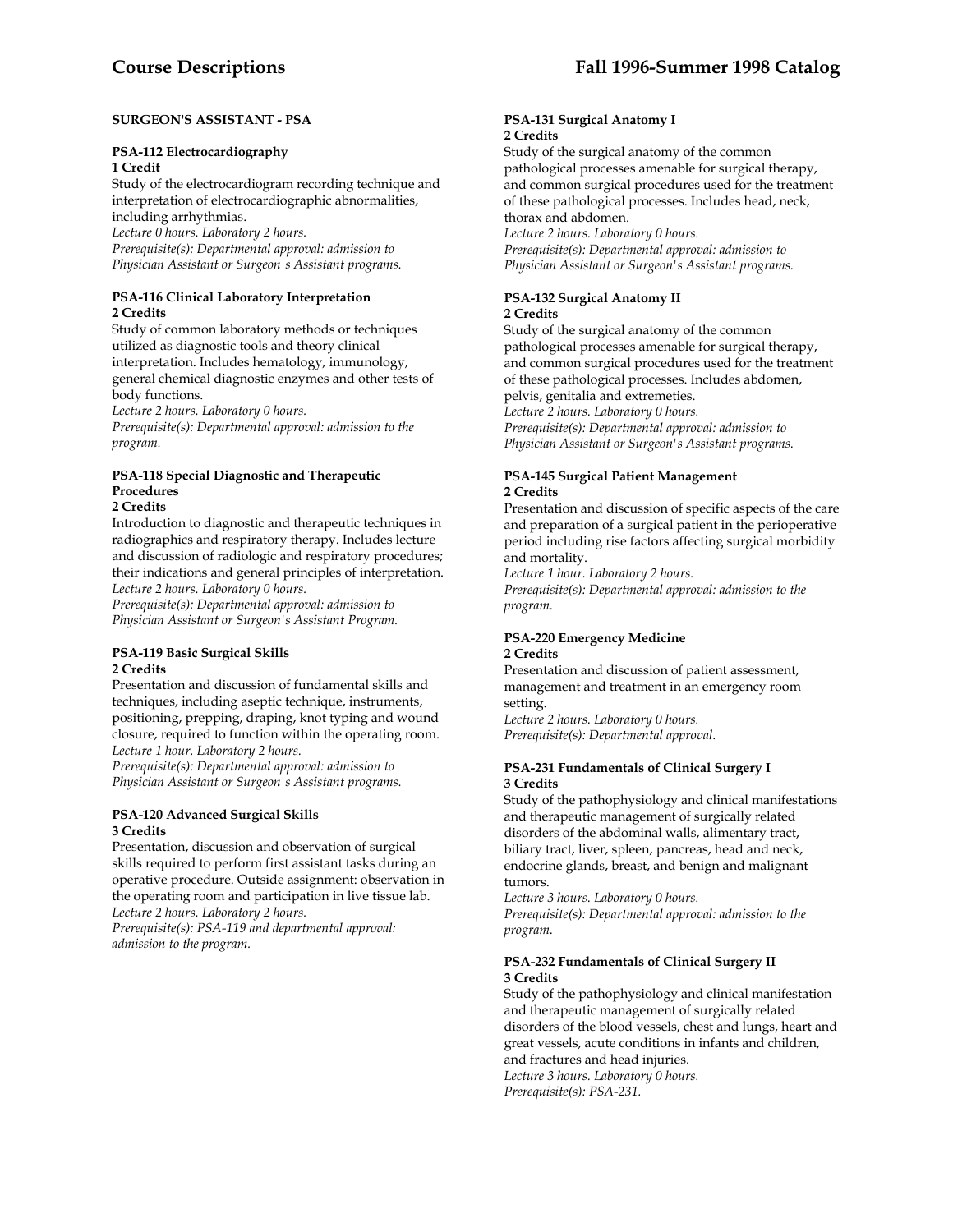#### **PSA-271 Clinical Field Experience I 3 Credits**

Clinical field experience rotations in which students are assigned to medical/surgical services with responsibility for history and physical examination, and assisting in surgery, following the clinical course of surgical patients, and carrying out pre-operative and post-operative care procedures assigned by and under the supervision of the surgeon or resident surgical staff. Rotation in emergency room and internal medicine are included.

*Lecture 0 hours. Laboratory 0 hours.* 

*Other Required Hours: Field experience: 36 hours per week. Prerequisite(s): PSA-120.* 

#### **PSA-272 Clinical Field Experience II 3 Credits**

Clinical field experience rotations in which students are assigned to medical/surgical services with responsibility for history and physical examination, assisting in surgery, following the clinical course of surgical patients, and carrying out pre-operative and post-operative care procedures assigned by and under the supervision of the surgeon or resident surgical staff. Rotations in emergency room and internal medicine are included. *Lecture 0 hours. Laboratory 0 hours. Other Required Hours: Field experience: 36 hours per week.* 

*Prerequisite(s): PSA-271.* 

#### **PSA-273 Clinical Field Experience III 3 Credits**

Clinical field experience rotations in which students are assigned to medical/surgical services with responsibility for history and physical examination, assisting in surgery, following the clinical course of surgical patients, and carrying out pre-operative and post-operative care procedures assigned by and under the supervision of the surgeon or resident surgical staff. Rotations in emergency room and internal medicine are included. *Lecture 0 hours. Laboratory 0 hours.* 

*Other Required Hours: Field experience: 36 hours per week. Prerequisite(s): PSA-272.* 

#### **PSA-274 Clinical Field Experience IV 3 Credits**

Clinical field experience rotations in which students are assigned to medical/surgical services with responsibility for history and physical examination, assisting in surgery, following the clinical course of surgical patients, and carrying out pre-operative and post-operative care procedures assigned by and under the supervision of the surgeon or resident surgical staff. Rotations in emergency room and internal medicine are included. *Lecture 0 hours. Laboratory 0 hours. Other Required Hours: Field experience: 36 hours per week.* 

*Prerequisite(s): PSA-273.* 

#### **PSA-291 Clinical Seminar I 2 Credits**

Integrates the concepts and knowledge gained from the clinical field experience rotations into a total learning process. The focus is on patient and professional communication and "lifelong learning." *Lecture 0 hours. Laboratory 0 hours. Other Required Hours: Seminar: 20 hours per quarter. Prerequisite(s): Concurrent enrollment in PSA-271 and PSA-272.* 

## **PSA-292 Clinical Seminar II 2 Credits**

Integrates the concepts and knowledge gained from the clinical field experience rotations into a total learning process. The focus is on job search skills and organization of the health care delivery system. *Lecture 0 hours. Laboratory 0 hours. Other Required Hours: Seminar: 20 hours per quarter. Prerequisite(s): Concurrent enrollment in PSA-273*.

#### **PSA-293 Clinical Seminar III 2 Credits**

Integrates the concepts and knowledge gained from the clinical field experience rotations into a total learning process. The focus is on professional associations and political/legislative issues.

*Lecture 0 hours. Laboratory 0 hours.* 

*Other Required Hours: Seminar: 20 hours per quarter. Prerequisite(s): Concurrent enrollment in PSA-274.*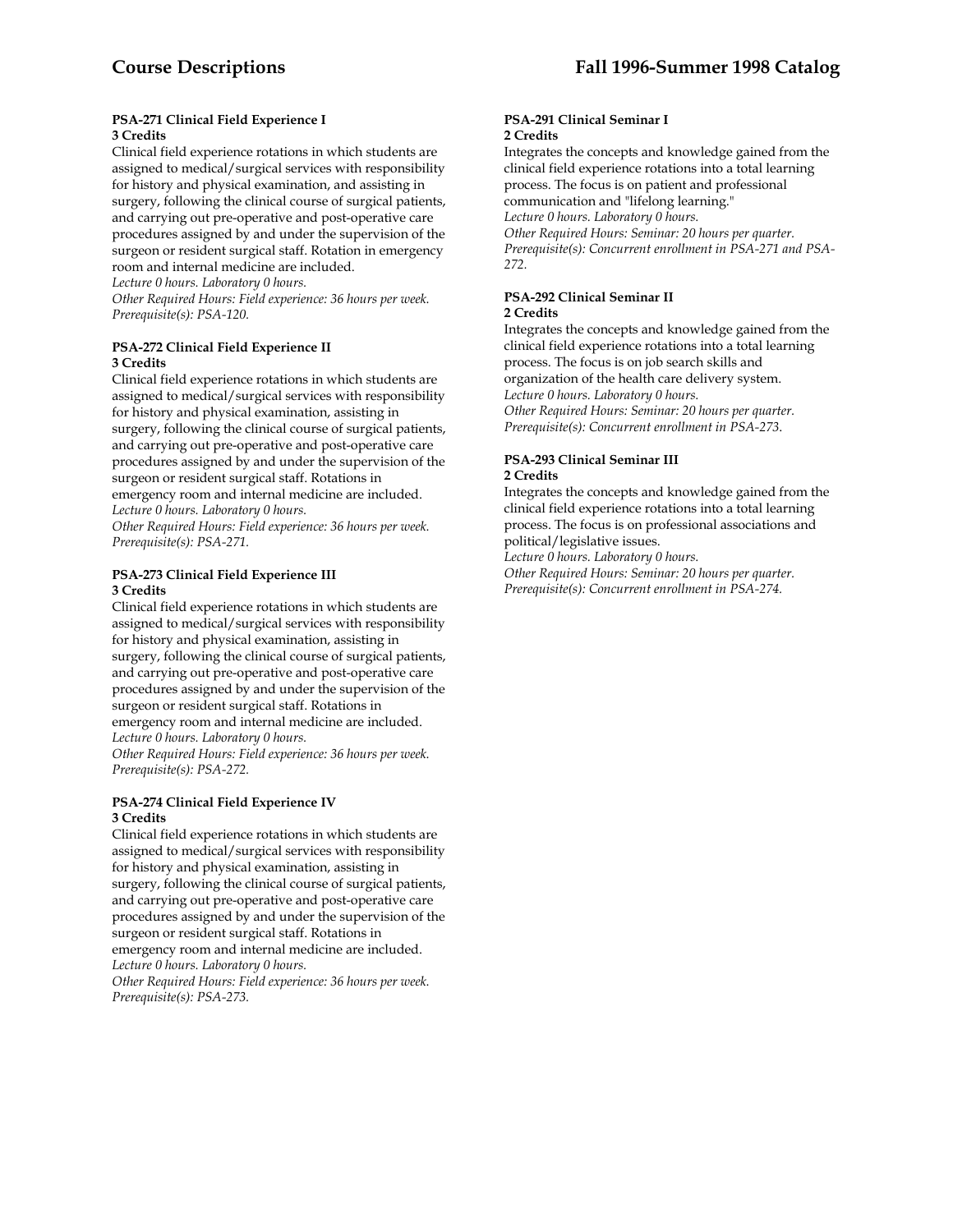# **THEATRE ARTS - THEA**

#### **THEA-101 Theatre Appreciation 4 Credits**

Examination of the theatre as an art form: how playwrights, directors, actors, scenic designers, costumers, make-up artists and technicians approach their crafts. Students are not required to perform. *Lecture 4 hours. Laboratory 0 hours. Prerequisite(s): None.* 

#### **THEA-110 Survey and Appreciation of Musical Theatre 4 Credits**

Survey and appreciation of dramatic, musical and staging development of American musical theatre from the 18th century through the 20th century. *Lecture 4 hours. Laboratory 0 hours. Prerequisite(s): None.* 

#### **THEA-121 Development of Drama I 3 Credits**

Survey of dramatic presentations, conventions and techniques from classical Greece through the Commedia dell'arte.

*Lecture 3 hours. Laboratory 0 hours. Prerequisite(s): None.* 

## **THEA-122 Development of Drama II 3 Credits**

Survey of dramatic presentations, conventions and techniques from the Renaissance through the 18th century.

*Lecture 3 hours. Laboratory 0 hours. Prerequisite(s): None.* 

#### **THEA-123 Development of Drama III 3 Credits**

Survey of dramatic presentations, conventions and techniques from the 19th century to the present. *Lecture 3 hours. Laboratory 0 hours. Prerequisite(s): None.* 

#### **THEA-130 Fundamentals of Theatrical Make-Up 3 Credits**

Practical application of theory and techniques of makeup for performers.

*Lecture 2 hours. Laboratory 2 hours. Prerequisite(s): None.* 

#### **THEA-140 Introduction to Scenic Design 3 Credits**

Theory and practice of set design. Orientation to elements of scenery. *Lecture 3 hours. Laboratory 0 hours. Prerequisite(s): None.* 

#### **THEA-141 Introduction to Scenic Design 3 Credits**

Preparation of floor plans, elevations and color renderings of scaled model. *Lecture 3 hours. Laboratory 0 hours. Prerequisite(s): THEA-140 or departmental approval: consent of instructor.* 

#### **THEA-142 Stage Lighting Design 3 Credits**

Examination of contemporary scenic design and study of stage lighting. *Lecture 3 hours. Laboratory 0 hours. Prerequisite(s): None.* 

#### **THEA-150 Fundamentals of Acting 3 Credits**

Theory and practice of the basic techniques of acting: body movement, voice production and diction. Introduction to scene study. *Lecture 3 hours. Laboratory 0 hours. Prerequisite(s): None.* 

## **THEA-151 Improvisation and Character Study 3 Credits**

Study of improvisational techniques leading to creation and analysis of character through theatre games, situational problems, developmental techniques and behavioral motivation. *Lecture 3 hours. Laboratory 0 hours. Prerequisite(s): None.* 

# **THEA-152 Vocal Characterization 3 Credits**

Emphasis on voice training and vocal interpretation applicable to stage performance and involving techniques necessary for versatility of characterization. *Lecture 3 hours. Laboratory 0 hours. Prerequisite(s): None.* 

# **THEA-153 Stagecrafts**

#### **1 Credit**

Workshop in technical theatre. Scenery, lighting, costumes, properties and sound by assignment in campus theatrical productions. May be repeated for credit, however no more than six credits may be applied to degree requirements. *Lecture 0 hours. Laboratory 3 hours. Prerequisite(s): None.* 

#### **THEA-154 Rehearsal and Performance 2 Credits**

Practical experience for students accepted as members of a College theatre company as actors, stage managers or in positions created by the needs of the specific production other than technical. May be repeated for an accrued maximum of eight credits. *Lecture 0 hours. Laboratory 12 hours. Prerequisite(s): Departmental approval: by audition.* 

#### **THEA-172 Introduction to Radio and Television 4 Credits**

Survey of the radio and television industry and its impact on contemporary society with a critical study of broadcast programming including production, direction and writing.

*Lecture 4 hours. Laboratory 0 hours. Prerequisite(s): None.* 

#### **THEA-180 Television Performance Techniques 3 Credits**

Practical course in studio situation to learn basic techniques and to acquire on-camera experience for use in professional settings or for personal advancement. *Lecture 3 hours. Laboratory 1 hour. Prerequisite(s): None.*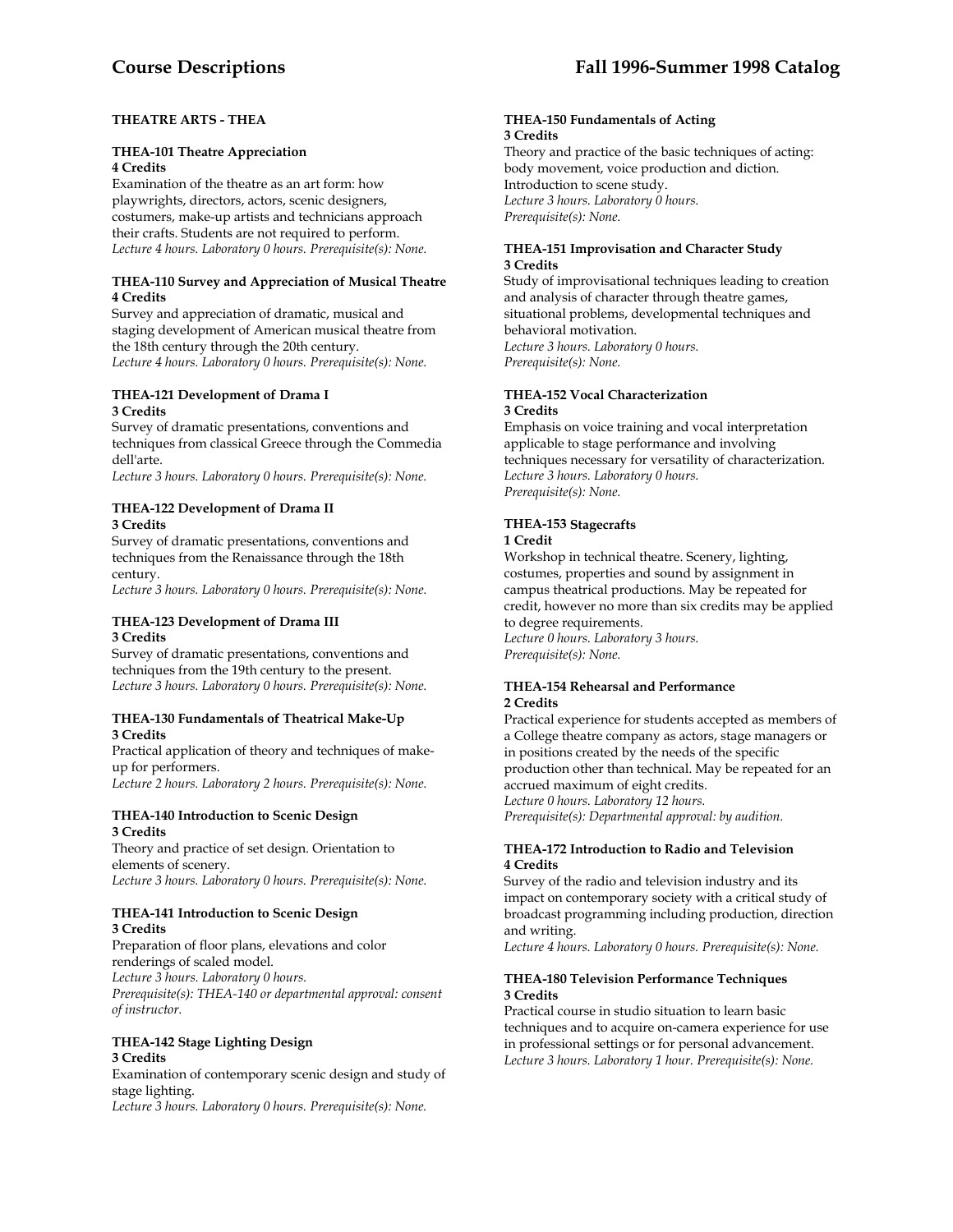#### **THEA-210 Arts Management I 3 Credits**

Introduction to the principles and methods of management of non-profit arts and cultural institutions including funding, financial control, production, facilities, marketing and community relations. *Lecture 3 hours. Laboratory 0 hours. Prerequisite(s): Departmental approval.* 

#### **THEA-211 Arts Management II 3 Credits**

Detailed study of techniques of grant proposals, funding solicitations, organizational structures, sales, subscriptions, purchasing, contracts and legal problems. *Lecture 3 hours. Laboratory 0 hours. Prerequisite(s): THEA-210 or departmental approval.* 

## **THEA-250 Advanced Acting 3 Credits**

Scene study, methods of characterization. Consideration of styles of acting. Refinement of acting techniques of the individual student.

*Lecture 3 hours. Laboratory 0 hours.* 

*Prerequisite(s): THEA-152 or departmental approval: consent of instructor.* 

# **THEA-251 Advanced Acting 3 Credits**

Scene study and methods of characterization. Consideration of styles of acting. Refinement of acting techniques of the individual student. *Lecture 3 hours. Laboratory 0 hours. Prerequisite(s): THEA-152 or departmental approval: consent of instructor.* 

#### **THEA-252 Advanced Acting 3 Credits**

Scene study and methods of characterization. Consideration of styles of acting. Refinement of acting techniques of the individual student. *Lecture 3 hours. Laboratory 0 hours. Prerequisite(s): THEA-152 or departmental approval: consent of instructor.* 

#### **THEA-260 Cooperative Field Experience 1-3 Credits**

Limited to students in the Cooperative Education Program. Employment in an approved training facility under College supervision. Requirement for one credit is 120 hours of approved work. Students may earn up to three credits in one quarter. May be repeated to a cumulative maximum of twelve credits.

*Lecture 0 hours. Laboratory 0 hours.* 

*Other Required Hours: 120 clock hours of approved work per credit hour. Prerequisite(s): Formal acceptance into the Cooperative Education Program.* 

#### **THEA-270 Special Topics in Theatre 1-4 Credits**

Specialized course focusing on lectures of selected topics in the traditional theatre arts and television areas. (Repeatable. No more than eight credits of special topics courses in Theatre Arts may be applied toward fulfilling elective graduation degree requirements.) *Lecture 1-4 hours. Laboratory 0 hours. Prerequisite(s): Faculty counterparts determine appropriate* 

*prerequisite/corequisite for each topic.* 

# **THEA-272A Special Topics in Theatre - Laboratory Experience**

#### **1-4 Credits**

Specialized 2-hour lab per credit focusing on problem solving within a selected topic. Emphasis will be on performance and production. (Repeatable. No more than eight credits of special topics courses may be applied toward fulfilling elective graduation degree requirements.)

*Lecture 0 hours. Laboratory 2-8 hours. Prerequisite(s): Faculty counterparts determine appropriate prerequisite/corequisite for each topic.* 

# **THEA-272B Special Topics in Theatre - Laboratory Experience.**

#### **1-4 Credits**

Specialized 3-hour lab per credit focusing on problem solving within a selected topic. Emphasis will be on performance and production. (Repeatable. No more than eight credits of special topics courses may be applied toward fulfilling elective graduation degree requirements.)

*Lecture 0 hours. Laboratory 3-12 hours. Prerequisite(s): Faculty counterparts determine appropriate prerequisite/corequisite for each topic.* 

#### **THEA-281 Advanced TV Performance 3 Credits**

Video performance training leading to the preparation of sample reels; audition procedures and conduct and financial aspects of the local and national market. *Lecture 3 hours. Laboratory 1 hour. Prerequisite(s): THEA-180 or departmental approval.* 

#### **THEA-282 Film Performance Techniques 3 Credits**

Performance course preparing students to adapt their acting/presentation skills to the technical demands of cinematic form including direction for camera, focus, movement, interaction and shot composition. *Lecture 3 hours. Laboratory 1 hour. Prerequisite(s): THEA-180 or departmental approval.* 

#### **THEA-290 Radio Broadcast Performance I 4 Credits**

Introduction to principles and techniques of performance for the audio broadcast media with background in broadcast conventions and production procedures. *Lecture 4 hours. Laboratory 0 hours. Prerequisite(s): SPCH-105 or departmental approval.*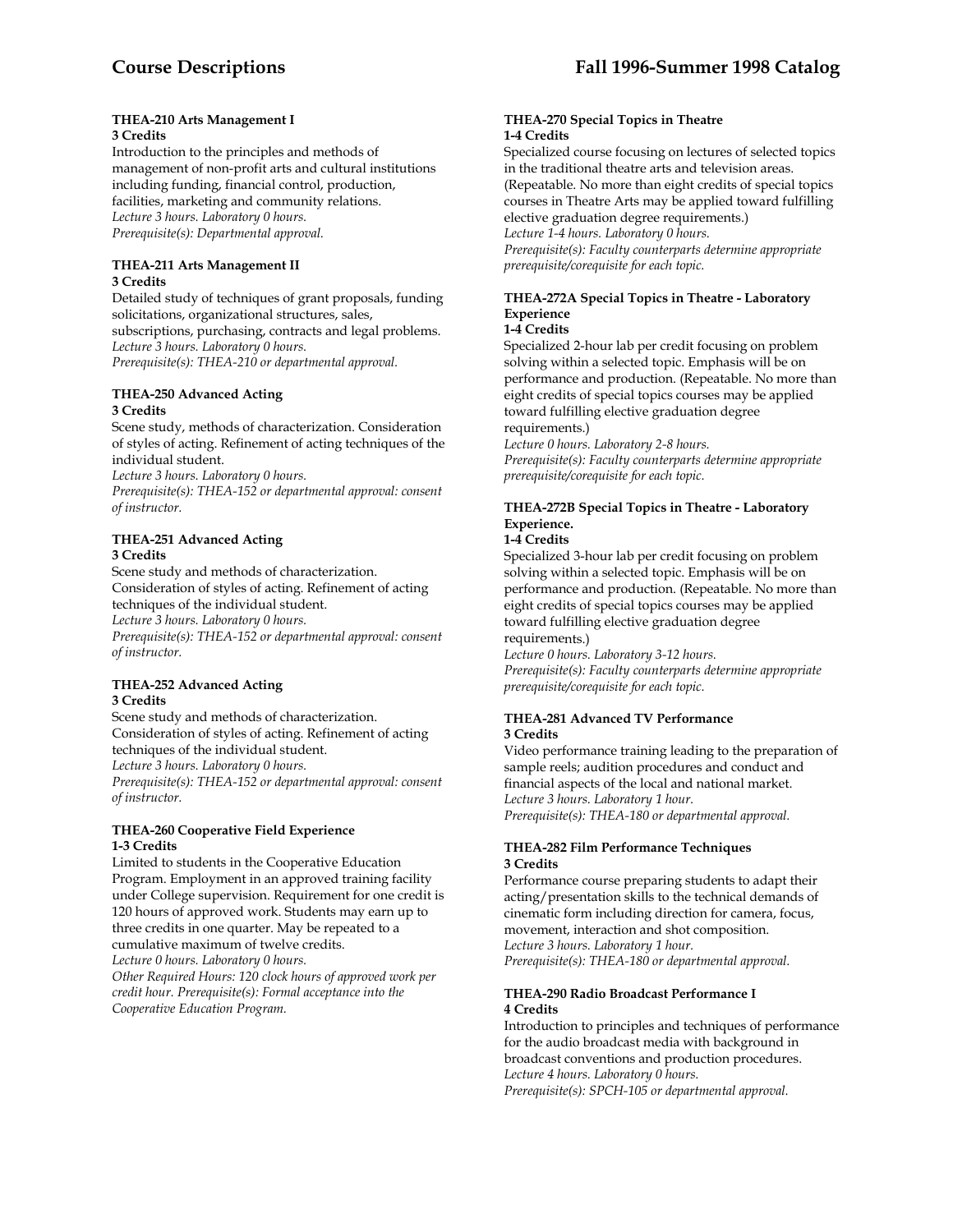#### **THEA-291 Radio Broadcast Performance II 4 Credits**

Principles of radio production including various forms of announcement, commercial copy, delivery and interpretation and other forms of radio performance, including new reading and interview techniques. Emphasis on preparation of a professional audition tape

and marketing one's talents. *Lecture 4 hours. Laboratory 0 hours.* 

*Prerequisite(s): THEA-290 or departmental approval.* 

#### **URBAN STUDIES - UST**

#### **UST-101 Introduction to Urban Studies 4 Credits**

Examination of the background of major urban problems, with an overview of U.S. urban history. Emphasis on comprehension of the roots of contemporary urban America. *Lecture 4 hours. Laboratory 0 hours. Prerequisite(s): None.* 

#### **UST-102 Urban Geography 4 Credits**

Geographical study of cities and their regions. Emphasizes area aspects of urban centers. Arrangements of cities in space and their internal patterns, including human behavior and the impact of natural resources. *Lecture 4 hours. Laboratory 0 hours. Prerequisite(s): None.* 

#### **UST-111 History of Immigration in America 3 Credits**

Analyzes how and why America became a home for diverse nationalities and races from the rest of the world. Explanation of how each group's background, time of arrival, settlements and assimilation shaped life in America. Exploration of the relationships between and among different groups. Explanation of their contributions to America and how cultural differences should be tolerated and celebrated as an asset. *Lecture 3 hours. Laboratory 0 hours. Prerequisite(s): UST-101 or departmental approval: permission of instructor.* 

#### **UST-112 History of Cleveland 3 Credits**

Analyzes the development of Cleveland from a New England village to a metropolitan area of over one million people. Examines the role of economic and technical change, immigration, reform, world war, demographics, labor unions, transportation and political leadership. Study of how each major era of the city shaped the present.

*Lecture 3 hours. Laboratory 0 hours. Prerequisite(s): None.* 

# **UST-113 Ethnic and Minority Communities in Cleveland**

#### **3 Credits**

Provides an understanding of Cleveland's neighborhoods. Analyzes how and why Cleveland became an industrial metropolis of diverse immigrant and migrant communities. Explores the extent to which various groups first achieved a sense of community and then assimilated into the host society. Religious institutions, the family and work patterns, fraternal societies, public and parochial education and other political social institutions will be treated from the perspective of their role in the formation and maintenance of communities in Cleveland, *Lecture 3 hours. Laboratory 0 hours. Prerequisite(s): UST-101 or departmental approval: permission of instructor.*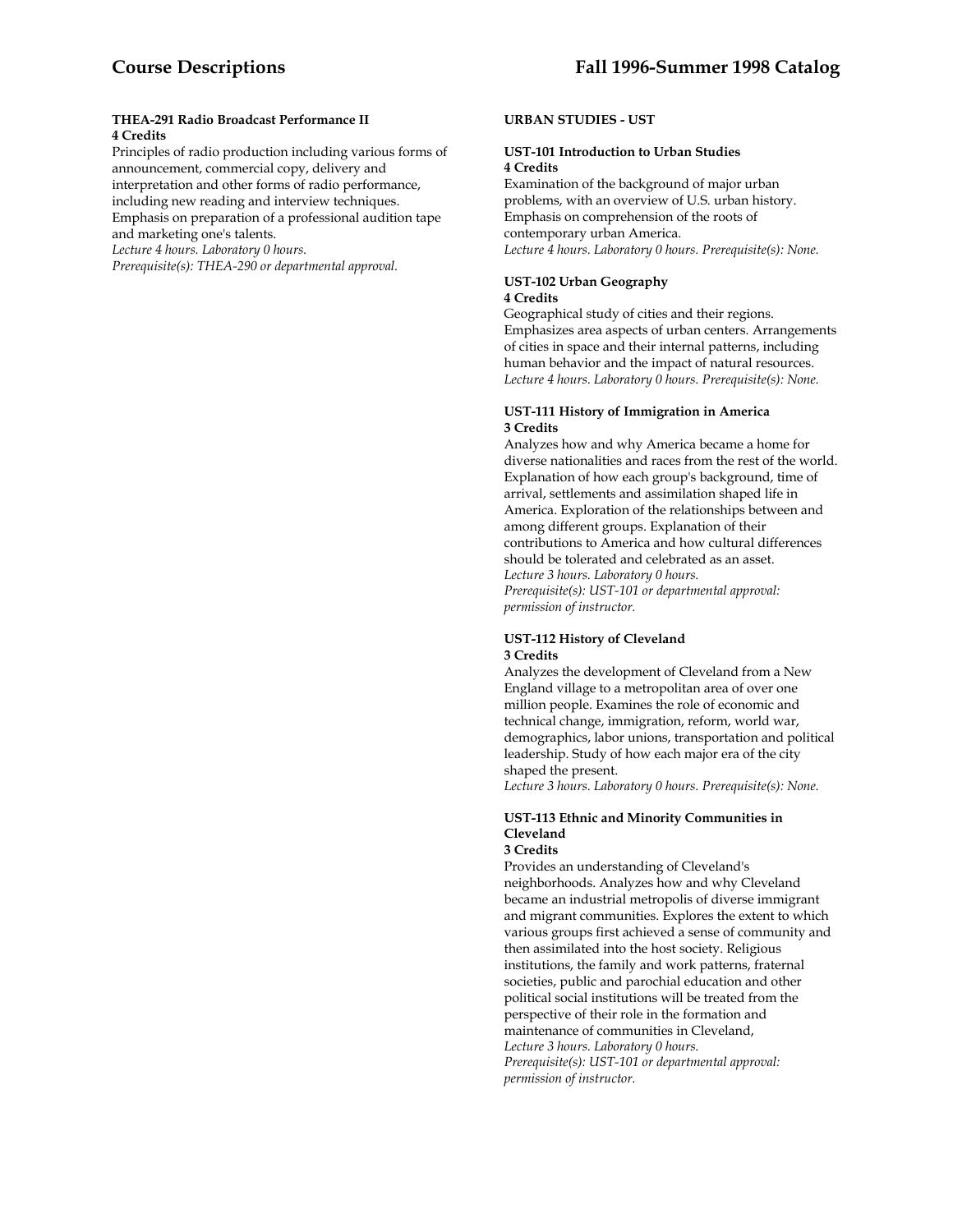#### **UST-202 Urban Cultures 4 Credits**

Examination of cultural diversity within urban populations. Special emphasis on interaction of groups and value systems. *Lecture 4 hours. Laboratory 0 hours. Prerequisite(s): ANTH-101 or SOC-101.* 

#### **UST-206 Urban Politics 4 Credits**

Study of the variety of problems, politics, and public policies as related to American cities. Inner cities, suburbs, and metropolitan areas are characterized and analyzed. Emphasis is placed upon the endeavor to make cities function more efficiently and to improve the quality of life of their inhabitants. *Lecture 4 hours. Laboratory 0 hours. Prerequisite(s): POL-101.* 

#### **UST-281 Independent Research in Urban Studies 1 Credit**

Must be taken concurrently with any 200-level course in urban studies. Specific content is to be arranged through a contract between the instructor and each student. May be repeated for an accrued maximum of three credits. *Lecture 1 hour. Laboratory 0 hours.* 

*Prerequisite(s): Instructor approval: must be taken concurrently with a 200-level course in urban studies.* 

# **VETERINARY TECHNOLOGY - VT**

#### **VT-100 Veterinary Terminology 2 Credits**

Terminology and abbreviations commonly used by the veterinary profession and animal owners. Emphasis placed on common colloquialisms, word construction, word analysis and the usage of basic and complex terms commonly encountered in veterinary medicine. *Lecture 2 hours. Laboratory 0 hours. Prerequisite(s): Departmental approval: completion of high school biology or a College equivalent course.* 

#### **VT-102 Breeds of Domestic Animals 2 Credits**

Recognition of physical and behavioral characteristics of commonly encountered breeds of dogs, cats, horses, cattle, sheep and pigs. Commonly encountered breed associated hereditary and congenital clinical abnormalities are emphasized. *Lecture 2 hours. Laboratory 0 hours. Prerequisite(s): None.* 

#### **VT-104 Veterinary Science I 4 Credits**

Introduction to Veterinary Technology, basic companion animal and laboratory animal behavior, husbandry and nutrition. Laboratory focuses on non-invasive clinical management techniques including physical examination, grooming and other in-office procedures. *Lecture 3 hours. Laboratory 3 hours.* 

*Prerequisite(s): Departmental approval: admission to veterinary technology program.* 

#### **VT-106 Veterinary Radiography 3 Credits**

Introduction to X-radiation production, utilization and maintenance of radiographic equipment, techniques of exposure and development of diagnostic radiographs, radiographic positioning and special contrast procedures. Field trips are included for large animal studies.

*Lecture 2 hours. Laboratory 3 hours. Prerequisite(s): VT-104, VT-100, and BIO-141.* 

#### **VT-110 Veterinary Law and Ethics 1 Credit**

Overview of the federal, state and local laws and agencies which currently impact veterinary medicine. Discussion of the technician's role in malpractice litigation. Review of malpractice cases and ethical dilemmas common in veterinary medicine today. *Lecture 1 hour. Laboratory 0 hours.* 

*Prerequisite(s): Departmental approval: admission to the program.*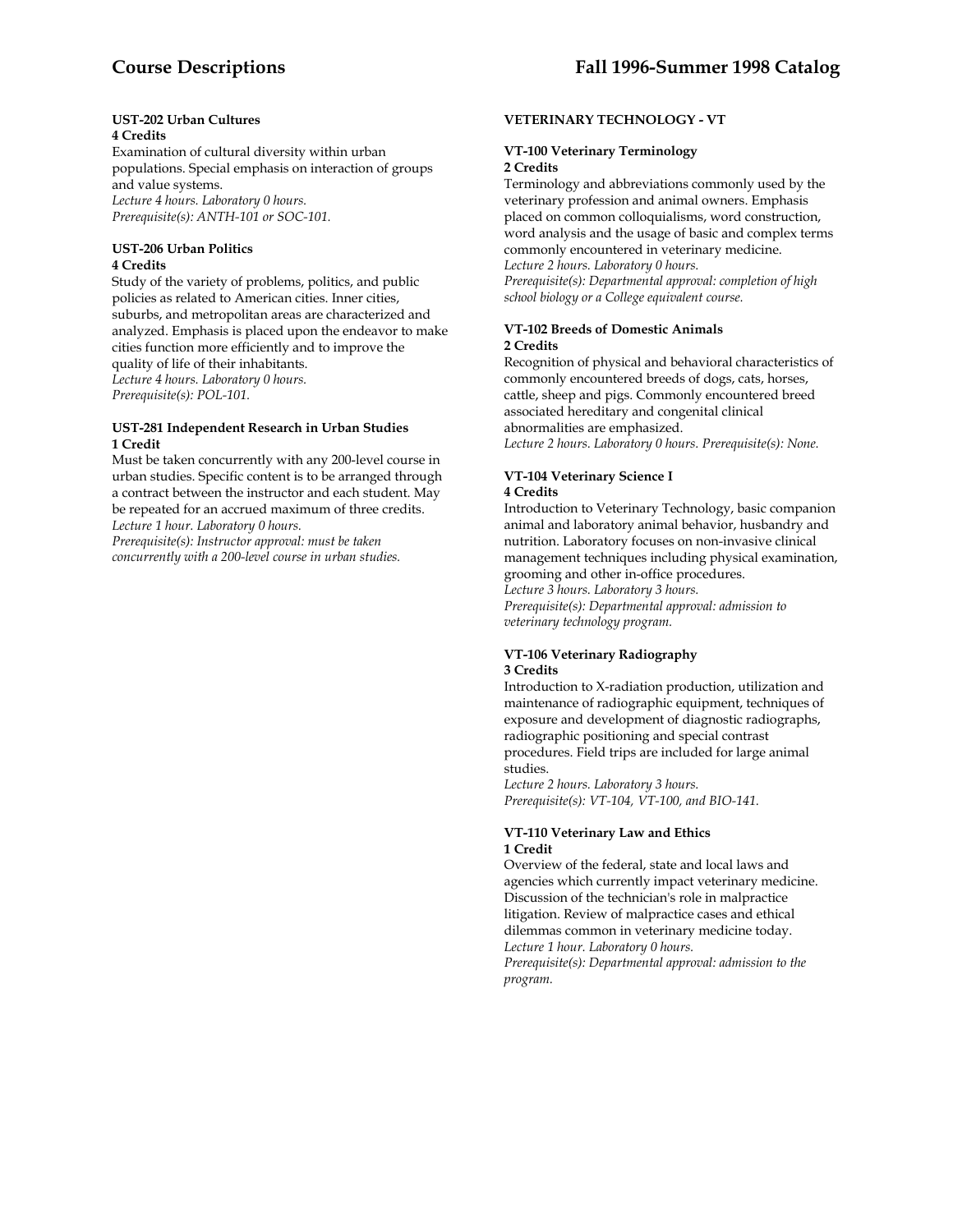#### **VT-112 Veterinary Office Applications I 2 Credits**

Introduction to veterinary practice management including veterinary medical record keeping, marketing, facility design, staff responsibilities, interoffice communications and public relation techniques. *Lecture 2 hours. Laboratory 0 hours. Prerequisite(s): Admission to program or departmental approval: field experience.* 

# **VT-114 Veterinary Office Applications II 2 Credits**

Study of automated veterinary office processing and record-keeping. Computer hardware and software commonly found in small to mid-sized veterinary practices will be described along with office procedures and work flow.

*Lecture 1 hours. Laboratory 3 hours. Prerequisite(s): VT-112.* 

#### **VT-118 Veterinary Parasitology 4 Credits**

Study of identification techniques, nomenclature, life cycles, epidemiology and control of internal and external parasites of small animals, horses and cattle.

*Lecture 2 hours. Laboratory 4 hours.* 

*Prerequisite(s): VT-100, BIO-142, and departmental approval: admission to the program.* 

# **VT-120 Animal Health and Disease I 3 credits**

Physiological systems approach to the most frequently encountered diseases and metabolic problems of dogs and cats including disease names, definition and history, animals at risk, causes and signs, diagnosis, treatment and prevention.

*Lecture 3 hours. Laboratory 0 hours. Prerequisite(s): BIO-142, and VT-214.* 

#### **VT-122 Veterinary Science II 5 Credits**

Basic food animal and equine behavior, husbandry and nutrition. Laboratory focuses on restraint, handling and performance of common veterinary procedures used as part of large animal management and/or treatment of common clinical conditions. Field trips are included for the laboratory portion of this course. (Students must provide their own transportation to these facilities.) *Lecture 4 hours. Laboratory 3 hours. Prerequisite(s): VT-104, VT-102, VT-100, and BIO-142.* 

# **VT-131 Veterinary Anatomy and Physiology 3 Credits**

Comparative presentation and discussion of the anatomy and physiology of the canine, feline, equine and bovine species. Study of the clinically significant anatomy and physiology of these domestic species as required for the veterinary technician.

*Lecture 3 hours. Laboratory 0 hours.* 

*Prerequisite(s): BIO-145 or concurrent enrollment.* 

#### **VT-200 Clinical Practicum I 1 Credit**

Clinical experience. Students observe and assist with common procedures in both small animal practice and animal population control settings.

*Lecture 0 hours. Laboratory 0 hours.* 

*Other Required Hours: Practicum: 7 hours per week. Prerequisite(s): Concurrent enrollment in VT-202 or VT-206 or VT-210; and departmental approval: admission to program.* 

# **VT-202 Clinical Seminar I 1 Credit**

Study of individual clinical situations occurring during the clinical practicum experience. Expanded study of the technician's role in euthanasia of an animal including methodology, mental preparation and understanding the grieving owner.

*Lecture 0 hours. Laboratory 0 hours.* 

*Other Required Hours: Seminar: 1 hour per week. Prerequisite(s): Concurrent enrollment in VT-200 or VT-204 or VT-208.* 

# **VT-204 Clinical Practicum II 1 Credit**

Clinical experience. Students observe and assist with common procedures in equine and laboratory animal settings.

*Lecture 0 hours. Laboratory 0 hours.* 

*Other Required Hours: Practicum: 7 hours per week. Prerequisite(s): Concurrent enrollment in VT-202 or VT-206 or VT-210; and departmental approval: admission to program.* 

#### **VT-206 Clinical Seminar II 1 Credit**

Study of individual clinical situations occurring during the clinical practicum experience. Expanded study of the technician's role in pediatrics and first aid.

*Lecture 0 hours. Laboratory 0 hours.* 

*Other Required Hours: Seminar: 1 hour per week. Prerequisite(s): Concurrent enrollment in VT-200 or VT-204 or VT-208.* 

# **VT-208 Clinical Practicum III**

#### 1 Credit

Clinical experience. Students observe and assist with common procedures in food animal and exotic animal settings.

*Lecture 0 hours. Laboratory 0 hours.* 

*Other Required Hours: Practicum: 7 hours per week. Prerequisite(s): Concurrent enrollment in VT-202 or VT-206 or VT-210; and departmental approval: admission to program.* 

#### **VT-210 Clinical Seminar III 1 Credit**

Study of individual clinical situations occurring during the clinical practicum experience. Preparation for the search for employment including resume preparation and simulated job interviews.

*Lecture 0 hours. Laboratory 0 hours.* 

*Other Required Hours: Seminar: 1 hour per week.* 

*Prerequisite(s): Concurrent enrollment in VT-200 or VT-204 or VT-208.*